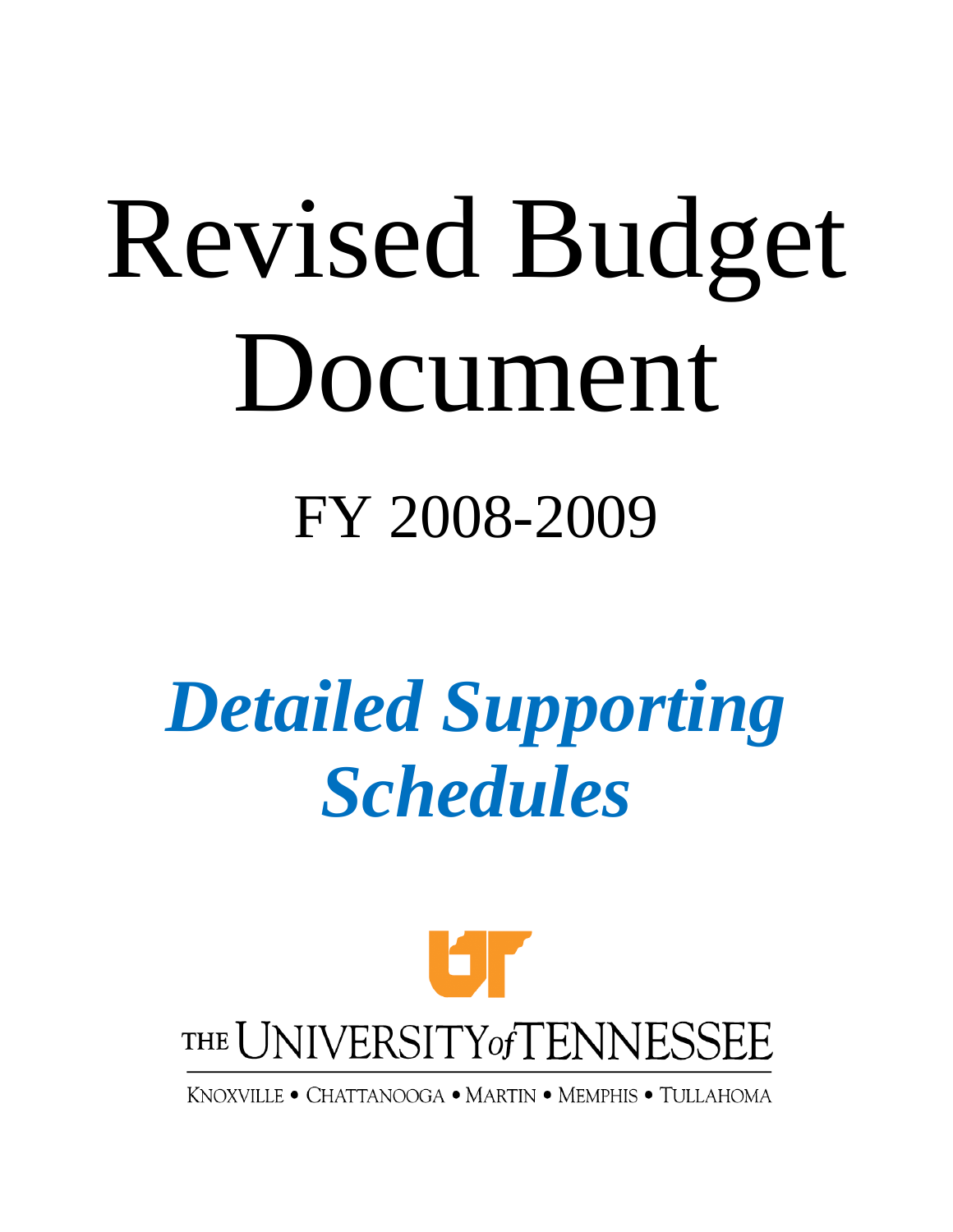| f Tennessee                 | s Summar                       |
|-----------------------------|--------------------------------|
| un nazer-<br>e Univer<br>ne | 3 State Appropriations<br>2009 |

|                                      |    |             |    |                |     |                | CHANGE                     |         |
|--------------------------------------|----|-------------|----|----------------|-----|----------------|----------------------------|---------|
|                                      |    | FY 2008     |    | <b>FY 2009</b> |     | <b>FY 2009</b> | <b>Original to Revised</b> |         |
|                                      |    | ACTUAI      |    | ORIGINAL       |     | <b>REVISED</b> | Amount                     | ್       |
| STATE APPROPRIATIONS                 |    |             |    |                |     |                |                            |         |
| Chattanooga                          | ക  | 46,269,500  | ക  | 43,917,500     | ക   | 42,621,100     | (1, 296, 400)<br>ക         | $-3.0%$ |
| Knoxville                            |    | 196,347,100 |    | 186,273,200    |     | 180,632,500    | (5,640,700)                | $-3.0%$ |
| Martin                               |    | 35,012,200  |    | 31,798,800     |     | 30,892,700     | (906, 100)                 | $-2.8%$ |
| Space Institute                      |    | 8,291,300   |    | 8,147,200      |     | 7,860,000      | (287, 200)                 | $-3.5%$ |
| Health Science Center                |    |             |    |                |     |                |                            |         |
| Memphis Other Specialized Units      | ക  | 71,284,200  | ക  | 70,428,600     | ക   | 68,327,600     | (2, 101, 000)<br>ക         | $-3.0%$ |
| College of Medicine Units            |    | 49,379,400  |    | 48,430,900     |     | 46,578,100     | (1,852,800)                | $-3.8%$ |
| Family Medicine Units                |    | 10,176,400  |    | 10,019,300     |     | 9,702,000      | (317,300)                  | $-3.2%$ |
| Total Health Science Center          | θ  | 130,840,000 | ക  | 128,878,800    | ↔   | 124,607,700    | (4,271,100)<br>↔           | $-3.3%$ |
| Agricultural Experiment Station      |    | 25,404,000  |    | 24,755,200     |     | 23,969,700     | (785, 500)                 | $-3.2%$ |
| Extension                            |    | 30,135,300  |    | 29,758,300     |     | 28,891,600     | (866,700)                  | $-2.9%$ |
| Veterinary Medicine                  |    | 16,666,700  |    | 16,418,700     |     | 15,923,100     | (495,600)                  | $-3.0%$ |
| Institute for Public Service         |    | 4,980,500   |    | 4,908,500      |     | 4,819,400      | (89, 100)                  | $-1.8%$ |
| Municipal Technical Advisory Service |    | 2,750,900   |    | 2,706,900      |     | 2,623,700      | (83, 200)                  | $-3.1%$ |
| County Technical Assistance Service  |    | 1,611,100   |    | 1,587,000      |     | 1,536,300      | (50, 700)                  | $-3.2%$ |
| System Administration                |    | 4,646,600   |    | 4,570,800      |     | 4,678,800      | 108,000                    | 2.4%    |
| Sub-total State Appropriations       | မာ | 502,955,200 | မာ | 483,720,900    | မာ  | 469,056,600    | (14,664,300)<br>ക          | $-3.0%$ |
| Access and Diversity Funds           |    | 6.448,900   |    | 6,181,900      |     | 6.181,900      |                            |         |
| <b>Total State Appropriations</b>    | ↮  | 509,404,100 | ↮  | 489,902,800    | မှာ | 475,238,500    | \$(14,664,300)             | $-3.0%$ |
|                                      |    |             |    |                |     |                |                            |         |

NOTES: Appropriations for the Centers of Excellence and Research Initiatives are not included. There are no appropriations for Chairs of Excellence. **NOTES: Appropriations for the Centers of Excellence and Research Initiatives are not included. There are no appropriations for Chairs of Excellence.**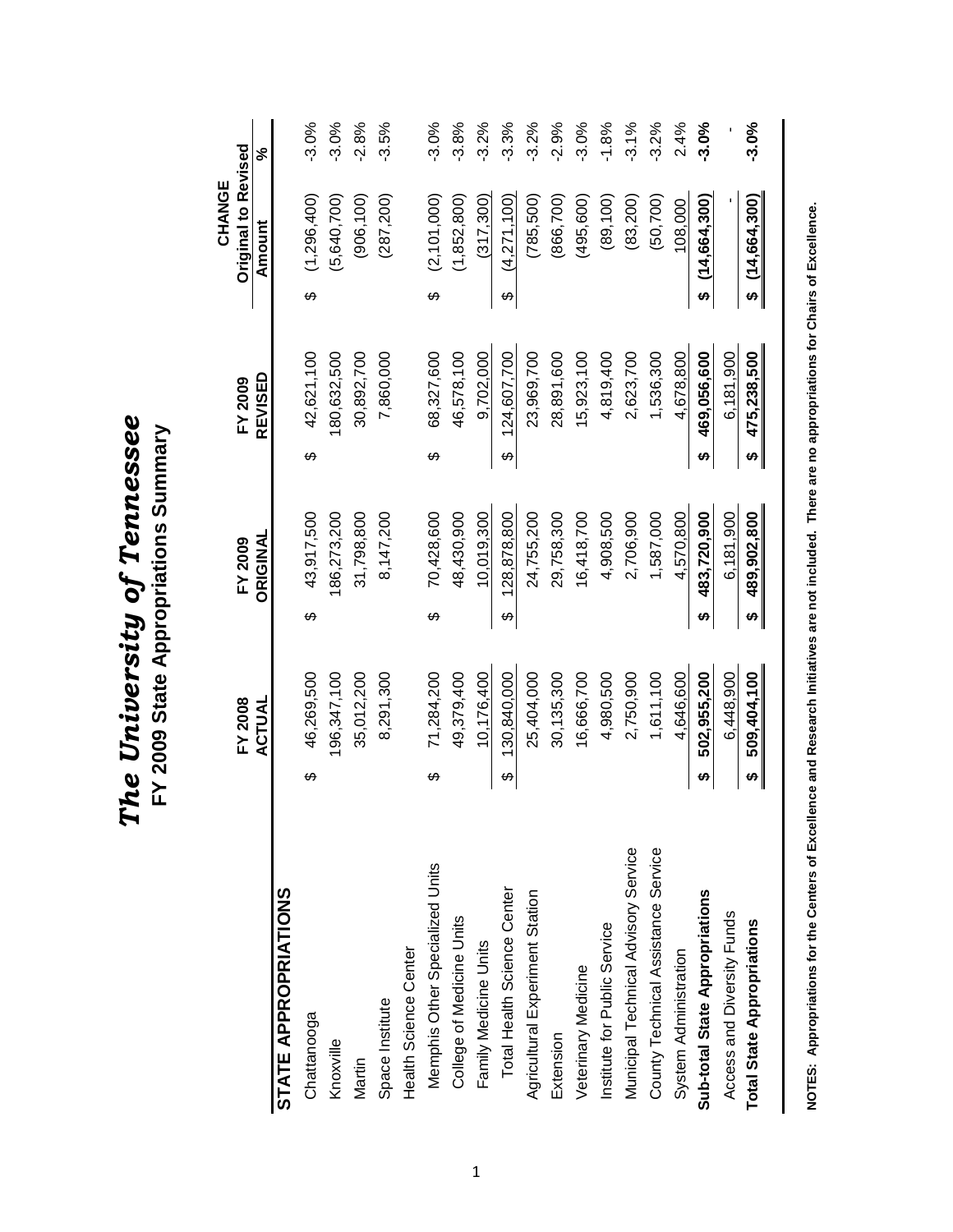|                                   |    |                                                 |    |                       |   |                                            |    | FY 2009 Access and Diversity State Appropriations |   |                                                   |   |                                                 |                                       |                                         |
|-----------------------------------|----|-------------------------------------------------|----|-----------------------|---|--------------------------------------------|----|---------------------------------------------------|---|---------------------------------------------------|---|-------------------------------------------------|---------------------------------------|-----------------------------------------|
|                                   |    | FY 2008                                         |    |                       |   |                                            |    |                                                   |   |                                                   |   | Total                                           |                                       |                                         |
|                                   |    | Appropriations<br>Diversity State<br>Access and |    | Reductions<br>FY 2009 |   | and Fellowships<br>Scholarships<br>Student |    | and Retention<br>Recruitment<br>Student           |   | Faculty and Staff<br>and Retention<br>Recruitment |   | Appropriations<br>Diversity State<br>Access and | Appropriations<br><b>State</b><br>E&G | Appropriations<br><b>State</b><br>Total |
| <b>STATE APPROPRIATIONS</b>       |    |                                                 |    |                       |   |                                            |    |                                                   |   |                                                   |   |                                                 |                                       |                                         |
| Chattanooga                       | ↔  | 734,600                                         | ↮  | (30, 100)             | ↮ | 486,736                                    | ↮  | 60,000                                            | ↮ | 57,764                                            | ↮ | 704,500                                         | 42,621,100<br>↮                       | 43,325,600<br>မှ                        |
| Knoxville                         |    | 2,572,600                                       |    | (105,500)             |   | 2,231,056                                  |    | 130,000                                           |   | 106,044                                           |   | 2,467,100                                       | 180,632,500                           | 183,099,600                             |
| Martin                            |    | 620,000                                         |    | (25, 400)             |   | 434,100                                    |    | 79,700                                            |   | 80,800                                            |   | 594,600                                         | 30,892,700                            | 31,487,300                              |
| Space Institute                   |    | 98,000                                          |    | (4,000)               |   | 56,290                                     |    | 13,773                                            |   | 23,937                                            |   | 94,000                                          | 7,860,000                             | 7,954,000                               |
| Health Science Center             |    |                                                 |    |                       |   |                                            |    |                                                   |   |                                                   |   |                                                 |                                       |                                         |
| Memphis Other Specialized Units   | မာ | 1,704,300                                       | မာ | (69, 900)             | ↮ | 1,198,200                                  | မာ | 339,300                                           | ↮ | 96,900                                            | ↮ | 1,634,400                                       | 68,327,600<br>↮                       | 69,962,000<br>↮                         |
| College of Medicine Units         |    |                                                 |    |                       |   |                                            |    |                                                   |   |                                                   |   |                                                 | 46,578,100                            | 46,578,100                              |
| Family Medicine Units             |    |                                                 |    |                       |   |                                            |    |                                                   |   |                                                   |   |                                                 | 9,702,000                             | 9,702,000                               |
| Total Health Science Center       | ↮  | 1,704,300                                       | ↮  | (69, 900)             | ↮ | 1,198,200                                  | ↮  | 339,300                                           | ↮ | 96,900                                            | ↮ | 1,634,400                                       | 124,607,700<br>↔                      | 126,242,100<br>ക                        |
| Agricultural Experiment Station   |    | 126,000                                         |    | (5, 200)              |   | 120,800                                    |    |                                                   |   |                                                   |   | 120,800                                         | 23,969,700                            | 24,090,500                              |
| Extension                         |    | 123,000                                         |    | (5,000)               |   | 18,000                                     |    |                                                   |   | 100,000                                           |   | 118,000                                         | 28,891,600                            | 29,009,600                              |
| Veterinary Medicine               |    | 361,400                                         |    | (14, 800)             |   | 39,000                                     |    | 59,638                                            |   | 247,962                                           |   | 346,600                                         | 15,923,100                            | 16,269,700                              |
| Institute for Public Service      |    | 15,000                                          |    |                       |   |                                            |    |                                                   |   | 15,000                                            |   | 15,000                                          | 4,819,400                             | 4,834,400                               |
| Municipal Technical Advisory Svc. |    | 2,000                                           |    |                       |   |                                            |    |                                                   |   | 2,000                                             |   | 2,000                                           | 2,623,700                             | 2,625,700                               |
| County Technical Assistance Svc.  |    | 2,000                                           |    |                       |   |                                            |    |                                                   |   | 2,000                                             |   | 2,000                                           | 1,536,300                             | 1,538,300                               |
| System Administration             |    | 90,000                                          |    | (7,100)               |   |                                            |    |                                                   |   | 82,900                                            |   | 82,900                                          | 4,678,800                             | 4,761,700                               |
| <b>Total State Appropriations</b> |    | 6,448,900                                       | ↮  | (267,000)             | ↮ | 4,584,182                                  | ↮  | 682,411                                           | ↮ | 915,307                                           | ↮ | 6,181,900                                       | \$469,056,600                         | \$475,238,500                           |

# **The University of Tennessee**<br>FY 2009 Revised State Appropriations Including Access and Diversity Funds **FY 2009 Revised State Appropriations Including Access and Diversity Funds** *The University of Tennessee*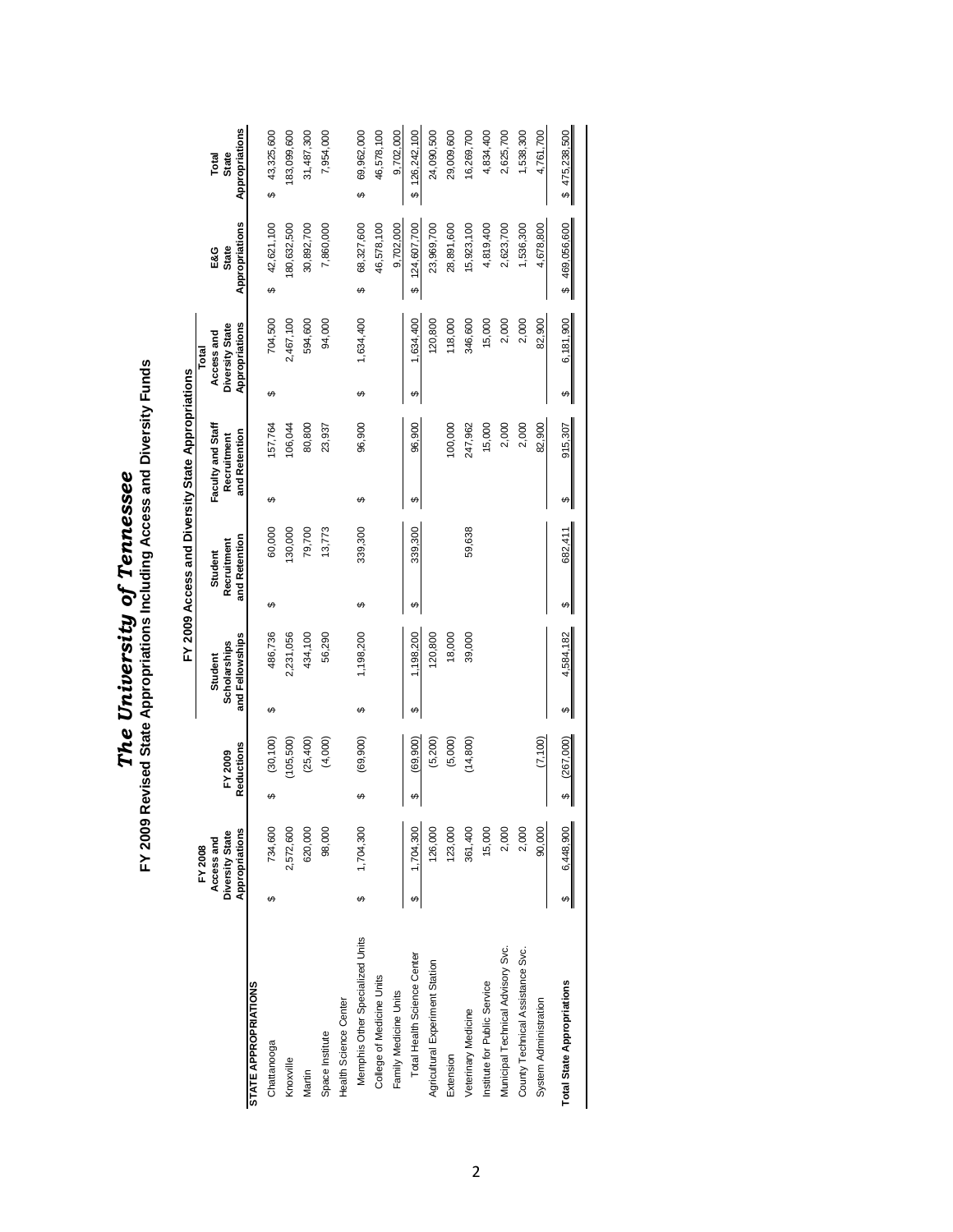The University of Tennessee<br>FY 2009 Revised State Appropriations Detail **FY 2009 Revised State Appropriations Detail** *The University of Tennessee*

|                                 |                  |                            |                            |                             | RECURRING ADJUSTMENTS     |                    |                           |                    |                               |                |                          | NON-RECURRING ADJUSTMENTS |                            |                                       |                               |                                  |
|---------------------------------|------------------|----------------------------|----------------------------|-----------------------------|---------------------------|--------------------|---------------------------|--------------------|-------------------------------|----------------|--------------------------|---------------------------|----------------------------|---------------------------------------|-------------------------------|----------------------------------|
|                                 |                  | ANNUALIZE                  |                            |                             |                           |                    |                           |                    | FY 2009                       |                |                          | NON-RECURRING             |                            | FY 2008                               |                               | FY 2009                          |
|                                 | FY 2009<br>BASE  | JAN. 1, 2008<br>GROUP INS. | JAN. 1, 2009<br>GROUP INS. | JULY 1, 2008<br><b>TCRS</b> | <b>CLAIMSPROP</b><br>RATE | <b>LEGISLATIVE</b> | OPERATING<br><b>FUNDS</b> | RECURRING<br>TOTAL | <b>ESTIMATED</b><br>RECURRING | ESTIMATED<br>뼕 | MID-YEAR<br><b>FUNDS</b> | <b>CLAIMS</b><br>RATE     | <b>DCT.1,2008</b><br>\$400 | <b>401k MATCH</b><br><b>NON-RECUR</b> | NON-RECURRING<br><b>TOTAL</b> | <b>ESTIMATED</b><br><b>TOTAL</b> |
|                                 | APPROP.          | 7% INCREASE                | 4% INCREASE                | <b>ADJUSTMENT</b>           | <b>ADJUSTMENTS</b>        | AMENDMENT"         | REDUCTION                 | <b>ADJUSTMENTS</b> | APPROP.                       | WAIVERS        | REVERSION ***            | <b>ADJUSTMENTS</b>        | BONUS                      | <b>INCREASE</b>                       | <b>ADJUSTMENTS</b>            | APPROP.                          |
| STATE APPROPRIATIONS            |                  |                            |                            |                             |                           |                    | (4.1%                     |                    |                               |                | (3.53%)                  |                           |                            |                                       |                               |                                  |
| Chattanooga                     | 46,033,200<br>ω  | 231,300                    | 144,500<br>S               | (119, 900)<br>s,            | (29, 400)<br>မာ           |                    | (2,617,000)<br>မာ         | (2,390,500)<br>S   | 43,642,700<br>s               | 130,900<br>ω   | (1,539,900)<br>s,        | (38, 800)<br>s,           | 333,300                    | 92,900                                | (1,021,600)<br>မာ             | 42,621,100<br>S                  |
| Knoxville                       | 195,397,500      | 339,700                    | 546,500                    | (472,300)                   | (96,700)                  |                    | (11, 111, 000)            | (10, 193, 800)     | 185,203,700                   | 572,800        | (6,534,600)              | 143,700)                  | ,213,800                   | 320,500                               | (4,571,200)                   | 180,632,500                      |
| Martin                          | 33,231,400       | 189,100                    | 113,800                    | (96, 600)                   | (13,600)                  |                    | (1,926,000)               | (1,733,300)        | 31,498,100                    | 200,000        | (1, 111, 400)            | (25, 300)                 | 260,800                    | 70,500                                | (605,400)                     | 30,892,700                       |
| Space Institute                 | 8,282,000        | 18,600                     | 12,200                     | (16,500)                    | (23,300)                  |                    | (166,000)                 | (175,000)          | 8,107,000                     | 1,600          | (286,000)                | (6, 200)                  | 35,100                     | 8,500                                 | 247,000)                      | 7,860,000                        |
| <b>Health Science Center</b>    |                  |                            |                            |                             |                           |                    |                           |                    |                               |                |                          |                           |                            |                                       |                               |                                  |
| Memphis Other Specialized Units | 71,168,300<br>69 | 574,000<br>th)             | 355,800<br>ø               | (217, 100)<br>69            | (37,400)                  |                    | (1,424,000)<br>Ø          | (748,700)<br>69    | 70,419,600<br>s               | 7,500<br>th)   | (2,484,700)<br>69        | (54, 800)<br>G)           | 361,400<br>69              | 78,600<br>th)                         | (2,092,000)<br>th)            | 68,327,600<br>69                 |
| College of Medicine Units       | 49,340,900       |                            |                            | (83, 800)                   | 7,000                     |                    | (987,000)                 | (1,063,800)        | 48,277,100                    |                | (1,703,400)              | 328,600)                  | 276,800                    | 56,200                                | (1,699,000)                   | 46,578,100                       |
| Family Medicine Units           | 10,161,400       | 43,300                     | 28,400                     | (25, 600)                   | 2,600                     |                    | (203,000)                 | (154,300)          | 10,007,100                    |                | (353, 100)               | (25,000)                  | 59,900                     | 13,100                                | (305, 100)                    | 9,702,000                        |
| Sub-total Health Science Center | \$ 130,670,600   | 617,300<br>ø               | 384,200<br>ø               | (326, 500)<br>ø             | (27, 800)<br>ø            | မာ                 | (2,614,000)<br>69         | (1,966,800)<br>s,  | 128,703,800<br>ø              | 7,500<br>69    | (4,541,200)<br>69        | (408, 400)<br>ω           | 698,100<br>69              | 147,900<br>s                          | (4,096,100)<br>69             | 124,607,700<br>မာ                |
| Agricultural Experiment Station | 25,094,000       | 118,600                    | 74,600                     | (55, 500)                   | (16, 200)                 |                    | 502,000)                  | (380, 500)         | 24,713,500                    |                | (872,000)                | (37,300)                  | 133,000                    | 32,500                                | 743,800)                      | 23,969,700                       |
| Extension                       | 30,095,000       | 201,700                    | 124,500                    | (47, 700)                   | (27,700)                  |                    | (602,000)                 | (351, 200)         | 29,743,800                    |                | (1,049,500)              | (32,600)                  | 183,500                    | 46,400                                | 852,200)                      | 28,891,600                       |
| Veterinary Medicine             | 16,631,600       | 83,200                     | 51,900                     | (49, 700)                   | (6,500)                   |                    | 333,000)                  | 254,100)           | 16,377,500                    |                | (577, 900)               | (13,900)                  | 110,500                    | 26,900                                | 454,400)                      | 15,923,100                       |
| Institute for Public Service    | 4,980,000        | 23,200                     | 14,700                     | (7,500)                     | (3, 100)                  | 75,000             | (000, 000)                | 2,300              | 4,982,300                     |                | (175, 800)               | (7,000)                   | 16,000                     | 3,900                                 | 162,900)                      | 4,819,400                        |
| Municipal Technical Adv. Svc.   | 2,743,100        | 12,700                     | 8,600                      | (11, 100)                   | (1,200)                   |                    | (55,000)                  | 46,000)            | 2,697,100                     |                | (95, 200)                | (1, 800)                  | 19,200                     | 4,400                                 | (73, 400)                     | 2,623,700                        |
| County Technical Assist. Svc.   | 1,605,300        | 9,200                      | 5,800                      | (12,400)                    | (700)                     |                    | (32,000)                  | (30, 100)          | 1,575,200                     |                | (55, 600)                | (1,600)                   | 15,000                     | 3,300                                 | (38, 900)                     | 1,536,300                        |
| System Administration           | 4,564,500        | 110,800                    | 94,200                     | (8,400)                     | (11,600)                  |                    | (189,000)                 | (4,000)            | 4,560,500                     |                | (160, 900)               | (19,400)                  | 237,000                    | 61,600                                | 118,300                       | 4,678,800                        |
| Sub-total State Appropriations  | \$499,328,200    | 2,555,400<br>u             | \$ 1,575,500               | \$(1,224,100)               | (257, 800)<br>u           | 75,000             | (20, 247, 000)<br>u       | (17,523,000)<br>u  | 481,805,200<br>u              | 912,800        | u<br>\$ (17,000,000)     | (736,000)                 | \$3,255,300                | 819,300<br>u                          | (12,748,600)<br>u             | 469,056,600<br>u                 |
| Access and Diversity Funds      | 6,448,900<br>69  |                            |                            |                             |                           |                    | (267,000)                 | (267,000)          | 6,181,900                     |                |                          |                           |                            |                                       |                               | 6,181,900                        |
| Total State Appropriations      | \$ 505,777,100   |                            |                            |                             |                           |                    | (20, 514, 000)<br>u       | (17,790,000)<br>u  | 487,987,100<br>ú              |                |                          |                           |                            |                                       | (12,748,600)                  | 475,238,500<br>u                 |
|                                 |                  |                            |                            |                             |                           |                    |                           |                    |                               |                |                          |                           |                            |                                       |                               |                                  |

+ FY 2008 base appropriations plus recurring adjustments (\$488, 755,100+\$30,573,100)<br>\*\* Center for Public Policy, \$75,000 (Sec12/17)<br>\*\*\* Mid-year reversion effective November 1, 2008 is a 3.53% reduction to the FY 2009 b \* FY 2008 base appropriations plus recurring adjustments (\$468,755,100+\$30,573,100)

\*\* Center for Public Policy, \$75,000 (Sec 12/17)

\*\*\* Mid-year reversion effective November 1, 2008 is a 3.53% reduction to the FY 2009 base (recurring funds).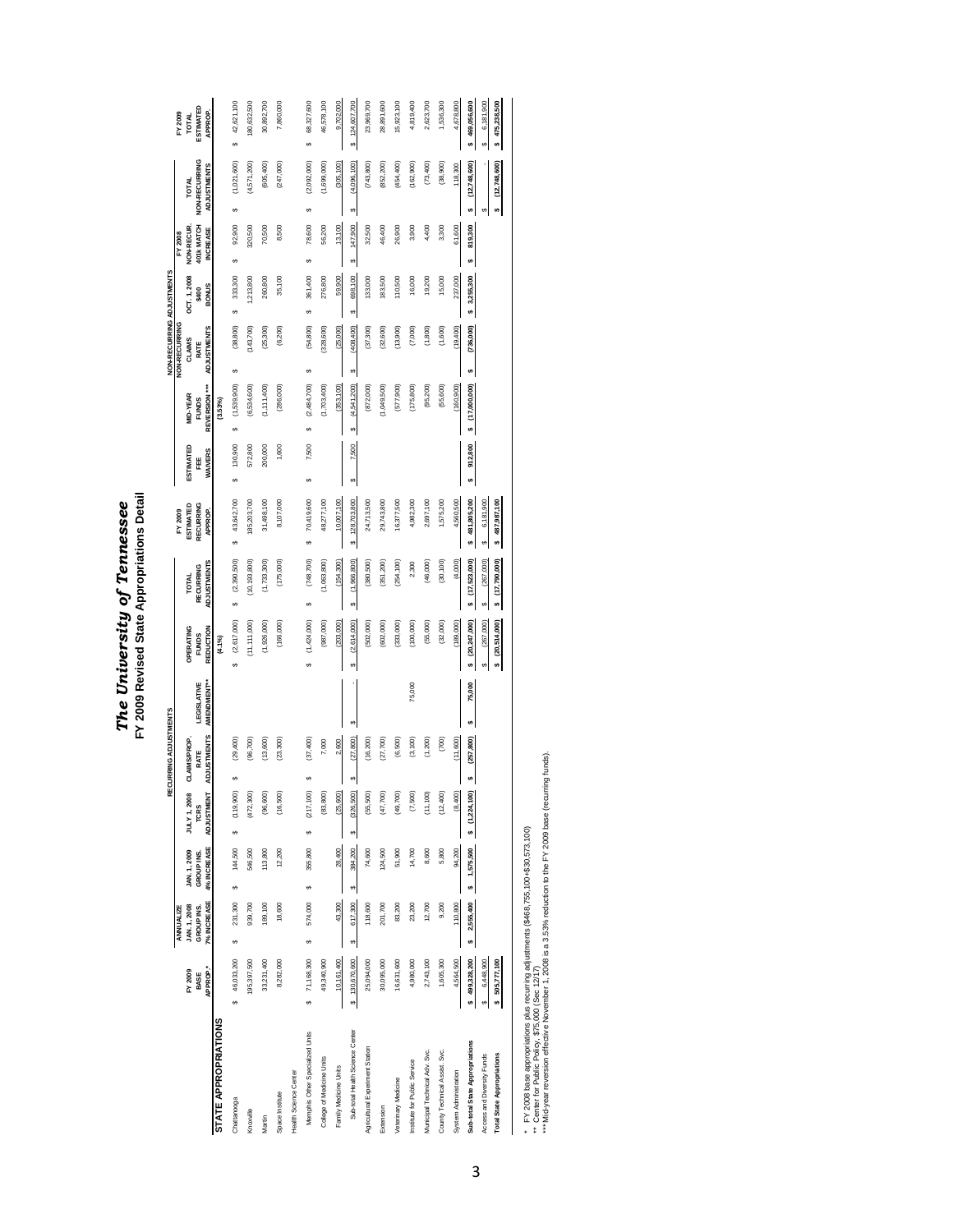The University of Tennessee<br>FY 2009 Original to Revised State Appropriations Changes **FY 2009 Original to Revised State Appropriations Changes** *The University of Tennessee*

|                                   |                    |              |               |                           |                           | RECURRING FUNDING CHANGES |                   |                     |                  |                  |                   | NON-RECURRING FUNDING CHANGES |                |                    |                      |                    |                         |
|-----------------------------------|--------------------|--------------|---------------|---------------------------|---------------------------|---------------------------|-------------------|---------------------|------------------|------------------|-------------------|-------------------------------|----------------|--------------------|----------------------|--------------------|-------------------------|
|                                   | FY 2009            | ANNUALIZE    |               |                           |                           |                           | FY 2008           | 4.10%               | TOTAL            |                  | 3.53%             | NON-RECURRING                 |                | FY 2008            | TOTAL                |                    | FY 2009                 |
|                                   | <b>TOTAL</b>       | JAN. 1, 2008 | JAN. 1, 2009  | JULY 1, 2008 CLAIMS/PROP. |                           |                           | <b>NON-RECUR.</b> | OPERATING           | CHANGES IN       | <b>ESTIMATED</b> | <b>MID-YEAR</b>   | <b>CLAIMS</b>                 | OCT. 1, 2008   | <b>NON-RECUR.</b>  | CHANGES IN           |                    | <b>TOTAL</b>            |
|                                   | ORIGINAL           | GROUP INS.   | GROUP INS.    | <b>TCRS</b>               | RATE                      | LEGISLATIVE               | 401 K MATCH       | <b>FUNDS</b>        | RECURRING        | 쁀                | <b>FUNDS</b>      | RATE                          | \$400          | <b>IO1 K MATCH</b> | NON-RECURRING        | TOTAL              | REVISED                 |
|                                   | APPROP.            | 7% INCREASE  | 4% INCREASE   | ADJUSTMENT ADJUSTMENTS    |                           | <b>AMENDMENT</b>          | INCREASE*         | REDUCTION           | <b>FUNDING</b>   | WAIVERS          | <b>REVERSION</b>  | <b>ADJUSTMENTS</b>            | <b>BONUS</b>   | INCREASE*          | <b>FUNDING</b>       | CHANGE             | <b>APPROP</b>           |
| <b>STATE APPROPRIATIONS</b>       |                    |              | NEW           | <b>NEW</b>                | <b>NEW</b>                | NEW                       |                   |                     |                  |                  | NEW               | NEW                           | NEW            |                    |                      |                    |                         |
| Chattanooga                       | 43,917,500<br>ω    |              | 144,500<br>မာ | (119, 900)<br>ø           | (29, 400)<br>ø            |                           | (127, 400)        |                     | (132, 200)<br>69 | (11,700)<br>မာ   | (1,539,900)<br>မာ | (38, 800)<br>S                | 333,300<br>S   | 92,900<br>G,       | (1, 164, 200)<br>S   | (1,296,400)<br>S   | 42,621,100<br>€,        |
| Knoxville                         | 186,273,200        |              | 546,500       | (472,300)                 | (96, 700)                 |                           | 439,200)          | (1,000)<br><b>S</b> | (462,700)        | (34,000)         | (6,534,600)       | (143, 700)                    | 1,213,800      | 320,500            | (5, 178, 000)        | (5,640,700)        | 180,632,500             |
| Martin                            | 31,798,800         |              | 113,800       | (96, 600)                 | (13, 600)                 |                           | (96, 600)         |                     | (93,000)         | (7,700)          | (1, 111, 400)     | (25, 300)                     | 260,800        | 70,500             | (813, 100)           | (906, 100)         | 30,892,700              |
| Space Institute                   | 8,147,200          |              | 12,200        | (16, 500)                 | (23, 300)                 |                           | (11,700)          |                     | (39, 300)        | 700              | (286,000)         | (6, 200)                      | 35,100         | 8,500              | (247, 900)           | (287, 200)         | 7,860,000               |
| Health Science Center             |                    |              |               |                           |                           |                           |                   |                     |                  |                  |                   |                               |                |                    |                      |                    |                         |
| Memphis Other Specialized Units   | 70,428,600<br>th)  |              | 355,800       | (217, 100)<br>th)         | (37, 400)<br>th)          |                           | (107, 800)        |                     | (6,500)<br>ળ     | 5,000            | (2,484,700)       | (54, 800)<br>69               | 361,400<br>th) | 78,600             | (2,094,500)<br>th)   | (2,101,000)        | 68,327,600<br><b>SP</b> |
| Calege of Medicine Units          | 48,430,900         |              |               | (83, 800)                 | 7,000                     |                           | (77,000)          |                     | (153, 800)       |                  | (1,703,400)       | (328, 600)                    | 276,800        | 56,200             | (1,699,000)          | (1, 852, 800)      | 46,578,100              |
| Family Medicine Units             | 10,019,300         | 300<br>ø     | 28,400        | (25, 600)                 | 2,600                     |                           | (17, 900)         |                     | (12, 200)        |                  | (353, 100)        | (25,000)                      | 59,900         | 13,100             | (305, 100)           | (317,300)          | 9,702,000               |
| Sub-total Health Science Center   | 128,878,800<br>ø   | 300<br>ø     | 384,200<br>69 | (326, 500)<br>ø           | (27, 800)<br>69           | 69                        | (202, 700)        | ø                   | (172,500)<br>မာ  | 5,000<br>s,      | (4,541,200)<br>ø  | (408, 400)<br>ø               | 698,100<br>ø   | 147,900<br>69      | (4,098,600)<br>69    | (4, 271, 100)<br>ø | 124,607,700<br>69       |
| Agricultural Experiment Station   | 24,755,200         |              | 74,600        | 55,500)                   | (16, 200)                 |                           | (44, 600)         |                     | (41,700)         |                  | (872,000)         | (37, 300)                     | 133,000        | 32,500             | (743,800)            | (785, 500)         | 23,969,700              |
| Extension                         | 29,758,300         |              | 124,500       | (47, 700)                 | (27, 700)                 |                           | (63, 600)         |                     | (14,500)         |                  | (1,049,500)       | (32, 600)                     | 183,500        | 46,400             | 852,200)             | 866,700)           | 28,891,600              |
| Veterinary Medicine               | 16,418,700         |              | 51,900        | (49, 700)                 | (6,500)                   |                           | (36,900)          |                     | (41, 200)        |                  | (577, 900)        | (13,900)                      | 110,500        | 26,900             | 454,400)             | (495,600)          | 15,923,100              |
| Institute for Public Service      | 4,908,500          |              | 14,700        | (7,500)                   | (3,100)                   | 75,000                    | (5,300)           |                     | 73,800           |                  | (175,800)         | (7,000)                       | 16,000         | 3,900              | (162, 900)           | 89,100)            | 4,819,400               |
| Municipal Technical Adv. Svc.     | 2,706,900          |              | 8,600         | (11, 100)                 | (1, 200)                  |                           | (6, 100)          |                     | (9, 800)         |                  | (95, 200)         | (1,800)                       | 19,200         | 4,400              | (73, 400)            | 83,200)            | 2,623,700               |
| County Technical Assist. Svc.     | 1,587,000          |              | 5,800         | (12, 400)                 | (700)                     |                           | (4,500)           |                     | (11, 800)        |                  | (55,600)          | (1,600)                       | 15,000         | 3,300              | (38, 900)            | (50, 700)          | 1,536,300               |
| System Administration             | 4,570,800          |              | 94,200        | (8,400)                   | (11,600)                  |                           | (84,500)          |                     | (10,300)         |                  | (160, 900)        | (19,400)                      | 237,000        | 61,600             | 118,300              | 108,000            | 4,678,800               |
| Sub-total State Appropriations    | 483,720,900<br>w   | 8<br>u       | \$1,575,500   | \$(1,224,100)             | 257,800)<br>$\frac{1}{2}$ | 75,000<br>u               | \$(1,123,100)     | (1,000)<br>u        | (955, 200)<br>s  | (47,700)<br>s,   | \$ (17,000,000)   | (736,000)<br>u                | \$ 3,255,300   | 819,300<br>u       | (13, 709, 100)<br>u  | \$ (14,664,300)    | 469,056,600<br>u        |
| Access and Diversity Funds        | 6,181,900<br>ø     |              |               |                           |                           |                           |                   |                     |                  |                  |                   |                               |                |                    |                      |                    | 6,181,900<br>s,         |
| <b>Total State Appropriations</b> | 489,902,800<br>ิ∞∥ |              |               |                           |                           |                           |                   |                     | (955, 200)<br>s  |                  |                   |                               |                |                    | (13, 709, 100)<br>๛∥ | \$ (14,664,300)    | 475,238,500<br>∞∥       |
|                                   |                    |              |               |                           |                           |                           |                   |                     |                  |                  |                   |                               |                |                    |                      |                    |                         |

Funding for the FY 2008 in the 401x Match from \$40 to \$500 was expeded to change from non-recurring in FY 2008 to requiring in FY 2009. This did not happen so the funding is movie from the funding is reduced by 27% based o Funding for the 401k Match from \$4010 \$500 was expected to change from non-recurring in FY 2008 to exuring in FN 2008. This did not heappen so the funding in recurring, in reducing, the durable security based on what is ne flexible benefits.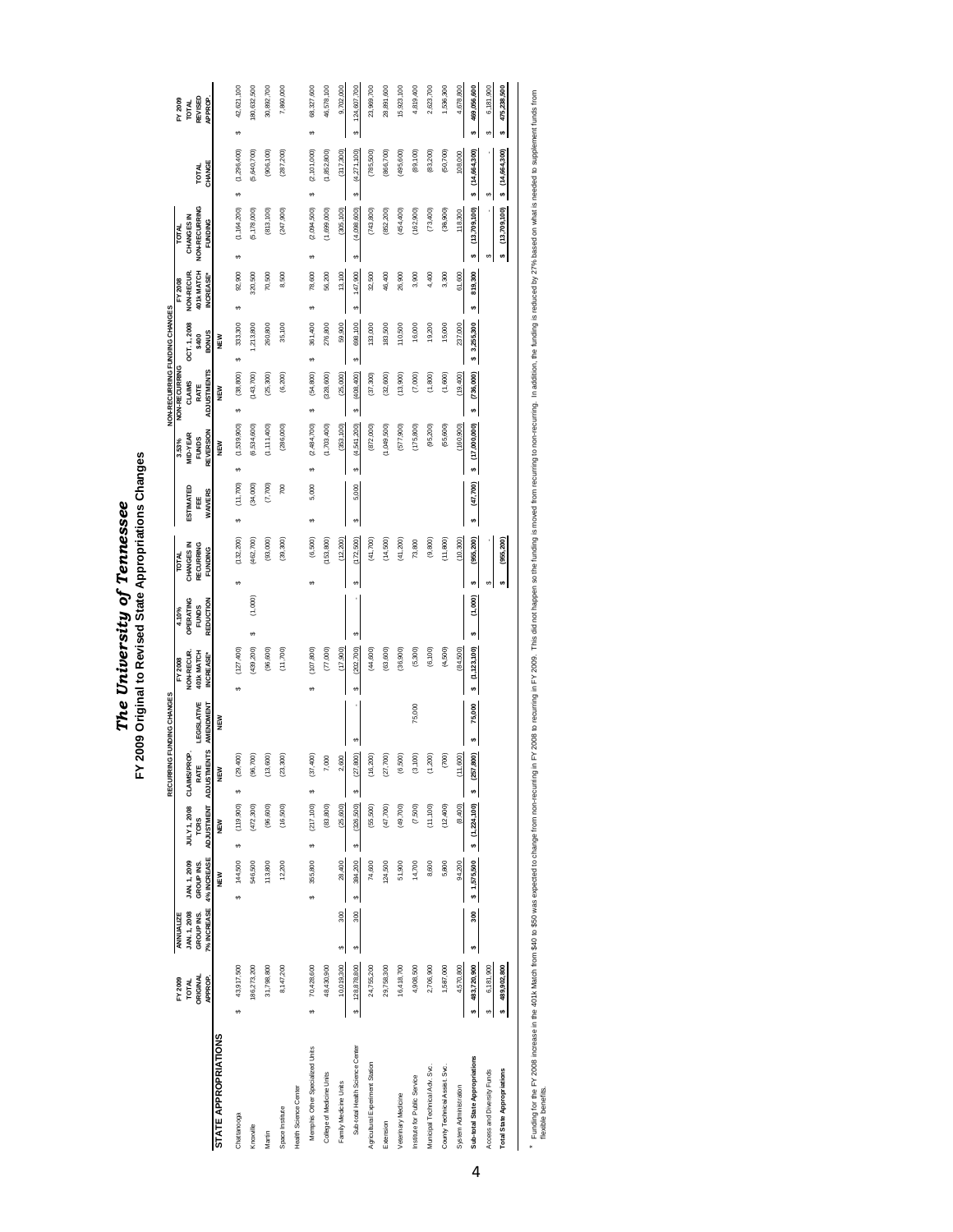| essee<br>ř<br>5<br>2<br>$T$ or | <b>Deta</b><br><b>Appropriations L.</b> |
|--------------------------------|-----------------------------------------|
| orsitu u                       | State /                                 |
| フェファン                          | 2009 Original                           |
| ں<br>ש<br>へん                   |                                         |

|                                   |                             |                        |                   |   | RECURRING ADJUSTMENTS           |    |                  |                           |                |           |             |   | NON-RECURRING ADJUSTMENTS |   |                               |                        |                             |
|-----------------------------------|-----------------------------|------------------------|-------------------|---|---------------------------------|----|------------------|---------------------------|----------------|-----------|-------------|---|---------------------------|---|-------------------------------|------------------------|-----------------------------|
|                                   |                             | WA                     | <b>UALIZE</b>     |   | FY 2008                         |    |                  |                           |                |           | FY 2009     |   |                           |   |                               |                        |                             |
|                                   | ORIGINAL<br>FY 2009         | Š.<br><b>GRO</b>       | 1,2008<br>UP INS. |   | <b>NON-RECUR.</b><br>401k MATCH |    |                  | RECURRING<br><b>TOTAL</b> |                | RECURRING | ESTIMATED   |   | ESTIMATED<br>쎮            |   | NON-RECURRING<br><b>TOTAL</b> |                        | <b>ESTIMATED</b><br>FY 2009 |
|                                   | APPROP."                    | 7% IN                  | CREASE            |   | <b>INCREASE</b>                 |    | <b>REDUCTION</b> | <b>ADJUSTMENTS</b>        |                |           | APPROP.     |   | <b>WAIVERS</b>            |   | <b>ADJUSTMENTS</b>            |                        | APPROP.                     |
| STATE APPROPRIATIONS              |                             |                        |                   |   |                                 |    |                  |                           |                |           |             |   |                           |   |                               |                        |                             |
| Chattanooga                       | 46,033,200<br>↔             | ↮                      | 231,300           | ↔ | 127,400                         | ↔  | (2,617,000)      | ↔                         | (2,258,300)    | ↔         | 43,774,900  | ↔ | 142,600                   | ↮ | 142,600                       | ↔                      | 43,917,500                  |
| Knoxville                         | 195,397,500                 |                        | 939,700           |   | 439,200                         |    | (11, 110, 000)   |                           | (9,731,100)    |           | 185,666,400 |   | 606,800                   |   | 606,800                       |                        | 186,273,200                 |
| Martin                            | 33,231,400                  |                        | 189,100           |   | 96,600                          |    | (1,926,000)      |                           | (1,640,300)    |           | 31,591,100  |   | 207,700                   |   | 207,700                       |                        | 31,798,800                  |
| Space Institute                   | 8,282,000                   |                        | 18,600            |   | 11,700                          |    | (166,000)        |                           | (135, 700)     |           | 8,146,300   |   | 900                       |   | 900                           |                        | 8,147,200                   |
| Health Science Center             |                             |                        |                   |   |                                 |    |                  |                           |                |           |             |   |                           |   |                               |                        |                             |
| Memphis Other Specialized Units   | 71,168,300<br>↔             | ↮                      | 574,000           | ↔ | 107,800                         | ↮  | (1,424,000)      | ↮                         | (742, 200)     | ↮         | 70,426,100  | ↔ | 2,500                     | ↮ | 2,500                         | ↮                      | 70,428,600                  |
| College of Medicine Units         | 49,340,900                  |                        |                   |   | 77,000                          |    | (987,000)        |                           | (910,000)      |           | 48,430,900  |   |                           |   |                               |                        | 48,430,900                  |
| Family Medicine Units             | 10,161,400                  |                        | 43,000            |   | 17,900                          |    | (203, 000)       |                           | (142, 100)     |           | 10,019,300  |   |                           |   |                               |                        | 10,019,300                  |
| Sub-total Health Science Center   | 130,670,600<br>$\theta$     | $\boldsymbol{\varphi}$ | 617,000           | ↮ | 202,700                         | ↔  | (2,614,000)      | ↔                         | (1,794,300)    | ↔         | 128,876,300 | ↔ | 500<br>Ń۰                 | ↔ | 500<br>۵i                     | ↔                      | 128,878,800                 |
| Agricultural Experiment Station   | 25,094,000                  |                        | 118,600           |   | 44,600                          |    | (502,000)        |                           | (338, 800)     |           | 24,755,200  |   |                           |   |                               |                        | 24,755,200                  |
| Extension                         | 30,095,000                  |                        | 201,700           |   | 63,600                          |    | (602, 000)       |                           | (336, 700)     |           | 29,758,300  |   |                           |   |                               |                        | 29,758,300                  |
| Veterinary Medicine               | 16,631,600                  |                        | 83,200            |   | 36,900                          |    | (333,000)        |                           | (212, 900)     |           | 16,418,700  |   |                           |   |                               |                        | 16,418,700                  |
| Institute for Public Service      | 4,980,000                   |                        | 23,200            |   | 5,300                           |    | (100,000)        |                           | (71,500)       |           | 4,908,500   |   |                           |   |                               |                        | 4,908,500                   |
| Municipal Technical Adv. Svc.     | 2,743,100                   |                        | 12,700            |   | 6,100                           |    | (55,000)         |                           | (36, 200)      |           | 2,706,900   |   |                           |   |                               |                        | 2,706,900                   |
| County Technical Assist. Svc.     | 1,605,300                   |                        | 9,200             |   | 4,500                           |    | (32,000)         |                           | (18,300)       |           | 1,587,000   |   |                           |   |                               |                        | 1,587,000                   |
| System Administration             | 4,564,500                   |                        | 110,800           |   | 84,500                          |    | (189,000)        |                           | 6,300          |           | 4,570,800   |   |                           |   |                               |                        | 4,570,800                   |
| Sub-total State Appropriations    | 499,328,200<br>↮            | ↮                      | 2,555,100         | ₩ | 1,123,100                       | ↮  | (20, 246, 000)   | ₩                         | (16, 567, 800) | ↮         | 482,760,400 | ₩ | 960,500                   | ↮ | 960,500                       | ↮                      | 483,720,900                 |
| Access and Diversity Funds        | 6,448,900<br>↮              |                        |                   |   |                                 | ↮  | (267,000)        | $\boldsymbol{\varphi}$    | (267,000)      | ↔         | 6,181,900   |   |                           | ↔ |                               | $\boldsymbol{\varphi}$ | 6,181,900                   |
| <b>Total State Appropriations</b> | 505,777,100<br><del>ی</del> |                        |                   |   |                                 | \$ | (20,513,000)     | ₩,                        | (16, 834, 800) | ↮         | 488,942,300 |   |                           | ↮ | 960,500                       | <del>ی</del>           | 489,902,800                 |

\* FY 2008 base appropriations plus recurring adjustments (\$472,165,100 + \$33,612,000) \* FY 2008 base appropriations plus recurring adjustments (\$472,165,100 + \$33,612,000)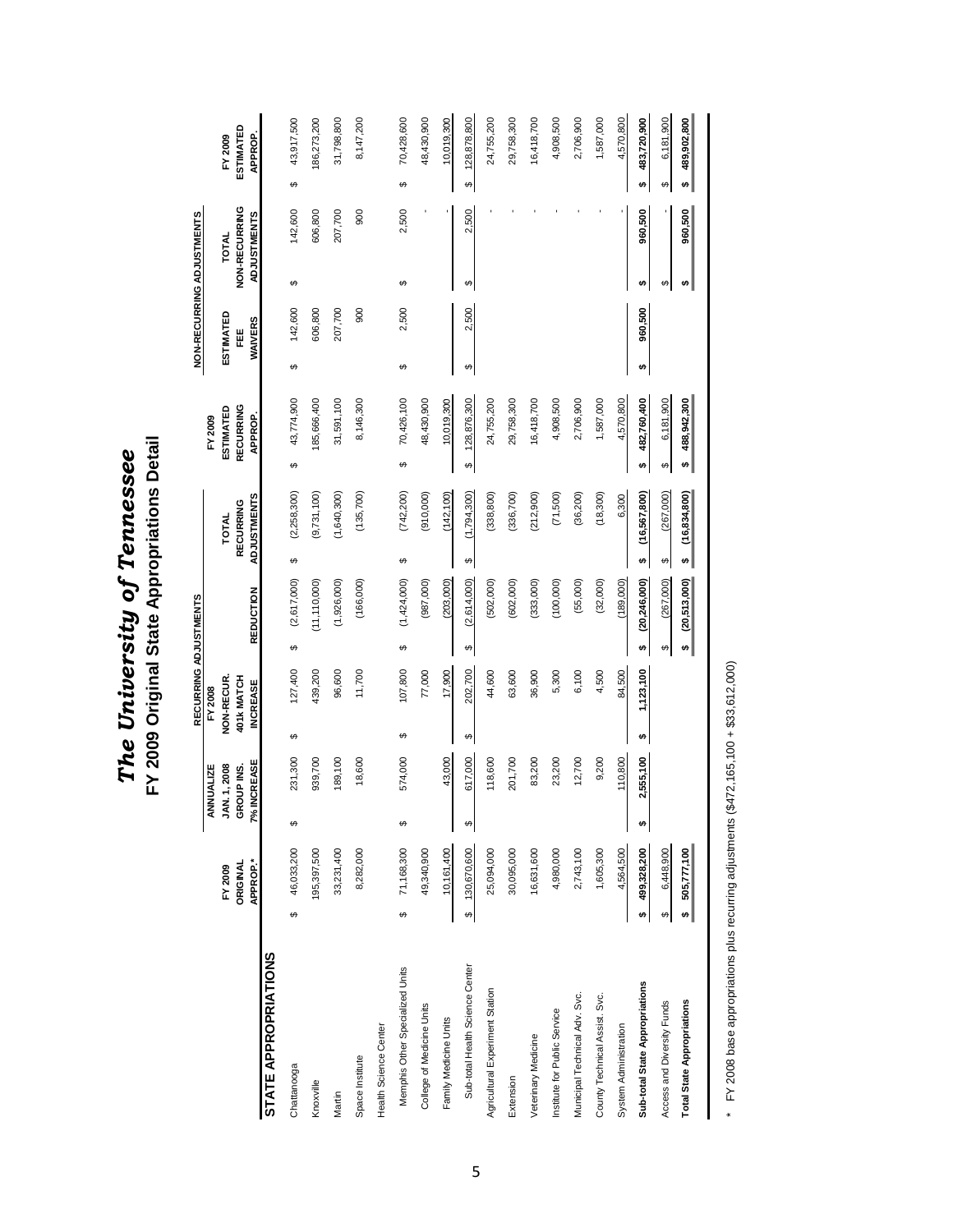The University of Tennessee<br>FY 2008 Actual State Appropriations Detail **FY 2008 Actual State Appropriations Detail** *The University of Tennessee*

|                                   |                  |                            |                            |                               | RECURRING ADJUSTMENTS     |                                    |                                         |                    |                                  |                      |                                   |                 |                                                  | NON-RECURRING ADJUSTMENTS |                       |              |                      |             |
|-----------------------------------|------------------|----------------------------|----------------------------|-------------------------------|---------------------------|------------------------------------|-----------------------------------------|--------------------|----------------------------------|----------------------|-----------------------------------|-----------------|--------------------------------------------------|---------------------------|-----------------------|--------------|----------------------|-------------|
|                                   |                  | ANNUALIZED                 |                            |                               |                           |                                    |                                         |                    |                                  |                      |                                   |                 |                                                  |                           |                       |              |                      |             |
|                                   | FY 2008<br>BASE  | JAN. 1, 2007<br>GROUP INS. | JAN. 1, 2008<br>GROUP INS. | <b>JULY 1, 2007</b><br>SALARY | ERATING<br>ᅙ              | PROPERTY INS.<br><b>CLAIMS AND</b> | <b>DIVERSITY</b><br><b>ACCESS &amp;</b> | <b>LEGISLATIVE</b> | <b>RECURRING</b><br><b>TOTAL</b> | RECURRING<br>FY 2008 | <b>LEGISLATIVE</b><br>AM ENDM ENT | <b>INCREASE</b> | 401k MATCH PROFESSIONAL NON-RECURR.<br>PRIVILEGE | <b>CLAIMS</b>             | <b>ESTIMATED</b><br>Ë | <b>TOTAL</b> | <b>VON-RECURRING</b> | FY 2008     |
|                                   | <b>APPROP</b>    | 7% INCREASE                | 7% INCREASE                | 3% INCREASE                   | <b>REASES</b><br>ž        | <b>ADJUSTMENTS</b>                 | REORG. *                                | AMENDMENT **       | <b>ADJUSTMENTS</b>               | APPROP.              | AND OTHER ***                     | \$40 TO \$50    | TAX                                              | <b>ADJUSTMENTS</b>        | <b>WAIVERS</b>        |              | <b>ADJUSTMENTS</b>   | APPROP.     |
| STATE APPROPRIATIONS              |                  |                            |                            | (Incl. Benefits)              |                           |                                    |                                         |                    |                                  |                      |                                   |                 |                                                  |                           |                       |              |                      |             |
| Chattanooga                       | 43,418,800<br>s  | 214,700<br>S               | 231,300<br>s               | \$ 1,807,500                  | 640,300<br>s,             | 24,600                             | (304,000)                               |                    | 2,614,400<br>s                   | 46,033,200<br>s,     |                                   | 127,400         | 6,800<br>s,                                      | (28, 800)<br>s,           | 130,900<br>s,         |              | 236,300              | 46,269,500  |
| Knoxville                         | 182,887,900      | 875,900                    | 939,700                    | 8,077,200                     | 3,544,100                 | 92,300                             | (1,019,600)                             |                    | 12,509,600                       | 195,397,500          |                                   | 439,200         | 43,600                                           | (106,000)                 | 572,800               |              | 949,600              | 196,347,100 |
| Martin                            | 31,281,600       | 170,100                    | 189,100                    | 1,287,600                     | 511,300                   | 19,700                             | (228,000)                               |                    | 1,949,800                        | 33,231,400           | 1,500,000<br>o                    | 96,600          | 3,400                                            | (19, 200)                 | 200,000               |              | ,780,800             | 35,012,200  |
| Space Institute                   | 7,895,100        | 18,000                     | 18,600                     | 230,100                       | 158,100                   | 35,100                             | (73,000)                                |                    | 386,900                          | 8,282,000            |                                   | 11,700          | 1,000                                            | (5,000)                   | 1,600                 |              | 9,300                | 8,291,300   |
| <b>Health Science Center</b>      |                  |                            |                            |                               |                           |                                    |                                         |                    |                                  |                      |                                   |                 |                                                  |                           |                       |              |                      |             |
| Memphis Other Specialized Units   | 67,567,700<br>s  | 537,000<br>S               | 574,000<br>s               | 2,209,800<br>s                | ,352,800<br>S             | 31,300                             | \$ (1,104,300)                          |                    | 3,600,600<br>s                   | 71,168,300<br>s      |                                   | 107,800         | 41,200<br>s,                                     | (40, 600)<br>S            | 7,500<br>S            |              | s<br>115,900         | 71,284,200  |
| College of Medicine Units         | 46,306,300       |                            |                            | 2,218,800                     | 927,100                   | (111,300)                          |                                         |                    | 3,034,600                        | 49,340,900           |                                   | 77,000          | 165,700                                          | 204,200)                  |                       |              | 38,500               | 49,379,400  |
| Family Medicine Units             | 9,441,600        | 42,800                     | 43,300                     | 447,000                       | 189,100                   | (2,400)                            |                                         |                    | 719,800                          | 10,161,400           |                                   | 17,900          | 10,900                                           | (13, 800)                 |                       |              | 15,000               | 10,176,400  |
| Sub-total Health Science Center   | 123,315,600<br>o | 579,800<br>s               | 617,300<br>S               | 4,875,600<br>S                | 2,469,000<br>s,           | (82, 400)<br>s                     | \$(1,104,300)                           |                    | 7,355,000<br>s,                  | 130,670,600<br>o     | s,                                | 202,700<br>s,   | 217,800<br>s                                     | (258, 600)<br>s           | 7,500<br>s,           | S            | s<br>169,400         | 130,840,000 |
| Agricultural Experiment Station   | 23,689,500       | 111,700                    | 118,600                    | 701,700                       | 474,200                   | 24,300                             | (26,000)                                |                    | 1,404,500                        | 25,094,000           | 289,200                           | 44,600          | 2,000                                            | (25, 800)                 |                       |              | 310,000              | 25,404,000  |
| Extension                         | 28,326,900       | 182,400                    | 201,700                    | 815,100                       | 567,100                   | 24,800                             | (23,000)                                |                    | 1,768,100                        | 30,095,000           |                                   | 63,600          | 1,000                                            | (24, 300)                 |                       |              | 40,300               | 30,135,300  |
| <b>Veterinary Medicine</b>        | 15,630,400       | 77,700                     | 83,200                     | 689,100                       | 312,900                   | 300                                | (162,000)                               |                    | 1,001,200                        | 16,631,600           |                                   | 36,900          | 8,200                                            | (10,000)                  |                       |              | 35,100               | 16,666,700  |
| Institute for Public Service      | 4,732,000        | 19,200                     | 23,200                     | 112,800                       | 94,600                    | 3,200                              | (5,000)                                 |                    | 248,000                          | 4,980,000            |                                   | 5,300           | 300                                              | (5, 100)                  |                       |              | 500                  | 4,980,500   |
| Municipal Technical Adv. Svc.     | 1,913,200        | 12,100                     | 12,700                     | 118,500                       | 38,200                    | 400                                | (2,000)                                 | 650,000            | 829,900                          | 2,743,100            |                                   | 6,100           | 3,100                                            | (1,400)                   |                       |              | 7,800                | 2,750,900   |
| County Technical Assist. Svc.     | 1,473,400        | 8,100                      | 9,200                      | 87,000                        | 29,500                    | SOL                                | (2,000)                                 |                    | 131,900                          | 1,605,300            |                                   | 4,500           | 2,400                                            | (1, 100)                  |                       |              | 5,800                | 1,611,100   |
| System Administration             | 4,190,700        | 104,700                    | 110,800                    | 160,200                       | 83,900                    | 4,200                              | (90,000)                                |                    | 373,800                          | 4,564,500            |                                   | 84,500          | 11,900                                           | (14, 300)                 |                       |              | 82,100               | 4,646,600   |
| Sub-total State Appropriations    | 468,755,100<br>u | 2,374,400<br>s,            | \$ 2,555,400               | 18,962,400<br>n               | 8,923,200<br><sub>w</sub> | 146,600<br>u                       | (3,038,900)<br>ູ                        | 650,000<br>u       | \$ 30,573,100                    | 499,328,200<br>u     | \$1,789,200                       | \$ 1,123,100    | 301,500<br>u                                     | (499, 600)<br>u           | 912,800<br>u          |              | u<br>3,627,000       | 502,955,200 |
| Access and Diversity Funds        | 3,410,000<br>s,  |                            |                            |                               |                           |                                    | 3,038,900<br>s                          |                    | \$ 3,038,900                     | 6,448,900<br>u       |                                   |                 |                                                  |                           |                       |              | s                    | 6,448,900   |
| <b>Total State Appropriations</b> | 472,165,100<br>u |                            |                            |                               |                           |                                    |                                         |                    | \$33,612,000                     | 505,777,100<br>u     |                                   |                 |                                                  |                           |                       | n            | u<br>3,627,000       | 509,404,100 |
|                                   |                  |                            |                            |                               |                           | <b>CONTRACTOR</b>                  |                                         |                    |                                  |                      |                                   |                 |                                                  |                           |                       |              |                      |             |

\* Transfers all Access and Diversity funds into a central location for identification purposes (\$3,410,000 Geier restricted funds and \$3,038,900 old Desegregation funds).

\*\* Senate amendments for MTAS services to municipal utilities, \$100,000; and municipal finance officers certification, \$550,000.

\*\*\* Governor's builton for UT Martin aduit continuing education at and scoleing at sealing lease Experiment Station's Hartedion, PC 563 provides the Agricularies Deschinent Station's supplession study program with another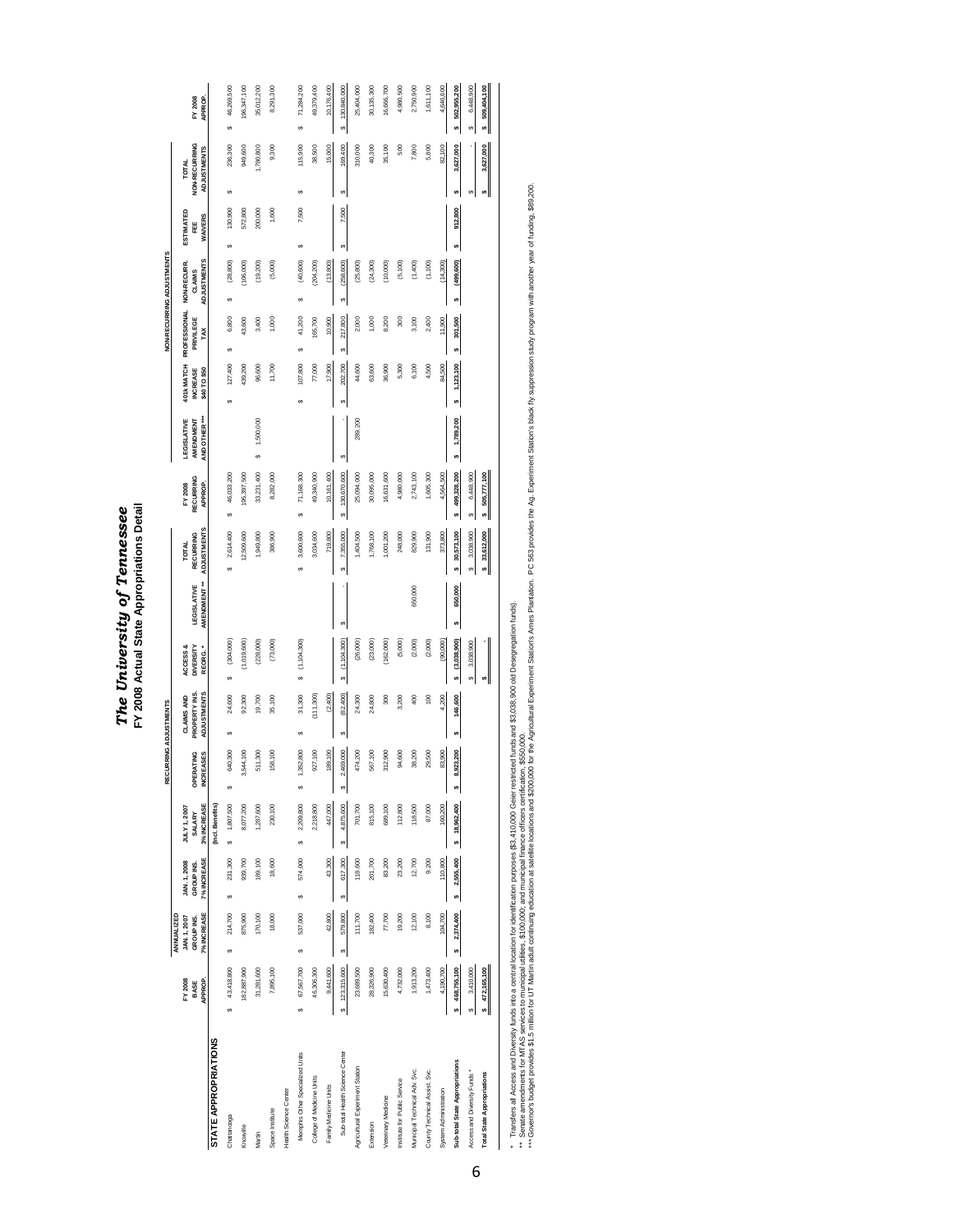| <b>SALARIES</b><br><b>BENEFITS</b><br>OPERATING<br>ONE-TIME ADJUSTMENTS<br>TOTAL CHANGE<br>(17, 736, 000)<br>469,056,600<br>3,255,300<br>68,327,600<br>46,578,100<br>124,607,700<br>23,969,700<br>28,891,600<br>1,536,300<br>4,678,800<br>819,300<br>912,800<br>42,621,100<br>180,632,500<br>30,892,700<br>7,860,000<br>9,702,000<br>15,923,100<br>4,819,400<br>2,623,700<br>REVISED<br>FY 2009<br>↔<br>↮<br>↮<br>↮<br>↮<br>912,800<br>71,284,200<br>49,379,400<br>4,646,600<br>502,955,200<br>1,591,100<br>196,347,100<br>35,012,200<br>8,291,300<br>10,176,400<br>130,840,000<br>25,404,000<br>30,135,300<br>16,666,700<br>4,980,500<br>2,750,900<br>1,611,100<br>1,123,100<br>46,269,500<br>FY 2008<br>ACTUAL<br>↮<br>↔<br>↮<br>↮<br>↮<br>(1,025,700)<br>960,500<br>184,467,600<br>31,672,300<br>7,919,600<br>67,851,500<br>46,073,700<br>123,396,200<br>24,024,900<br>28,414,300<br>15,705,600<br>4,734,600<br>1,928,300<br>1,484,900<br>4,193,200<br>471,729,700<br>3,039,800<br>9,471,000<br>43,788,200<br>FY 2007<br><b>ACTUAL</b><br>↔<br>↮<br>↮<br>↮<br>↮<br>63,089,700<br>3,775,000<br>440,013,900<br>256,400<br>869,700<br>7,540,900<br>43,139,600<br>113,890,000<br>22,432,000<br>1,749,000<br>1,322,600<br>41,310,100<br>172, 117, 000<br>29,604,300<br>7,660,700<br>26,819,100<br>14,523,900<br>4,930,000<br>FY 2006<br><b>ACTUAL</b><br>↮<br>↮<br>↔<br>↮<br>↮<br>E APPROPRIATIONS:<br>844,700<br>430,412,400<br>252,400<br>169,086,200<br>7,325,800<br>61,464,100<br>42,118,800<br>110,677,000<br>26,206,900<br>14,064,900<br>4,842,600<br>1,671,600<br>1,271,400<br>3,846,000<br>8,285,400<br>40,608,600<br>28,912,600<br>7,094,100<br>21,898,800<br>FY 2005<br>ACTUAL<br>↮<br>↮<br>∞∣<br>$\mathbf{I}$<br>Ш<br>DISTRIBUTION OF FIVE-YEAR CHANGE IN STAT<br>Municipal Technical Advisory Service<br>County Technical Assistance Service<br>NON-RECURRING ADJUSTMENTS:<br>Memphis Other Specialized Units<br>Total Health Science Center<br>STATE APPROPRIATIONS<br>Agricultural Experiment Station<br>College of Medicine Units<br><b>Total State Appropriations</b><br>Institute for Public Service<br>Family Medicine Units<br>System Administration<br><b>Health Science Center</b><br>Veterinary Medicine<br>Salaries (Bonus)<br>Space Institute<br>Fee Waivers<br>Chattanooga<br>Operating<br>Extension<br><b>Benefits</b><br>Knoxville<br>Martin |                                 |           | The University of Tennessee<br>State Appropriations Five-Year History |                        |                                |                          |                                      |         |
|-----------------------------------------------------------------------------------------------------------------------------------------------------------------------------------------------------------------------------------------------------------------------------------------------------------------------------------------------------------------------------------------------------------------------------------------------------------------------------------------------------------------------------------------------------------------------------------------------------------------------------------------------------------------------------------------------------------------------------------------------------------------------------------------------------------------------------------------------------------------------------------------------------------------------------------------------------------------------------------------------------------------------------------------------------------------------------------------------------------------------------------------------------------------------------------------------------------------------------------------------------------------------------------------------------------------------------------------------------------------------------------------------------------------------------------------------------------------------------------------------------------------------------------------------------------------------------------------------------------------------------------------------------------------------------------------------------------------------------------------------------------------------------------------------------------------------------------------------------------------------------------------------------------------------------------------------------------------------------------------------------------------------------------------------------------------------------------------------------------------------------------------------------------------------------------------------------------------------------------------------------------------------------------------------------------------------------------------------------------------------|---------------------------------|-----------|-----------------------------------------------------------------------|------------------------|--------------------------------|--------------------------|--------------------------------------|---------|
|                                                                                                                                                                                                                                                                                                                                                                                                                                                                                                                                                                                                                                                                                                                                                                                                                                                                                                                                                                                                                                                                                                                                                                                                                                                                                                                                                                                                                                                                                                                                                                                                                                                                                                                                                                                                                                                                                                                                                                                                                                                                                                                                                                                                                                                                                                                                                                       |                                 |           |                                                                       |                        |                                |                          | CHANGE                               |         |
|                                                                                                                                                                                                                                                                                                                                                                                                                                                                                                                                                                                                                                                                                                                                                                                                                                                                                                                                                                                                                                                                                                                                                                                                                                                                                                                                                                                                                                                                                                                                                                                                                                                                                                                                                                                                                                                                                                                                                                                                                                                                                                                                                                                                                                                                                                                                                                       |                                 |           |                                                                       |                        |                                |                          | FY 2005 to FY 2009<br>Amount         |         |
|                                                                                                                                                                                                                                                                                                                                                                                                                                                                                                                                                                                                                                                                                                                                                                                                                                                                                                                                                                                                                                                                                                                                                                                                                                                                                                                                                                                                                                                                                                                                                                                                                                                                                                                                                                                                                                                                                                                                                                                                                                                                                                                                                                                                                                                                                                                                                                       |                                 |           |                                                                       |                        |                                |                          |                                      |         |
|                                                                                                                                                                                                                                                                                                                                                                                                                                                                                                                                                                                                                                                                                                                                                                                                                                                                                                                                                                                                                                                                                                                                                                                                                                                                                                                                                                                                                                                                                                                                                                                                                                                                                                                                                                                                                                                                                                                                                                                                                                                                                                                                                                                                                                                                                                                                                                       |                                 |           |                                                                       |                        |                                |                          | 2,012,500<br>↮                       | 5.0%    |
|                                                                                                                                                                                                                                                                                                                                                                                                                                                                                                                                                                                                                                                                                                                                                                                                                                                                                                                                                                                                                                                                                                                                                                                                                                                                                                                                                                                                                                                                                                                                                                                                                                                                                                                                                                                                                                                                                                                                                                                                                                                                                                                                                                                                                                                                                                                                                                       |                                 |           |                                                                       |                        |                                |                          | 11,546,300                           | 6.8%    |
|                                                                                                                                                                                                                                                                                                                                                                                                                                                                                                                                                                                                                                                                                                                                                                                                                                                                                                                                                                                                                                                                                                                                                                                                                                                                                                                                                                                                                                                                                                                                                                                                                                                                                                                                                                                                                                                                                                                                                                                                                                                                                                                                                                                                                                                                                                                                                                       |                                 |           |                                                                       |                        |                                |                          | 1,980,100                            | 6.8%    |
|                                                                                                                                                                                                                                                                                                                                                                                                                                                                                                                                                                                                                                                                                                                                                                                                                                                                                                                                                                                                                                                                                                                                                                                                                                                                                                                                                                                                                                                                                                                                                                                                                                                                                                                                                                                                                                                                                                                                                                                                                                                                                                                                                                                                                                                                                                                                                                       |                                 |           |                                                                       |                        |                                |                          | 534,200                              | 7.3%    |
|                                                                                                                                                                                                                                                                                                                                                                                                                                                                                                                                                                                                                                                                                                                                                                                                                                                                                                                                                                                                                                                                                                                                                                                                                                                                                                                                                                                                                                                                                                                                                                                                                                                                                                                                                                                                                                                                                                                                                                                                                                                                                                                                                                                                                                                                                                                                                                       |                                 |           |                                                                       |                        |                                |                          |                                      |         |
|                                                                                                                                                                                                                                                                                                                                                                                                                                                                                                                                                                                                                                                                                                                                                                                                                                                                                                                                                                                                                                                                                                                                                                                                                                                                                                                                                                                                                                                                                                                                                                                                                                                                                                                                                                                                                                                                                                                                                                                                                                                                                                                                                                                                                                                                                                                                                                       |                                 |           |                                                                       |                        |                                |                          | 6,863,500<br>↔                       | 11.2%   |
|                                                                                                                                                                                                                                                                                                                                                                                                                                                                                                                                                                                                                                                                                                                                                                                                                                                                                                                                                                                                                                                                                                                                                                                                                                                                                                                                                                                                                                                                                                                                                                                                                                                                                                                                                                                                                                                                                                                                                                                                                                                                                                                                                                                                                                                                                                                                                                       |                                 |           |                                                                       |                        |                                |                          | 4,459,300                            | 10.6%   |
|                                                                                                                                                                                                                                                                                                                                                                                                                                                                                                                                                                                                                                                                                                                                                                                                                                                                                                                                                                                                                                                                                                                                                                                                                                                                                                                                                                                                                                                                                                                                                                                                                                                                                                                                                                                                                                                                                                                                                                                                                                                                                                                                                                                                                                                                                                                                                                       |                                 |           |                                                                       |                        |                                |                          | 2,607,900                            | 36.8%   |
|                                                                                                                                                                                                                                                                                                                                                                                                                                                                                                                                                                                                                                                                                                                                                                                                                                                                                                                                                                                                                                                                                                                                                                                                                                                                                                                                                                                                                                                                                                                                                                                                                                                                                                                                                                                                                                                                                                                                                                                                                                                                                                                                                                                                                                                                                                                                                                       |                                 |           |                                                                       |                        |                                |                          | 13,930,700<br>$\boldsymbol{\varphi}$ | 12.6%   |
|                                                                                                                                                                                                                                                                                                                                                                                                                                                                                                                                                                                                                                                                                                                                                                                                                                                                                                                                                                                                                                                                                                                                                                                                                                                                                                                                                                                                                                                                                                                                                                                                                                                                                                                                                                                                                                                                                                                                                                                                                                                                                                                                                                                                                                                                                                                                                                       |                                 |           |                                                                       |                        |                                |                          | 2,070,900                            | 9.5%    |
|                                                                                                                                                                                                                                                                                                                                                                                                                                                                                                                                                                                                                                                                                                                                                                                                                                                                                                                                                                                                                                                                                                                                                                                                                                                                                                                                                                                                                                                                                                                                                                                                                                                                                                                                                                                                                                                                                                                                                                                                                                                                                                                                                                                                                                                                                                                                                                       |                                 |           |                                                                       |                        |                                |                          | 2,684,700                            | 10.2%   |
|                                                                                                                                                                                                                                                                                                                                                                                                                                                                                                                                                                                                                                                                                                                                                                                                                                                                                                                                                                                                                                                                                                                                                                                                                                                                                                                                                                                                                                                                                                                                                                                                                                                                                                                                                                                                                                                                                                                                                                                                                                                                                                                                                                                                                                                                                                                                                                       |                                 |           |                                                                       |                        |                                |                          | 1,858,200                            | 13.2%   |
|                                                                                                                                                                                                                                                                                                                                                                                                                                                                                                                                                                                                                                                                                                                                                                                                                                                                                                                                                                                                                                                                                                                                                                                                                                                                                                                                                                                                                                                                                                                                                                                                                                                                                                                                                                                                                                                                                                                                                                                                                                                                                                                                                                                                                                                                                                                                                                       |                                 |           |                                                                       |                        |                                |                          | (23, 200)                            | $-0.5%$ |
|                                                                                                                                                                                                                                                                                                                                                                                                                                                                                                                                                                                                                                                                                                                                                                                                                                                                                                                                                                                                                                                                                                                                                                                                                                                                                                                                                                                                                                                                                                                                                                                                                                                                                                                                                                                                                                                                                                                                                                                                                                                                                                                                                                                                                                                                                                                                                                       |                                 |           |                                                                       |                        |                                |                          | 952,100                              | 57.0%   |
|                                                                                                                                                                                                                                                                                                                                                                                                                                                                                                                                                                                                                                                                                                                                                                                                                                                                                                                                                                                                                                                                                                                                                                                                                                                                                                                                                                                                                                                                                                                                                                                                                                                                                                                                                                                                                                                                                                                                                                                                                                                                                                                                                                                                                                                                                                                                                                       |                                 |           |                                                                       |                        |                                |                          | 264,900                              | 20.8%   |
|                                                                                                                                                                                                                                                                                                                                                                                                                                                                                                                                                                                                                                                                                                                                                                                                                                                                                                                                                                                                                                                                                                                                                                                                                                                                                                                                                                                                                                                                                                                                                                                                                                                                                                                                                                                                                                                                                                                                                                                                                                                                                                                                                                                                                                                                                                                                                                       |                                 |           |                                                                       |                        |                                |                          | 832,800                              | 21.7%   |
|                                                                                                                                                                                                                                                                                                                                                                                                                                                                                                                                                                                                                                                                                                                                                                                                                                                                                                                                                                                                                                                                                                                                                                                                                                                                                                                                                                                                                                                                                                                                                                                                                                                                                                                                                                                                                                                                                                                                                                                                                                                                                                                                                                                                                                                                                                                                                                       |                                 |           |                                                                       |                        |                                |                          | 38,644,200<br>↮                      | 9.0%    |
|                                                                                                                                                                                                                                                                                                                                                                                                                                                                                                                                                                                                                                                                                                                                                                                                                                                                                                                                                                                                                                                                                                                                                                                                                                                                                                                                                                                                                                                                                                                                                                                                                                                                                                                                                                                                                                                                                                                                                                                                                                                                                                                                                                                                                                                                                                                                                                       |                                 |           |                                                                       |                        |                                |                          | 37,384,300<br>↔                      |         |
|                                                                                                                                                                                                                                                                                                                                                                                                                                                                                                                                                                                                                                                                                                                                                                                                                                                                                                                                                                                                                                                                                                                                                                                                                                                                                                                                                                                                                                                                                                                                                                                                                                                                                                                                                                                                                                                                                                                                                                                                                                                                                                                                                                                                                                                                                                                                                                       |                                 |           |                                                                       |                        |                                |                          | 22,910,500                           |         |
|                                                                                                                                                                                                                                                                                                                                                                                                                                                                                                                                                                                                                                                                                                                                                                                                                                                                                                                                                                                                                                                                                                                                                                                                                                                                                                                                                                                                                                                                                                                                                                                                                                                                                                                                                                                                                                                                                                                                                                                                                                                                                                                                                                                                                                                                                                                                                                       |                                 |           |                                                                       |                        |                                |                          | 480,500                              |         |
|                                                                                                                                                                                                                                                                                                                                                                                                                                                                                                                                                                                                                                                                                                                                                                                                                                                                                                                                                                                                                                                                                                                                                                                                                                                                                                                                                                                                                                                                                                                                                                                                                                                                                                                                                                                                                                                                                                                                                                                                                                                                                                                                                                                                                                                                                                                                                                       |                                 |           |                                                                       |                        |                                |                          | (22, 131, 100)                       |         |
|                                                                                                                                                                                                                                                                                                                                                                                                                                                                                                                                                                                                                                                                                                                                                                                                                                                                                                                                                                                                                                                                                                                                                                                                                                                                                                                                                                                                                                                                                                                                                                                                                                                                                                                                                                                                                                                                                                                                                                                                                                                                                                                                                                                                                                                                                                                                                                       |                                 |           |                                                                       |                        |                                |                          | 38,644,200<br>↮                      |         |
|                                                                                                                                                                                                                                                                                                                                                                                                                                                                                                                                                                                                                                                                                                                                                                                                                                                                                                                                                                                                                                                                                                                                                                                                                                                                                                                                                                                                                                                                                                                                                                                                                                                                                                                                                                                                                                                                                                                                                                                                                                                                                                                                                                                                                                                                                                                                                                       |                                 |           |                                                                       |                        |                                |                          |                                      |         |
|                                                                                                                                                                                                                                                                                                                                                                                                                                                                                                                                                                                                                                                                                                                                                                                                                                                                                                                                                                                                                                                                                                                                                                                                                                                                                                                                                                                                                                                                                                                                                                                                                                                                                                                                                                                                                                                                                                                                                                                                                                                                                                                                                                                                                                                                                                                                                                       |                                 |           |                                                                       |                        |                                |                          | (5,030,100)<br>↮                     |         |
|                                                                                                                                                                                                                                                                                                                                                                                                                                                                                                                                                                                                                                                                                                                                                                                                                                                                                                                                                                                                                                                                                                                                                                                                                                                                                                                                                                                                                                                                                                                                                                                                                                                                                                                                                                                                                                                                                                                                                                                                                                                                                                                                                                                                                                                                                                                                                                       |                                 |           |                                                                       |                        |                                |                          | (17,988,400)<br>819,300              |         |
|                                                                                                                                                                                                                                                                                                                                                                                                                                                                                                                                                                                                                                                                                                                                                                                                                                                                                                                                                                                                                                                                                                                                                                                                                                                                                                                                                                                                                                                                                                                                                                                                                                                                                                                                                                                                                                                                                                                                                                                                                                                                                                                                                                                                                                                                                                                                                                       | Total Non-recurring Adjustments | 9,382,500 | 1,126,100<br>$\bullet$                                                | 2,974,600<br>$\bullet$ | 3,627,000<br>$\leftrightarrow$ | $\sqrt[3]{(12,748,600)}$ | \$ (22, 131, 100)<br>68,100          |         |

NOTES: Appropriations for Access and Diversity, Centers of Excellence, and Research Initiatives are not included. There are no appropriations for Chairs of Excellence. **NOTES: Appropriations for Access and Diversity, Centers of Excellence, and Research Initiatives are not included. There are no appropriations for Chairs of Excellence.**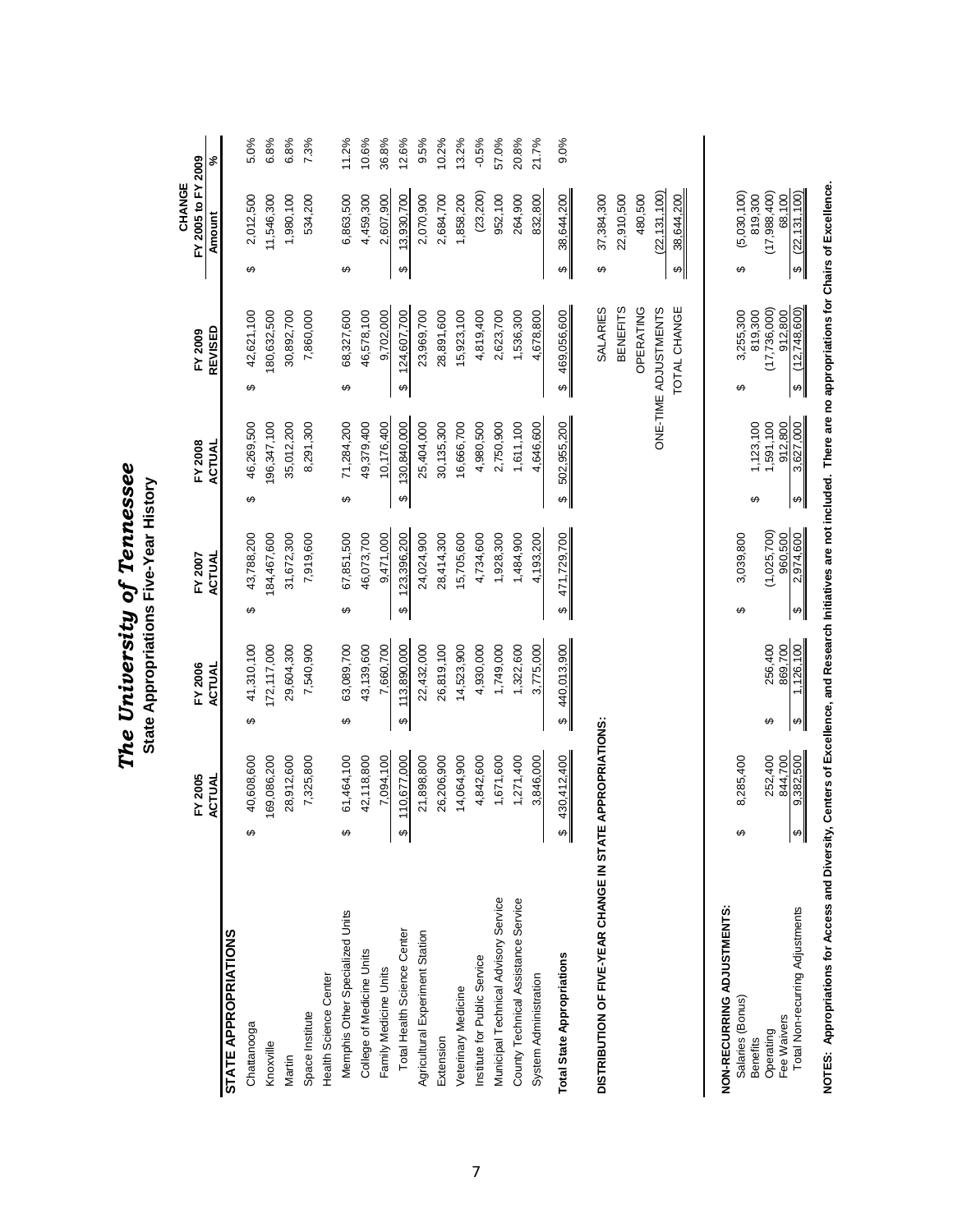|                                           |   | FY 2008      |   | OPERATING<br>4.1% |   | VBP & BASE  |   | <b>TCRS</b>       | ESTIMATED<br><b>FY 2009</b>         |  |
|-------------------------------------------|---|--------------|---|-------------------|---|-------------|---|-------------------|-------------------------------------|--|
| STATE APPROPRIATIONS                      |   | ACTUAL       |   | <b>REDUCTION</b>  |   | REDUCTIONS* |   | <b>ADJUSTMENT</b> | APPROP.                             |  |
| Chattanooga                               |   |              |   |                   |   |             |   |                   |                                     |  |
| <b>Computer Applications</b><br>Knoxville | ഗ | 856,800      | ക | (35, 500)         | ക | (1,000)     | ക | (600)             | 819,700<br>↔                        |  |
|                                           |   |              |   |                   |   |             |   |                   |                                     |  |
| Material Processing                       | ക | 721,700      | ക | (29, 900)         | ക | (800)       | ക | (1,200)           | 689,800<br>↔                        |  |
| Science Alliance                          |   | 4,217,700    |   | 174,800)          |   | (4, 800)    |   | (5, 800)          | 4,032,300                           |  |
| Secure and Sustainable Environment        |   | 807,200      |   | (33, 400)         |   | (900)       |   | (600)             | 772,300                             |  |
| Sub-total UT-Knoxville                    | ↮ | 5,746,600    | ↮ | (238, 100)        | ↮ | (6,500)     | ക | (7,600)           | 5,494,400<br>$\boldsymbol{\varphi}$ |  |
| Martin                                    |   |              |   |                   |   |             |   |                   |                                     |  |
| Agricultural Experiential Learning        |   | 330,100      |   | (13,700)          |   | (400)       |   | (900)             | 315,100                             |  |
| Space Institute                           |   |              |   |                   |   |             |   |                   |                                     |  |
| Laser Applications                        |   | 925,700      |   | (38, 400)         |   | (1,000)     |   | (2,400)           | 883,900                             |  |
| Health Science Center                     |   |              |   |                   |   |             |   |                   |                                     |  |
| Molecular Resource Center                 | ക | 693,600      | ക | (28, 700)         | ക | (800)       | ക | (000)             | 663,400<br>ക                        |  |
| Neuroscience                              |   | 672,300      |   | (27, 900)         |   | (800)       |   | (100)             | 643,500                             |  |
| Pediatric Pharmacokinetics                |   | 273,600      |   | (11,300)          |   | (300)       |   | (400)             | 261,600                             |  |
| Sub-total Health Science Center           | ↔ | ,639,500     | ↮ | (67, 900)         | ↮ | (1,900)     | ↮ | (1, 200)          | \$1,568,500                         |  |
| Veterinary Medicine                       |   |              |   |                   |   |             |   |                   |                                     |  |
| Livestock Diseases                        |   | 565,600      |   | (23, 400)         |   | (600)       |   |                   | 541,600                             |  |
| <b>Total State Appropriations</b>         |   | \$10,064,300 | ↮ | (417,000)         | ↮ | (11,400)    | ↔ | (12,700)          | 9,623,200<br>$\boldsymbol{\varphi}$ |  |
|                                           |   |              |   |                   |   |             |   |                   |                                     |  |

\* As a THEC administered program, the Centers of Excellence shared in the \$227,000 Voluntary Buyout Program (VBP) and Base recurring reductions to THEC funding.

\* As a THEC administered program, the Centers of Excellence shared in the \$227,000 Voluntary Buyout Program (VBP) and Base recurring reductions to THEC funding.

# The University of Tennessee System<br>FY 2009 Centers of Excellence State Appropriations *The University of Tennessee System* **FY 2009 Centers of Excellence State Appropriations**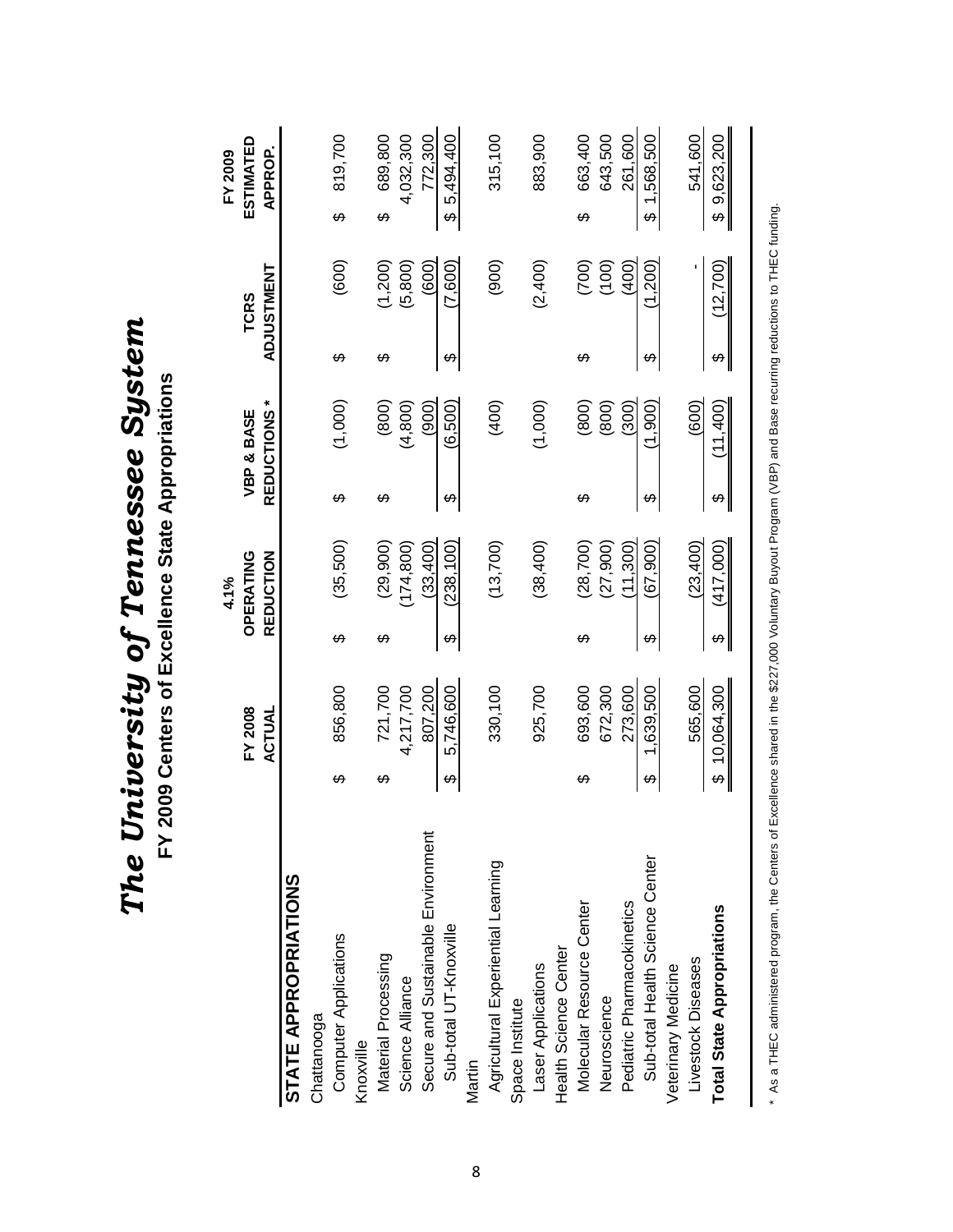# *The University of Tennessee*

**FY 2009 Budget Summary**

Unrestricted Current Funds Revenues, Expenditures and Transfers

|                                          |                     |                     |                      | <b>CHANGE</b>              |           |
|------------------------------------------|---------------------|---------------------|----------------------|----------------------------|-----------|
|                                          | <b>FY 2008</b>      | FY 2009             | FY 2009              | <b>Original to Revised</b> |           |
|                                          | <b>ACTUAL</b>       | <b>ORIGINAL</b>     | <b>REVISED</b>       | Amount                     | %         |
| <b>EDUCATIONAL AND GENERAL</b>           |                     |                     |                      |                            |           |
| <b>Revenues</b>                          |                     |                     |                      |                            |           |
| <b>Tuition &amp; Fees</b>                | \$<br>346,035,411   | \$<br>358,196,581   | \$<br>361,837,836    | 3,641,255<br>\$            | 1.0%      |
| <b>State Appropriations</b>              | 509,404,100         | 489,902,800         | 475,238,500          | (14,664,300)               | $-3.0%$   |
| <b>Grants &amp; Contracts</b>            | 74,399,100          | 74,303,750          | 74,130,638           | (173, 112)                 | $-0.2%$   |
| Sales & Services                         | 52,690,993          | 48,345,642          | 50,263,235           | 1,917,593                  | 4.0%      |
| Investment Income                        | 24,460,896          | 13,000,000          | 13,000,000           |                            |           |
| <b>Other Sources</b>                     | 43,927,525          | 36,986,781          | 38,041,178           | 1,054,397                  | 2.9%      |
| <b>Total Revenues</b>                    | 1,050,918,025       | 1,020,735,554<br>\$ | 1,012,511,387<br>\$  | (8, 224, 167)<br>\$        | $-0.8%$   |
| <b>Expenditures and Transfers</b>        |                     |                     |                      |                            |           |
| Instruction                              | \$<br>433,964,197   | \$<br>457,933,061   | \$<br>459,222,539    | \$<br>1.289.478            | 0.3%      |
| Research                                 | 74.843.064          | 58,414,810          | 68.326.714           | 9,911,904                  | 17.0%     |
| <b>Public Service</b>                    | 68,744,835          | 71,374,558          | 70,949,270           | (425, 288)                 | $-0.6%$   |
| Academic Support                         | 116,336,361         | 109,397,989         | 112,316,029          | 2,918,040                  | 2.7%      |
| <b>Student Services</b>                  | 72,341,186          | 69,490,682          | 71,486,893           | 1,996,211                  | 2.9%      |
| <b>Institutional Support</b>             | 105,311,063         | 110,366,523         | 112,703,271          | 2,336,748                  | 2.1%      |
| Operation & Maintenance of Plant         | 97,819,062          | 101,061,011         | 101,787,100          | 726,089                    | 0.7%      |
| Scholarships & Fellowships               | 48,299,375          | 58,064,115          | 58,327,664           | 263,549                    | 0.5%      |
| Sub-total Expenditures                   | \$1,017,659,143     | \$1,036,102,749     | \$1,055,119,480      | 19,016,731<br>\$           | 1.8%      |
| Mandatory Transfers (In)/Out             | 6,339,175           | 6,480,045           | 6,480,045            |                            |           |
| Non-Mandatory Transfers (In)/Out         | 14,115,383          | (20, 150, 312)      | (27, 237, 307)       | (7,086,995)                | 35.2%     |
| <b>Total Expenditures and Transfers</b>  | \$1,038,113,701     | \$1,022,432,482     | \$1,034,362,218      | \$<br>11,929,736           | 1.2%      |
| <b>Fund Balance Addition/(Reduction)</b> |                     |                     |                      |                            |           |
|                                          | \$<br>12,804,324    | \$<br>(1,696,928)   | \$<br>(21, 850, 831) | \$(20, 153, 903)           |           |
| <b>AUXILIARIES</b>                       |                     |                     |                      |                            |           |
| <b>Revenues</b>                          | \$<br>166,939,489   | \$<br>175,422,558   | \$<br>173,836,890    | \$<br>(1,585,668)          | $-0.9%$   |
| <b>Expenditures and Transfers</b>        |                     |                     |                      |                            |           |
| <b>Expenditures</b>                      | \$<br>130,303,245   | \$<br>126,660,356   | \$<br>125,698,677    | \$<br>(961, 679)           | $-0.8%$   |
| <b>Mandatory Transfers</b>               | 16,321,163          | 26,163,009          | 26,344,943           | 181,934                    | 0.7%      |
| Non-Mandatory Transfers                  | 19,111,727          | 22,564,259          | 21,941,449           | (622, 810)                 | $-2.8%$   |
| <b>Total Expenditures and Transfers</b>  | \$<br>165,736,135   | \$<br>175,387,624   | \$<br>173,985,069    | \$<br>(1,402,555)          | $-0.8%$   |
| <b>Fund Balance Addition/(Reduction)</b> | \$<br>1,203,354     | \$<br>34,934        | \$<br>(148, 179)     | \$<br>(183, 113)           |           |
|                                          |                     |                     |                      |                            |           |
| <b>TOTALS</b>                            |                     |                     |                      |                            |           |
| <b>Revenues</b>                          | \$1,217,857,514     | \$<br>1,196,158,112 | \$<br>1,186,348,277  | \$<br>(9,809,835)          | $-0.8%$   |
| <b>Expenditures and Transfers</b>        |                     |                     |                      |                            |           |
| Expenditures                             | \$1,147,962,388     | \$1,162,763,105     | \$1,180,818,157      | \$<br>18,055,052           | 1.6%      |
| <b>Mandatory Transfers</b>               | 22,660,339          | 32,643,054          | 32,824,988           | 181,934                    | 0.6%      |
| Non-Mandatory Transfers                  | 33,227,109          | 2,413,947           | (5, 295, 858)        | (7,709,805)                | $-319.4%$ |
| <b>Total Expenditures and Transfers</b>  | 1,203,849,836<br>\$ | 1,197,820,106<br>\$ | \$<br>1,208,347,287  | \$<br>10,527,181           | 0.9%      |
|                                          |                     |                     |                      |                            |           |
| <b>Fund Balance Addition/(Reduction)</b> | \$<br>14,007,678    | \$<br>(1,661,994)   | \$<br>(21,999,010)   | \$<br>(20, 337, 016)       |           |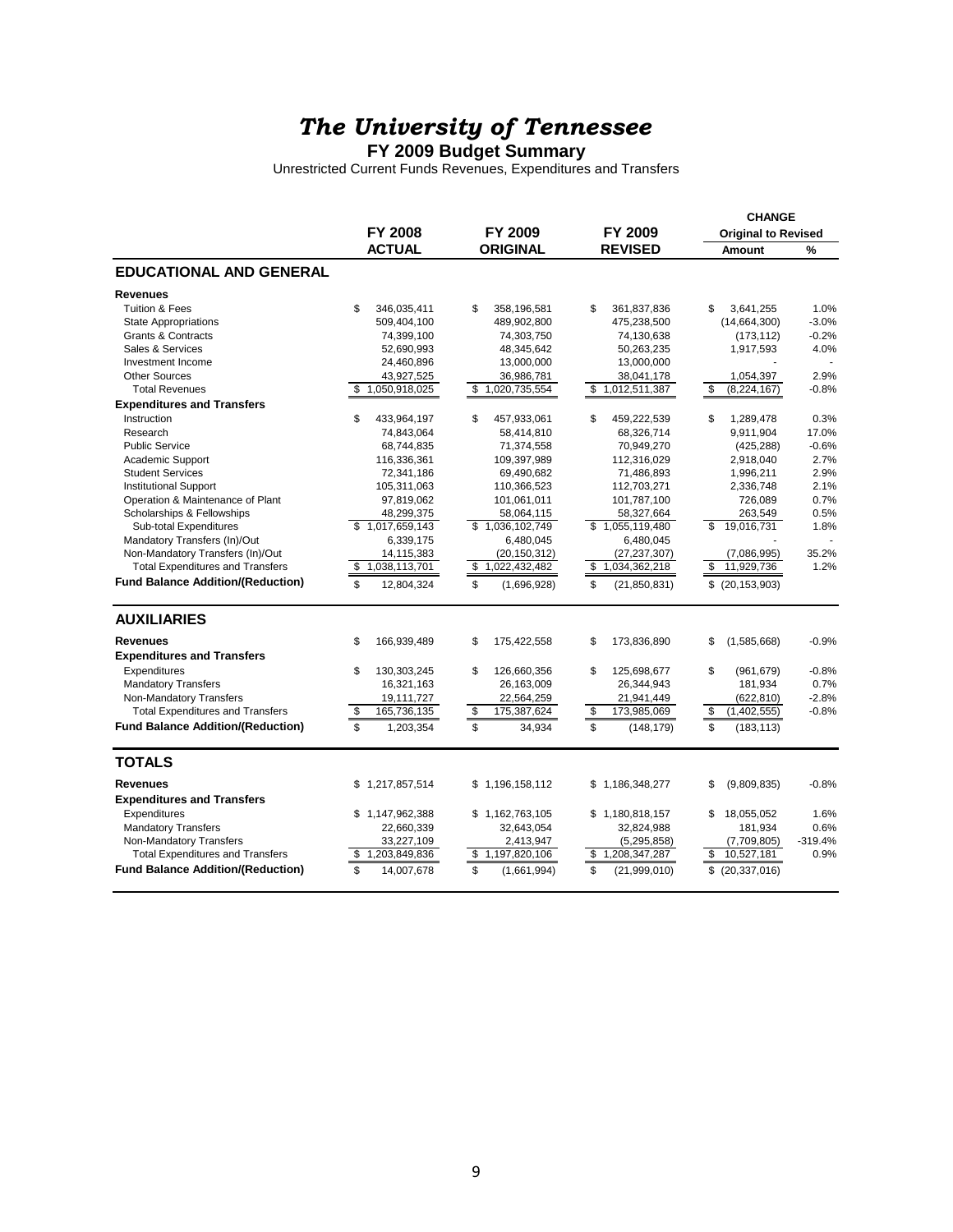# *The University of Tennessee*

**FY 2009 Budget Summary**

Auxiliary Enterprises Funds Revenues, Expenditures and Transfers

|                                                   |                       |                         |                           |                       |                          |                       |                          | <b>CHANGE</b>              |          |
|---------------------------------------------------|-----------------------|-------------------------|---------------------------|-----------------------|--------------------------|-----------------------|--------------------------|----------------------------|----------|
|                                                   |                       | FY 2008                 |                           | FY 2009               |                          | FY 2009               |                          | <b>Original to Revised</b> |          |
|                                                   |                       | <b>ACTUAL</b>           |                           | <b>ORIGINAL</b>       |                          | <b>REVISED</b>        |                          | Amount                     | $\%$     |
| <b>HOUSING</b>                                    |                       |                         |                           |                       |                          |                       |                          |                            |          |
| <b>Revenues</b>                                   | \$                    | 40,608,035              | \$                        | 50,268,172            | \$                       | 50,073,662            | \$                       | (194, 510)                 | $-0.4%$  |
| <b>Expenditures and Transfers</b>                 |                       |                         |                           |                       |                          |                       |                          |                            |          |
| Expenditures                                      | \$                    | 33,935,956              | \$                        | 37,042,391            | \$                       | 37,409,583            | \$                       | 367,192                    | 1.0%     |
| <b>Mandatory Transfers</b>                        |                       | 5,557,197               |                           | 10,960,572            |                          | 11,142,506            |                          | 181,934                    | 1.7%     |
| Non-Mandatory Transfers                           |                       | 1,855,644               |                           | 2,467,408             |                          | 1,847,043             |                          | (620, 365)                 | $-25.1%$ |
| <b>Total Expenditures and Transfers</b>           | \$                    | 41,348,797              | \$                        | 50,470,371            | \$                       | 50,399,132            | \$                       | (71, 239)                  | $-0.1%$  |
| <b>Fund Balance Addition/(Reduction)</b>          | \$                    | (740, 762)              | \$                        | (202, 199)            | \$                       | (325, 470)            | \$                       | (123, 271)                 |          |
| <b>FOOD SERVICE</b>                               |                       |                         |                           |                       |                          |                       |                          |                            |          |
| <b>Revenues</b>                                   | \$                    | 4,524,267               | \$                        | 4,539,623             | \$                       | 4,544,471             | \$                       | 4.848                      | 0.1%     |
| <b>Expenditures and Transfers</b>                 |                       |                         |                           |                       |                          |                       |                          |                            |          |
| Expenditures                                      | \$                    | 1,920,880               | \$                        | 2,058,651             | \$                       | 2,131,833             | \$                       | 73,182                     | 3.6%     |
| <b>Mandatory Transfers</b>                        |                       |                         |                           |                       |                          |                       |                          |                            |          |
| Non-Mandatory Transfers                           |                       | 1,950,683               |                           | 1,886,199             |                          | 1,883,754             |                          | (2, 445)                   | $-0.1%$  |
| <b>Total Expenditures and Transfers</b>           | $\boldsymbol{\theta}$ | 3,871,563               | $\boldsymbol{\mathsf{s}}$ | 3,944,850             | $\frac{2}{3}$            | 4,015,587             | \$                       | 70,737                     | 1.8%     |
| <b>Fund Balance Addition/(Reduction)</b>          | \$                    | 652,704                 | \$                        | 594,773               | \$                       | 528,884               | \$                       | (65, 889)                  |          |
|                                                   |                       |                         |                           |                       |                          |                       |                          |                            |          |
| <b>BOOKSTORES</b>                                 |                       |                         |                           |                       |                          |                       |                          |                            |          |
| <b>Revenues</b>                                   | \$                    | 26,457,226              | \$                        | 24,118,564            | \$                       | 23,916,155            | \$                       | (202, 409)                 | $-0.8%$  |
| <b>Expenditures and Transfers</b>                 |                       |                         |                           |                       |                          |                       |                          |                            |          |
| Expenditures                                      | \$                    | 24,189,095              | \$                        | 21,365,325            | \$                       | 21,160,469            | \$                       | (204, 856)                 | $-1.0%$  |
| <b>Mandatory Transfers</b>                        |                       | 51,305                  |                           |                       |                          |                       |                          |                            |          |
| Non-Mandatory Transfers                           |                       | 1,977,255               |                           | 1,935,154             |                          | 1,935,154             |                          |                            |          |
| <b>Total Expenditures and Transfers</b>           | \$                    | 26,217,655              | S                         | 23.300.479            | \$                       | 23,095,623            | \$                       | (204, 856)                 | $-0.9%$  |
| <b>Fund Balance Addition/(Reduction)</b>          | \$                    | 239,571                 | \$                        | 818,085               | \$                       | 820,532               | $\overline{\mathcal{S}}$ | 2,447                      |          |
| <b>PARKING</b>                                    |                       |                         |                           |                       |                          |                       |                          |                            |          |
| <b>Revenues</b>                                   |                       |                         |                           |                       |                          |                       |                          |                            |          |
|                                                   | \$                    | 10,167,828              | \$                        | 10,337,450            | \$                       | 10,342,653            | \$                       | 5,203                      | 0.1%     |
| <b>Expenditures and Transfers</b>                 |                       |                         |                           |                       |                          |                       |                          |                            |          |
| Expenditures                                      | \$                    | 6,122,749               | \$                        | 6,740,792             | \$                       | 6,745,995             | \$                       | 5,203                      | 0.1%     |
| <b>Mandatory Transfers</b>                        |                       | 2,247,556               |                           | 2,662,954             |                          | 2,662,954             |                          |                            |          |
| Non-Mandatory Transfers                           | \$                    | 1,442,212               | \$                        | 920,144<br>10,323,890 |                          | 920,144<br>10,329,093 | \$                       | 5,203                      | 0.1%     |
| <b>Total Expenditures and Transfers</b>           |                       | 9,812,517               |                           |                       | \$                       |                       |                          |                            |          |
| <b>Fund Balance Addition/(Reduction)</b>          | \$                    | 355,311                 | \$                        | 13,560                | \$                       | 13,560                | \$                       |                            |          |
| <b>ATHLETICS</b>                                  |                       |                         |                           |                       |                          |                       |                          |                            |          |
| <b>Revenues</b>                                   | \$                    | 78,628,133              | \$                        | 79,506,589            | \$                       | 78,306,589            | \$                       | (1,200,000)                | $-1.5%$  |
| <b>Expenditures and Transfers</b>                 |                       |                         |                           |                       |                          |                       |                          |                            |          |
| Expenditures                                      | \$                    | 57,525,620              | \$                        | 52,713,474            | \$                       | 51,513,474            | \$                       | (1,200,000)                | $-2.3%$  |
| <b>Mandatory Transfers</b>                        |                       | 8,183,667               |                           | 12,125,000            |                          | 12,125,000            |                          |                            |          |
| Non-Mandatory Transfers                           |                       | 12,619,795              |                           | 14,668,115            |                          | 14,668,115            |                          |                            |          |
| <b>Total Expenditures and Transfers</b>           | \$                    | 78,329,083              | \$                        | 79,506,589            | \$                       | 78,306,589            | \$                       | (1,200,000)                | $-1.5%$  |
| <b>Fund Balance Addition/(Reduction)</b>          | \$                    | 299.050                 | \$                        |                       | \$                       |                       | \$                       |                            |          |
| <b>OTHER</b>                                      |                       |                         |                           |                       |                          |                       |                          |                            |          |
| <b>Revenues</b>                                   | \$                    |                         | \$                        | 6,652,160             | \$                       | 6,653,360             | \$                       | 1,200                      | 0.0%     |
|                                                   |                       | 6,554,000               |                           |                       |                          |                       |                          |                            |          |
| <b>Expenditures and Transfers</b><br>Expenditures | \$                    |                         | \$                        | 6,739,723             | \$                       |                       | \$                       |                            |          |
| <b>Mandatory Transfers</b>                        |                       | 6,608,946               |                           | 414,483               |                          | 6,737,323             |                          | (2,400)                    | 0.0%     |
| Non-Mandatory Transfers                           |                       | 281,437                 |                           |                       |                          | 414,483<br>687,239    |                          |                            |          |
| <b>Total Expenditures and Transfers</b>           | \$                    | (733, 863)<br>6,156,520 | \$                        | 687,239<br>7,841,445  |                          | 7,839,045             |                          | (2,400)                    | 0.0%     |
|                                                   | \$                    |                         |                           |                       | \$                       |                       | $\frac{1}{2}$            |                            |          |
| <b>Fund Balance Addition/(Reduction)</b>          |                       | 397,480                 | $\overline{\mathcal{S}}$  | (1, 189, 285)         | $\overline{\mathcal{S}}$ | (1, 185, 685)         | $\overline{\$}$          | 3,600                      |          |
| <b>TOTAL</b>                                      |                       |                         |                           |                       |                          |                       |                          |                            |          |
| <b>Revenues</b>                                   | \$                    | 166,939,489             | \$                        | 175,422,558           | \$                       | 173,836,890           | \$                       | (1,585,668)                | $-0.9%$  |
| <b>Expenditures and Transfers</b>                 |                       |                         |                           |                       |                          |                       |                          |                            |          |
| Expenditures                                      | \$                    | 130,303,245             | S                         | 126,660,356           | \$                       | 125,698,677           | \$                       | (961, 679)                 | $-0.8%$  |
| <b>Mandatory Transfers</b>                        |                       | 16,321,163              |                           | 26,163,009            |                          | 26,344,943            |                          | 181,934                    | 0.7%     |
| Non-Mandatory Transfers                           |                       | 19,111,727              |                           | 22,564,259            |                          | 21,941,449            |                          | (622, 810)                 | $-2.8%$  |
| <b>Total Expenditures and Transfers</b>           | \$                    | 165,736,135             | \$                        | 175,387,624           | \$                       | 173,985,069           | \$                       | (1,402,555)                | $-0.8%$  |
| <b>Fund Balance Addition/(Reduction)</b>          | \$                    | 1,203,354               | \$                        | 34,934                | \$                       | (148, 179)            | \$                       | (183, 113)                 |          |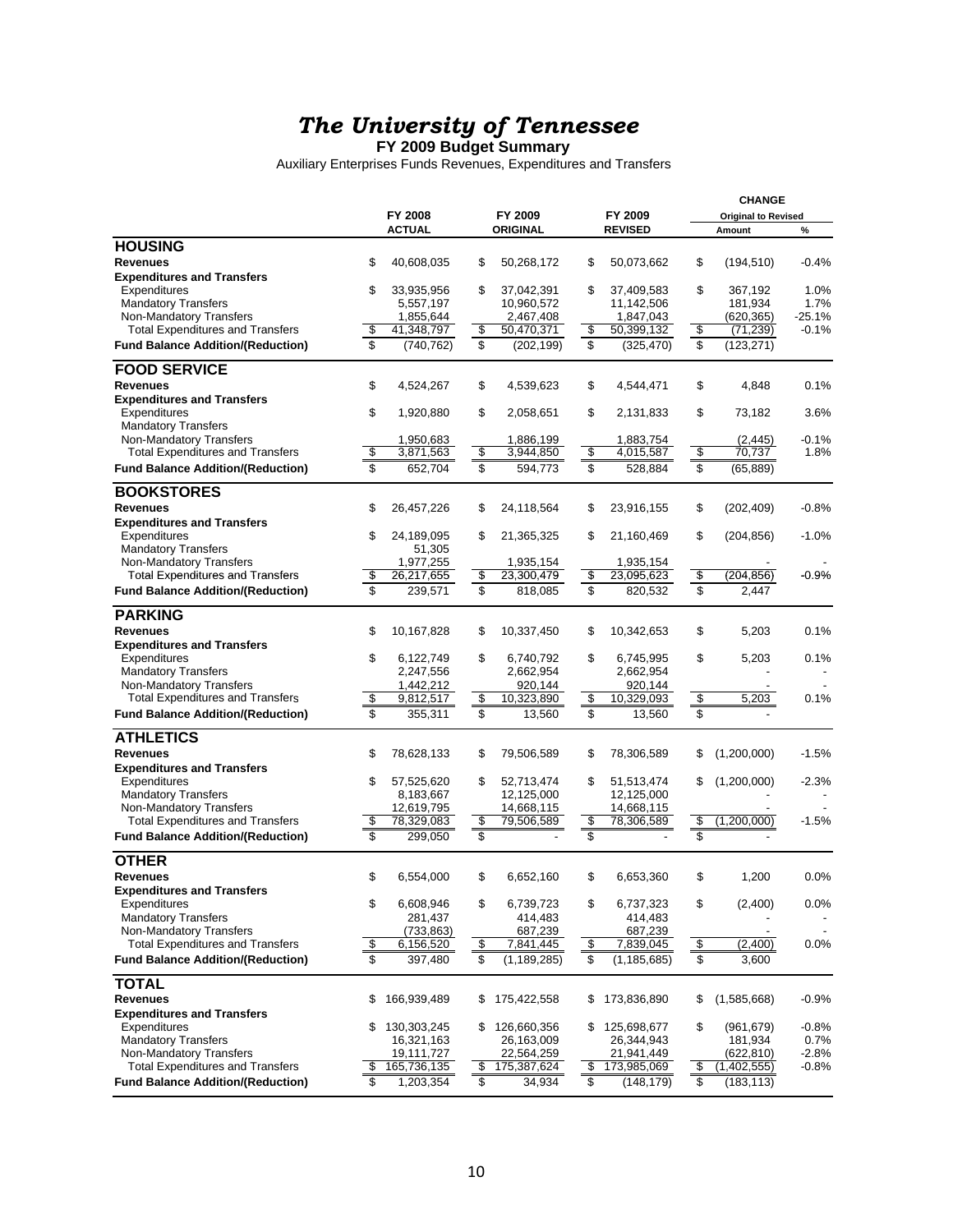# **The University of Tennessee**<br>FY 2009 Budget Summary<br>Unrestricted and Restricted Current Funds Revenues, Expenditures and Transfers *The University of Tennessee* **FY 2009 Budget Summary**

Unrestricted and Restricted Current Funds Revenues, Expenditures and Transfers

|                                                             |                                   |                                 |                            |                                  |                   |                          |                                          |                        |                                   | <b>CHANGE</b>                            |                   |
|-------------------------------------------------------------|-----------------------------------|---------------------------------|----------------------------|----------------------------------|-------------------|--------------------------|------------------------------------------|------------------------|-----------------------------------|------------------------------------------|-------------------|
|                                                             |                                   | 홍<br>FY 2008 ACT                |                            |                                  | FY 2009 ORIGINAL  |                          |                                          | <b>FY 2009 REVISED</b> |                                   | <b>Original to Revised</b>               |                   |
|                                                             | Unrestricted                      | Restricted                      | Total                      | Unrestricted                     | Restricted        | Total                    | Unrestricted                             | Restricted             | Total                             | Amount                                   |                   |
| EDUCATIONAL AND GENERAL                                     |                                   |                                 |                            |                                  |                   |                          |                                          |                        |                                   |                                          |                   |
| Revenues                                                    |                                   |                                 |                            |                                  |                   |                          |                                          |                        |                                   |                                          |                   |
| Tuition & Fees                                              | 346,035,411<br>↮                  |                                 | 346,035,411                | 358,196,581<br>GB                |                   | 358,196,581              | 361,837,836<br>G                         |                        | 361,837,836                       | 3,641,255<br>G                           | 1.0%              |
| State Appropriations                                        | 509,404,100                       | 24,353,989<br>366,356,480<br>မာ | 533,758,089                | 489,902,800                      | 25,480,300<br>မာ  | 515,383,100              | 475,238,500                              | 22,454,200<br>မာ       | 497,692,700                       | (17,690,400)                             | $-3.4%$           |
| Grants & Contracts                                          | 74,399,100                        |                                 | 440,755,579                | 74,303,750                       | 372,117,310       | 446,421,060              | 74,130,638                               | 377,360,473            | 451,491,111                       | 5,070,051                                | 1.1%              |
| Sales & Services                                            | 52,690,993                        |                                 | 52,690,993                 | 48,345,642                       |                   | 48,345,642               | 50,263,235                               |                        | 50,263,235                        | ,917,593                                 | 4.0%              |
| Investment Income                                           | 24,460,896                        |                                 | 24,460,896                 | 3,000,000                        |                   | 13,000,000               | 13,000,000                               |                        | 13,000,000                        |                                          |                   |
| Other Sources                                               | 43.927,525                        | 64,610,912                      | 08.538.438                 | 36,986,781                       | 54.301.821        | 91.288.602               | 38.041.178                               | 57,627,443             | 95.668.62                         | 4.380.019                                | 4.8%              |
| Total Revenue                                               | 1,050,918,025<br>မာ               | 5<br>455,321.3<br>မာ            | 506,239,406<br>↮           | 1,020,735,554<br>↔               | 451,899,431<br>မာ | 1,472,634,985<br>မာ      | \$1,012,511,387                          | 457,442,116<br>မာ      | 1,469,953,503<br>မာ               | (2,681,482)<br>↮                         | $-0.2\%$          |
| Expenditures and Transfers                                  |                                   |                                 |                            |                                  |                   |                          |                                          |                        |                                   |                                          |                   |
| Instruction                                                 | 433,964,197<br>↮                  | 90,512,767<br>မာ                | 524,476,964<br>မာ          | 457,933,061<br>↮                 | 86,324,180<br>မာ  | 544,257,241<br>↮         | 459,222,539<br>69                        | 88,114,080<br>မာ       | 547,336,619<br>↮                  | 3,079,378<br>G                           | 0.6%              |
| Research                                                    | 74,843,064                        | 140,437,145                     | 215,280,209                | 58,414,810                       | 65,066,287        | 223,481,097              | 68,326,714                               | 164,535,411            | 232,862,125                       | 9,381,028                                | 4.2%              |
| Public Service                                              | 68,744,835                        | 67,315,965                      | 136,060,800                | 71,374,558                       | 64,179,085        | 135,553,643              | 70,949,270                               | 68,275,892             | 39,225,162                        | 3,671,519                                | 2.7%              |
| Academic Support                                            | 116,336,361                       | 9,618,533                       | 125,954,894                | 09,397,989                       | 9.776.096         | 119,174,085              | 112,316,029                              | 9,833,564              | 22,149,593                        | 2,975,508                                | 2.5%              |
| <b>Student Services</b>                                     | 72,341,186                        | 3,634,047                       | 75,975,234                 | 69,490,682                       | 2,994,620         | 72,485,302               | 71,486,893                               | 2,985,620              | 74,472,513                        | 1,987,211                                | 2.7%              |
| Institutional Support                                       | 105,311,063                       | 2,230,274                       | 07,541,338                 | 10,366,523                       | 2,092,558         | 112,459,081              | 112,703,271                              | 1,863,858              | 114,567,129                       | 2,108,048                                | 1.9%              |
| Operation & Maintenance of Plant                            | 97,819,062                        | 145,469                         | 97,964,531                 | 01.061.011                       | 55,000            | 01,116,011               | 101,787,100                              | 55,000                 | 01,842,100                        | 726,089                                  | 0.7%              |
| Scholarships & Fellowships                                  | 48.299.375                        | 119,494,877                     | 67.794.251                 | 58.064.115                       | 121.477.167       | 79.541.282               | 58.327.664                               | 121.539.83             | 179.867.495                       | 326.213                                  | 0.2%<br>1.6%      |
| Sub-total Expenditures                                      | 1,017,659,143<br>မာ               | \$433,389,077                   | \$1,451,048,220            | 1.036.102.749<br>မာ              | 451,964,993<br>မာ | 1,488,067,742<br>Ø       | \$1,055,119,480                          | 457,203,256<br>မာ      | \$1,512,322,736                   | 24,254,994<br>↮                          |                   |
| Mandatory Transfers (In)/Out                                | 6,339,175                         |                                 | 6,339,175                  | 6,480,045                        |                   | 6,480,045                | 6,480,045                                |                        | 6,480,045                         |                                          |                   |
| Non-Mandatory Transfers (In)/Out                            | 14,115,383                        |                                 | 14,115,383                 | (20, 150, 312)                   |                   | 20,150,312)              | [27, 237, 307]                           |                        | [27, 237, 307]                    | (7.086.995)                              | 35.2%             |
| <b>Total Expenditures and Transfers</b>                     | \$1.038,113,701                   | \$433,389,077                   | 471,502,778                | 1,022,432,482<br>G               | 451.964.993<br>မာ | 1,474,397,475<br>G       | 1.034.362.218                            | \$457,203,256          | 1,491,565,474<br>G                | 17.167.999                               | 1.2%              |
| Revenues Less Expend. & Transfers                           | 12,804,324<br>မာ                  | 21,932,304<br>G                 | 34,736,628<br>↮            | (1,696,928)<br>69                | (65, 562)<br>မာ   | (1,762,490)<br>GG.       | (21, 850, 831)<br>69                     | 238,860<br>GG.         | (21, 611, 971)                    | (19, 849, 481)<br>မာ                     |                   |
| <b>AUXILIARIES</b>                                          |                                   |                                 |                            |                                  |                   |                          |                                          |                        |                                   |                                          |                   |
| Revenues                                                    | 166,939,489<br>69                 | $\frac{8}{2}$<br>990.73<br>မာ   | 167,930,226<br>69          | 175,422,558<br>မာ                | 1,725,000<br>↮    | 177, 147, 558<br>↮       | 173,836,890<br>မာ                        | 1,725,000<br>↮         | 175,561,890<br>မာ                 | (1,585,668)<br>မာ                        | $-0.9%$           |
| Expenditures and Transfers                                  |                                   |                                 |                            |                                  |                   |                          |                                          |                        |                                   |                                          |                   |
| Expenditures                                                | 130,303,245<br>↮                  | 466,193<br>↮                    | 130,769,438<br>မာ          | 126,660,356<br>↮                 | 1,725,000<br>↮    | 128,385,356<br>↮         | 125,698,677<br>မာ                        | 1,725,000<br><b>SA</b> | 127,423,677<br>↮                  | (961, 679)<br>မာ                         |                   |
| Mandatory Transfers                                         | 16,321,163                        |                                 | 16,321,163                 | 26,163,009                       |                   | 26,163,009               | 26,344,943                               |                        | 26,344,943                        | 181,934                                  | $-0.7%$<br>0.7%   |
| Non-Mandatory Transfers                                     | 19.111.727                        |                                 | 19,111,727                 | 22.564.259                       |                   | 22,564,259               | 21,941,449                               |                        | 21.941.449                        | (622.810)                                | $-2.8%$           |
| Total Expenditures and Transfers                            | 165,736,135<br>↮                  | 466,193<br>မာ                   | 166,202,328                | 175,387,624<br>G.                | 1,725,000         | 177, 112, 624<br>↮       | 173,985,069<br>69                        | 1,725,000<br>↮         | 175,710,069                       | (1,402,555)<br>↮                         | $-0.8%$           |
| Revenues Less Expend. & Transfers                           | 1,203,354<br>မာ                   | 524,544<br>မာ                   | 1,727,898<br>↮             | 34,934<br>↮                      | မာ                | 34,934<br>↮              | (148, 179)<br>↮                          | မာ                     | (148, 179)<br>69                  | (183, 113)<br>↮                          |                   |
| <b>TOTALS</b>                                               |                                   |                                 |                            |                                  |                   |                          |                                          |                        |                                   |                                          |                   |
|                                                             |                                   |                                 |                            |                                  |                   |                          |                                          |                        |                                   |                                          |                   |
| Revenues                                                    | \$1,217,857,514                   | တ<br>\$456,312,1                | 1,674,169,632<br>မာ        | 1,196,158,112<br>မာ              | 453,624,431<br>မာ | \$1,649,782,543          | \$1,186,348,277                          | \$459,167,116          | \$1,645,515,393                   | (4,267,150)<br>မာ                        | $-0.3%$           |
| Expenditures and Transfers                                  |                                   |                                 |                            |                                  |                   |                          |                                          |                        |                                   |                                          |                   |
| Expenditures                                                | 1,147,962,388<br>မာ               | 433,855,271<br>မာ               | 1,581,817,659<br>မာ        | 1,162,763,105<br>မာ              | 453,689,993<br>မာ | 1,616,453,098<br>မာ      | 1,180,818,157<br>မာ                      | 458,928,256<br>မာ      | 1,639,746,413<br>မာ               | 23,293,315<br>↮                          | 1.4%              |
| Mandatory Transfers                                         | 22,660,339                        |                                 | 22,660,339                 | 32,643,054                       |                   | 32,643,054               | 32,824,988                               |                        | 32,824,988                        | 181,934                                  | 0.6%              |
| Total Expenditures and Transfers<br>Non-Mandatory Transfers | 33,227,109<br>1,203,849,836<br>မာ | \$433,855,27                    | ,637,705,106<br>33,227,109 | 1,197,820,106<br>2.413.947<br>မာ | \$453,689,993     | 651,510,099<br>2,413,947 | (5, 295, 858)<br>1,208,347,287<br>မာ     | \$458,928,256          | (5.295.858<br>1,667,275,543<br>မာ | (7,709,805)<br>15,765,444<br>G,          | $-319.4%$<br>1.0% |
|                                                             |                                   |                                 |                            |                                  |                   |                          |                                          |                        |                                   |                                          |                   |
| Revenues Less Expend. & Transfers                           | 14,007,678<br>မာ                  | 22,456,848<br>မာ                | 36,464,526                 | (1,661,994)<br>69                | (65, 562)         | (1,727,556)              | (21, 999, 010)<br>$\boldsymbol{\varphi}$ | 238,860                | (21, 760, 150)<br>↮               | (20, 032, 594)<br>$\boldsymbol{\varphi}$ |                   |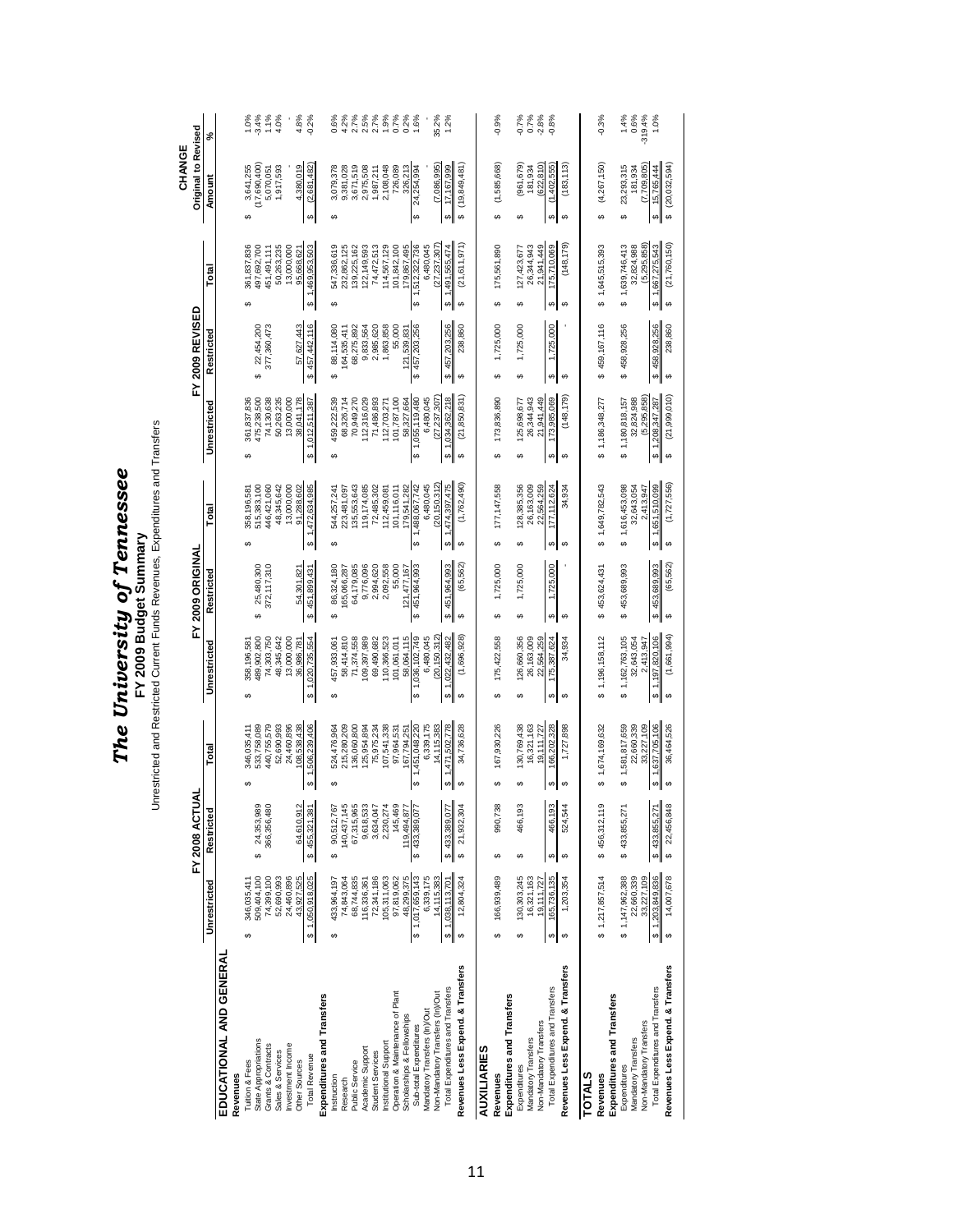# *The University of Tennessee*

**FY 2009 Natural Classifications Summary**

Unrestricted Current Funds Expenditures

|                                     |     |                           |    |                           |    |                |                         | <b>CHANGE</b>              |              |
|-------------------------------------|-----|---------------------------|----|---------------------------|----|----------------|-------------------------|----------------------------|--------------|
|                                     |     | FY 2008                   |    | FY 2009                   |    | FY 2009        |                         | <b>Original to Revised</b> |              |
|                                     |     | <b>ACTUAL</b>             |    | <b>ORIGINAL</b>           |    | <b>REVISED</b> |                         | Amount                     | %            |
| <b>EDUCATIONAL AND GENERAL</b>      |     |                           |    |                           |    |                |                         |                            |              |
| <b>Salaries and Benefits</b>        |     |                           |    |                           |    |                |                         |                            |              |
| <b>Salaries</b>                     |     |                           |    |                           |    |                |                         |                            |              |
| Academic                            | \$  | 291,314,780               | \$ | 300,839,496               | \$ | 295,902,229    | \$                      | (4,937,267)                | $-1.6%$      |
| Non-Academic                        |     | 270,179,715               |    | 274,661,516               |    | 275,344,252    |                         | 682,736                    | 0.2%         |
| Students                            |     | 7,725,039                 |    | 7,137,560                 |    | 7,266,293      |                         | 128,733                    | 1.8%         |
| <b>Total Salaries</b>               | \$  | 569,219,535               | \$ | 582,638,572               | \$ | 578,512,774    | \$                      | (4, 125, 798)              | $-0.7%$      |
| <b>Benefits</b>                     |     | 187,421,161               |    | 190,876,400               |    | 190,599,702    |                         | (276, 698)                 | $-0.1%$      |
| <b>Total Salaries and Benefits</b>  | \$. | 756.640.695               | \$ | 773,514,972               | \$ | 769.112.476    | \$.                     | (4.402.496)                | $-0.6%$      |
| Operating                           |     | 227,193,393               |    | 240,233,680               |    | 261,461,498    |                         | 21,227,818                 | 8.8%         |
| <b>Equipment and Capital Outlay</b> |     | 33,825,055                |    | 22,354,097                |    | 24,545,506     |                         | 2,191,409                  | 9.8%         |
| <b>Total Expenditures</b>           |     | 1.017.659.143             | S  | 1,036,102,749             | S  | 1,055,119,480  | \$                      | 19.016.731                 | 1.8%         |
| <b>AUXILIARIES</b>                  |     |                           |    |                           |    |                |                         |                            |              |
| <b>Salaries and Benefits</b>        |     |                           |    |                           |    |                |                         |                            |              |
| <b>Salaries</b>                     |     |                           |    |                           |    |                |                         |                            |              |
| Academic                            | \$  | 715.944                   | \$ | 580.047                   | \$ | 580.047        | \$                      |                            |              |
| Non-Academic                        |     | 32,936,475                |    | 31,621,217                |    | 31,637,659     |                         | 16,442                     | 0.1%         |
| <b>Students</b>                     |     | 3,136,302                 |    | 3,757,760                 |    | 3,786,680      |                         | 28,920                     | 0.8%         |
| <b>Total Salaries</b>               | \$  | 36.788.720                | \$ | 35.959.024                | \$ | 36.004.386     | \$                      | 45.362                     | 0.1%         |
| <b>Benefits</b>                     |     | 10,509,039                |    | 10,188,456                |    | 10,186,075     |                         | (2,381)                    | 0.0%         |
| <b>Total Salaries and Benefits</b>  | \$  | 47,297,759                | \$ | 46,147,480                | \$ | 46,190,461     | $\overline{\mathbf{s}}$ | 42.981                     | 0.1%         |
| Operating                           |     | 80,410,901                |    | 79,531,668                |    | 78,488,468     |                         | (1,043,200)                | $-1.3%$      |
| <b>Equipment and Capital Outlay</b> |     | 2,594,586                 |    | 981,208                   |    | 1,019,748      |                         | 38,540                     | 3.9%         |
| <b>Total Expenditures</b>           | \$  | 130,303,245               | \$ | 126,660,356               | \$ | 125,698,677    | \$                      | (961, 679)                 | $-0.8%$      |
| <b>TOTALS</b>                       |     |                           |    |                           |    |                |                         |                            |              |
| <b>Salaries and Benefits</b>        |     |                           |    |                           |    |                |                         |                            |              |
| <b>Salaries</b>                     |     |                           |    |                           |    |                |                         |                            |              |
| Academic                            | \$  | 292,030,724               | \$ | 301,419,543               | \$ | 296,482,276    | \$                      | (4,937,267)                | $-1.6%$      |
| Non-Academic                        |     | 303,116,190               |    | 306,282,733               |    | 306,981,911    |                         | 699,178                    | 0.2%         |
| <b>Students</b>                     |     | 10,861,341                |    | 10,895,320                |    | 11,052,973     |                         | 157,653                    | 1.4%         |
| <b>Total Salaries</b>               | \$  | 606.008.255               | \$ | 618.597.596               | \$ | 614,517,160    | \$                      | (4,080,436)                | $-0.7%$      |
| <b>Benefits</b>                     |     | 197,930,199               |    | 201,064,856               |    | 200,785,777    |                         | (279, 079)                 | $-0.1%$      |
| <b>Total Salaries and Benefits</b>  | \$  | 803,938,454               | \$ | 819,662,452               | \$ | 815,302,937    | \$                      | (4,359,515)                | $-0.5%$      |
| Operating                           |     | 307,604,294<br>36,419,641 |    | 319,765,348<br>23,335,305 |    | 339,949,966    |                         | 20,184,618                 | 6.3%<br>9.6% |
| <b>Equipment and Capital Outlay</b> |     | 1,147,962,388             |    |                           |    | 25,565,254     |                         | 2,229,949                  | 1.6%         |
| <b>Total Expenditures</b>           | S   |                           | \$ | 1,162,763,105             | \$ | 1,180,818,157  | \$                      | 18,055,052                 |              |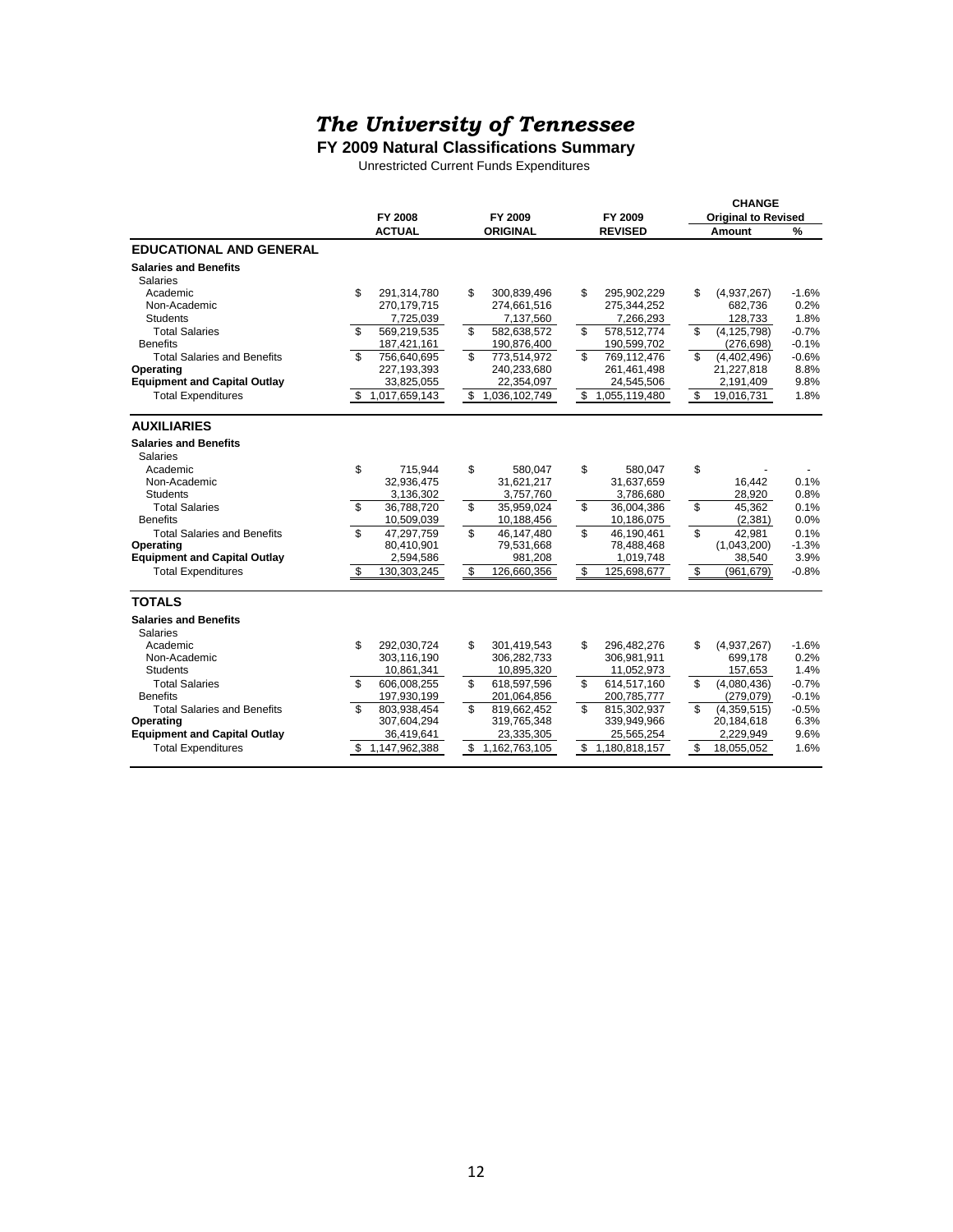|                                                                |                                         |                                                     | Current Funds Revenues, Expenditures and Transfers - UNRESTRICTED |                                  |                                                  |                                                    |                      |
|----------------------------------------------------------------|-----------------------------------------|-----------------------------------------------------|-------------------------------------------------------------------|----------------------------------|--------------------------------------------------|----------------------------------------------------|----------------------|
|                                                                | FY 2005                                 | FY 2006                                             | FY 2007                                                           | <b>FY 2008</b>                   | FY 2009                                          | FIVE-YEAR CHANGE                                   |                      |
|                                                                | ACTUAL                                  | ACTUAL                                              | ACTUAL                                                            | ACTUAL                           | REVISED                                          | Amount                                             | న్                   |
| EDUCATIONAL AND GENERAL                                        |                                         |                                                     |                                                                   |                                  |                                                  |                                                    |                      |
| Revenues                                                       |                                         |                                                     |                                                                   |                                  |                                                  |                                                    |                      |
| Tuition & Fees                                                 | 265, 164, 533<br>↔                      | 297,774,514<br>↮                                    | 318,173,954<br>↮                                                  | 346,035,411<br>↮                 | 361,837,836<br>↮                                 | 96,673,303                                         | 36.5%                |
| State Appropriations                                           | 430,412,400                             | 440,013,900                                         | 471,729,700                                                       | 509,404,100                      | 475,238,500                                      | 44,826,100                                         | 10.4%                |
| Grants & Contracts                                             | 70,265,333                              | 73,224,279                                          | 73,238,980                                                        | 74,399,100                       | 74,130,638                                       | 3,865,305                                          | 5.5%                 |
| Sales & Services                                               | 42,546,305                              | 44,079,037                                          | 44,767,582                                                        | 52,690,993                       | 50,263,235                                       | 7,716,930                                          | 18.1%                |
| Investment Income                                              | 8,468,644                               | 12,923,895                                          | 22,178,708                                                        | 24,460,896                       | 13,000,000                                       | 4,531,356                                          | 53.5%                |
| <b>Total Revenues</b><br>Other Sources                         | 31,214,768<br>848,071,984<br>$\Theta$   | 33,743,986<br>901,759,611<br>$\boldsymbol{\varphi}$ | 37,271,873<br>967,360,797<br>$\boldsymbol{\varphi}$               | 43,927,525<br>1,050,918,025<br>↮ | 38,041,178<br>1,012,511,387<br>$\leftrightarrow$ | 6,826,410<br>164,439,403<br>$\boldsymbol{\varphi}$ | 21.9%<br>19.4%       |
| Expenditures and Transfers                                     |                                         |                                                     |                                                                   |                                  |                                                  |                                                    |                      |
| Instruction                                                    | 376,959,885<br>↔                        | 390,263,177<br>↮                                    | 412,401,825<br>↮                                                  | 133,964,197<br>↮                 | 159,222,539<br>↮                                 | 32,262,654<br>↮                                    | 21.8%                |
| Research                                                       | 62,289,764                              | 60,795,710                                          | 63,444,729                                                        | 74,843,064                       | 68,326,714                                       | 6,036,950                                          | 9.7%                 |
| <b>Public Service</b>                                          | 53,745,786                              | 56,852,576                                          | 61,949,805                                                        | 68,744,835                       | 70,949,270                                       | 17,203,484                                         | 32.0%                |
| Academic Support                                               | 92,906,044                              | 98,446,460                                          | 107, 197, 670                                                     | 116,336,361                      | 112,316,029                                      | 19,409,985                                         | 20.9%                |
| <b>Student Services</b>                                        | 59,835,105                              | 61,493,893                                          | 66,131,562                                                        | 72,341,186                       | 71,486,893                                       | 11,651,788                                         | 19.5%                |
| Institutional Support                                          | 83,788,640                              | 87,859,249                                          | 94,773,463                                                        | 05,311,063                       | 112,703,271                                      | 28,914,631                                         | 34.5%<br>22.7%       |
| Operation & Maintenance of Plant<br>Scholarships & Fellowships | 82,931,500                              | 87,793,430<br>46,563,050                            | 94,297,378                                                        | 97,819,062                       | 01,787,100<br>58,327,664                         | 18,855,600<br>18,615,020                           | 46.9%                |
| Sub-total Expenditures                                         | 352, 169, 368<br>39,712,644<br>$\theta$ | 890,067,544<br>$\boldsymbol{\varphi}$               | 946,168,700<br>45,972,269<br>$\Theta$                             | 48,299,375<br>1,017,659,143<br>ക | 1,055,119,480<br>$\Theta$                        | 202,950,112<br>$\boldsymbol{\varphi}$              |                      |
| Mandatory Transfers (In)/Out                                   | 4,156,943                               | 4,416,789                                           | 5,614,004                                                         | 6,339,175                        | 6,480,045                                        | 2,323,102                                          | 23.8%<br>55.9%       |
| Non-Mandatory Transfers (In)/Out                               | (12,092,728)                            | (4,303,563)                                         | (172,214)                                                         | 14,115,383                       | 27,237,307)                                      | 15, 144, 579)                                      | 25.2%                |
| Total Expenditures and Transfers                               | 844,233,583<br>$\Theta$                 | 890,180,770<br>↮                                    | 951,610,490<br>↮                                                  | 1,038,113,701<br>↮               | 1,034,362,218<br>↮                               | 190,128,635<br>↮                                   | 22.5%                |
| Fund Balance Addition/(Reduction)                              | 3,838,401<br>↔                          | 11,578,841<br>↮                                     | 15,750,307<br>↮                                                   | 12,804,324<br>↮                  | (21, 850, 831)<br>↮                              | (25,689,232)<br>↮                                  |                      |
| AUXILIARIES                                                    |                                         |                                                     |                                                                   |                                  |                                                  |                                                    |                      |
| Revenues                                                       | 139,021,826<br>$\theta$                 | 143, 131, 471<br>↮                                  | 169,375,983<br>↮                                                  | 166,939,489<br>↮                 | 173,836,890<br>↮                                 | 34,815,064<br>↮                                    | 25.0%                |
| Expenditures and Transfers                                     |                                         |                                                     |                                                                   |                                  |                                                  |                                                    |                      |
| Expenditures                                                   | 109,311,160<br>↔                        | 107,023,478<br>↮                                    | 126,444,266<br>↮                                                  | 130,303,245<br>↮                 | 125,698,677<br>↮                                 | 16,387,517<br>↮                                    | 15.0%                |
| Non-Mandatory Transfers<br>Mandatory Transfers                 | 14,084,675<br>15,726,687                | 11,478,696<br>22,875,175                            | 14,247,196<br>26,480,777                                          | 16,321,163<br>19,111,727         | 21,941,449<br>26,344,943                         | 12,260,268<br>6,214,762                            | 87.0%<br>39.5%       |
| Total Expenditures and Transfers                               | 39,122,523<br>$\leftrightarrow$         | 141,377,350<br>$\leftrightarrow$                    | 167, 172, 240<br>$\Theta$                                         | 65,736,135<br>$\Theta$           | 173,985,069<br>$\Theta$                          | 34,862,546<br>↔                                    | 25.1%                |
| Fund Balance Addition/(Reduction)                              | (100, 697)<br>↔                         | 1,754,121<br>↮                                      | 2,203,743<br>↮                                                    | 1,203,354<br>↮                   | (148, 179)<br>↮                                  | (47, 482)<br>↮                                     |                      |
| <b>TOTALS</b>                                                  |                                         |                                                     |                                                                   |                                  |                                                  |                                                    |                      |
| Expenditures and Transfers<br>Revenues                         | 987,093,810<br>↮                        | 1,044,891,082<br>↮                                  | 1,136,736,780<br>↮                                                | 1,217,857,514<br>↮               | 1,186,348,277<br>↮                               | 199,254,467<br>↮                                   | 20.2%                |
| Mandatory Transfers<br>Expenditures                            | 18,241,618<br>961,480,528<br>↔          | 997,091,023<br>15,895,486<br>↮                      | 1,072,612,966<br>19,861,200<br>↮                                  | 22,660,339<br>1,147,962,388<br>↮ | 32,824,988<br>1,180,818,157<br>$\Theta$          | 219,337,629<br>14,583,370<br>↮                     | 22.8%<br>79.9%       |
| Non-Mandatory Transfers                                        | 3,633,959                               | 18,571,612                                          | 26,308,563                                                        | 33,227,109                       | (5, 295, 858)                                    | (8,929,817)                                        | $-245.7%$<br>$22.9%$ |
| Total Expenditures and Transfers                               | 983,356,105<br>မာ မာ                    | 1,031,558,120<br>$\theta$                           | 1,118,782,730<br>↔                                                | 1,203,849,836<br>↮               | 1,208,347,287<br>↮                               | 224,991,182<br>$\qquad \qquad \bullet$             |                      |
| Fund Balance Addition/(Reduction)                              | 3,737,705                               | 13,332,962<br>မာ                                    | 17,954,050<br>မာ                                                  | 14,007,678<br>↔                  | (21, 999, 010)<br>↔                              | (25, 736, 715)<br>↔                                |                      |

# **The University of Tennessee**<br>Five-Year Budget Summary Comparison<br>In Funds Revenues. Expenditures and Transfers - UNRESTRICTED *The University of Tennessee* **Five-Year Budget Summary Comparison**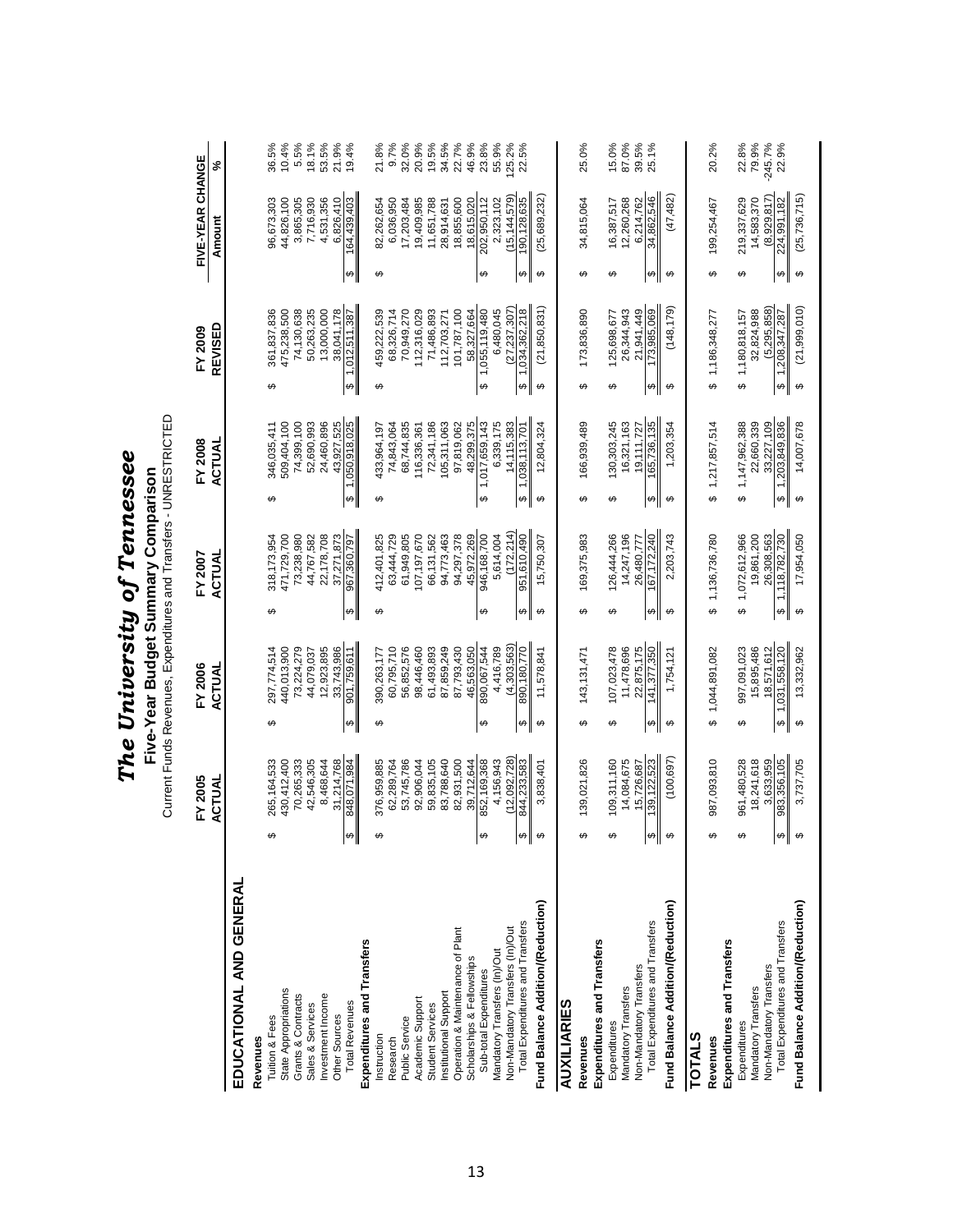|                                                             | Curre                                 |                                        | nt Funds Revenues, Expenditures and Transfers - UNRESTRICTED AND RESTRICTED<br>Five-Year Budget Summary Comparison |                                       |                                        |                                                     |                    |
|-------------------------------------------------------------|---------------------------------------|----------------------------------------|--------------------------------------------------------------------------------------------------------------------|---------------------------------------|----------------------------------------|-----------------------------------------------------|--------------------|
|                                                             | FY 2005                               | FY 2006                                | FY 2007                                                                                                            | FY 2008                               | FY 2009                                | FIVE-YEAR CHANGE                                    |                    |
|                                                             | ACTUAL                                | ACTUAL                                 | ACTUAL                                                                                                             | ACTUAL                                | REVISED                                | Amount                                              | న్                 |
| EDUCATIONAL AND GENERAL                                     |                                       |                                        |                                                                                                                    |                                       |                                        |                                                     |                    |
| Revenues                                                    |                                       |                                        |                                                                                                                    |                                       |                                        |                                                     |                    |
| Tuition & Fees                                              | 265,164,533                           | 297,774,514<br>↮                       | 318,173,954<br>↮                                                                                                   | 346,035,411<br>↮                      | 361,837,836<br>↮                       | 96,673,303<br>↮                                     | 36.5%              |
| State Appropriations                                        | 442,239,270                           | 454,953,286                            | 488,060,711                                                                                                        | 533,758,089                           | 497,692,700                            | 55,453,430                                          | 12.5%              |
| Grants & Contracts                                          | 380,518,750                           | 395,474,895                            | 412,223,241                                                                                                        | 440,755,579                           | 451,491,111                            | 70,972,361                                          | 18.7%              |
| Sales & Services                                            | 42,546,305                            | 44,079,037                             | 44,767,582                                                                                                         | 52,690,993                            | 50,263,235                             | 7,716,930                                           | 18.1%              |
| Investment Income                                           | 8,468,644                             | 12,923,895                             | 22,178,708                                                                                                         | 24,460,896                            | 13,000,000                             | 4,531,356                                           | 53.5%              |
| <b>Total Revenues</b><br>Other Sources                      | 225,930,924<br>86,993,421<br>↮        | 1,306,906,222<br>101,700,595<br>↮      | 101,617,860<br>1,387,022,055<br>$\boldsymbol{\varphi}$                                                             | 108,538,438<br>1,506,239,406<br>မာ    | 1,469,953,503<br>95,668,621<br>↮       | 244,022,579<br>8,675,200<br>$\boldsymbol{\varphi}$  | 10.0%<br>19.9%     |
|                                                             |                                       |                                        |                                                                                                                    |                                       |                                        |                                                     |                    |
| Expenditures and Transfers                                  |                                       |                                        |                                                                                                                    |                                       |                                        |                                                     |                    |
| Instruction                                                 | 447,975,090<br>ഗ                      | 469,302,704<br>↮                       | 495,687,86<br>↮                                                                                                    | 524,476,964<br>↮                      | 547,336,619<br>↮                       | 99,361,529<br>↮                                     | 22.2%              |
| Research                                                    | 212,250,846                           | 207,162,503                            | 206,443,659                                                                                                        | 215,280,209                           | 232,862,125                            | 20,611,279                                          | 9.7%               |
| Academic Support<br><b>Public Service</b>                   | 103,977,020<br>126,149,782            | 130,814,382<br>109,783,867             | 132,509,042                                                                                                        | 136,060,800<br>125,954,894            | 139,225,162                            | 13,075,380                                          | 10.4%<br>17.5%     |
| Student Services                                            | 63,011,743                            | 65,323,780                             | 117,524,400<br>69,715,683                                                                                          | 75,975,234                            | 122, 149, 593<br>74,472,513            | 18, 172, 573<br>11,460,770                          | 18.2%              |
| Institutional Support                                       | 84,769,123                            | 89,958,489                             | 96,705,936                                                                                                         | 107,541,338                           | 14,567,129                             | 29,798,006                                          | 35.2%              |
| Operation & Maintenance of Plant                            |                                       | 87,927,318                             | 94,354,304                                                                                                         | 97,964,531                            | 01,842,100                             | 18,451,100                                          | 22.1%              |
| Scholarships & Fellowships                                  | 83,391,000<br>02,944,382              | 20,385,863                             | 37,798,736                                                                                                         | 67,794,251                            | 179,867,495                            | 76,923,113                                          | 74.7%              |
| Sub-total Expenditures                                      | ,224,468,987<br>မာ                    | 1,280,658,906<br>$\theta$              | 1,350,739,620<br>$\Theta$                                                                                          | 1,451,048,220<br>မာ                   | 512,322,736<br>$\Theta$                | 287,853,749<br>$\boldsymbol{\varphi}$               | 23.5%              |
| Mandatory Transfers (In)/Out                                | 4,156,943                             | 4,423,113                              | 5,614,004                                                                                                          | 6,339,175                             | 6,480,045                              | 2,323,102                                           | 55.9%              |
| Non-Mandatory Transfers (In)/Out                            | (12.092.728)                          | (4,303,563)                            | (172.214)                                                                                                          | 14.115.383                            | (27, 237, 307)                         | (15, 144, 579)                                      | 125.2%             |
| Total Expenditures and Transfers                            | 216,533,201<br>↮                      | 280,778,456<br>Ø                       | 1,356,181,410<br>$\boldsymbol{\varphi}$                                                                            | 471,502,778<br>$\boldsymbol{\varphi}$ | ,491,565,474<br>$\boldsymbol{\varphi}$ | 275,032,273<br>↮                                    | 22.6%              |
| Revenues Less Expend. & Transfers                           | 9,397,723<br>$\Theta$                 | 26,127,765<br>↔                        | 30,840,645<br>↔                                                                                                    | 34,736,628<br>$\Theta$                | (21, 611, 971)<br>↮                    | (31,009,694)<br>↔                                   |                    |
| AUXILIARIES                                                 |                                       |                                        |                                                                                                                    |                                       |                                        |                                                     |                    |
| Revenues                                                    | 139,784,344<br>↮                      | 144, 101, 340<br>↮                     | 170,729,251<br>↮                                                                                                   | 167,930,226<br>↮                      | 175,561,890<br>↮                       | 35,777,546<br>↮                                     | 25.6%              |
| Expenditures and Transfers                                  |                                       |                                        |                                                                                                                    |                                       |                                        |                                                     |                    |
| Expenditures                                                | 109,602,342<br>ഗ                      | 107,533,326<br>မာ                      | 127,062,136<br>↮                                                                                                   | 130,769,438<br>↮                      | 127,423,677<br>↮                       | 17,821,335<br>↮                                     | 16.3%              |
| Mandatory Transfers                                         | 14,084,675                            | 11,478,696                             | 14,247,196                                                                                                         | 16,321,163                            | 26,344,943                             | 12,260,268                                          | 87.0%              |
| Non-Mandatory Transfers                                     | 15,726,687                            | 22,875,175                             | 26,480,77                                                                                                          | 19,111,727                            | 21,941,449                             | 6,214,762                                           | 39.5%              |
| Total Expenditures and Transfers                            | 139,413,705                           | 141,887,197                            | 67,790,109<br>↮                                                                                                    | 166,202,328                           | 175,710,069                            | 36,296,364                                          | 26.0%              |
| Revenues Less Expend. & Transfers                           | 370,640<br>မာ မာ                      | ,214,143<br>$\mathbf{\Omega}$<br>မာ မာ | 2.939,142<br>↮                                                                                                     | 1,727,898<br>$\frac{1}{2}$            | (148, 179)<br>မာ မာ                    | (518, 819)<br>မျေမ                                  |                    |
| <b>TOTALS</b>                                               |                                       |                                        |                                                                                                                    |                                       |                                        |                                                     |                    |
| Revenues                                                    | 1,365,715,269<br>↮                    | 1,451,007,561<br>↮                     | 1,557,751,306<br>↮                                                                                                 | 1,674,169,632<br>↮                    | 1,645,515,393<br>မာ                    | 279,800,124<br>↮                                    | 20.5%              |
| Expenditures and Transfers                                  |                                       |                                        |                                                                                                                    |                                       |                                        |                                                     |                    |
| Expenditures                                                | 1,334,071,329<br>မာ                   | 1,388,192,231<br>↔                     | 1,477,801,756<br>↮                                                                                                 | 1,581,817,659<br>↮                    | 1,639,746,413<br>↮                     | 305,675,084<br>↮                                    | 22.9%              |
| Mandatory Transfers                                         | 18,241,618                            | 15,901,810                             | 19,861,200                                                                                                         | 22,660,339                            | 32,824,988                             | 14,583,370                                          | 79.9%              |
| Total Expenditures and Transfers<br>Non-Mandatory Transfers | 3.633,959<br>,355,946,906<br>$\Theta$ | 18.571.612<br>422,665,653              | 26,308,563<br>,523,971,519<br>↔                                                                                    | 33,227,109<br>,637,705,106            | (5,295,858)<br>667,275,543             | (8.929.817<br>311,328,637<br>$\boldsymbol{\varphi}$ | $-245.7%$<br>23.0% |
| Revenues Less Expend. & Transfers                           | 9,768,363<br>$\epsilon$               | 28,341,908<br>$\frac{1}{2}$            | 33,779,787<br>∙ မ                                                                                                  | 36,464,526<br>မှ မ                    | (21,760,150)<br>မာ မာ                  | (31,528,513)<br>↔                                   |                    |
|                                                             |                                       |                                        |                                                                                                                    |                                       |                                        |                                                     |                    |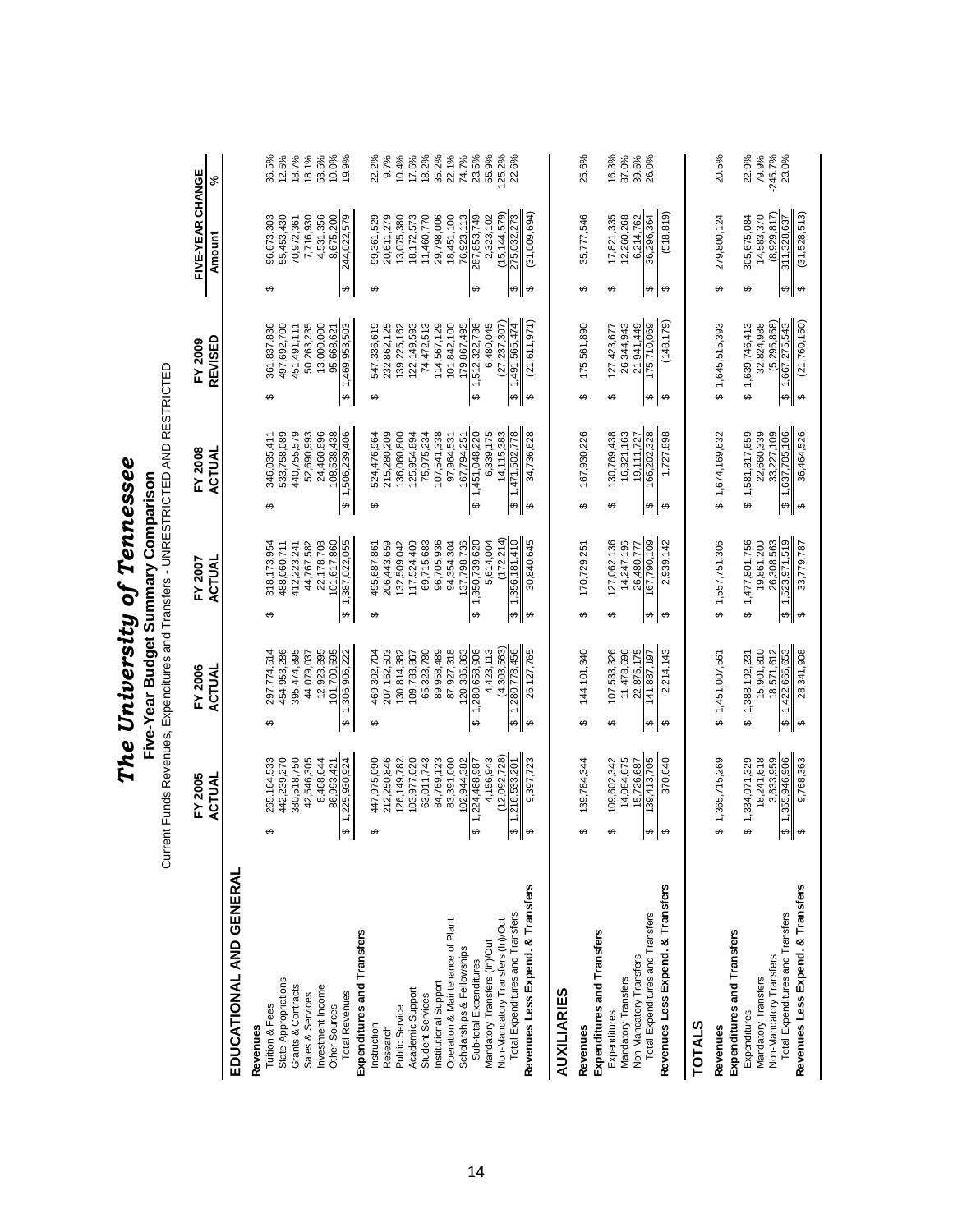|                                  |                        |                                  |                  | The University of Tennessee                             |                                    |                                                           |                  |                 |                  |                                      |         |
|----------------------------------|------------------------|----------------------------------|------------------|---------------------------------------------------------|------------------------------------|-----------------------------------------------------------|------------------|-----------------|------------------|--------------------------------------|---------|
|                                  |                        |                                  |                  | E&G and Auxiliary Funds for Men's and Women's Athletics |                                    | Summary of Athletics Revenues, Expenditures and Transfers |                  |                 |                  |                                      |         |
|                                  |                        | FY 2008 ACTUAL                   |                  |                                                         | FY 2009 ORIGINAL                   |                                                           |                  | FY 2009 REVISED |                  | <b>Original to Revised</b><br>CHANGE |         |
|                                  | Unrestricted           | Restricted                       | Total            | Unrestricted                                            | Restricted                         | Total                                                     | Unrestricted     | Restricted      | Total            | Amount                               | వ్      |
| <b>ATHLETICS</b>                 |                        |                                  |                  |                                                         |                                    |                                                           |                  |                 |                  |                                      |         |
| Revenues                         |                        |                                  |                  |                                                         |                                    |                                                           |                  |                 |                  |                                      |         |
| General Funds                    | 8,261,167<br>မာ        |                                  | 8,261,167<br>မာ  | 8,214,596<br>မာ                                         |                                    | 8,214,596<br>မာ                                           | 8,611,557<br>မာ  |                 | 8,611,557<br>မာ  | 396,961<br>မာ                        | 4.8%    |
| Student Fees                     | 3,497,900              |                                  | 3,497,900        | 3,433,124                                               |                                    | 3,433,124                                                 | 3,498,124        |                 | 3,498,124        | 65,000                               | 1.9%    |
| Athletic Fees                    | 2,130,576              |                                  | 2,130,576        | 2,078,333                                               |                                    | 2,078,333                                                 | 2,078,333        |                 | 2,078,333        |                                      |         |
| <b>Ticket Sales</b>              | 31,524,804             |                                  | 31,524,804       | 35,474,000                                              |                                    | 35,474,000                                                | 34,388,500       |                 | 34,388,500       | (1,085,500)                          | $-3.1%$ |
| NCAA Conference, Tournaments     | 9,459,656              |                                  | 9,459,656        | 9,695,000                                               |                                    | 9,695,000                                                 | 9,747,628        |                 | 9,747,628        | 52,628                               | 0.5%    |
| Game Guarantees                  | 1,017,500              |                                  | 1,017,500        | 770,900                                                 |                                    | 770,900                                                   | 1,757,000        |                 | 1,757,000        | 986,100                              | 127.9%  |
| Gifts                            | 24,341,909             | 3,665,083<br>မာ                  | 28,006,992       | 21,740,000                                              | 2,803,801<br>မာ                    | 24,543,801                                                | 21,680,000       | 2,828,801<br>မာ | 24,508,801       | (35,000)                             | $-0.1%$ |
| Licensing Fees                   | 1,378,000              |                                  | 1,378,000        | 1,314,000                                               |                                    | 1,314,000                                                 | 1,320,000        |                 | 1,320,000        | 6,000                                | 0.5%    |
| Sports Camps                     | 2,741,758              |                                  | 2,741,758        | 2,011,589                                               |                                    | 2,011,589                                                 | 2,011,589        |                 | 2,011,589        |                                      |         |
| Other*                           | 17,663,056             |                                  | 17,663,056       | 17,281,620                                              |                                    | 17,281,620                                                | 17,382,620       |                 | 17,382,620       | 101,000                              | 0.6%    |
| <b>Total Revenues</b>            | \$102,016,326          | 3,665,083<br>∞∥                  | \$105,681,409    | \$102,013,162                                           | 2,803,801<br>$\boldsymbol{\omega}$ | \$104,816,963                                             | \$102,475,351    | 2,828,801<br>ΘI | \$105,304,152    | 487,189<br>$\boldsymbol{\omega}$     | 0.5%    |
| Expenditures and Transfers       |                        |                                  |                  |                                                         |                                    |                                                           |                  |                 |                  |                                      |         |
| Salaries                         | 29,287,837             | 30,168<br>$\boldsymbol{\varphi}$ | 29,318,005<br>မာ | 28,968,001<br>မာ                                        | 80,000<br>↮                        | 29,048,001<br>↮                                           | 29,132,259<br>မာ | 80,000<br>↮     | 29,212,259<br>မာ | 164,258<br>↮                         | 0.6%    |
| Employee Benefits                | 6,933,170              | 7,428                            | 6,940,598        | 6,788,095                                               | 25,600                             | 6,813,695                                                 | 6,832,280        | 25,600          | 6,857,880        | 44,185                               | 0.6%    |
| Total Salaries and Benefits      | 36,221,007<br>↔        | 37,596<br>↮                      | 36,258,603<br>Ø  | 35,756,096<br>↮                                         | 105,600<br>Θ                       | 35,861,696<br>↮                                           | 35,964,539<br>Ø  | 105,600<br>↮    | 36,070,139<br>Ø  | 208,443<br>Ø                         | 0.6%    |
| Travel                           | 9,383,534              | 168,597                          | 9,552,132        | 8,658,646                                               | 581,038                            | 9,239,684                                                 | 7,622,676        | 641,038         | 8,263,714        | 975,970)                             | 10.6%   |
| Student Aid                      | 10,753,315             | 2,757,799                        | 13,511,114       | 12,282,226                                              | 1,740,000                          | 14,022,226                                                | 12,650,464       | 1,745,000       | 14,395,464       | 373,238                              | 2.7%    |
| Equipment                        | 5,396,496              | 24,300                           | 5,420,796        | 3,138,419                                               |                                    | 3,138,419                                                 | 3,297,179        |                 | 3,297,179        | 158,760                              | 5.1%    |
| Other Operating                  | 23,682,463             | 468,544                          | 24,151,007       | 22, 145, 751                                            | 415,684                            | 22,561,435                                                | 22,908,469       | 375,684         | 23,284,153       | 722,718                              | 3.2%    |
| Sub-total Expenditures           | 85,436,815<br>$\Theta$ | \$ 3,456,836                     | 88,893,651<br>↮  | 81,981,138<br>$\Theta$                                  | 2,842,322<br>Ø                     | 84,823,460<br>↮                                           | 82,443,327<br>မာ | 2,867,322<br>↮  | 85,310,649<br>↮  | 487,189<br>↮                         | 0.6%    |
| Debt Service Transfers           | 8,327,228              |                                  | 8,327,228        | 12,310,000                                              |                                    | 12,310,000                                                | 12,310,000       |                 | 12,310,000       |                                      |         |
| Other Transfers                  | 6,953,233              |                                  | 6,953,233        | 7,722,024                                               |                                    | 7,722,024                                                 | 7,722,024        |                 | 7,722,024        |                                      |         |
| Total Expenditures and Transfers | \$100,717,276          | \$3,456,836                      | \$104,174,112    | \$102,013,162                                           | 2,842,322<br>↔                     | \$104,855,484                                             | \$102,475,351    | \$ 2,867,322    | \$105,342,673    | 487,189<br>Ø                         | 0.5%    |
| Revenues Less Expenditures       | 1,299,050<br>မာ        | 208,24<br>↮                      | 1,507,297<br>မာ  | ↮                                                       | (38,521)<br>G,                     | (38, 521)<br>↮                                            | မာ               | (38, 521)<br>မာ | (38, 521)<br>↮   |                                      |         |

\* Other includes program sales, concessions, parking, broadcasting, television, radio, internet, endowments, investments, royalties, advertisements, sponsorships, and miscellaneous other. aous oth ments, investments, royalties, advertisements, sponsorships, and misce ssions, parking, broadcasting, television, radio, internet, endow \* Other includes program sales, conce

## 15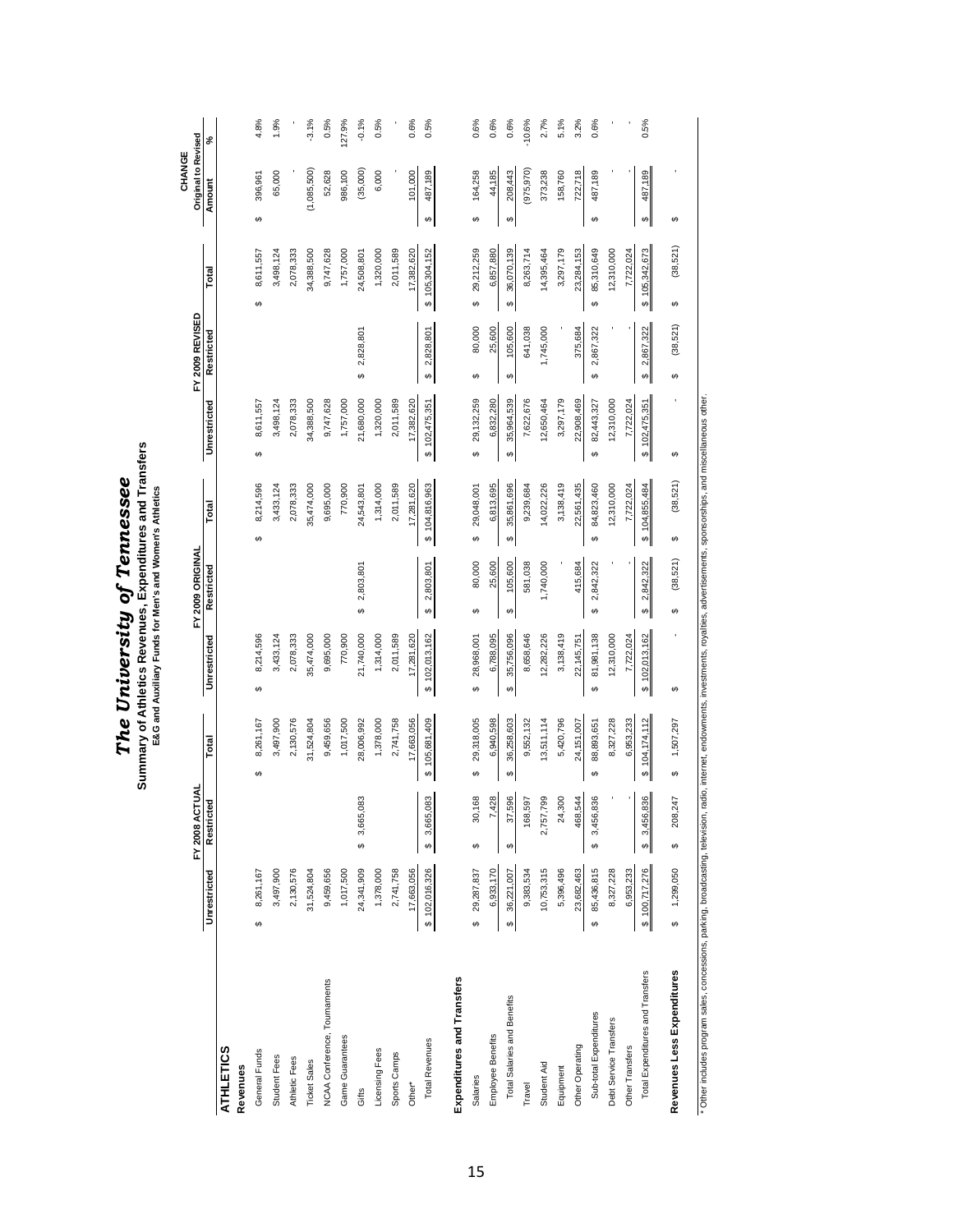# *The University of Tennessee*

**Men's and Women's Sports Activities**

|                      |                    | <b>KNOXVILLE</b> |                           | <b>CHATTANOOGA</b> |                    | <b>MARTIN</b>    |
|----------------------|--------------------|------------------|---------------------------|--------------------|--------------------|------------------|
| <b>SPORT</b>         | Men                | Women            | Men                       | Women              | Men                | <b>Women</b>     |
| <b>Baseball</b>      | $\pmb{\mathsf{X}}$ |                  |                           |                    | $\boldsymbol{X}$   |                  |
| Basketball           | X                  | X                | X                         | $\boldsymbol{X}$   | $\boldsymbol{X}$   | $\boldsymbol{X}$ |
| Crew                 |                    | X                |                           |                    |                    |                  |
| <b>Cross Country</b> |                    |                  |                           |                    | X                  | X                |
| Equestrian           |                    |                  |                           |                    |                    | X                |
| Football             | X                  |                  | $\boldsymbol{X}$          |                    | $\pmb{\mathsf{X}}$ |                  |
| Golf                 | $\boldsymbol{X}$   | $\boldsymbol{X}$ | $\boldsymbol{\mathsf{X}}$ | $\boldsymbol{X}$   | $\boldsymbol{X}$   |                  |
| Rifle                |                    |                  |                           |                    | X                  | $\boldsymbol{X}$ |
| Rodeo                |                    |                  |                           |                    | $\boldsymbol{X}$   | X                |
| Soccer               |                    | X                |                           | $\boldsymbol{X}$   |                    | $\boldsymbol{X}$ |
| Softball             |                    | X                |                           | $\boldsymbol{X}$   |                    | X                |
| Swimming             | X                  | X                |                           |                    |                    |                  |
| Tennis               | X                  | X                | $\boldsymbol{X}$          | $\boldsymbol{X}$   | X                  | X                |
| <b>Track</b>         | $\boldsymbol{X}$   | X                | $\boldsymbol{X}$          | $\boldsymbol{X}$   |                    |                  |
| Volleyball           |                    | X                |                           | X                  |                    | $\boldsymbol{X}$ |
| Wrestling            |                    |                  | $\boldsymbol{X}$          |                    |                    |                  |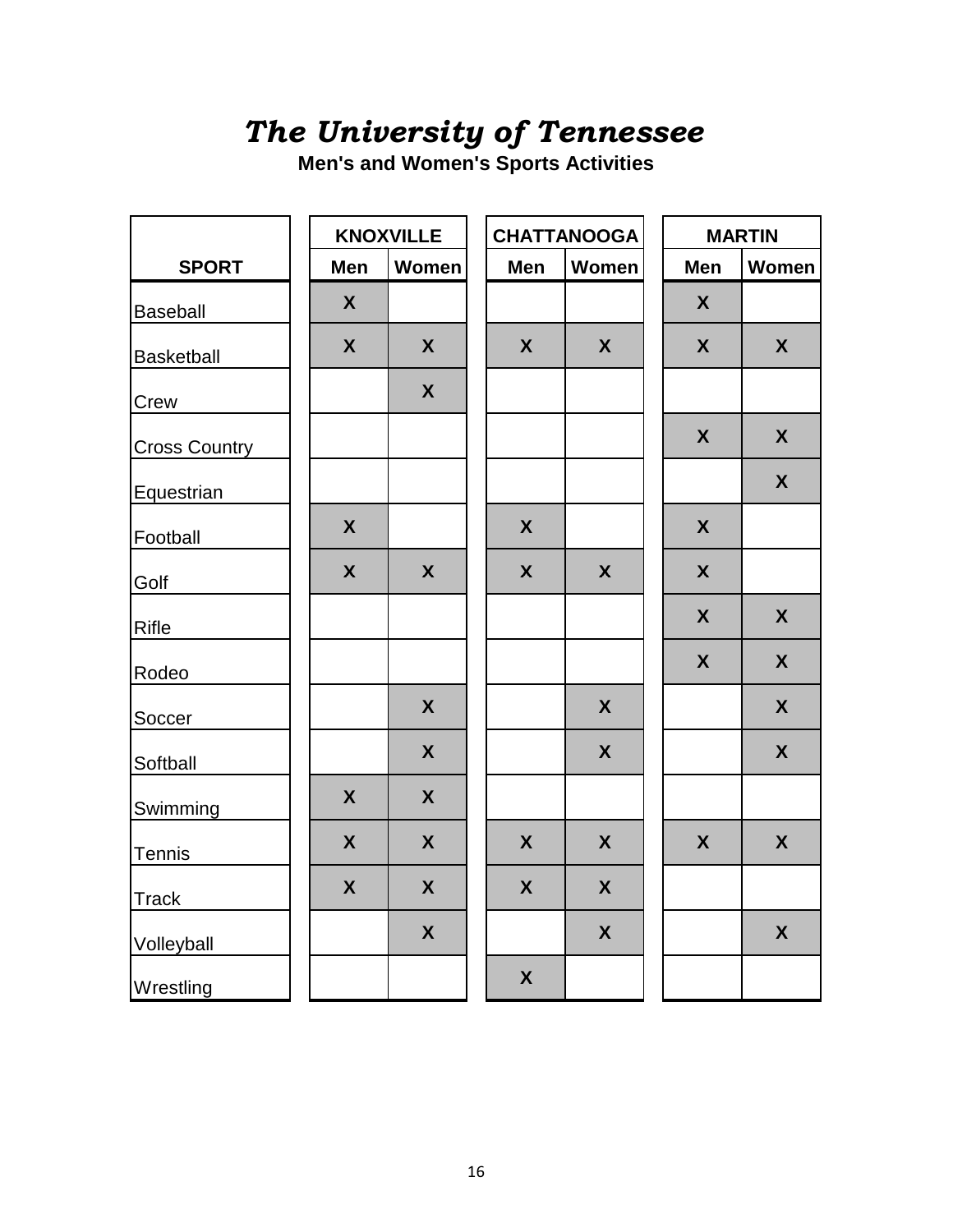# *The University of Tennessee*

**FY 2009 Revised Budget Positions** All Full-time and Part-time Positions (Excluding Student Employees)

## **UNRESTRICTED E&G**

|                                        | Faculty        | Administrative | Professional | Cler/Tech/Maint | Total |
|----------------------------------------|----------------|----------------|--------------|-----------------|-------|
| Chattanooga                            | 413            | 86             | 158          | 328             | 985   |
| Knoxville                              | 1,386          | 246            | 520          | 1,553           | 3,705 |
| Martin                                 | 294            | 64             | 96           | 289             | 743   |
| Space Institute                        | 30             | 12             | 17           | 44              | 103   |
| <b>Health Science Center</b>           |                |                |              |                 |       |
| Memphis                                | 592            | 107            | 272          | 723             | 1,694 |
| Family Practice - Jackson              | 9              |                | 3            | 48              | 60    |
| Family Practice - Knoxville            | 20             | 2              | 3            | 47              | 72    |
| Family Practice - Memphis              | 18             |                | 4            | 41              | 63    |
| Clinical Ed. Center - Chattanooga      | 53             | 4              | 4            | 8               | 69    |
| Clinical Ed. Center - Knoxville        | 167            | 6              | 26           | 62              | 261   |
| Sub-total Health Science Center        | 859            | 119            | 312          | 929             | 2,219 |
| Institute of Agriculture               |                |                |              |                 |       |
| <b>Agricultural Experiment Station</b> | 92             | 15             | 92           | 158             | 357   |
| <b>UT Extension</b>                    | 57             | 12             | 279          | 215             | 563   |
| <b>Veterinary Medicine</b>             | 109            | 9              | 32           | 198             | 348   |
| Sub-total Institute of Agriculture     | 258            | 36             | 403          | 571             | 1,268 |
| <b>Public Service Units</b>            |                |                |              |                 |       |
| Institute for Public Service           |                | 7              | 25           | 13              | 45    |
| <b>MTAS</b>                            |                | 2              | 39           | 13              | 54    |
| <b>CTAS</b>                            |                |                | 30           | 7               | 38    |
| Sub-total Public Service Units         | $\blacksquare$ | 10             | 94           | 33              | 137   |
| <b>System Administration</b>           |                | 91             | 257          | 328             | 676   |
| <b>Total Unrestricted E&amp;G</b>      | 3,240          | 664            | 1,857        | 4,075           | 9,836 |

#### **AUXILIARIES**

|                              | <b>AUAILIAINLU</b> |              |                 |                |
|------------------------------|--------------------|--------------|-----------------|----------------|
|                              | Administrative     | Professional | Cler/Tech/Maint | Total          |
| Chattanooga                  |                    | 10           | 27              | 4 <sup>1</sup> |
| Knoxville                    | 51                 | 100          | 530             | 681            |
| Martin                       |                    |              | 42              | 57             |
| Space Institute              |                    |              |                 |                |
| <b>Health Science Center</b> |                    |              | 22              | 23             |
| <b>Total Auxiliaries</b>     | 60                 | 121          | 626             | 807            |
|                              |                    |              |                 |                |

### **RESTRICTED E&G**

|                                        | Faculty | Administrative           | Professional | Cler/Tech/Maint | Total  |
|----------------------------------------|---------|--------------------------|--------------|-----------------|--------|
| Chattanooga                            | 42      | 15                       | 56           | 90              | 203    |
| Knoxville                              | 155     | 45                       | 766          | 371             | 1,337  |
| Martin                                 | 5       | 4                        | 45           | 19              | 73     |
| Space Institute                        |         |                          | 9            | 8               | 18     |
| <b>Health Science Center</b>           |         |                          |              |                 |        |
| Memphis                                | 345     | 14                       | 507          | 579             | 1,445  |
| Clinical Ed. Center - Chattanooga      | 54      |                          |              | 6               | 61     |
| Clinical Ed. Center - Knoxville        | 5       |                          |              | 24              | 37     |
| Sub-total Health Science Center        | 404     | 15                       | 515          | 609             | 1,543  |
| Institute of Agriculture               |         |                          |              |                 |        |
| <b>Agricultural Experiment Station</b> | 2       |                          | 16           | 23              | 42     |
| UT Extension                           | 5       |                          | 166          | 293             | 465    |
| <b>Veterinary Medicine</b>             |         |                          | 15           |                 | 29     |
| Sub-total Institute of Agriculture     | 14      | 2                        | 197          | 323             | 536    |
| <b>Public Service Units</b>            |         |                          |              |                 |        |
| Institute for Public Service           |         |                          | 49           |                 | 51     |
| <b>MTAS</b>                            |         |                          | 4            |                 | 4      |
| <b>CTAS</b>                            |         |                          | 3            |                 | 3      |
| Sub-total Public Service Units         |         | $\overline{\phantom{a}}$ | 56           |                 | 58     |
| <b>Total Restricted E&amp;G</b>        | 622     | 81                       | 1,644        | 1,421           | 3,768  |
| <b>TOTAL UNIVERSITY POSITIONS</b>      | 3,862   | 805                      | 3,622        | 6,122           | 14,411 |
| Percent of Total                       | 26.8%   | 5.6%                     | 25.1%        | 42.5%           | 100.0% |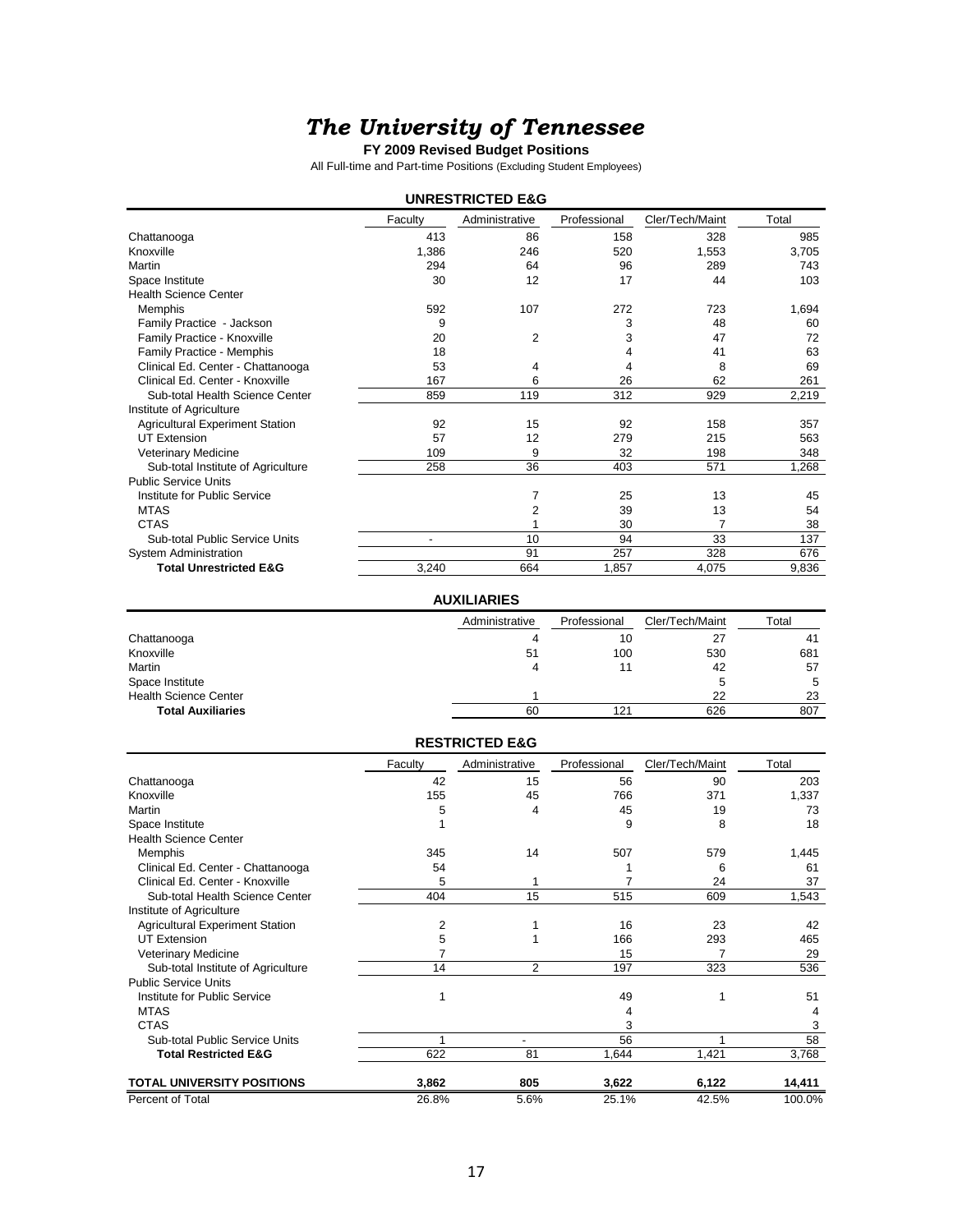# *The University of Tennessee* **Unrestricted Net Assets**

|                                                       |    | E&G            |                       | <b>AUXILIARIES</b> | <b>TOTAL</b>        |
|-------------------------------------------------------|----|----------------|-----------------------|--------------------|---------------------|
| <b>TOTAL - JUNE 30, 2006</b>                          | \$ | 84,439,612     | \$                    | 12,870,117         | \$<br>97,309,729    |
|                                                       |    |                |                       |                    |                     |
| <b>FY 2006-07 ACTUAL</b>                              |    |                |                       |                    |                     |
| Revenue                                               | \$ | 967,360,797    | \$                    | 169,375,983        | \$<br>1,136,736,780 |
| Less:                                                 |    |                |                       |                    |                     |
| Expenditures                                          | \$ | 946,168,700    | \$                    | 126,444,266        | 1,072,612,966       |
| Mandatory Transfers (In)/Out                          |    | 5,614,004      |                       | 14,247,196         | 19,861,200          |
| Non-Mandatory Transfers (In)/Out                      |    | (172, 214)     |                       | 26,480,777         | 26,308,563          |
| <b>Total Expenditures &amp; Transfers</b>             | \$ | 951,610,490    | \$                    | 167, 172, 240      | \$<br>1,118,782,730 |
| Net Change                                            | \$ | 15,750,307     | $\boldsymbol{\theta}$ | 2,203,743          | \$<br>17,954,050    |
| <b>Unrestricted Net Assets</b>                        |    |                |                       |                    |                     |
| Working Capital-Accounts Receivable                   | \$ | 16,084,447     | \$                    | 5,917,677          | \$<br>22,002,123    |
| Working Capital-Petty Cash                            |    | 1,397,977      |                       |                    | 1,397,977           |
| <b>Working Capital-Inventories</b>                    |    | 3,653,336      |                       | 4,162,689          | 7,816,025           |
| <b>Revolving Funds</b>                                |    | 22,210,898     |                       | 46,053             | 22,256,951          |
| Encumbrances                                          |    | 7,716,797      |                       | 804,478            | 8,521,276           |
| <b>Unexpended Gifts</b>                               |    | 20,437         |                       |                    | 20,437              |
| Reappropriations                                      |    | 12,532,300     |                       |                    | 12,532,300          |
| Unallocated                                           |    | 36,573,727     |                       | 4,142,963          | 40,716,690          |
| <b>TOTAL - JUNE 30, 2007</b>                          | \$ | 100,189,918    | \$                    | 15,073,861         | \$<br>115,263,779   |
| <b>Percent Unallocated of Expend. &amp; Transfers</b> |    | 3.84%          |                       | 2.48%              | 3.64%               |
| <b>FY 2007-08 ACTUAL</b>                              |    |                |                       |                    |                     |
| Revenue                                               | \$ | 1,050,918,025  | \$                    | 166,939,489        | \$<br>1,217,857,514 |
| Less:                                                 |    |                |                       |                    |                     |
| Expenditures                                          | \$ | 1,017,659,143  | \$                    | 130,303,245        | 1,147,962,388       |
| Mandatory Transfers (In)/Out                          |    | 6,339,175      |                       | 16,321,163         | 22,660,339          |
| Non-Mandatory Transfers (In)/Out                      |    | 14,115,382     |                       | 19,111,727         | 33,227,109          |
| <b>Total Expenditures &amp; Transfers</b>             | \$ | 1,038,113,701  | \$                    | 165,736,135        | \$<br>1,203,849,836 |
| Net Change                                            | \$ | 12,804,324     | \$                    | 1,203,354          | \$<br>14,007,678    |
| <b>Unrestricted Net Assets</b>                        |    |                |                       |                    |                     |
| Working Capital-Accounts Receivable                   | \$ | 19,080,016     | \$                    | 4,951,470          | \$<br>24,031,486    |
| <b>Working Capital-Petty Cash</b>                     |    | 1,412,096      |                       |                    | 1,412,096           |
| <b>Working Capital-Inventories</b>                    |    | 4,273,602      |                       | 4,427,959          | 8,701,561           |
| <b>Revolving Funds</b>                                |    | 24,959,760     |                       | 20,533             | 24,980,293          |
| Encumbrances                                          |    | 8,817,181      |                       | 1,108,045          | 9,925,227           |
| <b>Unexpended Gifts</b>                               |    | 20,437         |                       |                    | 20,437              |
| Reappropriations                                      |    | 12,778,693     |                       |                    | 12,778,693          |
| Unallocated                                           |    | 41,652,458     |                       | 5,769,206          | 47,421,665          |
| <b>TOTAL - JUNE 30, 2008</b>                          | \$ | 112,994,243    | \$                    | 16,277,214         | \$<br>129,271,457   |
| <b>Percent Unallocated of Expend. &amp; Transfers</b> |    | 4.01%          |                       | 3.48%              | 3.94%               |
| FY 2008-09 REVISED BUDGET                             |    |                |                       |                    |                     |
| Revenue                                               | S  | 1,012,511,387  | \$                    | 173,836,890        | \$<br>1,186,348,277 |
| Less:                                                 |    |                |                       |                    |                     |
| Expenditures                                          | \$ | 1,055,119,480  | \$                    | 125,698,677        | 1,180,818,157       |
| Mandatory Transfers (In)/Out                          |    | 6,480,045      |                       | 26,344,943         | 32,824,988          |
| Non-Mandatory Transfers (In)/Out                      |    | (27, 237, 307) |                       | 21,941,449         | (5,295,858)         |
| <b>Total Expenditures &amp; Transfers</b>             | \$ | 1,034,362,218  | $\boldsymbol{\theta}$ | 173,985,069        | \$<br>1,208,347,287 |
| Net Change                                            | \$ | (21, 850, 831) | \$                    | (148,179)          | \$<br>(21,999,010)  |
| <b>Unrestricted Net Assets</b>                        |    |                |                       |                    |                     |
| Working Capital-Accounts Receivable                   | \$ | 19,080,016     | \$                    | 4,951,470          | \$<br>24,031,486    |
| Working Capital-Petty Cash                            |    | 1,412,096      |                       |                    | 1,412,096           |
| <b>Working Capital-Inventories</b>                    |    | 4,273,602      |                       | 4,427,959          | 8,701,561           |
| <b>Revolving Funds</b>                                |    | 24,959,760     |                       | 20,533             | 24,980,293          |
| Encumbrances                                          |    | 1,734,911      |                       | 912,495            | 2,647,406           |
| <b>Unexpended Gifts</b>                               |    | 20,437         |                       |                    | 20,437              |
| Reappropriations                                      |    | 1,143,996      |                       |                    | 1,143,996           |
| Unallocated                                           |    | 38,518,594     |                       | 5,816,578          | 44,335,172          |
| <b>ESTIMATED TOTAL - OCTOBER 31, 2008</b>             | \$ | 91,143,412     | \$                    | 16,129,035         | \$<br>107,272,447   |
| <b>Percent Unallocated of Expend. &amp; Transfers</b> |    | 3.72%          |                       | 3.34%              | 3.67%               |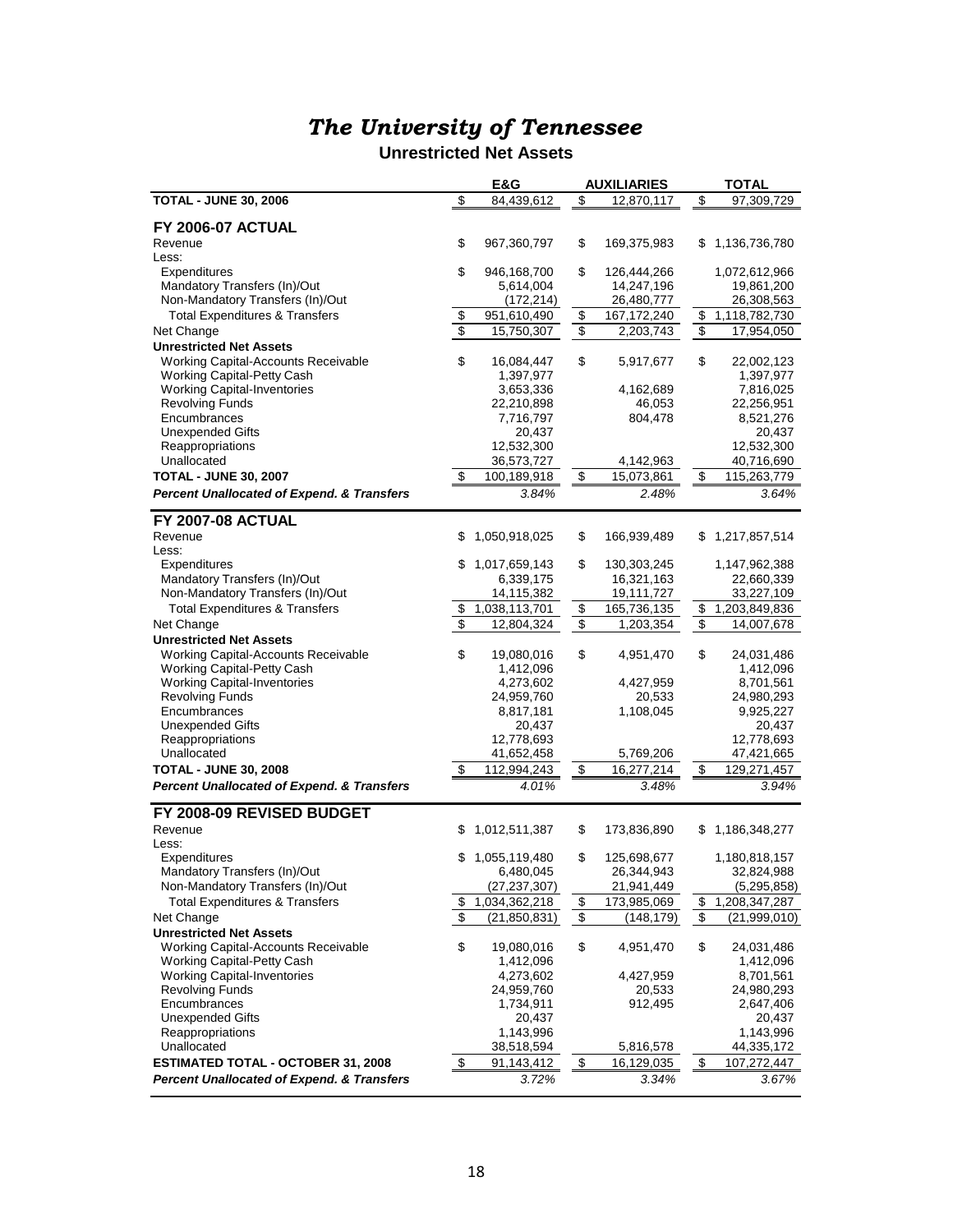# *The University of Tennessee at Chattanooga*

| FY 2008-09 Revenues                                                            |               |
|--------------------------------------------------------------------------------|---------------|
| <b>Unrestricted Funds</b>                                                      | (In Millions) |
| E & G                                                                          | \$100.8       |
| Auxiliaries                                                                    | 7.7           |
| <b>Unrestricted Total</b>                                                      | \$108.5       |
| <b>Restricted Funds</b>                                                        |               |
| E & G                                                                          | \$40.2        |
| Auxiliaries                                                                    | 0.0           |
| <b>Restricted Total</b>                                                        | \$40.2        |
| TOTAL FUNDS                                                                    | \$148.7       |
|                                                                                |               |
| <b>Fall 2008 Headcount Enrollment</b>                                          |               |
| Undergraduate                                                                  | 8,405         |
| Graduate                                                                       | 1,402         |
| <b>TOTAL</b>                                                                   | 9,807         |
| *First-Time Freshmen                                                           | 2,083         |
| <b>FTE Positions</b><br>(Unrestricted & Restricted)<br><b>October 31, 2008</b> |               |
| Faculty                                                                        | 455           |
| Administrative                                                                 | 105           |
| Professional                                                                   | 224           |
| Cler/Tech/Maint                                                                | 445           |
| <b>TOTAL</b>                                                                   | 1,229         |



Institutional Support

Scholarships & **Fellowships** 

> Operation & Maintenance of Plant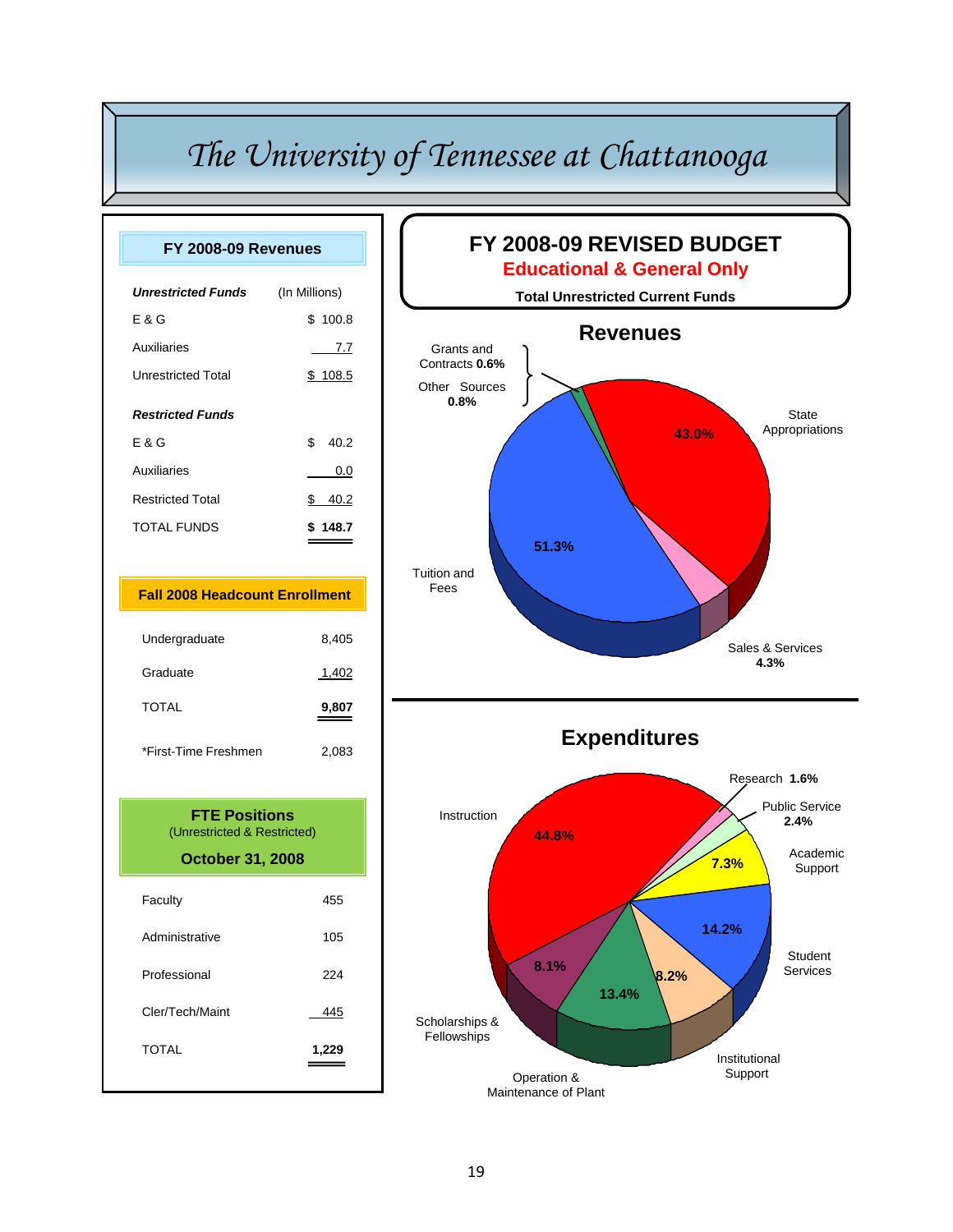#### **FY 2009 Budget Summary**

Unrestricted Current Funds Revenues, Expenditures and Transfers

|                                          |              |                |                   |                          |                |                           | <b>CHANGE</b>              |           |
|------------------------------------------|--------------|----------------|-------------------|--------------------------|----------------|---------------------------|----------------------------|-----------|
|                                          |              | <b>FY 2008</b> | FY 2009           |                          | FY 2009        |                           | <b>Original to Revised</b> |           |
|                                          |              | <b>ACTUAL</b>  | <b>ORIGINAL</b>   |                          | <b>REVISED</b> |                           | Amount                     | %         |
| <b>EDUCATIONAL AND GENERAL</b>           |              |                |                   |                          |                |                           |                            |           |
| <b>Revenues</b>                          |              |                |                   |                          |                |                           |                            |           |
| <b>Tuition &amp; Fees</b>                | \$           | 50,126,137     | \$<br>49,877,952  | \$                       | 51,688,034     | \$                        | 1,810,082                  | 3.6%      |
| <b>State Appropriations</b>              |              | 47,004,100     | 44,622,000        |                          | 43,325,600     |                           | (1,296,400)                | $-2.9%$   |
| <b>Grants &amp; Contracts</b>            |              | 1,089,217      | 453,856           |                          | 623,481        |                           | 169,625                    | 37.4%     |
| Sales & Services                         |              | 4,144,993      | 3,634,007         |                          | 4,310,507      |                           | 676,500                    | 18.6%     |
| Investment Income                        |              |                |                   |                          |                |                           |                            |           |
| <b>Other Sources</b>                     |              | 836,774        | 865,361           |                          | 890,302        |                           | 24,941                     | 2.9%      |
| <b>Total Revenues</b>                    | \$           | 103,201,220    | \$<br>99,453,176  | \$                       | 100,837,924    | \$                        | 1,384,748                  | 1.4%      |
| <b>Expenditures and Transfers</b>        |              |                |                   |                          |                |                           |                            |           |
| Instruction                              | \$           | 43,199,943     | \$<br>44,462,042  | \$                       | 45,254,553     | \$                        | 792,511                    | 1.8%      |
| Research                                 |              | 3,407,829      | 1,611,960         |                          | 1,637,648      |                           | 25,688                     | 1.6%      |
| <b>Public Service</b>                    |              |                |                   |                          |                |                           |                            | 5.0%      |
|                                          |              | 2,138,100      | 2,288,836         |                          | 2,404,379      |                           | 115,543                    |           |
| Academic Support                         |              | 8,718,195      | 6,900,399         |                          | 7,375,064      |                           | 474,665                    | 6.9%      |
| <b>Student Services</b>                  |              | 14,909,262     | 13,569,205        |                          | 14,384,650     |                           | 815,445                    | 6.0%      |
| <b>Institutional Support</b>             |              | 7,396,813      | 7,887,133         |                          | 8,267,083      |                           | 379,950                    | 4.8%      |
| Operation & Maintenance of Plant         |              | 11,083,679     | 12,737,559        |                          | 13,508,177     |                           | 770,618                    | 6.0%      |
| Scholarships & Fellowships               |              | 5,253,371      | 7,933,915         |                          | 8,196,173      |                           | 262,258                    | 3.3%      |
| Sub-total Expenditures                   | $\mathbf{s}$ | 96,107,192     | \$<br>97,391,049  | $\mathbf{\hat{S}}$       | 101,027,727    | \$                        | 3,636,678                  | 3.7%      |
| Mandatory Transfers (In)/Out             |              | 840,010        | 630,007           |                          | 630,007        |                           |                            |           |
| Non-Mandatory Transfers (In)/Out         |              | 6,014,644      | 1,365,540         |                          | (847, 946)     |                           | (2, 213, 486)              | $-162.1%$ |
| <b>Total Expenditures and Transfers</b>  | \$           | 102,961,846    | \$<br>99,386,596  | \$                       | 100,809,788    | \$                        | 1,423,192                  | 1.4%      |
| <b>Fund Balance Addition/(Reduction)</b> | \$           | 239,374        | \$<br>66,580      | \$                       | 28,136         | \$                        | (38, 444)                  |           |
| <b>AUXILIARIES</b>                       |              |                |                   |                          |                |                           |                            |           |
| <b>Revenues</b>                          | \$           | 7,618,551      | \$<br>7,658,104   | \$                       | 7,666,175      | \$                        | 8,071                      | 0.1%      |
| <b>Expenditures and Transfers</b>        |              |                |                   |                          |                |                           |                            |           |
| Expenditures                             | \$           | 5,115,797      | \$<br>3,873,472   | \$                       | 3,881,543      | \$                        | 8,071                      | 0.2%      |
| <b>Mandatory Transfers</b>               |              | 2,025,623      | 2,429,105         |                          | 2,429,105      |                           |                            |           |
| Non-Mandatory Transfers                  |              | 664,475        | 1,320,593         |                          | 1,320,593      |                           |                            |           |
| <b>Total Expenditures and Transfers</b>  | \$           | 7,805,895      | \$<br>7,623,170   | $\bullet$                | 7,631,241      | $\boldsymbol{\mathsf{s}}$ | 8,071                      | 0.1%      |
| <b>Fund Balance Addition/(Reduction)</b> | \$           | (187, 344)     | \$<br>34,934      | \$                       | 34,934         | \$                        |                            |           |
|                                          |              |                |                   |                          |                |                           |                            |           |
| <b>TOTALS</b>                            |              |                |                   |                          |                |                           |                            |           |
| <b>Revenues</b>                          | \$           | 110,819,772    | \$<br>107,111,280 | \$                       | 108,504,099    | \$                        | 1,392,819                  | 1.3%      |
| <b>Expenditures and Transfers</b>        |              |                |                   |                          |                |                           |                            |           |
| Expenditures                             | \$           | 101,222,990    | \$<br>101,264,521 | \$                       | 104,909,270    | \$                        | 3.644.749                  | 3.6%      |
| <b>Mandatory Transfers</b>               |              | 2,865,633      | 3,059,112         |                          | 3,059,112      |                           |                            |           |
| Non-Mandatory Transfers                  |              | 6,679,119      | 2,686,133         |                          | 472,647        |                           | (2, 213, 486)              | $-82.4%$  |
| <b>Total Expenditures and Transfers</b>  | \$           | 110,767,742    | \$<br>107,009,766 | \$                       | 108,441,029    | \$                        | 1,431,263                  | 1.3%      |
| <b>Fund Balance Addition/(Reduction)</b> | \$           | 52,030         | \$<br>101,514     | $\bar{\bar{\mathbf{s}}}$ | 63,070         |                           | (38, 444)                  |           |
|                                          |              |                |                   |                          |                |                           |                            |           |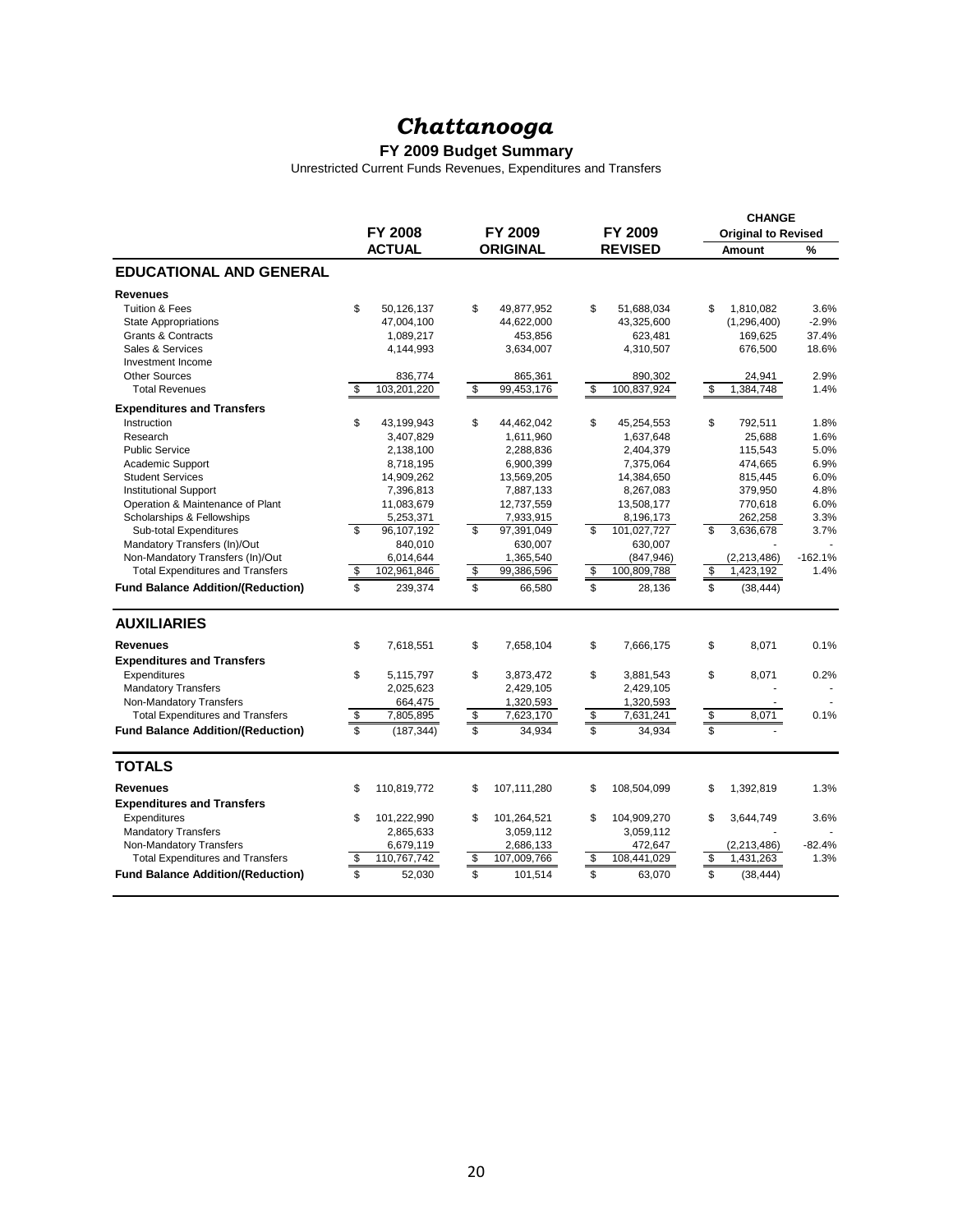**FY 2009 Budget Summary**

Auxiliary Enterprises Funds Revenues, Expenditures and Transfers

|                                          |                          |               |                         |                        |                 |                |                         | <b>CHANGE</b>              |      |
|------------------------------------------|--------------------------|---------------|-------------------------|------------------------|-----------------|----------------|-------------------------|----------------------------|------|
|                                          |                          | FY 2008       |                         | FY 2009                |                 | FY 2009        |                         | <b>Original to Revised</b> |      |
|                                          |                          | <b>ACTUAL</b> |                         | <b>ORIGINAL</b>        |                 | <b>REVISED</b> |                         | Amount                     | %    |
| <b>HOUSING</b>                           |                          |               |                         |                        |                 |                |                         |                            |      |
| <b>Revenues</b>                          | \$                       | 4,630,596     | \$                      | 4,509,193              | \$              | 4,510,793      | \$                      | 1,600                      | 0.0% |
| <b>Expenditures and Transfers</b>        |                          |               |                         |                        |                 |                |                         |                            |      |
| Expenditures                             | \$                       | 3,228,623     | \$                      | 1.908.622              | \$              | 1,910,222      | \$                      | 1,600                      | 0.1% |
| <b>Mandatory Transfers</b>               |                          | 1,480,497     |                         | 1,655,000              |                 | 1,655,000      |                         |                            |      |
| Non-Mandatory Transfers                  |                          | (89, 190)     |                         | 995,363                |                 | 995,363        |                         |                            |      |
| <b>Total Expenditures and Transfers</b>  | \$                       | 4,619,930     | \$                      | 4,558,985              | \$              | 4,560,585      | \$                      | 1,600                      | 0.0% |
| <b>Fund Balance Addition/(Reduction)</b> | $\overline{\mathcal{S}}$ | 10,666        | \$                      | (49, 792)              | \$              | (49, 792)      | \$                      |                            |      |
| <b>FOOD SERVICE</b>                      |                          |               |                         |                        |                 |                |                         |                            |      |
| <b>Revenues</b>                          | \$                       | 270,957       | \$                      | 193,714                | \$              | 193,748        | \$                      | 34                         | 0.0% |
| <b>Expenditures and Transfers</b>        |                          |               |                         |                        |                 |                |                         |                            |      |
| Expenditures                             | \$                       | 65,121        |                         |                        |                 |                |                         |                            |      |
| <b>Mandatory Transfers</b>               |                          |               |                         |                        |                 |                |                         |                            |      |
| Non-Mandatory Transfers                  |                          | (1, 121)      |                         |                        |                 |                |                         |                            |      |
| <b>Total Expenditures and Transfers</b>  | $\overline{\mathbf{e}}$  | 64,000        | \$                      |                        | \$              |                | \$                      |                            |      |
| <b>Fund Balance Addition/(Reduction)</b> | \$                       | 206,957       | \$                      | 193,714                | \$              | 193,748        | \$                      | 34                         |      |
| <b>BOOKSTORES</b>                        |                          |               |                         |                        |                 |                |                         |                            |      |
| <b>Revenues</b>                          | \$                       | 386,994       | \$                      | 349,203                | \$              | 349,237        | \$                      | 34                         | 0.0% |
| <b>Expenditures and Transfers</b>        |                          |               |                         |                        |                 |                |                         |                            |      |
| Expenditures                             | \$                       | 28.791        |                         |                        |                 |                |                         |                            |      |
| <b>Mandatory Transfers</b>               |                          | 51,305        |                         |                        |                 |                |                         |                            |      |
| Non-Mandatory Transfers                  |                          | (51)          |                         |                        |                 |                |                         |                            |      |
| <b>Total Expenditures and Transfers</b>  | \$                       | 80.045        | \$                      |                        | \$              |                | \$                      |                            |      |
| <b>Fund Balance Addition/(Reduction)</b> | \$                       | 306,949       | \$                      | 349,203                | \$              | 349,237        | \$                      | 34                         |      |
| <b>PARKING</b>                           |                          |               |                         |                        |                 |                |                         |                            |      |
| <b>Revenues</b>                          | \$                       | 1,255,838     | \$                      | 1,274,268              | \$              | 1,279,471      | \$                      | 5.203                      | 0.4% |
| <b>Expenditures and Transfers</b>        |                          |               |                         |                        |                 |                |                         |                            |      |
| Expenditures                             | \$                       | 874,492       | \$                      | 842,374                | \$              | 847,577        | \$                      | 5,203                      | 0.6% |
| <b>Mandatory Transfers</b>               |                          | 243,389       |                         | 359,622                |                 | 359,622        |                         |                            |      |
| Non-Mandatory Transfers                  |                          | 133,693       |                         | 58,712                 |                 | 58,712         |                         |                            |      |
| <b>Total Expenditures and Transfers</b>  | $\frac{1}{2}$            | 1,251,575     | \$                      | 1,260,708              | \$              | 1,265,911      | \$                      | 5,203                      | 0.4% |
| <b>Fund Balance Addition/(Reduction)</b> | \$                       | 4,263         | \$                      | 13,560                 | \$              | 13,560         | \$                      |                            |      |
| <b>ATHLETICS</b>                         |                          |               |                         |                        |                 |                |                         |                            |      |
| <b>Revenues</b>                          | \$                       | 387,577       | \$                      | 511,589                | \$              | 511,589        | \$                      |                            |      |
| <b>Expenditures and Transfers</b>        |                          |               |                         |                        |                 |                |                         |                            |      |
| Expenditures                             | \$                       | 387,577       | \$                      | 511,589                | \$              | 511,589        | \$                      |                            |      |
| <b>Mandatory Transfers</b>               |                          |               |                         |                        |                 |                |                         |                            |      |
| Non-Mandatory Transfers                  |                          |               |                         |                        |                 |                |                         |                            |      |
| <b>Total Expenditures and Transfers</b>  | \$                       | 387,577       | \$                      | 511,589                | \$              | 511,589        | \$                      | $\overline{\phantom{a}}$   |      |
| <b>Fund Balance Addition/(Reduction)</b> | \$                       |               | \$                      |                        | \$              |                | \$                      |                            |      |
| <b>OTHER</b>                             |                          |               |                         |                        |                 |                |                         |                            |      |
| <b>Revenues</b>                          | \$                       | 686,589       | \$                      | 820,137                | \$              | 821,337        | \$                      | 1,200                      | 0.1% |
| <b>Expenditures and Transfers</b>        |                          |               |                         |                        |                 |                |                         |                            |      |
| Expenditures                             | \$                       | 531,193       | \$                      | 610,887                | \$              | 612,155        | \$                      | 1,268                      | 0.2% |
| <b>Mandatory Transfers</b>               |                          | 250,432       |                         | 414,483                |                 | 414,483        |                         |                            |      |
| Non-Mandatory Transfers                  |                          | 621,144       |                         | 266,518                |                 | 266,518        |                         |                            |      |
| <b>Total Expenditures and Transfers</b>  | \$                       | 1,402,769     | \$                      | 1,291,888              | \$              | 1,293,156      | \$                      | 1,268                      | 0.1% |
| <b>Fund Balance Addition/(Reduction)</b> | \$                       | (716, 180)    | \$                      | $\overline{(471,751)}$ | \$              | (471, 819)     | \$                      | (68)                       |      |
|                                          |                          |               |                         |                        |                 |                |                         |                            |      |
| <b>TOTAL</b>                             |                          |               |                         |                        |                 |                |                         |                            |      |
| <b>Revenues</b>                          | \$                       | 7,618,551     | \$                      | 7,658,104              | \$              | 7,666,175      | \$                      | 8,071                      | 0.1% |
| <b>Expenditures and Transfers</b>        |                          |               |                         |                        |                 |                |                         |                            |      |
| Expenditures                             | \$                       | 5,115,797     | \$                      | 3,873,472              | \$              | 3,881,543      | \$                      | 8,071                      | 0.2% |
| <b>Mandatory Transfers</b>               |                          | 2,025,623     |                         | 2,429,105              |                 | 2,429,105      |                         |                            |      |
| Non-Mandatory Transfers                  |                          | 664,475       |                         | 1,320,593              |                 | 1,320,593      |                         |                            |      |
| <b>Total Expenditures and Transfers</b>  | $\frac{1}{2}$            | 7,805,895     | \$                      | 7,623,170              | $$\mathbb{S}$$  | 7,631,241      | \$                      | 8,071                      | 0.1% |
| <b>Fund Balance Addition/(Reduction)</b> | $\overline{\$}$          | (187, 344)    | $\sqrt[6]{\frac{1}{2}}$ | 34,934                 | $\overline{\$}$ | 34,934         | $\sqrt[6]{\frac{1}{2}}$ |                            |      |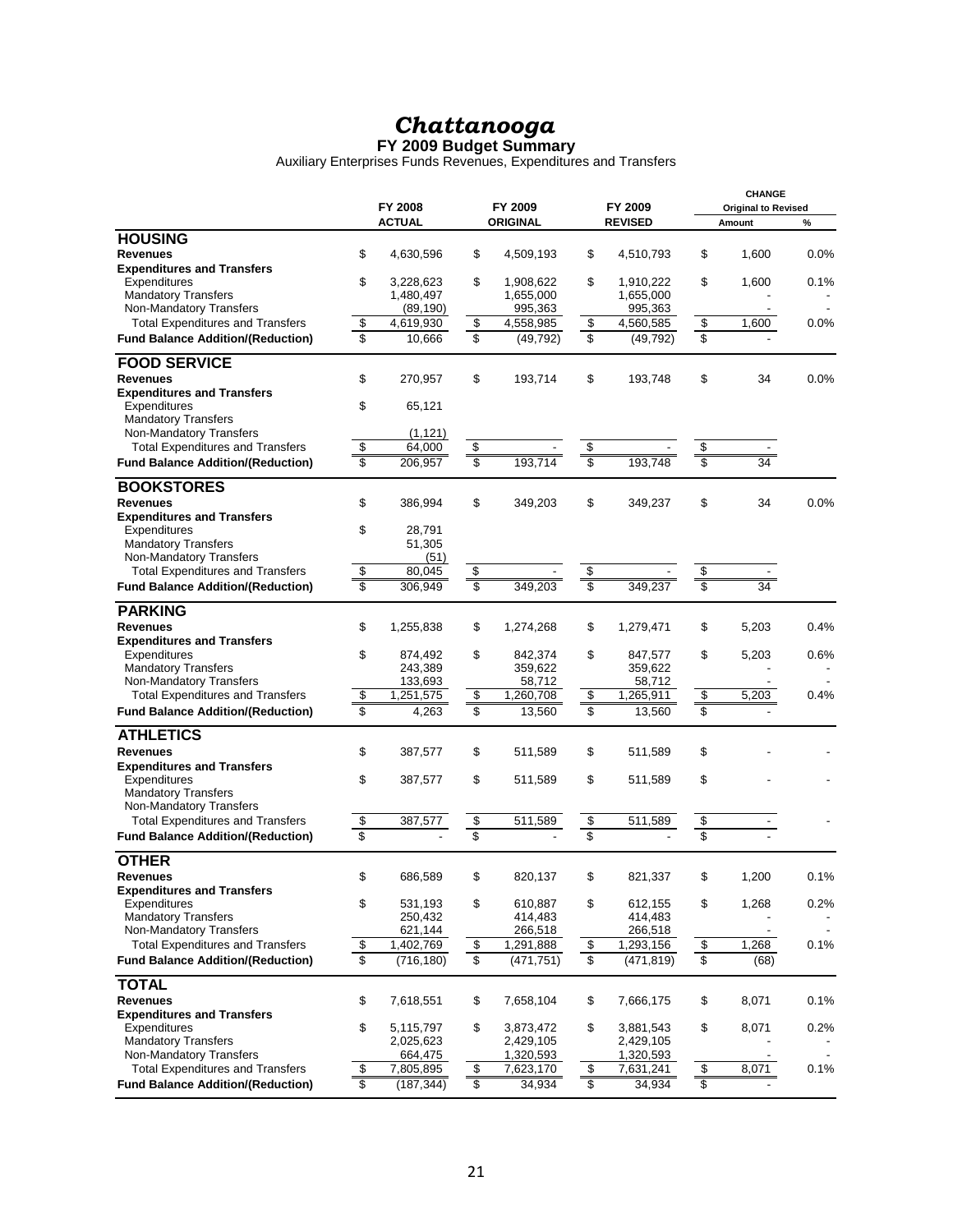Unrestricted and Restricted Current Funds Revenues, Expenditures and Transfers

|                                         |                  | ℥<br>FY 2008 ACT                            |                         |                                  | FY 2009 ORIGINAL         |                   |                   | FY 2009 REVISED  |                           | <b>Original to Revised</b><br>CHANGE |                        |
|-----------------------------------------|------------------|---------------------------------------------|-------------------------|----------------------------------|--------------------------|-------------------|-------------------|------------------|---------------------------|--------------------------------------|------------------------|
|                                         | Unrestricted     | Restricted                                  | Total                   | Unrestricted                     | Restricted               | Total             | Unrestricted      | Restricted       | Total                     | Amount                               | వ్                     |
| EDUCATIONAL AND GENERAL                 |                  |                                             |                         |                                  |                          |                   |                   |                  |                           |                                      |                        |
| Revenues                                |                  |                                             |                         |                                  |                          |                   |                   |                  |                           |                                      |                        |
| Tuition & Fees                          | 50,126,137<br>မာ |                                             | 50,126,137<br>θĤ        | 49,877,952<br>မာ                 |                          | 49,877,952<br>မာ  | 51,688,034<br>မာ  |                  | မာ                        | 1,810,082<br>မာ                      |                        |
| State Appropriations                    | 47,004,100       | 856,797<br>↮                                | 47,860,897              | 44,622,000                       | 821,500<br>မာ            | 45,443,500        | 43,325,600        | 819,700          | 51,688,034<br>44,145,300  | (1, 298, 200)                        | 3.6%<br>-2.9%          |
| Grants & Contracts                      | 1,089,217        | 31,567,096                                  | 32,656,313              | 453,856                          | 29,883,735               | 30,337,591        | 623,481           | 31,440,898       | 32,064,379                | 1,726,788                            | 5.7%                   |
| Sales & Services                        | 4,144,993        |                                             | 4,144,993               | 3,634,007                        |                          | 3,634,007         | 4,310,507         |                  | 4,310,507                 | 676,500                              | 18.6%                  |
| Investment Income                       |                  |                                             |                         |                                  |                          |                   |                   |                  |                           |                                      |                        |
| Other Sources                           | 836,774          | 7,760,949                                   | 8,597,723               | 865,361                          | 6,968,553                | 7,833,914         | 890,302           | 7,924,244        | 8,814,546                 | 980,632                              | 12.5%                  |
| <b>Total Revenues</b>                   | 103,201,220<br>↮ | 40,184,842<br>Ø                             | 143,386,063<br>Ģ        | 99,453,176<br>↮                  | 37,673,788<br>↮          | 137,126,964<br>↮  | 100,837,924<br>Ģ  | 40,184,842<br>↮  | 141,022,766<br>မာ         | 3,895,802<br>↮                       | 2.8%                   |
| Expenditures and Transfers              |                  |                                             |                         |                                  |                          |                   |                   |                  |                           |                                      |                        |
| Instruction                             | 43,199,943<br>69 | 5,991,719<br>↮                              | 49,191,662<br>↮         | 44,462,042<br>↮                  | 5,497,380<br>မာ          | 49,959,422<br>မာ  | 45,254,553<br>↮   | 6,247,380<br>↮   | 51,501,933<br>↮           | 1,542,511<br>မာ                      | $3.1\%$                |
| Research                                | 3,407,829        | 4,684,081                                   | 8,091,910               | 1,611,960                        | 4,059,487                | 5,671,447         | 1,637,648         | 4,684,080        | 6,321,728                 | 650,281                              | 11.5%                  |
| Public Service                          | 2,138,100        |                                             | 4,766,407               | 2,288,836                        | 2,504,650                | 4,793,486         | 2,404,379         | 2,628,307        | 5,032,686                 | 239,200                              | 5.0%                   |
| Academic Support                        | 8,718,195        | 2,628,307<br>1,612,064<br>636,441<br>79,904 | 0,330,259               | 6,900,399                        | 1,507,846                | 8,408,245         | 7,375,064         | 1,612,064        | 8,987,128                 | 578,883                              | 6.9%<br>5.8%           |
| <b>Student Services</b>                 | 14,909,262       |                                             | 5,545,703               | 13,569,205                       | 547,620                  | 14,116,825        | 4,384,650         | 547,620          | 4,932,270                 | 815,445                              |                        |
| Institutional Support                   | 7,396,813        |                                             | 7,476,717               | 7,887,133                        | 75,058                   | 7,962,191         | 8,267,083         | 75,058           | 8,342,141                 | 379,950                              |                        |
| Operation & Maintenance of Plant        | 11,083,679       | 58,470                                      | 1,142,148               | 12,737,559                       |                          | 12,737,559        | 3,508,177         |                  | 3,508,177                 | 770,618                              | $4.8%$<br>6.0%<br>1.7% |
| Scholarships & Fellowships              | 5.253.371        | 24,208,331                                  | 29,461.703              | 7,933,915                        | 24,110,967               | 32,044,882        | 8,196,173         | 24,408,331       | 32,604,504                | 559,622                              |                        |
| Sub-total Expenditures                  | 96,107,192<br>မာ | 39,899,318<br>မာ                            | 136,006,510<br>မာ       | 97,391,049<br>မာ                 | 38,303,008<br>မာ         | 135,694,057<br>မာ | 101,027,727<br>မာ | 40,202,840<br>မာ | 141,230,567<br>မာ         | 5,536,510<br>မာ                      | 4.1%                   |
| Mandatory Transfers (In)/Out            | 840,010          |                                             | 840,010                 | 630,007                          |                          | 630,007           | 630,007           |                  | 630,007                   |                                      |                        |
| <b>Von-Mandatory Transfers (In)/Out</b> | 6.014.644        |                                             | 6.014.644               | 1,365.540                        |                          | 1,365.540         | 847,946)          |                  | 847.946)                  | (2,213,486)                          | $-162.1%$              |
| Total Expenditures and Transfers        | 102,961,846<br>↔ | 39,899,318<br>↮                             | 142,861,164<br>မာ       | 99,386,596<br>$\pmb{\varphi}$    | 38,303,008<br>6          | 137,689,604<br>မာ | 100,809,788<br>မာ | 40,202,840<br>မာ | 141,012,628<br>မာ         | 3,323,024<br>↮                       | 2.4%                   |
| Revenues Less Expend. & Transfers       | 239,374<br>မာ    | 285,525<br>↮                                | 524,899<br>69           | 66,580<br>$\boldsymbol{\varphi}$ | (629, 220)<br>69         | (562, 640)<br>မာ  | 28,136<br>မာ      | (17, 998)<br>↮   | 10,138<br>↮               | 572,778<br>မာ                        |                        |
| <b>AUXILIARIES</b>                      |                  |                                             |                         |                                  |                          |                   |                   |                  |                           |                                      |                        |
|                                         |                  |                                             |                         |                                  |                          |                   |                   |                  |                           |                                      |                        |
| Revenues                                | 7,618,551<br>69  |                                             | 7,618,551<br>↮          | 7,658,104<br>↮                   |                          | 7,658,104<br>မာ   | 7,666,175<br>မာ   |                  | 7,666,175<br>↮            | 8,071<br>69                          | 0.1%                   |
| Expenditures and Transfers              |                  |                                             |                         |                                  |                          |                   |                   |                  |                           |                                      |                        |
| Expenditures                            | 5,115,797<br>tA  |                                             | 5,115,797<br>6Ĥ         | 3,873,472<br>69                  |                          | 3,873,472<br>69   | 3,881,543<br>69   |                  | 3,881,543<br>↮            | 8,071<br>မာ                          | $0.2\%$                |
| Mandatory Transfers                     | 2,025,623        |                                             | 2,025,623               | 2,429,105                        |                          | 2,429,105         | 2,429,105         |                  | 2,429,105                 |                                      |                        |
| Non-Mandatory Transfers                 | 664,475          |                                             | 664,475                 | 1,320,593                        |                          | 1,320,593         | 1,320,593         |                  | 1,320,593                 |                                      |                        |
| Total Expenditures and Transfers        | 7,805,895<br>မာ  | ↮                                           | 7,805,895<br>69         | 7,623,170<br>မာ                  |                          | 7,623,170         | 7,631,241         |                  | 7,631,241<br>69           | 8,071<br>↮                           | 0.1%                   |
| Revenues Less Expend. & Transfers       | (187, 344)<br>69 | $\boldsymbol{\varphi}$                      | (187, 344)<br><b>SA</b> | 34,934<br>↮                      | မာ                       | 34,934<br>69      | 34,934<br>↮       | 69               | 34,934<br>↮               | 69                                   |                        |
| <b>TOTALS</b>                           |                  |                                             |                         |                                  |                          |                   |                   |                  |                           |                                      |                        |
| Revenues                                | 110,819,772<br>↮ | 40,184,842<br>↮                             | 151,004,614<br>↔        | 107, 111, 280<br>$\omega$        | 37,673,788<br>↮          | 144,785,068<br>↔  | \$108,504,099     | 40,184,842<br>↮  | 148,688,941<br>$\omega$   | 3,903,873<br>↮                       | 2.7%                   |
| Expenditures and Transfers              |                  |                                             |                         |                                  |                          |                   |                   |                  |                           |                                      |                        |
| Expenditures                            | 101,222,990<br>↮ | $\infty$<br>39,899,3<br>↮                   | 141,122,307<br>မာ       | 101,264,521<br>မာ                | 38,303,008<br>မာ         | 139,567,529<br>69 | 104,909,270<br>မာ | 40,202,840<br>မာ | 145,112,110<br>မာ         | 5,544,581<br>↮                       | 4.0%                   |
| Mandatory Transfers                     | 2,865,633        |                                             | 2,865,633               | 3,059,112                        |                          | 3,059,112         | 3,059,112         |                  | 3,059,112                 |                                      |                        |
| Non-Mandatory Transfers                 | 6.679.119        |                                             | 6,679,119               | 2,686,133                        |                          | 2,686,133         | 472,647           |                  | 472,647                   | (2,213,486)                          | $-82.4%$               |
| Total Expenditures and Transfers        | 110,767,742<br>G | ≌<br>39,899,3<br>$\epsilon$                 | 150,667,060             | 107,009,766<br>Ġ.                | 38,303,008<br>$\epsilon$ | 145,312,774<br>Ġ, | 108,441,029<br>G  | 40,202,840       | 148,643,869<br>$\epsilon$ | 3,331,095<br>GF.                     | 2.3%                   |
| Revenues Less Expend. & Transfers       | 52,030<br>G      | 285,525<br>69                               | 337,554<br>$\Theta$     | 101,514<br>G                     | (629, 220)<br>69         | (527, 706)<br>G)  | 63,070<br>G)      | (17, 998)<br>မာ  | 45,072<br>↮               | 572,778<br>G)                        |                        |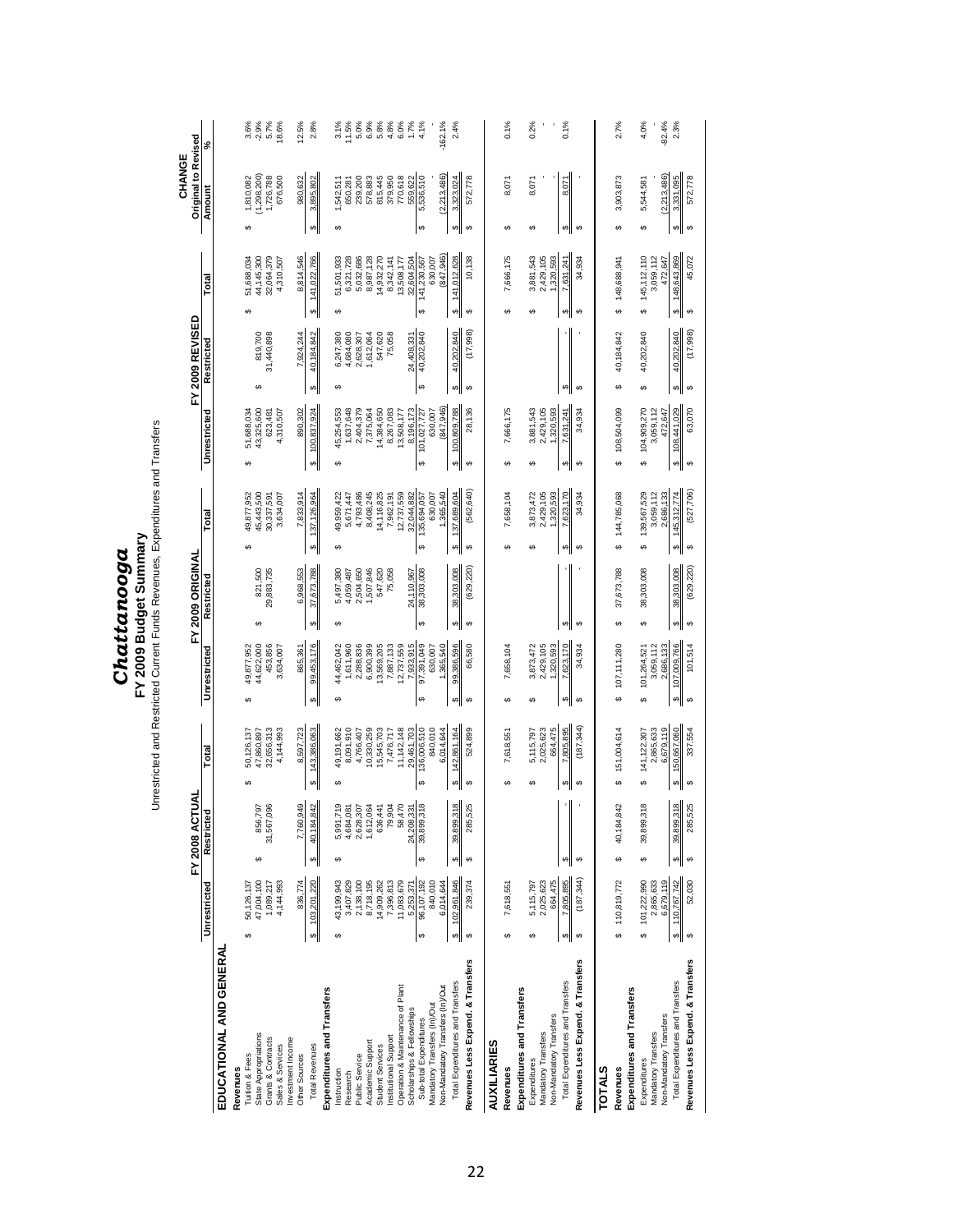### **FY 2009 Natural Classifications Summary**

Unrestricted Current Funds Expenditures

|                                                  | FY 2008                 |                | FY 2009                 | FY 2009                 |                         | <b>CHANGE</b><br><b>Original to Revised</b> |               |
|--------------------------------------------------|-------------------------|----------------|-------------------------|-------------------------|-------------------------|---------------------------------------------|---------------|
|                                                  | <b>ACTUAL</b>           |                | <b>ORIGINAL</b>         | <b>REVISED</b>          |                         | Amount                                      | $\frac{9}{6}$ |
| <b>EDUCATIONAL AND GENERAL</b>                   |                         |                |                         |                         |                         |                                             |               |
| <b>Salaries and Benefits</b><br>Salaries         |                         |                |                         |                         |                         |                                             |               |
| Academic                                         | \$<br>30,136,826        | \$             | 30,122,991              | \$<br>30,287,183        | \$                      | 164,192                                     | 0.5%          |
| Non-Academic                                     | 22,463,326              |                | 22,384,092              | 22,782,760              |                         | 398,668                                     | 1.8%          |
| <b>Students</b>                                  | 924,298                 |                | 688,643                 | 716,499                 |                         | 27,856                                      | 4.0%          |
| <b>Total Salaries</b>                            | \$<br>53,524,450        | \$             | 53,195,726              | \$<br>53,786,442        | \$                      | 590,716                                     | 1.1%          |
| <b>Benefits</b>                                  | 18,691,044              |                | 18,973,945              | 19,033,686              |                         | 59,741                                      | 0.3%          |
| <b>Total Salaries and Benefits</b>               | \$<br>72,215,493        | \$             | 72,169,671              | \$<br>72,820,128        | $\overline{\mathbf{s}}$ | 650,457                                     | 0.9%          |
| Operating                                        | 22,283,278              |                | 23,302,490              | 26,176,711              |                         | 2,874,221                                   | 12.3%         |
| <b>Equipment and Capital Outlay</b>              | 1,608,421               |                | 1,918,888               | 2,030,888               |                         | 112,000                                     | 5.8%          |
| <b>Total Expenditures</b>                        | \$<br>96,107,192        | $\mathfrak{S}$ | 97.391.049              | \$<br>101.027.727       | \$                      | 3,636,678                                   | 3.7%          |
| <b>AUXILIARIES</b>                               |                         |                |                         |                         |                         |                                             |               |
| <b>Salaries and Benefits</b><br><b>Salaries</b>  |                         |                |                         |                         |                         |                                             |               |
| Academic                                         | \$<br>600               |                |                         |                         |                         |                                             |               |
| Non-Academic                                     | 1,243,311               | \$             | 1,273,720               | \$<br>1,288,991         | \$                      | 15,271                                      | 1.2%          |
| <b>Students</b>                                  | 113,668                 |                | 310,615                 | 310,615                 |                         |                                             |               |
| <b>Total Salaries</b>                            | \$<br>1,357,579         | \$             | 1,584,335               | \$<br>1,599,606         | $\overline{\mathbf{s}}$ | 15,271                                      | 1.0%          |
| <b>Benefits</b>                                  | 406,608                 |                | 312,577                 | 312,577                 |                         |                                             |               |
| <b>Total Salaries and Benefits</b>               | \$<br>1.764.187         | \$             | 1,896,912               | \$<br>1,912,183         | $\overline{\mathbf{s}}$ | 15,271                                      | 0.8%          |
| Operating                                        | 3,319,646               |                | 1,971,560               | 1,964,360               |                         | (7,200)                                     | $-0.4%$       |
| <b>Equipment and Capital Outlay</b>              | 31,964                  |                | 5,000                   | 5,000                   |                         |                                             |               |
| <b>Total Expenditures</b>                        | \$<br>5,115,797         | \$             | 3,873,472               | \$<br>3,881,543         | \$                      | 8,071                                       | 0.2%          |
| <b>TOTALS</b>                                    |                         |                |                         |                         |                         |                                             |               |
| <b>Salaries and Benefits</b>                     |                         |                |                         |                         |                         |                                             |               |
| Salaries                                         |                         |                |                         |                         |                         |                                             |               |
| Academic                                         | \$<br>30,137,426        | \$             | 30,122,991              | \$<br>30,287,183        | \$                      | 164.192                                     | 0.5%          |
| Non-Academic                                     | 23,706,637              |                | 23,657,812              | 24,071,751              |                         | 413,939                                     | 1.7%          |
| <b>Students</b>                                  | 1,037,966               |                | 999,258                 | 1,027,114               |                         | 27,856                                      | 2.8%          |
| <b>Total Salaries</b>                            | \$<br>54,882,029        | \$             | 54,780,061              | \$<br>55,386,048        | \$                      | 605,987                                     | 1.1%          |
| <b>Benefits</b>                                  | 19,097,652              |                | 19,286,522              | 19,346,263              |                         | 59,741                                      | 0.3%          |
| <b>Total Salaries and Benefits</b>               | \$<br>73,979,681        | \$             | 74,066,583              | \$<br>74,732,311        | \$                      | 665,728                                     | 0.9%<br>11.3% |
| Operating<br><b>Equipment and Capital Outlay</b> | 25,602,924<br>1,640,385 |                | 25,274,050<br>1,923,888 | 28,141,071<br>2,035,888 |                         | 2,867,021<br>112,000                        | 5.8%          |
|                                                  | \$                      |                |                         | \$                      |                         |                                             | 3.6%          |
| <b>Total Expenditures</b>                        | 101,222,990             | \$             | 101,264,521             | 104,909,270             | \$                      | 3,644,749                                   |               |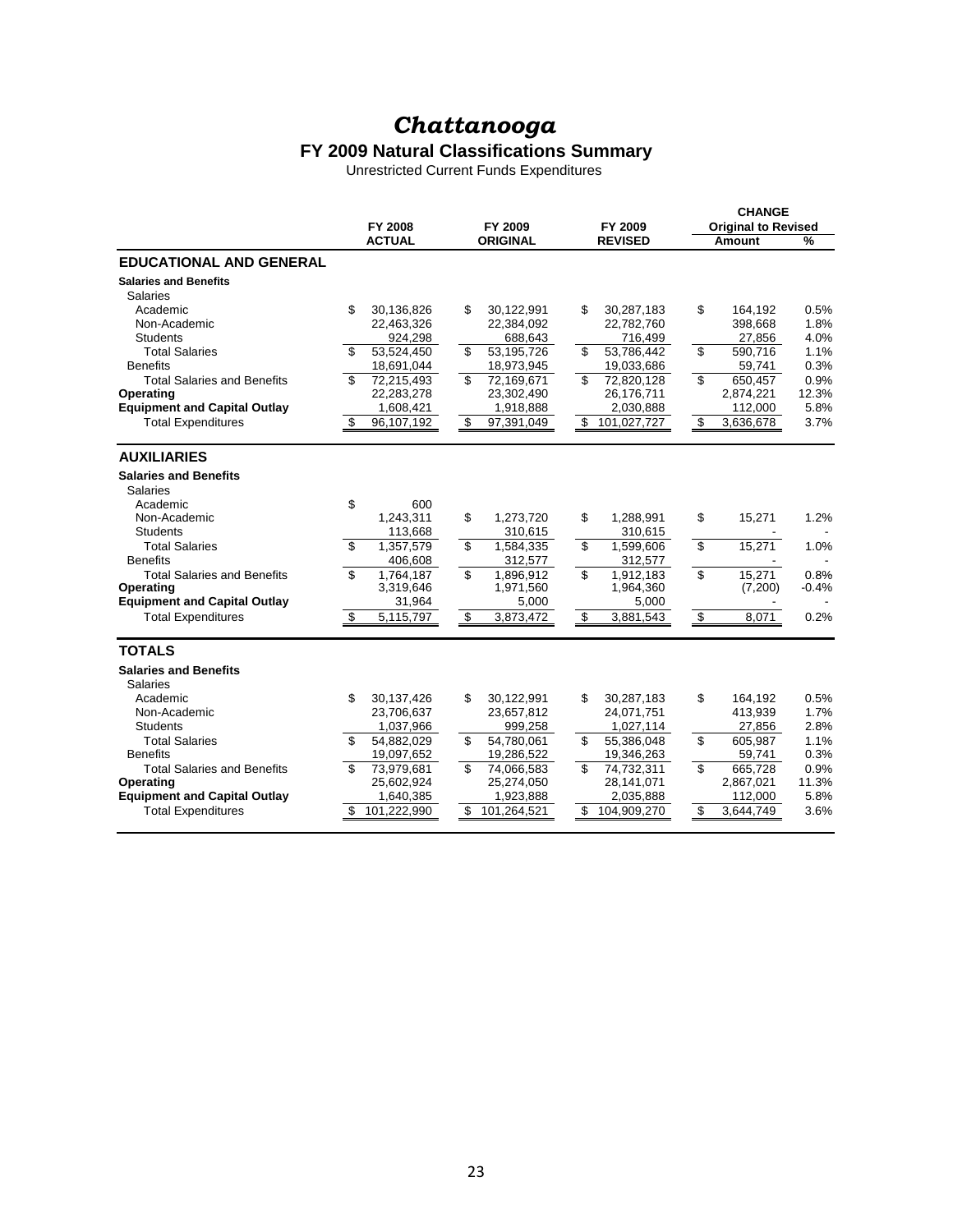|                                                                                                                                                                            |                                                                                                               |                                                                                                                        | Chattanooga                                                                                                             |                                                                                                                             |                                                                                                                        |                                                                                                                  |                                          |
|----------------------------------------------------------------------------------------------------------------------------------------------------------------------------|---------------------------------------------------------------------------------------------------------------|------------------------------------------------------------------------------------------------------------------------|-------------------------------------------------------------------------------------------------------------------------|-----------------------------------------------------------------------------------------------------------------------------|------------------------------------------------------------------------------------------------------------------------|------------------------------------------------------------------------------------------------------------------|------------------------------------------|
|                                                                                                                                                                            |                                                                                                               |                                                                                                                        | Current Funds Revenues, Expenditures and Transfers - UNRESTRICTED AND RESTRICTED<br>Five-Year Budget Summary Comparison |                                                                                                                             |                                                                                                                        |                                                                                                                  |                                          |
|                                                                                                                                                                            | FY 2005<br>ACTUAL                                                                                             | FY 2006<br>ACTUAL                                                                                                      | <b>ACTUAL</b><br>FY 2007                                                                                                | FY 2008<br>ACTUAL                                                                                                           | REVISED<br>FY 2009                                                                                                     | FIVE-YEAR CHANGE<br>Amount                                                                                       | ಸಿ                                       |
| EDUCATIONAL AND GENERAL                                                                                                                                                    |                                                                                                               |                                                                                                                        |                                                                                                                         |                                                                                                                             |                                                                                                                        |                                                                                                                  |                                          |
| State Appropriations<br>Grants & Contracts<br>Investment Income<br>Sales & Services<br>Tuition & Fees<br>Revenues                                                          | 40,608,600<br>909,150<br>37,781,539<br>3,588,564<br>↔                                                         | 41,310,100<br>3,136,368<br>825,241<br>41,671,907<br>↮                                                                  | 43,788,200<br>1,050,136<br>44,396,150<br>3,352,992<br>↮                                                                 | 47,004,100<br>1,089,217<br>4,144,993<br>50,126,137<br>↮                                                                     | 43,325,600<br>51,688,034<br>623,481<br>4,310,507<br>↔                                                                  | (285, 669)<br>13,906,495<br>2,717,000<br>721,943<br>↮                                                            | 36.8%<br>6.7%<br>$-31.4%$<br>20.1%       |
| Expenditures and Transfers<br><b>Total Revenues</b><br>Other Sources                                                                                                       | 1,224,856<br>84,112,709<br>↮                                                                                  | 1,104,865<br>88,048,481<br>↔                                                                                           | 1,213,815<br>93,801,294<br>↮                                                                                            | 836,774<br>103,201,220<br>↮                                                                                                 | 890,302<br>100,837,924<br>$\boldsymbol{\varphi}$                                                                       | (334, 554)<br>16,725,215<br>↮                                                                                    | $-27.3%$<br>19.9%                        |
| Academic Support<br>Student Services<br>Public Service<br>Instruction<br>Research                                                                                          | 35,586,018<br>6,759,974<br>3,077,793<br>2,087,151<br>1,189,277<br>↮                                           | 2,002,546<br>7,563,696<br>11,913,779<br>37,888,136<br>2,936,428<br>↮                                                   | 7,899,478<br>10,789,728<br>2,108,890<br>12,552,166<br>2,440,539<br>↮                                                    | 2,138,100<br>8,718,195<br>43, 199, 943<br>3,407,829<br>14,909,262<br>↮                                                      | 2,404,379<br>7,375,064<br>45,254,553<br>1,637,648<br>14,384,650<br>↮                                                   | (1,440,145)<br>9,668,535<br>317,228<br>615,090<br>3,195,373<br>↮                                                 | 27.2%<br>46.8%<br>15.2%<br>9.1%<br>28.6% |
| Operation & Maintenance of Plant<br>Scholarships & Fellowships<br>Institutional Support                                                                                    | 4,707,432<br>10,240,142<br>6,126,431                                                                          | 6,007,870<br>4,947,348<br>10,333,017                                                                                   | 10,524,052<br>4,940,728<br>6,855,977                                                                                    | 7,396,813<br>11,083,679<br>5,253,371                                                                                        | 8,267,083<br>8,196,173<br>13,508,177                                                                                   | 3,268,035<br>2,140,652<br>3,488,741                                                                              | 74.1%<br>26.6%<br>34.9%<br>31.9%         |
| Revenues Less Expend. & Transfers<br><b>Total Expenditures and Transfers</b><br>Non-Mandatory Transfers (In)/Out<br>Mandatory Transfers (In)/Out<br>Sub-total Expenditures | 79,774,218<br>83,410,293<br>702,416<br>498,982<br>3,137,092<br>$\boldsymbol{\varphi}$<br>$\Theta$<br>$\Theta$ | 87,009,123<br>1,039,358<br>83,592,821<br>509,601<br>2,906,701<br>$\boldsymbol{\varphi}$<br>$\Theta$<br>↔               | 88,111,556<br>4,088,269<br>1,019,046<br>582,422<br>92,782,247<br>$\Theta$<br>$\Theta$<br>↔                              | 102,961,846<br>96,107,192<br>840,010<br>6,014,644<br>239,374<br>$\Theta$<br>$\boldsymbol{\omega}$<br>$\boldsymbol{\varphi}$ | (847, 946)<br>100,809,788<br>28,136<br>630,007<br>101,027,727<br>$\boldsymbol{\varphi}$<br>$\boldsymbol{\varphi}$<br>↔ | (3,985,038)<br>(674, 280)<br>21,253,509<br>131,025<br>17,399,495<br>$\Theta$<br>↮<br>↔                           | 26.3%<br>$-127.0%$<br>20.9%              |
| <b>AUXILIARIES</b><br>Revenues                                                                                                                                             | 6,307,751<br>$\Theta$                                                                                         | 6,637,737<br>↮                                                                                                         | 7,309,754<br>↮                                                                                                          | 7,618,551<br>$\boldsymbol{\varphi}$                                                                                         | 7,666,175<br>↮                                                                                                         | 1,358,424<br>↮                                                                                                   | 21.5%                                    |
| Revenues Less Expend. & Transfers<br>Total Expenditures and Transfers<br>Expenditures and Transfers<br>Non-Mandatory Transfers<br>Mandatory Transfers<br>Expenditures      | (510, 037)<br>2,017,685<br>4,242,743<br>557,360<br>5,750,391<br>⊷<br>$\Theta$<br>↮                            | (234, 209)<br>1,135,245<br>1,363,520<br>6,871,946<br>4,373,181<br>$\qquad \qquad \bullet$<br>↔<br>↮                    | 1,831,411<br>,206,059<br>103,695<br>4,356,991<br>1,017,657<br>$\Theta$<br>$\boldsymbol{\varphi}$<br>↮                   | (187, 344)<br>664,475<br>2,025,623<br>7,805,895<br>5,115,797<br>↮<br>↮<br>↮                                                 | 3,881,543<br>2,429,105<br>1,320,593<br>34,934<br>7,631,241<br>↮<br>↮<br>↮                                              | (361, 200)<br>(522, 426)<br>411,420<br>1,830,630<br>,880,850<br>↮<br>↮<br>↮                                      | $-8.5%$<br>20.4%<br>$-358.9%$<br>32.7%   |
| <b>TOTALS</b><br>Revenues                                                                                                                                                  | 90,420,459<br>↮                                                                                               | 94,686,218<br>↮                                                                                                        | 101, 111, 048<br>↮                                                                                                      | 110,819,772<br>↮                                                                                                            | 108,504,099<br>↮                                                                                                       | 18,083,640<br>↮                                                                                                  | 20.0%                                    |
| Revenues Less Expend. & Transfers<br>Total Expenditures and Transfers<br>Expenditures and Transfers<br>Non-Mandatory Transfers<br>Mandatory Transfers<br>Expenditures      | 2,627,055<br>89,160,683<br>1,259,776<br>84,016,961<br>2,516,667<br>$\boldsymbol{\varphi}$<br>↔<br>↮           | 1,873,120<br>4,041,946<br>93,881,069<br>805,149<br>87,966,002<br>$\boldsymbol{\varphi}$<br>$\boldsymbol{\varphi}$<br>↮ | 2,413,833<br>5,105,925<br>99,988,306<br>92,468,548<br>1,122,741<br>$\boldsymbol{\varphi}$<br>$\Theta$<br>↮              | 101,222,990<br>2,865,633<br>6,679,119<br>110,767,742<br>52,030<br>$\boldsymbol{\varphi}$<br>$\boldsymbol{\varphi}$<br>↮     | 108,441,029<br>104,909,270<br>3,059,112<br>63,070<br>472,647<br>$\boldsymbol{\varphi}$<br>↮<br>$\Theta$                | (2, 154, 408)<br>(1, 196, 706)<br>20,892,309<br>542,445<br>19,280,346<br>$\Theta$<br>↮<br>$\boldsymbol{\varphi}$ | 21.6%<br>24.9%<br>$-82.0%$<br>21.6%      |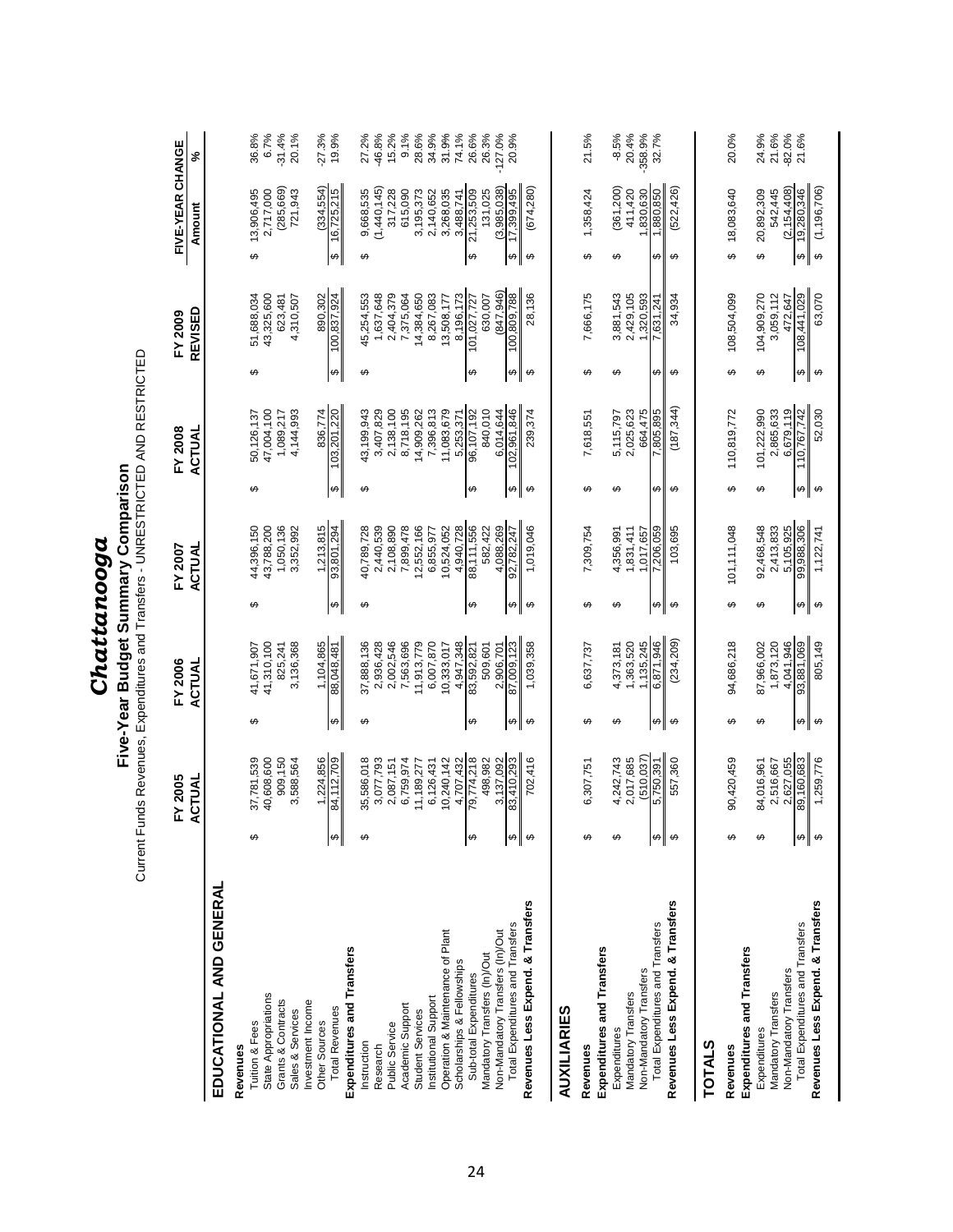|                                                                                                                                                                                                          |                                                                                               |                                                                                                                              | Chattanooga                                                                                                                 |                       |                                                                                                                                            |                                         |                                                                                            |                                          |                                                                                             |                                                                  |
|----------------------------------------------------------------------------------------------------------------------------------------------------------------------------------------------------------|-----------------------------------------------------------------------------------------------|------------------------------------------------------------------------------------------------------------------------------|-----------------------------------------------------------------------------------------------------------------------------|-----------------------|--------------------------------------------------------------------------------------------------------------------------------------------|-----------------------------------------|--------------------------------------------------------------------------------------------|------------------------------------------|---------------------------------------------------------------------------------------------|------------------------------------------------------------------|
|                                                                                                                                                                                                          | Current Funds Revenues, Expenditures and Transfers - UNRESTRICTED AND RESTRICTED              |                                                                                                                              | Five-Year Budget Summary Comparison                                                                                         |                       |                                                                                                                                            |                                         |                                                                                            |                                          |                                                                                             |                                                                  |
|                                                                                                                                                                                                          | 2005<br>TUAL<br>노<br>نخ                                                                       | FY 2006<br><b>ACTUAL</b>                                                                                                     | ACTUAL<br>FY 2007                                                                                                           |                       | FY 2008<br>ACTUAL                                                                                                                          | REVISED<br>FY 2009                      |                                                                                            |                                          | FIVE-YEAR CHANGE<br>Amount                                                                  | ℅                                                                |
| EDUCATIONAL AND GENERAL                                                                                                                                                                                  |                                                                                               |                                                                                                                              |                                                                                                                             |                       |                                                                                                                                            |                                         |                                                                                            |                                          |                                                                                             |                                                                  |
| State Appropriations<br>Grants & Contracts<br>Investment Income<br>Sales & Services<br>Tuition & Fees<br>Revenues                                                                                        | 24,495,735<br>37,781,539<br>11,621,400<br>3,588,564<br>↮                                      | 24,489,953<br>42,311,888<br>3,136,368<br>41,671,907<br>မာ                                                                    | 44,705,500<br>28,240,238<br>44,396,150<br>3,352,992<br>↮                                                                    |                       | 32,656,313<br>4,144,993<br>47,860,897<br>50,126,137<br>↮                                                                                   | ക                                       | 32,064,379<br>44,145,300<br>51,688,034<br>4,310,507                                        | ↮                                        | 13,906,495<br>2,523,900<br>721,943<br>7,568,644                                             | 36.8%<br>6.1%<br>30.9%<br>20.1%                                  |
| <b>Total Revenues</b><br>Other Sources                                                                                                                                                                   | 0,276,373<br>7,763,610<br>မာ                                                                  | 8,304,175<br>119,914,291<br>$\boldsymbol{\varphi}$                                                                           | 8,802,876<br>129,497,756<br>$\boldsymbol{\varphi}$                                                                          |                       | 143,386,063<br>8,597,723<br>$\boldsymbol{\varphi}$                                                                                         | ↮                                       | 8,814,546<br>141,022,766                                                                   | $\Theta$                                 | (1,461,827)<br>23,259,156                                                                   | $-14.2\%$<br>19.8%                                               |
| Operation & Maintenance of Plant<br>Expenditures and Transfers<br>Institutional Support<br>Academic Support<br><b>Student Services</b><br>Public Service<br>Instruction<br>Research                      | 0,643,315<br>6,212,885<br>6,793,024<br>9,956,194<br>8,542,927<br>10,328,731<br>2,244,617<br>↔ | 10,462,560<br>13,032,068<br>6,132,482<br>43,390,134<br>7,701,880<br>5,793,844<br>9,426,057<br>↮                              | 7,016,069<br>5,521,243<br>9,595,314<br>13,248,349<br>10,563,918<br>46,464,858<br>6,132,777<br>↮                             |                       | 8,091,910<br>10,330,259<br>15,545,703<br>11, 142, 148<br>49,191,662<br>4,766,407<br>7,476,717<br>↔                                         | ↮                                       | 5,032,686<br>8,987,128<br>14,932,270<br>6,321,728<br>51,501,933<br>8,342,141<br>13,508,177 | ↮                                        | (3,634,466)<br>(1,760,338)<br>11, 173, 202<br>2,687,653<br>2,129,256<br>2,864,862<br>44,201 | $-25.9%$<br>5.2%<br>21.9%<br>27.7%<br>$-36.5%$<br>34.3%<br>26.9% |
| Revenues Less Expend. & Transfers<br><b>Total Expenditures and Transfers</b><br>Non-Mandatory Transfers (In)/Out<br>Mandatory Transfers (In)/Out<br>Scholarships & Fellowships<br>Sub-total Expenditures | (752, 462)<br>0,158,306<br>4,879,998<br>498,982<br>3,137,092<br>8,516,073<br>↮<br>↮<br>မာ     | (1, 167, 938)<br>117,665,928<br>21,726,902<br>121,082,230<br>509,601<br>2,906,701<br>↮<br>$\Theta$<br>$\boldsymbol{\varphi}$ | 25,542,549<br>24,085,078<br>4,088,269<br>28,755,769<br>582,422<br>741,987<br>$\Theta$<br>$\boldsymbol{\varphi}$<br>$\Theta$ |                       | 840,010<br>6.014,644<br>42,861,164<br>29,461,703<br>136,006,510<br>524,899<br>$\boldsymbol{\varphi}$<br>$\Theta$<br>$\boldsymbol{\varphi}$ | $\Theta$<br>$\boldsymbol{\varphi}$<br>↮ | (847, 946)<br>141,012,628<br>10,138<br>32,604,504<br>630,007<br>141,230,567                | $\Theta$<br>မာ<br>↮                      | (3,985,038)<br>131,025<br>762,600<br>12,446,198<br>26,350,569<br>22,496,555                 | 61.7%<br>26.3%<br>22.9%<br>$-127.0%$<br>19.0%                    |
| Expenditures and Transfers<br>AUXILIARIES<br>Revenues                                                                                                                                                    | 6,307,751<br>↮                                                                                | 6,637,737<br>↮                                                                                                               | 7,309,754<br>↮                                                                                                              |                       | 7,618,551<br>↮                                                                                                                             | ↮                                       | 7,666,175                                                                                  | ↮                                        | 1,358,424                                                                                   | 21.5%                                                            |
| Revenues Less Expend. & Transfers<br>Total Expenditures and Transfers<br>Non-Mandatory Transfers<br>Mandatory Transfers<br>Expenditures                                                                  | (510, 037)<br>2,017,685<br>4,242,743<br>557,360<br>5,750,391<br>$\Theta$<br>↔<br>↮            | (234, 209)<br>1,135,245<br>6,871,946<br>1,363,520<br>4,373,181<br>$\Theta$<br>↮<br>မာ                                        | 103,695<br>1,831,411<br>4,356,991<br>,206,059<br>1,017,657<br>$\Theta$<br>ക<br>↮                                            |                       | (187, 344)<br>2,025,623<br>664,475<br>7,805,895<br>5,115,797<br>$\Theta$<br>↔<br>↮                                                         | ↮<br>↮<br>↮                             | 2,429,105<br>1,320,593<br>3,881,543<br>34,934<br>7,631,241                                 | မာ<br>↮<br>↮                             | (361, 200)<br>(522,426)<br>411,420<br>1,880,850<br>1,830,630                                | $-8.5%$<br>20.4%<br>$-358.9%$<br>32.7%                           |
| <b>TOTALS</b><br>Revenues                                                                                                                                                                                | 4,071,361<br>ക                                                                                | 126,552,028<br>↮                                                                                                             | 136,807,510<br>↮                                                                                                            |                       | 151,004,614<br>↮                                                                                                                           | ↮                                       | 148,688,941                                                                                | ↮                                        | 24,617,580                                                                                  | 19.8%                                                            |
| Revenues Less Expend. & Transfers<br>Total Expenditures and Transfers<br>Expenditures and Transfers<br>Non-Mandatory Transfers<br>Mandatory Transfers<br>Expenditures                                    | (195, 102)<br>2,627,055<br>4,266,463<br>9,122,741<br>2,516,667<br>₽<br>↮<br>↮<br>↔            | (1,402,147)<br>1,873,120<br>4,041,946<br>127,954,176<br>122,039,109<br>$\Theta$<br>⇔∥<br>↮                                   | 128,442,069<br>2,413,833<br>5,105,925<br>845,682<br>35,961,828<br>$\frac{1}{2}$<br>↮                                        | $\boldsymbol{\omega}$ | 2,865,633<br>6,679,119<br>50,667,060<br>337,554<br>141, 122, 307<br>$\boldsymbol{\varphi}$<br>↮                                            | မာ မာ<br>↮                              | 148,643,869<br>145, 112, 110<br>45,072<br>3,059,112<br>472,647                             | $\boldsymbol{\varphi}$<br>↮<br>$\bullet$ | (2, 154, 408)<br>542,445<br>24,377,406<br>25,989,369<br>240, 174                            | 21.8%<br>21.6%<br>$-82.0%$<br>19.6%                              |

25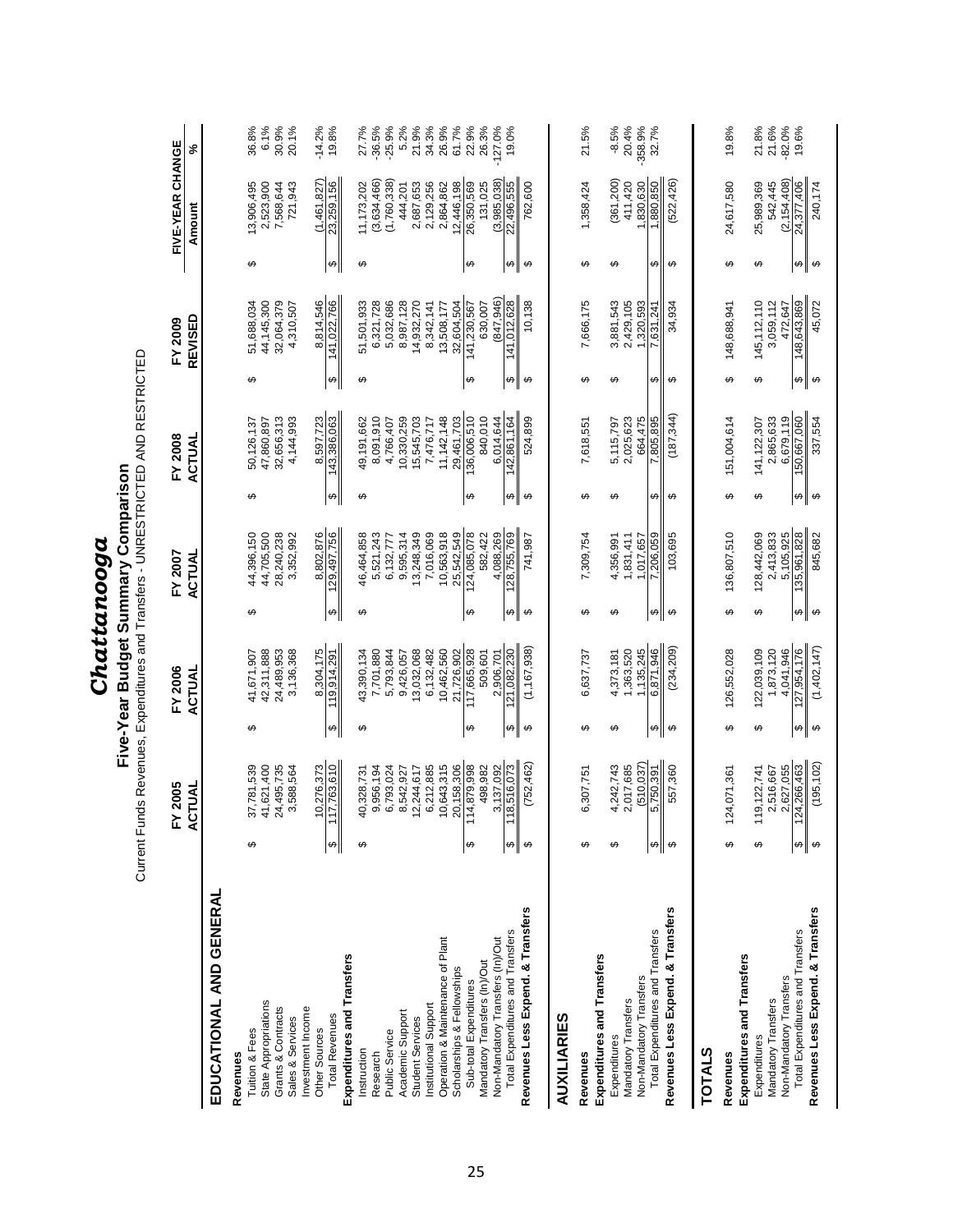|                                  |                        |                                  |                 | Summary of Athletics Revenues, Expenditures and Transfers | Chattanooga                       |                 |                 |                            |                       |                                      |         |
|----------------------------------|------------------------|----------------------------------|-----------------|-----------------------------------------------------------|-----------------------------------|-----------------|-----------------|----------------------------|-----------------------|--------------------------------------|---------|
|                                  |                        |                                  |                 | E&G and Auxiliary Funds for Men's and Women's Athletics   |                                   |                 |                 |                            |                       |                                      |         |
|                                  |                        | FY 2008 ACTUAI                   |                 |                                                           | FY 2009 ORIGINAL                  |                 |                 | FY 2009 REVISED            |                       | <b>Original to Revised</b><br>CHANGE |         |
|                                  | Unrestricted           | Restricted                       | Total           | Unrestricted                                              | Restricted                        | Total           | Unrestricted    | Restricted                 | Total                 | Amount                               | న్      |
| <b>ATHLETICS</b>                 |                        |                                  |                 |                                                           |                                   |                 |                 |                            |                       |                                      |         |
| Revenues                         |                        |                                  |                 |                                                           |                                   |                 |                 |                            |                       |                                      |         |
| General Funds                    | 4,407,580<br>မာ        |                                  | 4,407,580<br>↮  | 4,307,966<br>မာ                                           |                                   | 4,307,966<br>မာ | 4,533,702<br>မာ |                            | 4,533,702<br>မာ       | 225,736<br>↮                         | 5.1%    |
| Student Fees                     | 648,124                |                                  | 648,124         | 648,124                                                   |                                   | 648,124         | 648,124         |                            | 648,124               |                                      |         |
| Athletic Fees                    | 2,130,576              |                                  | 2,130,576       | 2,078,333                                                 |                                   | 2,078,333       | 2,078,333       |                            | 2,078,333             |                                      |         |
| <b>Ticket Sales</b>              | 633,123                |                                  | 633,123         | 904,000                                                   |                                   | 904,000         | 1,018,500       |                            | 1,018,500             | 114,500                              | 18.1%   |
| NCAA Conference, Tournaments     | 394,920                |                                  | 394,920         | 250,000                                                   |                                   | 250,000         | 265,000         |                            | 265,000               | 15,000                               | 3.8%    |
| Game Guarantees                  | 415,000                |                                  | 415,000         |                                                           |                                   |                 | 475,000         |                            | 475,000               | 475,000                              | 114.5%  |
| Gifts                            | 344,135                | 678,283<br>↮                     | 1,022,419       | 480,000                                                   | 728,801<br>↮                      | 1,208,801       | 420,000         | 728,801<br>↮               | 1,148,801             | (60,000)                             | $-5.9%$ |
| Licensing Fees                   | 78,000                 |                                  | 78,000          | 14,000                                                    |                                   | 14,000          | 20,000          |                            | 20,000                | 6,000                                | 7.7%    |
| Sports Camps                     | 387,577                |                                  | 387,577         | 511,589                                                   |                                   | 511,589         | 511,589         |                            | 511,589               |                                      |         |
| Other*                           | 512,393                |                                  | 512,393         | 360,000                                                   |                                   | 360,000         | 432,000         |                            | 432,000               | 72,000                               | 14.1%   |
| <b>Total Revenues</b>            | \$9,951,428            | 678,283<br>$\bullet$             | \$10,629,712    | \$9,554,012                                               | 728,801<br>$\pmb{\varphi}$        | \$10,282,813    | \$10,402,248    | 728,801<br>$\pmb{\varphi}$ | \$11,131,049          | 848,236<br>$\pmb{\varphi}$           | 8.0%    |
| Expenditures and Transfers       |                        |                                  |                 |                                                           |                                   |                 |                 |                            |                       |                                      |         |
| Salaries                         | 3,030,011              | 26,883<br>↮                      | 3,056,894<br>မာ | 2,875,831<br>မာ                                           | 80,000<br>↮                       | 2,955,831<br>မာ | 3,013,910<br>မာ | 80,000<br>↮                | 3,093,910<br>မာ       | 138,079<br>↮                         | 4.5%    |
| Employee Benefits                | 1,013,435              | 7,080                            | 1,020,515       | 920,266                                                   | 25,600                            | 945,866         | 964,451         | 25,600                     | 990,051               | 44,185                               | 4.3%    |
| Total Salaries and Benefits      | 4,043,446<br>↮         | 33,964<br>$\Theta$               | 4,077,409<br>မာ | 3,796,097<br>မာ                                           | 105,600<br>⇔                      | 3,901,697<br>မာ | 3,978,361<br>မာ | 105,600<br>↮               | 4,083,961<br>$\theta$ | 182,264<br>↮                         | 4.5%    |
| Travel                           | 703,872                | 76,979                           | 780,852         | 574,931                                                   | 551,038                           | 1,125,969       | 676,431         | 551,038                    | 1,227,469             | 101,500                              | 13.0%   |
| Student Aid                      | 2,863,556              | 317,228                          | 3,180,783       | 3,374,843                                                 |                                   | 3,374,843       | 3,591,843       |                            | 3,591,843             | 217,000                              | 6.8%    |
| Equipment                        |                        |                                  |                 |                                                           |                                   |                 |                 |                            |                       |                                      |         |
| Other Operating                  | 2,196,993              | 214,037                          | 2,411,031       | 1,623,141                                                 | 110,684                           | 1,733,825       | 1,970,613       | 110,684                    | 2,081,297             | 347,472                              | 14.4%   |
| Sub-total Expenditures           | 9,807,867<br>$\theta$  | 642,208<br>$\theta$              | \$10,450,075    | 9,369,012<br>$\theta$                                     | 767,322<br>$\theta$               | \$10,136,334    | \$10,217,248    | 767,322<br>$\theta$        | \$10,984,570          | 848,236<br>$\theta$                  | 8.1%    |
| Debt Service Transfers           | 143,561                |                                  | 143,561         | 185,000                                                   |                                   | 185,000         | 185,000         |                            | 185,000               |                                      |         |
| Other Transfers                  |                        |                                  |                 |                                                           |                                   |                 |                 |                            |                       |                                      |         |
| Total Expenditures and Transfers | 9,951,428<br>$\bullet$ | 642,208<br>$\boldsymbol{\omega}$ | \$10,593,636    | 9,554,012<br>$\boldsymbol{\theta}$                        | 767,322<br>$\boldsymbol{\varphi}$ | \$10,321,334    | \$10,402,248    | 767,322<br>↮               | \$11,169,570          | 848,236<br>$\boldsymbol{\varphi}$    | 8.0%    |
| Revenues Less Expenditures       | ↮                      | 36,076<br>↮                      | 36,076<br>↮     | ↮                                                         | (38, 521)<br>↮                    | (38, 521)<br>↮  | ↮               | (38, 521)<br>↮             | (38,521)<br>↮         | ↮                                    |         |

\* Other includes program sales, concessions, parking, broadcasting, television, radio, internets, investments, royalties, advertisements, sponsorships, and miscellaneous other. \* Other includes program sales, concessions, parking, broadcasting, television, radio, internet, endowments, investments, royalties, advertisements, sponsorships, and miscellaneous other.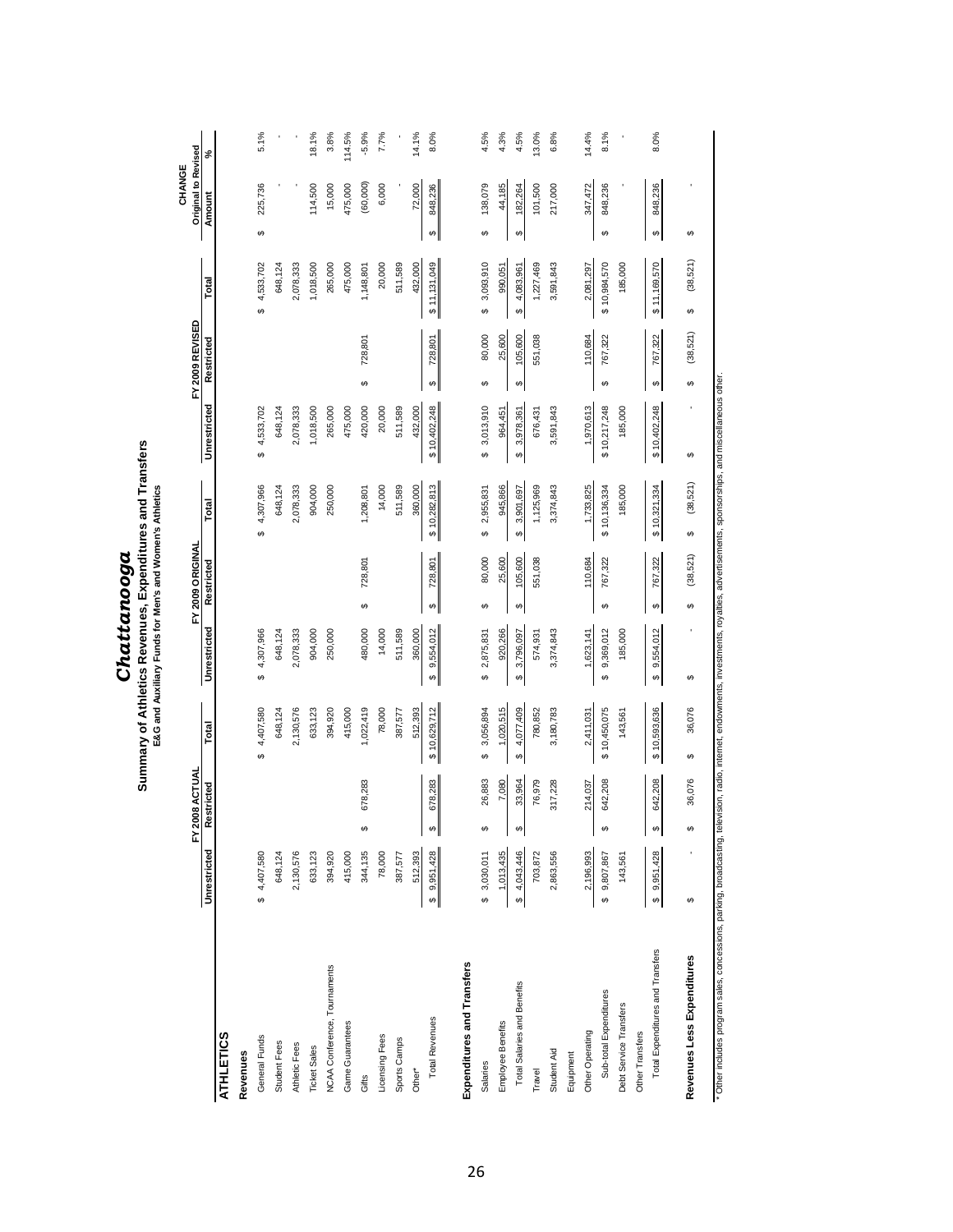## **Unrestricted Net Assets**

|                                                       | <b>E&amp;G</b>               | <b>AUXILIARIES</b>                 | <b>TOTAL</b>                  |
|-------------------------------------------------------|------------------------------|------------------------------------|-------------------------------|
| <b>TOTAL - JUNE 30, 2006</b>                          | \$<br>5,177,156              | \$<br>1,239,009                    | \$<br>6,416,165               |
|                                                       |                              |                                    |                               |
| FY 2006-07 ACTUAL                                     |                              |                                    |                               |
| Revenue                                               | \$<br>93,801,294             | \$<br>7,309,754                    | \$<br>101,111,048             |
| Less:                                                 |                              |                                    |                               |
| Expenditures                                          | \$<br>88,111,556             | \$<br>4,356,991                    | \$<br>92,468,548              |
| Mandatory Transfers (In)/Out                          | 582,422                      | 1,831,411                          | 2,413,833                     |
| Non-Mandatory Transfers(In)/Out                       | 4,088,269                    | 1,017,657                          | 5,105,925                     |
| <b>Total Expenditures &amp; Transfers</b>             | \$<br>92,782,247             | 7,206,059<br>\$                    | \$<br>99,988,306              |
| Net Change                                            | $\overline{\$}$<br>1,019,046 | \$<br>103,695                      | \$<br>1,122,741               |
| <b>Unrestricted Net Assets</b>                        |                              |                                    |                               |
| <b>Working Capital-Accounts Receivable</b>            | \$<br>2,129,376              | \$<br>1,001,478                    | \$<br>3,130,854               |
| <b>Working Capital-Inventories</b>                    | 61,656                       | 12,966                             | 74,622                        |
| <b>Revolving Funds</b>                                | 423,256                      | 25,521                             | 448,777                       |
| Encumbrances                                          | 10,491                       |                                    | 10,491                        |
| <b>Unexpended Gifts</b>                               | 20,437                       |                                    | 20,437                        |
| Reappropriations                                      |                              |                                    |                               |
| Unallocated                                           | 3,550,986                    | 302,740                            | 3,853,726                     |
| <b>TOTAL - JUNE 30, 2007</b>                          | \$<br>6,196,202              | \$<br>1,342,704                    | \$<br>7,538,906               |
| <b>Percent Unallocated of Expend. &amp; Transfers</b> | 3.83%                        | 4.20%                              | 3.85%                         |
| FY 2007-08 ACTUAL                                     |                              |                                    |                               |
|                                                       |                              |                                    |                               |
| Revenue                                               | \$<br>103,201,220            | \$<br>7,618,551                    | 110,819,772<br>\$             |
| Less:                                                 |                              |                                    |                               |
| Expenditures                                          | \$<br>96,107,192<br>840,010  | \$<br>5,115,797<br>2,025,623       | \$<br>101,222,990             |
| Mandatory Transfers (In)/Out                          |                              |                                    | 2,865,633                     |
| Non-Mandatory Transfers(In)/Out                       | 6,014,644                    | 664,475                            | 6,679,119<br>110,767,742      |
| <b>Total Expenditures &amp; Transfers</b>             | 102,961,846<br>\$<br>\$      | \$<br>7,805,895<br>$\overline{\$}$ | \$<br>$\overline{\mathbf{e}}$ |
| Net Change<br><b>Unrestricted Net Assets</b>          | 239,374                      | (187, 344)                         | 52,030                        |
|                                                       |                              |                                    | \$                            |
| Working Capital-Accounts Receivable                   | \$<br>2,132,151              | \$<br>827,443                      | 2,959,594                     |
| <b>Working Capital-Inventories</b>                    | 73,875                       | 8,182                              | 82,057                        |
| <b>Revolving Funds</b><br>Encumbrances                | 331,934                      |                                    | 331,934                       |
|                                                       | 2,692                        |                                    | 2,692                         |
| <b>Unexpended Gifts</b>                               | 20,437                       |                                    | 20,437                        |
| Reappropriations<br>Unallocated                       | 3,874,488                    | 319,734                            | 4,194,223                     |
| <b>TOTAL - JUNE 30, 2008</b>                          | \$<br>6,435,576              | \$<br>1,155,360                    | \$<br>7,590,936               |
|                                                       |                              |                                    |                               |
| <b>Percent Unallocated of Expend. &amp; Transfers</b> | 3.76%                        | 4.10%                              | 3.79%                         |
| FY 2008-09 REVISED BUDGET                             |                              |                                    |                               |
| Revenue                                               | \$<br>100,837,924            | \$<br>7,666,175                    | 108,504,099<br>\$             |
| Less:                                                 |                              |                                    |                               |
| Expenditures                                          | \$101,027,727                | 3,881,543<br>\$                    | \$104,909,270                 |
| Mandatory Transfers (In)/Out                          | 630,007                      | 2,429,105                          | 3,059,112                     |
| Non-Mandatory Transfers(In)/Out                       | (847, 946)                   | 1,320,593                          | 472,647                       |
| <b>Total Expenditures &amp; Transfers</b>             | \$<br>100,809,788            | \$<br>7,631,241                    | 108,441,029<br>\$             |
| Net Change                                            | \$<br>28,136                 | $\overline{\$}$<br>34,934          | \$<br>63,070                  |
| <b>Unrestricted Net Assets</b>                        |                              |                                    |                               |
| Working Capital-Accounts Receivable                   | \$<br>2,132,151              | \$<br>827,443                      | \$<br>2,959,594               |
| <b>Working Capital-Inventories</b>                    | 73,875                       | 8,182                              | 82,057                        |
| <b>Revolving Funds</b>                                | 331,934                      |                                    | 331,934                       |
| Encumbrances                                          |                              |                                    |                               |
| <b>Unexpended Gifts</b>                               | 20,437                       |                                    | 20,437                        |
| Reappropriations                                      |                              |                                    |                               |
| Unallocated                                           | 3,905,316                    | 354,668                            | 4,259,984                     |
| <b>ESTIMATED TOTAL - OCTOBER 31, 2008</b>             | \$<br>6,463,712              | $$\mathfrak{D}$$<br>1,190,294      | \$<br>7,654,006               |
| <b>Percent Unallocated of Expend. &amp; Transfers</b> | 3.87%                        | 4.65%                              | 3.93%                         |
|                                                       |                              |                                    |                               |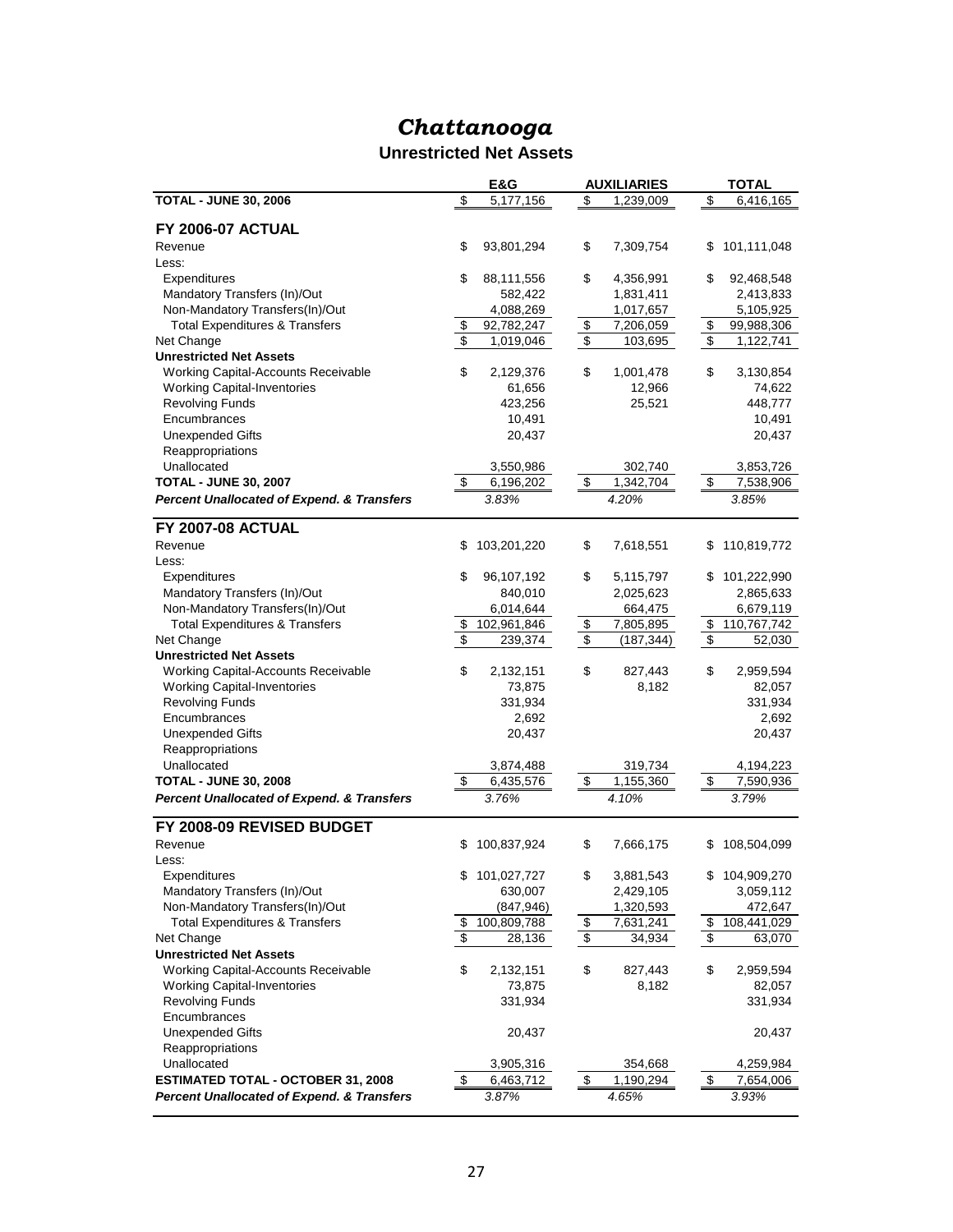# *The University of Tennessee, Knoxville*

| FY 2008-09 Revenues                                                            |               |
|--------------------------------------------------------------------------------|---------------|
| <b>Unrestricted Funds</b>                                                      | (In Millions) |
| E & G                                                                          | \$<br>434.0   |
| Auxiliaries                                                                    | 151.2         |
| <b>Unrestricted Total</b>                                                      | \$585.1       |
| <b>Restricted Funds</b>                                                        |               |
| E & G                                                                          | \$180.3       |
| Auxiliaries                                                                    | $-1.7$        |
| <b>Restricted Total</b>                                                        | \$ 182.1      |
| <b>TOTAL FUNDS</b>                                                             | \$ 767.2      |
|                                                                                |               |
| <b>Fall 2008 Headcount Enrollment</b>                                          |               |
| Undergraduate                                                                  | 21,475        |
| Graduate                                                                       | 5,309         |
| Professional                                                                   | 464           |
| <b>TOTAL</b>                                                                   | 27,248        |
| * First-time Freshmen                                                          | 4,216         |
| <b>FTE Positions</b><br>(Unrestricted & Restricted)<br><b>October 31, 2008</b> |               |
| Faculty                                                                        | 1,541         |
| Administrative                                                                 | 342           |
| Professional                                                                   | 1,386         |
| Cler/Tech/Maint                                                                | <u>2,454</u>  |
| <b>TOTAL</b>                                                                   | 5,723         |
|                                                                                |               |

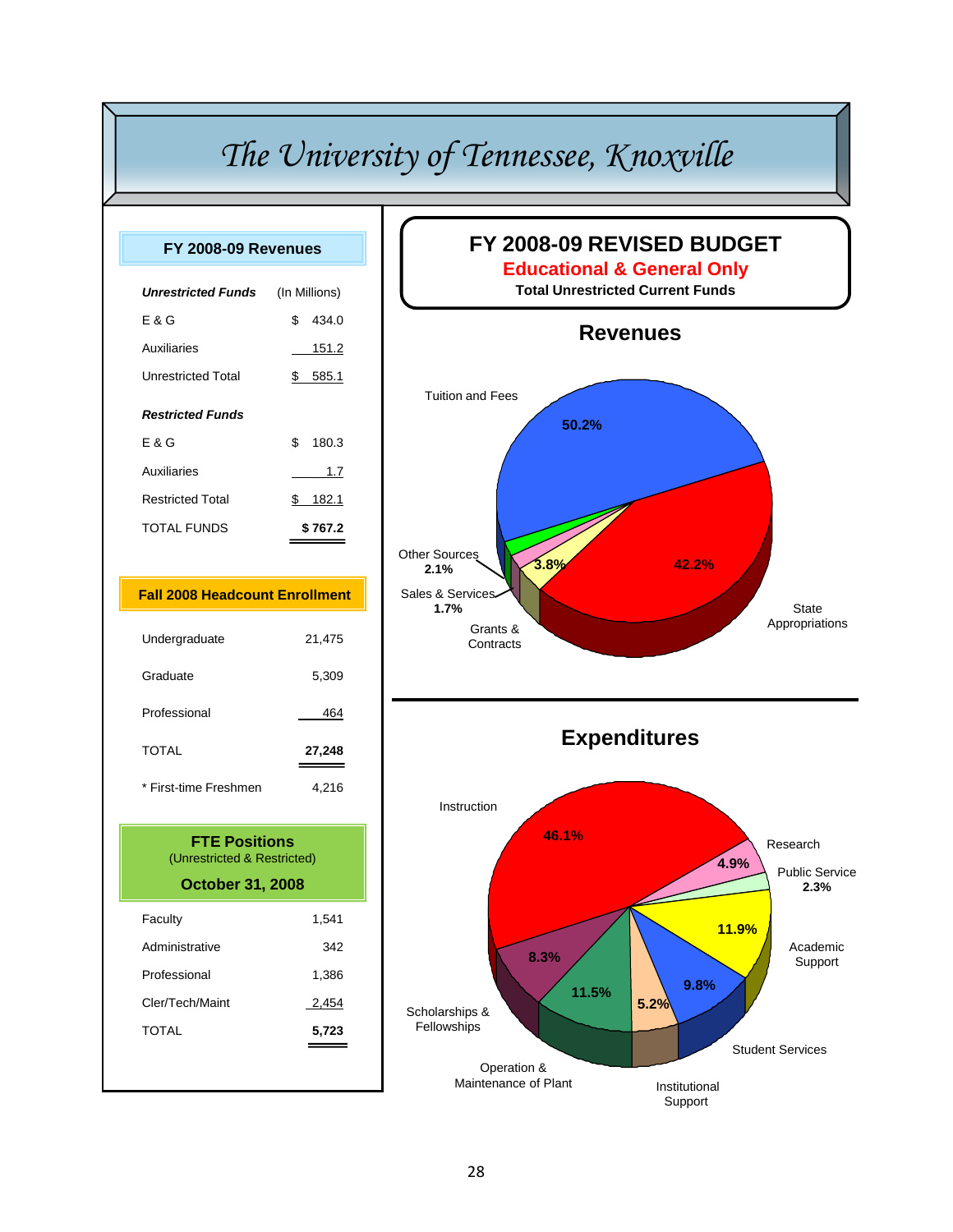# *Knoxville*

#### **FY 2009 Budget Summary**

Unrestricted Current Funds Revenues, Expenditures and Transfers

|                                          |                |                |                   |                     |               | <b>CHANGE</b>              |           |
|------------------------------------------|----------------|----------------|-------------------|---------------------|---------------|----------------------------|-----------|
|                                          |                | <b>FY 2008</b> | FY 2009           | FY 2009             |               | <b>Original to Revised</b> |           |
|                                          |                | <b>ACTUAL</b>  | <b>ORIGINAL</b>   | <b>REVISED</b>      |               | <b>Amount</b>              | %         |
| <b>EDUCATIONAL AND GENERAL</b>           |                |                |                   |                     |               |                            |           |
| <b>Revenues</b>                          |                |                |                   |                     |               |                            |           |
| <b>Tuition &amp; Fees</b>                | \$             | 211,853,269    | \$<br>217,993,763 | \$<br>218,004,888   | \$            | 11,125                     | 0.0%      |
| <b>State Appropriations</b>              |                | 198,919,700    | 188,740,300       | 183,099,600         |               | (5,640,700)                | $-3.0%$   |
| <b>Grants &amp; Contracts</b>            |                | 16,977,917     | 16,420,000        | 16,420,000          |               |                            |           |
| Sales & Services                         |                | 9,462,371      | 7,541,300         | 7,444,015           |               | (97, 285)                  | $-1.3%$   |
| Investment Income                        |                |                |                   |                     |               |                            |           |
| <b>Other Sources</b>                     |                | 10,354,821     | 9,011,031         | 9,011,031           |               |                            |           |
| <b>Total Revenues</b>                    | \$             | 447,568,078    | \$<br>439,706,394 | \$<br>433,979,534   | \$            | (5,726,860)                | $-1.3%$   |
| <b>Expenditures and Transfers</b>        |                |                |                   |                     |               |                            |           |
| Instruction                              | \$             | 189,599,584    | \$<br>208,591,139 | \$<br>203,472,231   | \$            | (5, 118, 908)              | $-2.5%$   |
| Research                                 |                | 21,207,752     | 14,381,243        | 21,608,428          |               | 7,227,185                  | 50.3%     |
| <b>Public Service</b>                    |                | 10,318,742     | 9,468,204         | 9,948,598           |               | 480,394                    | 5.1%      |
| Academic Support                         |                | 53,519,997     | 51,775,469        | 52,232,772          |               | 457,303                    | 0.9%      |
| <b>Student Services</b>                  |                | 44,360,249     | 43,335,297        | 43,286,395          |               | (48,902)                   | $-0.1%$   |
| <b>Institutional Support</b>             |                | 23,368,940     | 22,134,548        | 22,673,197          |               | 538,649                    | 2.4%      |
| Operation & Maintenance of Plant         |                | 50,367,845     | 50,475,398        | 50,545,879          |               | 70,481                     | 0.1%      |
| Scholarships & Fellowships               |                | 30,012,515     | 36,321,500        | 36,345,192          |               | 23,692                     | 0.1%      |
| Sub-total Expenditures                   | $\mathfrak{L}$ | 422,755,623    | \$<br>436,482,798 | \$<br>440,112,692   | \$            | 3,629,894                  | 0.8%      |
| Mandatory Transfers (In)/Out             |                | 1,681,565      | 1,949,404         | 1,949,404           |               |                            |           |
| Non-Mandatory Transfers (In)/Out         |                | 18,446,208     | 1,274,192         | (2,815,708)         |               | (4,089,900)                | $-321.0%$ |
| <b>Total Expenditures and Transfers</b>  | \$             | 442,883,396    | \$<br>439,706,394 | \$<br>439,246,388   | $\frac{1}{2}$ | (460,006)                  | $-0.1%$   |
| <b>Fund Balance Addition/(Reduction)</b> | \$             | 4,684,683      | \$                | \$<br>(5, 266, 854) | \$            | (5, 266, 854)              |           |
|                                          |                |                |                   |                     |               |                            |           |
| <b>AUXILIARIES</b>                       |                |                |                   |                     |               |                            |           |
| <b>Revenues</b>                          | \$             | 144,810,006    | \$<br>152,355,036 | \$<br>151, 155, 036 | \$            | (1,200,000)                | $-0.8%$   |
| <b>Expenditures and Transfers</b>        |                |                |                   |                     |               |                            |           |
| Expenditures                             | \$             | 113,064,873    | \$<br>111,235,135 | \$<br>110,035,135   | \$            | (1,200,000)                | $-1.1%$   |
| <b>Mandatory Transfers</b>               |                | 12,749,492     | 21,189,374        | 21,189,374          |               |                            |           |
| Non-Mandatory Transfers                  |                | 17,759,598     | 19,930,527        | 19,930,527          |               |                            |           |
| <b>Total Expenditures and Transfers</b>  | \$             | 143,573,963    | \$<br>152,355,036 | \$<br>151,155,036   | \$            | (1,200,000)                | $-0.8%$   |
| <b>Fund Balance Addition/(Reduction)</b> | \$             | 1,236,043      | \$                | \$                  | \$            |                            |           |
|                                          |                |                |                   |                     |               |                            |           |
| <b>TOTALS</b>                            |                |                |                   |                     |               |                            |           |
| <b>Revenues</b>                          | \$             | 592,378,084    | \$<br>592,061,430 | \$<br>585,134,570   | \$            | (6,926,860)                | $-1.2%$   |
| <b>Expenditures and Transfers</b>        |                |                |                   |                     |               |                            |           |
| Expenditures                             | \$             | 535,820,495    | \$<br>547,717,933 | \$<br>550, 147, 827 | \$            | 2,429,894                  | 0.4%      |
| <b>Mandatory Transfers</b>               |                | 14,431,057     | 23,138,778        | 23,138,778          |               |                            |           |
| Non-Mandatory Transfers                  |                | 36,205,806     | 21,204,719        | 17,114,819          |               | (4,089,900)                | $-19.3%$  |
| <b>Total Expenditures and Transfers</b>  | \$             | 586,457,358    | \$<br>592,061,430 | \$<br>590,401,424   | \$            | (1,660,006)                | $-0.3%$   |
| <b>Fund Balance Addition/(Reduction)</b> | \$             | 5,920,725      | \$                | \$<br>(5,266,854)   | \$            | (5,266,854)                |           |
|                                          |                |                |                   |                     |               |                            |           |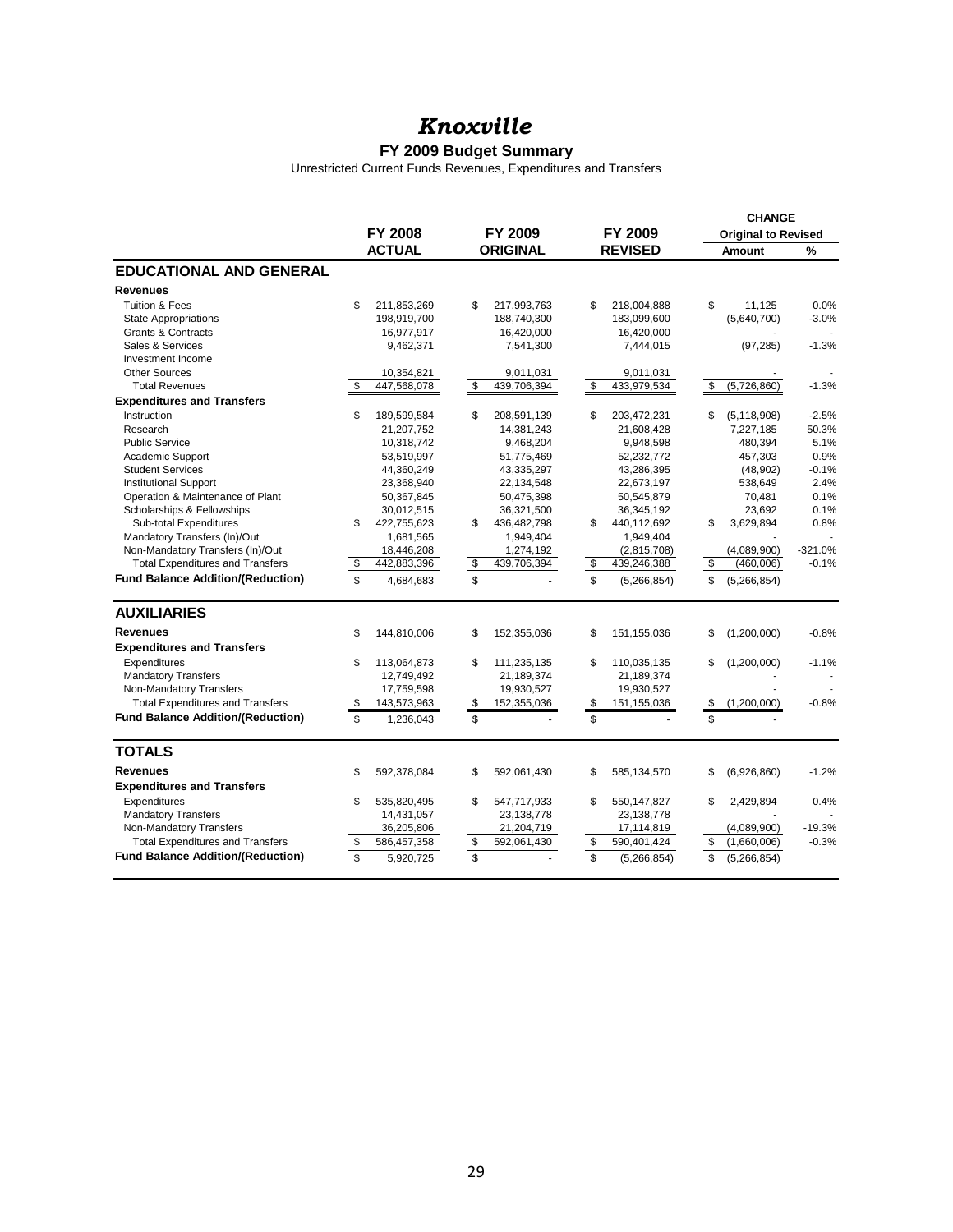# *Knoxville*

#### **FY 2009 Budget Summary**

Auxiliary Enterprises Funds Revenues, Expenditures and Transfers

|                                          |                   |                    |                       |                |                       | <b>CHANGE</b>              |         |
|------------------------------------------|-------------------|--------------------|-----------------------|----------------|-----------------------|----------------------------|---------|
|                                          | FY 2008           | FY 2009            |                       | FY 2009        |                       | <b>Original to Revised</b> |         |
|                                          | <b>ACTUAL</b>     | ORIGINAL           |                       | <b>REVISED</b> |                       | Amount                     | %       |
| <b>HOUSING</b>                           |                   |                    |                       |                |                       |                            |         |
| <b>Revenues</b>                          | \$<br>29,457,950  | \$<br>37, 343, 213 | \$                    | 37,343,213     | \$                    |                            |         |
| <b>Expenditures and Transfers</b>        |                   |                    |                       |                |                       |                            |         |
| Expenditures                             | \$<br>25,936,073  | \$<br>29,996,067   | \$                    | 29,996,067     | \$                    |                            |         |
| <b>Mandatory Transfers</b>               | 2,775,912         | 7,012,438          |                       | 7,012,438      |                       |                            |         |
| Non-Mandatory Transfers                  | 1,424,298         | 334,708            |                       | 334,708        |                       |                            |         |
| <b>Total Expenditures and Transfers</b>  | \$<br>30,136,283  | \$<br>37,343,213   | \$                    | 37,343,213     | $\boldsymbol{\theta}$ |                            |         |
| <b>Fund Balance Addition/(Reduction)</b> | \$<br>(678, 333)  | \$                 | \$                    |                | \$                    |                            |         |
| <b>FOOD SERVICE</b>                      |                   |                    |                       |                |                       |                            |         |
| <b>Revenues</b>                          | \$<br>3,388,188   | \$<br>3,301,980    | \$                    | 3,301,980      | \$                    |                            |         |
| <b>Expenditures and Transfers</b>        |                   |                    |                       |                |                       |                            |         |
| Expenditures                             | \$<br>1,253,249   | \$<br>1,265,432    | \$                    | 1,265,432      | \$                    |                            |         |
| <b>Mandatory Transfers</b>               |                   |                    |                       |                |                       |                            |         |
| Non-Mandatory Transfers                  | 2,014,365         | 2,036,548          |                       | 2,036,548      |                       |                            |         |
| <b>Total Expenditures and Transfers</b>  | \$<br>3,267,614   | \$<br>3,301,980    | \$                    | 3,301,980      | \$                    | $\overline{\phantom{a}}$   |         |
| <b>Fund Balance Addition/(Reduction)</b> | \$<br>120,574     | \$                 | \$                    |                | \$                    |                            |         |
| <b>BOOKSTORES</b>                        |                   |                    |                       |                |                       |                            |         |
| <b>Revenues</b>                          | \$<br>21,649,639  | \$<br>20,755,000   | \$                    | 20,755,000     | \$                    |                            |         |
| <b>Expenditures and Transfers</b>        |                   |                    |                       |                |                       |                            |         |
| Expenditures                             | \$<br>19,714,066  | \$<br>18,819,846   | \$                    | 18,819,846     | \$                    |                            |         |
| <b>Mandatory Transfers</b>               |                   |                    |                       |                |                       |                            |         |
| Non-Mandatory Transfers                  | 1,908,599         | 1,935,154          |                       | 1,935,154      |                       |                            |         |
| <b>Total Expenditures and Transfers</b>  | \$<br>21,622,665  | \$<br>20,755,000   | \$                    | 20,755,000     | \$                    |                            |         |
| <b>Fund Balance Addition/(Reduction)</b> | \$<br>26,975      | \$                 | \$                    |                | \$                    |                            |         |
| <b>PARKING</b>                           |                   |                    |                       |                |                       |                            |         |
| <b>Revenues</b>                          | \$<br>7,344,039   | \$<br>7,501,697    | \$                    | 7,501,697      | \$                    |                            |         |
| <b>Expenditures and Transfers</b>        |                   |                    |                       |                |                       |                            |         |
| Expenditures                             | \$<br>4,204,101   | \$<br>4,588,329    | \$                    | 4,588,329      | \$                    |                            |         |
| <b>Mandatory Transfers</b>               | 1,758,908         | 2,051,936          |                       | 2,051,936      |                       |                            |         |
| Non-Mandatory Transfers                  | 1,297,869         | 861,432            |                       | 861,432        |                       |                            |         |
| <b>Total Expenditures and Transfers</b>  | \$<br>7,260,879   | \$<br>7,501,697    | \$                    | 7,501,697      | $\boldsymbol{\theta}$ | $\overline{\phantom{a}}$   |         |
| <b>Fund Balance Addition/(Reduction)</b> | \$<br>83,161      | \$                 | \$                    |                | \$                    |                            |         |
|                                          |                   |                    |                       |                |                       |                            |         |
| <b>ATHLETICS</b>                         |                   |                    |                       |                |                       |                            |         |
| <b>Revenues</b>                          | \$<br>78,240,555  | \$<br>78,995,000   | \$                    | 77,795,000     | \$                    | (1,200,000)                | $-1.5%$ |
| <b>Expenditures and Transfers</b>        |                   |                    |                       |                |                       |                            |         |
| Expenditures                             | \$<br>57,138,043  | \$<br>52,201,885   | \$                    | 51,001,885     | \$                    | (1,200,000)                | $-2.3%$ |
| <b>Mandatory Transfers</b>               | 8,183,667         | 12,125,000         |                       | 12,125,000     |                       |                            |         |
| Non-Mandatory Transfers                  | 12,619,795        | 14,668,115         |                       | 14,668,115     |                       |                            |         |
| <b>Total Expenditures and Transfers</b>  | \$<br>77,941,506  | \$<br>78,995,000   | \$                    | 77,795,000     | \$                    | (1,200,000)                | $-1.5%$ |
| <b>Fund Balance Addition/(Reduction)</b> | \$<br>299,050     | \$                 | \$                    |                | \$                    |                            |         |
| <b>OTHER</b>                             |                   |                    |                       |                |                       |                            |         |
| Revenues                                 | \$<br>4,729,634   | \$<br>4,458,146    | \$                    | 4,458,146      | \$                    |                            |         |
| <b>Expenditures and Transfers</b>        |                   |                    |                       |                |                       |                            |         |
| Expenditures                             | \$<br>4,819,341   | \$<br>4,363,576    | \$                    | 4,363,576      | \$                    |                            |         |
| <b>Mandatory Transfers</b>               | 31,005            |                    |                       |                |                       |                            |         |
| Non-Mandatory Transfers                  | (1,505,329)       | 94,570             |                       | 94,570         |                       |                            |         |
| <b>Total Expenditures and Transfers</b>  | \$<br>3,345,017   | \$<br>4,458,146    | $\boldsymbol{\theta}$ | 4,458,146      |                       |                            |         |
| <b>Fund Balance Addition/(Reduction)</b> | \$<br>1,384,617   | \$                 | \$                    |                | $\frac{6}{3}$         |                            |         |
| <b>TOTAL</b>                             |                   |                    |                       |                |                       |                            |         |
| <b>Revenues</b>                          | \$<br>144,810,006 | \$<br>152,355,036  | \$                    | 151,155,036    | \$                    | (1,200,000)                | $-0.8%$ |
| <b>Expenditures and Transfers</b>        |                   |                    |                       |                |                       |                            |         |
| Expenditures                             | \$<br>113,064,873 | \$111,235,135      | \$                    | 110,035,135    | \$                    | (1,200,000)                | $-1.1%$ |
| <b>Mandatory Transfers</b>               | 12,749,492        | 21,189,374         |                       | 21,189,374     |                       |                            |         |
| Non-Mandatory Transfers                  | 17,759,598        | 19,930,527         |                       | 19,930,527     |                       |                            |         |
| <b>Total Expenditures and Transfers</b>  | \$<br>143,573,963 | \$<br>152,355,036  | \$                    | 151,155,036    | \$                    | (1,200,000)                | $-0.8%$ |
| <b>Fund Balance Addition/(Reduction)</b> | \$<br>1,236,043   | \$                 | \$                    |                | \$                    |                            |         |
|                                          |                   |                    |                       |                |                       |                            |         |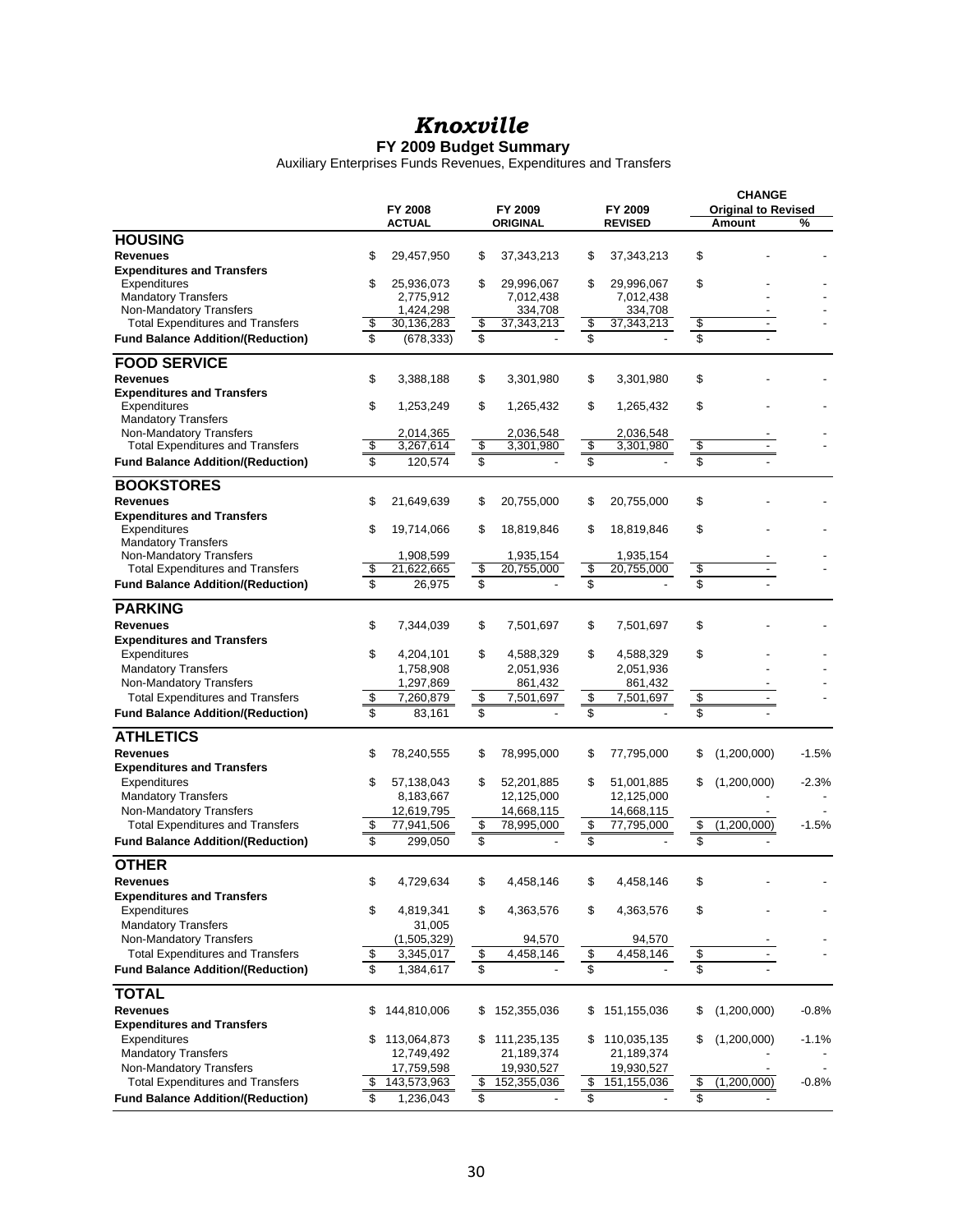| Knoxville | FY 2009 Budget Summary | tad and Poetricted Current Eugeneeuse Expanditures |
|-----------|------------------------|----------------------------------------------------|
|-----------|------------------------|----------------------------------------------------|

tures and Transfers Unrestricted and Restricted Current Funds Revenues, Expenditures and Transfers s, ō ទ្ធ **Unrestricted and Restr** 

|                                                                       |                                    | ₹<br>FY 2008 ACTI                    |                                       |                          | FY 2009 ORIGINAL  |                                       |                                       | FY 2009 REVISED      |                          | <b>Original to Revised</b><br>CHANGE |                     |
|-----------------------------------------------------------------------|------------------------------------|--------------------------------------|---------------------------------------|--------------------------|-------------------|---------------------------------------|---------------------------------------|----------------------|--------------------------|--------------------------------------|---------------------|
|                                                                       | Unrestricted                       | Restricted                           | Total                                 | Unrestricted             | Restricted        | Total                                 | Unrestricted                          | Restricted           | Total                    | Amount                               | ಽ                   |
| EDUCATIONAL AND GENERAL                                               |                                    |                                      |                                       |                          |                   |                                       |                                       |                      |                          |                                      |                     |
| Revenues                                                              |                                    |                                      |                                       |                          |                   |                                       |                                       |                      |                          |                                      |                     |
| Tuition & Fees                                                        | 211,853,269<br>မာ                  |                                      | 211,853,269<br>ĠĤ,                    | 217,993,763<br>မာ        |                   | 217,993,763<br>မာ                     | 218,004,888<br>↮                      |                      | 218,004,888<br>မာ        | 11,125<br>69                         | $0.0\%$             |
| State Appropriations                                                  | 198,919,700                        | 6,113,832<br>↮                       | 205,033,532                           | 188,740,300              | 5,509,600<br>69   | 194,249,900                           | 183,099,600                           | 5,494,400<br>မာ      | 188,594,000              | (5,655,900)                          | $-2.9%$             |
| Grants & Contracts                                                    | 16,977,917                         | 150,074,242                          | 167,052,159                           | 16,420,000               | 148,540,000       | 164,960,000                           | 16,420,000                            | 148,540,000          | 164,960,000              |                                      |                     |
| Sales & Services                                                      | 9,462,371                          |                                      | 9,462,371                             | 7,541,300                |                   | 7,541,300                             | 7,444,015                             |                      | 7,444,015                | (97, 285)                            | $-1.3%$             |
| Investment Income                                                     |                                    |                                      |                                       |                          |                   |                                       |                                       |                      |                          |                                      |                     |
| Other Sources                                                         | 10,354,821                         | 27,238,536                           | 37,593,357                            | 9.011.031                | 26,275,400        | 35.286.431                            | 9.011.031                             | 26,289,500           | 35,300,531               | 14,100                               | 0.0%                |
| <b>Total Revenues</b>                                                 | 447,568,078<br>๚                   | 183,426,610<br>↔                     | 630,994,688<br>မာ                     | 439,706,394<br>4         | 180,325,000<br>ω  | 620,031,394<br>6                      | 433,979,534<br>6                      | 180,323,900<br>ø     | 614,303,434<br>69        | (5,727,960)<br>↮                     | $-0.9%$             |
| Expenditures and Transfers                                            |                                    |                                      |                                       |                          |                   |                                       |                                       |                      |                          |                                      |                     |
| Instruction                                                           | 189,599,584<br>69                  | 8,793,195<br>↮                       | 198,392,779<br>မာ                     | 208,591,139<br>မာ        | 7,750,000<br>မာ   | 216,341,139<br>↮                      | 203,472,231<br>မာ                     | 7,750,000<br>↮       | 211,222,231<br>မာ        | (5, 118, 908)<br>↮                   | 2.4%                |
| Research                                                              | 21,207,752                         | 65,743,911                           | 86,951,663                            | 14,381,243               | 65,000,000        | 79,381,243                            | 21,608,428                            | 64,998,900           | 86,607,328               | 7,226,085                            | 9.1%                |
| <b>Public Service</b>                                                 | 10,318,742                         | 27,162,892                           | 37,481,634                            | 9,468,204                | 27,500,000        | 36,968,204                            | 9,948,598                             | 27,500,000           | 37,448,598               | 480,394                              | 1.3%                |
| Academic Support                                                      | 53,519,997                         | 6,085,640                            | 59,605,637                            | 51,775,469               | 6,325,000         | 58,100,469                            | 52,232,772                            | 6,325,000            | 58,557,772               | 457,303                              | 0.8%                |
| Student Services                                                      | 44,360,249                         | 2,476,061                            | 46,836,309                            | 43,335,297               | 1,875,000         | 45,210,297                            | 43,286,395                            | 1,875,000            | 45,161,395               | (48, 902)                            | $-0.1%$             |
| Institutional Support                                                 | 23,368,940                         | 90,567                               | 23,459,508                            | 22,134,548               | 95,000            | 22,229,548                            | 22,673,197                            | 95,000               | 22,768,197               | 538,649                              | 2.4%                |
| Operation & Maintenance of Plant                                      | 50,367,845                         | 58,676                               | 50,426,520                            | 50,475,398               | 55,000            | 50,530,398                            | 50,545,879                            | 55,000               | 50,600,879               | 70,481                               | 0.1%                |
| Scholarships & Fellowships                                            | 30,012,515                         | 70,563,504                           | 00,576,019                            | 36,321,500               | 71,725,000        | 08,046,500                            | 36,345,192                            | 71,725,000           | 08,070,192               | 23,692                               | 0.0%                |
| Sub-total Expenditures                                                | 422,755,623<br>↮                   | 180,974,446<br>မာ                    | 603,730,068<br>↮                      | 436,482,798<br>မာ        | 180,325,000<br>မာ | 616,807,798<br>မာ                     | 440, 112, 692<br>မာ                   | 180,323,900<br>မာ    | 620,436,592<br>မာ        | 3,628,794<br>$\boldsymbol{\varphi}$  | 0.6%                |
| Mandatory Transfers (In)/Out                                          | 1,681,565                          |                                      | 1,681,565                             | 1,949,404                |                   | 1,949,404                             | 1,949,404                             |                      | 1,949,404                |                                      |                     |
| Non-Mandatory Transfers (In)/Out                                      | 18,446.208                         |                                      | 18,446.208                            | 1,274,192                |                   | 1,274,192                             | (2.815.708)                           |                      | (2.815.708)              | (4.089.900)                          | $-321.0%$           |
| Total Expenditures and Transfers                                      | 442,883,396<br>မာ                  | \$180,974,446                        | 623,857,841<br>မာ                     | 439,706,394<br>မာ        | 180,325,000<br>မာ | 620,031,394<br>ఱ                      | 439,246,388<br>မာ                     | 180,323,900<br>မာ    | 619,570,288<br>↮         | (461, 106)<br>မာ                     | $-0.1%$             |
| Revenues Less Expend. & Transfers                                     | 4,684,683<br>s,                    | 2,452,164<br>မာ                      | 7,136,846<br>69                       | မာ                       |                   | ↮                                     | (5,266,854)<br>မာ                     | မာ                   | (5, 266, 854)<br>မာ      | (5,266,854)<br>↮                     |                     |
|                                                                       |                                    |                                      |                                       |                          |                   |                                       |                                       |                      |                          |                                      |                     |
| <b>AUXILIARIES</b>                                                    |                                    |                                      |                                       |                          |                   |                                       |                                       |                      |                          |                                      |                     |
| Revenues                                                              | 144,810,006<br>↮                   | 990,737.66<br>မာ                     | 145,800,743<br>မာ                     | \$ 152,355,036           | 1,725,000<br>↮    | 154,080,036<br>$\boldsymbol{\varphi}$ | 151,155,036<br>$\boldsymbol{\varphi}$ | 1,725,000<br>↮       | 152,880,036<br>↮         | (1, 200, 000)<br>↮                   | $-0.8%$             |
| Expenditures and Transfers                                            |                                    |                                      |                                       |                          |                   |                                       |                                       |                      |                          |                                      |                     |
| Expenditures                                                          | 113,064,873<br>မာ                  | 466,193.27<br>↮                      | 113,531,066<br>မာ                     | 111,235,135<br>မာ        | 1,725,000<br>↮    | 112,960,135<br>မာ                     | 110,035,135<br>မာ                     | 1,725,000<br>↮       | 111,760,135<br>မာ        | (1, 200, 000)<br>↮                   | $-1.1%$             |
| Mandatory Transfers                                                   | 12,749,492                         |                                      | 12,749,492                            | 21,189,374               |                   | 21,189,374                            | 21,189,374                            |                      | 21,189,374               |                                      |                     |
| Non-Mandatory Transfers                                               | 17,759,598                         |                                      | 17,759,598                            | 19,930,527               |                   | 19,930,527                            | 19,930,527                            |                      | 19,930,527               |                                      |                     |
| Revenues Less Expend. & Transfers<br>Total Expenditures and Transfers | 143,573,963<br>1,236,043<br>↮<br>↮ | 466, 193.27<br>524,544.39<br>↮<br>69 | 144,040,156<br>1,760,587<br>GF.<br>69 | 152,355,036<br>69<br>↮   | 1,725,000         | 154,080,036<br>6<br>69                | 151, 155, 036<br>↮<br><b>GB</b>       | 1,725,000<br>↮<br>69 | 152,880,036<br>↮<br>69   | (1, 200, 000)<br>$\Theta$<br>↮       | $-0.8%$             |
|                                                                       |                                    |                                      |                                       |                          |                   |                                       |                                       |                      |                          |                                      |                     |
| <b>TOTALS</b>                                                         |                                    |                                      |                                       |                          |                   |                                       |                                       |                      |                          |                                      |                     |
| Expenditures and Transfers<br>Revenues                                | 592,378,084<br>မာ                  | 184,417,347<br>မာ                    | 776,795,431<br>↮                      | 592,061,430<br>↮         | 182,050,000<br>69 | 774,111,430<br>မာ                     | 585, 134, 570<br>မာ                   | \$ 182,048,900       | 767,183,470<br>မာ        | (6, 927, 960)<br>↮                   | $-0.9%$             |
| Expenditures                                                          | 535,820,495<br>မာ                  | 181,440,639<br>မာ                    | 717,261,134<br>မာ                     | 547,717,933<br>မာ        | 182,050,000<br>↮  | 729,767,933<br>မာ                     | 550, 147, 827<br>မာ                   | 182,048,900<br>မာ    | 732, 196, 727<br>မာ      | 2,428,794<br>↮                       | 0.3%                |
| Non-Mandatory Transfers<br>Mandatory Transfers                        | 36,205,806<br>14,431,057           |                                      | 36,205,806<br>14,431,057              | 21,204,719<br>23,138,778 |                   | 21,204,719<br>23,138,778              | 17,114,819<br>23,138,778              |                      | 17,114,819<br>23,138,778 | (4,089,900)                          |                     |
| Total Expenditures and Transfers                                      | 586,457,358<br>49                  | 181,440,639<br>Ģ                     | 767,897,997<br>↮                      | 592,061,430<br>69        | 182,050,000<br>6  | 774,111,430<br>69                     | 590,401,424<br>↮                      | 182,048,000<br>s,    | 772,450,324<br>↮         | (1,661,106)<br>ω,                    | $-19.3%$<br>$-0.2%$ |
| Revenues Less Expend. & Transfers                                     | 5,920,725<br>မာ                    | 2,976,708<br>↮                       | 8,897,434<br>မာ                       | 69                       |                   | မာ                                    | (5, 266, 854)<br>မာ                   | ↮                    | (5, 266, 854)<br>မာ      | (5, 266, 854)<br>4                   |                     |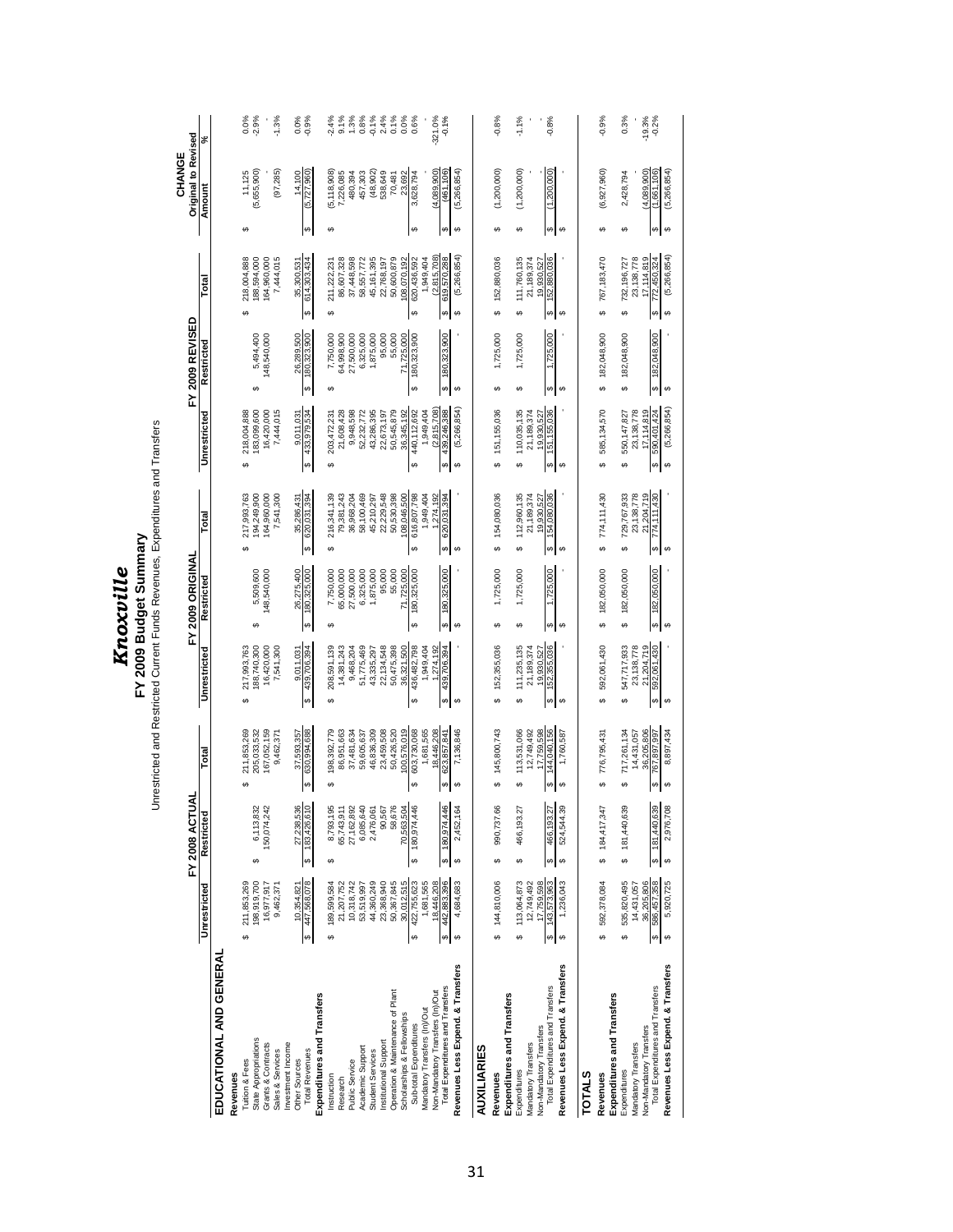# *Knoxville*

## **FY 2009 Natural Classifications Summary**

Unrestricted Current Funds Expenditures

|                                     |                    |                   |                   | <b>CHANGE</b>              |         |
|-------------------------------------|--------------------|-------------------|-------------------|----------------------------|---------|
|                                     | FY 2008            | FY 2009           | FY 2009           | <b>Original to Revised</b> |         |
|                                     | <b>ACTUAL</b>      | <b>ORIGINAL</b>   | <b>REVISED</b>    | Amount                     | %       |
| <b>EDUCATIONAL AND GENERAL</b>      |                    |                   |                   |                            |         |
| <b>Salaries and Benefits</b>        |                    |                   |                   |                            |         |
| Salaries                            |                    |                   |                   |                            |         |
| Academic                            | \$.<br>126,834,599 | 127,573,347<br>S  | \$124,076,956     | \$<br>(3,496,391)          | $-2.7%$ |
| Non-Academic                        | 94,220,197         | 89,902,314        | 90,442,493        | 540,179                    | 0.6%    |
| <b>Students</b>                     | 4,046,911          | 3,510,641         | 3,552,104         | 41,463                     | 1.2%    |
| <b>Total Salaries</b>               | 225,101,707        | \$<br>220,986,302 | \$<br>218,071,553 | \$<br>(2,914,749)          | $-1.3%$ |
| <b>Benefits</b>                     | 71,812,034         | 73,459,207        | 73,524,661        | 65,454                     | 0.1%    |
| <b>Total Salaries and Benefits</b>  | 296,913,740<br>\$. | \$<br>294.445.509 | 291.596.214       | \$<br>(2,849,295)          | $-1.0%$ |
| Operating                           | 108,131,879        | 129,807,663       | 136,270,599       | 6,462,936                  | 5.0%    |
| <b>Equipment and Capital Outlay</b> | 17,710,003         | 12,229,626        | 12,245,879        | 16,253                     | 0.1%    |
| <b>Total Expenditures</b>           | 422,755,623<br>\$  | 436,482,798<br>\$ | 440,112,692<br>\$ | 3,629,894<br>\$            | 0.8%    |
| <b>AUXILIARIES</b>                  |                    |                   |                   |                            |         |
| <b>Salaries and Benefits</b>        |                    |                   |                   |                            |         |
| Salaries                            |                    |                   |                   |                            |         |
| Academic                            | \$<br>711,728      | \$<br>576,984     | \$<br>576,984     | \$                         |         |
| Non-Academic                        | 29,660,294         | 28,234,709        | 28,234,709        |                            |         |
| <b>Students</b>                     | 2,505,128          | 2,881,484         | 2,881,484         |                            |         |
| <b>Total Salaries</b>               | \$<br>32,877,149   | \$<br>31,693,177  | \$<br>31,693,177  | \$                         |         |
| <b>Benefits</b>                     | 9,221,278          | 8,891,963         | 8,891,963         |                            |         |
| <b>Total Salaries and Benefits</b>  | \$<br>42,098,428   | \$<br>40,585,140  | \$<br>40,585,140  | \$                         |         |
| Operating                           | 68,411,394         | 69,675,487        | 68,475,487        | (1,200,000)                | $-1.7%$ |
| <b>Equipment and Capital Outlay</b> | 2,555,051          | 974,508           | 974,508           |                            |         |
| <b>Total Expenditures</b>           | 113,064,873<br>S   | 111,235,135<br>\$ | \$<br>110,035,135 | \$<br>(1,200,000)          | $-1.1%$ |
| <b>TOTALS</b>                       |                    |                   |                   |                            |         |
| <b>Salaries and Benefits</b>        |                    |                   |                   |                            |         |
| <b>Salaries</b>                     |                    |                   |                   |                            |         |
| Academic                            | \$.<br>127,546,326 | 128,150,331<br>S  | \$<br>124,653,940 | (3,496,391)<br>\$          | $-2.7%$ |
| Non-Academic                        | 123,880,491        | 118,137,023       | 118,677,202       | 540,179                    | 0.5%    |
| <b>Students</b>                     | 6,552,038          | 6,392,125         | 6,433,588         | 41,463                     | 0.6%    |
| <b>Total Salaries</b>               | 257,978,856<br>\$  | \$<br>252,679,479 | 249,764,730<br>\$ | \$<br>(2,914,749)          | $-1.2%$ |
| <b>Benefits</b>                     | 81,033,312         | 82,351,170        | 82,416,624        | 65,454                     | 0.1%    |
| <b>Total Salaries and Benefits</b>  | 339,012,168<br>\$  | \$ 335,030,649    | \$ 332,181,354    | \$<br>(2,849,295)          | $-0.9%$ |
| Operating                           | 176,543,274        | 199,483,150       | 204,746,086       | 5,262,936                  | 2.6%    |
| <b>Equipment and Capital Outlay</b> | 20,265,054         | 13,204,134        | 13,220,387        | 16,253                     | 0.1%    |
| <b>Total Expenditures</b>           | 535,820,495<br>S   | 547,717,933<br>\$ | \$<br>550,147,827 | 2,429,894<br>\$            | 0.4%    |
|                                     |                    |                   |                   |                            |         |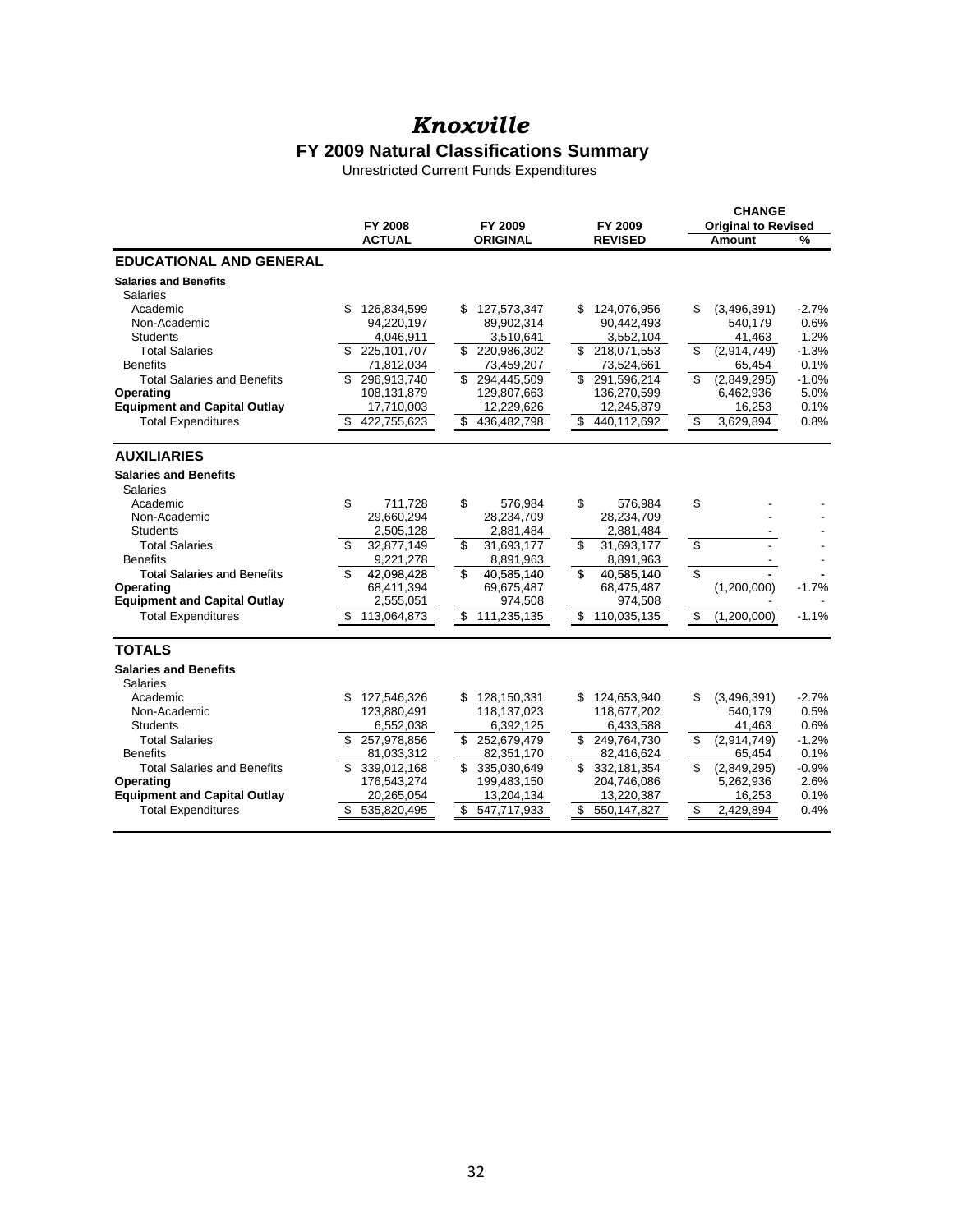|                                                                       |                                      |                                        | Current Funds Revenues, Expenditures and Transfers - UNRESTRICTED<br>Five-Year Budget Summary Comparison |                                                      |                                                         |                                                       |                    |
|-----------------------------------------------------------------------|--------------------------------------|----------------------------------------|----------------------------------------------------------------------------------------------------------|------------------------------------------------------|---------------------------------------------------------|-------------------------------------------------------|--------------------|
|                                                                       | FY 2005<br><b>CTUAL</b><br>ৰ         | FY 2006<br>ACTUAL                      | FY 2007<br>ACTUAL                                                                                        | FY 2008<br>ACTUAL                                    | REVISED<br>FY 2009                                      | FIVE-YEAR CHANGE                                      |                    |
| EDUCATIONAL AND GENERAL                                               |                                      |                                        |                                                                                                          |                                                      |                                                         | Amount                                                | న్                 |
| Revenues                                                              |                                      |                                        |                                                                                                          |                                                      |                                                         |                                                       |                    |
| Tuition & Fees                                                        | 65,276,641<br>ക                      | 184,458,636<br>↮                       | 196,523,239<br>↮                                                                                         | 211,853,269<br>↮                                     | 218,004,888<br>↮                                        | 52,728,247<br>↮                                       | 31.9%              |
| State Appropriations                                                  | 69,086,200                           | 172,117,000                            | 84,467,600                                                                                               | 198,919,700                                          | 183,099,600                                             | 14,013,400                                            | 8.3%               |
| Grants & Contracts<br>Sales & Services                                | 17,741,920<br>6,722,866              | 17,823,534<br>7,767,865                | 17,907,970<br>8,021,307                                                                                  | 16,977,917                                           | 16,420,000<br>7,444,015                                 | (1,321,920)<br>721,149                                | $-7.5%$<br>10.7%   |
| Investment Income                                                     |                                      |                                        |                                                                                                          | 9,462,371                                            |                                                         |                                                       |                    |
| Other Sources                                                         | 9.414.440                            | 562,428                                | 10.812.415                                                                                               | 10,354,821                                           | 9.011.031                                               | (403, 409)                                            | $-4.3%$            |
| <b>Total Revenues</b>                                                 | 68,242,067<br>$\boldsymbol{\omega}$  | 390,729,463<br>$\boldsymbol{\varphi}$  | 417,732,531<br>↔                                                                                         | 447,568,078<br>$\boldsymbol{\varphi}$                | 433,979,534<br>$\boldsymbol{\varphi}$                   | 65,737,467<br>$\boldsymbol{\varphi}$                  | 17.9%              |
| Expenditures and Transfers                                            |                                      |                                        |                                                                                                          |                                                      |                                                         |                                                       |                    |
| Instruction                                                           | 72,406,800                           | 174,873,161<br>↔                       | 181,818,508<br>↮                                                                                         | 189,599,584<br>မာ                                    | 203,472,231<br>↮                                        | 31.065.431<br>↮                                       | 18.0%              |
| Research                                                              | 17,756,500                           | 18,051,552                             | 18,436,199                                                                                               | 21,207,752                                           | 21,608,428                                              | 3,851,928                                             | 21.7%<br>41.7%     |
| Academic Support<br>Public Service                                    | 7,022,745<br>42,299,936              | 7,435,239<br>45,034,454                | 9,999,995<br>50,126,170                                                                                  | 10,318,742<br>53,519,997                             | 9,948,598<br>52,232,772                                 | 2,925,853<br>9,932,836                                | 23.5%              |
| <b>Student Services</b>                                               | 38,991,819                           | 39,083,026                             | 41,939,055                                                                                               | 44,360,249                                           | 43,286,395                                              | 4,294,576                                             | 11.0%              |
| Institutional Support                                                 | 9,390,423                            | 11,448,213                             | 12,700,182                                                                                               | 23,368,940                                           | 22,673,197                                              | 13,282,774                                            | 141.5%             |
| Operation & Maintenance of Plant                                      | 41,413,910                           | 44,015,744                             | 48,837,377                                                                                               | 50,367,845                                           | 50,545,879                                              | 9,131,969                                             | 22.1%              |
| Scholarships & Fellowships                                            | 23,953,161                           | 29,166,659                             | 28,608,822                                                                                               | 30,012,515                                           | 36,345,192                                              | 12,392,031                                            | 51.7%              |
| Sub-total Expenditures                                                | 53,235,294<br>မာ                     | 369,108,048<br>$\Theta$                | 392,466,308<br>↔                                                                                         | 422,755,623<br>$\boldsymbol{\varphi}$                | 440, 112, 692<br>↔                                      | 86,877,398<br>$\Theta$                                | 24.6%              |
| Mandatory Transfers (In)/Out                                          | 1,916,607                            | 800,409                                | 1,687,387                                                                                                | 1,681,565                                            | 1,949,404                                               | 32,797                                                | 1.7%               |
| Total Expenditures and Transfers<br>Non-Mandatory Transfers (In)/Out  | 12,579,652<br>67,731,554<br>↮        | 18,327,203<br>388,235,660<br>$\bullet$ | 412,507,602<br>18,353,907<br>$ \boldsymbol{\omega} $                                                     | 18,446,208<br>442,883,396<br>$ \boldsymbol{\omega} $ | (2, 815, 708)<br>439,246,388<br>$ \boldsymbol{\omega} $ | (15,395,360)<br>71,514,834<br>$ \boldsymbol{\omega} $ | $-122.4%$<br>19.4% |
| Fund Balance Addition/(Reduction)                                     | 510,514                              | 2,493,804<br>↮                         | 5,224,929<br>↔                                                                                           | 4,684,683<br>↮                                       | (5,266,854)<br>↮                                        | (5,777,368)<br>$\boldsymbol{\varphi}$                 |                    |
| AUXILIARIES                                                           |                                      |                                        |                                                                                                          |                                                      |                                                         |                                                       |                    |
|                                                                       |                                      |                                        |                                                                                                          |                                                      |                                                         |                                                       |                    |
| Expenditures and Transfers<br>Revenues                                | 19,247,859<br>ക                      | 121,483,486<br>↮                       | 146,320,122<br>↮                                                                                         | 144,810,006<br>↮                                     | 151,155,036<br>↮                                        | 31,907,177<br>↮                                       | 26.8%              |
| Expenditures                                                          | 93,197,273<br>↔                      | 90,153,333<br>↮                        | 109,009,635<br>↮                                                                                         | 113,064,873<br>↮                                     | 110,035,135<br>↮                                        | 16,837,862<br>↮                                       | 18.1%              |
| Mandatory Transfers                                                   | 11,074,063                           | 9,071,381                              | 10,701,296                                                                                               | 12,749,492                                           | 21,189,374                                              | 10,115,311                                            | 91.3%              |
| Non-Mandatory Transfers                                               | 20,147,879<br>15,876,544             | 20,239,444<br>19,464,158               | 44,054,995<br>24.344.065                                                                                 | 17.759.598<br>43,573,963                             | 19,930,527                                              | 4,053,983<br>31,007,157                               | 25.5%<br>25.8%     |
| Fund Balance Addition/(Reduction)<br>Total Expenditures and Transfers | (900, 020)                           | 2,019,328<br>မှာ မှာ                   | 2,265,126<br>မှာ မှာ                                                                                     | 1,236,043<br>↮<br>$\bullet$                          | 51,155,036<br>မာ မာ                                     | 900,020<br>မှာ မှာ                                    |                    |
|                                                                       |                                      |                                        |                                                                                                          |                                                      |                                                         |                                                       |                    |
| <b>TOTALS</b>                                                         |                                      |                                        |                                                                                                          |                                                      |                                                         |                                                       |                    |
| Expenditures and Transfers<br>Revenues                                | 87,489,926<br>↮                      | 512,212,949<br>↔                       | 564,052,652<br>↮                                                                                         | 592,378,084<br>↮                                     | 585,134,570<br>↮                                        | 97,644,644<br>↔                                       | 20.0%              |
| Expenditures                                                          | 46,432,567<br>↮                      | 459,261,381<br>↮                       | 501,475,942<br>↮                                                                                         | 535,820,495<br>↮                                     | 550, 147, 827<br>↮                                      | 103,715,260<br>↔                                      | 23.2%              |
| Non-Mandatory Transfers<br>Mandatory Transfers                        | 12,990,670<br>28,456,196             | 9,871,790<br>38,566,647                | 12,388,683<br>42,697,972                                                                                 | 36,205,806<br>14,431,057                             | 23,138,778<br>17,114,819                                | (11, 341, 377)<br>10,148,108                          | 78.1%<br>$-39.9%$  |
| Total Expenditures and Transfers                                      | 87,879,433<br>$\boldsymbol{\varphi}$ | 507,699,817<br>s                       | 556,562,597<br>မျ                                                                                        | 586,457,358<br>မာ $\Vert$                            | 590,401,424<br>$\theta$                                 | 102,521,991<br>Φ                                      | 21.0%              |
| Fund Balance Addition/(Reduction)                                     | (389, 506)                           | 4,513,132<br>↔                         | 7,490,055<br>↔                                                                                           | 5,920,725<br>↔                                       | (5,266,854)                                             | (4, 877, 348)<br>↔                                    |                    |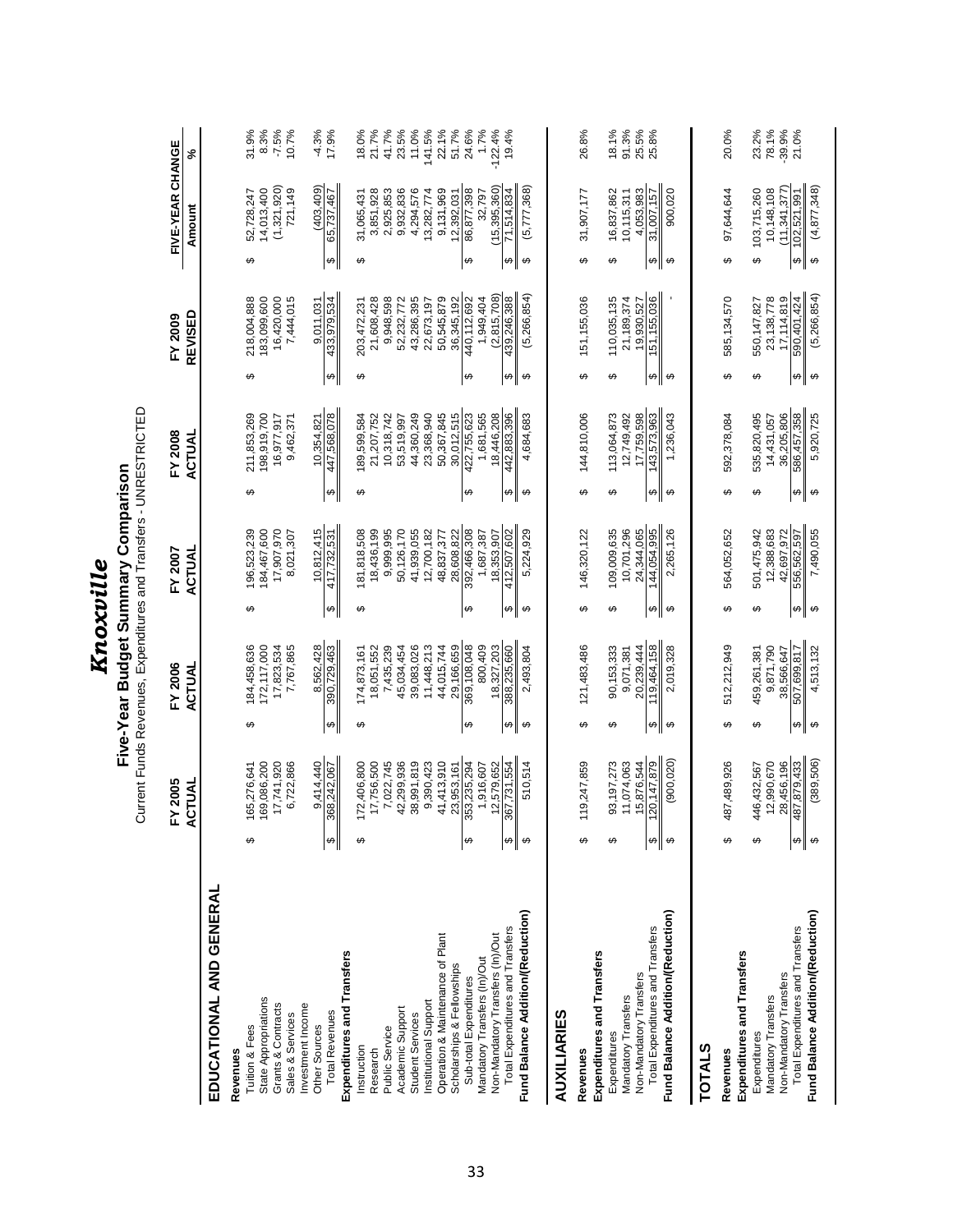|                                                                       | Current Funds Revenues, Expenditures and Transfers - UNRESTRICTED AND RESTRICTED |                                                           | Five-Year Budget Summary Comparison                 |                                            |                                              |                                                                  |                   |
|-----------------------------------------------------------------------|----------------------------------------------------------------------------------|-----------------------------------------------------------|-----------------------------------------------------|--------------------------------------------|----------------------------------------------|------------------------------------------------------------------|-------------------|
|                                                                       | FY 2005<br><b>CTUAL</b><br>ৰ                                                     | FY 2006<br>ACTUAL                                         | FY 2007<br>ACTUAL                                   | FY 2008<br>ACTUAL                          | REVISED<br>FY 2009                           | FIVE-YEAR CHANGE<br>Amount                                       | న్                |
| EDUCATIONAL AND GENERAL                                               |                                                                                  |                                                           |                                                     |                                            |                                              |                                                                  |                   |
| Revenues                                                              |                                                                                  |                                                           |                                                     |                                            |                                              |                                                                  |                   |
| Tuition & Fees                                                        | 65,276,641<br>↮                                                                  | 184,458,636<br>↮                                          | 196,523,239<br>↮                                    | 211,853,269<br>↮                           | 218,004,888<br>↮                             | 52,728,247<br>ക                                                  | 31.9%             |
| State Appropriations<br>Grants & Contracts                            | 43,805,418<br>74,791,901                                                         | 178,253,939<br>150,490,061                                | 190,718,086<br>161,421,662                          | 205,033,532<br>167,052,159                 | 188,594,000<br>164,960,000                   | 13,802,099<br>21,154,582                                         | 7.9%<br>14.7%     |
| Sales & Services                                                      | 6,722,866                                                                        | 7,767,865                                                 | 8,021,307                                           | 9,462,371                                  | 7,444,015                                    | 721,149                                                          | 10.7%             |
| Investment Income                                                     |                                                                                  |                                                           |                                                     |                                            |                                              |                                                                  |                   |
| <b>Total Revenues</b><br>Other Sources                                | 28,020,058<br>18,616,884<br>↮                                                    | 552,538,211<br>31,567,711<br>↮                            | 37,456,488<br>594,140,782                           | 630,994,688<br>37,593,357<br>↮             | 614,303,434<br>35,300,531                    | 95,686,550<br>7,280,473                                          | 18.5%<br>26.0%    |
| Expenditures and Transfers                                            |                                                                                  |                                                           | $\bullet$                                           |                                            | $ \boldsymbol{\varphi} $                     | မာ                                                               |                   |
| Instruction                                                           | 78,659,246<br>↮                                                                  | 181,701,123<br>↮                                          | 188,493,623<br>↮                                    | 98,392,779<br>↮                            | 211,222,231<br>↮                             | 32,562,985<br>↮                                                  | 18.2%             |
| Research                                                              | 84,708,826                                                                       | 84,295,899                                                | 86,818,036                                          | 86,951,663                                 | 86,607,328                                   | 1,898,502                                                        | 2.2%              |
| Public Service                                                        | 37,973,638                                                                       | 39,111,949                                                | 37,624,215                                          | 37,481,634                                 | 37,448,598                                   | (525,040)                                                        | $-1.4%$           |
| Academic Support                                                      | 48,443,215                                                                       | 50,702,725                                                | 55,749,779                                          | 59,605,637                                 | 58,557,772                                   | 10,114,557                                                       | 20.9%             |
| <b>Student Services</b>                                               | 40,551,621                                                                       | 40,700,157                                                | 43,948,893                                          | 46,836,309                                 | 45,161,395                                   | 4,609,774                                                        | 11.4%             |
| Institutional Support                                                 | 9,514,601                                                                        | 11,562,533                                                | 12,809,584                                          | 23,459,508                                 | 22,768,197                                   | 13,253,596                                                       | 139.3%            |
| Operation & Maintenance of Plant<br>Scholarships & Fellowships        | 41,466,196<br>62,397,220                                                         | 44,018,721                                                | 48,854,438                                          | 50,426,520<br>00,576,019                   | 50,600,879<br>08,070,192                     | 9,134,683<br>45,672,972                                          | 22.0%<br>73.2%    |
| Sub-total Expenditures                                                | 503,714,563<br>↮                                                                 | 76,967,979<br>529,061,087<br>↔                            | 88,826,116<br>563,124,683<br>$\boldsymbol{\varphi}$ | 603,730,068<br>↮                           | 620,436,592<br>↮                             | 116,722,029<br>↔                                                 | 23.2%             |
| Mandatory Transfers (In)/Out                                          | 1,916,607                                                                        | 800,409                                                   | 1,687,387                                           | 1,681,565                                  | 1,949,404                                    | 32,797                                                           | 1.7%              |
| Non-Mandatory Transfers (In)/Out                                      | 12,579,652                                                                       | 18,327,203                                                | 18,353,907                                          | 18.446.208                                 | (2, 815, 708)                                | (15, 395, 360)                                                   | $-122.4%$         |
| Total Expenditures and Transfers                                      | 518,210,822<br>$\boldsymbol{\varphi}$                                            | 548,188,699<br>$\boldsymbol{\varphi}$                     | 583,165,977<br>မာ                                   | 623,857,841<br>မာ                          | 619,570,288<br>$\boldsymbol{\varphi}$        | 101,359,466<br>ക                                                 | 19.6%             |
| Revenues Less Expend. & Transfers                                     | 406,062<br>မာ                                                                    | 4,349,513<br>$\Theta$                                     | 10,974,804<br>$\Theta$                              | 7,136,846<br>$\boldsymbol{\varphi}$        | (5,266,854)<br>$\boldsymbol{\varphi}$        | (5,672,916)<br>$\boldsymbol{\varphi}$                            |                   |
| <b>AUXILIARIES</b>                                                    |                                                                                  |                                                           |                                                     |                                            |                                              |                                                                  |                   |
| Revenues                                                              | 20,010,378<br>ఱ                                                                  | 122,453,355<br>↮                                          | 147,673,390<br>↮                                    | 145,800,743<br>↮                           | 152,880,036<br>↮                             | 32,869,658<br>↮                                                  | 27.4%             |
| Expenditures and Transfers                                            |                                                                                  |                                                           |                                                     |                                            |                                              |                                                                  |                   |
| Expenditures                                                          | 93,488,455<br>↔                                                                  | 90,663,180<br>↔                                           | 109,627,504<br>↮                                    | 113,531,066<br>↔                           | 111,760,135<br>↮                             | 18,271,680<br>↔                                                  | 19.5%             |
| Non-Mandatory Transfers<br>Mandatory Transfers                        | 15,876,544<br>11,074,063                                                         | 20.239,444<br>9,071,381                                   | 10,701,296<br>24,344,065                            | 17,759,598<br>12,749,492                   | 21,189,374<br>19,930,527                     | 4,053,983<br>10, 115, 311                                        | 91.3%<br>25.5%    |
| Total Expenditures and Transfers                                      | 20,439,061<br>↮                                                                  | 19,974,005<br>⊷                                           | 144,672,865<br>↮                                    | 144,040,156<br>↮                           | 152,880,036<br>↮                             | 32,440,975<br>↮                                                  | 26.9%             |
| Revenues Less Expend. & Transfers                                     | (428, 683)<br>↔                                                                  | 2,479,350<br>↮                                            | 3,000,525<br>↮                                      | 1,760,587<br>↮                             | ↮                                            | 428,683<br>↮                                                     |                   |
| <b>TOTALS</b>                                                         |                                                                                  |                                                           |                                                     |                                            |                                              |                                                                  |                   |
| Revenues                                                              | 338,627,262<br>ఱ                                                                 | 674,991,566<br>↮                                          | 741,814,171<br>↮                                    | 776,795,431<br>↮                           | 767,183,470<br>↮                             | 128,556,208<br>↮                                                 | 20.1%             |
| Expenditures and Transfers                                            |                                                                                  |                                                           |                                                     |                                            |                                              |                                                                  |                   |
| Mandatory Transfers<br>Expenditures                                   | 12,990,670<br>597,203,017<br>↮                                                   | 9,871,790<br>619,724,267<br>↮                             | 12,388,683<br>672,752,187<br>↮                      | 717,261,134<br>14,431,057<br>↮             | 23,138,778<br>732, 196, 727<br>↮             | 134,993,710<br>10,148,108<br>↮                                   | 22.6%<br>78.1%    |
| Non-Mandatory Transfers                                               | 28,456,196                                                                       | 38,566,647                                                | 42,697,972                                          | 36,205,806                                 | 17,114,819                                   | (11, 341, 377)                                                   | $-39.9%$<br>21.0% |
| Revenues Less Expend. & Transfers<br>Total Expenditures and Transfers | (22.621)<br>38,649,883<br>↮                                                      | 6.828.862<br>668, 162, 704<br>$\blacktriangleright$<br>G, | 727,838,842<br>13.975.329<br>$\bullet$<br>$\Theta$  | 8.897.434<br>766'268'29.<br>$\bullet$<br>e | 772,450,324<br>(5.266.854)<br>$\bullet$<br>Ģ | (5.244.233)<br>133,800,441<br>$\blackleftrightarrow$<br>$\theta$ |                   |

Knoxville *Knoxville*

Five-Year Budget Summary Comparison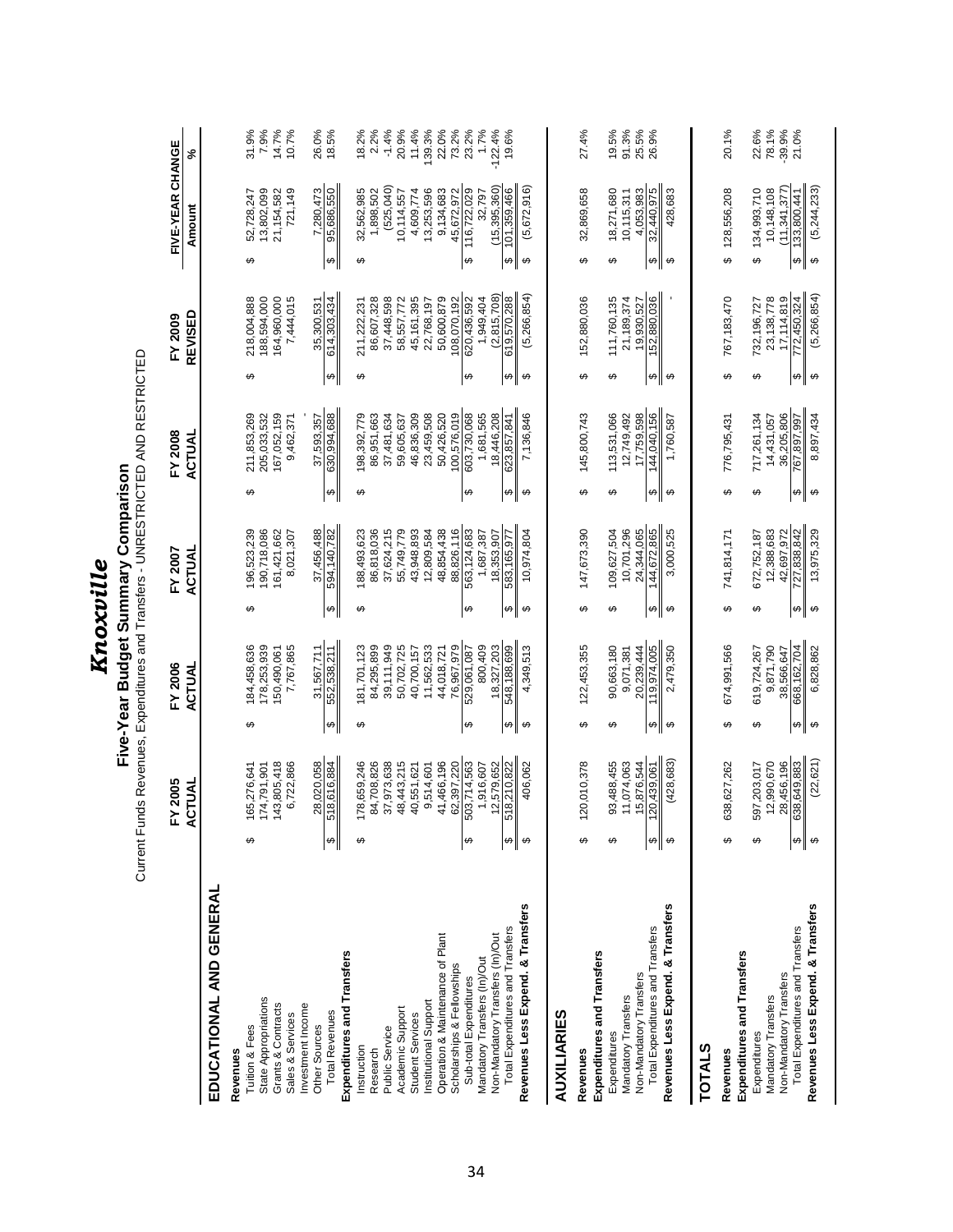|                                  |                       |                |                        | Summary of Athletics Revenues, Expenditures and Transfers<br>E&G and Auxiliary Funds for Men's and Women's Athletics | Knoxville        |                  |                        |                 |                        |                                      |          |
|----------------------------------|-----------------------|----------------|------------------------|----------------------------------------------------------------------------------------------------------------------|------------------|------------------|------------------------|-----------------|------------------------|--------------------------------------|----------|
|                                  |                       | FY 2008 ACTUA  |                        |                                                                                                                      | FY 2009 ORIGINAL |                  |                        | FY 2009 REVISED |                        | <b>Original to Revised</b><br>CHANGE |          |
|                                  | Unrestricted          | Restricted     | Total                  | Unrestricted                                                                                                         | Restricted       | Total            | <b>Unrestricted</b>    | Restricted      | Total                  | Amount                               | వ్       |
| <b>ATHLETICS</b>                 |                       |                |                        |                                                                                                                      |                  |                  |                        |                 |                        |                                      |          |
| Revenues                         |                       |                |                        |                                                                                                                      |                  |                  |                        |                 |                        |                                      |          |
| General Funds                    |                       |                |                        |                                                                                                                      |                  |                  |                        |                 |                        |                                      |          |
| Student Fees                     | 1,000,000<br>မာ       |                | 1,000,000<br>↮         | 1,000,000<br>↮                                                                                                       |                  | 1,000,000<br>မာ  | 1,000,000<br>မာ        |                 | 1,000,000<br>↮         | ↮                                    |          |
| Athletic Fees                    |                       |                |                        |                                                                                                                      |                  |                  |                        |                 |                        |                                      |          |
| <b>Ticket Sales</b>              | 30,776,552            |                | 30,776,552             | 34,465,000                                                                                                           |                  | 34,465,000       | 33,265,000             |                 | 33,265,000             | (1,200,000)                          | $-3.5%$  |
| NCAA Conference, Tournaments     | 8,739,132             |                | 8,739,132              | 9,175,000                                                                                                            |                  | 9,175,000        | 9,175,000              |                 | 9,175,000              |                                      |          |
| Game Guarantees                  | 250,000               |                | 250,000                | 300,000                                                                                                              |                  | 300,000          | 300,000                |                 | 300,000                |                                      |          |
| Gifts                            | 23,997,774            | 931<br>\$2,380 | 26,378,705             | 21,260,000                                                                                                           | \$1,725,000      | 22,985,000       | 21,260,000             | \$1,725,000     | 22,985,000             |                                      |          |
| Licensing Fees                   | 1,300,000             |                | 1,300,000              | 1,300,000                                                                                                            |                  | 1,300,000        | 1,300,000              |                 | 1,300,000              |                                      |          |
| Sports Camps                     | 2,354,181             |                | 2,354,181              | 1,500,000                                                                                                            |                  | 1,500,000        | 1,500,000              |                 | 1,500,000              |                                      |          |
| Other*                           | 17,003,337            |                | 17,003,337             | 16,775,000                                                                                                           |                  | 16,775,000       | 16,775,000             |                 | 16,775,000             |                                      |          |
| <b>Total Revenues</b>            | \$ 85,420,976         | \$2,380,931    | 87,801,907<br>Ø        | 85,775,000<br>4                                                                                                      | \$1,725,000      | 87,500,000<br>G) | 84,575,000<br>$\Theta$ | \$1,725,000     | 86,300,000<br>Ø,       | \$(1,200,000)                        | $-1.4%$  |
| Expenditures and Transfers       |                       |                |                        |                                                                                                                      |                  |                  |                        |                 |                        |                                      |          |
| Salaries                         | 24,440,710            |                | 24,440,710<br>မာ       | 24,206,582<br>မာ                                                                                                     |                  | 24,206,582<br>မာ | 24,206,582<br>မာ       |                 | 24,206,582<br>မာ       | ↮                                    |          |
| Employee Benefits                | 5,286,935             |                | 5,286,935              | 5,164,829                                                                                                            |                  | 5,164,829        | 5,164,829              |                 | 5,164,829              |                                      |          |
| Total Salaries and Benefits      | 29,727,645<br>↮       | ↮              | 29,727,645<br>↮        | 29,371,411<br>$\Theta$                                                                                               |                  | 29,371,411<br>မာ | 29,371,411<br>မာ       | 69              | 29,371,411<br>69       | ↮                                    |          |
| Travel                           | 8,144,583             |                | 8,144,583              | 7,640,050                                                                                                            |                  | 7,640,050        | 6,440,050              |                 | 6,440,050              | (1, 200, 000)                        | $-15.7%$ |
| Student Aid                      | 5, 193, 253           | 931<br>2,380   | 7,574,184              | 6,256,000                                                                                                            | 1,725,000        | 7,981,000        | 6,256,000              | 1,725,000       | 7,981,000              |                                      |          |
| Equipment                        | 5,394,990             |                | 5,394,990              | 3,126,179                                                                                                            |                  | 3,126,179        | 3,126,179              |                 | 3,126,179              |                                      |          |
| Other Operating                  | 20,524,555            |                | 20,524,555             | 19,534,336                                                                                                           |                  | 19,534,336       | 19,534,336             |                 | 19,534,336             |                                      |          |
| Sub-total Expenditures           | 68,985,026<br>မာ      | 931<br>\$2,380 | 71,365,957<br>$\Theta$ | 65,927,976<br>မာ                                                                                                     | \$1,725,000      | 67,652,976<br>မာ | 64,727,976<br>မာ       | \$1,725,000     | 66,452,976<br>$\Theta$ | $$$ $(1,200,000)$                    | $-1.8%$  |
| Debt Service Transfers           | 8,183,667             |                | 8,183,667              | 12,125,000                                                                                                           |                  | 12, 125,000      | 12,125,000             |                 | 12,125,000             |                                      |          |
| Other Transfers                  | 6,953,233             |                | 6,953,233              | 7,722,024                                                                                                            |                  | 7,722,024        | 7,722,024              |                 | 7,722,024              |                                      |          |
| Total Expenditures and Transfers | \$84,121,926          | \$2,380,931    | 86,502,857<br>↮        | 85,775,000<br>မာ                                                                                                     | \$1,725,000      | 87,500,000<br>69 | 84,575,000<br>6        | \$1,725,000     | 86,300,000<br>69       | \$(1,200,000)                        | $-1.4%$  |
| Revenues Less Expenditures       | 1,299,050<br>$\theta$ | $\Theta$       | 1,299,050<br>↮         | ↮                                                                                                                    | မာ               | ↮                | ↮                      | ↮               | ↮                      | ↮                                    |          |

\* Other includes program sales, concessions, parking, broadcasting, television, radio, internet, endowments, investments, royalties, advertisements, sponsorships, and miscellaneous other. \* Other includes program sales, concessions, parking, broadcasting, television, radio, internet, endowments, investments, sponsorships, and miscellaneous other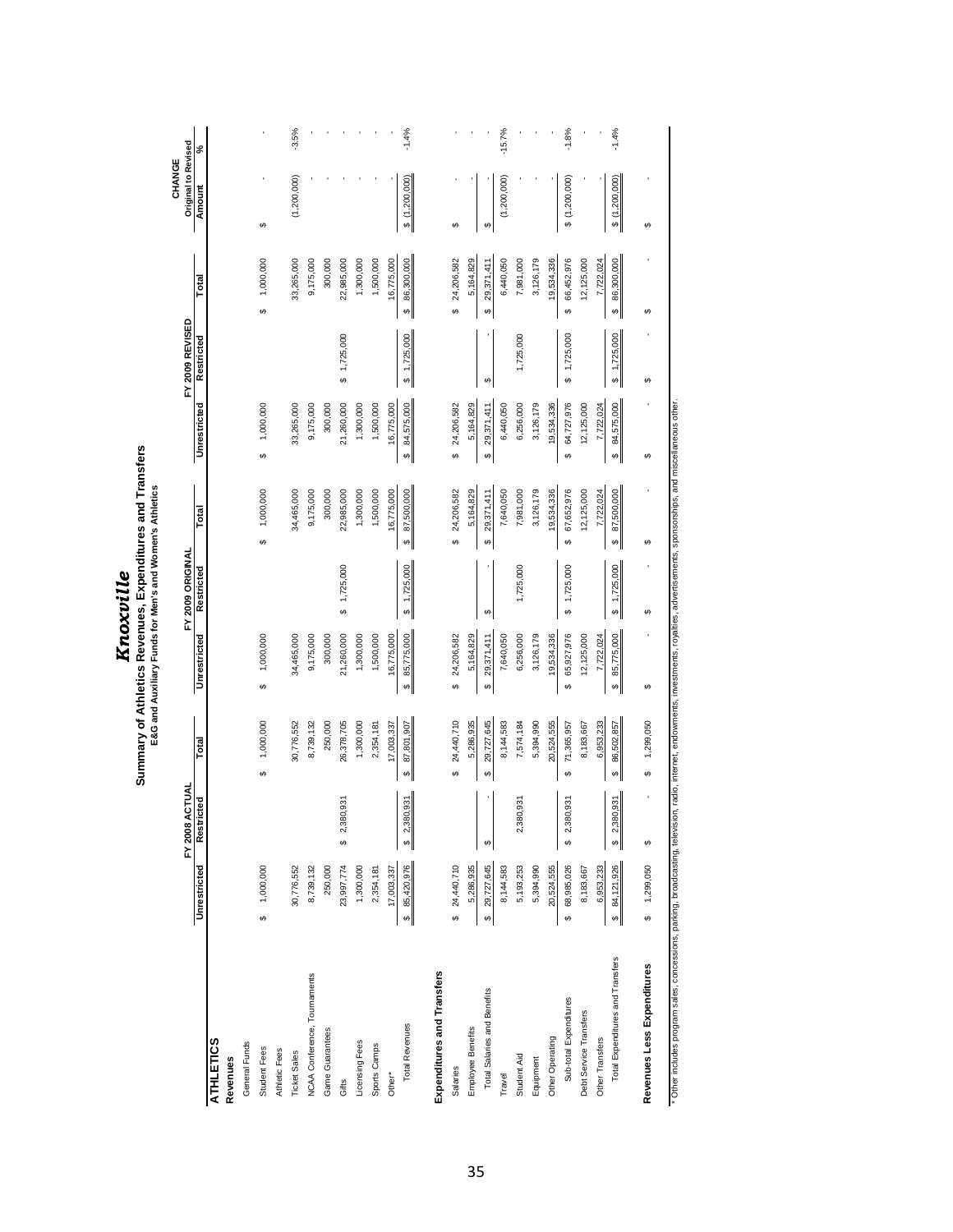#### *Knoxville*

#### **Football Revenues**

|                                 | FY 2008<br><b>ACTUAL</b> | FY 2009<br><b>ORIGINAL</b> |                         | FY 2009<br><b>REVISED</b> |
|---------------------------------|--------------------------|----------------------------|-------------------------|---------------------------|
| Alabama                         |                          | \$<br>4,650,000            | \$                      | 4,650,000                 |
|                                 |                          |                            |                         |                           |
| Arkansas                        | \$<br>3,707,319          |                            |                         |                           |
| <b>Arkansas State</b>           | 3,064,567                |                            |                         |                           |
| California                      | 250,000                  |                            |                         |                           |
| Florida                         |                          | 4,625,000                  |                         | 4,625,000                 |
| Georgia                         | 3,710,407                | 30,000                     |                         | 30,000                    |
| Kentucky                        |                          | 3,875,000                  |                         | 3,875,000                 |
| Louisiana-Lafayette             | 3,071,822                |                            |                         |                           |
| Mississippi State               |                          | 3,975,000                  |                         | 3,975,000                 |
| Northern Illinois               |                          | 3,300,000                  |                         | 3,300,000                 |
| South Carolina                  | 3,698,521                | 30,000                     |                         | 30,000                    |
| Southern Mississippi            | 3,701,450                |                            |                         |                           |
| <b>UAB</b>                      |                          | 4,100,000                  |                         | 4,100,000                 |
| <b>UCLA</b>                     |                          | 330,000                    |                         | 330,000                   |
| Vanderbilt                      | 3,219,549                | 30,000                     |                         | 30,000                    |
| Wyoming                         |                          | 3,280,000                  |                         | 3,280,000                 |
| Orange & White Game             |                          |                            |                         |                           |
| SEC Championship Game           | 4,085                    |                            |                         |                           |
| Away Game Complimentary Tickets | 187,662                  |                            |                         |                           |
| <b>Bowl Game</b>                | 1,182,710                | 1,200,000                  |                         |                           |
| Sub-total Football Revenue      | \$<br>25,798,092         | \$<br>29,425,000           | $\sqrt[6]{\frac{1}{2}}$ | 28,225,000                |
| <b>Amusement Tax</b>            | (1,098,673)              | (1,100,000)                |                         | (1,100,000)               |
| Sales Tax                       | (2,031,560)              | (2,225,000)                |                         | (2,225,000)               |
| <b>Total Football Revenue</b>   | \$<br>22,667,859         | \$<br>26,100,000           | \$                      | 24,900,000                |
|                                 |                          |                            |                         |                           |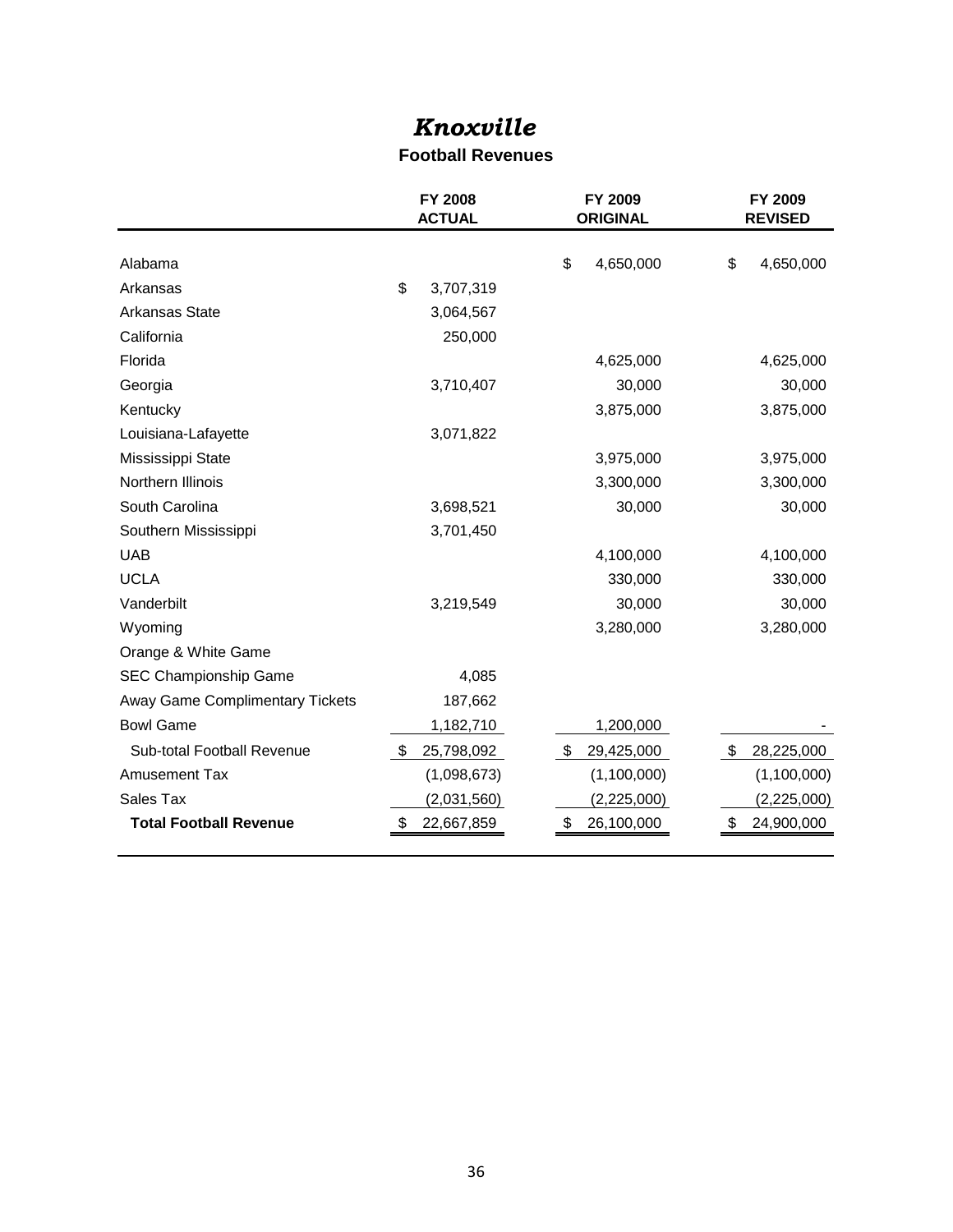#### *Knoxville* **Unrestricted Net Assets**

|                                                       | E&G                            | <b>AUXILIARIES</b>                 | <b>TOTAL</b>                    |
|-------------------------------------------------------|--------------------------------|------------------------------------|---------------------------------|
| <b>TOTAL - JUNE 30, 2006</b>                          | \$<br>18,955,574               | \$<br>10,515,265                   | \$<br>29,470,839                |
| <b>FY 2006-07 ACTUAL</b>                              |                                |                                    |                                 |
| Revenue                                               | \$<br>417,732,531              | \$<br>146,320,122                  | \$<br>564,052,652               |
| Less:                                                 |                                |                                    |                                 |
| Expenditures                                          | \$<br>392,466,308              | \$<br>109,009,635                  | \$501,475,942                   |
| Mandatory Transfers (In)/Out                          | 1,687,387                      | 10,701,296                         | 12,388,683                      |
| Non-Mandatory Transfers(In)/Out                       | 18,353,907                     | 24,344,065                         | 42,697,972                      |
| <b>Total Expenditures &amp; Transfers</b>             | 412,507,602<br>\$              | \$<br>144,054,995                  | \$<br>556,562,597               |
| Net Change                                            | \$<br>5,224,929                | \$<br>2,265,126                    | \$<br>7,490,055                 |
| <b>Unrestricted Net Assets</b>                        |                                |                                    |                                 |
| Working Capital-Accounts Receivable                   | \$<br>3,008,948                | \$<br>4,516,200                    | \$<br>7,525,147                 |
| <b>Working Capital-Inventories</b>                    | 576,190                        | 3,401,201                          | 3,977,391                       |
| <b>Revolving Funds</b>                                | 210,965                        | 20,533                             | 231,498                         |
| Encumbrances                                          | 3,716,486                      | 790,611                            | 4,507,097                       |
| <b>Unexpended Gifts</b>                               |                                |                                    |                                 |
| Reappropriations                                      |                                |                                    |                                 |
| Unallocated                                           | 16,667,914                     | 4,051,847                          | 20,719,761                      |
| <b>TOTAL - JUNE 30, 2007</b>                          | \$<br>24,180,503               | \$<br>12,780,391                   | \$<br>36,960,894                |
| <b>Percent Unallocated of Expend. &amp; Transfers</b> | 4.04%                          | 2.81%                              | 3.72%                           |
| <b>FY 2007-08 ACTUAL</b>                              |                                |                                    |                                 |
| Revenue                                               | 447,568,078<br>\$              | \$<br>144,810,006                  | \$<br>592,378,084               |
| Less:                                                 |                                |                                    |                                 |
| Expenditures                                          | \$<br>422,755,623              | \$<br>113,064,873                  | \$535,820,495                   |
| Mandatory Transfers (In)/Out                          | 1,681,565                      | 12,182,202                         | 13,863,766                      |
| Non-Mandatory Transfers(In)/Out                       | 18,446,208                     | 18,326,889                         | 36,773,097                      |
| <b>Total Expenditures &amp; Transfers</b>             | \$<br>442,883,396              | \$<br>143,573,963                  | \$<br>586,457,358               |
| Net Change                                            | \$<br>4,684,683                | \$<br>1,236,043                    | \$<br>5,920,725                 |
| <b>Unrestricted Net Assets</b>                        |                                |                                    |                                 |
| Working Capital-Accounts Receivable                   | \$<br>3,375,300                | \$<br>3,660,523                    | \$<br>7,035,823                 |
| <b>Working Capital-Inventories</b>                    | 826,287                        | 3,477,251                          | 4,303,539                       |
| <b>Revolving Funds</b><br>Encumbrances                | 202,303                        | 20,533                             | 222,836                         |
| <b>Unexpended Gifts</b>                               | 4,320,732                      | 912,495                            | 5,233,228                       |
| Reappropriations                                      |                                |                                    |                                 |
| Unallocated                                           | 20,140,564                     | 5,945,631                          | 26,086,195                      |
| <b>TOTAL - JUNE 30, 2008</b>                          | \$<br>28,865,186               | \$<br>14,016,434                   | \$<br>42,881,619                |
| <b>Percent Unallocated of Expend. &amp; Transfers</b> | 4.55%                          | 4.14%                              | 4.45%                           |
|                                                       |                                |                                    |                                 |
| FY 2008-09 REVISED BUDGET                             |                                |                                    |                                 |
| Revenue                                               | 433,979,534<br>\$              | 151,155,036<br>\$                  | \$<br>585,134,570               |
| Less:                                                 |                                | 110,035,135                        |                                 |
| Expenditures<br>Mandatory Transfers (In)/Out          | \$<br>440,112,692<br>1,949,404 | \$<br>21,189,374                   | \$<br>550,147,827<br>23,138,778 |
| Non-Mandatory Transfers(In)/Out                       | (2,815,708)                    | 19,930,527                         | 17,114,819                      |
| <b>Total Expenditures &amp; Transfers</b>             | \$<br>439,246,388              | \$<br>151,155,036                  | \$<br>590,401,424               |
| Net Change                                            | \$<br>(5,266,854)              | $\overline{\boldsymbol{\epsilon}}$ | \$<br>(5,266,854)               |
| <b>Unrestricted Net Assets</b>                        |                                |                                    |                                 |
| Working Capital-Accounts Receivable                   | \$<br>3,375,300                | \$<br>3,660,523                    | \$<br>7,035,823                 |
| <b>Working Capital-Inventories</b>                    | 826,287                        | 3,477,251                          | 4,303,539                       |
| <b>Revolving Funds</b>                                | 202,303                        | 20,533                             | 222,836                         |
| Encumbrances                                          |                                | 912,495                            | 912,495                         |
| <b>Unexpended Gifts</b>                               |                                |                                    |                                 |
| Reappropriations                                      |                                |                                    |                                 |
| Unallocated                                           | 19,194,442                     | 5,945,631                          | 25,140,073                      |
| <b>ESTIMATED TOTAL - OCTOBER 31, 2008</b>             | 23,598,332<br>\$               | \$<br>14,016,434                   | \$<br>37,614,765                |
| <b>Percent Unallocated of Expend. &amp; Transfers</b> | 4.37%                          | 3.93%                              | 4.26%                           |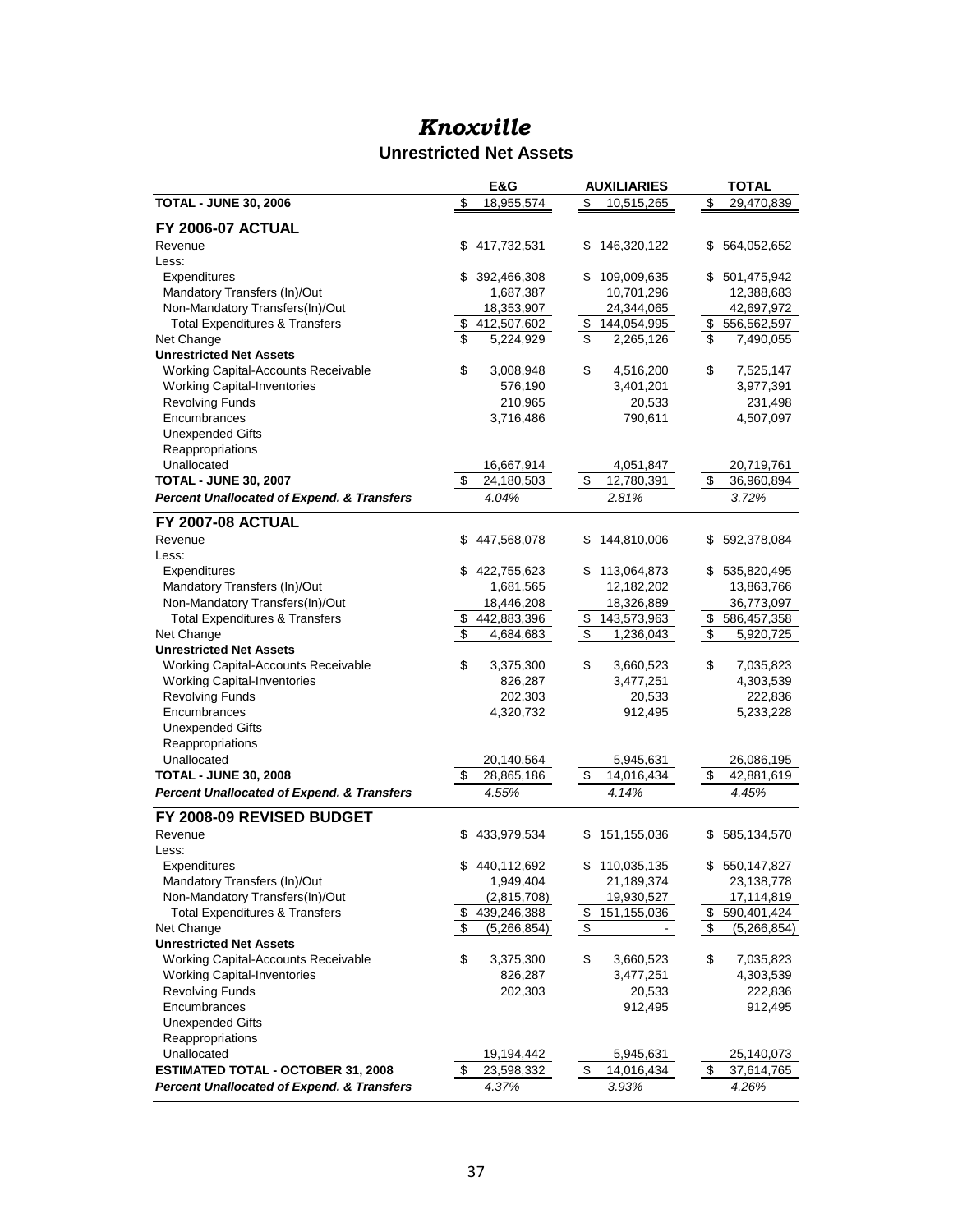#### *The University of Tennessee at Martin*

| FY 2008-09 Revenues                                                            |               |
|--------------------------------------------------------------------------------|---------------|
| <b>Unrestricted Funds</b>                                                      | (In Millions) |
| E & G                                                                          | \$74.0        |
| Auxiliaries                                                                    | <u> 10.9</u>  |
| <b>Unrestricted Total</b>                                                      | \$ 85.0       |
| <b>Restricted Funds</b>                                                        |               |
| E & G                                                                          | \$28.8        |
| Auxiliaries                                                                    | 0.0           |
| <b>Restricted Total</b>                                                        | \$28.8        |
| <b>TOTAL FUNDS</b>                                                             | \$113.8       |
|                                                                                |               |
| <b>Fall 2008 Headcount Enrollment</b>                                          |               |
| Undergraduate                                                                  | 7,123         |
| Graduate                                                                       | 451           |
| <b>TOTAL</b>                                                                   | 7,574         |
| *First-Time Freshmen                                                           | 1,342         |
| <b>FTE Positions</b><br>(Unrestricted & Restricted)<br><b>October 31, 2008</b> |               |
| Faculty                                                                        | 299           |
| Administrative                                                                 | 72            |
| Professional                                                                   | 152           |
| Cler/Tech/Maint                                                                | 350           |
| <b>TOTAL</b>                                                                   | 873           |



**Expenditures**

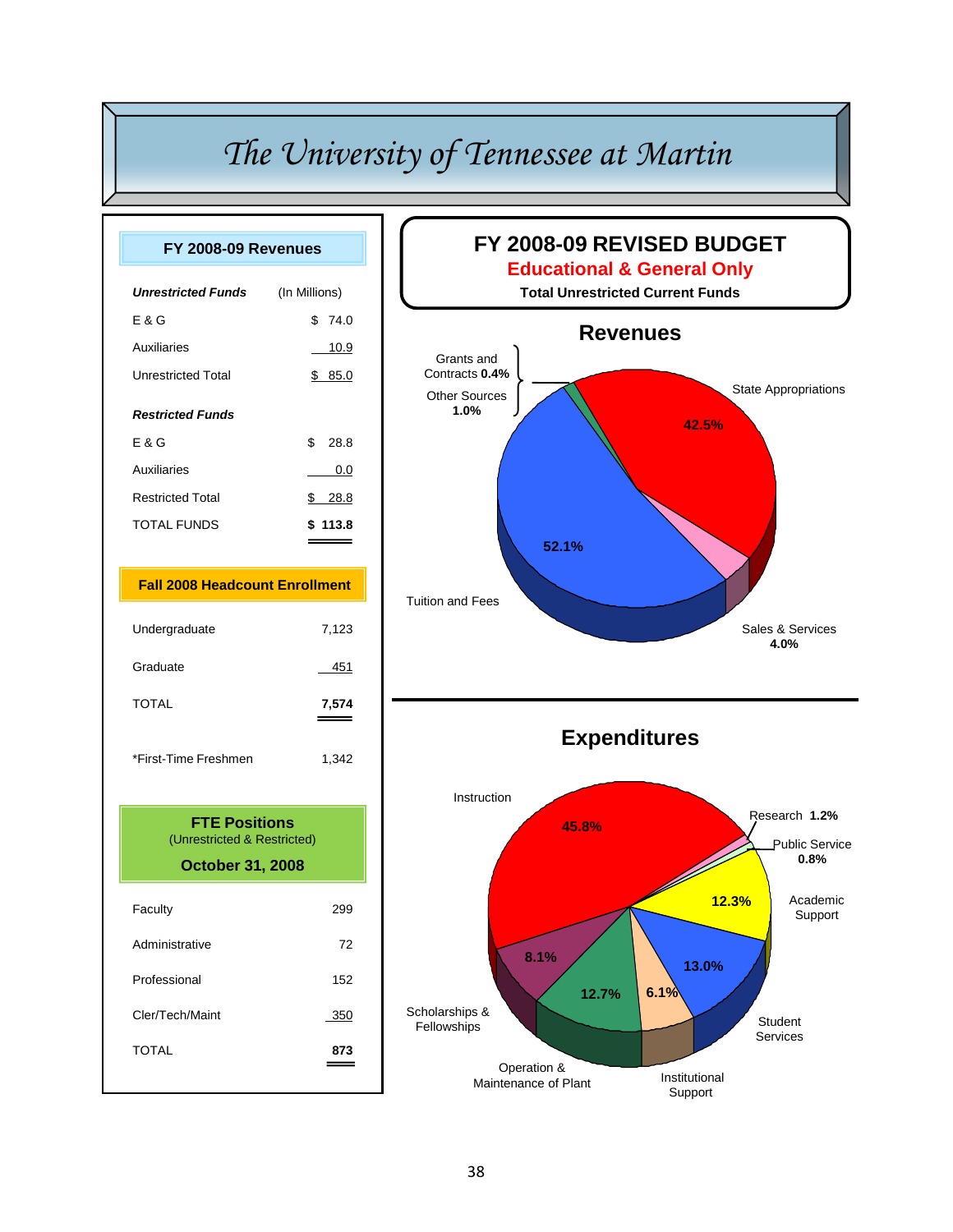#### *Martin*

#### **FY 2009 Budget Summary**

|                                          |                         |                |              |                 |                         |                |                          | <b>CHANGE</b>              |          |
|------------------------------------------|-------------------------|----------------|--------------|-----------------|-------------------------|----------------|--------------------------|----------------------------|----------|
|                                          |                         | <b>FY 2008</b> |              | FY 2009         |                         | FY 2009        |                          | <b>Original to Revised</b> |          |
|                                          |                         | <b>ACTUAL</b>  |              | <b>ORIGINAL</b> |                         | <b>REVISED</b> |                          | <b>Amount</b>              | %        |
| <b>EDUCATIONAL AND GENERAL</b>           |                         |                |              |                 |                         |                |                          |                            |          |
| <b>Revenues</b>                          |                         |                |              |                 |                         |                |                          |                            |          |
| <b>Tuition &amp; Fees</b>                | \$                      | 35,952,638     | \$           | 37,488,196      | \$                      | 38,593,355     | \$                       | 1,105,159                  | 2.9%     |
| <b>State Appropriations</b>              |                         | 35,632,200     |              | 32,393,400      |                         | 31,487,300     |                          | (906, 100)                 | $-2.8%$  |
| <b>Grants &amp; Contracts</b>            |                         | 333,294        |              | 353,500         |                         | 317,500        |                          | (36,000)                   | $-10.2%$ |
| Sales & Services                         |                         | 2,422,201      |              | 2,356,940       |                         | 2,934,668      |                          | 577,728                    | 24.5%    |
| Investment Income                        |                         |                |              |                 |                         |                |                          |                            |          |
| <b>Other Sources</b>                     |                         | 287,328        |              | 649,800         |                         | 689,982        |                          | 40,182                     | 6.2%     |
| <b>Total Revenues</b>                    | \$                      | 74,627,662     | \$           | 73,241,836      | \$                      | 74,022,805     | $\overline{\mathcal{S}}$ | 780,969                    | 1.1%     |
| <b>Expenditures and Transfers</b>        |                         |                |              |                 |                         |                |                          |                            |          |
| Instruction                              | \$                      | 32,859,277     | \$           | 32,657,021      | \$                      | 34,645,484     | \$                       | 1,988,463                  | 6.1%     |
| Research                                 |                         | 1,001,389      |              | 894,533         |                         | 920,758        |                          | 26,225                     | 2.9%     |
| <b>Public Service</b>                    |                         | 607,408        |              | 541,375         |                         | 596,641        |                          | 55,266                     | 10.2%    |
| Academic Support                         |                         | 9,790,106      |              | 9,698,673       |                         | 9,321,527      |                          | (377, 146)                 | $-3.9%$  |
| <b>Student Services</b>                  |                         | 8,755,213      |              | 8,647,900       |                         | 9,854,238      |                          | 1,206,338                  | 13.9%    |
| <b>Institutional Support</b>             |                         | 4,337,373      |              | 4,411,433       |                         | 4,613,234      |                          | 201,801                    | 4.6%     |
| Operation & Maintenance of Plant         |                         | 9,392,685      |              | 8,846,175       |                         | 9,651,147      |                          | 804,972                    | 9.1%     |
| Scholarships & Fellowships               |                         | 5,855,604      |              | 6,116,200       |                         | 6,093,646      |                          | (22, 554)                  | $-0.4%$  |
| Sub-total Expenditures                   | \$                      | 72,599,055     | $\mathbf{s}$ | 71,813,310      | \$                      | 75,696,675     | \$                       | 3,883,365                  | 5.4%     |
| Mandatory Transfers (In)/Out             |                         | 534,629        |              | 629,877         |                         | 629,877        |                          |                            |          |
| Non-Mandatory Transfers (In)/Out         |                         | 983,773        |              | 798,649         |                         | 767,249        |                          | (31, 400)                  | $-3.9%$  |
| <b>Total Expenditures and Transfers</b>  | \$                      | 74,117,457     | \$           | 73,241,836      | \$                      | 77,093,801     | \$                       | 3,851,965                  | 5.3%     |
| <b>Fund Balance Addition/(Reduction)</b> | $\overline{\mathbf{s}}$ | 510,204        | \$           |                 | $\overline{\mathbf{s}}$ | (3,070,996)    | \$                       | (3,070,996)                |          |
| <b>AUXILIARIES</b>                       |                         |                |              |                 |                         |                |                          |                            |          |
| <b>Revenues</b>                          | \$                      | 9,506,583      | \$           | 11,360,378      | \$                      | 10,949,268     | \$                       | (411, 110)                 | $-3.6%$  |
| <b>Expenditures and Transfers</b>        |                         |                |              |                 |                         |                |                          |                            |          |
| Expenditures                             | \$                      | 7,354,598      | \$           | 8,073,819       | \$                      | 8,259,524      | \$                       | 185,705                    | 2.3%     |
| Mandatory Transfers (In)/Out             |                         | 902,528        |              | 1,869,700       |                         | 2,051,634      |                          | 181,934                    | 9.7%     |
| Non-Mandatory Transfers (In)/Out         |                         | 1,043,212      |              | 1,416,859       |                         | 821,223        |                          | (595, 636)                 | $-42.0%$ |
| <b>Total Expenditures and Transfers</b>  | \$                      | 9,300,337      | \$           | 11,360,378      | \$                      | 11,132,381     | \$                       | (227, 997)                 | $-2.0%$  |
| <b>Fund Balance Addition/(Reduction)</b> | \$                      | 206,246        | \$           |                 | $\overline{\mathbf{s}}$ | (183, 113)     | \$                       | (183, 113)                 |          |
|                                          |                         |                |              |                 |                         |                |                          |                            |          |
| <b>TOTALS</b>                            |                         |                |              |                 |                         |                |                          |                            |          |
| <b>Revenues</b>                          | \$                      | 84,134,245     | \$           | 84,602,214      | \$                      | 84,972,073     | \$                       | 369,859                    | 0.4%     |
| <b>Expenditures and Transfers</b>        |                         |                |              |                 |                         |                |                          |                            |          |
| Expenditures                             | \$                      | 79,953,652     | \$           | 79,887,129      | \$                      | 83,956,199     | \$                       | 4,069,070                  | 5.1%     |
| Mandatory Transfers (In)/Out             |                         | 1,437,157      |              | 2,499,577       |                         | 2,681,511      |                          | 181,934                    | 7.3%     |
| Non-Mandatory Transfers (In)/Out         |                         | 2,026,985      |              | 2,215,508       |                         | 1,588,472      |                          | (627, 036)                 | $-28.3%$ |
| <b>Total Expenditures and Transfers</b>  | \$                      | 83,417,794     | \$           | 84,602,214      | \$                      | 88,226,182     | \$                       | 3,623,968                  | 4.3%     |
| <b>Fund Balance Addition/(Reduction)</b> | \$                      | 716,451        | \$           |                 | \$                      | (3,254,109)    | \$                       | (3,254,109)                |          |
|                                          |                         |                |              |                 |                         |                |                          |                            |          |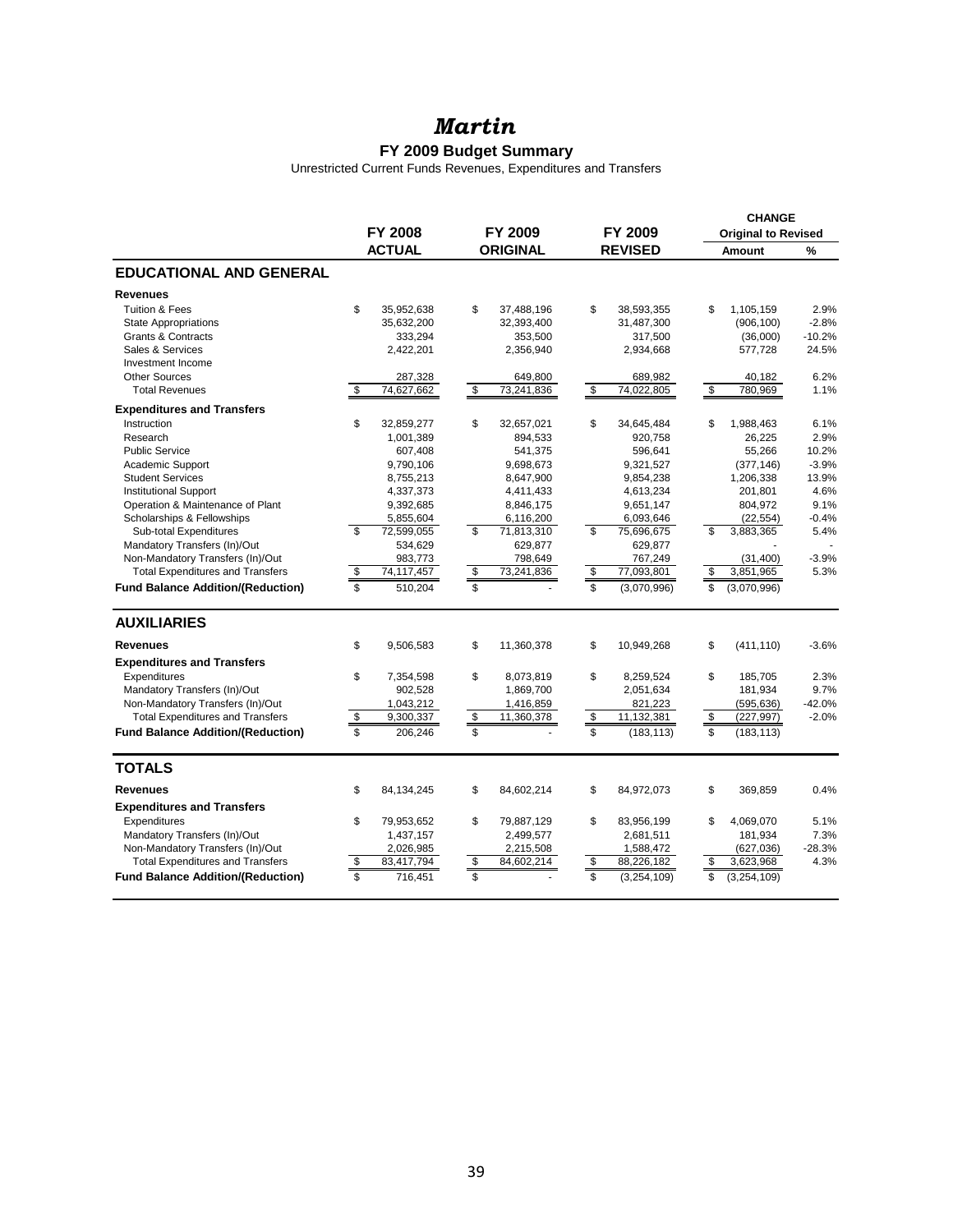#### *Martin*

**FY 2009 Budget Summary** Auxiliary Enterprises Funds Revenues, Expenditures and Transfers

|                                                                           |                         | FY 2008       | FY 2009          | FY 2009          |                          | <b>CHANGE</b><br><b>Original to Revised</b> |          |
|---------------------------------------------------------------------------|-------------------------|---------------|------------------|------------------|--------------------------|---------------------------------------------|----------|
|                                                                           |                         | <b>ACTUAL</b> | <b>ORIGINAL</b>  | <b>REVISED</b>   |                          | Amount                                      | %        |
| <b>HOUSING</b>                                                            |                         |               |                  |                  |                          |                                             |          |
| <b>Revenues</b>                                                           | \$                      | 5,811,286     | \$<br>7,521,610  | \$<br>7,315,500  | \$                       | (206, 110)                                  | $-2.7%$  |
| <b>Expenditures and Transfers</b>                                         |                         |               |                  |                  |                          |                                             |          |
| Expenditures                                                              | \$                      | 4,256,254     | \$<br>4,561,202  | \$<br>4,884,694  | \$                       | 323,492                                     | 7.1%     |
| <b>Mandatory Transfers</b>                                                |                         | 902,528       | 1,869,700        | 2,051,634        |                          | 181,934                                     | 9.7%     |
| Non-Mandatory Transfers                                                   |                         | 521,552       | 1,090,708        | 495,072          |                          | (595, 636)                                  | $-54.6%$ |
| <b>Total Expenditures and Transfers</b>                                   | \$                      | 5,680,333     | \$<br>7,521,610  | \$<br>7,431,400  | \$                       | (90, 210)                                   | $-1.2%$  |
| <b>Fund Balance Addition/(Reduction)</b>                                  | \$                      | 130.953       | \$               | \$<br>(115,900)  | \$                       | (115,900)                                   |          |
|                                                                           |                         |               |                  |                  |                          |                                             |          |
| <b>FOOD SERVICE</b>                                                       |                         |               |                  |                  |                          |                                             |          |
| <b>Revenues</b>                                                           | \$                      | 573,949       | \$<br>490,000    | \$<br>490,000    | \$                       |                                             |          |
| <b>Expenditures and Transfers</b>                                         |                         |               |                  |                  |                          |                                             |          |
| Expenditures                                                              | \$                      | 20,164        | \$<br>19,056     | \$<br>89,793     | \$                       | 70.737                                      | 371.2%   |
| <b>Mandatory Transfers</b>                                                |                         |               |                  |                  |                          |                                             |          |
| Non-Mandatory Transfers                                                   |                         | (12,561)      |                  |                  |                          |                                             |          |
| <b>Total Expenditures and Transfers</b>                                   | \$                      | 7,603         | \$<br>19,056     | \$<br>89,793     | \$                       | 70,737                                      | 371.2%   |
| <b>Fund Balance Addition/(Reduction)</b>                                  | \$                      | 566,346       | \$<br>470.944    | \$<br>400,207    | \$                       | (70, 737)                                   |          |
| <b>BOOKSTORES</b> *                                                       |                         |               |                  |                  |                          |                                             |          |
| <b>Revenues</b>                                                           | \$                      | 2,298,633     | \$<br>2,472,129  | \$<br>2,267,129  | \$                       | (205,000)                                   | $-8.3%$  |
| <b>Expenditures and Transfers</b>                                         |                         |               |                  |                  |                          |                                             |          |
| Expenditures                                                              | \$                      | 2,234,102     | \$<br>2,200,690  | \$<br>1,995,834  | \$                       | (204, 856)                                  | $-9.3%$  |
| <b>Mandatory Transfers</b>                                                |                         |               |                  |                  |                          |                                             |          |
| Non-Mandatory Transfers                                                   |                         | 71,435        |                  |                  |                          |                                             |          |
| <b>Total Expenditures and Transfers</b>                                   | \$                      | 2,305,537     | \$<br>2,200,690  | \$<br>1,995,834  | S                        | (204, 856)                                  | $-9.3%$  |
| <b>Fund Balance Addition/(Reduction)</b><br>* Includes the Computer Store | $\overline{\mathbb{S}}$ | (6,904)       | \$<br>271,439    | \$<br>271,295    | $\overline{\mathcal{S}}$ | (144)                                       |          |
| <b>PARKING</b>                                                            |                         |               |                  |                  |                          |                                             |          |
| <b>Revenues</b>                                                           | \$                      | 331,072       | \$<br>382,485    | \$<br>382,485    | \$                       |                                             |          |
| <b>Expenditures and Transfers</b>                                         |                         |               |                  |                  |                          |                                             |          |
| Expenditures                                                              | \$                      | 317,047       | \$<br>382,485    | \$<br>382,485    | \$                       |                                             |          |
| <b>Mandatory Transfers</b>                                                |                         |               |                  |                  |                          |                                             |          |
| Non-Mandatory Transfers                                                   |                         | 12,452        |                  |                  |                          |                                             |          |
| <b>Total Expenditures and Transfers</b>                                   | \$                      | 329,499       | \$<br>382,485    | \$<br>382,485    | \$                       | $\overline{a}$                              |          |
| <b>Fund Balance Addition/(Reduction)</b>                                  | \$                      | 1,572         | \$               | \$               | \$                       |                                             |          |
|                                                                           |                         |               |                  |                  |                          |                                             |          |
| <b>OTHER</b>                                                              |                         |               |                  |                  |                          |                                             |          |
| <b>Revenues</b>                                                           | \$                      | 491,643       | \$<br>494,154    | \$<br>494,154    | \$                       |                                             |          |
| <b>Expenditures and Transfers</b>                                         |                         |               |                  |                  |                          |                                             |          |
| Expenditures                                                              | \$                      | 527,031       | \$<br>910,386    | \$<br>906,718    | \$                       | (3,668)                                     | $-0.4%$  |
| <b>Mandatory Transfers</b>                                                |                         |               |                  |                  |                          |                                             |          |
| Non-Mandatory Transfers                                                   |                         | 450,333       | 326,151          | 326,151          |                          |                                             |          |
| <b>Total Expenditures and Transfers</b>                                   | \$                      | 977,364       | \$<br>1,236,537  | \$<br>1,232,869  | \$                       | (3,668)                                     | $-0.3%$  |
| <b>Fund Balance Addition/(Reduction)</b>                                  | \$                      | (485, 721)    | \$<br>(742, 383) | \$<br>(738, 715) | \$                       | 3,668                                       |          |
| <b>TOTAL</b>                                                              |                         |               |                  |                  |                          |                                             |          |
| <b>Revenues</b>                                                           | \$                      | 9,506,583     | \$<br>11,360,378 | \$<br>10,949,268 | \$                       | (411, 110)                                  | $-3.6%$  |
| <b>Expenditures and Transfers</b>                                         |                         |               |                  |                  |                          |                                             |          |
| Expenditures                                                              | \$                      | 7,354,598     | \$<br>8,073,819  | \$<br>8,259,524  | \$                       | 185,705                                     | 2.3%     |
| <b>Mandatory Transfers</b>                                                |                         | 902,528       | 1,869,700        | 2,051,634        |                          | 181,934                                     | 9.7%     |
| Non-Mandatory Transfers                                                   |                         | 1,043,212     | 1,416,859        | 821,223          |                          | (595, 636)                                  | $-42.0%$ |
| <b>Total Expenditures and Transfers</b>                                   | \$                      | 9,300,337     | \$<br>11,360,378 | \$<br>11,132,381 | \$                       | (227, 997)                                  | $-2.0%$  |
| <b>Fund Balance Addition/(Reduction)</b>                                  | \$                      | 206,246       | \$               | \$<br>(183, 113) | \$                       | (183, 113)                                  |          |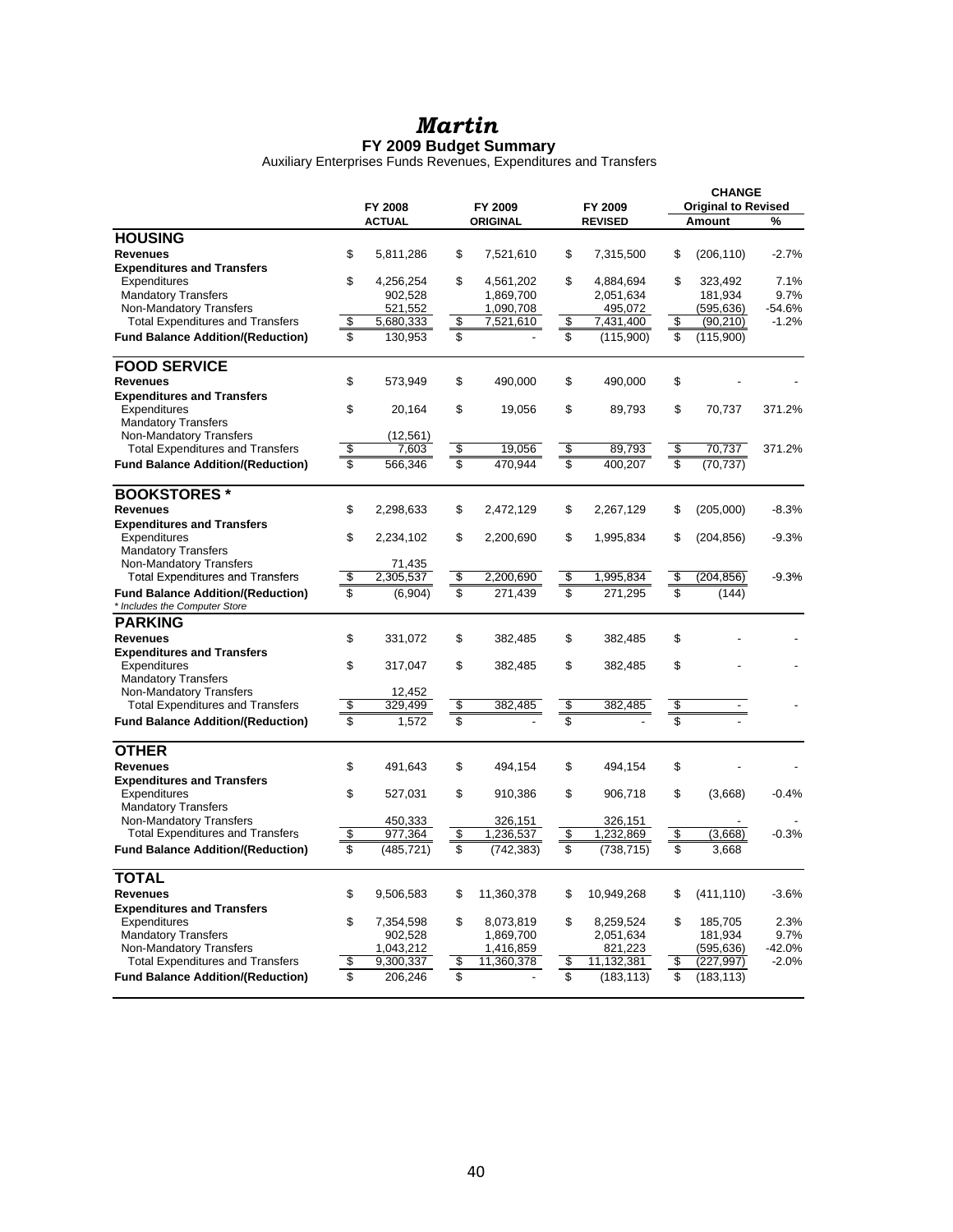| FY 2009 Budget Summary | rtad and Restricted Current Eurole Revenues Expenditure |
|------------------------|---------------------------------------------------------|
|                        |                                                         |

## Unrestricted and Restricted Current Funds Revenues, Expenditures and Transfers Unrestricted and Restricted

|                                                                      |                                   | FY 2008 ACTUAL              |                             |                                          | FY 2009 ORIGINAL       |                                                  |                                | FY 2009 REVISED                   |                             | <b>Original to Revised</b><br>CHANGE |                       |
|----------------------------------------------------------------------|-----------------------------------|-----------------------------|-----------------------------|------------------------------------------|------------------------|--------------------------------------------------|--------------------------------|-----------------------------------|-----------------------------|--------------------------------------|-----------------------|
|                                                                      | Unrestricted                      | Restricted                  | Total                       | Unrestricted                             | Restricted             | Total                                            | Unrestricted                   | Restricted                        | Total                       | Amount                               | వ్                    |
| EDUCATIONAL AND GENERAL                                              |                                   |                             |                             |                                          |                        |                                                  |                                |                                   |                             |                                      |                       |
| Revenues                                                             |                                   |                             |                             |                                          |                        |                                                  |                                |                                   |                             |                                      |                       |
| Tuition & Fees                                                       | 35,952,638<br>69                  |                             | 35,952,638<br>↮             | 37,488,196<br>32,393,400<br><b>SA</b>    |                        | 37,488,196                                       | 38,593,355<br>31,487,300<br>69 |                                   | 38,593,355<br>69            | 1,105,159<br><b>SA</b>               |                       |
| <b>State Appropriations</b>                                          | 35,632,200                        | 100<br>330,<br>မာ           | 35,962,300                  |                                          | 316,500<br>69          | 32,709,900                                       |                                | 315,100<br>↮                      | 31,802,400                  | (907, 500)                           | 2.9%<br>-2.8%         |
| Grants & Contracts                                                   | 333,294                           | 467<br>24,730,              | 25,063,761                  | 353,500                                  | 25,557,100             | 25,910,600                                       | 317,500                        | 25,557,100                        | 25,874,600                  | $(36,000)$<br>577,728                | $-0.1%$               |
| Sales & Services                                                     | 2,422,201                         |                             | 2,422,201                   | 2,356,940                                |                        | 2,356,940                                        | 2,934,668                      |                                   | 2,934,668                   |                                      | 24.5%                 |
| Investment Income<br>Other Sources                                   | 287,328                           | 3,118                       | 3,405,405                   | 649,800                                  | 2,950,000              | 3,599,800                                        | 689,982                        | 2,950,000                         | 3,639,982                   | 40,182                               |                       |
| <b>Total Revenues</b>                                                | 74,627,662<br>↮                   | $rac{6}{2}$<br>28,178<br>69 | 102,806,306<br>69           | 73,241,836<br>↮                          | 28,823,600<br>Ø        | 102,065,436<br>မာ                                | 74,022,805<br>မာ               | 28,822,200<br>ω                   | 102,845,005<br>↮            | 779,569<br>↮                         | $\frac{1.1\%}{0.8\%}$ |
| Expenditures and Transfers                                           |                                   |                             |                             |                                          |                        |                                                  |                                |                                   |                             |                                      |                       |
| Instruction                                                          | 32,859,277<br>69                  | 997<br>2,803,<br>↮          | 35,663,274<br>69            | 32,657,021<br>မာ                         | 3,167,200<br>မာ        | 35,824,221<br>မာ                                 | 34,645,484<br>မာ               | 3,167,100<br>↮                    | 37,812,584<br>69            | 1,988,363<br>69                      | 5.6%                  |
| Research                                                             | 1,001,389                         | ,439<br>$\frac{1}{8}$       | 1,082,827                   | 894,533                                  | 99,100                 | 993,633                                          | 920,758                        | 99,100                            | 1,019,858                   | 26,225                               | 2.6%                  |
| Public Service                                                       | 607,408                           | 541<br>1,603,               | 2,210,949                   | 541,375                                  | 1,658,800              | 2,200,175                                        | 596,641                        | 1,658,800                         | 2,255,441                   | 55,266                               | 2.5%<br>-3.6%         |
| Academic Support                                                     | 9,790,106                         | ,586<br>717.                | 10,507,692                  | 9,698,673                                | 727,200                | 10,425,873                                       | 9,321,527                      | 727,200                           | 10,048,727                  | (377, 146)                           |                       |
| Student Services                                                     | 8,755,213                         | ,942<br>520,                | 9,276,156                   | 8,647,900                                | 562,000<br>53,300      | 9,209,900                                        | 9,854,238                      | 562,000<br>53,300                 | 10,416,238                  | ,206,338                             | 13.1%                 |
| Institutional Support                                                | 4,337,373                         | 800<br>\$                   | 4,402,172                   | 4,411,433                                |                        | 4,464,733                                        | 4,613,234                      |                                   | 4,666,534                   | 201,801                              | 4.5%                  |
| Operation & Maintenance of Plant                                     | 9,392,685                         | ,690                        | 9,394,375                   | 8,846,175                                |                        | 8,846,175                                        | 9,651,147                      |                                   | 9,651,147                   | 804,972                              | 9.1%                  |
| Scholarships & Fellowships                                           | 5,855,604                         | ,464<br>21,930,             | 27,786,068                  | 6,116,200                                | 22,556,000             | 28,672,200                                       | 6,093,646                      | 22,556,000                        | 28,649,646                  | (22,554)                             | $-0.1\%$<br>3.9%      |
| Sub-total Expenditures                                               | 72,599,055<br>↮                   | 458<br>27,724<br>မာ         | 100,323,513<br>မာ           | 71,813,310<br>↮                          | 28,823,600<br>Ø        | 100,636,910<br>↮                                 | 75,696,675<br>↮                | 28,823,500<br>Ø                   | 104,520,175<br>မာ           | 3,883,265<br>↮                       |                       |
| Mandatory Transfers (In)/Out                                         | 534,629                           |                             | 534,629                     | 629,877                                  |                        | 629,877                                          | 629,877                        |                                   | 629,877                     |                                      |                       |
| Total Expenditures and Transfers<br>Non-Mandatory Transfers (In)/Out | 983,773<br>74,117,457<br><b>∽</b> | 458<br>27,724<br>↮          | 101,841,916<br>983,773<br>Ø | 798,649<br>73,241,836<br>$\pmb{\varphi}$ | 28,823,600<br>$\omega$ | 798,649<br>102,065,436<br>$\qquad \qquad \omega$ | 767.249<br>77,093,801<br>↮     | 28,823,500<br>$\pmb{\varphi}$     | 767,249<br>105,917,301<br>↮ | (31,400)<br>3,851,865<br>↮           | $-3.9%$<br>3.8%       |
|                                                                      |                                   |                             |                             |                                          |                        |                                                  |                                |                                   |                             |                                      |                       |
| Revenues Less Expend. & Transfers                                    | 510,204<br>မာ                     | ,186<br>454<br>မာ           | 964,390<br>↮                | ↮                                        | မာ                     | မာ                                               | (3,070,996)<br>မာ              | (1,300)<br>↮                      | (3,072,296)<br>မာ           | (3,072,296)<br>မာ                    |                       |
| AUXILIARIES                                                          |                                   |                             |                             |                                          |                        |                                                  |                                |                                   |                             |                                      |                       |
| Revenues                                                             | 9,506,583<br>69                   |                             | 9,506,583<br>မာ             | 11,360,378<br>↮                          |                        | 11,360,378<br>69                                 | 10,949,268<br>မာ               |                                   | 10,949,268<br>↮             | (411, 110)<br>မာ                     | $-3.6%$               |
| Expenditures and Transfers                                           |                                   |                             |                             |                                          |                        |                                                  |                                |                                   |                             |                                      |                       |
| Expenditures                                                         | 7,354,598<br>69                   |                             | 7,354,598<br>↮              | 8,073,819<br>69                          |                        | 8,073,819<br>GG.                                 | 8,259,524<br>2,051,634<br>မာ   |                                   | 8,259,524<br>2,051,634<br>↮ | 185,705<br>69                        | 2.3%                  |
| Mandatory Transfers                                                  | 902,528                           |                             | 902,528                     | 1,869,700                                |                        | 1,869,700                                        |                                |                                   |                             | 181,934                              | 9.7%                  |
| Non-Mandatory Transfers                                              | 1,043,212                         |                             | ,043,212                    | 1,416,859                                |                        | 1,416,859                                        | 821,223                        |                                   | 821,223                     | 595,636)                             | $-42.0\%$             |
| Total Expenditures and Transfers                                     | 9,300,337<br>G                    | 69                          | 9,300,37<br>G               | 11,360,378<br>69                         | GB                     | .360.378<br>69                                   | .132.381<br>G                  |                                   | ,132,381<br><b>GB</b>       | (227,997<br><b>SA</b>                |                       |
| Revenues Less Expend. & Transfers                                    | 206,246<br>G,                     | 69                          | 206,246<br>↮                | မာ                                       | 69                     | tA                                               | (183, 113)<br>↮                | မာ                                | (183, 113)<br>↮             | (183, 113)<br>↮                      |                       |
| <b>TOTALS</b>                                                        |                                   |                             |                             |                                          |                        |                                                  |                                |                                   |                             |                                      |                       |
| Revenues                                                             | 84,134,245<br>G                   | 644<br>28,178,<br>69        | 112,312,889<br>မာ           | 84,602,214<br>↮                          | 28,823,600<br>မာ       | \$113,425,814                                    | 84,972,073<br>↮                | 28,822,200<br>69                  | \$ 113,794,273              | 368,459<br>↮                         | 0.3%                  |
| Expenditures and Transfers                                           |                                   |                             |                             |                                          |                        |                                                  |                                |                                   |                             |                                      |                       |
| Expenditures                                                         | 79,953,652<br>မာ                  | 458<br>27,724,<br>မာ        | 107,678,111<br>မာ           | 79,887,129<br>ΘĤ,                        | 28,823,600<br>မာ       | 108,710,729<br>မာ                                | 83,956,199<br>မာ               | 28,823,500<br>မာ                  | 112,779,699<br>မာ           | 4,068,970<br>ΘĤ,                     | 3.7%                  |
| Non-Mandatory Transfers<br>Mandatory Transfers                       | 2,026,985<br>1,437,157            |                             | 2,026,985<br>1,437,157      | 2,215,508<br>2,499,577                   |                        | 2,215,508<br>2,499,577                           | 1,588,472<br>2,681,511         |                                   | 1,588,472<br>2,681,511      | (627, 036)<br>181,934                | 7.3%                  |
| Total Expenditures and Transfers                                     | 83,417,794                        | 458<br>27,724<br>G,         | 111.142.253                 | 84,602,214                               | 28,823,600<br>G        | 113,425,814<br>U                                 | 88,226,182                     | 28,823,500                        | 117,049,682                 | 3,623,868                            | $-28.3%$<br>3.2%      |
| Revenues Less Expend. & Transfers                                    | 716,451<br>69                     | 454,186<br>↮                | 1,170,636<br>↮              | S                                        | 69                     | G                                                | (3,254,109)<br>မာ              | (1,300)<br>$\boldsymbol{\varphi}$ | (3,255,409)<br>↮            | (3,255,409)<br>$\theta$              |                       |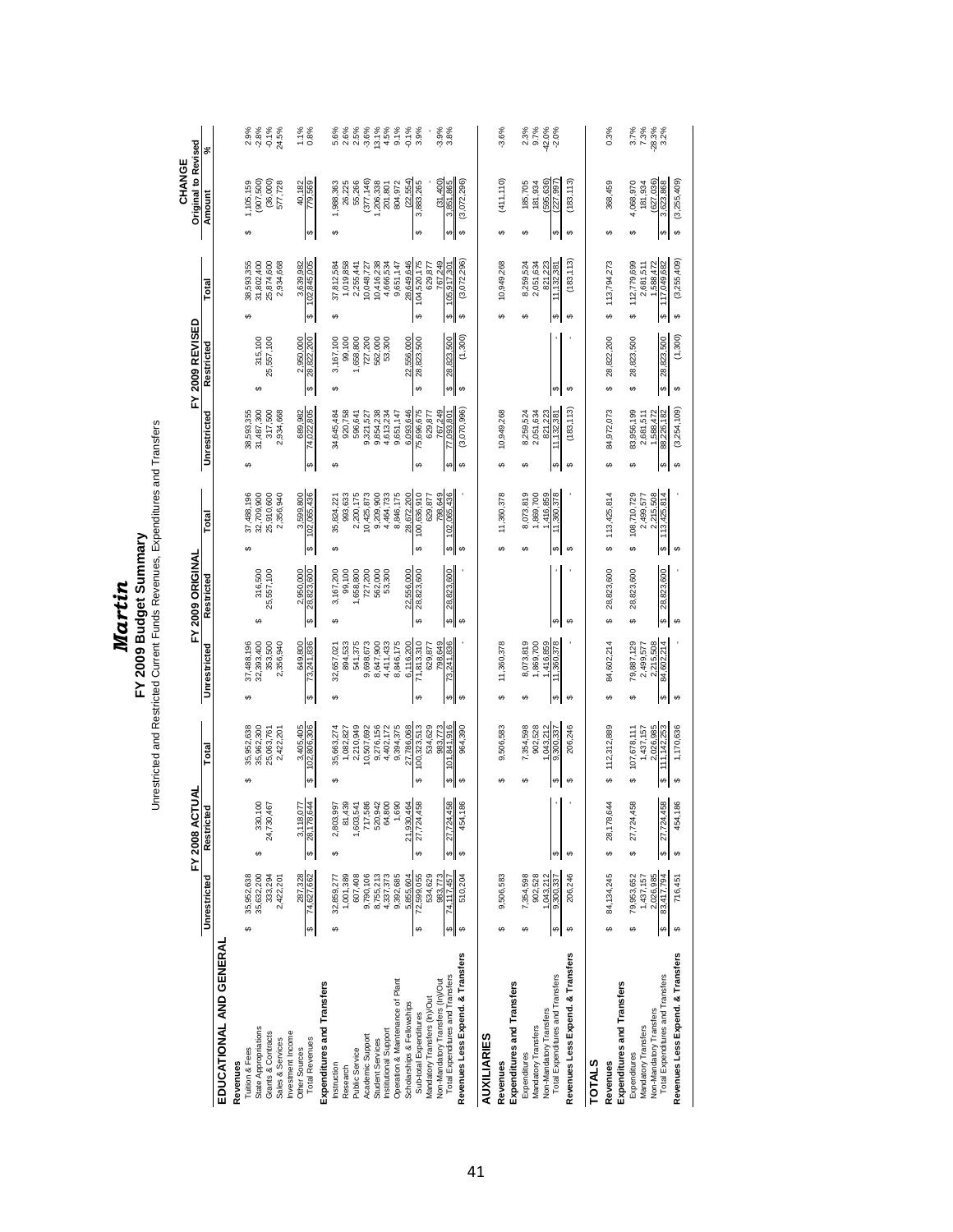#### *Martin*

#### **FY 2009 Natural Classifications Summary**

Unrestricted Current Funds Expenditures

|                                     |    |                |                 |                 |     |                |                         | <b>CHANGE</b>              |         |
|-------------------------------------|----|----------------|-----------------|-----------------|-----|----------------|-------------------------|----------------------------|---------|
|                                     |    | <b>FY 2008</b> |                 | FY 2009         |     | FY 2009        |                         | <b>Original to Revised</b> |         |
|                                     |    | <b>ACTUAL</b>  |                 | <b>ORIGINAL</b> |     | <b>REVISED</b> |                         | Amount                     | %       |
| <b>EDUCATIONAL AND GENERAL</b>      |    |                |                 |                 |     |                |                         |                            |         |
| <b>Salaries and Benefits</b>        |    |                |                 |                 |     |                |                         |                            |         |
| Salaries                            |    |                |                 |                 |     |                |                         |                            |         |
| Academic                            | \$ | 19,419,285     | \$              | 20.046.862      | \$. | 19,578,881     | \$                      | (467, 981)                 | $-2.3%$ |
| Non-Academic                        |    | 16,347,557     |                 | 16,381,651      |     | 16,602,755     |                         | 221,104                    | 1.3%    |
| <b>Students</b>                     |    | 1,312,137      |                 | 1,473,708       |     | 1,503,536      |                         | 29,828                     | 2.0%    |
| <b>Total Salaries</b>               | \$ | 37,078,979     | \$              | 37,902,221      | \$  | 37,685,172     | \$                      | (217, 049)                 | $-0.6%$ |
| <b>Benefits</b>                     |    | 13,549,958     |                 | 14,352,600      |     | 14,153,000     |                         | (199,600)                  | $-1.4%$ |
| <b>Total Salaries and Benefits</b>  | \$ | 50,628,937     | \$              | 52,254,821      | \$  | 51,838,172     | \$                      | (416, 649)                 | $-0.8%$ |
| Operating                           |    | 20,817,819     |                 | 18,517,277      |     | 22,257,288     |                         | 3,740,011                  | 20.2%   |
| <b>Equipment and Capital Outlay</b> |    | 1,152,298      |                 | 1,041,212       |     | 1,601,215      |                         | 560,003                    | 53.8%   |
| <b>Total Expenditures</b>           | \$ | 72,599,055     | \$              | 71,813,310      | \$  | 75,696,675     | \$                      | 3,883,365                  | 5.4%    |
|                                     |    |                |                 |                 |     |                |                         |                            |         |
| <b>AUXILIARIES</b>                  |    |                |                 |                 |     |                |                         |                            |         |
| <b>Salaries and Benefits</b>        |    |                |                 |                 |     |                |                         |                            |         |
| <b>Salaries</b>                     |    |                |                 |                 |     |                |                         |                            |         |
| Academic                            | \$ | 1,409          | \$              | 3,063           | \$  | 3,063          | \$                      |                            |         |
| Non-Academic                        |    | 1,270,318      |                 | 1,380,769       |     | 1,382,914      |                         | 2,145                      | 0.2%    |
| <b>Students</b>                     |    | 496,342        |                 | 532,121         |     | 563,121        |                         | 31,000                     | 5.8%    |
| <b>Total Salaries</b>               | \$ | 1,768,069      | \$              | 1,915,953       | \$  | 1,949,098      | \$                      | 33,145                     | 1.7%    |
| <b>Benefits</b>                     |    | 575,400        |                 | 599,268         |     | 591,268        |                         | (8,000)                    | $-1.3%$ |
| <b>Total Salaries and Benefits</b>  | \$ | 2,343,469      | \$              | 2,515,221       | \$  | 2,540,366      | \$                      | 25,145                     | 1.0%    |
| Operating                           |    | 5,011,129      |                 | 5,556,898       |     | 5,678,918      |                         | 122,020                    | 2.2%    |
| <b>Equipment and Capital Outlay</b> |    |                |                 | 1,700           |     | 40,240         |                         | 38,540                     | 2267.1% |
| <b>Total Expenditures</b>           | \$ | 7,354,598      | $\overline{\$}$ | 8,073,819       | \$  | 8,259,524      | \$                      | 185,705                    | 2.3%    |
| <b>TOTALS</b>                       |    |                |                 |                 |     |                |                         |                            |         |
| <b>Salaries and Benefits</b>        |    |                |                 |                 |     |                |                         |                            |         |
| Salaries                            |    |                |                 |                 |     |                |                         |                            |         |
| Academic                            | \$ | 19,420,694     | \$              | 20,049,925      | \$  | 19,581,944     | \$                      | (467, 981)                 | $-2.3%$ |
| Non-Academic                        |    | 17,617,875     |                 | 17,762,420      |     | 17,985,669     |                         | 223,249                    | 1.3%    |
| <b>Students</b>                     |    | 1,808,479      |                 | 2,005,829       |     | 2,066,657      |                         | 60,828                     | 3.0%    |
| <b>Total Salaries</b>               | \$ | 38,847,048     | \$              | 39,818,174      | \$  | 39,634,270     | \$                      | (183,904)                  | $-0.5%$ |
| <b>Benefits</b>                     |    | 14,125,358     |                 | 14,951,868      |     | 14,744,268     |                         | (207,600)                  | $-1.4%$ |
| <b>Total Salaries and Benefits</b>  | S  | 52,972,406     | \$              | 54,770,042      | \$  | 54,378,538     | $\overline{\mathbb{S}}$ | (391, 504)                 | $-0.7%$ |
| Operating                           |    | 25,828,948     |                 | 24,074,175      |     | 27,936,206     |                         | 3,862,031                  | 16.0%   |
| <b>Equipment and Capital Outlay</b> |    | 1,152,298      |                 | 1,042,912       |     | 1,641,455      |                         | 598,543                    | 57.4%   |
| <b>Total Expenditures</b>           | \$ | 79,953,652     | \$              | 79,887,129      | \$  | 83,956,199     | \$                      | 4,069,070                  | 5.1%    |
|                                     |    |                |                 |                 |     |                |                         |                            |         |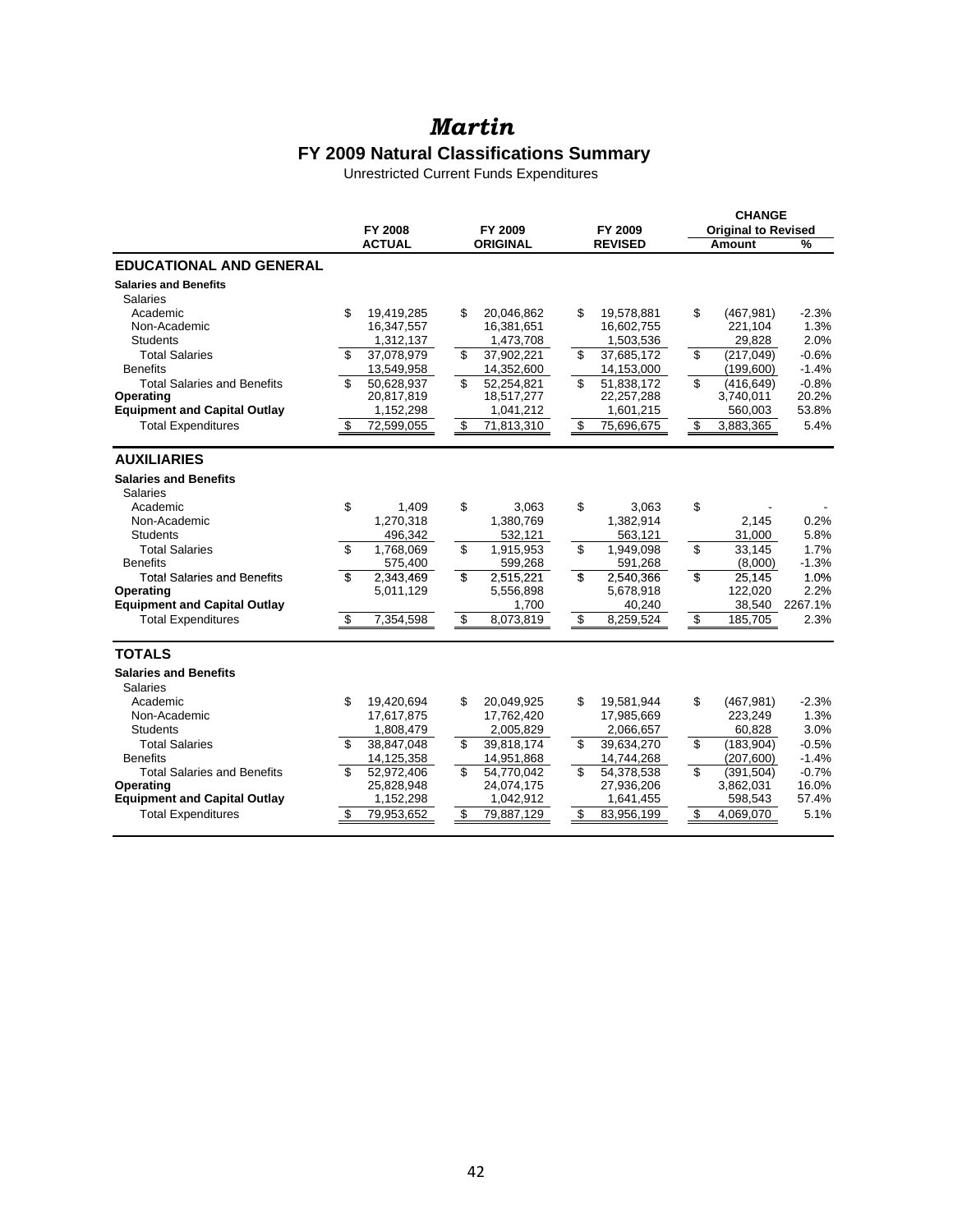|                                                                      |                                                                   |                                     | Martin                   |                             |                          |                        |                          |                        |                          |                                                   |                   |
|----------------------------------------------------------------------|-------------------------------------------------------------------|-------------------------------------|--------------------------|-----------------------------|--------------------------|------------------------|--------------------------|------------------------|--------------------------|---------------------------------------------------|-------------------|
|                                                                      | Current Funds Revenues, Expenditures and Transfers - UNRESTRICTED | Five-Year Budget Summary Comparison |                          |                             |                          |                        |                          |                        |                          |                                                   |                   |
|                                                                      | FY 2005<br>ACTUAL                                                 | FY 2006<br>ACTUAL                   |                          | FY 2007<br><b>ACTUAL</b>    |                          |                        | FY 2008<br><b>ACTUAL</b> |                        | REVISED<br>FY 2009       | FIVE-YEAR CHANGE<br>Amount                        | $\aleph$          |
| EDUCATIONAL AND GENERAL                                              |                                                                   |                                     |                          |                             |                          |                        |                          |                        |                          |                                                   |                   |
| Revenues                                                             |                                                                   |                                     |                          |                             |                          |                        |                          |                        |                          |                                                   |                   |
| State Appropriations<br>Tuition & Fees                               | 28,912,600<br>27,012,211<br>↔                                     | ↮                                   | 29,604,300<br>31,326,958 | မာ                          | 31,672,300<br>33,310,639 | မာ                     | 35,952,638<br>35,632,200 | ↮                      | 38,593,355<br>31,487,300 | 2,574,700<br>11,581,144<br>မာ                     | 8.9%<br>42.9%     |
| Grants & Contracts<br>Sales & Services                               | 380,325<br>1,678,689                                              |                                     | 425,253<br>2,205,956     |                             | 421,432<br>2,261,011     |                        | 333,294<br>2,422,201     |                        | 317,500<br>2,934,668     | (62, 825)<br>1,255,979                            | $-16.5%$<br>74.8% |
| Investment Income                                                    |                                                                   |                                     |                          |                             |                          |                        |                          |                        |                          |                                                   |                   |
| <b>Total Revenues</b><br>Other Sources                               | 58,719,123<br>735,297<br>$\Theta$                                 | $\boldsymbol{\varphi}$              | 64,200,668<br>638,201    | ↔                           | 212,325<br>67,877,706    | ↔                      | 287,328<br>74,627,662    | $\boldsymbol{\varphi}$ | 689,982<br>74,022,805    | (45,315)<br>15,303,682<br>$\boldsymbol{\varphi}$  | $-6.2%$<br>26.1%  |
| Expenditures and Transfers                                           |                                                                   |                                     |                          |                             |                          |                        |                          |                        |                          |                                                   |                   |
| Instruction<br>Research                                              | 24,945,809<br>1,949,880<br>↮                                      | ↮                                   | 895,606<br>27,694,323    | ↮                           | 1,055,831<br>30,455,067  | ↮                      | 1,001,389<br>32,859,277  | ↮                      | 34,645,484<br>920,758    | (1,029,122)<br>9,699,675<br>↮                     | $-52.8%$<br>38.9% |
| Public Service                                                       | 440,444                                                           |                                     | 504,558                  |                             | 520,113                  |                        | 607,408                  |                        | 596,641                  | 156,197                                           | 35.5%             |
| Academic Support                                                     | 8,014,728                                                         |                                     | 8,302,427                |                             | 9,145,075                |                        | 9,790,106                |                        | 9,321,527                | 1,306,799                                         | 16.3%             |
| Institutional Support<br><b>Student Services</b>                     | 6,619,078<br>3,656,595                                            |                                     | 6,919,865<br>3,721,862   |                             | 7,611,254<br>4,143,771   |                        | 8,755,213<br>4,337,373   |                        | 9,854,238<br>4,613,234   | 3,235,160<br>956,639                              | 48.9%             |
| Operation & Maintenance of Plant                                     | 7,296,811                                                         |                                     | 8,061,472                |                             | 8,508,241                |                        | 9,392,685                |                        | 9,651,147                | 2,354,336                                         | 26.2%<br>32.3%    |
| Scholarships & Fellowships<br>Sub-total Expenditures                 | 5,047,405<br>57,970,750<br>မာ                                     | $\boldsymbol{\varphi}$              | 5,725,816<br>61,825,929  | $\boldsymbol{\varphi}$      | 5,578,200<br>67,017,551  | $\boldsymbol{\varphi}$ | 72,599,055<br>5,855,604  | $\boldsymbol{\varphi}$ | 75,696,675<br>6,093,646  | 17,725,925<br>1,046,241<br>$\boldsymbol{\varphi}$ | 20.7%<br>30.6%    |
| Mandatory Transfers (In)/Out                                         | 55,148                                                            |                                     | 94,283                   |                             | 254,658                  |                        | 534,629                  |                        | 629,877                  | 574,729                                           | 042.1%            |
| Total Expenditures and Transfers<br>Non-Mandatory Transfers (In)/Out | 463,054<br>58,488,953<br>$\boldsymbol{\varphi}$                   | $\pmb{\leftrightarrow}$             | 368,265<br>62,288,477    | 5<br>$\boldsymbol{\varphi}$ | .913,715<br>641,507      | $\boldsymbol{\Theta}$  | 983,773<br>74,117,457    | $\boldsymbol{\varphi}$ | 767,249<br>77,093,801    | 304,195<br>18,604,848<br>$\bullet$                | 65.7%<br>31.8%    |
| Fund Balance Addition/(Reduction)                                    | 230,171<br>↔                                                      | ↮                                   | 1,912,191                | ↮                           | (36,009)                 | ↮                      | 510,204                  | $\boldsymbol{\varphi}$ | (3,070,996)              | (3,301,167)<br>$\boldsymbol{\varphi}$             |                   |
| <b>AUXILIARIES</b>                                                   |                                                                   |                                     |                          |                             |                          |                        |                          |                        |                          |                                                   |                   |
| Revenues                                                             | 8,086,647<br>↮                                                    | ↮                                   | 9,016,219                | ↮                           | 9,919,478                | ↮                      | 9,506,583                | ↮                      | 10,949,268               | 2,862,621<br>↮                                    | 35.4%             |
| Expenditures and Transfers<br>Expenditures                           | 7,028,478<br>↮                                                    | ↮                                   | 7,050,526                | ↮                           | 7,586,738                | ↮                      | 7,354,598                | ↮                      | 8,259,524                | 1,231,046<br>↮                                    | 17.5%             |
| Mandatory Transfers (In)/Out                                         | 200,222                                                           |                                     | 397,586                  |                             | 1,167,390                |                        | 902,528                  |                        | 2,051,634                | 1,851,412                                         | 924.7%            |
| Total Expenditures and Transfers<br>Non-Mandatory Transfers (In)/Out | 841,622<br>8,070,322                                              | $\Theta$                            | 1,461,463<br>8,909,574   | $\boldsymbol{\omega}$       | 9,868,469<br>1,114,341   |                        | 1,043,212<br>9,300,337   | $\Theta$               | 821,223<br>11,132,381    | (20, 399)<br>3,062,060                            | $-2.4\%$<br>37.9% |
| Fund Balance Addition/(Reduction)                                    | 16,326<br>မှာ မှာ                                                 | $\boldsymbol{\varphi}$              | 106,645                  | $\boldsymbol{\varphi}$      | 51,009                   | မာ မာ                  | 206,246                  | $\boldsymbol{\varphi}$ | (183, 113)               | (199, 439)<br>မှ မှ                               |                   |
| <b>TOTALS</b>                                                        |                                                                   |                                     |                          |                             |                          |                        |                          |                        |                          |                                                   |                   |
| Expenditures and Transfers<br>Revenues                               | 66,805,770<br>↮                                                   | ↮                                   | 73,216,888               | ↮                           | 77,797,184               | ↮                      | 84,134,245               | ↮                      | 84,972,073               | 18,166,303<br>↔                                   | 27.2%             |
| Mandatory Transfers (In)/Out<br>Expenditures                         | 64,999,228<br>255,370<br>$\Theta$                                 | ↮                                   | 491,869<br>68,876,454    | ↮                           | 74,604,288<br>1,422,048  | ↮                      | 79,953,652<br>1,437,157  | ↮                      | 83,956,199<br>2,681,511  | 2,426,141<br>18,956,971<br>↮                      | 950.0%<br>29.2%   |
| Total Expenditures and Transfers<br>Non-Mandatory Transfers (In)/Out | 66,559,274<br>1,304,676<br>$\boldsymbol{\varphi}$                 | $\boldsymbol{\varphi}$              | 1,829,728<br>71,198,052  | $\boldsymbol{\varphi}$      | 1,755,848<br>77,782,184  | $\Theta$               | 2,026,985<br>83,417,794  | $\Theta$               | 1,588,472<br>88,226,182  | 283,796<br>21,666,908<br>$\boldsymbol{\varphi}$   | 21.8%<br>32.6%    |
| Fund Balance Addition/(Reduction)                                    | 246,496<br>↔                                                      | $\boldsymbol{\varphi}$              | 2,018,836                | $\boldsymbol{\varphi}$      | 15,000                   | $\boldsymbol{\varphi}$ | 716,451                  | $\boldsymbol{\varphi}$ | (3,254,109)              | (3,500,605)<br>$\Theta$                           |                   |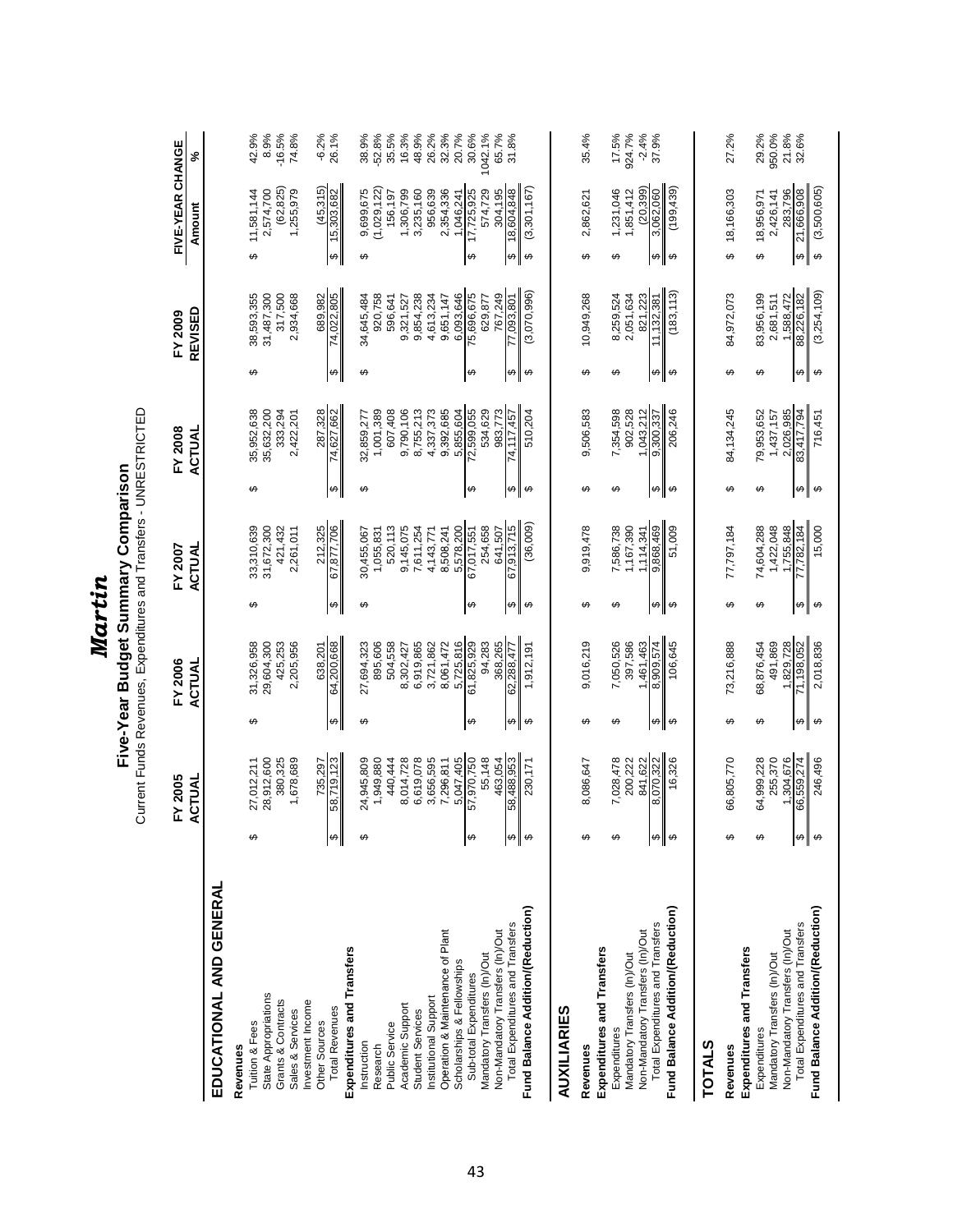|                                                                  |                        |                          |                         | Five-Year Budget Summary Comparison |                        |                            |                         | Current Funds Revenues, Expenditures and Transfers - UNRESTRICTED AND RESTRICTED |                        |                           |                                                 |                  |
|------------------------------------------------------------------|------------------------|--------------------------|-------------------------|-------------------------------------|------------------------|----------------------------|-------------------------|----------------------------------------------------------------------------------|------------------------|---------------------------|-------------------------------------------------|------------------|
|                                                                  |                        | FY 2005<br><b>ACTUAL</b> |                         | FY 2006<br>ACTUAL                   |                        | ACTUAL<br>FY 2007          |                         | FY 2008<br><b>ACTUAL</b>                                                         |                        | <b>REVISED</b><br>FY 2009 | FIVE-YEAR CHANGE<br>Amount                      | వ్               |
| EDUCATIONAL AND GENERAL                                          |                        |                          |                         |                                     |                        |                            |                         |                                                                                  |                        |                           |                                                 |                  |
| Revenues                                                         |                        |                          |                         |                                     |                        |                            |                         |                                                                                  |                        |                           |                                                 |                  |
| Tuition & Fees                                                   |                        | 27,012,211               | ↮                       | 31,326,958                          | ↮                      | 33,310,639                 | ക                       | 35,952,638                                                                       | ↮                      | 38,593,355                | 11,581,144<br>↮                                 | 42.9%            |
| <b>State Appropriations</b><br>Grants & Contracts                |                        | 11,554,256<br>29,821,946 |                         | 11,732,303<br>30,468,432            |                        | 12,525,319<br>32, 132, 574 |                         | 35,962,300<br>25,063,761                                                         |                        | 31,802,400<br>25,874,600  | 1,980,454<br>14,320,344                         | 6.6%<br>123.9%   |
| Sales & Services                                                 |                        | 1,678,689                |                         | 2,205,956                           |                        | 2,261,011                  |                         | 2,422,201                                                                        |                        | 2,934,668                 | 1,255,979                                       | 74.8%            |
| Investment Income                                                |                        | 2,941,435                |                         | 3,207,688                           |                        | 2,880,839                  |                         | 3,405,405                                                                        |                        | 3,639,982                 |                                                 | 23.7%            |
| <b>Total Revenues</b><br>Other Sources                           | ↮                      | 73,008,537               | $\qquad \qquad \bullet$ | 78,941,337                          | ↮                      | 83,110,381                 | $\qquad \qquad \bullet$ | 102,806,306                                                                      | ↮                      | 102,845,005               | 29,836,468<br>698,547<br>$\boldsymbol{\varphi}$ | 40.9%            |
| Expenditures and Transfers                                       |                        |                          |                         |                                     |                        |                            |                         |                                                                                  |                        |                           |                                                 |                  |
| Instruction                                                      | ↔                      | 27,866,816               | ↮                       | 30,800,961                          | ↮                      | 33,184,338                 | ↮                       | 35,663,274                                                                       | ↮                      | 37,812,584                | 9,945,768<br>↮                                  | 35.7%            |
| Research                                                         |                        | 2,064,907                |                         | 1,085,117                           |                        | 1,163,214                  |                         | 1,082,827                                                                        |                        | 1,019,858                 | (1,045,049)                                     | $-50.6%$         |
| Public Service                                                   |                        | 2,613,010                |                         | 2,805,462                           |                        | 2,736,192                  |                         | 2,210,949                                                                        |                        | 2,255,441                 | (357,569)                                       | $-13.7%$         |
| Academic Support                                                 |                        | 9,125,173                |                         | 9,189,154                           |                        | 9,868,758                  |                         | 10,507,692                                                                       |                        | 10,048,727                | 923,554                                         | 10.1%            |
| Institutional Support<br><b>Student Services</b>                 |                        | 7,130,720                |                         | 7,960,599<br>3,790,169              |                        | 8,288,700<br>4,194,825     |                         | 9,276,156<br>4,402,172                                                           |                        | 10,416,238<br>4,666,534   | 3,285,518<br>991,040                            | 46.1%            |
| Operation & Maintenance of Plant                                 |                        | 3,675,494<br>7,300,851   |                         | 8,062,841                           |                        | 8,508,241                  |                         | 9,394,375                                                                        |                        | 9,651,147                 | 2,350,296                                       | 27.0%<br>32.2%   |
| Scholarships & Fellowships                                       |                        | 12,491,502               |                         | 13,123,044                          |                        | 13,946,390                 |                         | 27,786,068                                                                       |                        | 28,649,646<br>104,520,175 | 16,158,144                                      | 129.4%           |
| Sub-total Expenditures                                           | ↮                      | 72,268,473               | $\boldsymbol{\varphi}$  | 76,817,347                          | $\Theta$               | 81,890,658                 | $\leftrightarrow$       | 100,323,513                                                                      | $\boldsymbol{\varphi}$ |                           | 32,251,702<br>$\boldsymbol{\varphi}$            | 44.6%            |
| Non-Mandatory Transfers (In)/Out<br>Mandatory Transfers (In)/Out |                        | 55,148<br>463,054        |                         | 368,265<br>94,283                   |                        | 254,658<br>641,507         |                         | 983,773<br>534,629                                                               |                        | 767,249<br>629,877        | 574,729<br>304,195                              | 65.7%<br>1042.1% |
| Total Expenditures and Transfers                                 | ↮                      | 72,786,676               | ↮                       | ,279,895<br>77                      | ↮                      | 82,786,822                 | $\boldsymbol{\varphi}$  | 101,841,916                                                                      | ↮                      | 105,917,301               | 33,130,625<br>↔                                 | 45.5%            |
| Revenues Less Expend. & Transfers                                | ↮                      | 221,861                  | $\boldsymbol{\varphi}$  | 1,661,442                           | $\boldsymbol{\varphi}$ | 323,559                    | $\boldsymbol{\varphi}$  | 964,390                                                                          | ↔                      | (3,072,296)               | (3,294,157)<br>↔                                |                  |
|                                                                  |                        |                          |                         |                                     |                        |                            |                         |                                                                                  |                        |                           |                                                 |                  |
| AUXILIARIES                                                      |                        |                          |                         |                                     |                        |                            |                         |                                                                                  |                        |                           |                                                 |                  |
| Revenues                                                         | ↮                      | 8,086,647                | ↮                       | 9,016,219                           | ↮                      | 9,919,478                  | ↮                       | 9,506,583                                                                        | ↮                      | 10,949,268                | 2,862,621<br>↮                                  | 35.4%            |
| Expenditures and Transfers                                       |                        |                          |                         |                                     |                        |                            |                         |                                                                                  |                        |                           |                                                 |                  |
| Mandatory Transfers (In)/Out<br>Expenditures                     | ↮                      | 7,028,478<br>200,222     | ↮                       | 7,050,526<br>397,586                | ↮                      | 1,167,390<br>7,586,738     | ↮                       | 7,354,598<br>902,528                                                             | ↮                      | 2,051,634<br>8,259,524    | 1,231,046<br>1,851,412<br>↮                     | 17.5%<br>924.7%  |
| Non-Mandatory Transfers (In)/Out                                 |                        | 841,622                  |                         | 1,461,463                           |                        | 1,114,341                  |                         | 1,043,212                                                                        |                        | 821,223                   | (20, 399)                                       | $-2.4%$          |
| Total Expenditures and Transfers                                 | ↮                      | 8,070,322                | ↮                       | 8,909,574                           | ↮                      | 9,868,469                  | မာ                      | 9,300,337                                                                        | ↮                      | 11,132,381                | 3,062,060<br>↮                                  | 37.9%            |
| Revenues Less Expend. & Transfers                                | ↮                      | 16,326                   | ↮                       | 106,645                             | ↮                      | 51,009                     | ↮                       | 206,246                                                                          | ↮                      | (183, 113)                | (199, 439)<br>↮                                 |                  |
| <b>TOTALS</b>                                                    |                        |                          |                         |                                     |                        |                            |                         |                                                                                  |                        |                           |                                                 |                  |
| Revenues                                                         | ↮                      | 81,095,184               | ↮                       | 87,957,556                          | ↮                      | 93,029,859                 | ↮                       | 112,312,889                                                                      | ↮                      | 113,794,273               | 32,699,089<br>↮                                 | 40.3%            |
| Expenditures and Transfers                                       |                        |                          |                         |                                     |                        |                            |                         |                                                                                  |                        |                           |                                                 |                  |
| Expenditures                                                     | ↮                      | 79,296,951               | ↮                       | 83,867,872                          | ↮                      | 89,477,395                 | ↮                       | 107,678,111                                                                      | ↮                      | 112,779,699               | 33,482,748<br>↮                                 | 42.2%            |
| Non-Mandatory Transfers (In)/Out<br>Mandatory Transfers (In)/Out |                        | 255,370<br>1,304,676     |                         | 491,869<br>1,829,728                |                        | 1,422,048<br>1,755,848     |                         | 2,026,985<br>1,437,157                                                           |                        | 1,588,472<br>2,681,511    | 283,796<br>2,426,141                            | 21.8%<br>950.0%  |
| Total Expenditures and Transfers                                 | \$                     | 80,856,997               | မှာ မှာ                 | 86,189,469                          | မှ မ                   | 92,655,291                 | ⇔∥                      | 111, 142, 253                                                                    | $\theta$               | 117,049,682               | 36,192,685<br>$\theta$                          | 44.8%            |
| Revenues Less Expend. & Transfers                                | $\boldsymbol{\varphi}$ | 238,187                  |                         | 1,768,087                           |                        | 374,568                    | $\boldsymbol{\Theta}$   | 1,170,636                                                                        |                        | (3,255,409)               | (3,493,596)                                     |                  |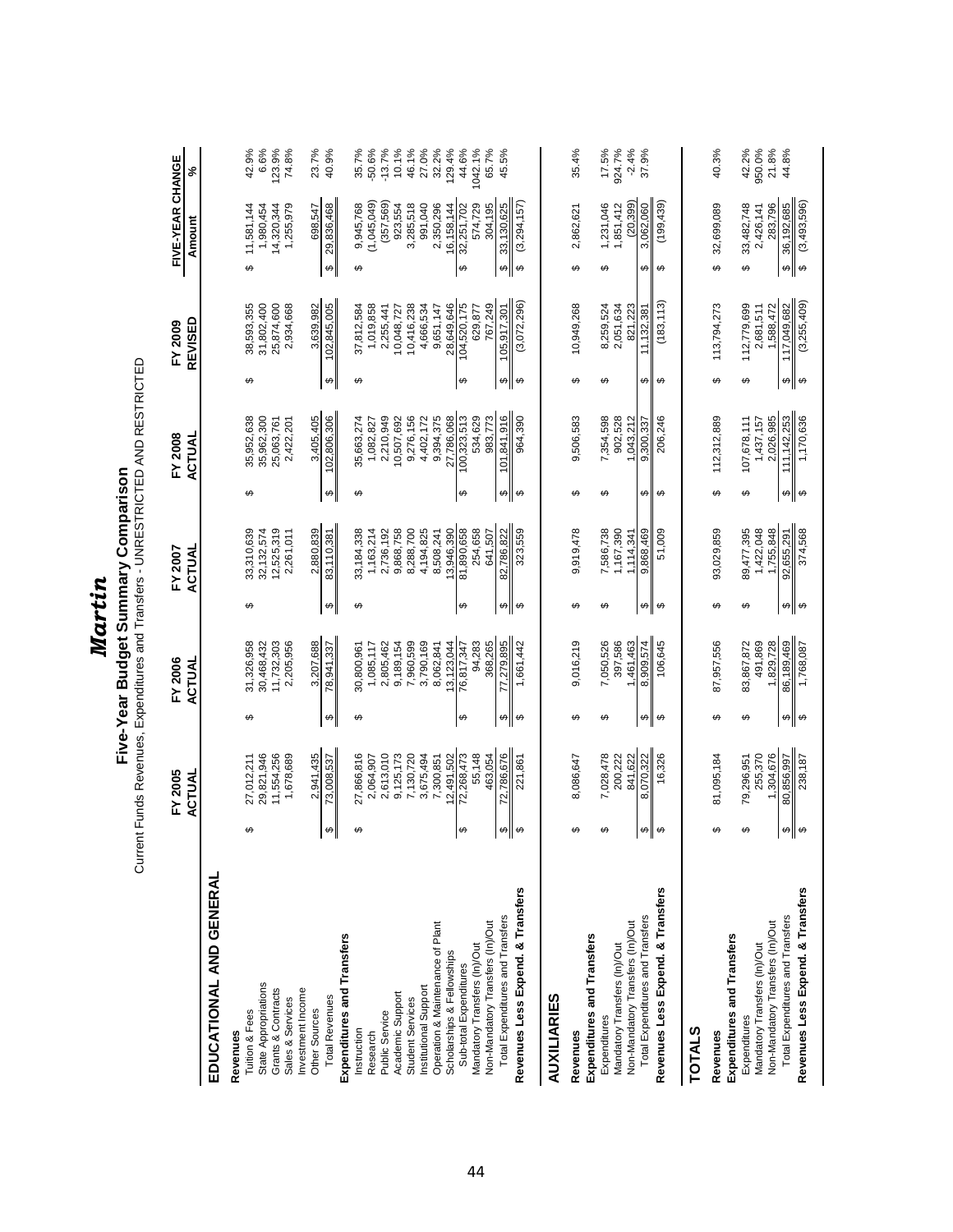|                                  |                                     |                                | Summary of Athletics Revenues, Expenditures and Transfers | E&G and Auxiliary Funds for Men's and Women's Athletics |                            |                |                       |                                  |                       |                                      |          |
|----------------------------------|-------------------------------------|--------------------------------|-----------------------------------------------------------|---------------------------------------------------------|----------------------------|----------------|-----------------------|----------------------------------|-----------------------|--------------------------------------|----------|
|                                  |                                     | FY 2008 ACTUAL                 |                                                           |                                                         | FY 2009 ORIGINAL           |                |                       | FY 2009 REVISED                  |                       | <b>Original to Revised</b><br>CHANGE |          |
|                                  | Unrestricted                        | icted<br>Restri                | Total                                                     | Unrestricted                                            | Restricted                 | Total          | Unrestricted          | Restricted                       | Total                 | Amount                               | వ్       |
| ATHLETICS                        |                                     |                                |                                                           |                                                         |                            |                |                       |                                  |                       |                                      |          |
| Revenues                         |                                     |                                |                                                           |                                                         |                            |                |                       |                                  |                       |                                      |          |
| General Funds                    | 3,853,587<br>Ø                      |                                | 3,853,587<br>မာ                                           | 3,906,630<br>↮                                          |                            | 3,906,630<br>↮ | 4,077,855<br>$\theta$ |                                  | \$4,077,855           | 53,043<br>↮                          | 1.4%     |
| Student Fees                     | 1,849,776                           |                                | 1,849,776                                                 | 1,785,000                                               |                            | 1,785,000      | 1,850,000             |                                  | 1,850,000             | 64,776)                              | $-3.5%$  |
| Athletic Fees                    |                                     |                                |                                                           |                                                         |                            |                |                       |                                  |                       |                                      |          |
| <b>Ticket Sales</b>              | 115,129                             |                                | 115,129                                                   | 105,000                                                 |                            | 105,000        | 105,000               |                                  | 105,000               | (10, 129)                            | $-8.8%$  |
| NCAA Conference, Tournaments     | 325,604                             |                                | 325,604                                                   | 270,000                                                 |                            | 270,000        | 307,628               |                                  | 307,628               | (55,604)                             | $-17.1%$ |
| Game Guarantees                  | 352,500                             |                                | 352,500                                                   | 470,900                                                 |                            | 470,900        | 982,000               |                                  | 982,000               | 118,400                              | 33.6%    |
| Gifts                            |                                     | 05,868<br><u>୪</u><br>↮        | 605,868                                                   |                                                         | 350,000<br>↮               | 350,000        |                       | 375,000<br>↮                     | 375,000               | (255, 868)                           | $-42.2%$ |
| Licensing Fees                   |                                     |                                |                                                           |                                                         |                            |                |                       |                                  |                       |                                      |          |
| Sports Camps                     |                                     |                                |                                                           |                                                         |                            |                |                       |                                  |                       |                                      |          |
| Other*                           | 147,326                             |                                | 147,326                                                   | 146,620                                                 |                            | 146,620        | 175,620               |                                  | 175,620               | (706)                                | $-0.5%$  |
| <b>Total Revenues</b>            | \$ 6,643,922                        | 05,868<br>8<br>$\pmb{\varphi}$ | 7,249,790<br>↮                                            | 6,684,150<br>s                                          | 350,000<br>$\pmb{\varphi}$ | \$7,034,150    | \$7,498,103           | 375,000<br>↮                     | 7,873,103<br>s        | (215, 640)<br>Ø                      | $-3.0%$  |
|                                  |                                     |                                |                                                           |                                                         |                            |                |                       |                                  |                       |                                      |          |
| Expenditures and Transfers       |                                     |                                |                                                           |                                                         |                            |                |                       |                                  |                       |                                      |          |
| Salaries                         | \$1,817,116                         | 3,284<br>↮                     | \$1,820,400                                               | 1,885,588<br>မာ                                         |                            | 1,885,588<br>ക | 1,911,767<br>$\theta$ |                                  | 1,911,767<br>မာ       | 65,188<br>↮                          | 3.6%     |
| Employee Benefits                | 632,801                             | 348                            | 633,149                                                   | 703,000                                                 |                            | 703,000        | 703,000               |                                  | 703,000               | 69,851                               | 11.0%    |
| Total Salaries and Benefits      | 2,449,916<br>$\boldsymbol{\varphi}$ | 3,632<br>↮                     | 2,453,549<br>↮                                            | 2,588,588<br>↮                                          | $\Theta$                   | 2,588,588<br>↮ | 2,614,767<br>$\theta$ |                                  | 2,614,767<br>$\theta$ | 135,039<br>↮                         | 5.5%     |
| Travel                           | 535,079                             | 91,618                         | 626,697                                                   | 443,665                                                 | 30,000                     | 473,665        | 506,195               | 90,000                           | 596,195               | (153, 032)                           | $-24.4%$ |
| Student Aid                      | 2,696,507                           | 59,640                         | 2,756,147                                                 | 2,651,383                                               | 15,000                     | 2,666,383      | 2,802,621             | 20,000                           | 2,822,621             | (89, 764)                            | $-3.3%$  |
| Equipment                        | 1,506                               | 24,300                         | 25,806                                                    | 12,240                                                  |                            | 12,240         | 171,000               |                                  | 171,000               | (13,566)                             | $-52.6%$ |
| Other Operating                  | 960,914                             | 254,507                        | 1,215,421                                                 | 988,274                                                 | 305,000                    | 1,293,274      | 1,403,520             | 265,000                          | 1,668,520             | 77,853                               | 6.4%     |
| Sub-total Expenditures           | 6,643,922<br>↮                      | 433,697<br>$\theta$            | 7,077,620<br>$\theta$                                     | 6,684,150<br>$\theta$                                   | 350,000<br>↔               | \$7,034,150    | \$7,498,103           | 375,000<br>↮                     | \$7,873,103           | (43,470)<br>$\theta$                 | $-0.6%$  |
| Debt Service Transfers           |                                     |                                |                                                           |                                                         |                            |                |                       |                                  |                       |                                      |          |
| Other Transfers                  |                                     |                                |                                                           |                                                         |                            |                |                       |                                  |                       |                                      |          |
| Total Expenditures and Transfers | \$ 6,643,922                        | \$ 433,697                     | 7,077,620<br>$\boldsymbol{\varphi}$                       | 6,684,150<br>$\boldsymbol{\varphi}$                     | 350,000<br>H,              | \$7,034,150    | \$7,498,103           | 375,000<br>$\boldsymbol{\omega}$ | 7,873,103<br>Ø        | (43, 470)<br>$\boldsymbol{\varphi}$  | $-0.6%$  |
| Revenues Less Expenditures       | $\widehat{\circ}$<br>↮              | 72,171<br>÷,<br>↮              | 172, 171<br>↮                                             | ↮                                                       | ↮                          | ↮              | ↮                     | ↮                                | ↮                     | (172, 171)<br>↮                      |          |
|                                  |                                     |                                |                                                           |                                                         |                            |                |                       |                                  |                       |                                      |          |

*Marti*

*n*

# \* Other includes program sales, concessions, parking, broadcasting, television, radio, internet, endowments, investments, royalties, advertisements, sponsorships, and miscellaneous other.

\* Other includes program sales, concessions, parking, broadcasting, television, radio, internet, endowments, investments, royalties, advertisements, sponsorships, and miscellaneous other.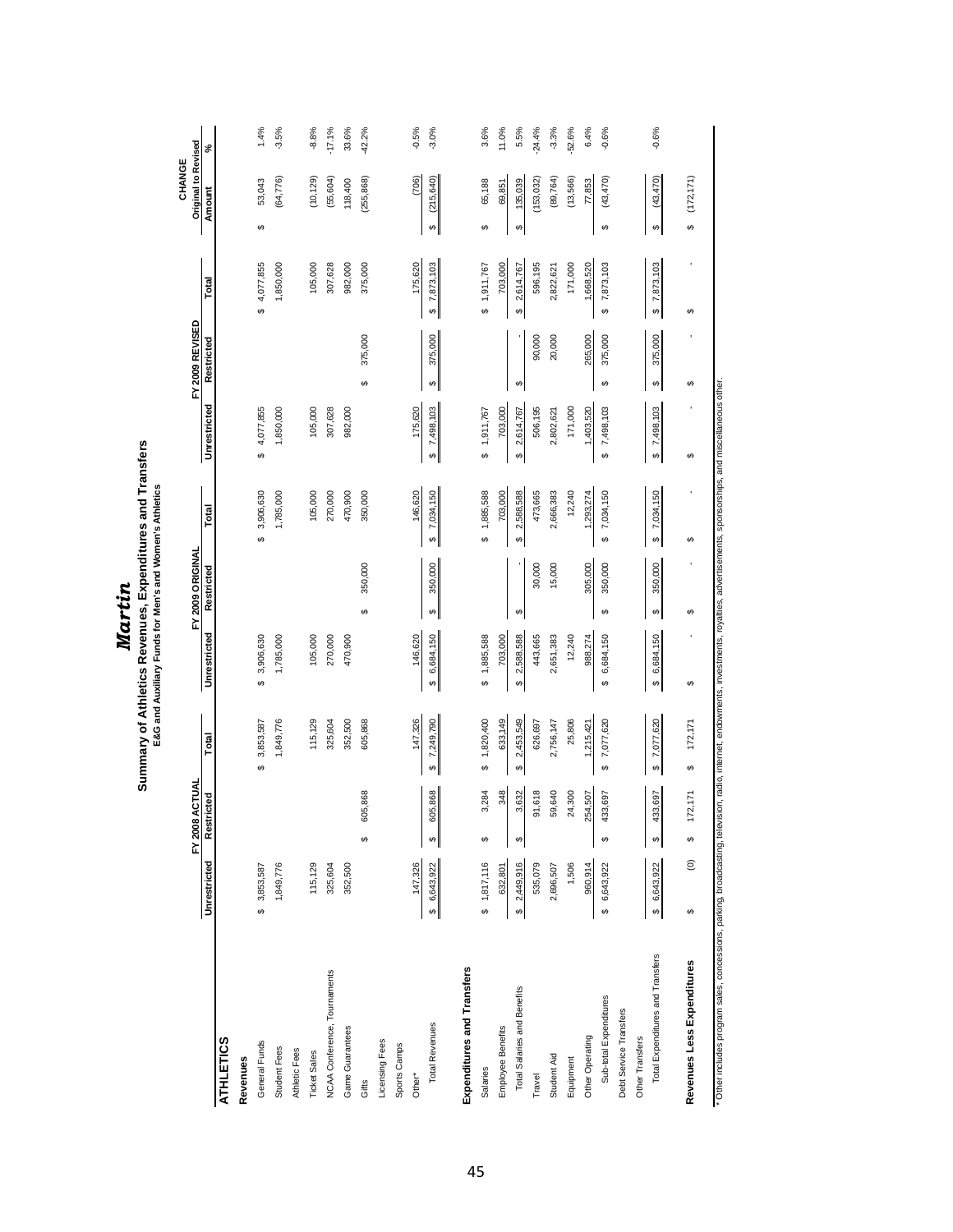|                                                       |                         | <b>E&amp;G</b> | <b>AUXILIARIES</b> | <b>TOTAL</b>      |
|-------------------------------------------------------|-------------------------|----------------|--------------------|-------------------|
| <b>TOTAL - JUNE 30, 2006</b>                          | \$                      | 4,819,027      | \$<br>787,077      | \$<br>5,606,104   |
|                                                       |                         |                |                    |                   |
| <b>FY 2006-07 ACTUAL</b>                              |                         |                |                    |                   |
| Revenue                                               | \$                      | 67,877,706     | \$<br>9,919,478    | \$<br>77,797,184  |
| Less:                                                 |                         |                |                    |                   |
| Expenditures                                          | \$                      | 67,017,551     | \$<br>7,586,738    | \$<br>74,604,288  |
| Mandatory Transfers (In)/Out                          |                         | 254,658        | 1,167,390          | 1,422,048         |
| Non-Mandatory Transfers(In)/Out                       |                         | 641,507        | 1,114,341          | 1,755,848         |
| <b>Total Expenditures &amp; Transfers</b>             | \$                      | 67,913,715     | \$<br>9,868,469    | \$<br>77,782,184  |
| Net Change                                            | \$                      | (36,009)       | \$<br>51,009       | \$<br>15,000      |
| <b>Unrestricted Net Assets</b>                        |                         |                |                    |                   |
| Working Capital-Accounts Receivable                   | \$                      | 251,804        | \$<br>270,638      | \$<br>522,441     |
| <b>Working Capital-Inventories</b>                    |                         | 306,391        | 108,492            | 414,883           |
| <b>Revolving Funds</b>                                |                         |                |                    |                   |
| Encumbrances                                          |                         | 229,844        | 10,840             | 240,684           |
| <b>Unexpended Gifts</b>                               |                         |                |                    |                   |
| Reappropriations                                      |                         | 2,000,000      |                    | 2,000,000         |
| Unallocated                                           |                         | 1,994,979      | 448,116            | 2,443,095         |
| <b>TOTAL - JUNE 30, 2007</b>                          | \$                      | 4,783,018      | \$<br>838,086      | \$<br>5,621,104   |
| <b>Percent Unallocated of Expend. &amp; Transfers</b> |                         | 2.94%          | 4.54%              | 3.14%             |
|                                                       |                         |                |                    |                   |
| <b>FY 2007-08 ACTUAL</b>                              |                         |                |                    |                   |
| Revenue                                               | \$                      | 74,627,662     | \$<br>9,506,583    | \$<br>84,134,245  |
| Less:                                                 |                         |                |                    |                   |
| Expenditures                                          | \$                      | 72,599,055     | \$<br>7,354,598    | \$<br>79,953,652  |
| Mandatory Transfers (In)/Out                          |                         | 534,629        | 902,528            | 1,437,157         |
| Non-Mandatory Transfers(In)/Out                       |                         | 983,773        | 1,043,212          | 2,026,985         |
| <b>Total Expenditures &amp; Transfers</b>             | $\frac{1}{2}$           | 74,117,457     | \$<br>9,300,337    | \$<br>83,417,794  |
| Net Change                                            | $\overline{\mathbf{S}}$ | 510,204        | \$<br>206,246      | \$<br>716,451     |
| <b>Unrestricted Net Assets</b>                        |                         |                |                    |                   |
| Working Capital-Accounts Receivable                   | \$                      | 173,392        | \$<br>290,081      | \$<br>463,473     |
| <b>Working Capital-Inventories</b>                    |                         | 315,703        | 109,118            | 424,821           |
| <b>Revolving Funds</b>                                |                         |                |                    |                   |
| Encumbrances                                          |                         | 162,815        | 186,493            | 349,308           |
| <b>Unexpended Gifts</b>                               |                         |                |                    |                   |
| Reappropriations                                      |                         | 2,000,000      |                    | 2,000,000         |
| Unallocated                                           |                         | 2,641,312      | 458,640            | 3,099,952         |
| <b>TOTAL - JUNE 30, 2008</b>                          | \$                      | 5,293,222      | \$<br>1,044,332    | \$<br>6,337,554   |
| <b>Percent Unallocated of Expend. &amp; Transfers</b> |                         | 3.56%          | 4.93%              | 3.72%             |
|                                                       |                         |                |                    |                   |
|                                                       |                         |                |                    |                   |
| FY 2008-09 REVISED BUDGET                             |                         |                |                    |                   |
| Revenue                                               | \$                      | 74,022,805     | \$<br>10,949,268   | \$<br>84,972,073  |
| Less:                                                 |                         |                |                    |                   |
| Expenditures                                          | \$                      | 75,696,675     | \$<br>8,259,524    | \$<br>83,956,199  |
| Mandatory Transfers (In)/Out                          |                         | 629,877        | 2,051,634          | 2,681,511         |
| Non-Mandatory Transfers(In)/Out                       |                         | 767,249        | 821,223            | 1,588,472         |
| <b>Total Expenditures &amp; Transfers</b>             | \$                      | 77,093,801     | \$<br>11,132,381   | \$<br>88,226,182  |
| Net Change                                            | \$                      | (3,070,996)    | \$<br>(183, 113)   | \$<br>(3,254,109) |
| <b>Unrestricted Net Assets</b>                        |                         |                |                    |                   |
| Working Capital-Accounts Receivable                   | \$                      | 173,392        | \$<br>290,081      | \$<br>463,473     |
| <b>Working Capital-Inventories</b>                    |                         | 315,703        | 109,118            | 424,821           |
| <b>Revolving Funds</b>                                |                         |                |                    |                   |
| Encumbrances                                          |                         |                |                    |                   |
| <b>Unexpended Gifts</b>                               |                         |                |                    |                   |
| Reappropriations                                      |                         |                |                    |                   |
| Unallocated                                           |                         | 1,733,131      | 462,020            | 2,195,151         |
| <b>ESTIMATED TOTAL - OCTOBER 31, 2008</b>             | \$                      | 2,222,226      | \$<br>861,219      | \$<br>3,083,445   |
| <b>Percent Unallocated of Expend. &amp; Transfers</b> |                         | 2.25%          | 4.15%              | 2.49%             |
|                                                       |                         |                |                    |                   |

#### *Martin* **Unrestricted Net Assets**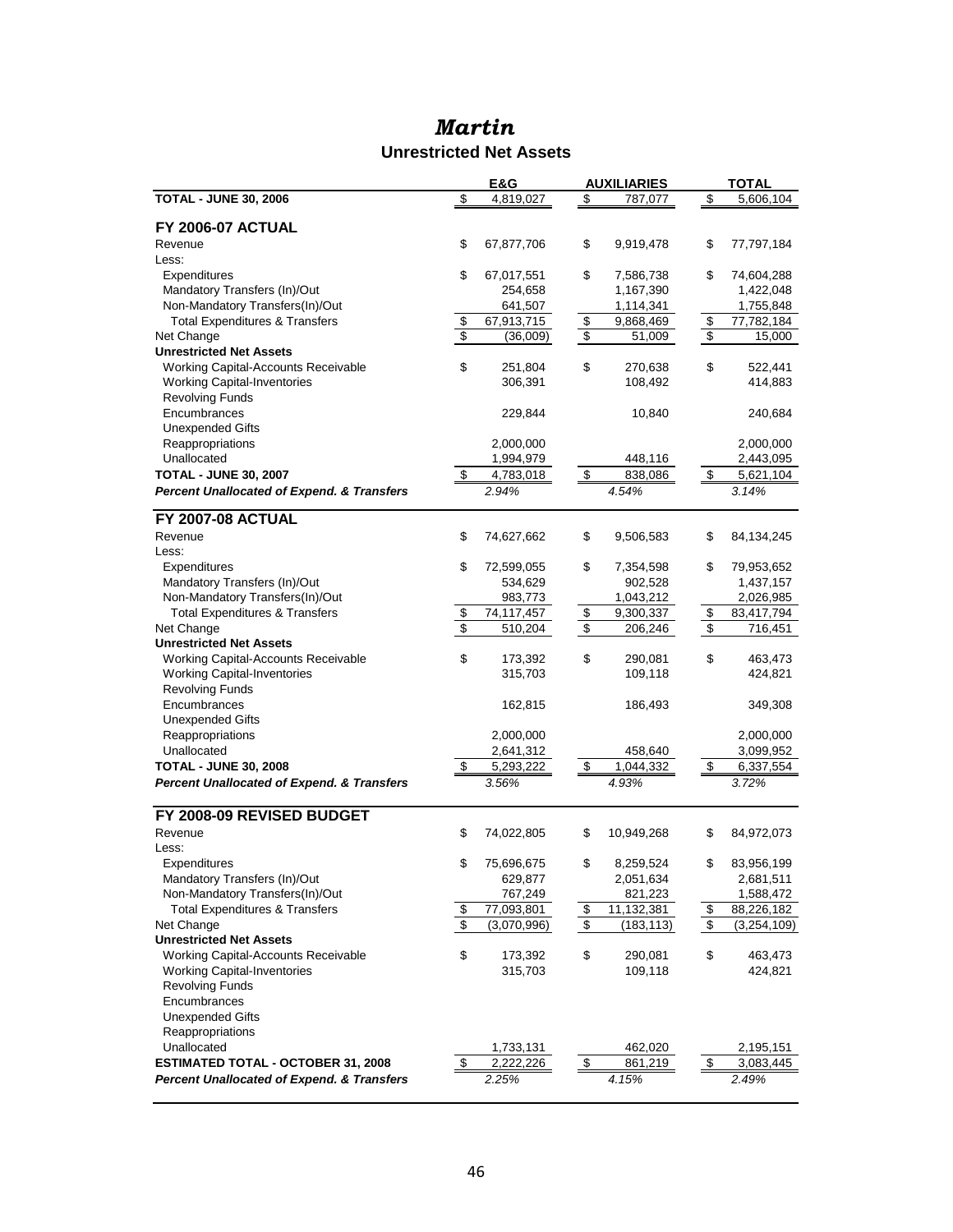#### **FY 2009 Budget Summary**

|                                          |                         |                |                         |                 |                      |                |               | <b>CHANGE</b>              |               |
|------------------------------------------|-------------------------|----------------|-------------------------|-----------------|----------------------|----------------|---------------|----------------------------|---------------|
|                                          |                         | <b>FY 2008</b> |                         | FY 2009         |                      | FY 2009        |               | <b>Original to Revised</b> |               |
|                                          |                         | <b>ACTUAL</b>  |                         | <b>ORIGINAL</b> |                      | <b>REVISED</b> |               | Amount                     | $\frac{9}{6}$ |
| <b>EDUCATIONAL AND GENERAL</b>           |                         |                |                         |                 |                      |                |               |                            |               |
| <b>Revenues</b>                          |                         |                |                         |                 |                      |                |               |                            |               |
| <b>Tuition &amp; Fees</b>                | \$                      | 1,703,085      | \$                      | 1,851,300       | \$                   | 1,851,300      | \$            |                            |               |
| <b>State Appropriations</b>              |                         | 8,389,300      |                         | 8,241,200       |                      | 7,954,000      |               | (287, 200)                 | $-3.5%$       |
| <b>Grants &amp; Contracts</b>            |                         | 908,627        |                         | 1,025,000       |                      | 850,000        |               | (175,000)                  | $-17.1%$      |
| Sales & Services                         |                         |                |                         |                 |                      |                |               |                            |               |
| Investment Income                        |                         |                |                         |                 |                      |                |               |                            |               |
| <b>Other Sources</b>                     |                         | 14,839         |                         | 16,400          |                      | 16,400         |               |                            |               |
| <b>Total Revenues</b>                    | \$                      | 11,015,852     | \$                      | 11,133,900      | \$                   | 10,671,700     | \$            | (462, 200)                 | $-4.2%$       |
| <b>Expenditures and Transfers</b>        |                         |                |                         |                 |                      |                |               |                            |               |
| Instruction                              | \$                      | 3,266,832      | \$                      | 3,466,783       | \$                   | 3,610,977      | \$            | 144,194                    | 4.2%          |
| Research                                 |                         | 3,396,161      |                         | 3,260,125       |                      | 2,898,476      |               | (361, 649)                 | $-11.1%$      |
| <b>Public Service</b>                    |                         | 5,738          |                         |                 |                      |                |               |                            |               |
| Academic Support                         |                         | 480,668        |                         | 502,287         |                      | 491,444        |               | (10, 843)                  | $-2.2%$       |
| <b>Student Services</b>                  |                         | 237,266        |                         | 259,321         |                      | 258,431        |               | (890)                      | $-0.3%$       |
| <b>Institutional Support</b>             |                         | 1,271,159      |                         | 1,101,733       |                      | 1,151,525      |               | 49,792                     | 4.5%          |
| Operation & Maintenance of Plant         |                         | 1,875,862      |                         | 2,032,220       |                      | 1,985,342      |               | (46, 878)                  | $-2.3%$       |
| Scholarships & Fellowships               |                         | 139,408        |                         | 117,790         |                      | 117,943        |               | 153                        | 0.1%          |
| Sub-total Expenditures                   | $\overline{\mathbf{s}}$ | 10,673,094     | $\overline{\mathbb{S}}$ | 10,740,259      | \$                   | 10,514,138     | \$            | (226, 121)                 | $-2.1%$       |
| Mandatory Transfers (In)/Out             |                         |                |                         |                 |                      |                |               |                            |               |
| Non-Mandatory Transfers (In)/Out         |                         | 308,465        |                         | 393,641         |                      | 157,562        |               | (236,079)                  | $-60.0%$      |
| <b>Total Expenditures and Transfers</b>  | \$                      | 10,981,559     | \$                      | 11,133,900      | $\pmb{\mathfrak{z}}$ | 10,671,700     | $\frac{3}{2}$ | (462, 200)                 | $-4.2%$       |
| <b>Fund Balance Addition/(Reduction)</b> | \$                      | 34,293         | \$                      |                 |                      |                | \$            |                            |               |
|                                          |                         |                |                         |                 |                      |                |               |                            |               |
| <b>AUXILIARIES</b>                       |                         |                |                         |                 |                      |                |               |                            |               |
| <b>Revenues</b>                          | \$                      | 142,459        | \$                      | 152,200         | \$                   | 169,571        | \$            | 17,371                     | 11.4%         |
| <b>Expenditures and Transfers</b>        |                         |                |                         |                 |                      |                |               |                            |               |
| Expenditures                             | \$                      | 180,261        | \$                      | 255,920         | \$                   | 300,465        | \$            | 44,545                     | 17.4%         |
| <b>Mandatory Transfers</b>               |                         |                |                         |                 |                      |                |               |                            |               |
| Non-Mandatory Transfers                  |                         | (50,058)       |                         | (103, 720)      |                      | (130, 894)     |               | (27, 174)                  | 26.2%         |
| <b>Total Expenditures and Transfers</b>  | \$                      | 130,203        | \$                      | 152,200         | \$                   | 169,571        | $\frac{1}{2}$ | 17,371                     | 11.4%         |
| <b>Fund Balance Addition/(Reduction)</b> | \$                      | 12,256         |                         |                 |                      |                | \$            |                            |               |
|                                          |                         |                |                         |                 |                      |                |               |                            |               |
| <b>TOTALS</b>                            |                         |                |                         |                 |                      |                |               |                            |               |
| <b>Revenues</b>                          | \$                      | 11,158,311     | \$                      | 11,286,100      | \$                   | 10,841,271     | \$            | (444, 829)                 | $-3.9%$       |
| <b>Expenditures and Transfers</b>        |                         |                |                         |                 |                      |                |               |                            |               |
| Expenditures                             | \$                      | 10,853,355     | \$                      | 10,996,179      | \$                   | 10,814,603     | \$            | (181, 576)                 | $-1.7%$       |
| <b>Mandatory Transfers</b>               |                         |                |                         |                 |                      |                |               |                            |               |
| Non-Mandatory Transfers                  |                         | 258,407        |                         | 289,921         |                      | 26,668         |               | (263, 253)                 | $-90.8%$      |
| <b>Total Expenditures and Transfers</b>  | \$                      | 11,111,762     | \$                      | 11,286,100      | $\bullet$            | 10,841,271     | \$            | (444, 829)                 | $-3.9%$       |
| <b>Fund Balance Addition/(Reduction)</b> | $\mathbf{\$}$           | 46,549         | \$                      |                 | \$                   |                | \$            |                            |               |
|                                          |                         |                |                         |                 |                      |                |               |                            |               |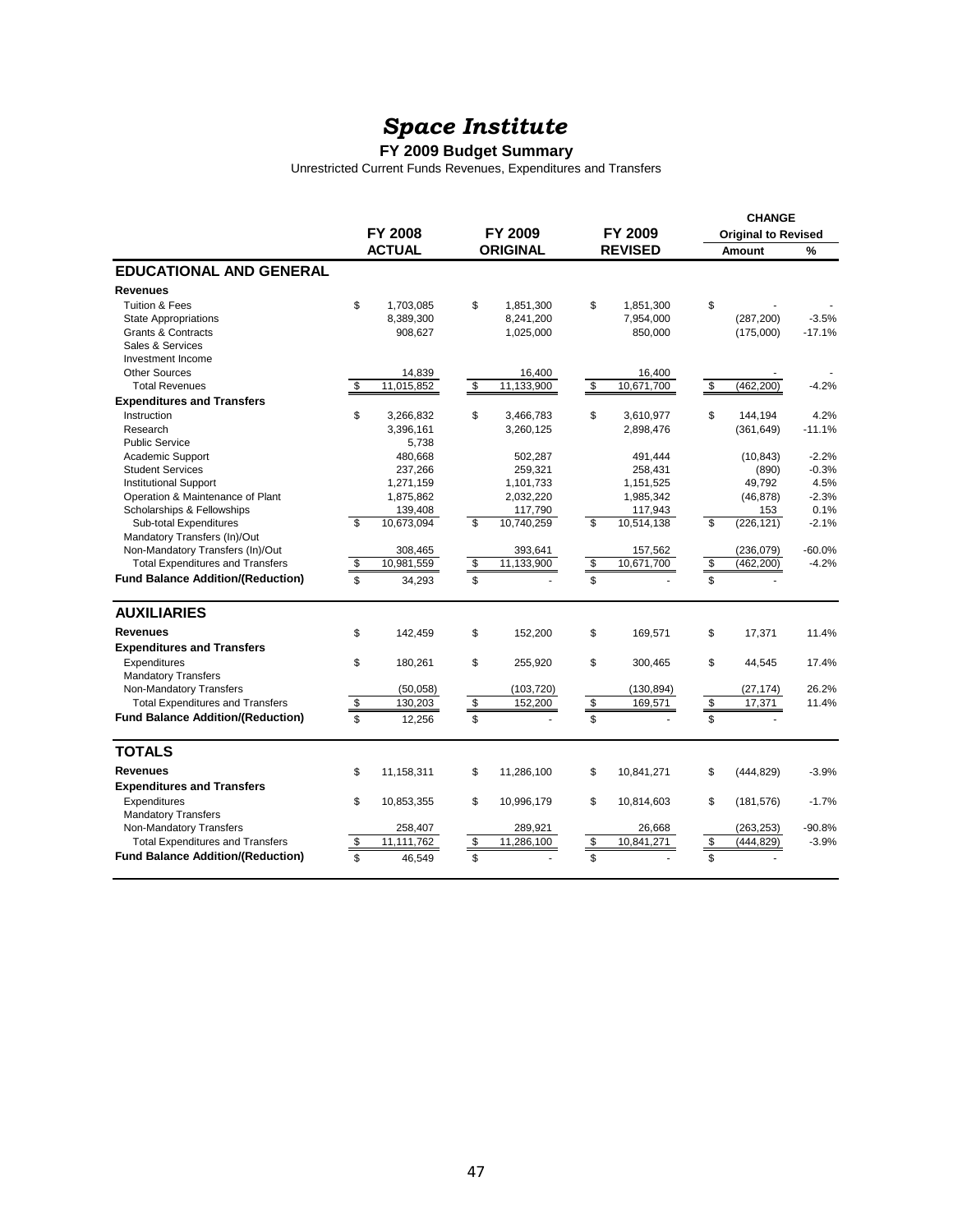**FY 2009 Budget Summary**

Auxiliary Enterprises Funds Revenues, Expenditures and Transfers

|                                                                    |                               |                     |          |                      |          |                      |          | <b>CHANGE</b>              |                |
|--------------------------------------------------------------------|-------------------------------|---------------------|----------|----------------------|----------|----------------------|----------|----------------------------|----------------|
|                                                                    |                               | FY 2008             |          | FY 2009              |          | FY 2009              |          | <b>Original to Revised</b> |                |
|                                                                    |                               | <b>ACTUAL</b>       |          | <b>ORIGINAL</b>      |          | <b>REVISED</b>       |          | <b>Amount</b>              | ℅              |
| <b>HOUSING</b>                                                     |                               |                     |          |                      |          |                      |          |                            |                |
| <b>Revenues</b>                                                    | \$                            | 66.182              | \$       | 65.000               | \$       | 75.000               | \$       | 10,000                     | 15.4%          |
| <b>Expenditures and Transfers</b>                                  |                               |                     |          |                      |          |                      |          |                            |                |
| Expenditures                                                       | \$                            | 19,707              | \$       | 11,000               | \$       | 53,100               | \$       | 42,100                     | 382.7%         |
| <b>Mandatory Transfers</b>                                         |                               |                     |          |                      |          |                      |          |                            | $-53.0%$       |
| Non-Mandatory Transfers<br><b>Total Expenditures and Transfers</b> | $\boldsymbol{\mathsf{s}}$     | 19.707              | \$       | 46,629<br>57,629     | \$       | 21,900<br>75.000     | \$       | (24, 729)<br>17,371        | 30.1%          |
|                                                                    | $\overline{\mathbb{S}}$       | 46,474.71           | \$       | 7,371                | \$       |                      | \$       | (7, 371)                   |                |
| <b>Fund Balance Addition/(Reduction)</b>                           |                               |                     |          |                      |          |                      |          |                            |                |
| <b>FOOD SERVICE</b>                                                |                               |                     |          |                      |          |                      |          |                            |                |
| <b>Revenues</b>                                                    | \$                            | 69,919              | \$       | 84,000               | \$       | 88,814               | \$       | 4,814                      | 5.7%           |
| <b>Expenditures and Transfers</b>                                  |                               |                     |          |                      |          |                      |          |                            |                |
| Expenditures                                                       | \$                            | 156,082             | \$       | 239,163              | \$       | 241,608              | \$       | 2,445                      | 1.0%           |
| <b>Mandatory Transfers</b>                                         |                               |                     |          |                      |          |                      |          |                            |                |
| Non-Mandatory Transfers                                            |                               | (50,000)            |          | (150, 349)           |          | (152, 794)           |          | (2, 445)                   | 1.6%           |
| <b>Total Expenditures and Transfers</b>                            | $\overline{\mathcal{S}}$      | 106,082             | \$       | 88,814               | \$       | 88,814               | \$       |                            | 0.0%           |
| <b>Fund Balance Addition/(Reduction)</b>                           | \$                            | (36, 164)           | \$       | (4, 814)             | \$       |                      | \$       | 4,814                      |                |
| <b>BOOKSTORES</b>                                                  |                               |                     |          |                      |          |                      |          |                            |                |
| <b>Revenues</b>                                                    | \$                            | 6,358               | \$       | 3,200                | \$       | 5,757                | \$       | 2,557                      | 79.9%          |
| <b>Expenditures and Transfers</b>                                  |                               |                     |          |                      |          |                      |          |                            |                |
| Expenditures                                                       | \$                            | 4.471               | \$       | 5.757                | \$       | 5.757                | \$       |                            |                |
| <b>Mandatory Transfers</b>                                         |                               |                     |          |                      |          |                      |          |                            |                |
| Non-Mandatory Transfers                                            |                               | (58)                |          |                      |          |                      |          |                            |                |
| <b>Total Expenditures and Transfers</b>                            | S                             | 4.413               | \$       | 5,757                | \$       | 5,757                | \$       |                            |                |
| <b>Fund Balance Addition/(Reduction)</b>                           | $\overline{\mathcal{S}}$      | 1,945               | \$       | (2,557)              | \$       |                      | \$       | 2,557                      |                |
| <b>PARKING</b>                                                     |                               |                     |          |                      |          |                      |          |                            |                |
| <b>Revenues</b>                                                    |                               |                     |          |                      |          |                      |          |                            |                |
| <b>Expenditures and Transfers</b>                                  |                               |                     |          |                      |          |                      |          |                            |                |
| Expenditures                                                       |                               |                     |          |                      |          |                      |          |                            |                |
| <b>Mandatory Transfers</b>                                         |                               |                     |          |                      |          |                      |          |                            |                |
| Non-Mandatory Transfers                                            |                               |                     |          |                      |          |                      |          |                            |                |
| <b>Total Expenditures and Transfers</b>                            | \$                            |                     | \$       |                      | \$       |                      | \$       |                            |                |
| <b>Fund Balance Addition/(Reduction)</b>                           | \$                            |                     | \$       |                      | \$       |                      | \$       |                            |                |
| <b>OTHER</b>                                                       |                               |                     |          |                      |          |                      |          |                            |                |
| <b>Revenues</b>                                                    |                               |                     |          |                      |          |                      |          |                            |                |
| <b>Expenditures and Transfers</b>                                  |                               |                     |          |                      |          |                      |          |                            |                |
| Expenditures                                                       |                               |                     |          |                      |          |                      |          |                            |                |
| <b>Mandatory Transfers</b>                                         |                               |                     |          |                      |          |                      |          |                            |                |
| Non-Mandatory Transfers<br><b>Total Expenditures and Transfers</b> |                               |                     |          |                      |          |                      |          |                            |                |
|                                                                    | \$<br>$\overline{\mathbb{S}}$ |                     | \$<br>\$ |                      | \$<br>\$ |                      | \$<br>\$ |                            |                |
| <b>Fund Balance Addition/(Reduction)</b>                           |                               |                     |          |                      |          |                      |          |                            |                |
| <b>TOTAL</b>                                                       |                               |                     |          |                      |          |                      |          |                            |                |
| <b>Revenues</b>                                                    | \$                            | 142.459             | \$       | 152.200              | \$       | 169.571              | \$       | 17,371                     | 11.4%          |
| <b>Expenditures and Transfers</b>                                  |                               |                     |          |                      |          |                      |          |                            |                |
| Expenditures                                                       | \$                            | 180,261             | \$       | 255,920              | \$       | 300,465              | \$       | 44,545                     | 17.4%          |
| <b>Mandatory Transfers</b>                                         |                               |                     |          |                      |          |                      |          |                            |                |
| Non-Mandatory Transfers<br><b>Total Expenditures and Transfers</b> | \$                            | (50.058)<br>130,203 | \$       | (103,720)<br>152,200 | \$       | (130,894)<br>169,571 |          | (27, 174)<br>17,371        | 26.2%<br>11.4% |
| <b>Fund Balance Addition/(Reduction)</b>                           |                               | 12,256              | \$       |                      | \$       |                      | \$<br>\$ |                            |                |
|                                                                    |                               |                     |          |                      |          |                      |          |                            |                |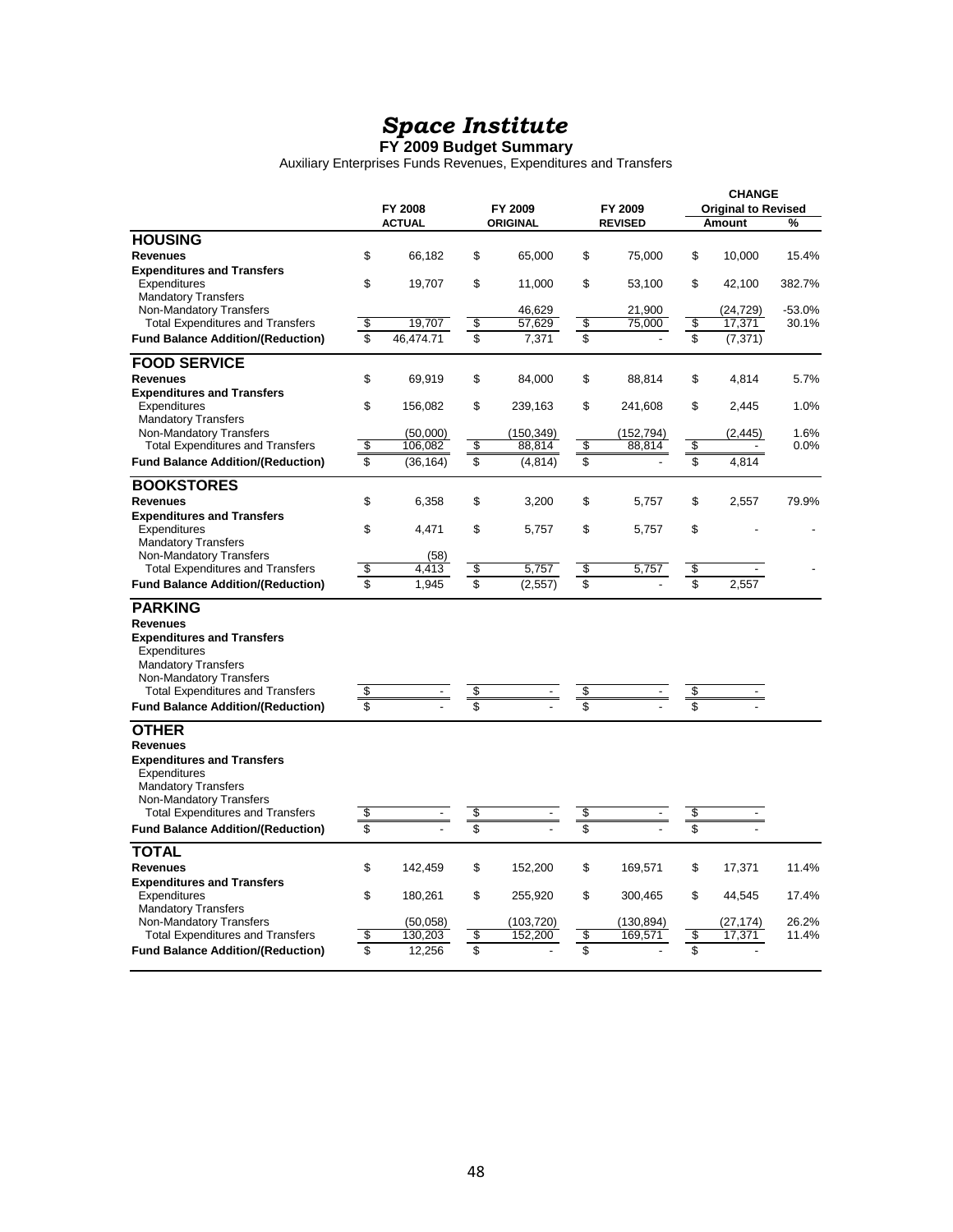|                                                                             |                  |                       |                       | Unrestricted and Restricted Current Funds Revenues, Expenditures and Transfers<br>FY 2009 Budget Summary<br>Space Institute |                       |    |                       |                             |                 |                       |        |                                      |                      |
|-----------------------------------------------------------------------------|------------------|-----------------------|-----------------------|-----------------------------------------------------------------------------------------------------------------------------|-----------------------|----|-----------------------|-----------------------------|-----------------|-----------------------|--------|--------------------------------------|----------------------|
|                                                                             |                  | <b>FY 2008 ACTUAL</b> |                       |                                                                                                                             | FY 2009 ORIGINAL      |    |                       |                             | FY 2009 REVISED |                       |        | <b>Original to Revised</b><br>CHANGE |                      |
|                                                                             | Unrestricted     | Restricted            | <b>Total</b>          | Unrestricted                                                                                                                | Restricted            |    | Total                 | Unrestricted                | Restricted      | Total                 | Amount | se.                                  |                      |
| EDUCATIONAL AND GENERAL                                                     |                  |                       |                       |                                                                                                                             |                       |    |                       |                             |                 |                       |        |                                      |                      |
| Revenues                                                                    |                  |                       |                       |                                                                                                                             |                       |    |                       |                             |                 |                       |        |                                      |                      |
| Tuition & Fees                                                              | ,703,085         |                       | 1,703,085             | 1,851,300<br>G                                                                                                              |                       |    | 1,851,300             | 1,851,300<br>G              |                 | 1,851,300<br>G        | G      |                                      |                      |
| State Appropriations                                                        | 3,389,300        | 925,700               | 9,315,000             | 8,241,200                                                                                                                   | 887,500<br>G          |    | 9,128,700             | 7,954,000                   | 883,900<br>69   | 8,837,900             |        | $(290, 800)$<br>$(175, 000)$         | $-3.2%$              |
| Grants & Contracts                                                          | 908,627          | 2,530,377             | 3,439,005             | ,025,000                                                                                                                    | 2,617,100             |    | 3,642,100             | 850,000                     | 2,617,100       | 3,467,100             |        |                                      | $-4.8%$              |
| Sales & Services                                                            |                  |                       |                       |                                                                                                                             |                       |    |                       |                             |                 |                       |        |                                      |                      |
| Investment Income                                                           |                  |                       |                       |                                                                                                                             |                       |    |                       |                             |                 |                       |        |                                      |                      |
| Other Sources                                                               | 14,839           |                       | 281,335               | 16,400                                                                                                                      | 198,000               |    | 214,400               | 16,400                      | 215,331         | 231,731               |        | 17,331                               | 8.1%                 |
| <b>Total Revenues</b>                                                       | 11,015,852<br>6Ĥ | 266,495               | 14,738,425            | 11,133,900                                                                                                                  | 3,702,600<br>$\Theta$ | s  | 14,836,500            | 10,671,700                  | 3,716,331       | 14,388,031            | s      | (448, 469)                           | $-3.0%$              |
| Expenditures and Transfers                                                  |                  |                       |                       |                                                                                                                             |                       |    |                       |                             |                 |                       |        |                                      |                      |
| Instruction                                                                 | 3,266,832        | 160<br>181.           | 3,447,992             | 3,466,783<br>မာ                                                                                                             | 154,000<br>Θ          | မာ | 3,620,783             | 3,610,977                   | 154,000<br>မာ   | 3,764,977<br>မာ       | မာ     | 144,194                              | 4.0%                 |
| Research                                                                    | 3,396,161        | 3,594,279             | 6,990,440             | 3,260,125                                                                                                                   | 3,508,000             |    | 6,768,125             | 2,898,476                   | 3,521,731       | 6,420,207             |        | 347,918)                             | $-5.1%$              |
| Public Service                                                              | 5,738            |                       | 5,738                 |                                                                                                                             |                       |    |                       |                             |                 |                       |        |                                      |                      |
| Academic Support                                                            | 480,668          | 11,397                | 492,066               | 502,287                                                                                                                     | 7,200                 |    | 509,487               | 491,444                     | 7,200           | 498,644               |        | (10, 843)                            | $-2.1%$              |
| <b>Student Services</b>                                                     | 237,266          |                       | 237,266               | 259,321                                                                                                                     |                       |    | 259,321               | 258,431                     |                 | 258,431               |        | (890)                                | $-0.3%$              |
| Institutional Support                                                       | 1,271,159        | 21,925                | ,293,083              | 1,101,733                                                                                                                   | 19,400                |    | ,121,133              | 1,151,525                   | 19,400          | ,170,925              |        | 49,792                               | 4.4%                 |
| Operation & Maintenance of Plant                                            | ,875,862         | 26,634                | ,902,496              | 2,032,220                                                                                                                   |                       |    | 2,032,220             | ,985,342                    |                 | ,985,342              |        | (46, 878)                            | $-2.3%$<br>0.1%      |
| Scholarships & Fellowships                                                  | 139,408          | 13,900                | 153,308               | 117.790                                                                                                                     | 14,000                |    | 131,790               | 117.943                     | 14,000          | 131,943               |        | 153                                  |                      |
| Sub-total Expenditures                                                      | 10,673,094<br>G  | 295<br>3,849.         | 14,522,389            | 10,740,259<br>69                                                                                                            | 3,702,600<br>G        | 69 | 14,442,859            | 10,514,138<br>69            | 3,716,331<br>မာ | 14,230,469<br>မာ      | မာ     | (212, 390)                           | $-1.5%$              |
| Mandatory Transfers (In)/Out                                                | 308,465          |                       |                       | 393,641                                                                                                                     |                       |    |                       |                             |                 |                       |        |                                      |                      |
| Total Expenditures and Transfers<br><b>Von-Mandatory Transfers (In)/Out</b> | 10,981,559<br>မာ | 3,849,295             | 14,830,854<br>308,465 | 11,133,900<br>မာ                                                                                                            | 3,702,600<br>မာ       | မာ | 14,836,500<br>393,641 | 10,671,700<br>157,562<br>မာ | 3,716,331       | 157,562<br>14,388,031 | ↮      | (236,079)<br>(448,469)               | $-60.0\%$<br>$-3.0%$ |
| Revenues Less Expend. & Transfers                                           | 34,293           | (126, 722)            | (92, 430)             |                                                                                                                             |                       |    |                       |                             |                 |                       |        |                                      |                      |

### **AUXILIARIES**

Mandatory Transfers

Expenditures<br>Mandatory Transfes<br>Mandatory Transfers<br>Total Expenditures and Transfers<br>**Revenues Less Expend. & Transfers** 

| <b>AUXILIARIES</b>                                          |                                                                                    |  |              |                                       |  |               |              |            |                             |                         |            |                           |                |
|-------------------------------------------------------------|------------------------------------------------------------------------------------|--|--------------|---------------------------------------|--|---------------|--------------|------------|-----------------------------|-------------------------|------------|---------------------------|----------------|
| Revenues                                                    | 142,459                                                                            |  |              | 142,459                               |  | 152,200       |              | 152,200    | 169,571                     |                         | 169,571    | 17,371                    | 11.4%          |
| Expenditures and Transfers                                  |                                                                                    |  |              |                                       |  |               |              |            |                             |                         |            |                           |                |
| Expenditures                                                | 180,261                                                                            |  |              | 180,261                               |  | 255,920       |              | 255,920    | 300,465                     |                         | 300,465    | 44,545                    | 17.4%          |
| <b>Jandatory Transfers</b>                                  |                                                                                    |  |              |                                       |  |               |              |            |                             |                         |            |                           |                |
|                                                             |                                                                                    |  |              |                                       |  | 103,720       |              | 103,720    |                             |                         | (130, 894) |                           | 26.2%<br>11.4% |
| Non-Mandatory Transfers<br>Total Expenditures and Transfers | $\begin{array}{r}\n (50,058) \\ \hline\n 130,203 \\ \hline\n 12,256\n \end{array}$ |  | $\mathbb{I}$ | $\frac{(50,058)}{130,203}$<br>130,203 |  | 152,200       |              | 152,200    | $\frac{(130,894)}{169,571}$ |                         | 169,571    | $\frac{(27,174)}{17,371}$ |                |
| Revenues Less Expend. & Transfers                           |                                                                                    |  |              |                                       |  |               |              |            |                             |                         |            |                           |                |
| <b>TOTALS</b>                                               |                                                                                    |  |              |                                       |  |               |              |            |                             |                         |            |                           |                |
| Revenues                                                    | $$11,158,311$ $$3,722,573$                                                         |  |              | 14,880,883                            |  | 11,286,100 \$ | 3,702,600 \$ | 14,988,700 | $$10,841,271$ \$            | 3,716,331 \$ 14,557,602 |            | (431,098)                 | $-2.9%$        |
| Expenditures and Transfers                                  |                                                                                    |  |              |                                       |  |               |              |            |                             |                         |            |                           |                |

expenditures a 19,853,954,179 \$ 14,859,12,17 \$ 3,850,1700;1700; \$ 3,82,589,174 \$ 10,002,120,179 \$ 12,899,179 \$ 14,530,000,120,179 \$ 14,698,000,179 \$ 14,698,000,120,179 \$ 14,531,603,000,120,179 \$ 14,530,000,120,179 \$ 14,530

\$ 10,996,179 289,921<br>11,286,100

\$ 14,702,650

\$3,849,295

\$ 10,853,355

 $$3,702,600$ 

 $-1.1%$  $-90.8%$ <br> $-2.9%$ 

 $(263, 253)$ <br> $(431, 098)$  $(167, 845)$  $\theta$ 

 $\leftrightarrow$ 

26,668  $$ 14,530,934$ 

 $\bullet$ 

3,716,331

 $\bullet$ 

289,921<br>14,988,700  $$ 14,698,779$ 

 $\bullet$ 

3,702,600

φ

 $\boldsymbol{\omega}$ 

 $\begin{array}{r}\n 258,407 \\
\hline\n 5 \quad 14,961,057 \\
\hline\n 6 \quad (80,174)\n \end{array}$ 

 $\frac{$8 \quad 3,849,295}{1,26,722}$ 

 $\begin{array}{r}\n 258,407 \\
\hline\n 5 \quad 11,111,762 \\
\hline\n 5 \quad 46,549\n \end{array}$ 

 $$3,716,331$ 

 $$10,814,603$ 26,668  $10,841,271$ 

Non-Mandatory Transfers 258,407 258,407 258,921 258,921 289,921 289,921 289,921 289,921 28,668 26,668 26,668 26,668 26,668 26,668 276,407 289,9253) -90.8% Total Expenditures and Transfers 11,111,1262 \$ 14,000,000 \$ 11,286,11,295 \$ 14,000,000,000,000,000,000,000,000 \$ 14,000 \$ 10,000 \$ 14,11,11,10,8 \$ 14,557,602 \$ 14,717,1038 \$ 14,571 \$ 14,712,602 \$ (421,370,098,098,098,098,0

**Revenues Less Expend. & Transfers** 46,549 \$ (126,722) \$ (80,174) \$ - \$ - \$ - \$ - \$ - \$ - \$ - \$

#### 49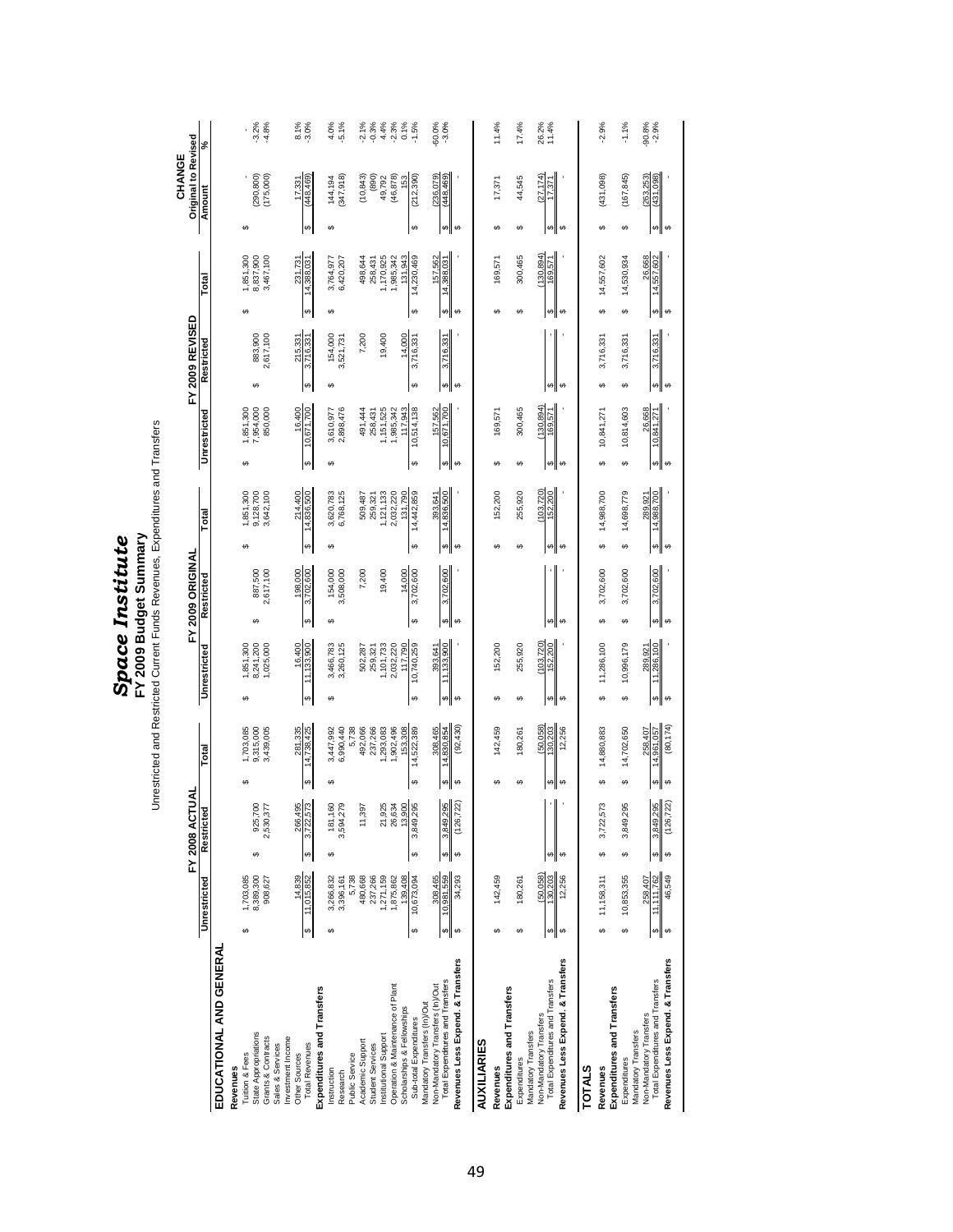#### **FY 2009 Natural Classifications Summary**

Unrestricted Current Funds Expenditures

|                                     |            |               |                           |                 |                         |                |                          | <b>CHANGE</b>              |          |
|-------------------------------------|------------|---------------|---------------------------|-----------------|-------------------------|----------------|--------------------------|----------------------------|----------|
|                                     |            | FY 2008       |                           | FY 2009         |                         | FY 2009        |                          | <b>Original to Revised</b> |          |
|                                     |            | <b>ACTUAL</b> |                           | <b>ORIGINAL</b> |                         | <b>REVISED</b> |                          | Amount                     | %        |
| <b>EDUCATIONAL AND GENERAL</b>      |            |               |                           |                 |                         |                |                          |                            |          |
| <b>Salaries and Benefits</b>        |            |               |                           |                 |                         |                |                          |                            |          |
| <b>Salaries</b>                     |            |               |                           |                 |                         |                |                          |                            |          |
| Academic                            | \$         | 2,448,927     | \$                        | 2,667,290       | \$                      | 2,652,038      | \$                       | (15, 252)                  | $-0.6%$  |
| Non-Academic                        |            | 3,108,974     |                           | 2,923,755       |                         | 2,955,699      |                          | 31,944                     | 1.1%     |
| <b>Students</b>                     |            |               |                           |                 |                         |                |                          |                            |          |
| <b>Total Salaries</b>               | \$         | 5,557,901     | \$                        | 5,591,045       | \$                      | 5,607,737      | \$                       | 16,692                     | 0.3%     |
| <b>Benefits</b>                     |            | 1,803,051     |                           | 1,810,957       |                         | 1,742,565      |                          | (68, 392)                  | $-3.8%$  |
| <b>Total Salaries and Benefits</b>  | \$         | 7,360,952     | \$                        | 7,402,002       | \$                      | 7,350,302      | \$                       | (51,700)                   | $-0.7%$  |
| Operating                           |            | 2,975,224     |                           | 3,004,350       |                         | 2,944,259      |                          | (60,091)                   | $-2.0%$  |
| <b>Equipment and Capital Outlay</b> |            | 336,918       |                           | 333,907         |                         | 219,577        |                          | (114, 330)                 | $-34.2%$ |
| <b>Total Expenditures</b>           | \$         | 10,673,094    | \$                        | 10,740,259      | \$                      | 10,514,138     | \$                       | (226, 121)                 | $-2.1%$  |
| <b>AUXILIARIES</b>                  |            |               |                           |                 |                         |                |                          |                            |          |
| <b>Salaries and Benefits</b>        |            |               |                           |                 |                         |                |                          |                            |          |
| <b>Salaries</b>                     |            |               |                           |                 |                         |                |                          |                            |          |
| Academic                            | \$         | 47            |                           |                 |                         |                |                          |                            |          |
| Non-Academic                        |            | 68,148        | \$                        | 77,356          | \$                      | 84,752         | \$                       | 7,396                      | 9.6%     |
| <b>Students</b>                     |            | 188           |                           |                 |                         |                |                          |                            |          |
| <b>Total Salaries</b>               | \$         | 68,382        | \$                        | 77,356          | \$                      | 84,752         | \$                       | 7,396                      | 9.6%     |
| <b>Benefits</b>                     |            | 6,266         |                           | 68,554          |                         | 65,803         |                          | (2,751)                    | $-4.0%$  |
| <b>Total Salaries and Benefits</b>  | \$         | 74.648        | \$                        | 145.910         | $\overline{\mathbf{s}}$ | 150,555        | \$                       | 4.645                      | 3.2%     |
| Operating                           |            | 98,042        |                           | 110,010         |                         | 149,910        |                          | 39,900                     | 36.3%    |
| <b>Equipment and Capital Outlay</b> |            | 7,571         |                           |                 |                         |                |                          |                            |          |
| <b>Total Expenditures</b>           | $\sqrt{2}$ | 180,261       | $\overline{\mathfrak{s}}$ | 255,920         | $\sqrt{2}$              | 300,465        | $\overline{\mathcal{E}}$ | 44.545                     | 17.4%    |
| <b>TOTALS</b>                       |            |               |                           |                 |                         |                |                          |                            |          |
| <b>Salaries and Benefits</b>        |            |               |                           |                 |                         |                |                          |                            |          |
| <b>Salaries</b>                     |            |               |                           |                 |                         |                |                          |                            |          |
| Academic                            | \$         | 2,448,974     | \$                        | 2,667,290       | \$                      | 2,652,038      | \$                       | (15, 252)                  | $-0.6%$  |
| Non-Academic                        |            | 3,177,122     |                           | 3,001,111       |                         | 3,040,451      |                          | 39,340                     | 1.3%     |
| <b>Students</b>                     |            | 188           |                           |                 |                         |                |                          |                            |          |
| <b>Total Salaries</b>               | \$         | 5,626,284     | \$                        | 5,668,401       | \$                      | 5,692,489      | \$                       | 24.088                     | 0.4%     |
| <b>Benefits</b>                     |            | 1,809,317     |                           | 1,879,511       |                         | 1,808,368      |                          | (71, 143)                  | $-3.8%$  |
| <b>Total Salaries and Benefits</b>  | \$         | 7,435,600     | \$                        | 7,547,912       | $\overline{\mathbf{S}}$ | 7,500,857      | $\overline{\mathcal{S}}$ | (47, 055)                  | $-0.6%$  |
| Operating                           |            | 3,073,266     |                           | 3,114,360       |                         | 3,094,169      |                          | (20, 191)                  | $-0.6%$  |
| <b>Equipment and Capital Outlay</b> |            | 344,489       |                           | 333,907         |                         | 219,577        |                          | (114, 330)                 | $-34.2%$ |
| <b>Total Expenditures</b>           | \$         | 10,853,355    | \$                        | 10,996,179      | \$                      | 10,814,603     | \$                       | (181, 576)                 | $-1.7%$  |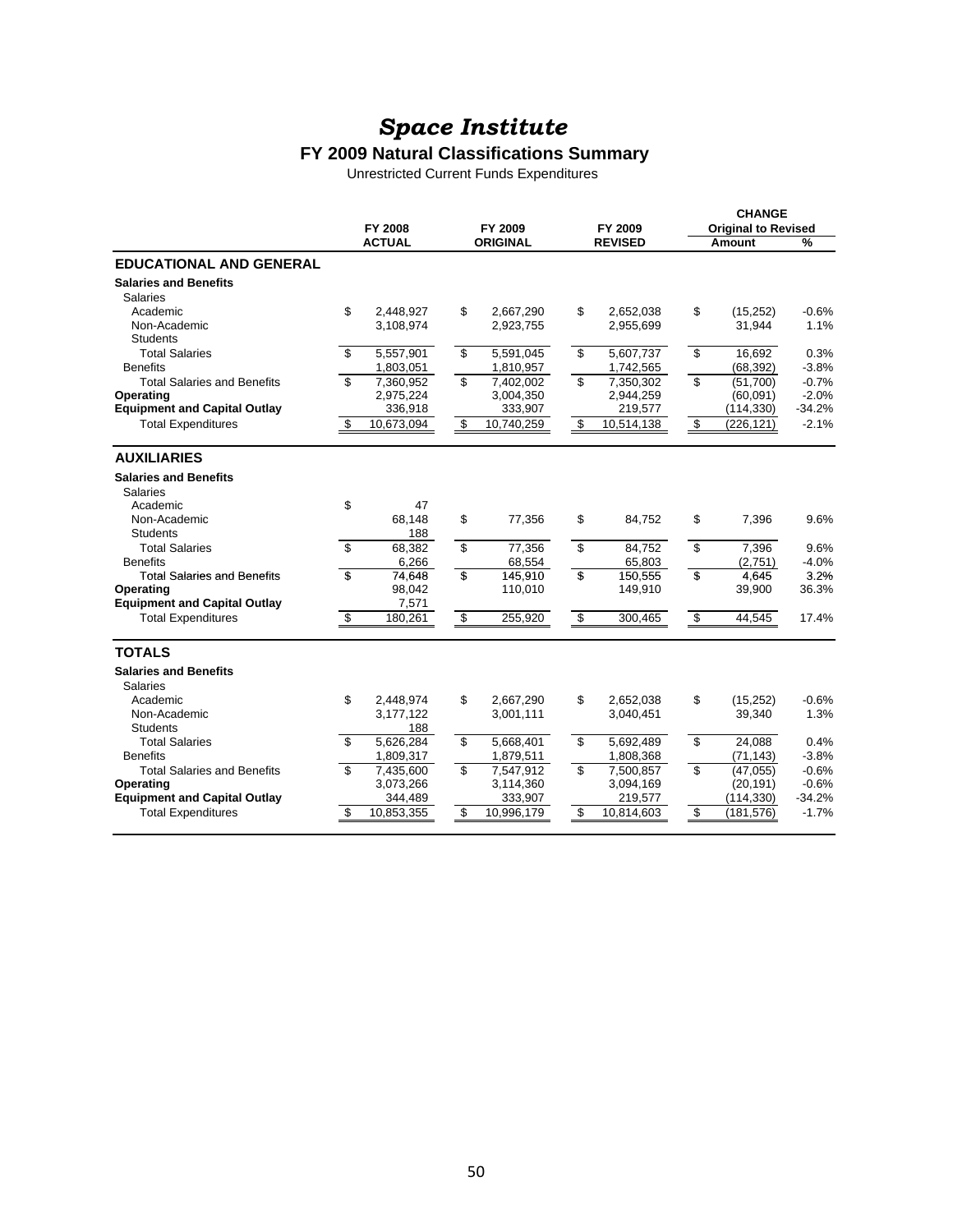|                                                                                                                                           |                                                 |                                   |                                   | Space Institute                   |                            |                                                                                                          |                      |                                    |                             |                                    |                                                  |                                       |                         |
|-------------------------------------------------------------------------------------------------------------------------------------------|-------------------------------------------------|-----------------------------------|-----------------------------------|-----------------------------------|----------------------------|----------------------------------------------------------------------------------------------------------|----------------------|------------------------------------|-----------------------------|------------------------------------|--------------------------------------------------|---------------------------------------|-------------------------|
|                                                                                                                                           |                                                 |                                   |                                   |                                   |                            | Current Funds Revenues, Expenditures and Transfers - UNRESTRICTED<br>Five-Year Budget Summary Comparison |                      |                                    |                             |                                    |                                                  |                                       |                         |
|                                                                                                                                           |                                                 | FY 2005<br>ACTUAL                 |                                   | FY 2006<br>ACTUAL                 |                            | FY 2007<br>ACTUAL                                                                                        |                      | FY 2008<br><b>ACTUAL</b>           |                             | REVISED<br>FY 2009                 |                                                  | FIVE-YEAR CHANGE<br>Amount            | S,                      |
| EDUCATIONAL AND GENERAL                                                                                                                   |                                                 |                                   |                                   |                                   |                            |                                                                                                          |                      |                                    |                             |                                    |                                                  |                                       |                         |
| State Appropriations<br>Grants & Contracts<br>nvestment Income<br>Sales & Services<br>Tuition & Fees<br>Revenues                          | ↮                                               | 1,178,016<br>7,325,800<br>642,912 | ↮                                 | 1,404,026<br>875,550<br>7,540,900 | ↮                          | 7,919,600<br>870,999<br>1,429,366                                                                        | ↮                    | 1,703,085<br>8,389,300<br>908,627  | ↮                           | 1,851,300<br>7,954,000<br>850,000  | ↮                                                | 628,200<br>207,088<br>673,284         | 57.2%<br>8.6%<br>32.2%  |
| <b>Total Revenues</b><br>Other Sources                                                                                                    | ക                                               | 9,166,208<br>19,481               | $\boldsymbol{\varphi}$            | 78,353<br>898,829<br>တ            | $\boldsymbol{\varphi}$     | 28,654<br>0,248,618                                                                                      | ↮                    | 14,839<br>1,015,852                | $\boldsymbol{\varphi}$      | 16,400<br>10,671,700               | ↮                                                | (3,081)<br>505,492                    | $-15.8%$<br>16.4%       |
| Expenditures and Transfers<br>Public Service<br>Instruction<br>Research                                                                   | ↮                                               | 2,582,434<br>2,343,648            | ↮                                 | 2,964,733<br>2,003<br>2,778,453   | ↮                          | 3,218,455<br>3,020,587                                                                                   | ↮                    | 5,738<br>3,266,832<br>3,396,161    | ↮                           | 2,898,476<br>3,610,977             | ↮                                                | 1,028,543<br>554,828                  | 39.8%<br>23.7%          |
| Institutional Support<br>Academic Support<br><b>Student Services</b>                                                                      |                                                 | 750,858<br>191,841<br>353,577     |                                   | 179,716<br>1,058,048<br>391,112   |                            | 920,378<br>222,622<br>381,237                                                                            |                      | 1,271,159<br>237,266<br>480,668    |                             | 491,444<br>1,151,525<br>258,431    |                                                  | 66,590<br>400,667<br>137,867          | 39.0%<br>34.7%<br>53.4% |
| Operation & Maintenance of Plant<br>Scholarships & Fellowships<br>Sub-total Expenditures                                                  | $\boldsymbol{\varphi}$                          | 7,745,612<br>1,463,569<br>59,686  | ↔                                 | 9,165,706<br>1,608,506<br>183,135 | $\boldsymbol{\varphi}$     | ,712,760<br>9,637,593<br>152,262                                                                         | ↮                    | 10,673,094<br>1,875,862<br>139,408 | ↮                           | 10,514,138<br>1,985,342<br>117,943 | $\boldsymbol{\varphi}$                           | 521,773<br>2,768,526<br>58,257        | 35.7%<br>97.6%<br>35.7% |
| Fund Balance Addition/(Reduction)<br>Total Expenditures and Transfers<br>Non-Mandatory Transfers (In)/Out<br>Mandatory Transfers (In)/Out | $\boldsymbol{\omega}$<br>$\boldsymbol{\varphi}$ | 1,402,920<br>9,148,532<br>17,676  | $\Theta$<br>$\boldsymbol{\Theta}$ | (7,083)<br>740,206<br>9,905,912   | $\Theta$<br>$\Theta$       | (107, 923)<br>718,949<br>0,356,542                                                                       | $\Theta$<br>$\Theta$ | 308,465<br>10,981,559<br>34,293    | ↔<br>$\boldsymbol{\varphi}$ | 10,671,700<br>157,562              | $\boldsymbol{\varphi}$<br>$\boldsymbol{\varphi}$ | (17, 676)<br>(1,245,358)<br>1,523,168 | $-88.8%$<br>16.6%       |
| AUXILIARIES<br>Revenues                                                                                                                   | ↔                                               | 68,982                            | ↔                                 | 65,411                            | ↮                          | 66,386                                                                                                   | ↮                    | 142,459                            | ↮                           | 169,571                            | ↮                                                | 100,589                               | 145.8%                  |
| Expenditures and Transfers<br>Mandatory Transfers<br>Expenditures                                                                         | ↮                                               | 64,841                            | ↮                                 | 25,744                            | ↮                          | 53,809                                                                                                   | ↮                    | 180,261                            | ↮                           | 300,465                            | ↮                                                | 235,624                               | 363.4%                  |
| Fund Balance Addition/(Reduction)<br>Total Expenditures and Transfers<br>Non-Mandatory Transfers                                          | $\bullet$<br>↔                                  | (16, 820)<br>85,802<br>20,961     | မာ<br>↔                           | (3, 439)<br>43,106<br>68,851      | $\Theta$<br>မျ             | 10,490<br>64,299<br>2,087                                                                                | ↮<br>ωH              | (50, 058)<br>130,203<br>12,256     | ↔<br>⊷                      | (130, 894)<br>169,571              | ↮<br>$\boldsymbol{\omega}$                       | (151, 855)<br>16,820<br>83,769        | $-724.5%$<br>97.6%      |
| Expenditures and Transfers<br><b>TOTALS</b><br>Revenues                                                                                   | ↮                                               | 9,235,190                         | ↔                                 | 9,964,240                         | ↮                          | 10,315,005                                                                                               | ↮                    | 11,158,311                         | ↮                           | 10,841,271                         | ↮                                                | 1,606,081                             | 17.4%                   |
| Mandatory Transfers<br>Expenditures                                                                                                       | ↮                                               | 7,810,453                         | ↮                                 | 9,191,451                         | ↮                          | 9,691,402                                                                                                | ↮                    | 10,853,355                         | ↮                           | 10,814,603                         | ↮                                                | 3,004,150                             | 38.5%                   |
| Fund Balance Addition/(Reduction)<br>Total Expenditures and Transfers<br>Non-Mandatory Transfers                                          | မာ မာ                                           | 9,234,334<br>856<br>1,423,881     | မှ မ                              | (10, 523)<br>783,312<br>9,974,763 | ↔<br>$\boldsymbol{\omega}$ | (105, 836)<br>729,439<br>10,420,841                                                                      | ↔<br>$\Theta$        | 11,111,762<br>46,549<br>258,407    | $\boldsymbol{\varphi}$<br>↮ | 26,668<br>10,841,271               | မှာ မှာ                                          | (1,397,213)<br>(856)<br>1,606,937     | $-98.1%$<br>17.4%       |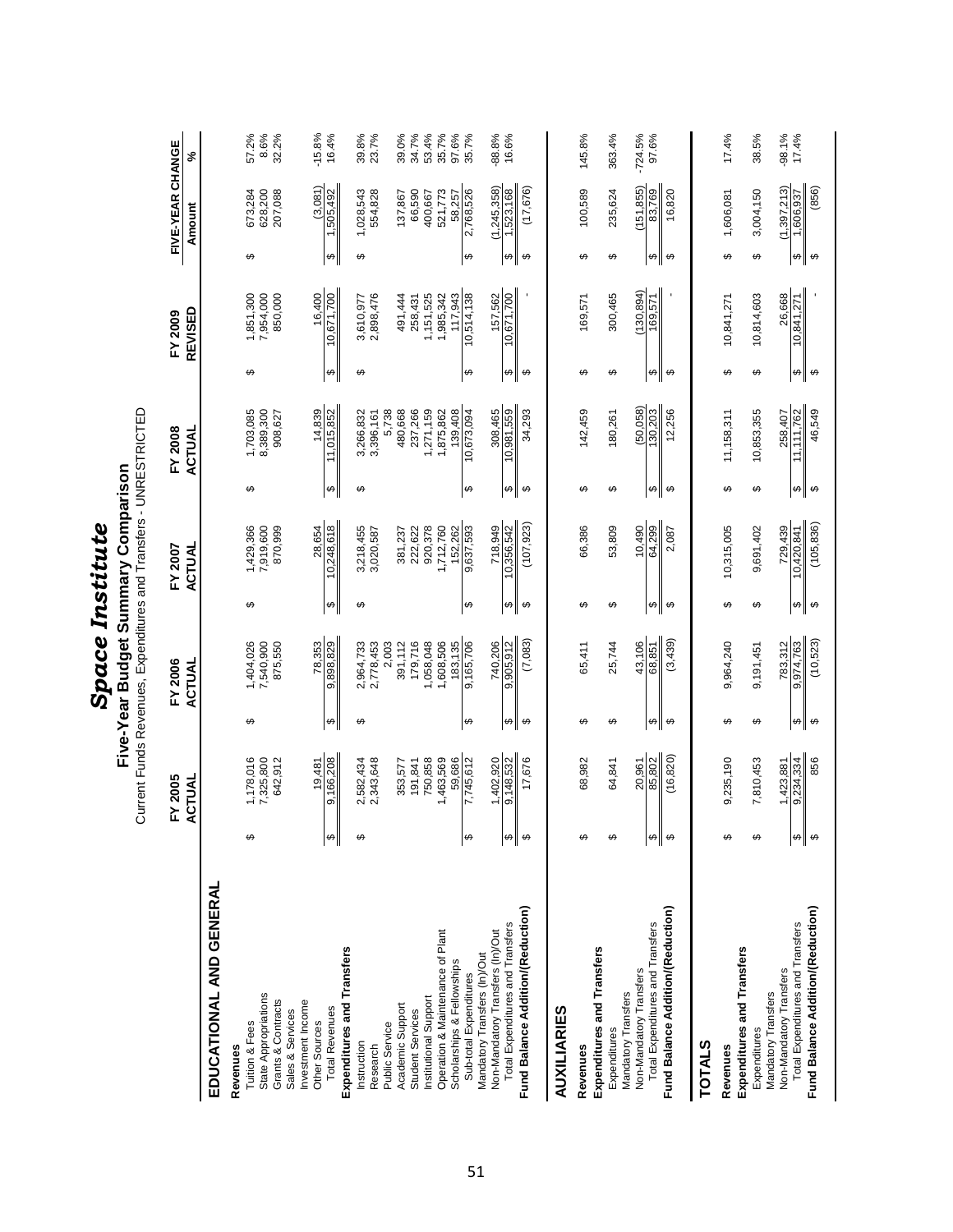|                                                                                                                                           |                                    |                                            |                                                  | Space Institute                              |                        | Five-Year Budget Summary Comparison        |                        | Current Funds Revenues, Expenditures and Transfers - UNRESTRICTED AND RESTRICTED |                             |                                              |                                                               |                                  |
|-------------------------------------------------------------------------------------------------------------------------------------------|------------------------------------|--------------------------------------------|--------------------------------------------------|----------------------------------------------|------------------------|--------------------------------------------|------------------------|----------------------------------------------------------------------------------|-----------------------------|----------------------------------------------|---------------------------------------------------------------|----------------------------------|
|                                                                                                                                           |                                    | FY 2005<br>ACTUAL                          |                                                  | FY 2006<br><b>ACTUAL</b>                     |                        | FY 2007<br>ACTUAL                          |                        | FY 2008<br>ACTUAL                                                                |                             | <b>REVISED</b><br>FY 2009                    | FIVE-YEAR CHANGE<br>Amount                                    | $\mathcal{S}_6$                  |
| EDUCATIONAL AND GENERAL                                                                                                                   |                                    |                                            |                                                  |                                              |                        |                                            |                        |                                                                                  |                             |                                              |                                                               |                                  |
| State Appropriations<br>Grants & Contracts<br>Sales & Services<br>Tuition & Fees<br>Revenues                                              | $\Theta$                           | 1,178,016<br>8,159,600<br>2,380,904        | ↔                                                | 1,404,026<br>8,392,200<br>3,023,491          | ↮                      | 8,808,900<br>3,318,990<br>1,429,366        | $\Theta$               | 1,703,085<br>9,315,000<br>3,439,005                                              | ↮                           | 1,851,300<br>8,837,900<br>3,467,100          | 678,300<br>1,086,196<br>673,284<br>$\Theta$                   | 57.2%<br>8.3%<br>45.6%           |
| Expenditures and Transfers<br>Investment Income<br><b>Total Revenues</b><br>Other Sources                                                 | $\Theta$                           | 138,708<br>11,857,228                      | $\boldsymbol{\varphi}$                           | 13,006,930<br>187,214                        | $\Theta$               | 172,450<br>13,729,706                      | $\boldsymbol{\varphi}$ | 281,335<br>14,738,425                                                            | $\Theta$                    | 231,731<br>14,388,03                         | 93,023<br>2,530,803<br>$\boldsymbol{\varphi}$                 | 67.1%<br>21.3%                   |
| Public Service<br>Instruction<br>Research                                                                                                 | ↮                                  | 2,666,530<br>4,962,969                     | ↔                                                | 3,067,229<br>2,003<br>5,745,692              | ↔                      | 6,504,934<br>9,291<br>3,285,367            | ↮                      | 5,738<br>3,447,992<br>6,990,440                                                  | ↔                           | 6,420,207<br>3,764,977                       | 1,457,238<br>1,098,447<br>↮                                   | 41.2%<br>29.4%                   |
| Operation & Maintenance of Plant<br>Institutional Support<br>Academic Support<br><b>Student Services</b>                                  |                                    | 374,345<br>750,858<br>1,463,569<br>191,841 |                                                  | 1,608,506<br>397,174<br>179,716<br>1,060,301 |                        | 1,712,760<br>393,253<br>222,622<br>946,497 |                        | 1,293,083<br>492,066<br>237,266<br>1,902,496                                     |                             | 1,170,925<br>1,985,342<br>498,644<br>258,431 | 124,299<br>66,590<br>521,773<br>420,067                       | 33.2%<br>34.7%<br>55.9%<br>35.7% |
| Scholarships & Fellowships<br>Sub-total Expenditures                                                                                      | $\Theta$                           | 67,359<br>10,477,471                       | $\Theta$                                         | 194,835<br>12,255,457                        | $\boldsymbol{\varphi}$ | 160,612<br>13,235,337                      | ↔                      | 14,522,389<br>153,308                                                            | မာ                          | 131,943<br>14,230,469                        | 3,752,998<br>64,584<br>$\boldsymbol{\varphi}$                 | 95.9%<br>35.8%                   |
| Revenues Less Expend. & Transfers<br>Total Expenditures and Transfers<br>Non-Mandatory Transfers (In)/Out<br>Mandatory Transfers (In)/Out | $\boldsymbol{\varphi}$<br>$\Theta$ | (23, 162)<br>1,402,920<br>11,880,391       | ↮<br>$\Theta$                                    | 740,206<br>,995,663<br>11,267<br><u>بہ</u>   | ↔<br>မာ                | (224, 580)<br>13,954,286<br>718,949        | $\Theta$<br>↮          | (92, 430)<br>308,465<br>14,830,854                                               | ↔<br>မာ                     | 157,562<br>14,388,031                        | (1,245,358)<br>2,507,640<br>23,162<br>↔<br>↮                  | $-88.8%$<br>21.1%                |
| AUXILIARIES<br>Revenues                                                                                                                   | ↮                                  | 68,982                                     | ↮                                                | 65,411                                       | ↮                      | 66,386                                     | ↮                      | 142,459                                                                          | ↮                           | 169,571                                      | 100,589<br>↮                                                  | 145.8%                           |
| Expenditures and Transfers<br>Expenditures                                                                                                | $\Theta$                           | 64,841                                     | $\Theta$                                         | 25,744                                       | ↮                      | 53,809                                     | ↮                      | 180,261                                                                          | ↮                           | 300,465                                      | 235,624<br>$\Theta$                                           | 363.4%                           |
| Revenues Less Expend. & Transfers<br>Total Expenditures and Transfers<br>Non-Mandatory Transfers<br>Mandatory Transfers                   | $\boldsymbol{\varphi}$<br>↔        | 85,802<br>(16, 820)<br>20,961              | $\boldsymbol{\varphi}$<br>$\boldsymbol{\varphi}$ | (3, 439)<br>43,106<br>68,851                 | ↮<br>↮                 | 10,490<br>64,299<br>2,087                  | ↮<br>$\Theta$          | (50, 058)<br>130,203<br>12,256                                                   | $\boldsymbol{\varphi}$<br>↮ | (130, 894)<br>169,571                        | (151, 855)<br>16,820<br>83,769<br>$\boldsymbol{\varphi}$<br>↮ | $-724.5%$<br>97.6%               |
| <b>TOTALS</b><br>Revenues                                                                                                                 | ↔                                  | 11,926,210                                 | $\Theta$                                         | 13,072,341                                   | ↮                      | 13,796,092                                 | ↮                      | 14,880,883                                                                       | ↮                           | 14,557,602                                   | 2,631,392<br>↮                                                | 22.1%                            |
| Expenditures and Transfers<br>Expenditures                                                                                                | ↮                                  | 10,542,312                                 | ↮                                                | 12,281,201                                   | ↮                      | 13,289,146                                 | ↮                      | 14,702,650                                                                       | ↮                           | 14,530,934                                   | 3,988,622<br>↮                                                | 37.8%                            |
| Revenues Less Expend. & Transfers<br>Total Expenditures and Transfers<br>Non-Mandatory Transfers<br>Mandatory Transfers                   | မာ $\left\  \omega \right\ $       | 11,966,193<br>(39, 983)<br>1,423,881       | မှာ မှာ                                          | 13,064,513<br>783,312<br>7,828               | မာ မာ                  | (222, 493)<br>729,439<br>14,018,585        | မှ မ                   | (80, 174)<br>258,407<br>14,961,057                                               | မှာ မှာ                     | 14,557,602<br>26,668                         | (1,397,213)<br>2,591,409<br>39,983<br>မာ မာ                   | $-98.1%$<br>21.7%                |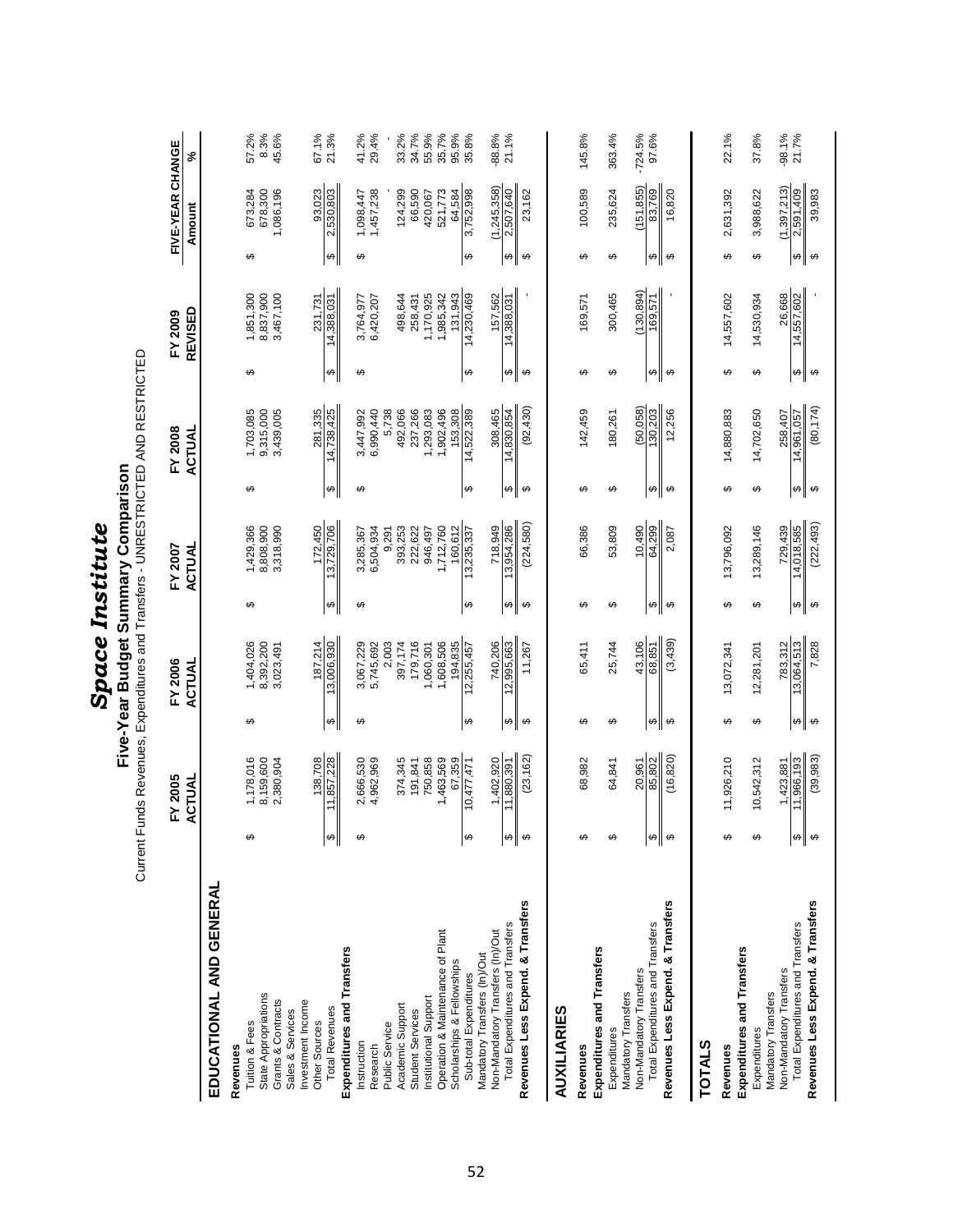#### *Space Institute* **Unrestricted Net Assets**

|                                                       |                                  | E&G        |                         | <b>AUXILIARIES</b> |                 | <b>TOTAL</b> |
|-------------------------------------------------------|----------------------------------|------------|-------------------------|--------------------|-----------------|--------------|
| <b>TOTAL - JUNE 30, 2006</b>                          | $\overline{\boldsymbol{\theta}}$ | 402,999    | $\overline{\mathbf{e}}$ | 7,838              | \$              | 410,837      |
| <b>FY 2006-07 ACTUAL</b>                              |                                  |            |                         |                    |                 |              |
|                                                       | \$                               |            | \$                      |                    | \$              |              |
| Revenue<br>Less:                                      |                                  | 10,248,618 |                         | 66,386             |                 | 10,315,005   |
| Expenditures                                          | \$                               | 9,637,593  | \$                      | 53,809             | \$              | 9,691,402    |
| Mandatory Transfers (In)/Out                          |                                  |            |                         |                    |                 |              |
| Non-Mandatory Transfers(In)/Out                       |                                  | 718,949    |                         | 10,490             |                 | 729,439      |
| <b>Total Expenditures &amp; Transfers</b>             | \$                               | 10,356,542 | $\frac{1}{2}$           | 64,299             | \$              | 10,420,841   |
| Net Change                                            | \$                               | (107, 923) | \$                      | 2,087              | \$              | (105, 836)   |
| <b>Unrestricted Net Assets</b>                        |                                  |            |                         |                    |                 |              |
| Working Capital-Accounts Receivable                   | \$                               | 60,510     |                         |                    | \$              | 60,510       |
| <b>Working Capital-Inventories</b>                    |                                  |            | \$                      | 7,728              |                 | 7,728        |
| <b>Revolving Funds</b>                                |                                  |            |                         |                    |                 |              |
| Encumbrances                                          |                                  | 9,812      |                         |                    |                 | 9,812        |
| <b>Unexpended Gifts</b>                               |                                  |            |                         |                    |                 |              |
| Reappropriations                                      |                                  |            |                         |                    |                 |              |
| Unallocated                                           |                                  | 224,753    |                         | 2,197              |                 | 226,950      |
| <b>TOTAL - JUNE 30, 2007</b>                          | \$                               | 295,076    | \$                      | 9,925              | \$              | 305,001      |
| <b>Percent Unallocated of Expend. &amp; Transfers</b> |                                  | 2.17%      |                         | 3.42%              |                 | 2.18%        |
| FY 2007-08 ACTUAL                                     |                                  |            |                         |                    |                 |              |
|                                                       |                                  |            |                         |                    |                 |              |
| Revenue<br>Less:                                      | \$                               | 11,015,852 | \$                      | 142,459            | \$              | 11,158,311   |
| Expenditures                                          | \$                               | 10,673,094 | \$                      | 180,261            | \$              | 10,853,355   |
| Mandatory Transfers (In)/Out                          |                                  |            |                         |                    |                 |              |
| Non-Mandatory Transfers(In)/Out                       |                                  | 308,465    |                         | (50,058)           |                 | 258,407      |
| <b>Total Expenditures &amp; Transfers</b>             | \$                               | 10,981,559 |                         | 130,203            | $\frac{1}{2}$   | 11,111,762   |
| Net Change                                            | \$                               | 34,293     | $\frac{6}{3}$           | 12,256             | $\overline{\$}$ | 46,549       |
| <b>Unrestricted Net Assets</b>                        |                                  |            |                         |                    |                 |              |
| Working Capital-Accounts Receivable                   | \$                               | 67,448     |                         |                    | \$              | 67,448       |
| <b>Working Capital-Inventories</b>                    |                                  |            | \$                      | 19,396             |                 | 19,396       |
| <b>Revolving Funds</b>                                |                                  |            |                         |                    |                 |              |
| Encumbrances                                          |                                  | 40,180     |                         |                    |                 | 40,180       |
| <b>Unexpended Gifts</b>                               |                                  |            |                         |                    |                 |              |
| Reappropriations                                      |                                  |            |                         |                    |                 |              |
| Unallocated                                           |                                  | 221,741    |                         | 2,785              |                 | 224,526      |
| <b>TOTAL - JUNE 30, 2008</b>                          | \$                               | 329,369    | \$                      | 22,181             | \$              | 351,550      |
| <b>Percent Unallocated of Expend. &amp; Transfers</b> |                                  | 2.02%      |                         | 2.14%              |                 | 2.02%        |
| FY 2008-09 REVISED BUDGET                             |                                  |            |                         |                    |                 |              |
| Revenue                                               | \$                               |            |                         |                    |                 |              |
| Less:                                                 |                                  | 10,671,700 | \$                      | 169,571            | \$              | 10,841,271   |
| Expenditures                                          | \$                               | 10,514,138 | \$                      | 300,465            | \$              | 10,814,603   |
| Mandatory Transfers (In)/Out                          |                                  |            |                         |                    |                 |              |
| Non-Mandatory Transfers(In)/Out                       |                                  | 157,562    |                         | (130, 894)         |                 | 26,668       |
| <b>Total Expenditures &amp; Transfers</b>             | \$                               | 10,671,700 | $\frac{1}{2}$           | 169,571            | \$              | 10,841,271   |
| Net Change                                            | $\overline{\mathbf{e}}$          | ۰.         | $\boldsymbol{\theta}$   | $\blacksquare$     | \$              | $\sim$       |
| <b>Unrestricted Net Assets</b>                        |                                  |            |                         |                    |                 |              |
| Working Capital-Accounts Receivable                   | \$                               | 67,448     |                         |                    | \$              | 67,448       |
| <b>Working Capital-Inventories</b>                    |                                  |            | \$                      | 19,396             |                 | 19,396       |
| <b>Revolving Funds</b>                                |                                  |            |                         |                    |                 |              |
| Encumbrances                                          |                                  | 40,180     |                         |                    |                 | 40,180       |
| <b>Unexpended Gifts</b>                               |                                  |            |                         |                    |                 |              |
| Reappropriations                                      |                                  |            |                         |                    |                 |              |
| Unallocated                                           |                                  | 221,741    |                         | 2,785              |                 | 224,526      |
| <b>ESTIMATED TOTAL - OCTOBER 31, 2008</b>             | \$                               | 329,369    | $\frac{1}{2}$           | 22,181             | $\frac{1}{2}$   | 351,550      |
| <b>Percent Unallocated of Expend. &amp; Transfers</b> |                                  | 2.08%      |                         | 1.64%              |                 | 2.07%        |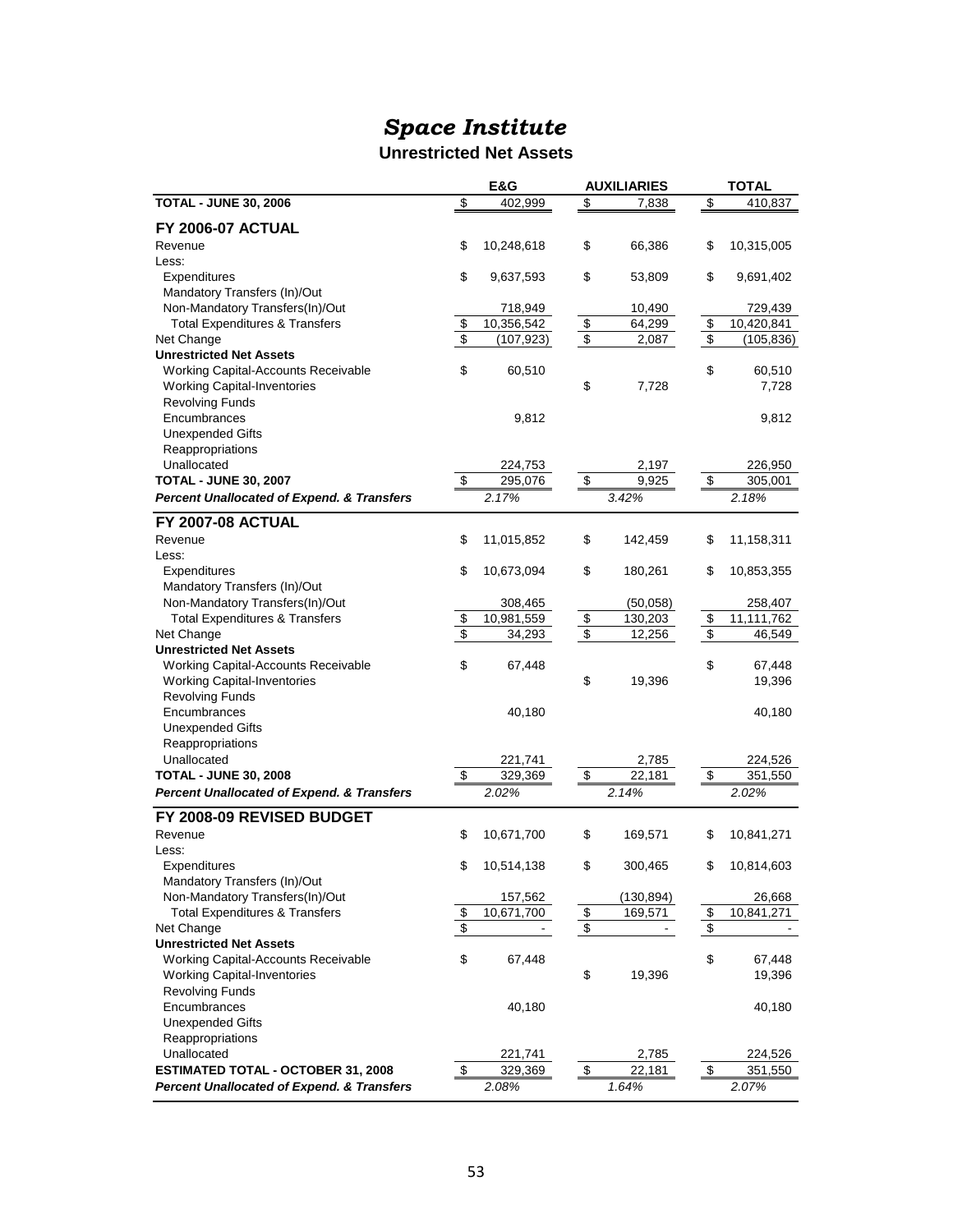#### *Health Science Center*

#### **FY 2009 Budget Summary**

|                                          |               |                |                          |                 |                     |                       | <b>CHANGE</b>              |          |
|------------------------------------------|---------------|----------------|--------------------------|-----------------|---------------------|-----------------------|----------------------------|----------|
|                                          |               | <b>FY 2008</b> |                          | FY 2009         | FY 2009             |                       | <b>Original to Revised</b> |          |
|                                          |               | <b>ACTUAL</b>  |                          | <b>ORIGINAL</b> | <b>REVISED</b>      |                       | Amount                     | %        |
| <b>EDUCATIONAL AND GENERAL</b>           |               |                |                          |                 |                     |                       |                            |          |
| <b>Revenues</b>                          |               |                |                          |                 |                     |                       |                            |          |
| <b>Tuition &amp; Fees</b>                | \$            | 40,446,568     | \$                       | 44,288,517      | \$<br>44,338,517    | \$                    | 50,000                     | 0.1%     |
| <b>State Appropriations</b>              |               | 132,544,300    |                          | 130,513,200     | 126,242,100         |                       | (4,271,100)                | $-3.3%$  |
| <b>Grants &amp; Contracts</b>            |               | 50,575,313     |                          | 51,434,217      | 51,452,480          |                       | 18,263                     | 0.0%     |
| Sales & Services                         |               | 18,800,432     |                          | 17,518,132      | 18,262,282          |                       | 744,150                    | 4.2%     |
| Investment Income                        |               |                |                          |                 |                     |                       |                            |          |
| <b>Other Sources</b>                     |               | 2,074,979      |                          | 2,033,559       | 2,033,559           |                       |                            |          |
| <b>Total Revenues</b>                    |               | 244,441,591    | \$                       | 245,787,625     | \$<br>242,328,938   | \$                    | (3, 458, 687)              | $-1.4%$  |
| <b>Expenditures and Transfers</b>        |               |                |                          |                 |                     |                       |                            |          |
| Instruction                              | \$            | 140,120,268    | \$                       | 143,669,014     | \$<br>146,449,188   | \$                    | 2,780,174                  | 1.9%     |
| Research                                 |               | 7,719,661      |                          | 4,193,582       | 4,286,735           |                       | 93,153                     | 2.2%     |
| <b>Public Service</b>                    |               | 1,440,229      |                          | 1,315,157       | 1,470,602           |                       | 155,445                    | 11.8%    |
| Academic Support                         |               | 36,552,844     |                          | 33,434,547      | 35,684,776          |                       | 2,250,229                  | 6.7%     |
| <b>Student Services</b>                  |               | 4,079,197      |                          | 3,678,959       | 3,703,179           |                       | 24,220                     | 0.7%     |
| <b>Institutional Support</b>             |               | 15, 174, 997   |                          | 20,491,825      | 21,683,492          |                       | 1,191,667                  | 5.8%     |
| Operation & Maintenance of Plant         |               | 22,356,160     |                          | 23,933,274      | 22,654,382          |                       | (1, 278, 892)              | $-5.3%$  |
| Scholarships & Fellowships               |               | 7,008,477      |                          | 7,535,710       | 7,535,710           |                       |                            | $\sim$   |
| Sub-total Expenditures                   | $\mathbf{s}$  | 234,451,833    | \$                       | 238,252,068     | \$<br>243,468,064   | \$                    | 5,215,996                  | 2.2%     |
| Mandatory Transfers (In)/Out             |               | 3,095,332      |                          | 3,270,757       | 3,270,757           |                       |                            | $\omega$ |
| Non-Mandatory Transfers (In)/Out         |               | 3,854,611      |                          | 4,264,800       | 4,458,700           |                       | 193,900                    | 4.5%     |
| <b>Total Expenditures and Transfers</b>  | \$            | 241,401,776    | \$                       | 245,787,625     | \$<br>251, 197, 521 | \$                    | 5,409,896                  | 2.2%     |
| <b>Fund Balance Addition/(Reduction)</b> | $\mathbf{\$}$ |                | \$                       |                 | \$                  | \$                    | (8,868,583)                |          |
|                                          |               | 3,039,815      |                          |                 | (8,868,583)         |                       |                            |          |
| <b>AUXILIARIES</b>                       |               |                |                          |                 |                     |                       |                            |          |
| <b>Revenues</b>                          | \$            | 4,861,890      | \$                       | 3,896,840       | \$<br>3,896,840     | \$                    |                            |          |
| <b>Expenditures and Transfers</b>        |               |                |                          |                 |                     |                       |                            |          |
| Expenditures                             | \$            | 4,587,716      | \$                       | 3,222,010       | \$<br>3,222,010     | \$                    |                            |          |
| <b>Mandatory Transfers</b>               |               | 643.521        |                          | 674,830         | 674,830             |                       |                            |          |
| Non-Mandatory Transfers                  |               | (305, 501)     |                          |                 |                     |                       |                            |          |
| <b>Total Expenditures and Transfers</b>  | \$            | 4,925,737      | $\overline{\mathcal{G}}$ | 3,896,840       | \$<br>3,896,840     | $\boldsymbol{\theta}$ | $\sim$                     |          |
| <b>Fund Balance Addition/(Reduction)</b> | \$            | (63, 847)      | \$                       |                 | \$                  | \$                    |                            |          |
|                                          |               |                |                          |                 |                     |                       |                            |          |
| <b>TOTALS</b>                            |               |                |                          |                 |                     |                       |                            |          |
| <b>Revenues</b>                          | \$            | 249,303,481    | \$                       | 249,684,465     | \$<br>246,225,778   | \$                    | (3,458,687)                | $-1.4%$  |
| <b>Expenditures and Transfers</b>        |               |                |                          |                 |                     |                       |                            |          |
| Expenditures                             | \$            | 239,039,549    | \$                       | 241,474,078     | \$<br>246,690,074   | \$                    | 5,215,996                  | 2.2%     |
| <b>Mandatory Transfers</b>               |               | 3,738,853      |                          | 3,945,587       | 3,945,587           |                       |                            | ×.       |
| Non-Mandatory Transfers                  |               | 3,549,111      |                          | 4,264,800       | 4,458,700           |                       | 193,900                    | 4.5%     |
| <b>Total Expenditures and Transfers</b>  | \$            | 246,327,513    | \$                       | 249,684,465     | \$<br>255,094,361   | \$                    | 5,409,896                  | 2.2%     |
| <b>Fund Balance Addition/(Reduction)</b> |               |                |                          |                 |                     |                       |                            |          |
|                                          | \$            | 2,975,968      | \$                       |                 | \$<br>(8,868,583)   | \$                    | (8,868,583)                |          |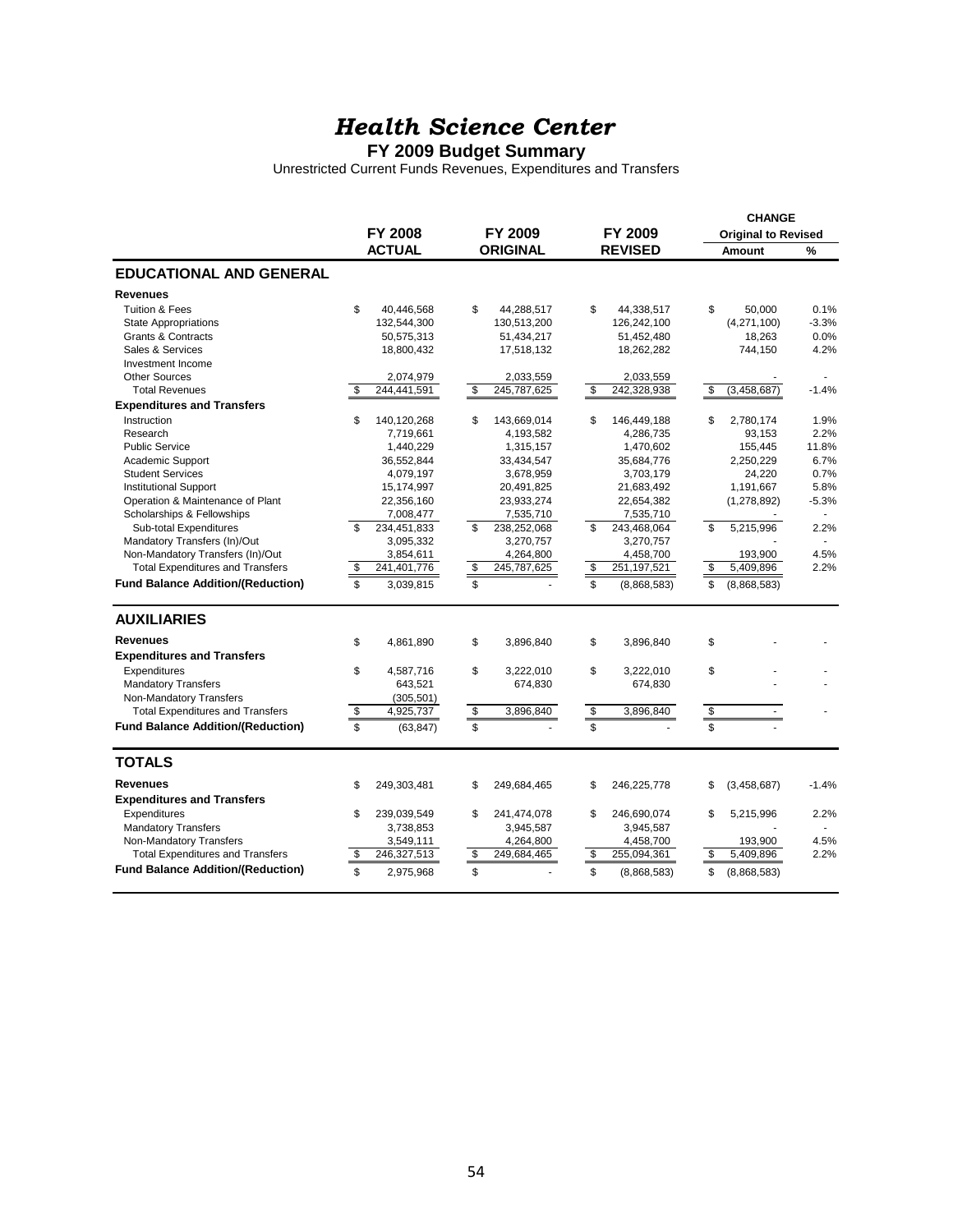## **y** Unrestricted and Restricted Current Funds Revenues, Expenditures and Transfers

|                                                                      |                                       | FY 2008 ACTUAL                    |                                     |                                | FY 2009 ORIGINAL    |                                |                                | FY 2009 REVISED                      |                                | <b>Original to Revised</b><br>CHANGE |              |
|----------------------------------------------------------------------|---------------------------------------|-----------------------------------|-------------------------------------|--------------------------------|---------------------|--------------------------------|--------------------------------|--------------------------------------|--------------------------------|--------------------------------------|--------------|
|                                                                      | Unrestricted                          | Restricted                        | Total                               | Unrestricted                   | Restricted          | Total                          | Unrestricted                   | Restricted                           | Total                          | Amount                               | వ్           |
| EDUCATIONAL AND GENERAL                                              |                                       |                                   |                                     |                                |                     |                                |                                |                                      |                                |                                      |              |
| Revenues                                                             |                                       |                                   |                                     |                                |                     |                                |                                |                                      |                                |                                      |              |
| Tuition & Fees                                                       | 40,446,568<br>↮                       |                                   | 40,446,568<br>٥Ą                    | 44,288,517                     |                     | 44,288,517<br>٥Ą               | 44,338,517<br><b>SA</b>        |                                      | 44,338,517<br>မာ               | 50,000<br>မာ                         | 0.1%         |
| State Appropriations                                                 | 132,544,300                           | S<br>1,639,50<br>120,476,06<br>မာ | 34,183,800                          | 130,513,200                    | 5,571,900<br>G      | 136,085,100                    | 126,242,100                    | 2,568,500<br>69                      | 128,810,600                    | (7, 274, 500)                        | $-5.3%$      |
| Grants & Contracts                                                   | 50,575,313                            | ଟ୍ର                               | 17,051,375                          | 51,434,217                     | 118,664,000         | 70,098,217                     | 51,452,480                     | 120,200,000                          | 17,652,480                     | 1,554,263<br>744,150                 | 0.9%<br>4.2% |
| Investment Income<br>Sales & Services                                | 18,800,432                            |                                   | 18,800,432                          | 17,518,132                     |                     | 17,518,132                     | 18,262,282                     |                                      | 18,262,282                     |                                      |              |
| Other Sources                                                        | 2,074,979                             |                                   | 23,196,111                          | 2,033,559                      | 12,906,758          | 14,940,317                     | 2,033,559                      | 14,625,258                           | 16,658,817                     | 1,718,500                            | 11.5%        |
| <b>Total Revenue</b>                                                 | 244,441,591<br>$\boldsymbol{\varphi}$ | 21,121,133<br>143,236,695<br>↮    | 387,678,286<br>69                   | 245,787,625<br>69              | 137, 142, 658<br>↮  | 382,930,283<br>မာ              | 242,328,938<br>မာ              | 137,393,758<br>Ø                     | 379,722,696<br>မာ              | (3, 207, 587)<br>မာ                  | $-0.8%$      |
| Expenditures and Transfers                                           |                                       |                                   |                                     |                                |                     |                                |                                |                                      |                                |                                      |              |
| Instruction                                                          | 140, 120, 268<br>69                   | 89<br>71,357,9<br>69              | 211,478,234<br>↮                    | 143,669,014<br>မာ              | 68,580,000<br>69    | 212,249,014<br>မာ              | 146,449,188<br>မာ              | 69,620,000<br>မာ                     | 216,069,188<br>↮               | 3,820,174<br>↮                       | 1.8%         |
| Research                                                             | 7,719,661                             | 51,232,159                        | 58,951,821                          | 4,193,582                      | 53,400,000          | 57,593,582                     | 4,286,735                      | 52,232,000                           | 56,518,735                     | (1,074,847)                          | $-1.9%$      |
| Public Service                                                       | 1,440,229                             | 10,325,257                        | 11,765,486                          | 1,315,157                      | 9,880,000           | 11,195,157                     | 1,470,602                      | 10,130,000                           | 11,600,602                     | 405,445                              | 3.6%         |
| Academic Support                                                     | 36,552,844                            | 1,018,334                         | 37,571,178                          | 33,434,547                     | 1,104,000           | 34,538,547                     | 35,684,776                     | 1,054,000                            | 36,738,776                     | 2,200,229                            | 6.4%         |
| Student Services                                                     | 4,079,197                             | 353                               | 4,080,050                           | 3,678,959                      | 10,000              | 3,688,959                      | 3,703,179                      | 1,000                                | 3,704,179                      | 15,220                               | 0.4%         |
| Institutional Support                                                | 15,174,997                            | 1,116,730                         | 16,291,727                          | 20,491,825                     | 920,000             | 21,411,825                     | 21,683,492                     | 1,000,000                            | 22,683,492                     | 1,271,667                            | 5.9%         |
| Operation & Maintenance of Plant                                     | 22,356,160                            |                                   | 22,356,160                          | 23,933,274                     |                     | 23,933,274                     | 22,654,382                     |                                      | 22,654,382                     | (1,278,892)                          | $-5.3%$      |
| Scholarships & Fellowships                                           | 7.008.477                             | 2,572,069                         | 9,580,546                           | 7.535.710                      | 2,900,000           | 10,435,710                     | 7,535,710                      | 2,663,000                            | 10.198.710                     | (237,000)                            | $-2.3%$      |
| Sub-total Expenditures                                               | 234,451,833<br>မာ                     | 137,623,368<br>Ø                  | 372,075,201<br>မာ                   | 238,252,068<br>မာ              | \$ 136,794,000      | 375,046,068<br>မာ              | 243,468,064<br>မာ              | 136,700,000<br>Ø                     | 380, 168, 064<br>မာ            | 5,121,996<br>↮                       | 1.4%         |
| Mandatory Transfers (In)/Out                                         | 3,095,332<br>3,854,611                |                                   | 3,095,332<br>3.854.611              | 4,264,800<br>3,270,757         |                     | 4.264.800<br>3,270,757         | 4.458.700<br>3,270,757         |                                      | 4.458.700<br>3,270,757         | 193,900                              |              |
| Total Expenditures and Transfers<br>Non-Mandatory Transfers (In)/Out | 241,401,776<br>မာ                     | ω,                                | 379,025,144<br>မာ                   | 245,787,625                    | 136,794,000<br>69   | 382,581,625<br>s               | 251,197,521<br>မာ              | 136,700,000<br>မာ                    | 387,897,521<br>↮               | 5,315,896<br>⇔∥                      | 4.5%<br>1.4% |
|                                                                      |                                       | 137,623,368<br>5,613,327          |                                     | မာ မာ                          |                     |                                |                                |                                      |                                |                                      |              |
| Revenues Less Expend. & Transfers                                    | 3,039,815<br>↮                        | ↮                                 | 8,653,142<br>မာ                     |                                | 348,658             | 348,658<br>↮                   | (8,868,583)<br>↮               | 693,758<br>မာ                        | (8, 174, 825)<br>↮             | (8,523,483)<br>မာ                    |              |
| <b>AUXILIARIES</b>                                                   |                                       |                                   |                                     |                                |                     |                                |                                |                                      |                                |                                      |              |
| Revenues                                                             | 4,861,890<br>69                       |                                   | 4,861,890<br>G <sub>O</sub>         | 3,896,840<br>မာ                |                     | 3,896,840<br>tA                | 3,896,840<br>မာ                |                                      | 3,896,840<br>မာ                | <b>SA</b>                            |              |
| Expenditures and Transfers                                           |                                       |                                   |                                     |                                |                     |                                |                                |                                      |                                |                                      |              |
| Expenditures                                                         | 4,587,716<br>69                       |                                   | 4,587,716<br>မာ                     | 3,222,010<br>မာ                |                     | 3,222,010<br>မာ                | 3,222,010<br>မာ                |                                      | 3,222,010<br>↮                 | tA                                   |              |
| Mandatory Transfers                                                  | 305,501<br>643,521                    |                                   | (305, 501)<br>643,521               | 674,830                        |                     | 674,830                        | 674,830                        |                                      | 674,830                        |                                      |              |
| Total Expenditures and Transfers<br>Non-Mandatory Transfers          | 4,925,737<br>G,                       | ↮                                 | ,925,737<br><b>SA</b>               | 3,896,840<br>မာ                |                     | 3,896,840<br>↮                 | 3,896,840<br>↮                 | tA                                   | 3,896,840<br>မာ                |                                      |              |
| Revenues Less Expend. & Transfers                                    | (63, 847)<br>69                       | မာ                                | (63, 847)<br>69                     | 69                             |                     | G <sub>O</sub>                 | <b>SA</b>                      | မာ                                   | tA                             |                                      |              |
|                                                                      |                                       |                                   |                                     |                                |                     |                                |                                |                                      |                                |                                      |              |
| <b>TOTALS</b>                                                        |                                       |                                   |                                     |                                |                     |                                |                                |                                      |                                |                                      |              |
| Revenues                                                             | 249,303,481<br>↮                      | 8<br>143,236,6<br>မာ              | 392,540,176<br>မာ                   | 249,684,465<br>မာ              | 137, 142, 658<br>69 | 386,827,123<br>မာ              | 246,225,778<br>မာ              | 137,393,758<br>Ø                     | 383,619,536<br>69              | (3,207,587)<br>မာ                    | $-0.8%$      |
| Expenditures and Transfers                                           |                                       |                                   |                                     |                                |                     |                                |                                |                                      |                                |                                      |              |
| Mandatory Transfers<br>Expenditures                                  | 239,039,549<br>3,738,853<br>↮         | 8<br>137,623,3<br>မာ              | 376,662,917<br>3,738,853<br>မာ      | 241,474,078<br>3,945,587<br>မာ | 136,794,000<br>မာ   | 378,268,078<br>3,945,587<br>မာ | 246,690,074<br>3,945,587<br>မာ | 136,700,000<br>$\boldsymbol{\omega}$ | 383,390,074<br>3,945,587<br>မာ | 5,121,996<br>↮                       | 1.4%         |
| Non-Mandatory Transfers                                              | 3,549,111                             |                                   | 3,549,111                           | 4,264,800                      |                     | 4,264,800                      | 4,458,700                      |                                      | 4,458,700                      | 193,900                              | 4.5%         |
| Total Expenditures and Transfers                                     | 246,327,513<br>G,                     | 137,623,368<br>G,                 | 383,950,881                         | 249,684,465<br>69              | 136,794,000<br>69   | 386,478,465<br>G,              | 255,094,361<br>ĠĤ,             | 136,700,000<br>G,                    | 391,794,361                    | 5,315,896                            | 1.4%         |
| Revenues Less Expend. & Transfers                                    | 2,975,968<br>$\Theta$                 | 5,613,327<br>69                   | 8,589,295<br>$\boldsymbol{\varphi}$ | 4                              | 348,658             | 348,658<br>↮                   | (8,868,583)<br>မာ              | 693,758<br>↮                         | (8, 174, 825)<br>↮             | (8,523,483)<br>s                     |              |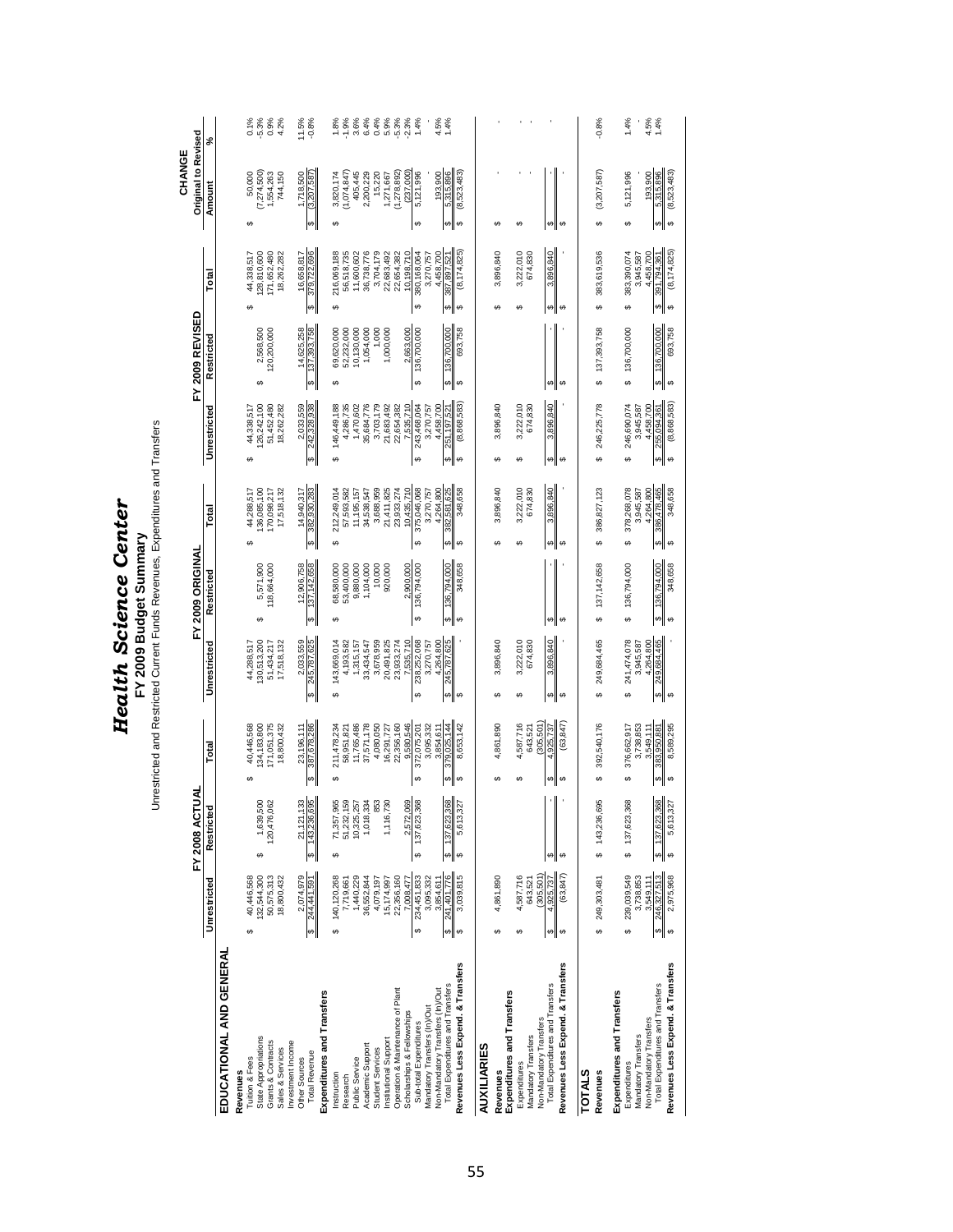#### *Health Science Center*

#### **FY 2009 Natural Classifications Summary**

Unrestricted Current Funds Expenditures

|                                     |                   |       |                         |                 |    |                |                          | <b>CHANGE</b>              |         |
|-------------------------------------|-------------------|-------|-------------------------|-----------------|----|----------------|--------------------------|----------------------------|---------|
|                                     | <b>FY 2008</b>    |       |                         | FY 2009         |    | FY 2009        |                          | <b>Original to Revised</b> |         |
|                                     | <b>ACTUAL</b>     |       |                         | <b>ORIGINAL</b> |    | <b>REVISED</b> |                          | Amount                     | %       |
| <b>EDUCATIONAL AND GENERAL</b>      |                   |       |                         |                 |    |                |                          |                            |         |
| <b>Salaries and Benefits</b>        |                   |       |                         |                 |    |                |                          |                            |         |
| <b>Salaries</b>                     |                   |       |                         |                 |    |                |                          |                            |         |
| Academic                            | \$<br>88,785,581  |       | \$                      | 93,772,345      | \$ | 92,839,414     | \$                       | (932, 931)                 | $-1.0%$ |
| Non-Academic                        | 54,541,439        |       |                         | 57,714,225      |    | 57,356,427     |                          | (357, 798)                 | $-0.6%$ |
| <b>Students</b>                     | 451,756           |       |                         | 282,905         |    | 459,778        |                          | 176,873                    | 62.5%   |
| <b>Total Salaries</b>               | 143,778,776<br>\$ |       | \$                      | 151,769,475     | \$ | 150,655,619    | \$                       | (1, 113, 856)              | $-0.7%$ |
| <b>Benefits</b>                     | 43,827,664        |       |                         | 44,145,338      |    | 43,882,668     |                          | (262, 670)                 | $-0.6%$ |
| <b>Total Salaries and Benefits</b>  | 187,606,441<br>\$ |       | \$                      | 195,914,813     | \$ | 194,538,287    | \$                       | (1,376,526)                | $-0.7%$ |
| Operating                           | 43,683,987        |       |                         | 40,818,834      |    | 47,263,359     |                          | 6,444,525                  | 15.8%   |
| <b>Equipment and Capital Outlay</b> | 3,161,405         |       |                         | 1,518,421       |    | 1,666,418      |                          | 147,997                    | 9.7%    |
| <b>Total Expenditures</b>           | 234,451,833       |       | S                       | 238,252,068     | S  | 243,468,064    | \$                       | 5,215,996                  | 2.2%    |
| <b>AUXILIARIES</b>                  |                   |       |                         |                 |    |                |                          |                            |         |
|                                     |                   |       |                         |                 |    |                |                          |                            |         |
| <b>Salaries and Benefits</b>        |                   |       |                         |                 |    |                |                          |                            |         |
| <b>Salaries</b>                     |                   |       |                         |                 |    |                |                          |                            |         |
| Academic                            | \$                | 2.160 |                         |                 |    |                |                          |                            |         |
| Non-Academic                        | 694,405           |       | \$                      | 654,663         | \$ | 646,293        | \$                       | (8,370)                    | $-1.3%$ |
| <b>Students</b>                     | 20,976            |       |                         | 33,540          |    | 31,460         |                          | (2,080)                    | $-6.2%$ |
| <b>Total Salaries</b>               | \$<br>717,541     |       | $\overline{\mathbf{s}}$ | 688,203         | \$ | 677,753        | $\overline{\mathcal{S}}$ | (10, 450)                  | $-1.5%$ |
| <b>Benefits</b>                     | 299.486           |       |                         | 316,094         |    | 324,464        |                          | 8,370                      | 2.6%    |
| <b>Total Salaries and Benefits</b>  | \$<br>1,017,027   |       | \$                      | 1.004.297       | \$ | 1,002,217      | \$                       | (2,080)                    | $-0.2%$ |
| Operating                           | 3,570,690         |       |                         | 2,217,713       |    | 2,219,793      |                          | 2,080                      | 0.1%    |
| <b>Equipment and Capital Outlay</b> |                   |       |                         |                 |    |                |                          |                            |         |
| <b>Total Expenditures</b>           | \$<br>4,587,716   |       | \$                      | 3,222,010       | \$ | 3,222,010      | \$                       |                            |         |
| <b>TOTALS</b>                       |                   |       |                         |                 |    |                |                          |                            |         |
| <b>Salaries and Benefits</b>        |                   |       |                         |                 |    |                |                          |                            |         |
| Salaries                            |                   |       |                         |                 |    |                |                          |                            |         |
| Academic                            | \$<br>88,787,741  |       | \$                      | 93,772,345      | \$ | 92,839,414     | \$                       | (932, 931)                 | $-1.0%$ |
| Non-Academic                        | 55,235,844        |       |                         | 58,368,888      |    | 58,002,720     |                          | (366, 168)                 | $-0.6%$ |
| <b>Students</b>                     | 472,732           |       |                         | 316,445         |    | 491,238        |                          | 174,793                    | 55.2%   |
| <b>Total Salaries</b>               | 144,496,317<br>\$ |       | \$                      | 152,457,678     | \$ | 151,333,372    | \$                       | (1, 124, 306)              | $-0.7%$ |
| <b>Benefits</b>                     | 44,127,150        |       |                         | 44,461,432      |    | 44,207,132     |                          | (254, 300)                 | $-0.6%$ |
| <b>Total Salaries and Benefits</b>  | 188,623,467<br>\$ |       |                         | \$196,919,110   |    | \$195,540,504  | \$                       | (1,378,606)                | $-0.7%$ |
| Operating                           | 47,254,677        |       |                         | 43,036,547      |    | 49,483,152     |                          | 6,446,605                  | 15.0%   |
| <b>Equipment and Capital Outlay</b> | 3,161,405         |       |                         | 1,518,421       |    | 1,666,418      |                          | 147,997                    | 9.7%    |
| <b>Total Expenditures</b>           | 239,039,549<br>\$ |       | \$                      | 241,474,078     | \$ | 246,690,074    | \$                       | 5,215,996                  | 2.2%    |
|                                     |                   |       |                         |                 |    |                |                          |                            |         |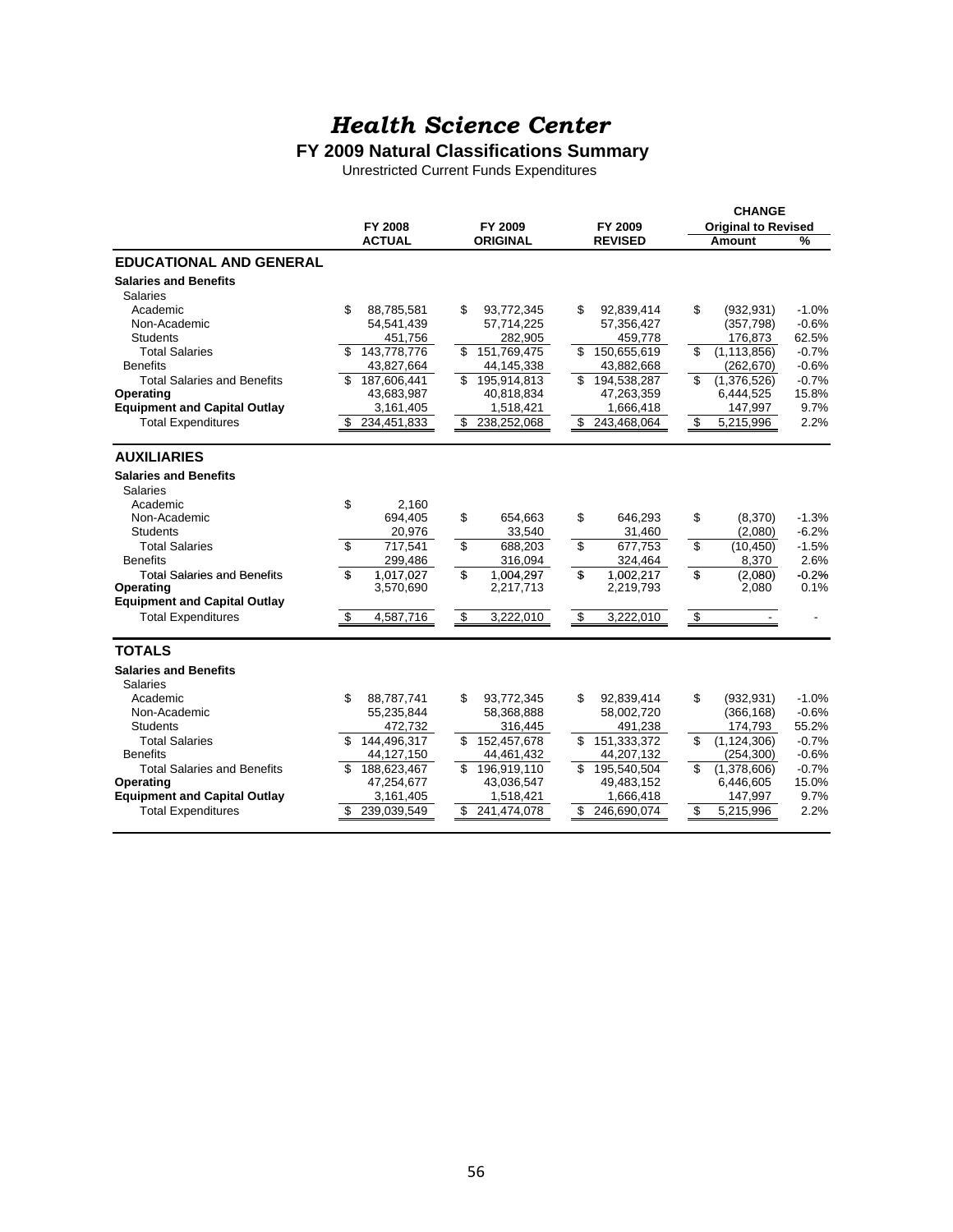|                                                             |                                      |                                      | Current Funds Revenues, Expenditures and Transfers - UNRESTRICTED<br>Five-Year Budget Summary Comparison |                                      |                                |                                 |                        |
|-------------------------------------------------------------|--------------------------------------|--------------------------------------|----------------------------------------------------------------------------------------------------------|--------------------------------------|--------------------------------|---------------------------------|------------------------|
|                                                             | FY 2005<br><b>CTUAL</b><br>⋖         | FY 2006<br>ACTUAL                    | FY 2007<br>ACTUAL                                                                                        | FY 2008<br>ACTUAL                    | REVISED<br><b>FY 2009</b>      | FIVE-YEAR CHANGE<br>Amoun       |                        |
| EDUCATIONAL AND GENERAL                                     |                                      |                                      |                                                                                                          |                                      |                                |                                 |                        |
| Revenues                                                    |                                      |                                      |                                                                                                          |                                      |                                |                                 |                        |
| State Appropriations<br>Tuition & Fees                      | 110,677,000<br>29,984,791<br>↔       | 113,890,000<br>34,042,807<br>↮       | 36,868,907<br>123,396,200<br>↔                                                                           | 132,544,300<br>40,446,568<br>↮       | 44,338,517<br>126,242,100<br>↔ | 14,353,726<br>15,565,100<br>↮   | 14.1%<br>47.9%         |
| Grants & Contracts                                          | 46,916,169                           | 48,965,318                           | 48,349,081                                                                                               | 50,575,313                           | 51,452,480                     | 4,536,311                       | 9.7%                   |
| Sales & Services                                            | 18,120,732                           | 18, 102, 174                         | 17,562,313                                                                                               | 18,800,432                           | 18,262,282                     | 141,550                         | 0.8%                   |
| nvestment Income<br>Other Sources                           | 1,892,492                            | 1,639,818                            | 2,171,361                                                                                                | 2,074,979                            | 2,033,559                      | 141,067                         | 7.5%                   |
| <b>Total Revenues</b>                                       | 207,591,185<br>ക                     | 216,640,116<br>↮                     | 228,347,861<br>$\boldsymbol{\varphi}$                                                                    | 244,441,591<br>↮                     | 242,328,938<br>↮               | 34,737,753<br>↮                 | 16.7%                  |
| Expenditures and Transfers                                  |                                      |                                      |                                                                                                          |                                      |                                |                                 |                        |
| Instruction                                                 | 21,628,951<br>ക                      | 126,539,184<br>↮                     | 133,951,795<br>↮                                                                                         | 140,120,268<br>↮                     | 146,449,188<br>↮               | 24,820,237<br>↮                 | 20.4%                  |
| Research                                                    | 5,926,980                            | 4,424,495                            | 5,030,064                                                                                                | 7,719,661                            | 4,286,735                      | (1,640,245)                     | $-27.7%$               |
| Academic Support<br>Public Service                          | 1,141,479<br>27,251,250              | 28,691,150<br>1,018,744              | 963,982<br>30,194,241                                                                                    | 1,440,229<br>36,552,844              | 1,470,602<br>35,684,776        | 8,433,526<br>329,123            | 28.8%<br>30.9%         |
| <b>Student Services</b>                                     | 2,907,862                            | 3,439,482                            | 3,859,801                                                                                                | 4,079,197                            | 3,703,179                      | 795,317                         | 27.4%                  |
| Institutional Support                                       | 10,615,284                           | 9,830,363                            | 10,752,522                                                                                               | 15, 174, 997                         | 21,683,492                     | 11,068,208                      | 104.3%                 |
| Operation & Maintenance of Plant                            | 20,108,784                           | 21,076,683                           | 22,024,242                                                                                               | 22,356,160                           | 22,654,382                     | 2,545,598                       | 12.7%                  |
| Scholarships & Fellowships                                  | 5,922,461<br>↔                       | 6,531,092                            | 6,662,257<br>↔                                                                                           | 234,451,833<br>7,008,477<br>$\Theta$ | 7,535,710                      | 1,613,249                       | 27.2%                  |
| Mandatory Transfers (In)/Out<br>Sub-total Expenditures      | 1,654,166<br>95,503,051              | 3,000,743<br>201,551,192<br>$\Theta$ | 213,438,904<br>3,042,743                                                                                 | 3,095,332                            | 243,468,064<br>3,270,757<br>ക  | 47,965,013<br>1,616,591<br>↮    | 24.5%<br>97.7%         |
| Non-Mandatory Transfers (In)/Out                            | 8,250,192                            | 9,016,853                            | 12,494,523                                                                                               | 3,854,611                            | 4,458,700                      | 3,791,492)                      | -46.0%                 |
| Total Expenditures and Transfers                            | 05,407,409<br>$\boldsymbol{\varphi}$ | 213,568,788<br>မာ မာ                 | 228,976,170<br>မှ မ                                                                                      | 241,401,776<br>$\bullet$             | 251, 197, 521<br>မာ မာ         | 45,790,112<br>$\leftrightarrow$ | 22.3%                  |
| Fund Balance Addition/(Reduction)                           | 2,183,776<br>$\epsilon$              | 3,071,328                            | (628, 309)                                                                                               | 3,039,815<br>$\boldsymbol{\varphi}$  | (8,868,583)                    | (11,052,359)<br>↔               |                        |
| <b>AUXILIARIES</b>                                          |                                      |                                      |                                                                                                          |                                      |                                |                                 |                        |
| Revenues                                                    | 5,310,587<br>ക                       | 5,928,617<br>↮                       | 5,760,243<br>↮                                                                                           | 4,861,890<br>↮                       | 3,896,840<br>↮                 | (1, 413, 747)<br>↮              | $-26.6%$               |
| Expenditures and Transfers<br>Expenditures                  | 4,777,826<br>ക                       | 5,420,694<br>↮                       | 5,437,093<br>↮                                                                                           | 4,587,716<br>↮                       | 3,222,010<br>↮                 | (1,555,816)<br>↮                | $-32.6%$               |
| Mandatory Transfers                                         | 792,706                              | 646,209                              | 547,099                                                                                                  | 643,521                              | 674,830                        | (117, 876)                      | $-14.9%$               |
| Total Expenditures and Transfers<br>Non-Mandatory Transfers | (502, 402)<br>5,068,129<br>↮         | (4,083)<br>6,062,821<br>$\Theta$     | (5, 775)<br>5,978,417<br>↮                                                                               | (305, 501)<br>4,925,737<br>↮         | 3,896,840<br>↮                 | (1,171,289)<br>502,402<br>↮     | $-100.0\%$<br>$-23.1%$ |
| Fund Balance Addition/(Reduction)                           | 242,458<br>↔                         | (134, 204)<br>↮                      | (218, 173)<br>$\boldsymbol{\varphi}$                                                                     | (63, 847)<br>↮                       | ↔                              | (242, 458)<br>↮                 |                        |
| <b>TOTALS</b>                                               |                                      |                                      |                                                                                                          |                                      |                                |                                 |                        |
| Revenues                                                    | 212,901,772<br>↔                     | 222,568,733<br>ക                     | 234,108,105<br>↮                                                                                         | 249,303,481<br>↮                     | 246,225,778<br>↮               | 33,324,006<br>↮                 | 15.7%                  |
| Expenditures and Transfers<br>Expenditures                  | 200,280,876<br>↮                     | 206,971,886<br>↮                     | 218,875,997<br>↮                                                                                         | 239,039,549<br>↮                     | 246,690,074<br>↮               | 46,409,198<br>↮                 | 23.2%                  |
| Mandatory Transfers                                         | 2,446,872                            | 3,646,952                            | 3,589,842                                                                                                | 3,738,853                            | 3,945,587                      | 1,498,715                       | 61.3%                  |
| Non-Mandatory Transfers                                     | 7,747,790                            | 9,012,770                            | 12,488,748                                                                                               | 3,549,111                            | 4,458,700                      | (3,289,090)                     | $-42.5%$               |
| Total Expenditures and Transfers                            | 210,475,538<br>⊷                     | 219,631,609<br>မာ မာ                 | 234,954,587<br>မာ မာ                                                                                     | 246,327,513<br>မှ မှ                 | 255,094,361<br>မာ မာ           | 44,618,823<br>$\Theta$          | 21.2%                  |
| Fund Balance Addition/(Reduction)                           | 2,426,234                            | 2,937,125                            | (846, 483)                                                                                               | 2,975,968                            | (8,868,583)                    | (11, 294, 817)<br>↮             |                        |

57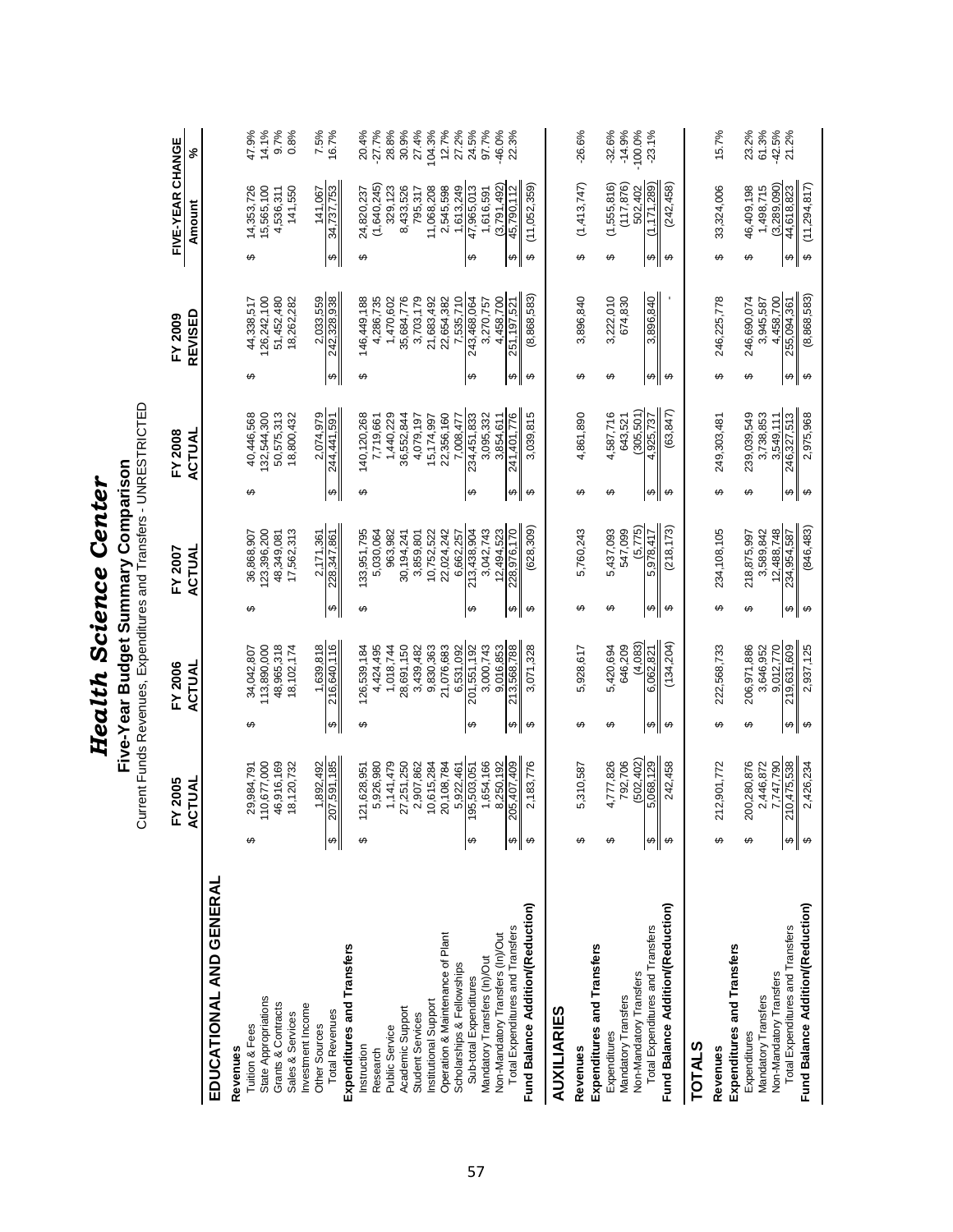|                                                             |                                       |                                                | Current Funds Revenues, Expenditures and Transfers - UNRESTRICTED AND RESTRICTED<br>Five-Year Budget Summary Comparison |                                      |                                       |                                                  |                       |
|-------------------------------------------------------------|---------------------------------------|------------------------------------------------|-------------------------------------------------------------------------------------------------------------------------|--------------------------------------|---------------------------------------|--------------------------------------------------|-----------------------|
|                                                             | FY 2005<br>ACTUAL                     | FY 2006<br>ACTUAL                              | FY 2007<br>ACTUAI                                                                                                       | FY 2008<br>ACTUAL                    | <b>REVISED</b><br>FY 2009             | FIVE-YEAR CHANGE<br>Amoun                        |                       |
| EDUCATIONAL AND GENERAL                                     |                                       |                                                |                                                                                                                         |                                      |                                       |                                                  |                       |
| Revenues                                                    |                                       |                                                |                                                                                                                         |                                      |                                       |                                                  |                       |
| Tuition & Fees                                              | 29,984,791<br>↔                       | 34,042,807<br>↮                                | 36,868,907<br>↮                                                                                                         | 40,446,568<br>↔                      | 44,338,517<br>↮                       | 14,353,726<br>↔                                  | 47.9%                 |
| State Appropriations                                        | 12,960,012                            | 115,645,108                                    | 125,568,399                                                                                                             | 34,183,800                           | 128,810,600                           | 15,850,588                                       | 14.0%                 |
| Grants & Contracts<br>Sales & Services                      | 64,293,444<br>18,120,732              | 18,102,174<br>167,560,381                      | 164,401,898<br>17,562,313                                                                                               | 171,051,375<br>18,800,432            | 171,652,480<br>18,262,282             | 7,359,036<br>141,550                             | 4.5%<br>0.8%          |
| Investment Income                                           |                                       |                                                |                                                                                                                         |                                      |                                       |                                                  |                       |
| Other Sources                                               | 19,857,691                            | 28,635,802                                     | 20,258,117                                                                                                              | 23,196,111                           | 16,658,817                            | (3, 198, 874)                                    | $-16.1%$              |
| <b>Total Revenues</b>                                       | 345,216,669<br>↮                      | 363,986,271<br>$\boldsymbol{\varphi}$          | 364,659,634<br>$\boldsymbol{\varphi}$                                                                                   | 387,678,286<br>$\boldsymbol{\omega}$ | 379,722,696<br>↮                      | 34,506,027<br>$\boldsymbol{\varphi}$             | 10.0%                 |
| Expenditures and Transfers                                  |                                       |                                                |                                                                                                                         |                                      |                                       |                                                  |                       |
| Instruction                                                 | 78,384,557<br>↮                       | 189,466,569<br>↮                               | 201,029,738<br>↮                                                                                                        | 211,478,234<br>↮                     | 216,069,188<br>↮                      | 37,684,631<br>↮                                  | 21.1%                 |
| Research                                                    | 64,762,704                            | 60,708,625                                     | 57,168,066                                                                                                              | 58,951,821                           | 56,518,735                            | (8,243,969)                                      | $-12.7%$              |
| Public Service                                              | 13,470,076                            | 13,223,136                                     | 10,011,958                                                                                                              | 11,765,486                           | 11,600,602                            | (1,869,474)                                      | $-13.9%$              |
| Academic Support                                            | 29,113,638                            | 31,433,296                                     | 32,335,452                                                                                                              | 37,571,178                           | 36,738,776                            | 7,625,138                                        | 26.2%                 |
| <b>Student Services</b>                                     | 2,957,717                             | 3,439,507                                      | 4,060,380                                                                                                               | 4,080,050                            | 3,704,179                             | 746,462                                          | 25.2%                 |
| Operation & Maintenance of Plant<br>Institutional Support   | 10,640,976<br>20,108,784              | 10,828,459<br>21,076,683                       | 11,649,153<br>22,024,242                                                                                                | 22,356,160<br>16,291,727             | 22,683,492<br>22,654,382              | 12,042,516<br>2,545,598                          | 113.2%<br>12.7%       |
| Scholarships & Fellowships                                  | 7,668,399                             | 8.146.637                                      | 9.074.047                                                                                                               | 9,580,546                            | 10,198,710                            | 2,530,311                                        | 33.0%                 |
| Sub-total Expenditures                                      | 27,106,852<br>↔                       | 338,322,913<br>$\boldsymbol{\varphi}$          | 347,353,035<br>↔                                                                                                        | 372,075,201<br>$\Theta$              | 380,168,064<br>↔                      | 53,061,212<br>↔                                  | 16.2%                 |
| Mandatory Transfers (In)/Out                                | 1,654,166                             | 3,000,743                                      | 3,042,743                                                                                                               | 3,095,332                            | 3,270,757                             | 1,616,591                                        | 97.7%                 |
| Non-Mandatory Transfers (In)/Out                            | 8,250,192                             | 9.016,853                                      | 12.494,523                                                                                                              | 3.854.611                            | 4,458,700                             | (3.791, 492)                                     | -46.0%                |
| Total Expenditures and Transfers                            | 37,011,210<br>$\Theta$                | 350,340,509<br>$\pmb{\leftrightarrow}$         | 362,890,302<br>$\boldsymbol{\omega}$                                                                                    | 379,025,144<br>$\bullet$             | 387,897,521<br>$\boldsymbol{\varphi}$ | 50,886,311<br>$\qquad \qquad \bullet$            | 15.1%                 |
| Revenues Less Expend. & Transfers                           | ,205,459<br>$\Theta$                  | 13,645,762<br>$\Theta$                         | 1,769,333<br>$\boldsymbol{\varphi}$                                                                                     | 8,653,142<br>↮                       | (8,174,825)<br>$\Theta$               | (16,380,284)<br>$\boldsymbol{\varphi}$           |                       |
| AUXILIARIES                                                 |                                       |                                                |                                                                                                                         |                                      |                                       |                                                  |                       |
| Revenues                                                    | 5,310,587<br>↮                        | 5,928,617<br>↮                                 | 5,760,243<br>↮                                                                                                          | 4,861,890<br>ക                       | 3,896,840<br>↮                        | (1, 413, 747)<br>↮                               | $-26.6%$              |
| Expenditures and Transfers                                  |                                       |                                                |                                                                                                                         |                                      |                                       |                                                  |                       |
| Expenditures                                                | 4,777,826<br>↔                        | 5,420,694<br>$\Theta$                          | 5,437,093<br>↮                                                                                                          | 4,587,716<br>↮                       | 3,222,010<br>↮                        | (1,555,816)<br>$\Theta$                          | $-32.6%$              |
| Mandatory Transfers                                         | 792,706                               | 646,209                                        | 547,099                                                                                                                 | 643,521                              | 674,830                               | (117, 876)                                       | $-14.9%$              |
| Total Expenditures and Transfers<br>Non-Mandatory Transfers | 502,402)<br>5,068,129<br>$\Theta$     | (4,083)<br>6,062,821<br>$\boldsymbol{\varphi}$ | 5,775)<br>5,978,417<br>$\Theta$                                                                                         | (305, 501)<br>4,925,737<br>↮         | 3,896,840<br>$\Theta$                 | (1,171,289)<br>502,402<br>$\boldsymbol{\varphi}$ | $-100.0%$<br>$-23.1%$ |
| 'n<br>Revenues Less Expend. & Transfer                      | 242,458<br>↔                          | (134, 204)<br>$\Theta$                         | (218, 173)<br>↮                                                                                                         | (63, 847)<br>$\boldsymbol{\varphi}$  | $\boldsymbol{\varphi}$                | (242, 458)<br>$\boldsymbol{\varphi}$             |                       |
| <b>TOTALS</b>                                               |                                       |                                                |                                                                                                                         |                                      |                                       |                                                  |                       |
| Revenues                                                    | 50,527,256<br>↮                       | 369,914,889<br>↔                               | 370,419,878<br>↮                                                                                                        | 392,540,176<br>↮                     | 383,619,536<br>↮                      | 33,092,280<br>↔                                  | 9.4%                  |
| Expenditures and Transfers                                  |                                       |                                                |                                                                                                                         |                                      |                                       |                                                  |                       |
| Expenditures                                                | 331,884,677<br>↮                      | 343,743,607<br>↮                               | 352,790,128<br>↮                                                                                                        | 376,662,917<br>↮                     | 383,390,074<br>↮                      | 51,505,397<br>↮                                  | 15.5%                 |
| Non-Mandatory Transfers<br>Mandatory Transfers              | 7,747,790<br>2,446,872                | 9,012,770<br>3,646,952                         | 12,488,748<br>3,589,842                                                                                                 | 3,738,853<br>3,549,111               | 4,458,700<br>3,945,587                | (3,289,090)<br>1,498,715                         | 61.3%<br>$-42.5%$     |
| Total Expenditures and Transfers                            | 42,079,339<br>$\qquad \qquad \bullet$ | 356,403,330                                    | 368,868,718                                                                                                             | 383,950,881                          | 391,794,361                           | 49,715,022                                       | 14.5%                 |
| Revenues Less Expend. & Transfers                           | 8,447,917                             | 13,511,559<br>မာ မာ                            | 1,551,159<br>မှ မှ                                                                                                      | 8.589.295<br>မာ                      | (8,174,825)<br>မှ မ                   | (16, 622, 742)<br>မာ $\vert$ မာ                  |                       |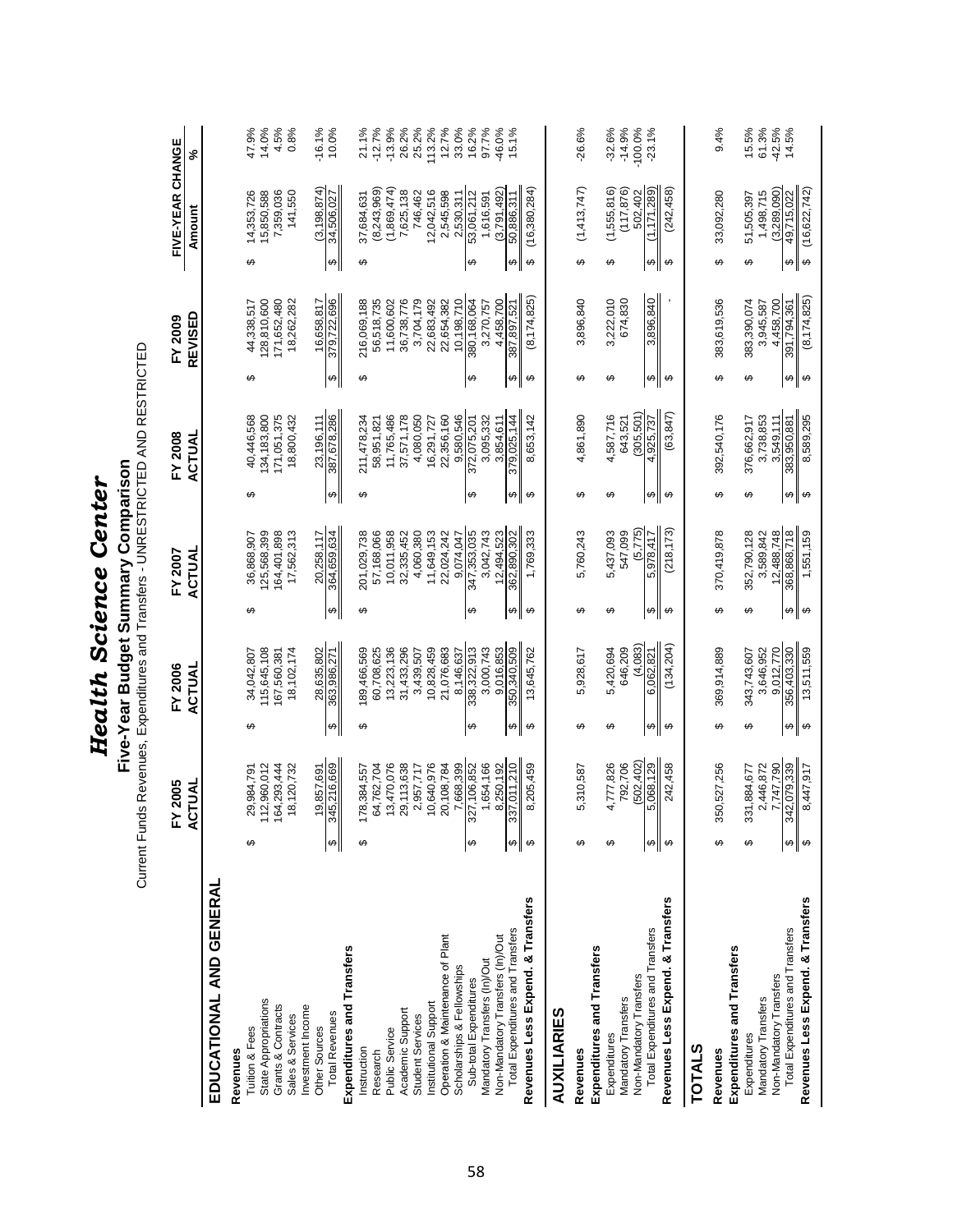#### *Health Science Center*

#### **Unrestricted Net Assets**

|                                                       | E&G               | <b>AUXILIARIES</b>                             | <b>TOTAL</b>                         |
|-------------------------------------------------------|-------------------|------------------------------------------------|--------------------------------------|
| <b>TOTAL - JUNE 30, 2006</b>                          | \$<br>27,400,078  | \$<br>320,928                                  | \$<br>27,721,006                     |
|                                                       |                   |                                                |                                      |
| <b>FY 2006-07 ACTUAL</b>                              |                   |                                                |                                      |
| Revenue                                               | \$<br>228,347,861 | \$<br>5,760,243                                | \$<br>234,108,105                    |
| Less:                                                 |                   |                                                |                                      |
| Expenditures                                          | 213,438,904<br>S  | \$<br>5,437,093                                | \$218,875,997                        |
| Mandatory Transfers (In)/Out                          | 3,042,743         | 547,099                                        | 3,589,842                            |
| Non-Mandatory Transfers(In)/Out                       | 12,494,523        | (5, 775)                                       | 12,488,748                           |
| <b>Total Expenditures &amp; Transfers</b>             | \$<br>228,976,170 | $\frac{1}{2}$<br>5,978,417                     | 234,954,587<br>\$                    |
| Net Change                                            | \$<br>(628,309)   | $\overline{\boldsymbol{\theta}}$<br>(218, 173) | \$<br>(846,483)                      |
| <b>Unrestricted Net Assets</b>                        |                   |                                                |                                      |
| <b>Working Capital-Accounts Receivable</b>            | \$<br>8,150,901   | \$<br>129,362                                  | \$<br>8,280,263                      |
| <b>Working Capital-Inventories</b>                    | 762,286           | 632,303                                        | 1,394,589                            |
| <b>Revolving Funds</b>                                | 1,355,701         |                                                | 1,355,701                            |
| Encumbrances                                          | 1,917,394         | 3,028                                          | 1,920,422                            |
| <b>Unexpended Gifts</b>                               |                   |                                                |                                      |
| Reappropriations<br>Unallocated                       | 6,636,185         |                                                | 6,636,185                            |
| <b>TOTAL - JUNE 30, 2007</b>                          | 7,949,301         | (661, 937)<br>\$<br>102,755                    | 7,287,364                            |
|                                                       | 26,771,768        |                                                | \$<br>26,874,523                     |
| Percent Unallocated of Expend. & Transfers            | 3.47%             | $-11.07%$                                      | 3.10%                                |
| <b>FY 2007-08 ACTUAL</b>                              |                   |                                                |                                      |
| Revenue                                               | \$<br>244,441,591 | \$<br>4,861,890                                | \$<br>249,303,481                    |
| Less:                                                 |                   |                                                |                                      |
| Expenditures                                          | 234,451,833<br>S. | \$<br>4,587,716                                | \$<br>239,039,549                    |
| Mandatory Transfers (In)/Out                          | 3,095,332         | 643,521                                        | 3,738,853                            |
| Non-Mandatory Transfers(In)/Out                       | 3,854,611         | (305, 501)                                     | 3,549,111                            |
| <b>Total Expenditures &amp; Transfers</b>             | 241,401,776<br>\$ | \$<br>4,925,737                                | 246,327,513<br>\$                    |
| Net Change                                            | \$<br>3,039,815   | $\overline{\$}$<br>(63, 847)                   | $\overline{\mathbf{e}}$<br>2,975,968 |
| <b>Unrestricted Net Assets</b>                        |                   |                                                |                                      |
| Working Capital-Accounts Receivable                   | \$<br>11,142,562  | \$<br>173,423                                  | \$<br>11,315,985                     |
| <b>Working Capital-Inventories</b>                    | 928,643           | 814,011                                        | 1,742,654                            |
| <b>Revolving Funds</b>                                | 1,699,453         |                                                | 1,699,453                            |
| Encumbrances                                          | 1,457,565         | 9,057                                          | 1,466,623                            |
| <b>Unexpended Gifts</b>                               |                   |                                                |                                      |
| Reappropriations                                      | 6,203,664         |                                                | 6,203,664                            |
| Unallocated                                           | 8,379,697         | (957, 584)                                     | 7,422,113                            |
| <b>TOTAL - JUNE 30, 2008</b>                          | \$<br>29,811,584  | \$<br>38,908                                   | \$<br>29,850,491                     |
| <b>Percent Unallocated of Expend. &amp; Transfers</b> | 3.47%             | $-19.44%$                                      | 3.01%                                |
| FY 2008-09 REVISED BUDGET                             |                   |                                                |                                      |
| Revenue                                               | S<br>242,328,938  | \$<br>3,896,840                                | 246,225,778<br>\$                    |
| Less:                                                 |                   |                                                |                                      |
| Expenditures                                          | \$<br>243,468,064 | \$<br>3,222,010                                | \$<br>246,690,074                    |
| Mandatory Transfers (In)/Out                          | 3,270,757         | 674,830                                        | 3,945,587                            |
| Non-Mandatory Transfers(In)/Out                       | 4,458,700         |                                                | 4,458,700                            |
| <b>Total Expenditures &amp; Transfers</b>             | \$<br>251,197,521 | \$<br>3,896,840                                | \$<br>255,094,361                    |
| Net Change                                            | \$<br>(8,868,583) | $\overline{\mathbf{e}}$                        | \$<br>(8,868,583)                    |
| <b>Unrestricted Net Assets</b>                        |                   |                                                |                                      |
| <b>Working Capital-Accounts Receivable</b>            | \$<br>11,142,562  | \$<br>173,423                                  | \$<br>11,315,985                     |
| <b>Working Capital-Inventories</b>                    | 928,643           | 814,011                                        | 1,742,654                            |
| <b>Revolving Funds</b>                                | 1,699,453         |                                                | 1,699,453                            |
| Encumbrances                                          |                   |                                                |                                      |
| <b>Unexpended Gifts</b>                               |                   |                                                |                                      |
| Reappropriations                                      |                   |                                                |                                      |
| Unallocated                                           | 7,172,343         | (948, 527)                                     | 6,223,817                            |
| <b>ESTIMATED TOTAL - OCTOBER 31, 2008</b>             | 20,943,001<br>\$  | $$\mathfrak{D}$$<br>38,908                     | \$<br>20,981,908                     |
| <b>Percent Unallocated of Expend. &amp; Transfers</b> | 2.86%             | $-24.34%$                                      | 2.44%                                |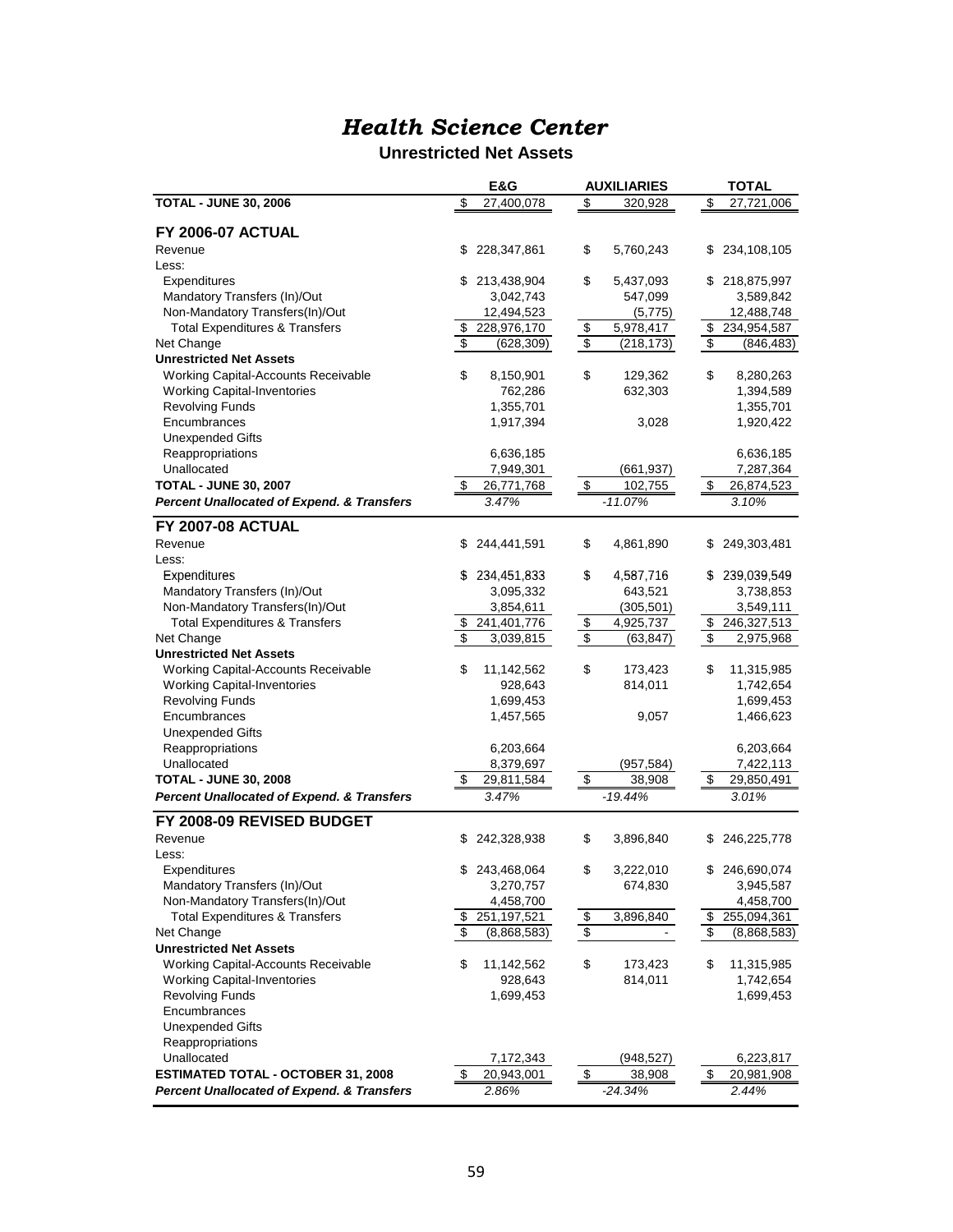#### *Health Science Center - Memphis Other Specialized Units*

#### **FY 2009 Budget Summary**

|                                                                    |                    |                |                   |                   |               | <b>CHANGE</b>              |                |
|--------------------------------------------------------------------|--------------------|----------------|-------------------|-------------------|---------------|----------------------------|----------------|
|                                                                    |                    | <b>FY 2008</b> | FY 2009           | <b>FY 2009</b>    |               | <b>Original to Revised</b> |                |
|                                                                    |                    | <b>ACTUAL</b>  | <b>ORIGINAL</b>   | <b>REVISED</b>    |               | Amount                     | %              |
| <b>EDUCATIONAL AND GENERAL</b>                                     |                    |                |                   |                   |               |                            |                |
| <b>Revenues</b>                                                    |                    |                |                   |                   |               |                            |                |
| <b>Tuition &amp; Fees</b>                                          | \$                 | 27,574,190     | \$<br>30,981,381  | \$<br>31,031,381  | \$            | 50,000                     | 0.2%           |
| <b>State Appropriations</b>                                        |                    | 72,988,500     | 72,063,000        | 69,962,000        |               | (2, 101, 000)              | $-2.9%$        |
| <b>Grants &amp; Contracts</b>                                      |                    | 14,494,984     | 13,866,515        | 13,884,778        |               | 18,263                     | 0.1%           |
| Sales & Services                                                   |                    | 8,031,291      | 7,425,525         | 7,477,107         |               | 51,582                     | 0.7%           |
| Investment Income                                                  |                    |                |                   |                   |               |                            |                |
| <b>Other Sources</b>                                               |                    | 1,576,033      | 1,532,559         | 1,532,559         |               |                            |                |
| <b>Total Revenues</b>                                              | \$                 | 124,664,998    | \$<br>125,868,980 | \$<br>123,887,825 | \$            | (1,981,155)                | $-1.6%$        |
| <b>Expenditures and Transfers</b>                                  |                    |                |                   |                   |               |                            |                |
| Instruction                                                        | \$                 | 36,230,282     | \$<br>42,845,692  | \$<br>42,982,154  | \$            | 136,462                    | 0.3%           |
| Research                                                           |                    | 3,881,188      | 3,603,835         | 3,789,161         |               | 185,326                    | 5.1%           |
| <b>Public Service</b>                                              |                    | 1,023,366      | 985,369           | 985,369           |               |                            | $\blacksquare$ |
| Academic Support                                                   |                    | 30,345,541     | 27,642,144        | 29,998,937        |               | 2,356,793                  | 8.5%           |
| <b>Student Services</b>                                            |                    | 3,495,965      | 3,230,698         | 3,351,262         |               | 120,564                    | 3.7%           |
| <b>Institutional Support</b>                                       |                    | 14,788,503     | 19,545,595        | 21,683,492        |               | 2,137,897                  | 10.9%          |
| Operation & Maintenance of Plant                                   |                    | 22,146,363     | 23,746,226        | 22,466,934        |               | (1, 279, 292)              | $-5.4%$        |
| Scholarships & Fellowships                                         |                    | 5,649,789      | 5,965,710         | 5,965,710         |               |                            |                |
| Sub-total Expenditures                                             | \$                 | 117,560,997    | \$<br>127,565,269 | \$<br>131,223,019 | $\mathcal{L}$ | 3,657,750                  | 2.9%           |
| Mandatory Transfers (In)/Out                                       |                    | 2,996,570      | 3,168,650         | 3,168,650         |               |                            |                |
| Non-Mandatory Transfers (In)/Out                                   |                    | 1,471,169      | (4,864,939)       | (1,635,261)       |               | 3,229,678                  | $-66.4%$       |
| <b>Total Expenditures and Transfers</b>                            | \$                 | 122,028,735    | \$<br>125,868,980 | \$<br>132,756,408 | \$            | 6,887,428                  | 5.5%           |
| <b>Fund Balance Addition/(Reduction)</b>                           | \$                 | 2,636,263      |                   | \$<br>(8,868,583) | \$            | (8,868,583)                |                |
| <b>AUXILIARIES</b>                                                 |                    |                |                   |                   |               |                            |                |
| <b>Revenues</b>                                                    | \$                 | 4,861,890      | \$<br>3,896,840   | \$<br>3,896,840   | \$            |                            |                |
| <b>Expenditures and Transfers</b>                                  |                    |                |                   |                   |               |                            |                |
|                                                                    | \$                 |                | \$                | \$                | \$            |                            |                |
| Expenditures                                                       |                    | 4,587,716      | 3,222,010         | 3,222,010         |               |                            |                |
| <b>Mandatory Transfers</b>                                         |                    | 643,521        | 674,830           | 674,830           |               |                            |                |
| Non-Mandatory Transfers<br><b>Total Expenditures and Transfers</b> | \$                 | (305, 501)     | \$                | \$<br>3,896,840   |               |                            |                |
|                                                                    |                    | 4,925,737      | 3,896,840         |                   | \$            |                            |                |
| <b>Fund Balance Addition/(Reduction)</b>                           | $\mathbf{\hat{s}}$ | (63, 847)      | \$                | \$                | \$            |                            |                |
| <b>TOTALS</b>                                                      |                    |                |                   |                   |               |                            |                |
| <b>Revenues</b>                                                    | \$                 | 129,526,888    | \$<br>129,765,820 | \$<br>127,784,665 | \$            | (1,981,155)                | $-1.5%$        |
| <b>Expenditures and Transfers</b>                                  |                    |                |                   |                   |               |                            |                |
| Expenditures                                                       | \$                 | 122, 148, 713  | \$<br>130,787,279 | \$<br>134,445,029 | \$            | 3,657,750                  | 2.8%           |
| <b>Mandatory Transfers</b>                                         |                    | 3,640,090      | 3,843,480         | 3,843,480         |               |                            |                |
| Non-Mandatory Transfers                                            |                    | 1,165,668      | (4,864,939)       | (1,635,261)       |               | 3,229,678                  | $-66.4%$       |
| <b>Total Expenditures and Transfers</b>                            | \$                 | 126,954,472    | \$<br>129,765,820 | \$<br>136,653,248 | \$            | 6,887,428                  | 5.3%           |
| <b>Fund Balance Addition/(Reduction)</b>                           | \$                 | 2,572,416      | \$                | \$<br>(8,868,583) | \$            | (8,868,583)                |                |
|                                                                    |                    |                |                   |                   |               |                            |                |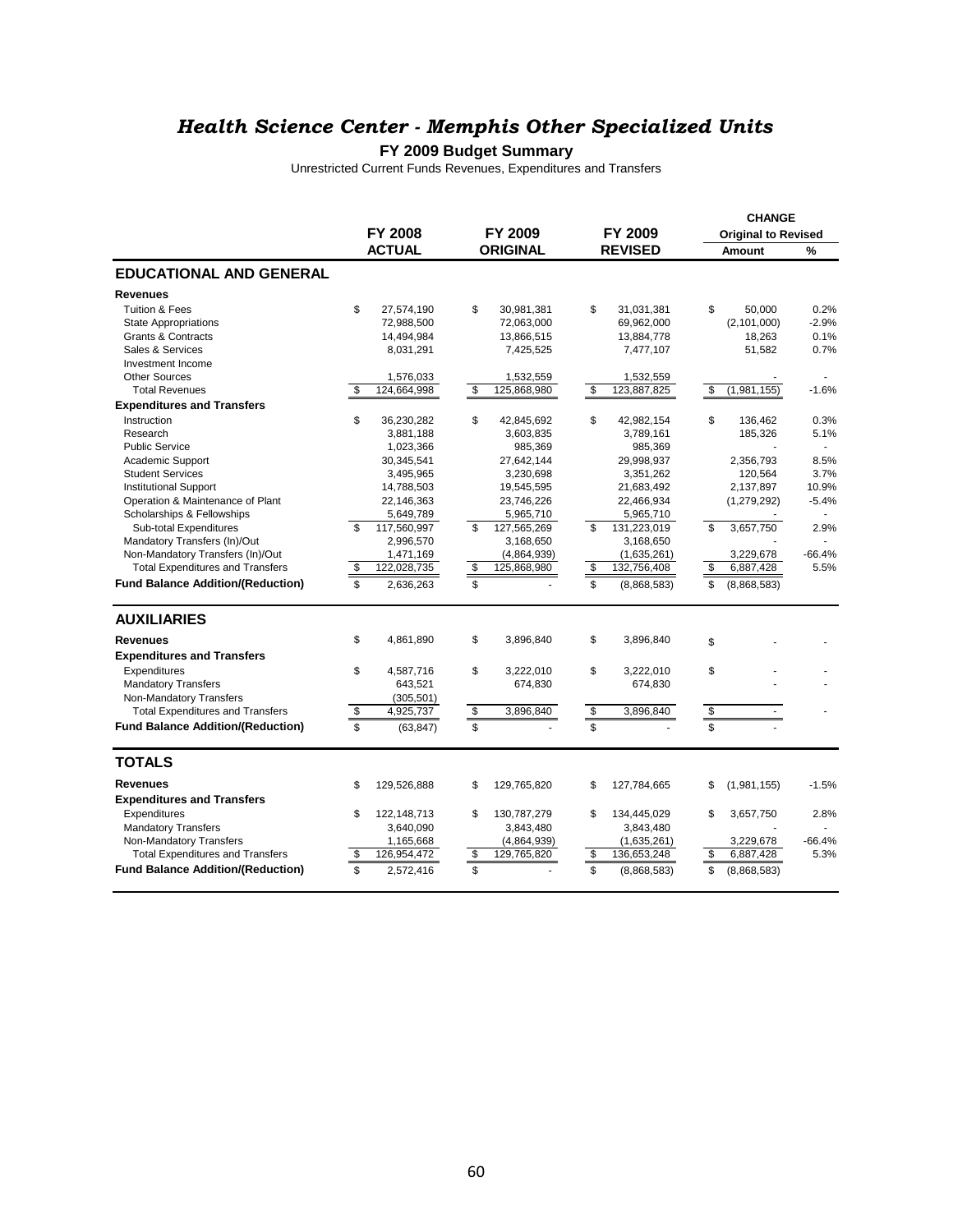#### *Health Science Center - Memphis Other Specialized Units*

**FY 2009 Budget Summary**

Auxiliary Enterprises Funds Revenues, Expenditures and Transfers

|                                                                    |          |                            |          |                 |                                 |                |                         | <b>CHANGE</b>              |   |
|--------------------------------------------------------------------|----------|----------------------------|----------|-----------------|---------------------------------|----------------|-------------------------|----------------------------|---|
|                                                                    |          | FY 2008                    |          | FY 2009         |                                 | FY 2009        |                         | <b>Original to Revised</b> |   |
|                                                                    |          | <b>ACTUAL</b>              |          | <b>ORIGINAL</b> |                                 | <b>REVISED</b> |                         | <b>Amount</b>              | % |
| <b>HOUSING</b>                                                     |          |                            |          |                 |                                 |                |                         |                            |   |
| <b>Revenues</b>                                                    | \$       | 642,021                    | \$       | 829,156         | \$                              | 829,156        | \$                      |                            |   |
| <b>Expenditures and Transfers</b>                                  |          |                            |          |                 |                                 |                |                         |                            |   |
| Expenditures                                                       | \$       | 495,298                    | \$       | 565,500         | \$                              | 565,500        | \$                      |                            |   |
| <b>Mandatory Transfers</b>                                         |          | 398,261                    |          | 423,434         |                                 | 423,434        |                         |                            |   |
| Non-Mandatory Transfers<br><b>Total Expenditures and Transfers</b> | \$       | (1,016)                    | \$       | 988,934         | \$                              | 988,934        | \$                      |                            |   |
|                                                                    | \$       | 892,543                    | \$       |                 | \$                              |                | \$                      |                            |   |
| <b>Fund Balance Addition/(Reduction)</b>                           |          | (250, 523)                 |          | (159, 778)      |                                 | (159, 778)     |                         |                            |   |
| <b>FOOD SERVICE</b>                                                |          |                            |          |                 |                                 |                |                         |                            |   |
| <b>Revenues</b>                                                    | \$       | 221,254                    | \$       | 469,929         | \$                              | 469,929        | \$                      |                            |   |
| <b>Expenditures and Transfers</b>                                  |          |                            |          |                 |                                 |                |                         |                            |   |
| Expenditures                                                       | \$       | 426,264                    | \$       | 535,000         | \$                              | 535,000        | \$                      |                            |   |
| <b>Mandatory Transfers</b>                                         |          |                            |          |                 |                                 |                |                         |                            |   |
| Non-Mandatory Transfers                                            |          |                            |          |                 |                                 |                |                         |                            |   |
| <b>Total Expenditures and Transfers</b>                            | \$       | 426,264                    | \$       | 535,000         | \$                              | 535,000        | \$                      |                            |   |
| <b>Fund Balance Addition/(Reduction)</b>                           | \$       | (205, 010)                 | \$       | (65,071)        | \$                              | (65,071)       | $\overline{\mathbb{S}}$ |                            |   |
|                                                                    |          |                            |          |                 |                                 |                |                         |                            |   |
| <b>BOOKSTORES</b>                                                  |          |                            |          |                 |                                 |                |                         |                            |   |
| <b>Revenues</b>                                                    | \$       | 2,115,602                  | \$       | 539,032         | \$                              | 539,032        | \$                      |                            |   |
| <b>Expenditures and Transfers</b>                                  |          |                            |          |                 |                                 |                |                         |                            |   |
| Expenditures                                                       | \$       | 2,207,665                  | \$       | 339,032         | \$                              | 339,032        | \$                      |                            |   |
| <b>Mandatory Transfers</b>                                         |          |                            |          |                 |                                 |                |                         |                            |   |
| Non-Mandatory Transfers                                            |          | (2,670)                    |          |                 |                                 |                |                         |                            |   |
| <b>Total Expenditures and Transfers</b>                            | \$<br>\$ | 2,204,995                  | \$<br>\$ | 339,032         | $\boldsymbol{\mathsf{s}}$<br>\$ | 339,032        | \$<br>$\overline{\$}$   |                            |   |
| <b>Fund Balance Addition/(Reduction)</b>                           |          | (89, 393)                  |          | 200,000         |                                 | 200,000        |                         |                            |   |
| <b>PARKING</b>                                                     |          |                            |          |                 |                                 |                |                         |                            |   |
| <b>Revenues</b>                                                    | \$       | 1,236,879                  | \$       | 1,179,000       | \$                              | 1,179,000      | \$                      |                            |   |
| <b>Expenditures and Transfers</b>                                  |          |                            |          |                 |                                 |                |                         |                            |   |
| Expenditures                                                       | \$       | 727,108                    | \$       | 927,604         | \$                              | 927,604        | \$                      |                            |   |
| <b>Mandatory Transfers</b>                                         |          | 245,259                    |          | 251,396         |                                 | 251,396        |                         |                            |   |
| Non-Mandatory Transfers                                            |          | (1,803)                    |          |                 |                                 |                |                         |                            |   |
| <b>Total Expenditures and Transfers</b>                            | \$       | 970,565                    | \$       | 1,179,000       | \$                              | 1,179,000      | \$                      |                            |   |
| <b>Fund Balance Addition/(Reduction)</b>                           | \$       | 266,315                    | \$       |                 | \$                              |                | \$                      |                            |   |
|                                                                    |          |                            |          |                 |                                 |                |                         |                            |   |
| <b>OTHER</b>                                                       |          |                            |          |                 |                                 |                |                         |                            |   |
| <b>Revenues</b>                                                    | \$       | 646,134                    | \$       | 879,723         | \$                              | 879,723        | \$                      |                            |   |
| <b>Expenditures and Transfers</b>                                  |          |                            |          |                 |                                 |                |                         |                            |   |
| Expenditures<br><b>Mandatory Transfers</b>                         | \$       | 731,381                    | \$       | 854,874         | \$                              | 854,874        | \$                      |                            |   |
| Non-Mandatory Transfers                                            |          | (300, 012)                 |          |                 |                                 |                |                         |                            |   |
| <b>Total Expenditures and Transfers</b>                            | \$       | 431,370                    | \$       | 854,874         | \$                              | 854,874        | \$                      |                            |   |
| <b>Fund Balance Addition/(Reduction)</b>                           | \$       | 214,765                    | \$       | 24,849          | \$                              | 24,849         | \$                      |                            |   |
|                                                                    |          |                            |          |                 |                                 |                |                         |                            |   |
| <b>TOTAL</b>                                                       |          |                            |          |                 |                                 |                |                         |                            |   |
| <b>Revenues</b>                                                    | \$       | 4,861,890                  | \$       | 3,896,840       | \$                              | 3,896,840      | \$                      |                            |   |
| <b>Expenditures and Transfers</b>                                  |          |                            |          |                 |                                 |                |                         |                            |   |
| Expenditures                                                       | \$       | 4,587,716                  | \$       | 3,222,010       | \$                              | 3,222,010      | \$                      |                            |   |
| <b>Mandatory Transfers</b><br>Non-Mandatory Transfers              |          | 643,521                    |          | 674,830         |                                 | 674,830        |                         |                            |   |
| <b>Total Expenditures and Transfers</b>                            | \$       | (305, 500.51)<br>4,925,737 | \$       | 3,896,840       | \$                              | 3,896,840      | \$                      | $\sim$                     |   |
| <b>Fund Balance Addition/(Reduction)</b>                           | \$       | (63, 847)                  | \$       |                 | \$                              |                | \$                      |                            |   |
|                                                                    |          |                            |          |                 |                                 |                |                         |                            |   |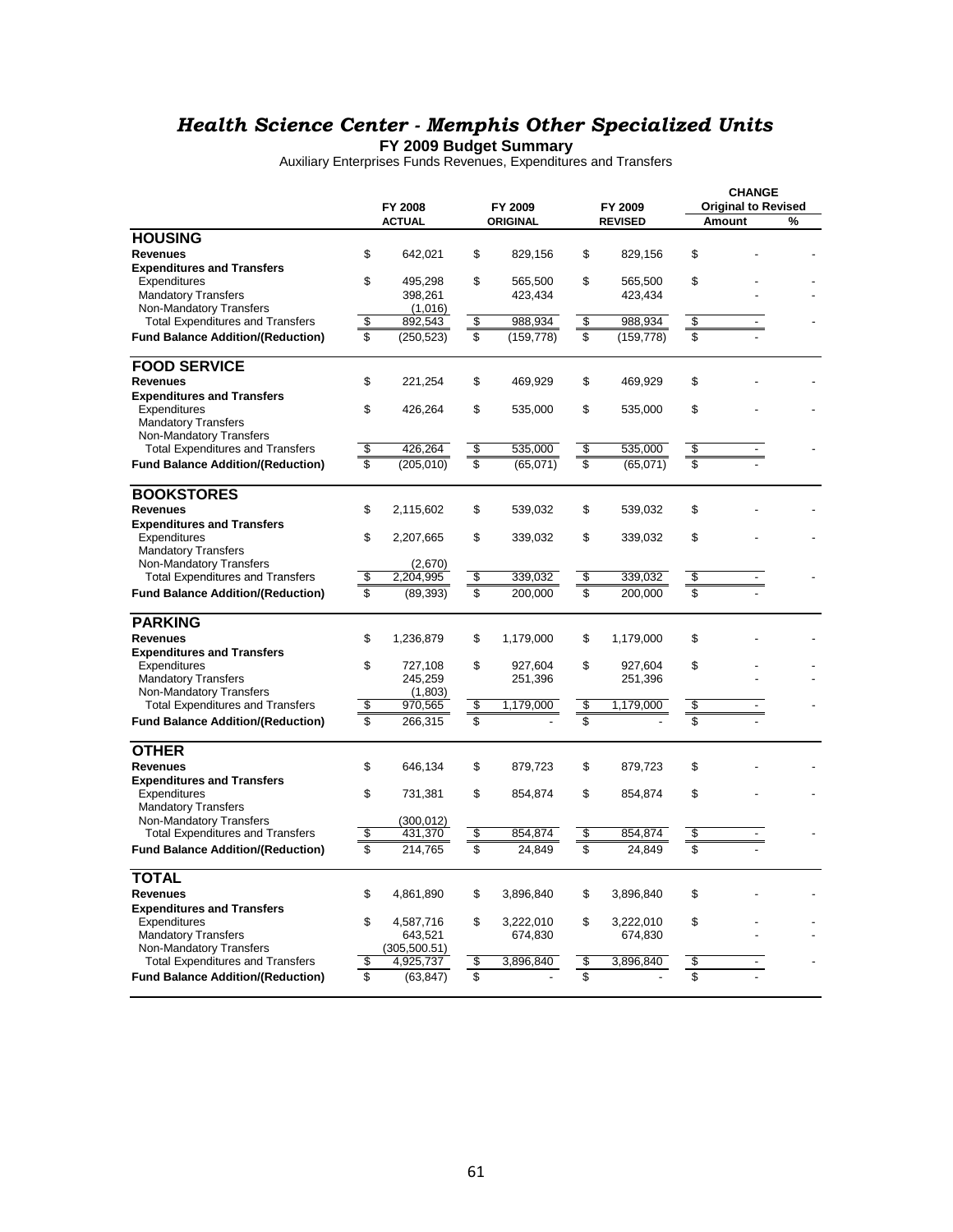| ı                                                                 |                                                      |
|-------------------------------------------------------------------|------------------------------------------------------|
| י<br>ביבוד                                                        |                                                      |
| -<br>-<br>-<br>-<br>-<br>י<br>י<br>l<br>$\frac{1}{2}$             | $\begin{array}{c} \n 0 \\ 1 \\ 0 \\ 1\n \end{array}$ |
| į                                                                 |                                                      |
|                                                                   |                                                      |
| ì<br>֧֧֖֧ׅ֧֧֧֧֧֧֧֧֧֧֚֚֚֚֚֚֚֚֚֚֚֚֚֚֚֚֚֚֚֚֚֚֚֚֚֡֓֝֝֝֬֝֓֝֓֝֓֝֬֝֓֝֬֝֬ |                                                      |

*s*

Unrestricted and Restricted Current Funds Revenues, Expenditures and Transfers Unrestricted and Restricted Current Funds Revenues, Expenditures and Transfers **y FY 2009 Budget Summar**

 $-16.3%$ <br> $+19.3%$ <br> $+19.5%$  $8.2%$ <br>3.4%<br>10.8% -66.4%<br>3.1%  $28888$ <br> $0.8988$ <br> $0.06$ <br> $0.06$ 5.2%<br>-3.0%  $-5.4%$ <br> $-1.3%$ <br>0.9%  $-2.9%$ %200 \$ 27,574,27,27 \$ 28,190,190,190,190,190,190 \$ 30,980,380 \$ 30,981,380,380 \$ 30,031,742,122 \$ 50,000 \$ 50,000 \$ 50,000 \$ 50,000 \$ 50,000 \$ 50,000 \$ 50,000 \$ 50,000 \$ 50,000 \$ 50,000 \$ 50,000 \$ 50,000 \$ 50,000 \$ 50,000 State Appropriations 72,988,500 273,600 \$ 73,262,100 72,063,000 3,262,300 \$ 75,325,300 69,962,000 261,600 \$ 70,223,600 (5,101,700) -6.8% Grants & Contracts 13,884,062 13,884,062 13,486,515 13,866,515 13,486,515 13,886,515 13,470,000 27,584,778 27,584,778 274,2884,778 274,2884,778 274,263 0.9% Sales & Services 8,031,291 74,4725,525 7,425,525 7,425,525 7,425,525 7,475,525 7,477,107 7,477,107 51,582 0.7% Other Sources 1,572,9,968 7,156,001 1,532,559 4,858,058 6,390,617 1,532,559 4,858,058 6,390,000 7,195,000 5.07<br>Отношенно 1,576,033,576,617 5.572,619,617 5.2% Total Revenues \$ 124,664,664,684,684,693,680,638,627 \$ 127,630,639,638,637,639,638,637,6326 \$ 124,404,404,404,585,688,688,680 \$ 147,638 \$ 147,638 \$ 147,638 \$ 124,644,858 \$ 143,687,636 \$ 143,687,637,637,637,638,688,688,688, Instruction 36,230,202 \$ 36,000,000,000,000 \$ 3,500,000 \$ 3,600,000 \$ 3,600,000 \$ 3,600,000 \$ 3,560,000 \$ 3,600<br>Instruction \$ 3,600,000,000 \$ 3,500,000,000,000 \$ 46,892,154 \$ 3,600,000 \$ 3,600 \$ 3,600,000 \$ 0.4% Research 3,881,1888 12,030,050,000 12,230,404 14,000,000,000,000 14,000,000,000,000 14,000 12,000,000 10,000 12,000,000 12,139,161 8,360,000 10,000 12,139,168 3,789,168 3,789,168 3,789,168 3,789,168 3,789,168 3,789,168 3,7 Public Service 2,789,366 2,899,985 2,899,989,989,989,989,989 2,639,989 985,369 2,629,789 2,800,000 3,785,369 2,800,000 2,800,000 2,800,000 2,800,000 2,800,000 2,800,000 2,800,000 2,800,000 2,800,000 2,800,000 2,800,000 2,8 Academic Support 30,345,541 1,653,186 31,998,728 27,642,144 1,600,000 29,242,144 29,998,937 1,650,000 31,648,937 2,406,793 8.2% Student Services 3,495,965 853 3,496,818 3,230,698 10,000 3,240,698 3,351,262 1,000 3,352,262 111,564 3.4% Institutional Support 1,116,780,503,593 11,16,790 19,545,595 19,595 20,465,595 20,465,595 20,465,595 20,000 20,000 1,1000 1,1087 10.8% Operation & Plant 22,146,363 22,146,363 22,146,226 23,746,226 23,746,226 23,746,234 22,466,934 22,466,934 22,146,293 22,146,293 22,146,293 22,146,293 22,146,293 22,146,293 22,146,293 22,146,293 22,146,293 22,146,293 22,146 Scholarships & Fellowships 5,649,789,78,710 1,700,000,710 1,700,000,710 1,700,000,710 1,700,000 1,700,000 1,700,000 1,700,000 1,700,000 7,700,000 7,700,000 7,700,000 7,700,000 7,700,000 7,700,000 7,700,000 7,700,000 7,700, Sub-total Expenditures 118,000,000,000,000 \$ 19,321,575,269 \$ 136,875,000 \$ 127,462,000 \$ 136,900,000 \$ 136,900 \$ 130,000 \$ 148,900,000,000 \$ 148,900 \$ 130,000 \$ 131,224,000 \$ 19,000 \$ 150,224,000 \$ 1,318,000 \$ 1,318,000 \$ Non-Mandatory Transfers (In)/Out 1,471,169 1,169 1,471,169 1,471,169 1,471,169 1,484,939 (1,635,261) 3,029,078 1,471,169 1,471,169 1,471,169 1,471,169 1,471,169 1,629,678 1,69,078 1,471,169 1,69,078 1,471,169 1,471,169 1,6 Total Expenditures and Transfers \$ 122,028,735 \$ 122,028,735 \$ 123,735,880 \$ 147,340 \$ 147,340 \$ 123,756,408 \$ 147,340 \$ 151,151,151,154,428 \$ 147,3428 \$ 123,756,428 \$ 19 19 001 \$ 151 447,3428 \$ 123,756,408 \$ 147,343 \$ 151 Total Expenditures and Transfers 5, 12,2028,735 5, 141,343,397 5, 125,868,980 5, 21,340,000 5, 132,766,408 5, 19,001,000 5, 151,757,408 5, 4,548,4<u>28</u> 3,1%<br>Revenues Less Expend & Transfers \$ 3,236263 \$ 3,2967 \$ 3,059,230 \$ **Revenues** 129,526,888 \$ 19,737,630 \$ 149,264,517 \$ 129,765,820 \$ 21,590,358 \$ 151,356,178 \$ 127,784,665 \$ 19,152,658 \$ 146,937,323 \$ (4,418,855) \$ -2.9% Mandatory Transfers (In)/Out 11:0056,570 2,996,570 3,168,650 3,168,650 3,168,650 3,168,650 3,168,650 3,168,650 3,168,650 3,168,650 3,168,650 3,168,650 3,168,650 3,168,650 3,168,650 3,168,650 3,168,650 3,168,650 3,168,650 3 **Revenues** 4,861,890 \$ 4,861,890 \$ 3,896,840 \$ 3,896,840 \$ 3,896,840 \$ 3,896,840 \$ - \$ - - \$ \$ 3,010(202,010 \$ 3,010(202,010 \$ 3,010(202,010 \$ 3,222,010 \$ 3,222,010 \$ 3,222,020;010 \$ - \$ - \$ - \$ - \$ Mandatory Transfers 643,521 643,521 674,830 674,830 674,830 674,830 - - - \$ 3,925,827 \$ \$ 3,925,926,87 \$ \$ 3,926,936,8 \$ - \$ 3,989,998,6; \$ - \$ 3,996,998,6; \$ - \$ 3,896,827 \$ - \$ 3,896,820 \$ - \$ 3,896,820 \$ - \$ 3,896,820 \$ - \$ 3,896,820,840 \$ - \$ 3,896,820,820 \$ - \$ 3,896,820,820 \$ - \$ 3,896, **Original to Revised Original to Revised %**CHANGE **CHANGE** 50,000<br>(5,101,700)<br>248,263 176,462<br>(2,364,674) 2,406,793<br>111,564 4,548,428<br>(8,967,283)  $(4,418,855)$ 333,000 150,000  $(1,279,292)$ 51,582  $(100, 000)$ 2,217,897 1,318,750 3,229,678 **Revenues Less Expend. & Transfers** (63,847) \$ - \$ (63,847) \$ - \$ - \$ - \$ - \$ - \$ - \$ - \$  $(4, 418, 85)$ Amount **Unrestricted Restricted Total Unrestricted Restricted Total Unrestricted Restricted Total Amount**  $\boldsymbol{\omega}$  $\epsilon$  $\boldsymbol{\omega}$ Ø 31,031,381<br>70,223,600<br>27,584,778<br>7,477,107 31,648,937<br>3,352,262<br>22,683,492 151,757,408<br>(8,716,925) 6,723,617<br>43,040,483 46,582,154<br>12,139,161 3,785,369 3,168,650 3,896,840 3,222,010 674,830 146,937,323 22,466,934 '.565.710 150,224,019  $(1,635,261)$ **Total**  $\omega$  $\boldsymbol{\omega}$ မာ  $\theta$ မာ FY 2009 REVISED **FY 2009 REVISED**  $\begin{array}{c} 3,600,000 \\ 8,350,000 \\ 2,800,000 \\ 1,650,000 \end{array}$  $(1,000,000,1)$ 261,600 19,001,000 19,152,658 13,700,000 5,191,058 1,600,000 19,001,000 151,658 Restricted  $\omega$ G ↮ 31,031,381<br>69,962,000<br>13,884,778 1,532,559<br>123,887,825 29,998,937<br>3,351,262<br>21,683,492 22,466,934<br>5,965,710 132,756,408<br>(8,868,583) 42,982,154<br>3,789,161 **Unrestricted** 985,369 3,168,650 3,896,840 3,222,010 674,830 127,784,665 7,477,107 131,223,019  $(1,635,261)$ **ROG RAD**  $\theta$  $\theta$  $\epsilon$  $\theta$ Ø 30,981,381<br>75,325,300<br>27,336,515 46,405,692<br>14,503,835 29,242,144<br>3,240,698<br>20,465,595 7,665,710<br>148,905,269 7,425,525 6,390,617<br>147,459,338 3,635,369 3,168,650  $(4,864,939)$ 47,208,980<br>250,358 3,896,840 3,222,010 674,830 151,356,178 23,746,226 Total  $\boldsymbol{\omega}$  $\epsilon$  $\epsilon$  $\epsilon$ ↮ FY 2009 ORIGINAL **FY 2009 ORIGINAL** 1,600,000<br>10,000<br>920,000 3,560,000<br>10,900,000 3,262,300 13,470,000 4,858,058 2,650,000 1.700.000 21,340,000  $$21,590,358$ 250,358 21,340,000 Restricted  $\omega$ s<br>S 30,981,381<br>72,063,000<br>13,866,515<br>7,425,525 985,369<br>27,642,144<br>3,230,698<br>3,245,595<br>23,746,226<br>5,965,710<br>5,168,650<br>3,168,650 1,532,559<br>25,868,980 42,845,692<br>3,603,835 129,765,820 Unrestricted  $(4,864,939)$ 3,896,840 3,222,010 674,830 BOR<sub>B40</sub> 25,868,9 Ø Ø ↮ 27,574,190<br>73,262,100<br>28,379,046 39,923,842<br>12,231,044 31,998,728<br>3,496,818 7,156,001<br>144,402,627 -; : : : ; ; ; ;<br>7, 158, 960 Non-Mandatory Transfers (305,501) (305,501) 4,014,672 15,905,233 22,146,363 136,875,659 2,996,570 1,471,169 3,059,230 4,861,890 4,587,716  $(63.847)$ 149,264,517 8,031,291 41,343,397 643,521 **Total**  $\omega$  $\omega$  $\epsilon$  $\epsilon$  $\epsilon$ **FY 2008 ACTUAL** FY 2008 ACTUAL 1,116,730 273,600 3,693,560<br>8,349,856 19,737,630 13,884,062 5,579,968 2,991,306 1,653,186 1,509,171 19,314,662 19,314,662 422,96 Restricted  $\boldsymbol{\omega}$ ↮ 27,574,190<br>72,988,500<br>14,494,984<br>8,031,291  $\begin{array}{r} 30,345,541 \\ 30,345,5641 \\ 3,495,965 \\ 14,788,503 \\ 22,146,363 \\ \hline 5,649,789 \\ \hline 117,560,997 \end{array}$ 1,576,033<br>124,664,998 36,230,282<br>3,881,188  $(305, 501)$  $(63, 847)$ 129,526,888 2,996,570 122,028,735 Unrestricted 1,023,366 1,471,169 2,636,263 4,861,890 4,587,716 643,521  $\omega$  $\omega$  $\theta$  $\theta$ Ġ, ക မာ  $\epsilon$ EDUCATIONAL AND GENERAL **EDUCATIONAL AND GENERAL** Revenues Less Expend. & Transfers Revenues Less Expend. & Transfers Mandatory Transfers (In)/Out<br>Non-Mandatory Transfers (In)/Out<br>Total Expenditures and Transfers Operation & Maintenance of Plant **Expenditures and Transfers** Expenditures and Transfers **Expenditures and Transfers Expenditures and Transfers** Scholarships & Fellowships Sub-total Expenditures Tuition & Fees<br>State Appropriations<br>Grants & Contracts Mandatory Transfers Institutional Support Investment Income<br>Other Sources Academic Support<br>Student Services Investment Income **AUXILIARIES AUXILIARIES** Sales & Services **Total Revenues** Public Service Expenditures Instruction **TOTALS** Revenues **Revenues** Research Revenues Revenues

**Expenditures and Transfers**

Mandatory Transfers

Expenditures

Expenditures and Transfers

Expenditures 122,148,713 \$ 19,314,662 \$ 141,463,375 \$ 130,787,279 \$ 21,340,000 \$ 152,127,279 \$ 134,445,029 \$ 19,001,000 \$ 153,446,029 \$ 1,318,750 \$ 0.9% , 2009-2009 3,640,090 3,090-2009 3,090-2009 3,090-2009 3,090-2009 3,090-2009 3,090-2009 3,090-3,090 3,090-3,090 3,090 3,090 3,090 3,090 3,090 3,090 3,090 3,090 3,090 3,090 3,090 3,090 3,090 3,090 3,090 3,090 3,090 3,090 3, Non-Mandatory Transfers 1,165,668 1,165,668 1,165,668 (4,864,939) (1,635,261) (1,635,261) 3,229,678 1,165,688 -66.4% Total Expenditures and Transfers \$ 12,48,534,8 \$ 12,48,532,48,134 \$ 146,820 \$ 146,820 \$ 146,9248 \$ 129,820,000 \$ 146,4474 \$ 155,654,248 \$ 155,654,248 \$ 155,654,248 \$ 155,654,248 \$ 155,654,248 \$ 155,654,248 \$ 3.0%

130,787,279<br>3,843,480

 $\omega$ 

141,463,375 3,640,090

 $\omega$ 

19,314,662

 $\omega$ 

122, 148, 713

 $\omega$ 

3,640,090

.165

4,864,939)

165.668

 $$21,340,000$ 

**Revenues Less Expend. & Transfers** 2,572,416 \$ 422,967 \$ 2,995,383 \$ - \$ 250,358 \$ 250,358 \$ (8,868,583) \$ 151,658 \$ (8,716,925) \$ (8,967,283) \$

2,995,383

Ģ

422,967

9,314,662

 $\frac{126,954,472}{2,572,416}$ 

 $\omega$ 

Revenues Less Expend. & Transfers Non-Mandatory Transfers<br>Total Expenditures and Transfers

250,358

21,340,000

-66.4%<br>3.0%

 $\begin{array}{r}\n 3,229,678 \\
\hline\n 6 & 4,548,428 \\
\hline\n 6 & (8,967,283)\n \end{array}$ 

 $(1,635,261)$ <br>55,654,248

 $(8,716,925)$ 

Ģ

151,658

e.

 $(8,868,583)$ 

 $\theta$ 

136,653,248

 $0.9%$ 

1,318,750

 $\omega$ 

153,446,029 3,843,480

 $\omega$ 

19,001,000 19,001,000

 $\boldsymbol{\omega}$ 

\$134,445,029

152, 127, 279 4,864,939) 250,358

 $\omega$ 

3,843,480

3,843,480 261)

 $(1.635.2)$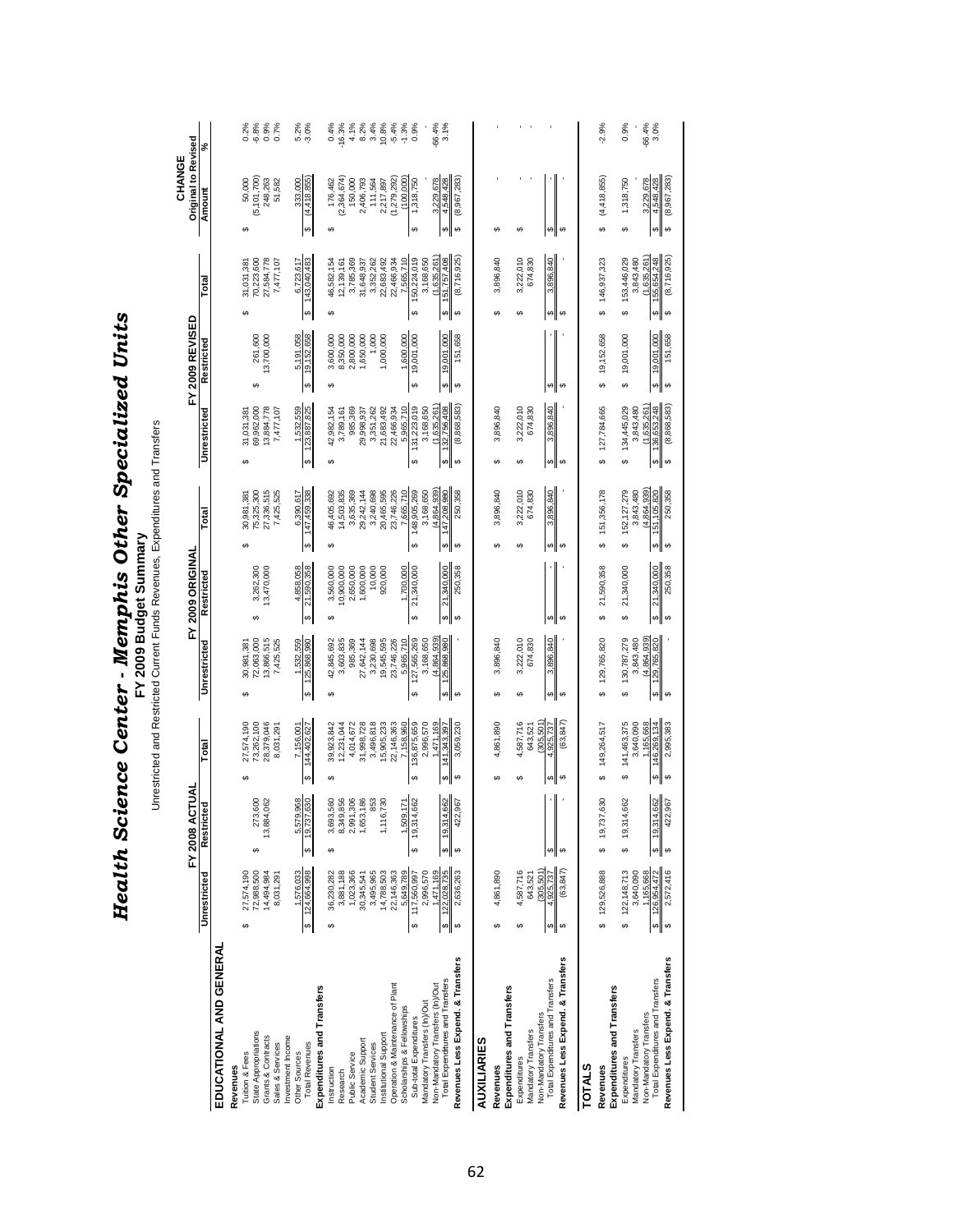#### *Health Science Center- Memphis Other Specialized Units*

**FY 2009 Natural Classifications Summary**

Unrestricted Current Funds Expenditures

|                                     |    |               |                                  |                 |                         |                |                          | <b>CHANGE</b>              |         |
|-------------------------------------|----|---------------|----------------------------------|-----------------|-------------------------|----------------|--------------------------|----------------------------|---------|
|                                     |    | FY 2008       |                                  | FY 2009         |                         | FY 2009        |                          | <b>Original to Revised</b> |         |
|                                     |    | <b>ACTUAL</b> |                                  | <b>ORIGINAL</b> |                         | <b>REVISED</b> |                          | <b>Amount</b>              | %       |
| <b>EDUCATIONAL AND GENERAL</b>      |    |               |                                  |                 |                         |                |                          |                            |         |
| <b>Salaries and Benefits</b>        |    |               |                                  |                 |                         |                |                          |                            |         |
| Salaries                            |    |               |                                  |                 |                         |                |                          |                            |         |
| Academic                            | \$ | 26,197,418    | \$                               | 28,103,504      | \$                      | 28,779,893     | \$                       | 676,389                    | 2.4%    |
| Non-Academic                        |    | 36,323,063    |                                  | 38,342,592      |                         | 38,095,251     |                          | (247, 341)                 | $-0.6%$ |
| <b>Students</b>                     |    | 284,531       |                                  | 211,515         |                         | 288,884        |                          | 77,369                     | 36.6%   |
| <b>Total Salaries</b>               | \$ | 62,805,012    | \$                               | 66,657,611      | \$                      | 67,164,028     | \$                       | 506,417                    | 0.8%    |
| <b>Benefits</b>                     |    | 20,392,454    |                                  | 25,175,119      |                         | 25,942,967     |                          | 767,848                    | 3.1%    |
| <b>Total Salaries and Benefits</b>  | \$ | 83,197,466    | \$                               | 91,832,730      | $\mathfrak{L}$          | 93,106,995     | \$                       | 1,274,265                  | 1.4%    |
| Operating                           |    | 31,901,319    |                                  | 34,282,118      |                         | 36,568,845     |                          | 2,286,727                  | 6.7%    |
| <b>Equipment and Capital Outlay</b> |    | 2,462,212     |                                  | 1,450,421       |                         | 1,547,179      |                          | 96,758                     | 6.7%    |
| <b>Total Expenditures</b>           | \$ | 117,560,997   | \$                               | 127,565,269     | \$                      | 131,223,019    | \$                       | 3,657,750                  | 2.9%    |
| <b>AUXILIARIES</b>                  |    |               |                                  |                 |                         |                |                          |                            |         |
| <b>Salaries and Benefits</b>        |    |               |                                  |                 |                         |                |                          |                            |         |
| Salaries                            |    |               |                                  |                 |                         |                |                          |                            |         |
| Academic                            | \$ | 2,160         |                                  |                 |                         |                |                          |                            |         |
| Non-Academic                        |    | 694,405       | \$                               | 654,663         | \$                      | 646,293        | \$                       | (8,370)                    | $-1.3%$ |
| <b>Students</b>                     |    | 20,976        |                                  | 33,540          |                         | 31,460         |                          | (2,080)                    | $-6.2%$ |
| <b>Total Salaries</b>               | \$ | 717,541       | \$                               | 688,203         | $\overline{\mathbf{s}}$ | 677.753        | $\overline{\mathbf{s}}$  | (10, 450)                  | $-1.5%$ |
| <b>Benefits</b>                     |    | 299,486       |                                  | 316,094         |                         | 324,464        |                          | 8,370                      | 2.6%    |
| <b>Total Salaries and Benefits</b>  | \$ | 1,017,027     | \$                               | 1,004,297       | \$                      | 1,002,217      | \$                       | (2,080)                    | $-0.2%$ |
| Operating                           |    | 3,570,690     |                                  | 2,217,713       |                         | 2,219,793      |                          | 2,080                      | 0.1%    |
| <b>Equipment and Capital Outlay</b> |    |               |                                  |                 |                         |                |                          |                            |         |
| <b>Total Expenditures</b>           | \$ | 4,587,716     | $\overline{\boldsymbol{\theta}}$ | 3,222,010       | \$                      | 3,222,010      | $\overline{\mathbf{e}}$  |                            |         |
| <b>TOTALS</b>                       |    |               |                                  |                 |                         |                |                          |                            |         |
| <b>Salaries and Benefits</b>        |    |               |                                  |                 |                         |                |                          |                            |         |
| Salaries                            |    |               |                                  |                 |                         |                |                          |                            |         |
| Academic                            | \$ | 26,199,578    | \$                               | 28,103,504      | \$                      | 28,779,893     | \$                       | 676,389                    | 2.4%    |
| Non-Academic                        |    | 37,017,468    |                                  | 38,997,255      |                         | 38,741,544     | \$                       | (255, 711)                 | $-0.7%$ |
| <b>Students</b>                     |    | 305,507       |                                  | 245,055         |                         | 320,344        |                          | 75,289                     | 30.7%   |
| <b>Total Salaries</b>               | \$ | 63,522,553    | \$                               | 67,345,814      | \$                      | 67,841,781     | $\overline{\mathcal{S}}$ | 495,967                    | 0.7%    |
| <b>Benefits</b>                     |    | 20,691,940    |                                  | 25,491,213      |                         | 26,267,431     |                          | 776,218                    | 3.0%    |
| <b>Total Salaries and Benefits</b>  | \$ | 84,214,493    | \$                               | 92,837,027      | \$                      | 94,109,212     | \$                       | 1,272,185                  | 1.4%    |
| Operating                           |    | 35,472,009    |                                  | 36,499,831      |                         | 38,788,638     |                          | 2,288,807                  | 6.3%    |
| <b>Equipment and Capital Outlay</b> |    | 2,462,212     |                                  | 1,450,421       |                         | 1,547,179      |                          | 96,758                     | 6.7%    |
| <b>Total Expenditures</b>           | S  | 122,148,713   | \$                               | 130,787,279     | \$                      | 134,445,029    | \$                       | 3,657,750                  | 2.8%    |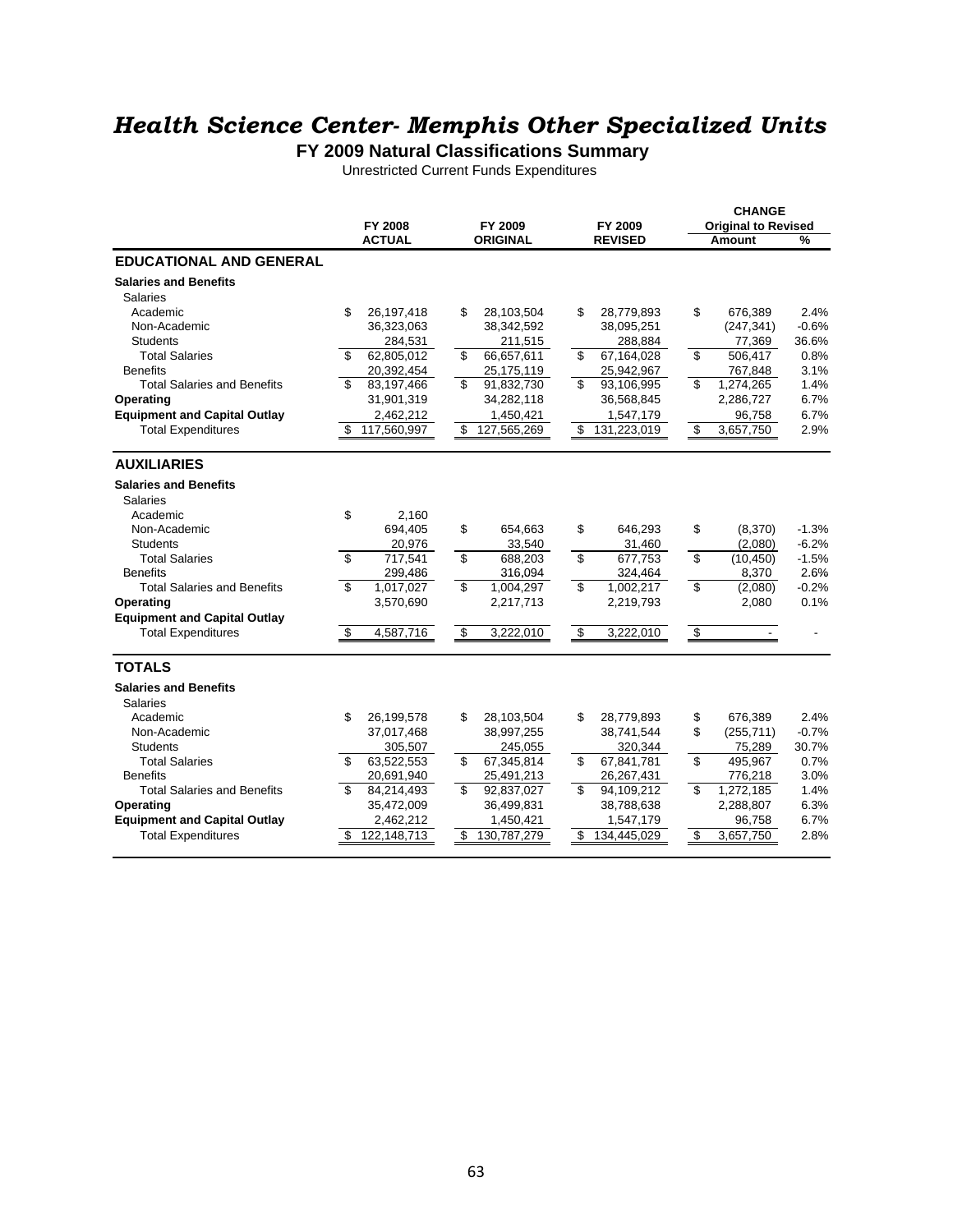| <b>Health Sciet</b>                                                                              | nce                                                            | $\mathbf{r}$<br>Center                                                       | Current Funds Revenues, Expenditures and Transfers - UNRESTRICTED<br>Five-Year Budget Summary Comparison<br>Memphis | Other Specialized                                                                         | Units                                                             |                                                                 |                              |
|--------------------------------------------------------------------------------------------------|----------------------------------------------------------------|------------------------------------------------------------------------------|---------------------------------------------------------------------------------------------------------------------|-------------------------------------------------------------------------------------------|-------------------------------------------------------------------|-----------------------------------------------------------------|------------------------------|
|                                                                                                  | $-Y$ 2005<br><b>INUTO</b>                                      | FY 2006<br>ACTUAL                                                            | FY 2007<br>ACTUAL                                                                                                   | FY 2008<br>ACTUAL                                                                         | REVISED<br>FY 2009                                                | FIVE-YEAR CHANGE<br>Amount                                      | న్                           |
| EDUCATIONAL AND GENERAL                                                                          |                                                                |                                                                              |                                                                                                                     |                                                                                           |                                                                   |                                                                 |                              |
| State Appropriations<br>Grants & Contracts<br>Tuition & Fees<br>Revenues                         | 61,464,100<br>17,394,801<br>16,092,971<br>↮                    | 21,262,349<br>63,089,700<br>15,818,458<br>ക                                  | 67,851,500<br>24,110,830<br>15,048,184<br>↮                                                                         | 27,574,190<br>72,988,500<br>14,494,984<br>↮                                               | 69,962,000<br>13,884,778<br>31,031,381<br>↮                       | (2,208,193)<br>13,636,580<br>8,497,900<br>↮                     | 13.8%<br>78.4%<br>.13.7%     |
| Investment Income<br><b>Total Revenues</b><br>Sales & Services<br>Other Sources                  | 104,556,194<br>8,022,402<br>1,581,921<br>↔                     | 1,247,370<br>8,426,104<br>109,843,982<br>$\pmb{\leftrightarrow}$             | 1,696,544<br>116,360,846<br>7,653,788<br>$\boldsymbol{\omega}$                                                      | 1,576,033<br>124,664,998<br>8,031,291<br>$\pmb{\leftrightarrow}$                          | 1,532,559<br>123,887,825<br>7,477,107<br>⊷                        | (49, 362)<br>(545,295)<br>19,331,631<br>$ \boldsymbol{\omega} $ | $-3.1%$<br>18.5%<br>$-6.8%$  |
| Expenditures and Transfers                                                                       |                                                                |                                                                              |                                                                                                                     |                                                                                           |                                                                   |                                                                 |                              |
| <b>Public Service</b><br>Instruction<br>Research                                                 | 3,048,345<br>848,223<br>27,997,217<br>↮                        | 30,345,883<br>3,141,371<br>845,401<br>↮                                      | 33,585,458<br>3,409,445<br>963,982<br>↮                                                                             | 3,881,188<br>1,023,366<br>36,230,282<br>↮                                                 | 985,369<br>3,789,161<br>42,982,154<br>↮                           | 740,816<br>137,146<br>14,984,937<br>↮                           | 53.5%<br>24.3%<br>16.2%      |
| Academic Support<br><b>Student Services</b>                                                      | 21,438,939<br>2,412,626                                        | 22,779,210<br>2,882,377                                                      | 24,036,729<br>3,273,058                                                                                             | 3,495,965<br>30,345,541                                                                   | 3,351,262<br>29,998,937                                           | 938,636<br>8,559,998                                            | 39.9%<br>38.9%               |
| Operation & Maintenance of Plant<br>Institutional Support                                        | 9,934,219<br>0,492,338                                         | 20,873,689<br>9,676,152                                                      | 10,600,389<br>21,832,017                                                                                            | 14,788,503<br>22,146,363                                                                  | 21,683,492<br>22,466,934                                          | 2,532,715<br>11,191,154                                         | 106.7%<br>12.7%              |
| Scholarships & Fellowships                                                                       | 4,303,737                                                      | 4,903,231                                                                    | 5,130,658                                                                                                           | 5,649,789                                                                                 | 5,965,710                                                         | 1,661,973                                                       | 38.6%                        |
| Non-Mandatory Transfers (In)/Out<br>Mandatory Transfers (In)/Out<br>Sub-total Expenditures       | 90,475,645<br>1,553,399<br>9,088,614<br>$\boldsymbol{\varphi}$ | 95,447,315<br>8,355,389<br>2,902,637<br>မာ                                   | 102,831,736<br>2,947,470<br>11,385,000<br>$\boldsymbol{\varphi}$                                                    | 2,996,570<br>1,471,169<br>117,560,997<br>↮                                                | (1,635,261)<br>131,223,019<br>3,168,650<br>$\boldsymbol{\varphi}$ | 10,723,875<br>40,747,374<br>1,615,251<br>$\Theta$               | 45.0%<br>104.0%<br>$-118.0%$ |
| Total Expenditures and Transfers                                                                 | 01.117.658<br>s                                                | 06,705,340<br>$\boldsymbol{\varphi}$                                         | 17,164,205<br>↮                                                                                                     | 22,028,735<br>$\boldsymbol{\varphi}$                                                      | 32,756,408<br>↮                                                   | 31,638,750<br>↮                                                 | 31.3%                        |
| Fund Balance Addition/(Reduction)                                                                | 3,438,536<br>$\boldsymbol{\varphi}$                            | 3,138,641<br>$\Theta$                                                        | (803, 359)<br>↮                                                                                                     | (803,359)<br>$\Theta$                                                                     | (8,868,583)<br>$\boldsymbol{\varphi}$                             | (12,307,119)<br>$\Theta$                                        |                              |
| AUXILIARIES                                                                                      |                                                                |                                                                              |                                                                                                                     |                                                                                           |                                                                   |                                                                 |                              |
| Expenditures and Transfers<br>Revenues                                                           | 5,310,587<br>↮                                                 | 5,928,617<br>↮                                                               | 5,760,243<br>↮                                                                                                      | 4,861,890<br>↮                                                                            | 3,896,840<br>↮                                                    | (1, 413, 747)<br>↮                                              | $-26.6%$                     |
| Mandatory Transfers<br>Expenditures                                                              | 4,777,826<br>792,706<br>↮                                      | 5,420,694<br>646,209<br>↮                                                    | 547,099<br>5,437,093<br>↮                                                                                           | 4,587,716<br>643,521<br>↮                                                                 | 3,222,010<br>674,830<br>↮                                         | (1,555,816)<br>(117, 876)<br>↮                                  | $-32.6%$<br>$-14.9%$         |
| Total Expenditures and Transfers<br>Non-Mandatory Transfers                                      | (502, 402)<br>5,068,129<br>$\boldsymbol{\omega}$               | (4,083)<br>6,062,821<br>↔                                                    | 5,978,417<br>↮                                                                                                      | 5,978,417<br>↮                                                                            | 3,896,840<br>↮                                                    | (1,171,289)<br>502,402<br>↮                                     | $-100.0%$<br>$-23.1%$        |
| Fund Balance Addition/(Reduction)                                                                | 242,458<br>$\Theta$                                            | (134, 204)<br>$\Theta$                                                       | (218, 173)<br>↮                                                                                                     | (218, 173)<br>$\Theta$                                                                    | ↮                                                                 | (242, 458)<br>↮                                                 |                              |
| <b>TOTALS</b>                                                                                    |                                                                |                                                                              |                                                                                                                     |                                                                                           |                                                                   |                                                                 |                              |
| Expenditures and Transfers<br>Revenues                                                           | 109,866,781<br>↮                                               | 115,772,599<br>↮                                                             | 122, 121, 089<br>မာ                                                                                                 | 129,526,888<br>↮                                                                          | 127,784,665<br>↮                                                  | 17,917,884<br>↮                                                 | 16.3%                        |
| Mandatory Transfers<br>Expenditures                                                              | 2,346,105<br>95,253,471<br>↮                                   | 3,548,846<br>100,868,009<br>↮                                                | 108,268,829<br>3,494,569<br>↮                                                                                       | 3,640,090<br>122, 148, 713<br>↮                                                           | 3,843,480<br>134,445,029<br>↮                                     | 39,191,558<br>1,497,375<br>↮                                    | 63.8%<br>41.1%               |
| Fund Balance Addition/(Reduction)<br>Total Expenditures and Transfers<br>Non-Mandatory Transfers | 3,680,994<br>8,586,212<br>106,185,787<br>$\rightarrow$<br>↔    | 8,351,306<br>3,004,438<br>112,768,161<br>$\boldsymbol{\varphi}$<br>$\bullet$ | (1,021,533)<br>11,379,224<br>123, 142, 622<br>$\boldsymbol{\varphi}$<br>↮                                           | 1,165,668<br>126,954,472<br>2,572,416<br>$\boldsymbol{\varphi}$<br>$\boldsymbol{\varphi}$ | (1,635,261)<br>(8,868,583)<br>36,653,248<br>$\Theta$<br>မာ        | 10,221,473)<br>(12,549,577)<br>30,467,461<br>$\theta$<br>↮      | $-119.0%$<br>28.7%           |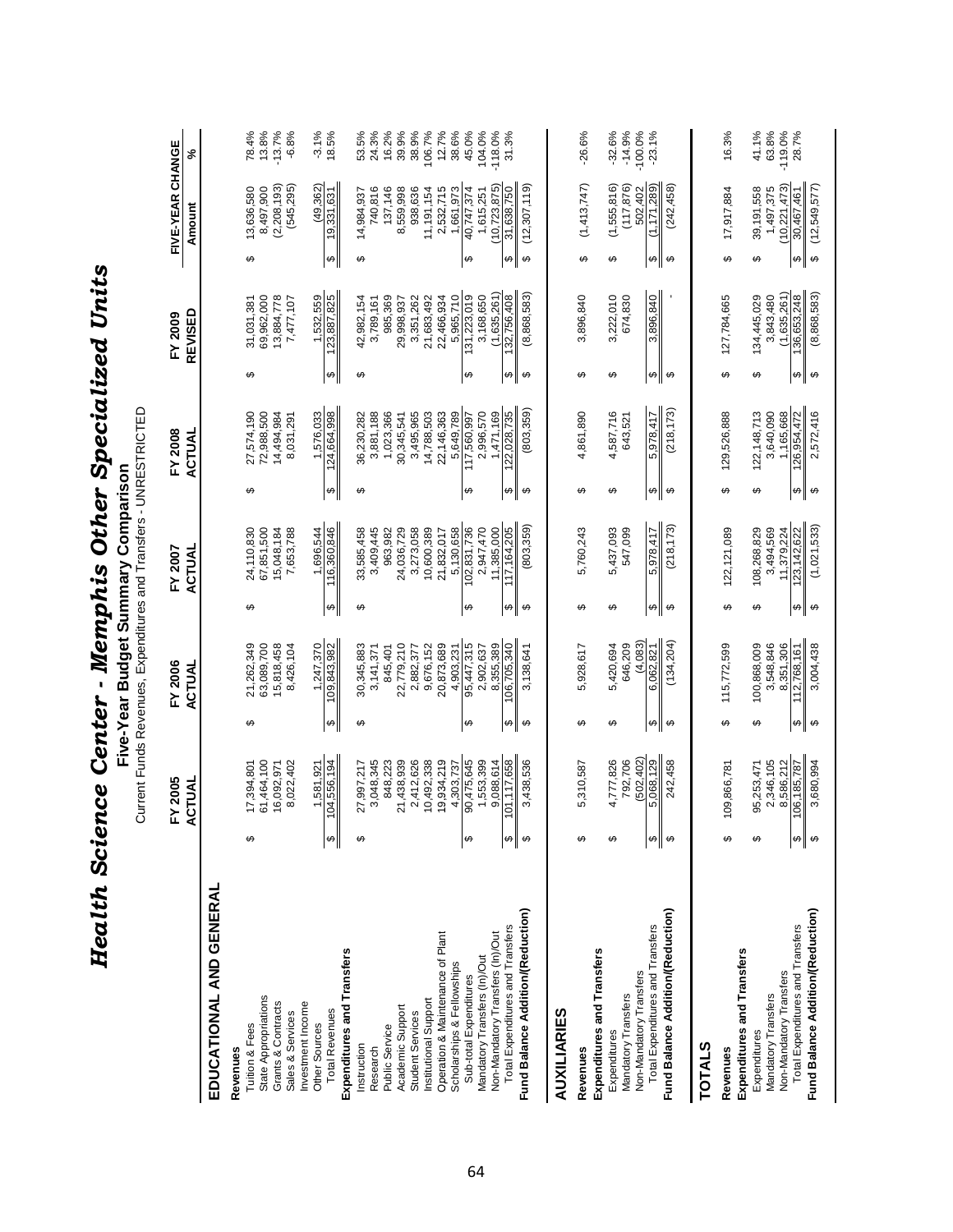| Health Scie                                                                                  | Current Funds Revenues, Expenditures and Transfers - UNRESTRICTED AND RESTRICTED<br>nce | $\mathbf{I}$<br>Center                                   | Five-Year Budget Summary Comparison<br>Other<br>Memphis  | Specialized                                              | Units                                                    |                                                            |                                       |
|----------------------------------------------------------------------------------------------|-----------------------------------------------------------------------------------------|----------------------------------------------------------|----------------------------------------------------------|----------------------------------------------------------|----------------------------------------------------------|------------------------------------------------------------|---------------------------------------|
|                                                                                              | <b>EY 2005</b><br><b>INUTO</b>                                                          | <b>FY 2006</b><br>ACTUAL                                 | ACTUAL<br>FY 2007                                        | FY 2008<br>ACTUAL                                        | REVISED<br>FY 2009                                       | FIVE-YEAR CHANGE<br>Amount                                 | న్                                    |
| EDUCATIONAL AND GENERAL                                                                      |                                                                                         |                                                          |                                                          |                                                          |                                                          |                                                            |                                       |
| State Appropriations<br>Grants & Contracts<br>Sales & Services<br>Tuition & Fees<br>Revenues | 35,385,310<br>62,512,112<br>8,022,402<br>17,394,801<br>↔                                | 21,262,349<br>63,583,208<br>29,466,442<br>8,426,104<br>ക | 24,110,830<br>68,708,799<br>27,601,399<br>7,653,788<br>ക | 28,379,046<br>73,262,100<br>27,574,190<br>8,031,291<br>↮ | 70,223,600<br>27,584,778<br>7,477,107<br>31,031,381<br>↮ | (7,800,532)<br>(545, 295)<br>13,636,580<br>7,711,488<br>ക  | 12.3%<br>78.4%<br>$-22.0%$<br>$-6.8%$ |
| Investment Income<br><b>Total Revenues</b><br>Other Sources                                  | 7,827,579<br>131, 142, 203<br>$\boldsymbol{\varphi}$                                    | 6,928,784<br>129,666,888<br>$\bullet$                    | 8,151,122<br>136,225,939<br>$\Theta$                     | 7,156,001<br>144,402,627<br>\$                           | 143,040,483<br>6,723,617<br>$\boldsymbol{\omega}$        | (1, 103, 962)<br>11,898,280<br>⊷                           | $-14.1%$<br>9.1%                      |
| Expenditures and Transfers                                                                   |                                                                                         |                                                          |                                                          |                                                          |                                                          |                                                            |                                       |
| Academic Support<br><b>Public Service</b><br>Instruction<br>Research                         | 13,414,625<br>31,872,729<br>22,532,930<br>4,834,277<br>↮                                | 34,073,410<br>24,217,073<br>11,647,934<br>4,104,367<br>↮ | 3,145,790<br>11,824,976<br>25,501,371<br>37,258,621<br>↮ | 4,014,672<br>31,998,728<br>12,231,044<br>39,923,842<br>↮ | 3,785,369<br>46,582,154<br>31,648,937<br>12,139,161<br>↮ | (1,275,464)<br>(1,048,908)<br>14,709,425<br>9,116,007<br>↮ | $-21.7%$<br>46.2%<br>$-9.5%$<br>40.5% |
| Institutional Support<br><b>Student Services</b>                                             | 10,518,030<br>2,462,481                                                                 | 10,674,248<br>2,882,402                                  | 11,497,019<br>3,473,636                                  | 3,496,818<br>15,905,233                                  | 22,683,492<br>3,352,262                                  | 12,165,462<br>889,781                                      | 36.1%<br>115.7%                       |
| Operation & Maintenance of Plant<br>Scholarships & Fellowships                               | 9,934,219<br>5,384,056                                                                  | 20,873,689<br>5,836,878                                  | 6,597,116<br>21,832,017                                  | 22,146,363<br>7,158,960                                  | 7,565,710<br>22,466,934                                  | 2,532,715<br>2,181,654                                     | 12.7%<br>40.5%                        |
| Mandatory Transfers (In)/Out<br>Sub-total Expenditures                                       | 1,553,399<br>110,953,347<br>ΙĢ                                                          | 114,310,001<br>2,902,637<br>$\boldsymbol{\varphi}$       | 2,947,470<br>121,130,547<br>$\Theta$                     | 2,996,570<br>136,875,659<br>$\boldsymbol{\varphi}$       | 50,224,019<br>3,168,650<br>$\boldsymbol{\varphi}$        | 39,270,672<br>1,615,251<br>↔                               | 104.0%<br>35.4%                       |
| Total Expenditures and Transfers<br>Non-Mandatory Transfers (In)/Out                         | 9,088,614<br>21,595,360<br>$\boldsymbol{\varphi}$                                       | 8,355,389<br>25,568,027<br>$\boldsymbol{\varphi}$        | 11,385,000<br>135,463,017<br>↮                           | 1,471,169<br>141,343,397<br>$\boldsymbol{\varphi}$       | (1,635,261)<br>804,757,18<br>မာ                          | 10,723,875)<br>30,162,048<br>↮                             | $-118.0%$<br>24.8%                    |
| Revenues Less Expend. & Transfers                                                            | 9,546,843<br>$\boldsymbol{\varTheta}$                                                   | 4,098,860<br>↔                                           | 762,923<br>↮                                             | 3,059,230<br>↮                                           | (8,716,925)<br>↮                                         | (18, 263, 768)<br>↔                                        |                                       |
| AUXILIARIES                                                                                  |                                                                                         |                                                          |                                                          |                                                          |                                                          |                                                            |                                       |
| Expenditures and Transfers<br>Revenues                                                       | 5,310,587<br>↮                                                                          | 5,928,617<br>↮                                           | 5,760,243<br>↮                                           | 4,861,890<br>↮                                           | 3,896,840<br>↮                                           | (1, 413, 747)<br>↮                                         | $-26.6%$                              |
| Mandatory Transfers<br>Expenditures                                                          | 792,706<br>4,777,826<br>↔                                                               | 5,420,694<br>646,209<br>↮                                | 5,437,093<br>547,099<br>↮                                | 4,587,716<br>643,521<br>↮                                | 3,222,010<br>674,830<br>↮                                | (1,555,816)<br>(117, 876)<br>↮                             | $-14.9%$<br>$-32.6%$                  |
| Total Expenditures and Transfers<br>Non-Mandatory Transfers                                  | (502,402)<br>5,068,129                                                                  | (4,083)<br>6,062,821                                     | (5,775)<br>5,978,417<br>↮                                | (305, 501)<br>4,925,737<br>↮                             | 3,896,840<br>s                                           | (1,171,289)<br>502,402<br>↮                                | $-100.0\%$<br>$-23.1%$                |
| Revenues Less Expend. & Transfers                                                            | 242,458<br>မာ မာ                                                                        | (134, 204)<br>မှာ မှာ                                    | (218, 173)<br>↔                                          | (63, 847)<br>$\Theta$                                    | ↮                                                        | (242, 458)<br>မာ                                           |                                       |
| <b>TOTALS</b>                                                                                |                                                                                         |                                                          |                                                          |                                                          |                                                          |                                                            |                                       |
| Expenditures and Transfers<br>Revenues                                                       | 136,452,790<br>↮                                                                        | 135,595,505<br>↮                                         | 141,986,183<br>↮                                         | 149,264,517<br>↮                                         | 146,937,323<br>↮                                         | 10,484,533<br>↮                                            | 7.7%                                  |
| Non-Mandatory Transfers<br>Mandatory Transfers<br>Expenditures                               | 2,346,105<br>115,731,173<br>8,586,212<br>↮                                              | 3,548,846<br>8,351,306<br>119,730,696<br>↮               | 126,567,640<br>3,494,569<br>11,379,224<br>↮              | 1,165,668<br>141,463,375<br>3,640,090<br>↮               | (1,635,261)<br>3,843,480<br>153,446,029<br>↮             | (10, 221, 473)<br>37,714,856<br>1,497,375<br>↮             | 32.6%<br>63.8%<br>$-119.0%$           |
| Revenues Less Expend. & Transfers<br>Total Expenditures and Transfers                        | 126,663,489<br>9,789,301<br>မှာ မှာ                                                     | 131,630,848<br>3,964,657<br>မှ မှ                        | 141,441,433<br>544,749<br>မှာ မှာ                        | 146,269,134<br>2,995,383<br>၊မှူ<br> -<br>↮              | 55,654,248<br>(8,716,925)<br>မာ မာ                       | (18,506,226)<br>28,990,759<br>$\Theta$<br>မျှ              | 22.9%                                 |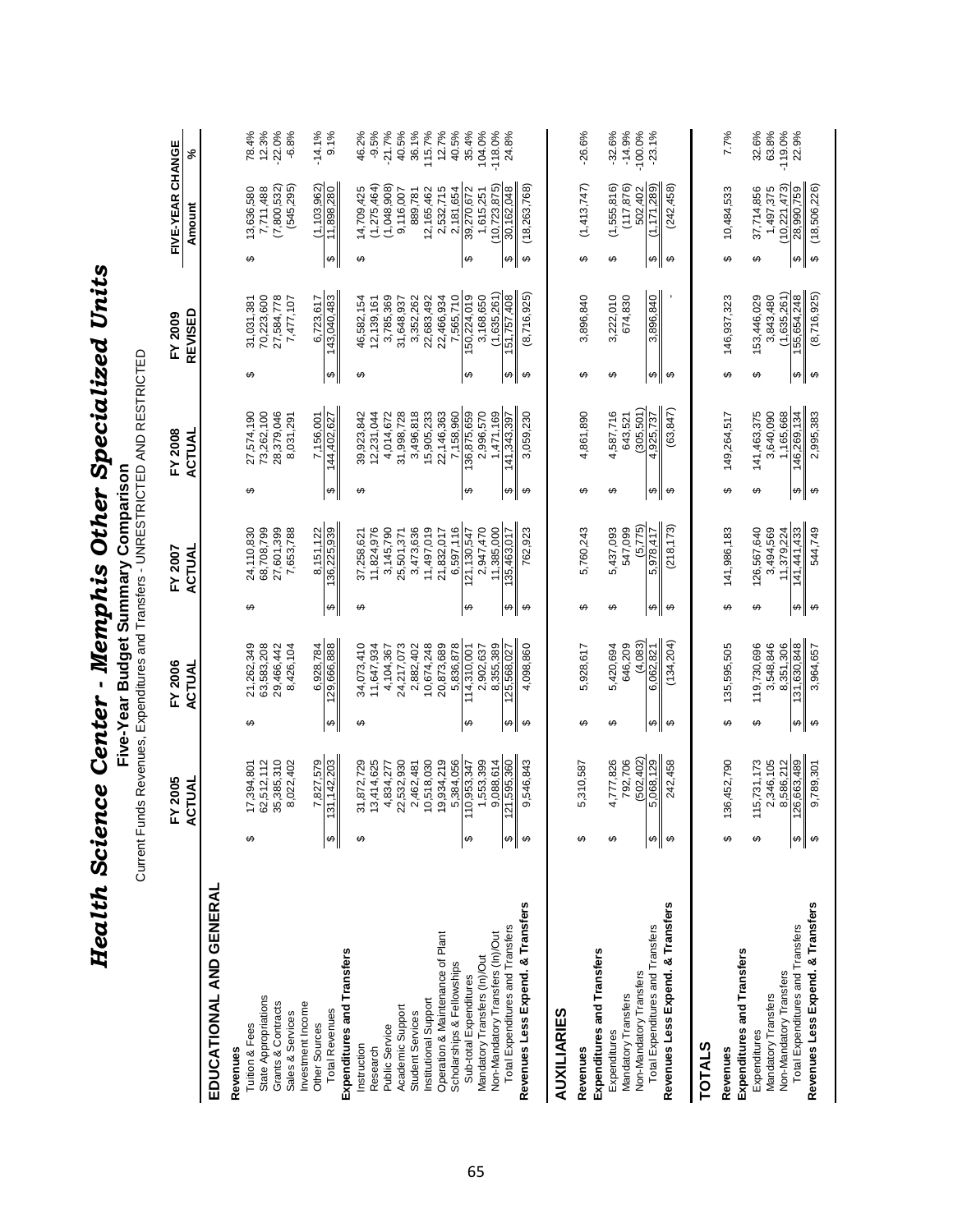#### *Health Science Center - College of Medicine Units*

#### **FY 2009 Budget Summary**

|                                          |              |                |                         |                 |               |                |              | <b>CHANGE</b>              |          |
|------------------------------------------|--------------|----------------|-------------------------|-----------------|---------------|----------------|--------------|----------------------------|----------|
|                                          |              | <b>FY 2008</b> |                         | FY 2009         |               | FY 2009        |              | <b>Original to Revised</b> |          |
|                                          |              | <b>ACTUAL</b>  |                         | <b>ORIGINAL</b> |               | <b>REVISED</b> |              | Amount                     | %        |
| <b>EDUCATIONAL AND GENERAL</b>           |              |                |                         |                 |               |                |              |                            |          |
| <b>Revenues</b>                          |              |                |                         |                 |               |                |              |                            |          |
| <b>Tuition &amp; Fees</b>                | \$           | 12,872,378     | \$                      | 13,307,136      | \$            | 13,307,136     | \$           |                            |          |
| <b>State Appropriations</b>              |              | 49,379,400     |                         | 48,430,900      |               | 46,578,100     |              | (1,852,800)                | $-3.8%$  |
| <b>Grants &amp; Contracts</b>            |              | 32,976,016     |                         | 34,463,388      |               | 34,463,388     |              |                            |          |
| Sales & Services                         |              | 1,378,685      |                         | 1,405,000       |               | 1,405,000      |              |                            |          |
| Investment Income                        |              |                |                         |                 |               |                |              |                            |          |
| Other Sources                            |              |                |                         |                 |               |                |              |                            |          |
| <b>Total Revenues</b>                    | \$           | 96,606,478     | \$                      | 97,606,424      | \$            | 95,753,624     | \$           | (1,852,800)                | $-1.9%$  |
| <b>Expenditures and Transfers</b>        |              |                |                         |                 |               |                |              |                            |          |
| Instruction                              | \$           | 81,848,644     | \$                      | 80,151,186      | \$            | 81,462,300     | \$           | 1,311,114                  | 1.6%     |
| Research                                 |              | 3,838,473      |                         | 589,747         |               | 497,574        |              | (92, 173)                  | $-15.6%$ |
| <b>Public Service</b>                    |              | 416.864        |                         | 329,788         |               | 485,233        |              | 155,445                    | 47.1%    |
| Academic Support                         |              | 6,207,303      |                         | 5,792,403       |               | 5,685,839      |              | (106, 564)                 | $-1.8%$  |
| <b>Student Services</b>                  |              | 583,232        |                         | 448,261         |               | 351,917        |              | (96, 344)                  | $-21.5%$ |
| <b>Institutional Support</b>             |              | 146,800        |                         |                 |               |                |              |                            |          |
| Operation & Maintenance of Plant         |              |                |                         |                 |               |                |              |                            |          |
| Scholarships & Fellowships               |              | 1,358,687      |                         | 1,570,000       |               | 1,570,000      |              |                            |          |
| Sub-total Expenditures                   | \$           | 94,400,003     | \$                      | 88,881,385      | \$            | 90,052,863     | \$           | 1,171,478                  | 1.3%     |
| Mandatory Transfers (In)/Out             |              |                |                         |                 |               |                |              |                            |          |
| Non-Mandatory Transfers (In)/Out         |              | 2,206,475      |                         | 8,725,039       |               | 5,700,761      |              | (3,024,278)                | $-34.7%$ |
| <b>Total Expenditures and Transfers</b>  | $\triangleq$ | 96,606,478     | $\sqrt[6]{\frac{2}{5}}$ | 97,606,424      | $\frac{1}{2}$ | 95,753,624     | $\triangleq$ | (1,852,800)                | $-1.9%$  |
| <b>Fund Balance Addition/(Reduction)</b> | \$           |                | \$                      |                 | \$            |                | \$           |                            |          |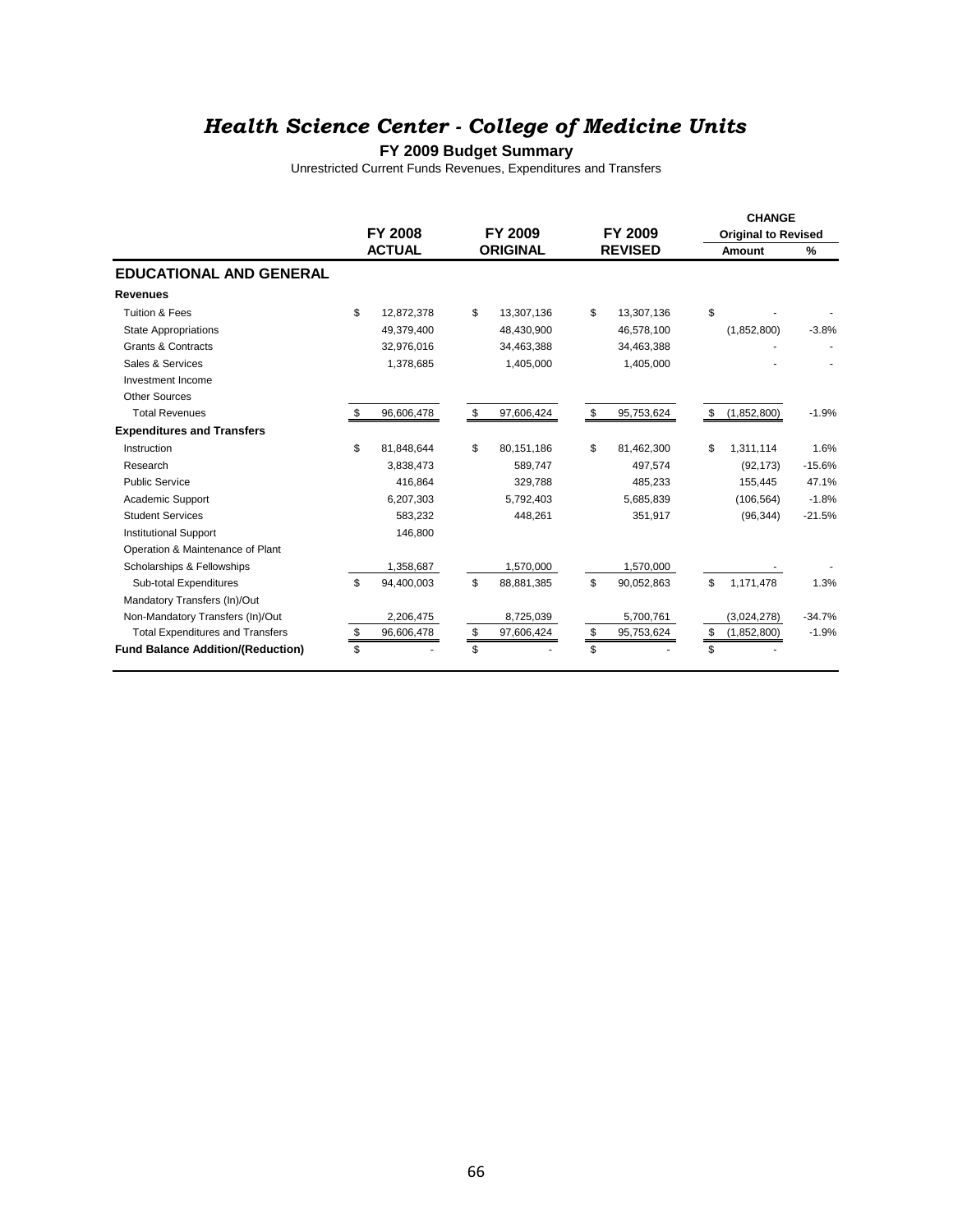*Health Science Center - College of Medicine Unit s* **FY 2009 Budget Summar**

**y** Unrestricted and Restricted Current Funds Revenues, Expenditures and Transfers

 $-3.7%$  $17.5\%$ <br>0.4%  $3.4%$  $-3.9%$ <br> $-21.5%$ 4.9%<br>1.7%  $-34.7%$  $0.9%$  $\frac{1.6\%}{3.0\%}$  $0.2%$ State Appropriations 49,379,400 1,365,900 \$ 50,745,300 48,430,900 2,309,600 \$ 50,740,500 46,578,100 2,306,900 \$ 48,885,000 (1,855,500) -3.7% Grants & Contracts 32,976,016 106,592,000 139,568,016 34,463,388 105,194,000 139,657,388 34,463,388 106,500,000 140,963,388 1,306,000 0.9% Other Sources 15,412,300 15,412,300 7,923,700 7,923,700 9,311,200 9,311,200 1,387,500 17.5% Total Revenues 96,606,478 \$ 123,370,200 \$ 219,976,678 \$ 97,606,424 \$ 115,427,300 \$ 213,033,724 \$ 95,753,624 \$ 118,118,100 \$ 213,871,724 \$ 838,000 \$ 0.4% INSTRUCTION S 6000000000 \$ 60,000,000 \$ 80,000,000 \$ 80,000,000 \$ 80,150,100 \$ 92,151,197 \$ 150,164 \$ 1.6% \$ 1<br>INSTRUCTION \$ 147,464 \$ 2,311,197,100 \$ 1.6% \$ 1.6% \$ 1.6% \$ 1.6% \$ 1.6% \$ 1.6% \$ 1.6% \$ 1.6% \$ 1.6% \$ 1.6% \$ 1 Research 3,838,473 42,882,802,303 43,889,827 437,889,827 437,5747 437,5747 437,5747 437,589,827 44,379,989,827 3.0% Public Service 7,305,2831 7,722,144 7,221,44 329,788 7,200,000 7,200,000 7,300,000 7,300,000 7,305,233 293,233 255,445 3.4% Academic Support 6,207,303 (638,378) 5,568,924 5,792,403 (500,000) 5,292,403 5,685,839 (600,000) 5,085,839 (206,564) -3.9% Student Services 583,232 583,232 583,232 585,232 585,2532 583,232 583,232 583,232 583,232 583,232 583,232 583,3232 583,232 583,577 448,261 57.5% 951,917 449,244) -21.5% 951,917 57.5% 951,917 440,17 57.97 583,232 583,232 58 S h l hi & F ll hi 1 358 687 1 062 898 2 421 586 1 570 000 1 200 000 2 770 000 1 570 000 1 063 000 2 633 000 (137 000) 4 9% Scholarships Fellowships 1,358,6871,062,8982,421,5861,570,0001,200,0002,770,0001,570,0001,063,0002,633,000(137,000)-4.9%Sub-total Expenditures 94,400,003 \$ 118,257,114 \$ 212,657,118 \$ 88,881,385 \$ 115,400,000 \$ 204,281,385 \$ 90,052,863 \$ 117,645,000 \$ 207,697,863 \$ 3,416,478 \$ 1.7% Non-Mandatory Transfers (In)/Out 2,206,475 2,206,475 8,725,039 8,725,039 5,700,761 5,700,761 (3,024,278) -34.7% Total Expenditures and Transfers 96,606,478 \$ 118,257,114 \$ 214,863,593 \$ 97,606,424 \$ 115,400,000 \$ 213,006,424 \$ 95,753,624 \$ 117,645,000 \$ 213,398,624 \$ 392,200 \$ 0.2% - - \$PEes 12,207,202,372,872,872,378,12,37.378 \$ 13,307,136,307,136,307,136,307,136,307,136,307,136, \$ - \$ - \$ ,378,685 1,405,000 1,405,000 1,405,000 1,405,000 1,378,685 1,378,685 1,378,685 1,378,685 1,378,685 1,400 1,405,000 1,405,000 1,405,000 1,405,000 1,405,000 1,405,000 1,405,000 1,405,000 1,405,000 1,405,000 1,405,000 1,405,0 **Original to Revised FY 2009 ORIGINAL Original to Revised FY 2009 REVISED %**CHANGE **CHANGE**  $(1,855,500)$ 255,445<br>(206,564) 2,311,114<br>1,289,827  $(96,344)$ 1,306,000  $(137,000)$  $(3,024,278)$ 1,387,500 838,000 3,416,478 392,200 445,800 **Revenues Less Expend. & Transfers** - \$ 5,113,086 \$ 5,113,086 \$ - \$ 27,300 \$ 27,300 \$ - \$ 473,100 \$ 473,100 \$ 445,800 \$ Amount **Unrestricted Restricted Total Unrestricted Restricted Total Unrestricted Restricted Total Amount**  $\omega$ Ø  $\epsilon$  $\theta$ 5,085,839 473,100 13,307,136 48,885,000 140,963,388 1,405,000 9,311,200 147,462,300 7,785,233 351,917 2,633,000 207,697,863 5,700,761 \$ 213,398,624 213,871,724 44,379,574 Total  $\theta$ s Ø  $\omega$ FY 2009 REVISED 66,000,000<br>43,882,000 473,100  $(600, 000)$ 1,063,000  $$117,645,000$ 2,306,900 106,500,000 9,311,200  $$ 118,118,100$ 7,300,000 \$117,645,000 Restricted  $\omega$  $\theta$ Ø 46,578,100<br>34,463,388 1,405,000 81,462,300 497,574 485,233 5,685,839 351,917 1,570,000 90,052,863 \$95,753,624 13,307,136 95,753,624 5,700,761 Unrestricted  $\leftrightarrow$  $\boldsymbol{\omega}$ မ 7,529,788 27,300 13,307,136 50,740,500 139,657,388 1,405,000 7,923,700 5,292,403 448,261 2,770,000 \$ 204,281,385 8,725,039 \$ 213,006,424 213,033,724 145, 151, 186 43,089,747 **Total**  $\omega$ ↮  $\omega$ FY 2009 ORIGINAL 2,309,600  $(500, 000)$ 27,300 105,194,000 7,923,700  $$115,427,300$ 65,000,000 42,500,000 7,200,000 1,200,000 \$115,400,000 \$115,400,000 Restricted  $\omega$  $\theta$ Ø 34,463,388 80,151,186<br>589,747 329,788 5,792,403 13,307,136 48,430,900 1,405,000 448,261 1,570,000 88,881,385 8,725,039 \$ 97,606,424 **Unrestricted** 97,606,424  $\theta$  $\omega$  $\omega$  $\omega$ Ø 583,232 146,800 12,872,378 50,745,300 139,568,016 1,378,685 15,412,300 149,493,655 46,720,776 2,421,586  $$212,657,118$ 2,206,475 \$ 5,113,086 219,976,678 7,722,144 5,568,924 Institutional Support 146,800 146,800  $$214,863,593$ Total  $\leftrightarrow$  $\boldsymbol{\omega}$ FY 2008 ACTUAL **FY 2008 ACTUAL** 1,365,900 106,592,000 15,412,300 42,882,303  $(638, 378)$ 1,062,898 118,257,114 5,113,086 123,370,200 67,645,011 7,305,281  $$ 118,257,114$ Restricted  $\omega$  $\omega$  $\theta$ Ø 49,379,400<br>32,976,016 6,207,303 583,232 146,800 94,400,003 **Unrestricted**  $12,872,378$ 1,378,685 \$ 96,606,478 81,848,644 3,838,473 416,864 1,358,687 2,206,475 \$96,606,478  $\theta$  $\omega$  $\omega$  $\omega$ EDUCATIONAL AND GENERAL **EDUCATIONAL AND GENERAL** Revenues Less Expend. & Transfers Total Expenditures and Transfers Operation & Maintenance of Plant Non-Mandatory Transfers (In)/Out Expenditures and Transfers Operation & Maintenance of Plant **Expenditures and Transfers** Mandatory Transfers (In)/Out Mandatory Transfers (In)/Out Scholarships & Fellowships Sub-total Expenditures Institutional Support State Appropriations Grants & Contracts Investment Income Investment Income Academic Support Sales & Services **Total Revenues** Student Services Tuition & Fees Other Sources Public Service Instruction Revenues **Revenues** Research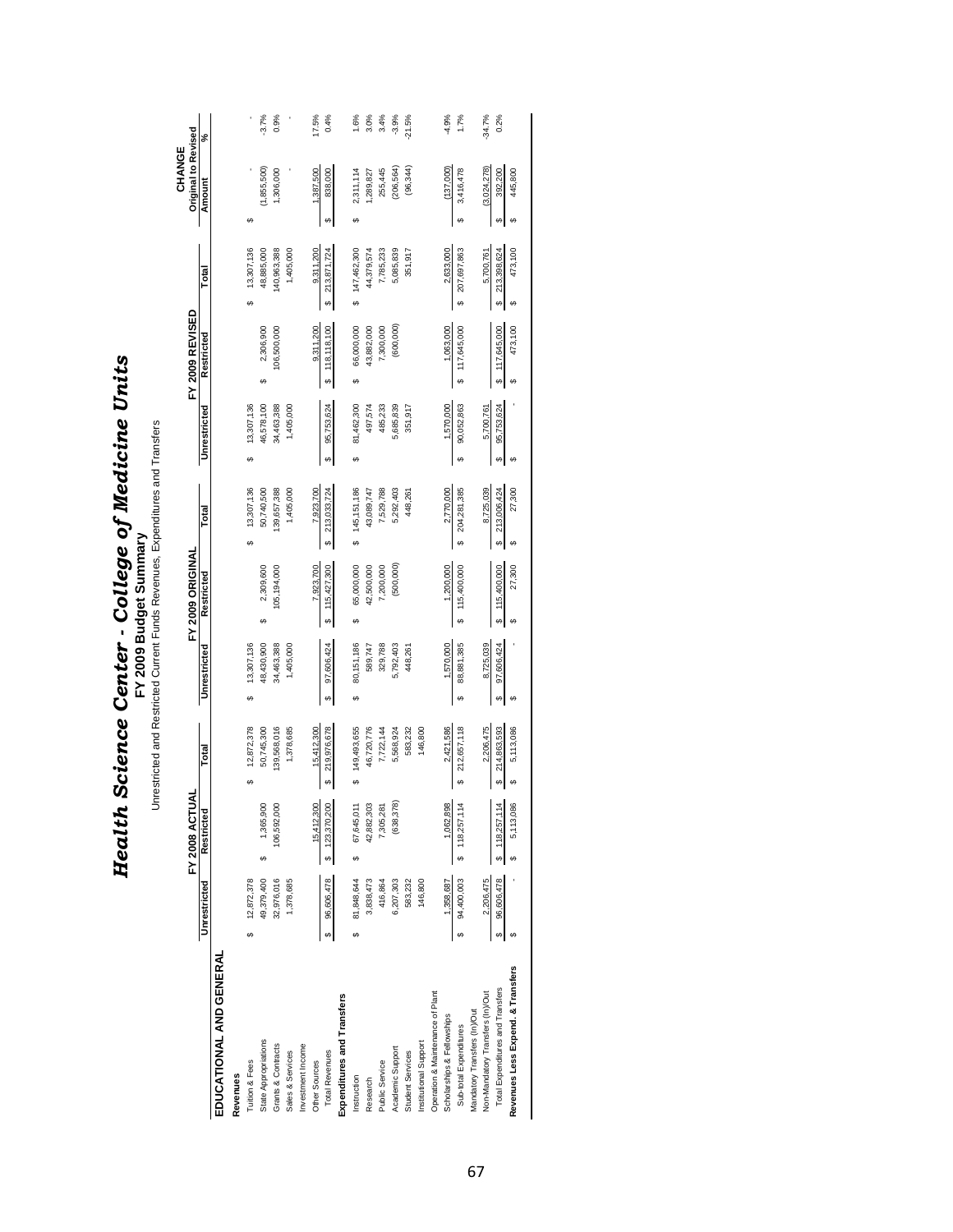#### *Health Science Center - College of Medicine Units*

**FY 2009 Natural Classifications Summary**

Unrestricted Current Funds Expenditures

|                                     |     | <b>FY 2008</b> | FY 2009          | FY 2009          | <b>CHANGE</b><br><b>Original to Revised</b> |         |
|-------------------------------------|-----|----------------|------------------|------------------|---------------------------------------------|---------|
|                                     |     | <b>ACTUAL</b>  | <b>ORIGINAL</b>  | <b>REVISED</b>   | Amount                                      | ℅       |
| <b>EDUCATIONAL AND GENERAL</b>      |     |                |                  |                  |                                             |         |
| <b>Salaries and Benefits</b>        |     |                |                  |                  |                                             |         |
| <b>Salaries</b>                     |     |                |                  |                  |                                             |         |
| Academic                            | \$  | 52,928,858     | \$<br>55,595,347 | \$<br>53,426,881 | \$<br>(2, 168, 466)                         | $-3.9%$ |
| Non-Academic                        |     | 13,725,510     | 14,523,337       | 14,444,931       | (78, 406)                                   | $-0.5%$ |
| <b>Students</b>                     |     | 128,585        | 32,030           | 131,534          | 99,504                                      | 310.7%  |
| <b>Total Salaries</b>               | \$  | 66,782,954     | \$<br>70,150,714 | \$<br>68,003,346 | \$<br>(2, 147, 368)                         | $-3.1%$ |
| <b>Benefits</b>                     |     | 19.298.684     | 14.840.874       | 13.846.752       | (994, 122)                                  | $-6.7%$ |
| <b>Total Salaries and Benefits</b>  | \$. | 86,081,637     | \$<br>84,991,588 | \$<br>81,850,098 | \$<br>(3, 141, 490)                         | $-3.7%$ |
| Operating                           |     | 7,619,173      | 3,821,797        | 8,083,526        | 4,261,729                                   | 111.5%  |
| <b>Equipment and Capital Outlay</b> |     | 699,193        | 68,000           | 119,239          | 51,239                                      | 75.4%   |
| <b>Total Expenditures</b>           |     | 94,400,003     | \$<br>88,881,385 | \$<br>90,052,863 | \$<br>1,171,478                             | 1.3%    |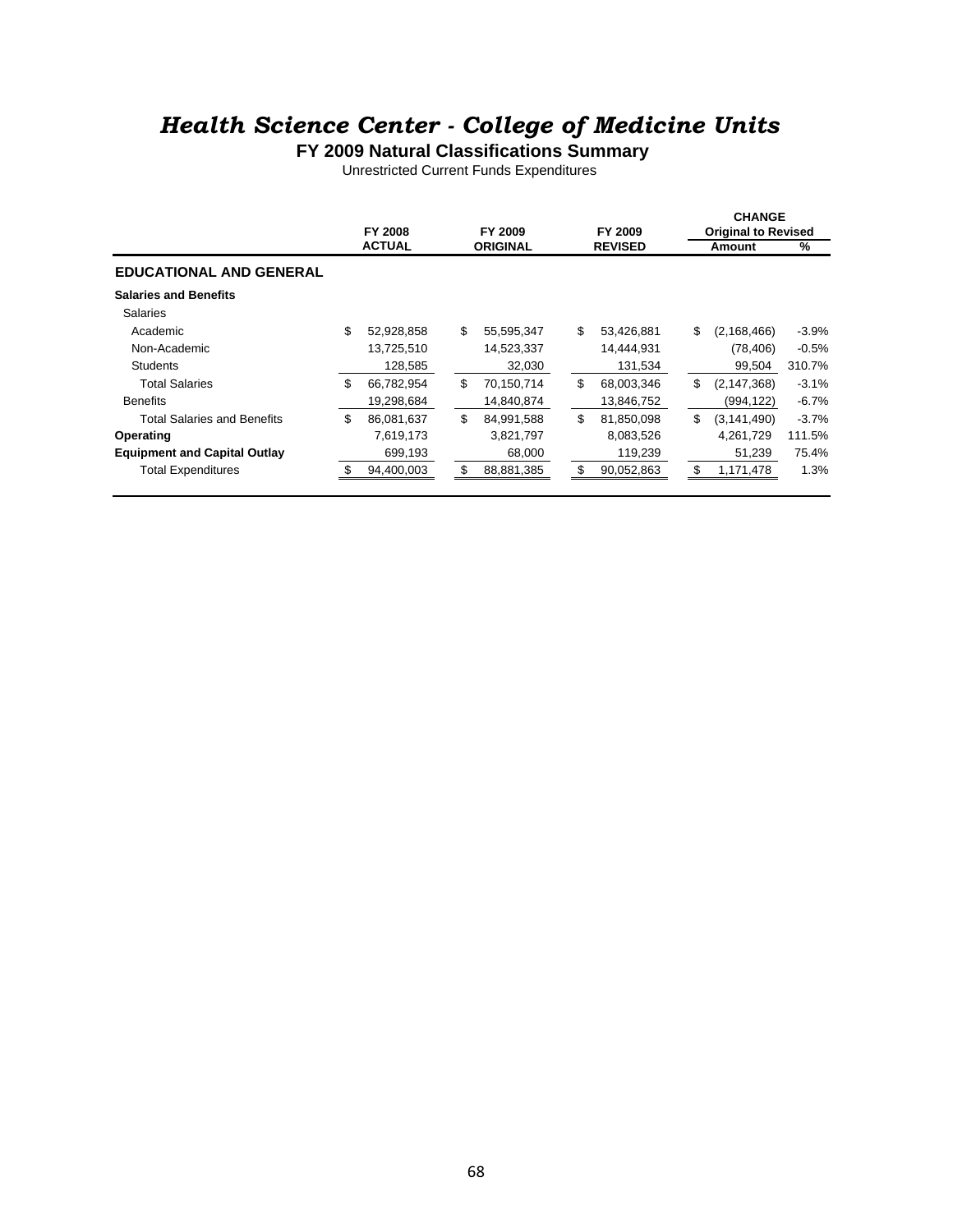|                                   |                             |                   |         |            |   | Current Funds Revenues, Expenditures and Transfers - UNRESTRICTED |                       |            |                       |            |                  |           |
|-----------------------------------|-----------------------------|-------------------|---------|------------|---|-------------------------------------------------------------------|-----------------------|------------|-----------------------|------------|------------------|-----------|
|                                   | FY 2005<br>ACTUAL           |                   | FY 2006 |            |   | FY 2007                                                           |                       | FY 2008    |                       | FY 2009    | FIVE-YEAR CHANGE |           |
|                                   |                             |                   | ACTUAL  |            |   | ACTUAL                                                            |                       | ACTUAL     |                       | REVISED    | Amount           | వ్        |
| EDUCATIONAL AND GENERAL           |                             |                   |         |            |   |                                                                   |                       |            |                       |            |                  |           |
| Revenues                          |                             |                   |         |            |   |                                                                   |                       |            |                       |            |                  |           |
| Tuition & Fees                    | 12,589,990<br>↔             | ↮                 |         | 12,780,457 | ↔ | 12,758,077                                                        | ↔                     | 12,872,378 | ↔                     | 13,307,136 | 717,146<br>↔     | 5.7%      |
| State Appropriations              | 42,118,800                  |                   |         | 43,139,600 |   | 46,073,700                                                        |                       | 49,379,400 |                       | 46,578,100 | 4,459,300        | 10.6%     |
| Grants & Contracts                | ,808,561<br>27              |                   |         | 30,042,544 |   | 30,196,584                                                        |                       | 32,976,016 |                       | 34,463,388 | 6,654,827        | 23.9%     |
| Sales & Services                  | 737,143                     |                   |         |            |   | 170,046                                                           |                       | 1,378,685  |                       | 1,405,000  | 667,857          | 90.6%     |
| Investment Income                 |                             |                   |         |            |   |                                                                   |                       |            |                       |            |                  |           |
| Other Sources                     |                             | 54                |         |            |   |                                                                   |                       |            |                       |            | (54)             | $-100.0%$ |
| <b>Total Revenues</b>             | 1,254,548<br>$\frac{33}{2}$ | $\leftrightarrow$ |         | 85,962,601 | ↮ | 89,198,407                                                        | $\boldsymbol{\omega}$ | 96,606,478 | $\boldsymbol{\omega}$ | 95,753,624 | 12,499,076<br>\$ | 15.0%     |
| Expenditures and Transfers        |                             |                   |         |            |   |                                                                   |                       |            |                       |            |                  |           |
| Instruction                       | ,258,571                    | ↮                 |         | 75,179,369 | ↮ | 78,202,874                                                        | ↮                     | 81,848,644 | ↮                     | 81,462,300 | 8,203,729<br>↮   | 11.2%     |
| Research                          | ,878,634                    |                   |         | 1,283,123  |   | 1,620,619                                                         |                       | 3,838,473  |                       | 497,574    | (2,381,060)      | $-82.7%$  |
| Public Service                    | 293,256                     |                   |         | 173,343    |   |                                                                   |                       | 416,864    |                       | 485,233    | 191,977          | 65.5%     |
| Academic Support                  | ,812,310                    |                   |         | 5,911,940  |   | 6,157,512                                                         |                       | 6,207,303  |                       | 5,685,839  | (126, 471)       | $-2.2%$   |
| Student Services                  | 495,236                     |                   |         | 557,105    |   | 586,743                                                           |                       | 583,232    |                       | 351,917    | (143, 319)       | $-28.9%$  |
| Institutional Support             | 110,546                     |                   |         | 138,992    |   |                                                                   |                       | 146,800    |                       |            | (110,546)        | $-100.0%$ |
| Operation & Maintenance of Plant  |                             |                   |         |            |   |                                                                   |                       |            |                       |            |                  |           |
| Scholarships & Fellowships        | 618,724                     |                   |         | 1,627,861  |   | 1,531,599                                                         |                       | 1,358,687  |                       | 1,570,000  | (48, 724)        | $-3.0%$   |
| Sub-total Expenditures            | ,467,277<br>$\frac{8}{4}$   | ↮                 |         | 84,871,733 | ↮ | 88,236,282                                                        | ↮                     | 94,400,003 | ↮                     | 90,052,863 | 5,585,586<br>↮   | 6.6%      |
| Mandatory Transfers (In)/Out      |                             |                   |         |            |   |                                                                   |                       |            |                       |            |                  |           |
| Non-Mandatory Transfers (In)/Out  | 212,729)                    |                   |         | 1,090,869  |   | 962,125                                                           |                       | 2,206,475  |                       | 5.700.761  | 6,913,490        | $-570.1%$ |
| Total Expenditures and Transfers  | ,254,548<br>$\frac{3}{2}$   | ↮                 |         | 85,962,601 | ↮ | 89,198,407                                                        | ↮                     | 96,606,478 | ⇔∥                    | 95,753,624 | 12,499,076<br>↮  | 15.0%     |
| Fund Balance Addition/(Reduction) |                             | ↮                 |         |            | ↮ |                                                                   | ↮                     |            | ↮                     |            | ↔                |           |
|                                   |                             |                   |         |            |   |                                                                   |                       |            |                       |            |                  |           |

**Health Science Center - College of Medicine Units<br>Five-Year Budget Summary Comparison<br>Current Eunds Revenues. Expenditures and Transfers - UNRESTRICTED** *Health Science Center - College of Medicine Units* **Five-Year Budget Summary Comparison**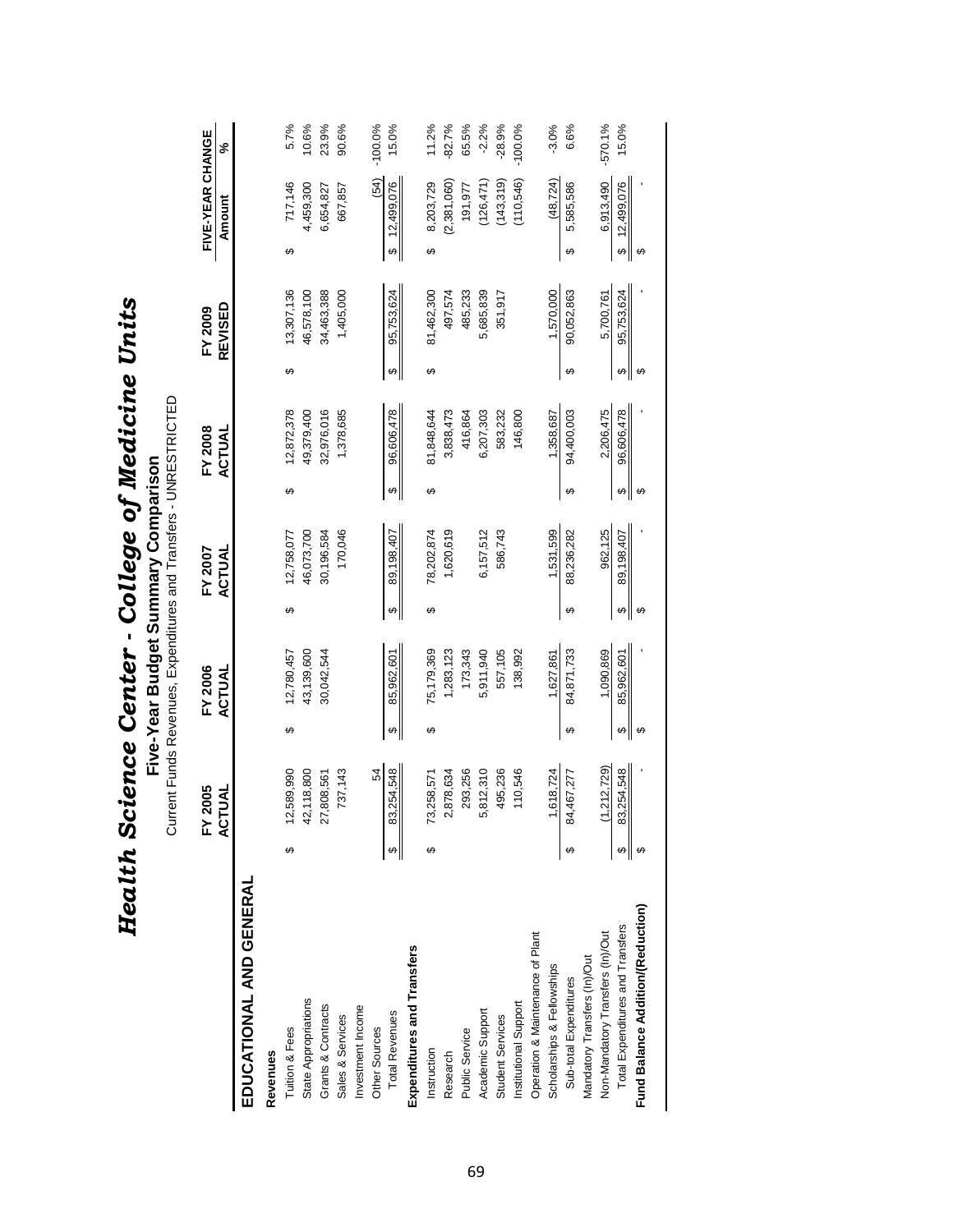|                                   | FY 2005<br>ACTUAL | FY 2006<br>ACTUAI | FY 2007<br>ACTUAI | FY 2008<br>ACTUAI | REVISED<br><b>FY 2009</b> | FIVE-YEAR CHANGE<br>Amount | న్        |
|-----------------------------------|-------------------|-------------------|-------------------|-------------------|---------------------------|----------------------------|-----------|
| EDUCATIONAL AND GENERAL           |                   |                   |                   |                   |                           |                            |           |
| Revenues                          |                   |                   |                   |                   |                           |                            |           |
| Tuition & Fees                    | 12,589,990<br>↮   | 12,780,457<br>ക   | 12,758,077<br>↔   | 12,872,378<br>↔   | 13,307,136<br>ഗ           | 717,146<br>↔               | 5.7%      |
| State Appropriations              | 43,353,800        | 44,401,200        | 47,388,600        | 50,745,300        | 48,885,000                | 5,531,200                  | 12.8%     |
| Grants & Contracts                | 125,898,641       | 134,989,623       | 133,696,536       | 39,568,016        | 140,963,388               | 15,064,747                 | 12.0%     |
| Sales & Services                  | 737,143           |                   | 170,046           | 1,378,685         | 1,405,000                 | 667,857                    | 90.6%     |
| Investment Income                 |                   |                   |                   |                   |                           |                            |           |
| Other Sources                     | 11,576,772        | 21, 197, 248      | 11,536,517        | 15,412,300        | 9.311.200                 | (2.265, 572)               | $-19.6%$  |
| <b>Total Revenues</b>             | 194, 156, 346     | 213,368,528<br>↮  | 205,549,776<br>↮  | 219,976,678<br>↮  | 213,871,724<br>↮          | 19,715,378<br>↮            | 10.2%     |
| Expenditures and Transfers        |                   |                   |                   |                   |                           |                            |           |
| Instruction                       | 126, 141, 858     | 134,304,534<br>မာ | 141,603,256<br>ക  | 149,493,655<br>↮  | 147,462,300<br>မာ         | 21,320,442<br>↮            | 16.9%     |
| Research                          | 51,348,079        | 49,060,691        | 45,343,090        | 46,720,776        | 44,379,574                | (6,968,505)                | $-13.6%$  |
| Public Service                    | 8,581,920         | 9,064,574         | 6,829,156         | 7.722.144         | 7,785,233                 | (796,687)                  | $-9.3%$   |
| Academic Support                  | 6,565,433         | 7,201,438         | 6,772,481         | 5,568,924         | 5,085,839                 | (1, 479, 594)              | $-22.5%$  |
| <b>Student Services</b>           | 495,236           | 557,105           | 586,743           | 583,232           | 351,917                   | (143, 319)                 | $-28.9%$  |
| Institutional Support             | 110,546           | 138,992           | 136,934           | 146,800           |                           | (110,546)                  | $-100.0%$ |
| Operation & Maintenance of Plant  |                   |                   |                   |                   |                           |                            |           |
| Scholarships & Fellowships        | 2284343           | 2,309,759         | 2,476,931         | 2,421,586         | 2,633,000                 | 348,657                    | 15.3%     |
| Sub-total Expenditures            | 195,527,415       | 202,637,093<br>↮  | 203,748,591<br>↮  | 212,657,118<br>↮  | 207,697,863<br>↮          | 12,170,448<br>↔            | 6.2%      |
| Mandatory Transfers (In)/Out      |                   |                   |                   |                   |                           |                            |           |
| Non-Mandatory Transfers (In)/Out  | (1,212,729)       | 1,090,869         | 962,125           | 2,206,475         | 5,700,761                 | 6,913,490                  | $-570.1%$ |
| Total Expenditures and Transfers  | 194,314,686       | 203,727,961<br>↮  | 204,710,717<br>S  | 214,863,593<br>↮  | 213,398,624<br>↮          | 19,083,938<br>↮            | 9.8%      |
| Revenues Less Expend. & Transfers | (158, 340)        | 9,640,567         | 839,059           | 5,113,086         | 473,100                   | 631,440                    |           |
|                                   |                   |                   |                   |                   |                           |                            |           |

Health Science Center - College of Medicine Units *Health Science Center - College of Medicine Units* **Five-Year Budget Summary Comparison**<br>Current Funds Revenues, Expenditures and Transfers - UNRESTRICTED AND RESTRICTED **Five-Year Budget Summary Comparison**

Current Funds Revenues, Expenditures and Transfers - UNRESTRICTED AND RESTRICTED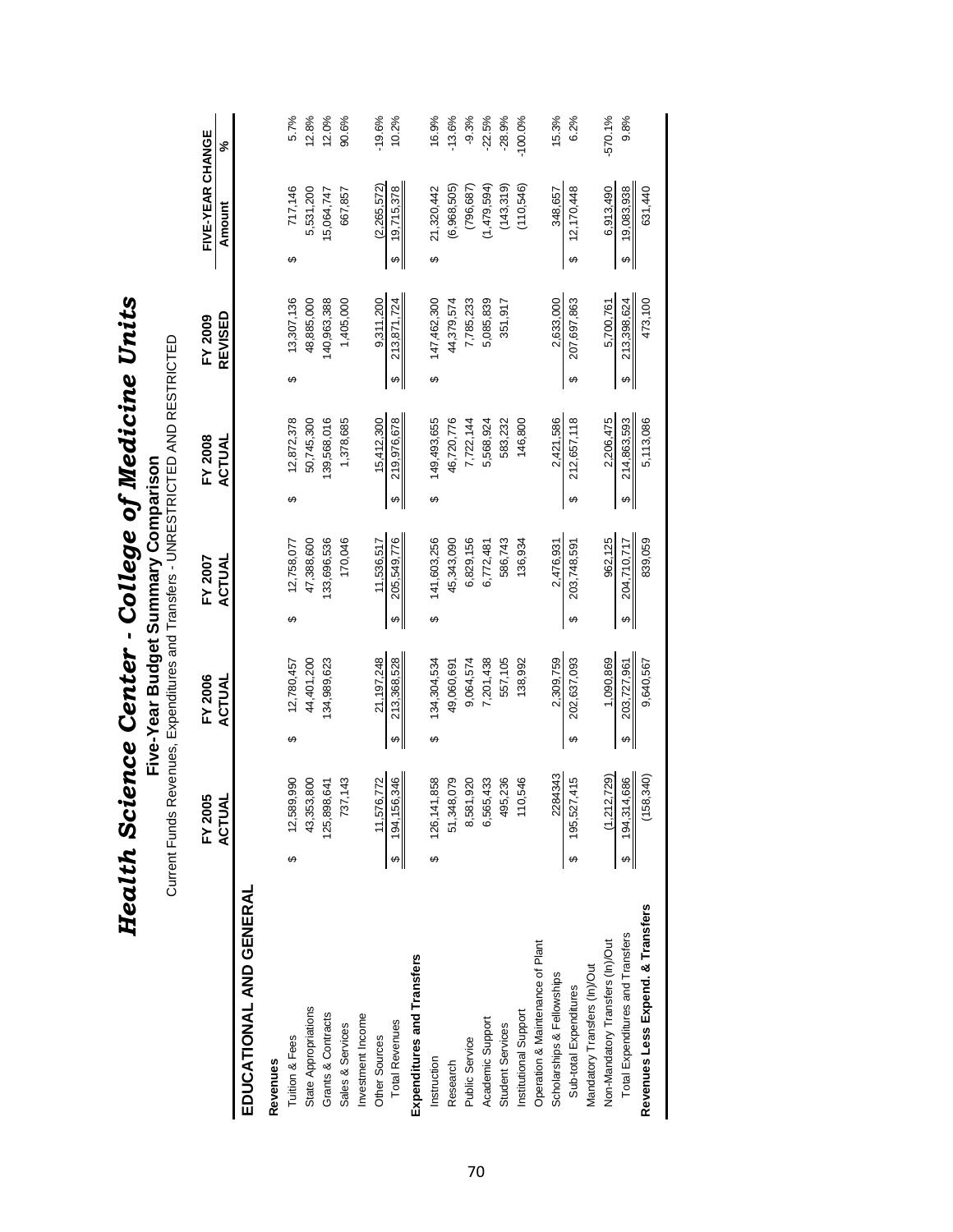#### *Health Science Center - Family Medicine Units*

#### **FY 2009 Budget Summary**

|                                          |                |               |                |                 |         |                |                            | <b>CHANGE</b> |           |
|------------------------------------------|----------------|---------------|----------------|-----------------|---------|----------------|----------------------------|---------------|-----------|
|                                          | <b>FY 2008</b> |               | <b>FY 2009</b> |                 | FY 2009 |                | <b>Original to Revised</b> |               |           |
|                                          |                | <b>ACTUAL</b> |                | <b>ORIGINAL</b> |         | <b>REVISED</b> |                            | Amount        | %         |
| <b>EDUCATIONAL AND GENERAL</b>           |                |               |                |                 |         |                |                            |               |           |
| <b>Revenues</b>                          |                |               |                |                 |         |                |                            |               |           |
| <b>Tuition &amp; Fees</b>                |                |               |                |                 |         |                |                            |               |           |
| <b>State Appropriations</b>              | \$             | 10,176,400    | \$             | 10,019,300      | \$      | 9,702,000      | \$                         | (317, 300)    | $-3.2%$   |
| <b>Grants &amp; Contracts</b>            |                | 3,104,313     |                | 3,104,314       |         | 3,104,314      |                            |               |           |
| Sales & Services                         |                | 9,390,457     |                | 8,687,607       |         | 9,380,175      |                            | 692,568       | 8.0%      |
| Investment Income                        |                |               |                |                 |         |                |                            |               |           |
| <b>Other Sources</b>                     |                | 498,945       |                | 501,000         |         | 501,000        |                            |               |           |
| <b>Total Revenues</b>                    | \$             | 23,170,115    | \$             | 22,312,221      | \$      | 22,687,489     | \$                         | 375,268       | 1.7%      |
| <b>Expenditures and Transfers</b>        |                |               |                |                 |         |                |                            |               |           |
| Instruction                              | \$             | 22,041,342    | \$             | 20,672,136      | \$      | 22,004,734     | \$                         | 1,332,598     | 6.4%      |
| Research                                 |                |               |                |                 |         |                |                            |               |           |
| <b>Public Service</b>                    |                |               |                |                 |         |                |                            |               |           |
| Academic Support                         |                |               |                |                 |         |                |                            |               |           |
| <b>Student Services</b>                  |                |               |                |                 |         |                |                            |               |           |
| <b>Institutional Support</b>             |                | 239,694       |                | 946,230         |         |                |                            | (946, 230)    | $-100.0%$ |
| Operation & Maintenance of Plant         |                | 209,797       |                | 187,048         |         | 187,448        |                            | 400           | 0.2%      |
| Scholarships & Fellowships               |                |               |                |                 |         |                |                            |               |           |
| Sub-total Expenditures                   | \$             | 22,490,833    | \$             | 21,805,414      | \$      | 22,192,182     | \$                         | 386,768       | 1.8%      |
| Mandatory Transfers (In)/Out             |                | 98,762        |                | 102,107         |         | 102,107        |                            |               |           |
| Non-Mandatory Transfers (In)/Out         |                | 176,968       |                | 404,700         |         | 393,200        |                            | (11,500)      | $-2.8%$   |
| <b>Total Expenditures and Transfers</b>  | \$             | 22,766,563    | \$             | 22,312,221      | \$      | 22,687,489     | \$                         | 375,268       | 1.7%      |
| <b>Fund Balance Addition/(Reduction)</b> | \$             | 403,552       | \$             |                 | \$      |                | \$                         |               |           |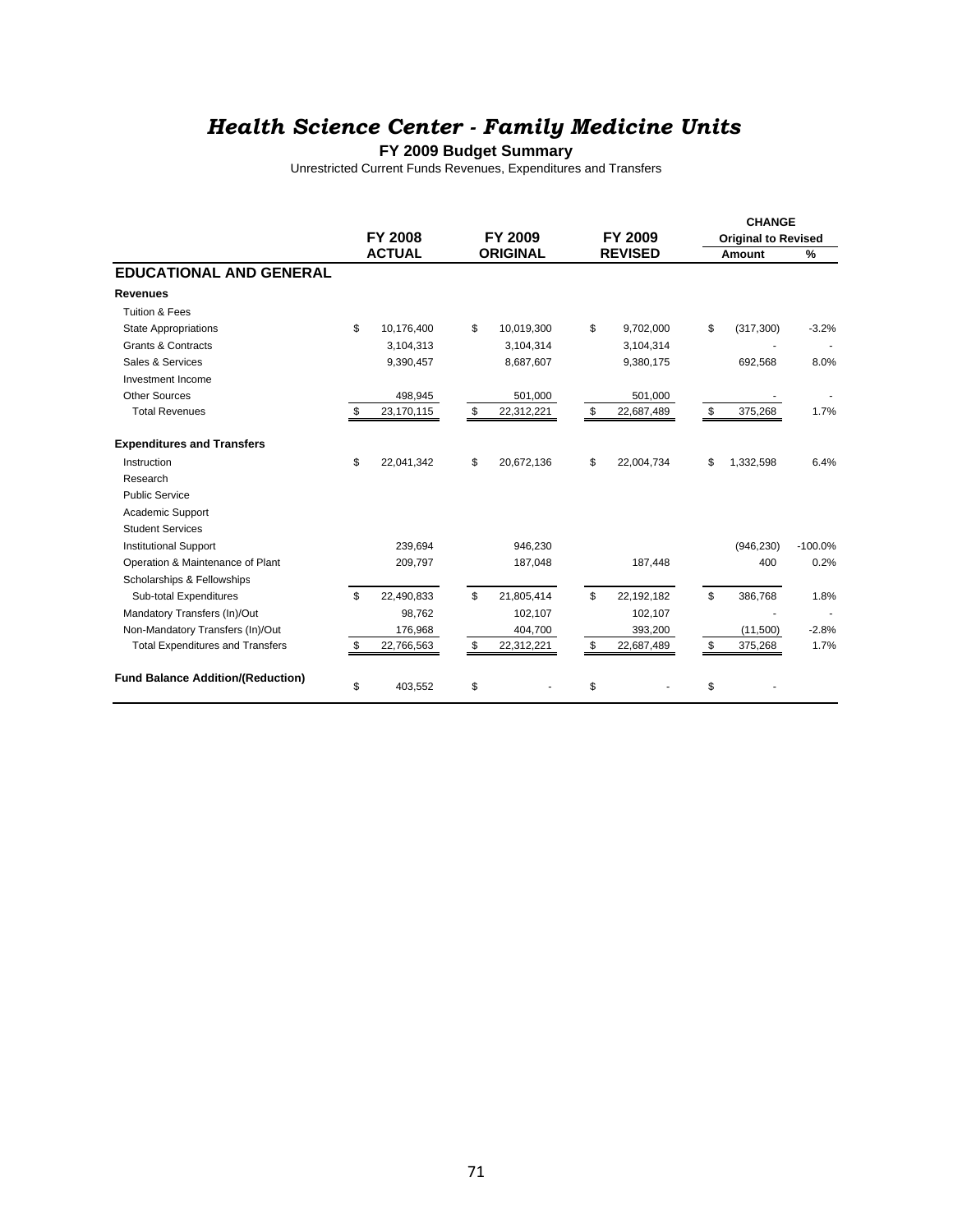# *Health Science Center - Family Medicine Unit s*

**FY 2009 Budget Summar y** Unrestricted and Restricted Current Funds Revenues, Expenditures and Transfers

 $3.2%$  $8.0%$  $-0.3%$  $1.7%$  $6.4%$ 100.0%  $0.2\%$  $1.8%$  $-2.8%$  $1.7%$ CHANGE<br>Original to Revised<br>Amount %  $\cdot$ ł المادي Appropriations 10,176,400 \$ 10,176,600 \$ 10,176,600 \$ 10,176,600 \$ 9,702,000 \$ 9,702,000 \$ 9,702,000 \$ 9,702,000 \$ 9,702,000 \$ 9,702,000 \$ 9,702,000 \$ 9,702,000 \$ 9,702,000 \$ 9,702,000 \$ (317,300 \$ 9,700) \$ -3.2% \$ Sales & Services 9,390,457 9,390,175 9,390,107,175 9,390,100,175 9,380,180,175 9,380,180,175 9,380,175 9,380,189,175 8,687,175 9,380,189,175 9,390,195 8,887,075 9,390,175 9,380,189,175 9,380,175 9,380,175 9,380,175 9,390,1 %6;0 (000;07 0001525 \$ 000;055 \$ 0001503 \$ 0001505 \$ 626,000 \$ 526,000 \$ 626,000 \$ 625,000 \$ 625,000 \$ 625,000 17%; 23,170,115 \$ 23,210,115 \$ 23,298,865 \$ 23,298,221 \$ 22,312,221 \$ 22,312,221 \$ 22,312,221 \$ 22,89,000 \$ 23,000 \$ 23,000 \$ 23,000 \$ 23,000 \$ 23,000 \$ 23,000 \$ 23,000 \$ 23,000 \$ 23,000 \$ 23,000 \$ 373,2747.27% INSTRUCTION \$ 22,000,000 \$ \$ 22,000,000 \$ 20,000,000 \$ 20,000,000 \$ 20,000,000 \$ 20,000,000 \$ 20,000 \$ 20,000 \$ 20,000 \$ 20,000 \$ 20,000 \$ 20,000 \$ 20,000 \$ 20,000 \$ 20,000 \$ 20,000 \$ 20,000 \$ 20,000 \$ 1,332,599 \$ 6.4% Institutional Support 239,694 239,694 946,230 946,230 (946,230) 100.0% Operation & Maintenance of Plant 209,797 187,048 187,048 187,048 187,048 187,048 187,448 187,448 187,448 187,448 187,448 187,048 187,448 187,448 187,448 187,448 187,448 187,448 187,448 187,448 187,448 187,448 187,448 187,4 Sub-total Expenditures 22,490,833 \$ 51,591 \$ 22,542,424 \$ 21,805,414 \$ 54,000 \$ 21,859,414 \$ 22,192,182 \$ 54,000 \$ 22,246,182 \$ 386,768 \$ 1.8% Non-Mandatory Transfers (In)/Out 176,968 176,968 176,976,976,876 176,988 404,700 404,700 393,200 393,200 176,968 176,968 404,700 393,200 176,968 404,700 393,200 176,968 404,7470 404,700 393,200 176,988 404,747 179,000 179, e Subdivento 3,104,310,104,310,104,314,314 3,104,310,104,314 3,104,310,314 3,104,310,310,314 3,104,310,310,314 3,104,310,314 3,104,310,314 3,104,310,314 3,104,314 3,104,314 3,104,314 3,104,314 3,104,314 3,104,314 3,104,314 Public Service 28,670 20,000,000 30,000 30,000 30,000 30,000 30,000 30,000 30,000 30,000 30,000 30,000 30,000 30,000 30,000 30,000 30,000 30,000 30,000 30,000 30,000 30,000 30,000 30,000 30,000 30,000 30,000 30,000 30,000 , academic Sucesmo 3,529,63 3,526 3,526 3,526 3,526 4,000 4,000 4,000 4,000 4,000 4,000 4,000 4,000 4,000 4,000 4,000 4,000 4,000 4,000 4,000 4,000 4,000 4,000 4,000 4,000 4,000 4,000 4,000 4,000 4,000 4,000 4,000 4,000 4, Mandatory Transfers (In)/Out 98,762 102,107 102,107 102,107 102,107 102,107 102,107 102,107 102,107 102,107 102,107 102,107 102,107 102,107 102,107 102,107 102,107 102,107 102,107 102,107 102,107 102,107 102,107 102,107 10 **Original to Revised** Unrestricted Restricted Restricted Restricted Restricted Dinrestricted Dinrestricted Restricted Restricted Restricted Dinrestricted Dinrestricted Restricted Dinrestricted Dinrestricted Dinrestricted Dinrestricted Dinrestr **CHANGE**  $(11,500)$  $(317,300)$ D<sub>00</sub>  $(946, 230)$ 400 692,568  $$ 1,332,598$ 386,768 375,268 373,268  $\theta$  $\epsilon$  $\theta$ 9,702,000<br>3,104,314<br>9,380,175 30,000<br>4,000 102,107 524,000 22,024,734 187,448 22,246,182  $$22,741,489$ 22,810,489 Total  $\theta$  $\omega$ Ø FY 2009 REVISED **FY 2009 REVISED** 123,000 20,000 54,000 54,000 30,000 123,000 4,000 Restricted  $\theta$  $\omega$ မ 9,702,000<br>3,104,314 501,000 102,107 393,200 22,687,489 22,004,734 22, 192, 182 9,380,175 187,448 Unrestricted 22,687,489  $\omega$ မာ  $\theta$  $\theta$ 10,019,300<br>3,104,314<br>8,687,607 626,000 30,000 946,230 187,048 102,107 404,700 20,692,136 4,000 21,859,414  $$22,366,221$ 22,437,221 Total  $\omega$  $\omega$  $\omega$ FY 2009 ORIGINAL<br>I Restricted **FY 2009 ORIGINAL** 20,000 54,000 54,000 125,000 125,000 30,000 4,000  $\omega$  $\omega$ မာ 946,230 187,048 Unrestricted 10,019,300 3,104,314 501,000  $$20,672,136$ 21,805,414 102,107 404,700 22,312,221 8,687,607 22,312,221 s  $\theta$  $\omega$  $10,176,400$ <br> $3,104,313$ <br> $9,390,457$ 627,811 28,670 3,526 239,694<br>209,797 98,762 76,968 23,298,980 22,060,737 22,542,424 22,818,154 Total  $\theta$  $\theta$  $\omega$ မာ **FY 2008 ACTUAL** FY 2008 ACTUAL 19,395 51,591 28,670 51,591 3,526 128.86 Restricted 128  $\theta$  $\theta$ Ø  $10,176,400$ <br> $3,104,313$ <br> $9,390,457$ 498,945  $$22,041,342$ 239,694<br>209,797 22,490,833 98,762 \$22,766,563 Unrestricted 23,170,115 76,968  $\theta$  $\omega$ မာ **EDUCATIONAL AND GENERAL** EDUCATIONAL AND GENERAL Total Expenditures and Transfers Operation & Maintenance of Plant Non-Mandatory Transfers (In)/Out Expenditures and Transfers **Expenditures and Transfers** Mandatory Transfers (In)/Out Scholarships & Fellowships Scholarships & Fellowships Sub-total Expenditures State Appropriations Institutional Support Grants & Contracts Investment Income Academic Support Investment Income Sales & Services **Total Revenues** Student Services Student Services Tuition & Fees Other Sources Public Service Tuition & Fees Revenues Instruction **Revenues** Research Research

Topal Expenditures and Transfers \$ 52,766,563 \$ 51,591,221 \$ 52,312,221 \$ 52,312,221 \$ 54,000 \$ 54,000 \$ 54,000 \$ 54,000 \$ 54,000 \$ 54,000 \$ 54,000 \$ 375,489 \$ 54,000 \$ 54,000 \$ 54,000 \$ 54,000 \$ 54,000 \$ 375,489 \$ 54,000

**Revenues Less Expend. & Transfers** 403,552 \$ 77,274 \$ 480,826 \$ - \$ 71,000 \$ 71,000 \$ - \$ 69,000 \$ 69,000 \$ (2,000) \$

480,826

မာ

77,274

မာ

403,552

Ø

Revenues Less Expend. & Transfers

G

 $(2,000)$ 

 $\epsilon$ 

69,000

Ø

69,000

ക

71,000

Ø

71,000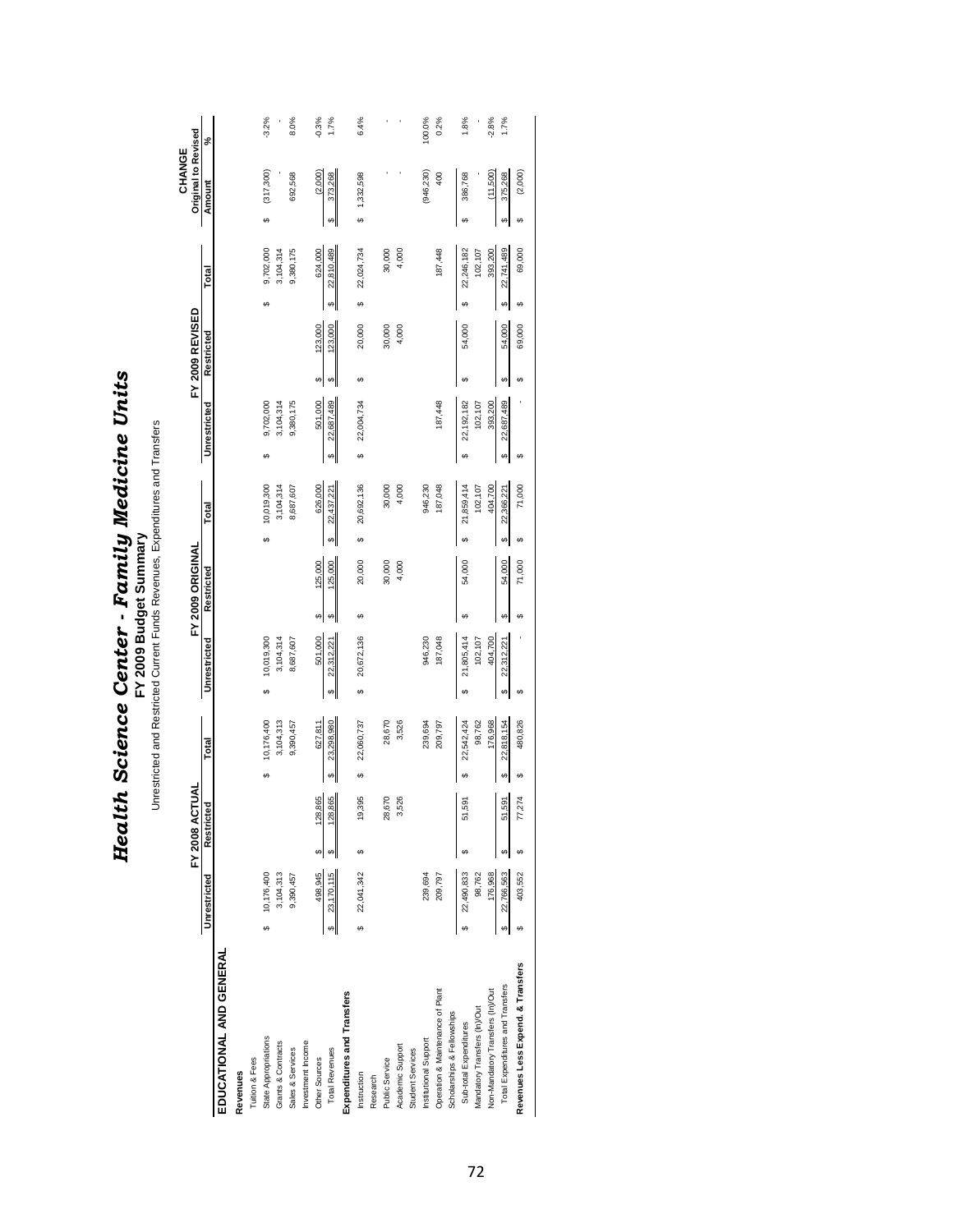# *Health Science Center - Family Medicine Units*

**FY 2009 Natural Classifications Summary**

Unrestricted Current Funds Expenditures

|                                     | FY 2008          | FY 2009          |     | <b>FY 2009</b> |     | <b>CHANGE</b><br><b>Original to Revised</b> |         |
|-------------------------------------|------------------|------------------|-----|----------------|-----|---------------------------------------------|---------|
|                                     | <b>ACTUAL</b>    | <b>ORIGINAL</b>  |     | <b>REVISED</b> |     | Amount                                      | %       |
| <b>EDUCATIONAL AND GENERAL</b>      |                  |                  |     |                |     |                                             |         |
| <b>Salaries and Benefits</b>        |                  |                  |     |                |     |                                             |         |
| <b>Salaries</b>                     |                  |                  |     |                |     |                                             |         |
| Academic                            | \$<br>9,659,305  | \$<br>10,073,494 | \$  | 10,632,640     | \$  | 559.146                                     | 5.6%    |
| Non-Academic                        | 4,492,866        | 4,848,296        |     | 4,816,245      |     | (32,051)                                    | $-0.7%$ |
| <b>Students</b>                     | 38,640           | 39,360           |     | 39,360         |     |                                             |         |
| <b>Total Salaries</b>               | \$<br>14,190,811 | \$<br>14,961,150 | \$. | 15,488,245     | \$. | 527,095                                     | 3.5%    |
| <b>Benefits</b>                     | 4,136,526        | 4.129.345        |     | 4.092.949      |     | (36,396)                                    | $-0.9%$ |
| <b>Total Salaries and Benefits</b>  | \$<br>18,327,337 | \$<br>19.090.495 | \$  | 19.581.194     | \$  | 490.699                                     | 2.6%    |
| Operating                           | 4,163,496        | 2,714,919        |     | 2,610,988      |     | (103, 931)                                  | $-3.8%$ |
| <b>Equipment and Capital Outlay</b> |                  |                  |     |                |     |                                             |         |
| <b>Total Expenditures</b>           | 22,490,833       | \$<br>21,805,414 | \$  | 22,192,182     | \$. | 386,768                                     | 1.8%    |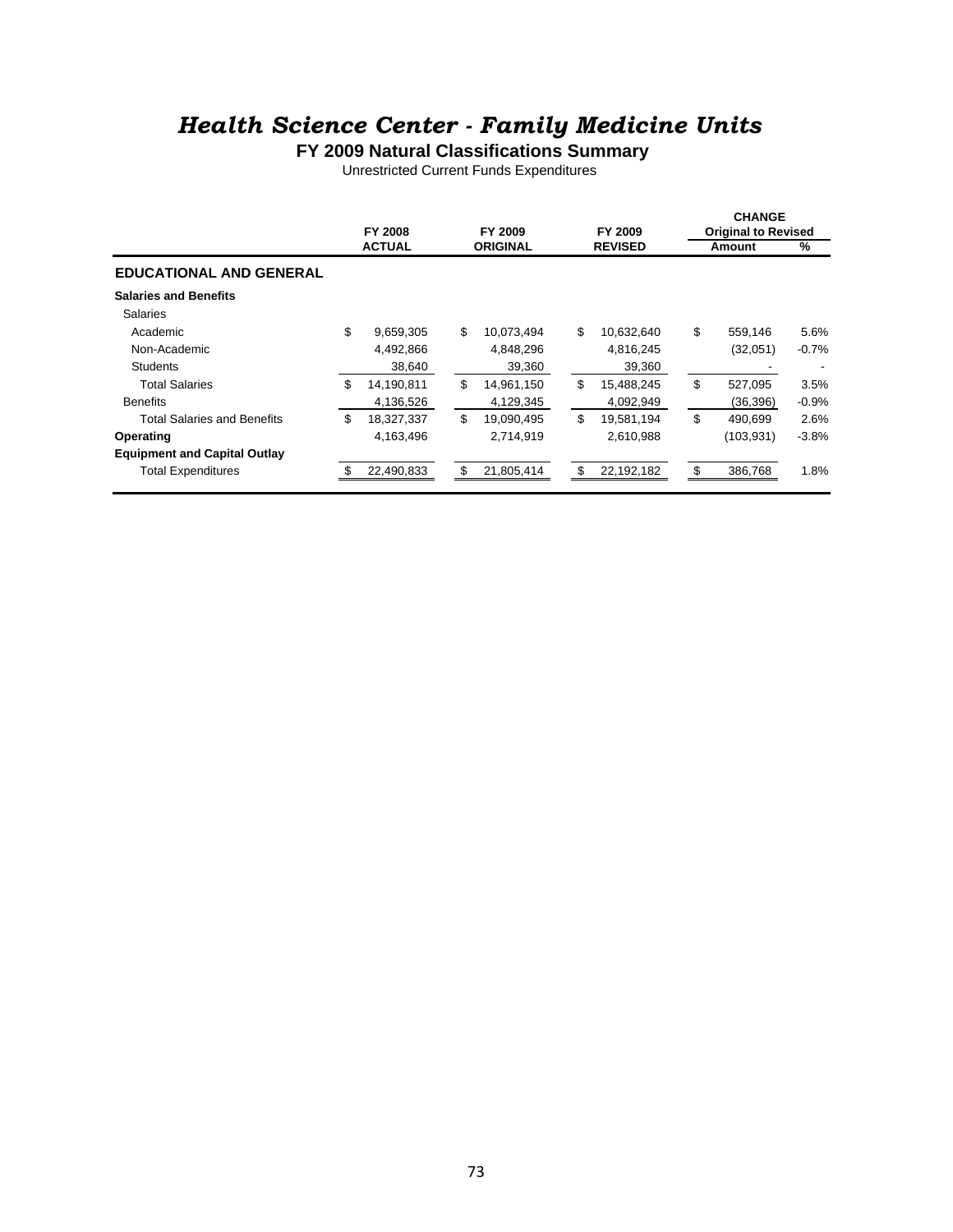|                                   |   | Current Funds Revenues, Expenditures and Transfers - UNRESTRICTED |                        |                          |                        |                   |                         |                   |   |                           |              |                  |           |
|-----------------------------------|---|-------------------------------------------------------------------|------------------------|--------------------------|------------------------|-------------------|-------------------------|-------------------|---|---------------------------|--------------|------------------|-----------|
|                                   |   | FY 2005<br>Ъ<br><b>ACT</b>                                        |                        | FY 2006<br><b>ACTUAL</b> |                        | ACTUAL<br>FY 2007 |                         | FY 2008<br>ACTUAL |   | <b>REVISED</b><br>FY 2009 |              | FIVE-YEAR CHANGE | న్        |
| EDUCATIONAL AND GENERAL           |   |                                                                   |                        |                          |                        |                   |                         |                   |   |                           |              | Amount           |           |
| Revenues                          |   |                                                                   |                        |                          |                        |                   |                         |                   |   |                           |              |                  |           |
| Tuition & Fees                    |   |                                                                   |                        |                          |                        |                   |                         |                   |   |                           |              |                  |           |
| State Appropriations              | ↔ | 7,094,100                                                         | ↔                      | 7,660,700                | ↮                      | 9,471,000         | ↮                       | 10,176,400        | ↔ | 9,702,000                 | ↔            | 2,607,900        | 36.8%     |
| Grants & Contracts                |   | 3,014,638                                                         |                        | 3,104,315                |                        | 3,104,313         |                         | 3,104,313         |   | 3,104,314                 |              | 89,676           | 3.0%      |
| Sales & Services                  |   | 361,187<br>တ                                                      |                        | 9,676,070                |                        | 9,738,478         |                         | 9,390,457         |   | 9,380,175                 |              | 18,988           | 0.2%      |
| Investment Income                 |   |                                                                   |                        |                          |                        |                   |                         |                   |   |                           |              |                  |           |
| Other Sources                     |   | 310,518                                                           |                        | 392.448                  |                        | 474,817           |                         | 498.945           |   | 501.000                   |              | 190,482          | 61.3%     |
| <b>Total Revenues</b>             |   | ,780,443<br><u>(a</u>                                             | ↮                      | 20,833,533               | <b>↔</b>               | 22,788,608        | ↮                       | 23,170,115        | ↮ | 22,687,489                | <del>∽</del> | 2,907,046        | 14.7%     |
| Expenditures and Transfers        |   |                                                                   |                        |                          |                        |                   |                         |                   |   |                           |              |                  |           |
| Instruction                       |   | 373,163<br>20,                                                    | ↮                      | 21,013,932               | ↮                      | 22, 163, 462      | ↮                       | 22,041,342        | ↮ | 22,004,734                | ↮            | 1,631,571        | 8.0%      |
| Research                          |   |                                                                   |                        |                          |                        |                   |                         |                   |   |                           |              |                  |           |
| Public Service                    |   |                                                                   |                        |                          |                        |                   |                         |                   |   |                           |              |                  |           |
| Academic Support                  |   |                                                                   |                        |                          |                        |                   |                         |                   |   |                           |              |                  |           |
| Student Services                  |   |                                                                   |                        |                          |                        |                   |                         |                   |   |                           |              |                  |           |
| Institutional Support             |   | 12,400                                                            |                        | 15,218                   |                        | 15,200            |                         | 239,694           |   |                           |              | (12,400)         | $-100.0%$ |
| Operation & Maintenance of Plant  |   | 174,565                                                           |                        | 202,994                  |                        | 192,224           |                         | 209,797           |   | 187,448                   |              | 12,883           | 7.4%      |
| Scholarships & Fellowships        |   |                                                                   |                        |                          |                        |                   |                         |                   |   |                           |              |                  |           |
| Sub-total Expenditures            |   | 560,129<br>20                                                     | ↔                      | 21,232,144               | ↮                      | 22,370,887        | ↮                       | 22,490,833        | ↮ | 22, 192, 182              | ↔            | 1,632,053        | 7.9%      |
| Mandatory Transfers (In)/Out      |   | 100,767                                                           |                        | 98,106                   |                        | 95,273            |                         | 98,762            |   | 102, 107                  |              | 1,340            | 1.3%      |
| Non-Mandatory Transfers (In)/Out  |   | 374,307                                                           |                        | (429, 404)               |                        | 147,398           |                         | 176,968           |   | 393,200                   |              | 18,893           | 5.0%      |
| Total Expenditures and Transfers  |   | 035,203<br>$\frac{21}{1}$                                         | $\boldsymbol{\varphi}$ | 20,900,846               | $\boldsymbol{\varphi}$ | 22,613,558        | $\pmb{\leftrightarrow}$ | 22,766,563        | ↮ | 22,687,489                | ↮            | 1,652,286        | 7.9%      |
| Fund Balance Addition/(Reduction) |   | 254,760)                                                          | ↔                      | (67, 313)                | ↔                      | 175,050           | ↔                       | 403,552           | ↔ |                           | ↔            | 1,254,760        |           |
|                                   |   |                                                                   |                        |                          |                        |                   |                         |                   |   |                           |              |                  |           |

Health Science Center - Family Medicine Units<br>Five-Year Budget Summary Comparison *Health Science Center - Family Medicine Units* **Five-Year Budget Summary Comparison**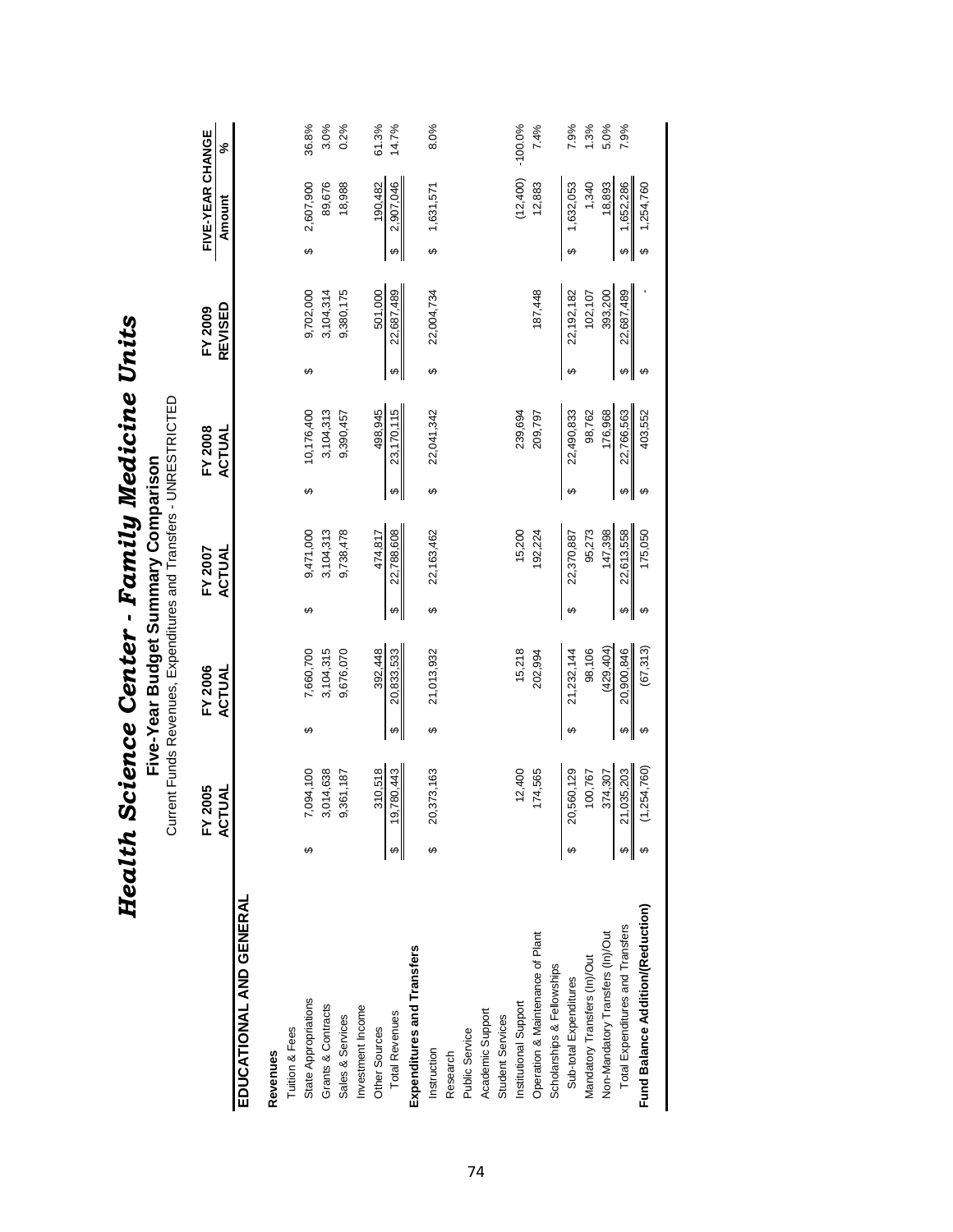|                                   |    | FY 2005<br><b>NC</b><br>ACT |   | FY 2006<br>ACTUAL |   | FY 2007<br>ACTUAL |   | FY 2008<br>ACTUAL |   | <b>REVISED</b><br>FY 2009 |   | FIVE-YEAR CHANGE<br>Amount | ℅         |
|-----------------------------------|----|-----------------------------|---|-------------------|---|-------------------|---|-------------------|---|---------------------------|---|----------------------------|-----------|
| EDUCATIONAL AND GENERAL           |    |                             |   |                   |   |                   |   |                   |   |                           |   |                            |           |
| Revenues                          |    |                             |   |                   |   |                   |   |                   |   |                           |   |                            |           |
| Tuition & Fees                    |    |                             |   |                   |   |                   |   |                   |   |                           |   |                            |           |
| State Appropriations              | ↮  | 7,094,100                   | ↮ | 7,660,700         | ↮ | 9,471,000         | ↮ | 10,176,400        | ↮ | 9,702,000                 | ↮ | 2,607,900                  | 36.8%     |
| Grants & Contracts                |    | 3,009,493                   |   | 3,104,315         |   | 3,103,963         |   | 3,104,313         |   | 3,104,314                 |   | 94,821                     | 3.2%      |
| Sales & Services                  |    | 361,187                     |   | 9,676,070         |   | 9,738,478         |   | 9,390,457         |   | 9,380,175                 |   | 18,988                     | 0.2%      |
| Investment Income                 |    |                             |   |                   |   |                   |   |                   |   |                           |   |                            |           |
| Other Sources                     |    | 453,339                     |   | 509,770           |   | 570,478           |   | 627,811           |   | 624,000                   |   | 170,661                    | 37.6%     |
| <b>Total Revenues</b>             |    | 918,120<br>$\frac{9}{2}$    | ↮ | 20,950,855        | ↮ | 22,883,919        | ↮ | 23,298,980        | ↮ | 22,810,489                | ↮ | 2,892,369                  | 14.5%     |
| Expenditures and Transfers        |    |                             |   |                   |   |                   |   |                   |   |                           |   |                            |           |
| Instruction                       |    | 369,970<br>20               | ↔ | 21,088,625        | ↔ | 22, 167, 861      | ↔ | 22,060,737        | ↔ | 22,024,734                | ↮ | 1,654,764                  | 8.1%      |
| Research                          |    |                             |   |                   |   |                   |   |                   |   |                           |   |                            |           |
| Public Service                    |    | 53,879                      |   | 54,196            |   | 37,012            |   | 28,670            |   | 30,000                    |   | (23, 879)                  | $-44.3%$  |
| Academic Support                  |    | 15,276                      |   | 14,786            |   | 61,599            |   | 3,526             |   | 4,000                     |   | (11,276)                   | $-73.8%$  |
| Student Services                  |    |                             |   |                   |   |                   |   |                   |   |                           |   |                            |           |
| Institutional Support             |    | 12,400                      |   | 15,218            |   | 15,200            |   | 239,694           |   |                           |   | (12, 400)                  | $-100.0%$ |
| Operation & Maintenance of Plant  |    | 174,565                     |   | 202,994           |   | 192,224           |   | 209,797           |   | 187,448                   |   | 12,883                     | 7.4%      |
| Scholarships & Fellowships        |    |                             |   |                   |   |                   |   |                   |   |                           |   |                            |           |
| Sub-total Expenditures            | မာ | ,626,090<br>$\overline{5}$  | ↮ | 21,375,819        | ↮ | 22,473,897        | ↮ | 22,542,424        | ↮ | 22,246,182                | ↮ | 1,620,092                  | 7.9%      |
| Mandatory Transfers (In)/Out      |    | 100,767                     |   | 98,106            |   | 95,273            |   | 98,762            |   | 102,107                   |   | 1,340                      | 1.3%      |
| Non-Mandatory Transfers (In)/Out  |    | 374,307                     |   | (429, 404)        |   | 147,398           |   | 176,968           |   | 393,200                   |   | 18,893                     | 5.0%      |
| Total Expenditures and Transfers  |    | ,101,164<br>$\frac{1}{2}$   | ↮ | 21,044,520        | ↮ | 22,716,568        | ↮ | 22,818,154        | ↔ | 22,741,489                | ↮ | 1,640,325                  | 7.8%      |
| Revenues Less Expend. & Transfers |    | (1, 183, 044)               | ↔ | (93, 665)         | ക | 167,351           | ക | 480,826           | ↔ | 69,000                    | ക | 1,252,044                  |           |
|                                   |    |                             |   |                   |   |                   |   |                   |   |                           |   |                            |           |

Health Science Center - Family Medicine Units *Health Science Center - Family Medicine Units* **Five-Year Budget Summary Comparison**<br>Current Funds Revenues, Expenditures and Transfers - UNRESTRICTED AND RESTRICTED **Five-Year Budget Summary Comparison**

Current Funds Revenues, Expenditures and Transfers - UNRESTRICTED AND RESTRICTED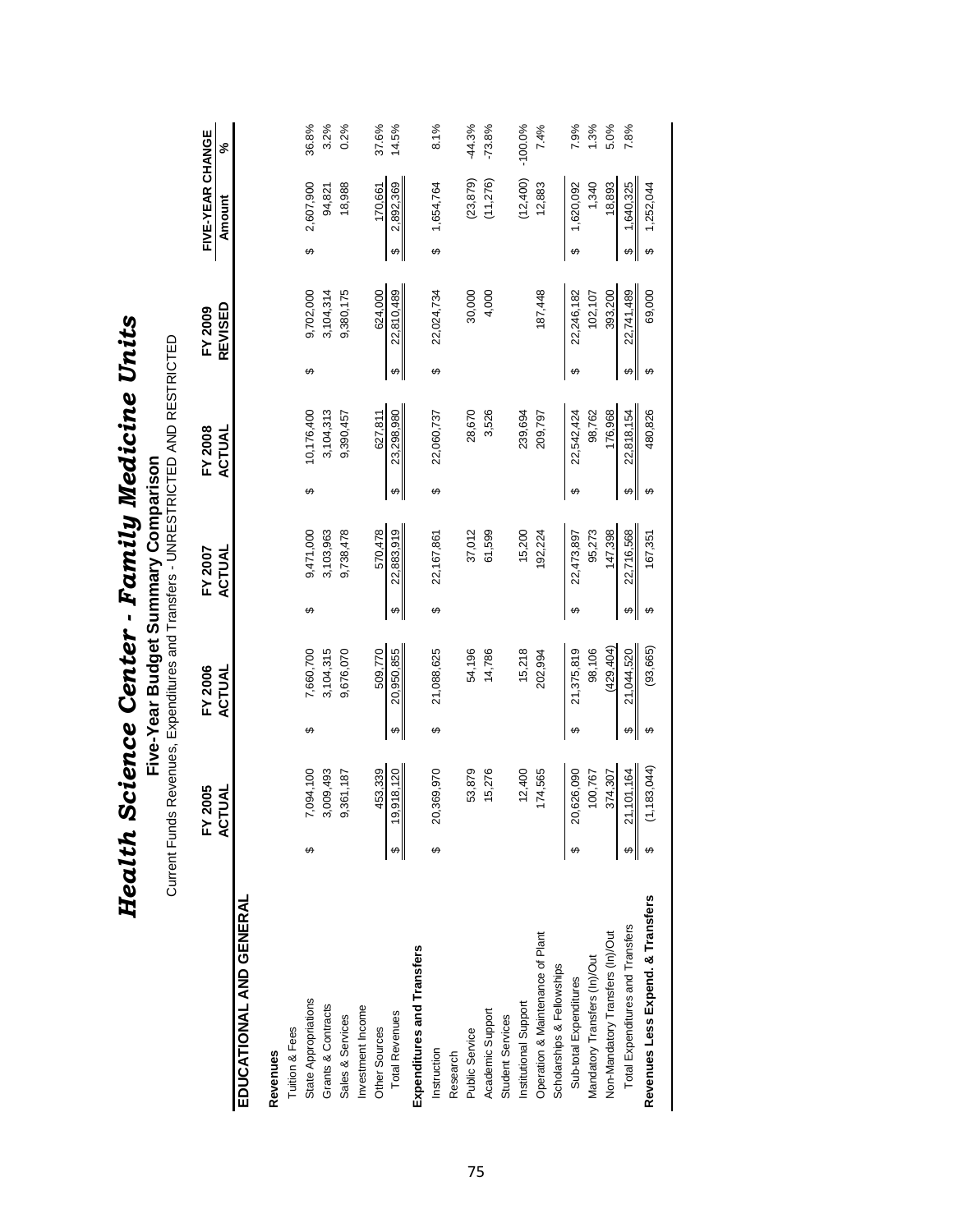# *Total Agricultural Units*

#### **FY 2009 Budget Summary**

|                                          |                   |                   |    |                | <b>CHANGE</b>              |          |
|------------------------------------------|-------------------|-------------------|----|----------------|----------------------------|----------|
|                                          | FY 2008           | FY 2009           |    | FY 2009        | <b>Original to Revised</b> |          |
|                                          | <b>ACTUAL</b>     | <b>ORIGINAL</b>   |    | <b>REVISED</b> | <b>Amount</b>              | $\%$     |
| <b>EDUCATIONAL AND GENERAL</b>           |                   |                   |    |                |                            |          |
| <b>Revenues</b>                          |                   |                   |    |                |                            |          |
| <b>Tuition &amp; Fees</b>                | \$<br>5,953,715   | \$<br>6,696,853   | \$ | 7,361,742      | \$<br>664,889              | 9.9%     |
| <b>State Appropriations</b>              | 72,816,400        | 71,517,600        |    | 69,369,800     | (2, 147, 800)              | $-3.0%$  |
| <b>Grants &amp; Contracts</b>            | 2,957,379         | 2,705,177         |    | 2,705,177      |                            |          |
| Sales & Services                         | 17,734,591        | 17,244,616        |    | 17,261,116     | 16,500                     | 0.1%     |
| Investment Income                        |                   |                   |    |                |                            |          |
| <b>Other Sources</b>                     | 20,168,305        | 14,692,083        |    | 15,666,357     | 974,274                    | 6.6%     |
| <b>Total Revenues</b>                    | \$<br>119,630,389 | \$<br>112,856,329 | \$ | 112,364,192    | \$<br>(492, 137)           | $-0.4%$  |
| <b>Expenditures and Transfers</b>        |                   |                   |    |                |                            |          |
| Instruction                              | \$<br>24,918,292  | \$<br>25,087,062  | \$ | 25,790,106     | \$<br>703,044              | 2.8%     |
| Research                                 | 37,048,774        | 34,073,367        |    | 36,974,669     | 2,901,302                  | 8.5%     |
| <b>Public Service</b>                    | 38,763,518        | 42,410,113        |    | 41,529,349     | (880, 764)                 | $-2.1%$  |
| Academic Support                         | 7,068,478         | 6,864,533         |    | 6,992,565      | 128,032                    | 1.9%     |
| <b>Student Services</b>                  |                   |                   |    |                |                            |          |
| <b>Institutional Support</b>             | 1,771,963         | 1,571,555         |    | 1,715,929      | 144,374                    | 9.2%     |
| Operation & Maintenance of Plant         | 2,742,832         | 3,036,385         |    | 3,442,173      | 405,788                    | 13.4%    |
| Scholarships & Fellowships               | 30,000            | 39,000            |    | 39,000         |                            |          |
| Sub-total Expenditures                   | \$<br>112,343,856 | \$<br>113,082,015 | \$ | 116,483,791    | \$<br>3,401,776            | 3.0%     |
| Mandatory Transfers (In)/Out             | 11,041            |                   |    |                |                            |          |
| Non-Mandatory Transfers (In)/Out         | 6,144,427         | 1,404,500         |    | 310,763        | (1,093,737)                | $-77.9%$ |
| <b>Total Expenditures and Transfers</b>  | \$<br>118,499,324 | \$<br>114,486,515 | S. | 116,794,554    | \$<br>2,308,039            | 2.0%     |
| <b>Fund Balance Addition/(Reduction)</b> | \$<br>1,131,065   | \$<br>(1,630,186) | \$ | (4,430,362)    | \$<br>(2,800,176)          |          |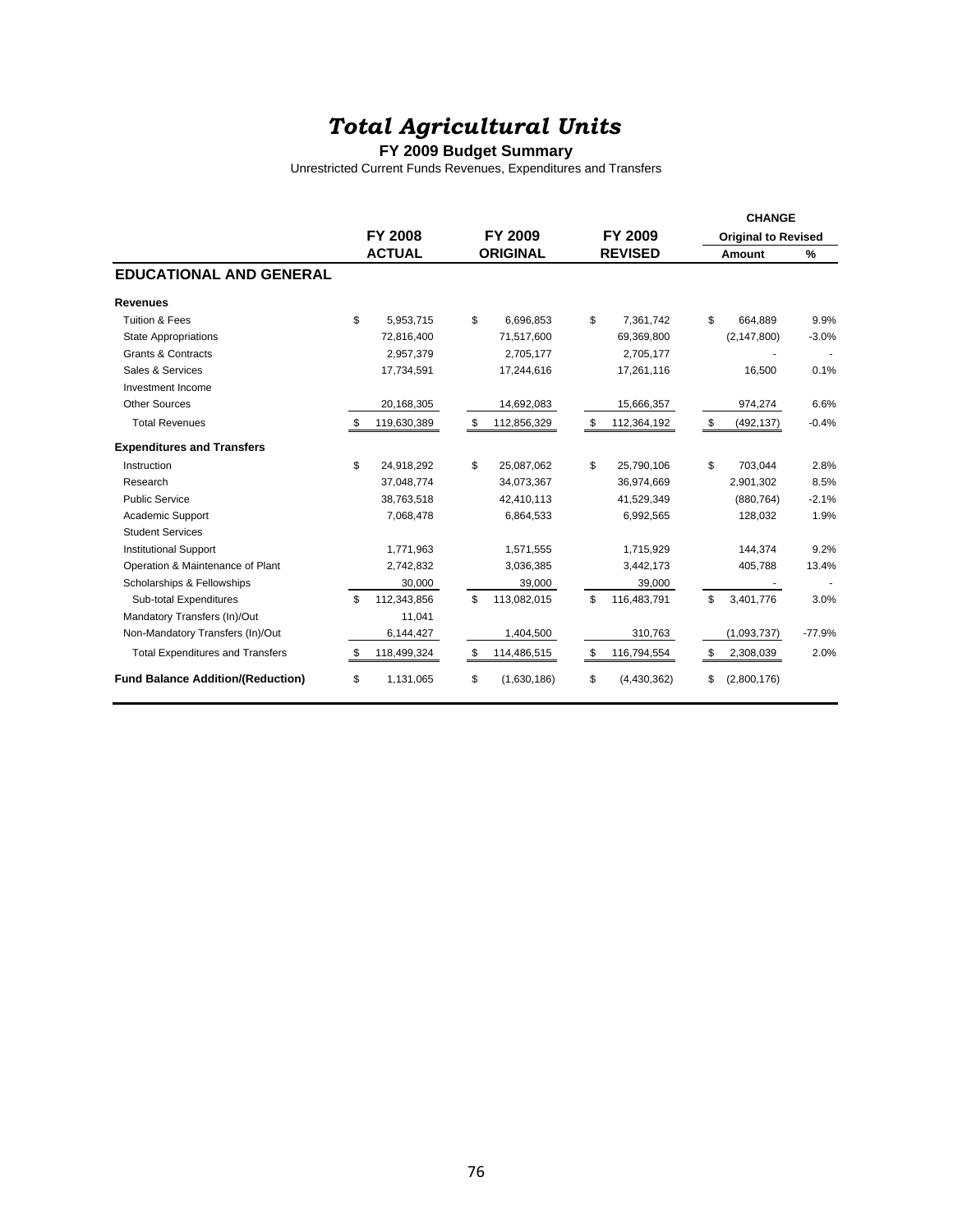| <br> <br> <br>م و معالی   |  |
|---------------------------|--|
| ļ<br>$1 + 1$              |  |
| ここうこう へい                  |  |
| $\overline{t}$<br>ś<br>í. |  |

**FY 2009 Budget Summar y** Unrestricted and Restricted Current Funds Revenues, Expenditures and Transfers

|                                   |                  | FY 2008 ACTUAL       |                   |                   | FY 2009 ORIGINAL |                   |                   | FY 2009 REVISED  |                   | <b>Original to Revised</b><br>CHANGE |          |
|-----------------------------------|------------------|----------------------|-------------------|-------------------|------------------|-------------------|-------------------|------------------|-------------------|--------------------------------------|----------|
|                                   | Unrestricted     | Restricted           | Total             | Unrestricted      | Restricted       | Total             | Unrestricted      | Restricted       | Total             | Amount                               | వ్       |
| EDUCATIONAL AND GENERAL           |                  |                      |                   |                   |                  |                   |                   |                  |                   |                                      |          |
| Revenues                          |                  |                      |                   |                   |                  |                   |                   |                  |                   |                                      |          |
| Tuition & Fees                    | 5,953,715<br>မာ  |                      | 5,953,715<br>မာ   | 6,696,853<br>မာ   |                  | 6,696,853<br>ĠĤ,  | 7,361,742<br>မာ   |                  | 7,361,742<br>ĠĤ,  | 664,889<br>မာ                        | 9.9%     |
| State Appropriations              | 72,816,400       | 600<br>565           | 73,382,000        | 71,517,600        | 4,542,300<br>ĠĤ, | 6,059,900         | 69,369,800        | 4,541,600<br>G   | 73,911,400        | 2,148,500)                           | $-2.8%$  |
| Grants & Contracts                | 2,957,379        | 762<br>28,233,       | 31,191,141        | 2,705,177         | 27,723,290       | 30,428,467        | 2,705,177         | 30,423,290       | 33, 128, 467      | 2,700,000                            | 8.9%     |
| Sales & Services                  | 17,734,591       |                      | 17,734,591        | 17,244,616        |                  | 17,244,616        | 17,261,116        |                  | 17,261,116        | 16,500                               | 0.1%     |
| Investment Income                 |                  |                      |                   |                   |                  |                   |                   |                  |                   |                                      |          |
| Other Sources                     | 20,168,305       | 4,028,076            | 24,196,381        | 14,692,083        | 3,879,110        | 18,571,193        | 15,666,357        | 4,499,110        | 20,165,467        | 1,594,274                            | 8.6%     |
| <b>Total Revenues</b>             | \$19,630,389     | :438<br>32,827,<br>G | 152,457,827<br>s, | \$112,856,329     | 36,144,700<br>∽  | \$149,001,029     | 112,364,192<br>ωľ | 39,464,000<br>69 | 151,828,192<br>မာ | 2,827,163<br>↮                       | 1.9%     |
| Expenditures and Transfers        |                  |                      |                   |                   |                  |                   |                   |                  |                   |                                      |          |
| Instruction                       | 24,918,292<br>မာ | ,720<br>1,175<br>θĤ  | 26,094,012<br>မာ  | 25,087,062<br>မာ  | 1,115,600<br>6Ĥ  | 26,202,662<br>မာ  | 25,790,106<br>မာ  | 1,115,600<br>မာ  | 26,905,706<br>မာ  | 703,044                              | 2.7%     |
| Research                          | 37,048,774       | 215<br>15,096,       | 52,144,989        | 34,073,367        | 21,168,700       | 55,242,067        | 36,974,669        | 21,168,600       | 58, 143, 269      | 2,901,202                            | 5.3%     |
| <b>Public Service</b>             | 38,763,518       | 16,767,129           | 55,530,646        | 42,410,113        | 13,099,550       | 55,509,663        | 41,529,349        | 16,822,700       | 58,352,049        | 2,842,386                            | 5.1%     |
| Academic Support                  | 7,068,478        | 169,133              | 7,237,611         | 6,864,533         | 104,850          | 6,969,383         | 6,992,565         | 108,100          | 7,100,665         | 131,282                              | 1.9%     |
| <b>Student Services</b>           |                  |                      |                   |                   |                  |                   |                   |                  |                   |                                      |          |
| Institutional Support             | 1,771,963        | 000<br>ෂ             | 1,840,972         | ,571,555          | 369,800          | 1,941,355         | 1,715,929         | 61,100           | 1,777,029         | (164, 326)                           | $-8.5%$  |
| Operation & Maintenance of Plant  | 2,742,832        |                      | 2,742,832         | 3,036,385         |                  | 3,036,385         | 3,442,173         |                  | 3,442,173         | 405,788                              | 13.4%    |
| Scholarships & Fellowships        | 30,000           | 609<br>206           | 236,609           | 39,000            | 171,200          | 210,200           | 39,000            | 173,500          | 212,500           | 2,300                                | 1.1%     |
| Sub-total Expenditures            | 112,343,856<br>Θ | 814<br>33,483<br>မာ  | 145,827,671<br>မာ | 113,082,015<br>ω  | 36,029,700<br>G  | \$ 149,111,715    | 116,483,791<br>မာ | 39,449,600<br>G  | 155,933,391<br>G  | 6,821,676<br>G                       | 4.6%     |
| Mandatory Transfers (In)/Out      | 11,041           |                      | 11,041            |                   |                  |                   |                   |                  |                   |                                      |          |
| Non-Mandatory Transfers (In)/Out  | 6,144,427        |                      | 6,144,427         | 1,404,500         |                  | 1,404,500         | 310,763           |                  | 310,763           | (1,093,737)                          | $-77.9%$ |
| Total Expenditures and Transfers  | \$18,499,324     | 1,814<br>33,483<br>Ø | 151,983,138<br>မာ | \$114,486,515     | 36,029,700<br>မာ | 150,516,215<br>မာ | 116,794,554<br>↮  | 39,449,600<br>မာ | \$156,244,154     | 5,727,939<br>မာ                      | 3.8%     |
| Revenues Less Expend. & Transfers | 1,131,065        | (656, 376)           | 474,689<br>မာ     | (1,630,186)<br>69 | 115,000<br>မာ    | (1,515,186)<br>ω  | (4,430,362)<br>မာ | 14,400<br>မာ     | (4, 415, 962)     | (2,900,776)<br>69                    |          |
|                                   |                  |                      |                   |                   |                  |                   |                   |                  |                   |                                      |          |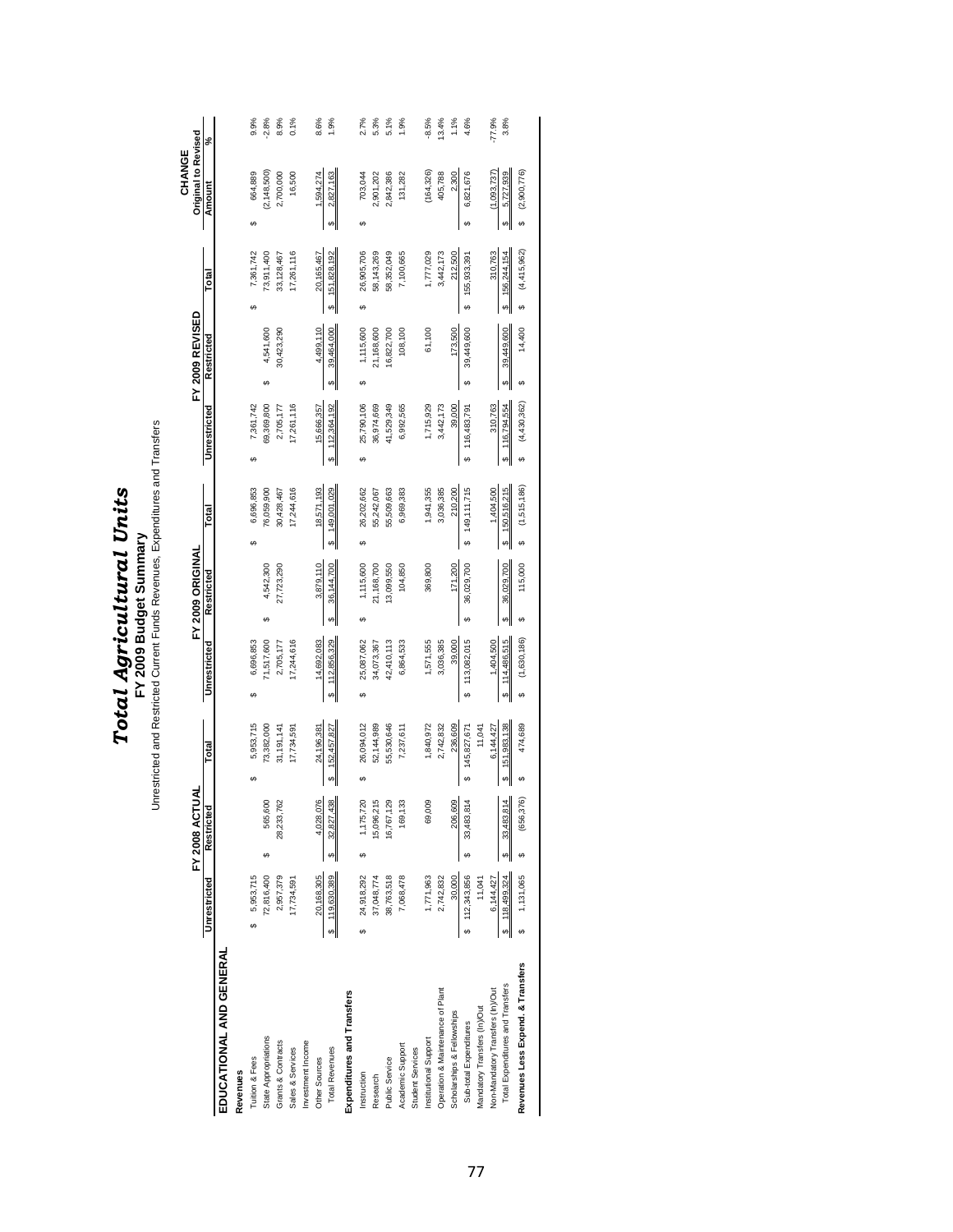# *Total Agricultural Units*

#### **FY 2009 Natural Classifications Summary**

Unrestricted Current Funds Expenditures

|                                        |                   |                   |                   | <b>CHANGE</b>                        |                |
|----------------------------------------|-------------------|-------------------|-------------------|--------------------------------------|----------------|
|                                        | <b>FY 2008</b>    | FY 2009           | FY 2009           | <b>Original to Revised</b><br>Amount |                |
|                                        | <b>ACTUAL</b>     | <b>ORIGINAL</b>   | <b>REVISED</b>    |                                      | %              |
| <b>AGRICULTURAL EXPERIMENT STATION</b> |                   |                   |                   |                                      |                |
| <b>Salaries and Benefits</b>           |                   |                   |                   |                                      |                |
| <b>Salaries</b>                        |                   |                   |                   |                                      |                |
| Academic                               | \$<br>7,962,434   | \$<br>9,166,408   | \$<br>9,132,319   | \$<br>(34,089)                       | $-0.4%$        |
| Non-Academic                           | 11,450,339        | 10,373,925        | 10,902,681        | 528,756                              | 5.1%           |
| <b>Students</b>                        | 211,506           | 15,282            | 12,000            | (3,282)                              | $-21.5%$       |
| <b>Total Salaries</b>                  | \$<br>19,624,280  | \$<br>19.555.615  | \$<br>20.047.000  | \$<br>491,385                        | 2.5%           |
| <b>Benefits</b>                        | 7,112,206         | 6,965,448         | 7,154,841         | 189,393                              | 2.7%           |
| <b>Total Salaries and Benefits</b>     | \$<br>26,736,486  | \$<br>26,521,063  | \$<br>27,201,841  | \$<br>680,778                        | 2.6%           |
| Operating                              | 8,187,053         | 7,050,419         | 7,613,812         | 563,393                              | 8.0%           |
| <b>Equipment and Capital Outlay</b>    | 2,140,075         | 661,000           | 1,711,825         | 1,050,825                            | 159.0%         |
| <b>Total Expenditures</b>              | \$<br>37,063,614  | \$<br>34,232,482  | \$<br>36,527,478  | \$<br>2,294,996                      | 6.7%           |
| <b>EXTENSION</b>                       |                   |                   |                   |                                      |                |
| <b>Salaries and Benefits</b>           |                   |                   |                   |                                      |                |
| Salaries                               |                   |                   |                   |                                      |                |
| Academic                               | \$<br>4,469,612   | \$<br>5,372,224   | \$<br>5,141,603   | \$<br>(230, 621)                     | $-4.3%$        |
| Non-Academic                           | 18,197,476        | 20,372,764        | 20,330,249        | (42, 515)                            | $-0.2%$        |
| <b>Students</b>                        | 77,789            | 280,983           | 184,107           | (96, 876)                            | $-34.5%$       |
| <b>Total Salaries</b>                  | \$<br>22,744,877  | \$<br>26,025,971  | \$<br>25,655,959  | \$<br>(370, 012)                     | $-1.4%$        |
| <b>Benefits</b>                        | 9,580,620         | 9,773,593         | 9,747,246         | (26, 347)                            | $-0.3%$        |
| <b>Total Salaries and Benefits</b>     | \$<br>32.325.497  | \$<br>35.799.564  | \$<br>35.403.205  | \$<br>(396, 359)                     | $-1.1%$        |
| Operating                              | 7,643,330         | 7,810,846         | 7,387,303         | (423, 543)                           | $-5.4%$        |
| <b>Equipment and Capital Outlay</b>    | 100,218           |                   |                   |                                      |                |
| <b>Total Expenditures</b>              | \$<br>40,069,045  | \$<br>43,610,410  | \$<br>42,790,508  | \$<br>(819,902)                      | $-1.9%$        |
|                                        |                   |                   |                   |                                      |                |
| <b>VETERINARY MEDICINE</b>             |                   |                   |                   |                                      |                |
| <b>Salaries and Benefits</b>           |                   |                   |                   |                                      |                |
| Salaries                               |                   |                   |                   |                                      |                |
| Academic                               | \$<br>10,640,740  | \$<br>11,553,803  | \$<br>11,693,033  | \$<br>139.230                        | 1.2%           |
| Non-Academic                           | 8,659,588         | 9,107,290         | 8,933,494         | (173, 796)                           | $-1.9%$        |
| <b>Students</b>                        | 350,837           | 330,412           | 330,901           | 489                                  | 0.1%           |
| <b>Total Salaries</b>                  | \$<br>19,651,165  | \$<br>20,991,505  | \$<br>20,957,428  | \$<br>(34,077)                       | $-0.2%$        |
| <b>Benefits</b>                        | 6,371,107         | 6,520,434         | 6,617,940         | 97,506                               | 1.5%           |
| <b>Total Salaries and Benefits</b>     | \$<br>26.022.272  | \$<br>27.511.939  | \$<br>27.575.368  | \$<br>63.429                         | 0.2%           |
| Operating                              | 7,499,701         | 7,572,323         | 9,016,915         | 1,444,592                            | 19.1%          |
| <b>Equipment and Capital Outlay</b>    | 1,689,225<br>\$   | 154,861           | 573,522<br>\$     | 418,661                              | 270.3%<br>5.5% |
| <b>Total Expenditures</b>              | 35,211,198        | \$<br>35,239,123  | 37,165,805        | \$<br>1,926,682                      |                |
| <b>TOTALS</b>                          |                   |                   |                   |                                      |                |
| <b>Salaries and Benefits</b>           |                   |                   |                   |                                      |                |
| Salaries                               |                   |                   |                   |                                      |                |
| Academic                               | \$<br>23.072.787  | \$<br>26,092,435  | \$<br>25,966,955  | \$<br>(125, 480)                     | $-0.5%$        |
| Non-Academic                           | 38,307,403        | 39,853,979        | 40,166,424        | 312,445                              | 0.8%           |
| <b>Students</b>                        | 640,131           | 626,677           | 527,008           | (99, 669)                            | $-15.9%$       |
| <b>Total Salaries</b>                  | \$<br>62.020.321  | \$<br>66,573,091  | \$<br>66,660,387  | \$<br>87.296                         | 0.1%           |
| <b>Benefits</b>                        | 23,063,934        | 23,259,475        | 23,520,027        | 260,552                              | 1.1%           |
| <b>Total Salaries and Benefits</b>     | \$<br>85,084,255  | \$<br>89,832,566  | \$<br>90.180.414  | \$<br>347.848                        | 0.4%           |
| Operating                              | 23,330,084        | 22,433,588        | 24,018,030        | 1,584,442                            | 7.1%           |
| <b>Equipment and Capital Outlay</b>    | 3,929,518         | 815,861           | 2,285,347         | 1,469,486                            | 180.1%         |
| <b>Total Expenditures</b>              | \$<br>112,343,856 | \$<br>113,082,015 | \$<br>116,483,791 | \$<br>3,401,776                      | 3.0%           |
|                                        |                   |                   |                   |                                      |                |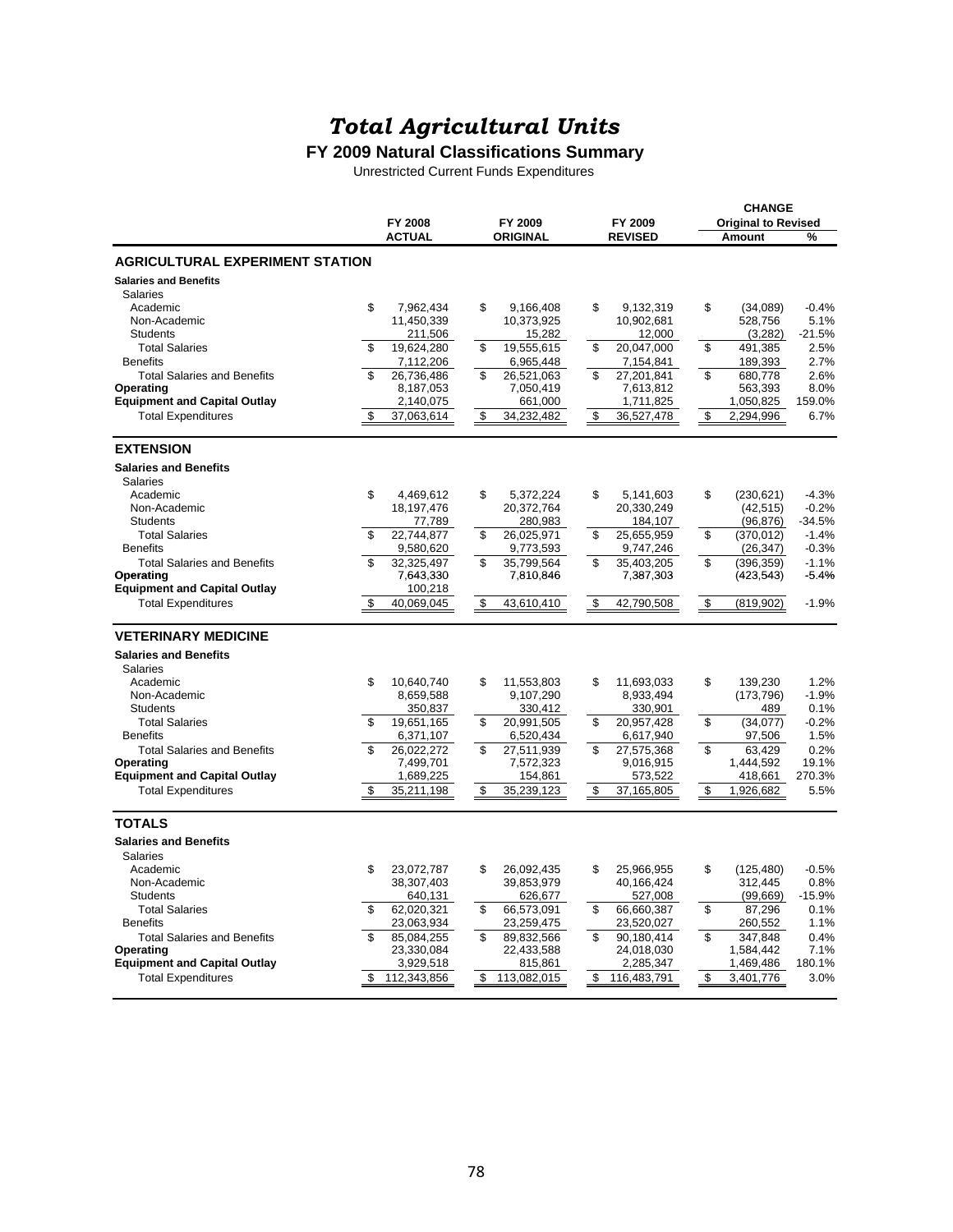|                                   |   | ACTUAL<br>FY 2005 |    | FY 2006<br>ACTUAL |   | FY 2007<br>ACTUAL |    | FY 2008<br>ACTUAL |   | <b>REVISED</b><br>FY 2009 | FIVE-YEAR CHANGE<br>Amount  | న్       |
|-----------------------------------|---|-------------------|----|-------------------|---|-------------------|----|-------------------|---|---------------------------|-----------------------------|----------|
| EDUCATIONAL AND GENERAL           |   |                   |    |                   |   |                   |    |                   |   |                           |                             |          |
| Revenues                          |   |                   |    |                   |   |                   |    |                   |   |                           |                             |          |
| Tuition & Fees                    | ↔ | 3,931,336         | ↔  | 4,870,180         | ക | 5,645,653         | ↔  | 5,953,715         | ↮ | 7,361,742                 | 3,430,406<br>↮              | 87.3%    |
| State Appropriations              |   | 62,170,600        |    | 63,775,000        |   | 68,144,800        |    | 72,816,400        |   | 69,369,800                | 7,199,200                   | 11.6%    |
| Grants & Contracts                |   | 2,505,287         |    | 2,865,715         |   | 3,091,275         |    | 2,957,379         |   | 2,705,177                 | 199,890                     | 8.0%     |
| Sales & Services                  |   | 12,061,222        |    | 12,687,502        |   | 13,418,106        |    | 17,734,591        |   | 17,261,116                | 5,199,894                   | 43.1%    |
| Investment Income                 |   |                   |    |                   |   |                   |    |                   |   |                           |                             |          |
| Other Sources                     |   | 12,054,480        |    | 14,503,316        |   | 12.984.264        |    | 20,168,305        |   | 15,666,357                | 3.611.877                   | 30.0%    |
| <b>Total Revenues</b>             | ↮ | 92,722,924        | ↮  | 98,701,714        | ↮ | 103,284,098       | ↔  | 119,630,389       | ↮ | 112,364,192               | 19,641,268<br>↮             | 21.2%    |
| Expenditures and Transfers        |   |                   |    |                   |   |                   |    |                   |   |                           |                             |          |
| Instruction                       | ↮ | 19,809,873        | မာ | 20,303,639        | ↮ | 22,168,273        | မာ | 24,918,292        | ഗ | 25,790,106                | 5,980,233<br>မာ             | 30.2%    |
| Research                          |   | 31,234,789        |    | 31,708,828        |   | 33,461,162        |    | 37,048,774        |   | 36,974,669                | 5,739,880                   | 18.4%    |
| <b>Public Service</b>             |   | 32,057,589        |    | 33,354,673        |   | 34,689,987        |    | 38,763,518        |   | 41,529,349                | 9,471,760                   | 29.5%    |
| Academic Support                  |   | 5,337,895         |    | 5,732,731         |   | 6,038,886         |    | 7,068,478         |   | 6,992,565                 | 1,654,670                   | 31.0%    |
| <b>Student Services</b>           |   |                   |    |                   |   |                   |    |                   |   |                           |                             |          |
| Institutional Support             |   | 897,714           |    | 1,111,080         |   | 1,241,719         |    | 1,771,963         |   | 1,715,929                 | 818,215                     | 91.1%    |
| Operation & Maintenance of Plant  |   | 2,408,284         |    | 2,698,008         |   | 2,690,706         |    | 2,742,832         |   | 3,442,173                 | 1,033,889                   | 42.9%    |
| Scholarships & Fellowships        |   | 22,500            |    | 9,000             |   | 30,000            |    | 30,000            |   | 39,000                    | 16,500                      | 73.3%    |
| Sub-total Expenditures            | ഗ | 91,768,645        | ഗ  | 94,917,960        | ക | 100,320,733       | ക  | 112,343,856       | ക | 116,483,791               | 24,715,146<br>ω             | 26.9%    |
| Mandatory Transfers (In)/Out      |   |                   |    |                   |   |                   |    | 11,041            |   |                           |                             |          |
| Non-Mandatory Transfers (In)/Out  |   | 555,771           |    | 2,612,215         |   | 1,851,520         |    | 6,144,427         |   | 310.763                   | (245,008)                   | $-44.1%$ |
| Total Expenditures and Transfers  | ↮ | 92,324,416        | ഗ  | 97,530,175        | ↮ | 102, 172, 252     | ↮  | 118,499,324       | ↮ | 116,794,554               | 24,470,138<br>$\frac{1}{2}$ | 26.5%    |
| Fund Balance Addition/(Reduction) |   | 398,508           | မာ | 1,171,539         | ↔ | 1,111,846         | မာ | 1,131,065         | ↔ | (4,430,362)               | (4,828,870)                 |          |
|                                   |   |                   |    |                   |   |                   |    |                   |   |                           |                             |          |

**Five-Year Budget Summary Comparison**<br>Current Funds Revenues, Expenditures and Transfers - UNRESTRICTED Total Agricultural Units **Five-Year Budget Summary Comparison** *Total Agricultural Units*

Current Funds Revenues, Expenditures and Transfers - UNRESTRICTED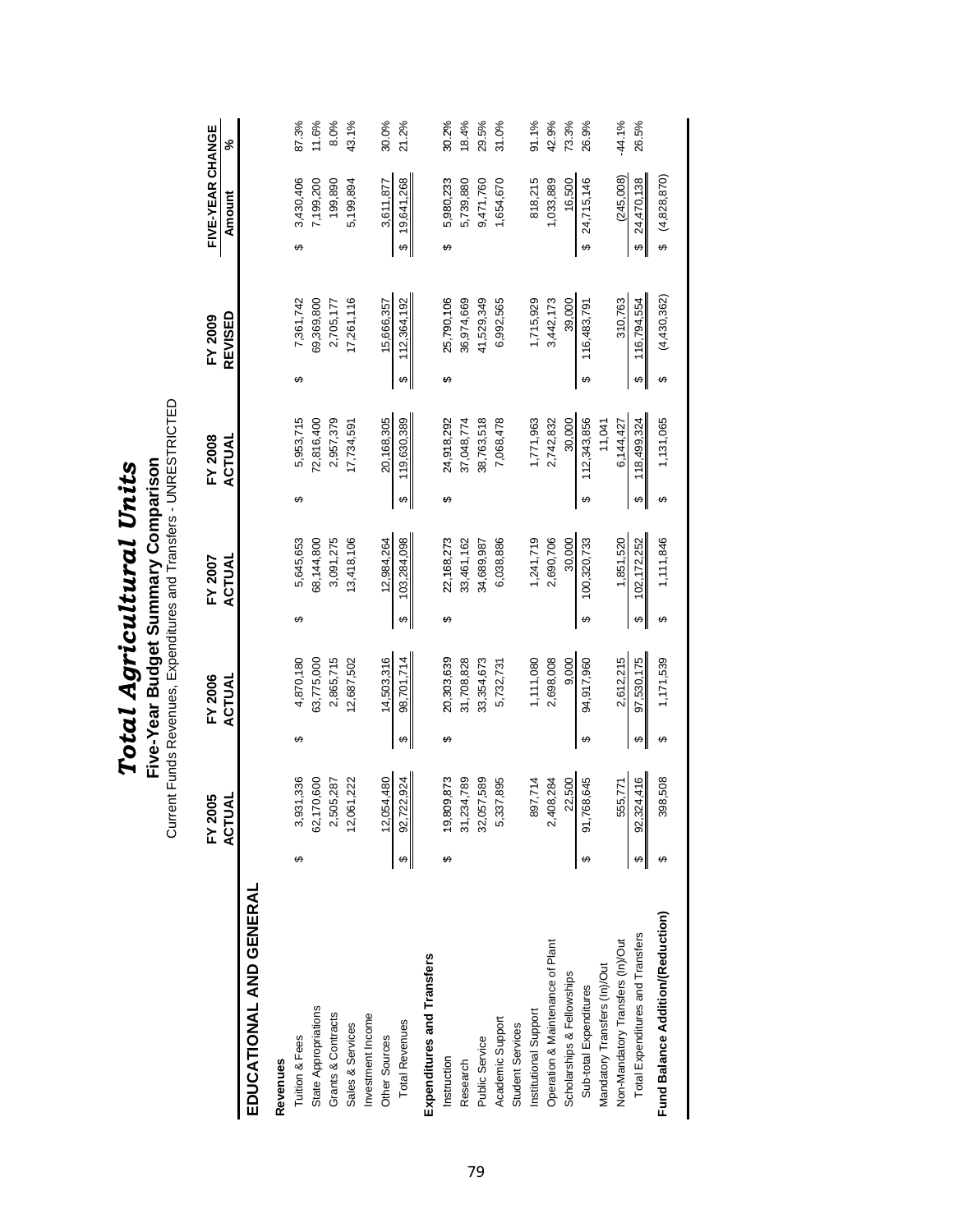|                                   |   | <b>FY 2005</b><br>ACTUAL |   | FY 2006<br>ACTUAL |    | FY 2007<br>ACTUAL |   | FY 2008<br><b>ACTUAL</b> |   | <b>REVISED</b><br>FY 2009 |   | FIVE-YEAR CHANGE<br>Amount | $\mathcal{S}_{\mathbf{e}}$ |
|-----------------------------------|---|--------------------------|---|-------------------|----|-------------------|---|--------------------------|---|---------------------------|---|----------------------------|----------------------------|
| EDUCATIONAL AND GENERAL           |   |                          |   |                   |    |                   |   |                          |   |                           |   |                            |                            |
| Revenues                          |   |                          |   |                   |    |                   |   |                          |   |                           |   |                            |                            |
| Tuition & Fees                    | ഗ | 3,931,336                | ↔ | 4,870,180         | ക  | 5,645,653         | ↔ | 5,953,715                | ↔ | 7,361,742                 | ക | 3,430,406                  | 87.3%                      |
| State Appropriations              |   | 63,033,043               |   | 64,703,989        |    | 68,718,702        |   | 73,382,000               |   | 73,911,400                |   | 10,878,357                 | 17.3%                      |
| Grants & Contracts                |   | 26,613,920               |   | 29,740,593        |    | 31,874,166        |   | 31, 191, 141             |   | 33,128,467                |   | 6,514,547                  | 24.5%                      |
| Sales & Services                  |   | 12,061,222               |   | 12,687,502        |    | 13,418,106        |   | 17,734,591               |   | 17,261,116                |   | 5,199,894                  | 43.1%                      |
| Investment Income                 |   |                          |   |                   |    |                   |   |                          |   |                           |   |                            |                            |
| Other Sources                     |   | 18,328,925               |   | 21,649,925        |    | 20,555.285        |   | 24,196,381               |   | 20,165,467                |   | 1,836,542                  | 10.0%                      |
| <b>Total Revenues</b>             |   | 123,968,446              | s | 133,652,190       | \$ | 140,211,913       | ↮ | 152,457,827              | ↮ | 151,828,192               | ↮ | 27,859,746                 | 22.5%                      |
| Expenditures and Transfers        |   |                          |   |                   |    |                   |   |                          |   |                           |   |                            |                            |
| Instruction                       | ↮ | 054,918<br>20.C          | ↮ | 20,816,628        | ↮  | 23,170,888        |   | 26,094,012               | ↮ | 26,905,706                | ↮ | 6,850,788                  | 34.2%                      |
| Research                          |   | 45,795,072               |   | 47,570,507        |    | 49,255,744        |   | 52, 144, 989             |   | 58,143,269                |   | 12,348,197                 | 27.0%                      |
| Public Service                    |   | 47,774,760               |   | 50,155,067        |    | 53,305,736        |   | 55,530,646               |   | 58,352,049                |   | 10,577,289                 | 22.1%                      |
| Academic Support                  |   | 5,489,039                |   | 5,904,571         |    | 6,169,261         |   | 7,237,611                |   | 7,100,665                 |   | 1,611,626                  | 29.4%                      |
| <b>Student Services</b>           |   |                          |   | 39,676            |    |                   |   |                          |   |                           |   |                            |                            |
| Institutional Support             |   |                          |   | 1,158,870         |    | 1,310,381         |   | 1,840,972                |   | 1,777,029                 |   | 731,691                    | 70.0%                      |
| Operation & Maintenance of Plant  |   | 1,045,338<br>2,408,284   |   | 2,698,008         |    | 2,690,706         |   | 2,742,832                |   | 3,442,173                 |   | 1,033,889                  | 42.9%                      |
| Scholarships & Fellowships        |   | 161,096                  |   | 226,466           |    | 248,023           |   | 236,609                  |   | 212,500                   |   | 51,404                     | 31.9%                      |
| Sub-total Expenditures            |   | 728,507<br>122,7         | ↮ | 128,569,793       | ↮  | 136, 150, 739     | ↔ | 145,827,671              | ↮ | 155,933,391               | ↮ | 33,204,884                 | 27.1%                      |
| Mandatory Transfers (In)/Out      |   |                          |   | 6,324             |    |                   |   | 11,041                   |   |                           |   |                            |                            |
| Non-Mandatory Transfers (In)/Out  |   | 555,771                  |   | 2,612,215         |    | 1,851,520         |   | 6,144,427                |   | 310,763                   |   | (245,008)                  | $-44.1%$                   |
| Total Expenditures and Transfers  |   | 123,284,277              | ↮ | 131, 188, 332     | ↮  | 138,002,259       | ↮ | 151,983,138              | ↮ | 56,244,154                |   | 32,959,877                 | 26.7%                      |
| Revenues Less Expend. & Transfers |   | 694,169                  | ↮ | 2,463,858         | မာ | 2,209,654         | ↮ | 474,689                  | ↮ | (4,415,962)               | ക | (5, 100, 131)              |                            |
|                                   |   |                          |   |                   |    |                   |   |                          |   |                           |   |                            |                            |

**Total Agricultural Units Five-Year Budget Summary Comparison** *Total Agricultural Units*

**Five-Year Budget Summary Comparison**<br>Current Funds Revenues, Expenditures and Transfers - UNRESTRICTED AND RESTRICTED Current Funds Revenues, Expenditures and Transfers - UNRESTRICTED AND RESTRICTED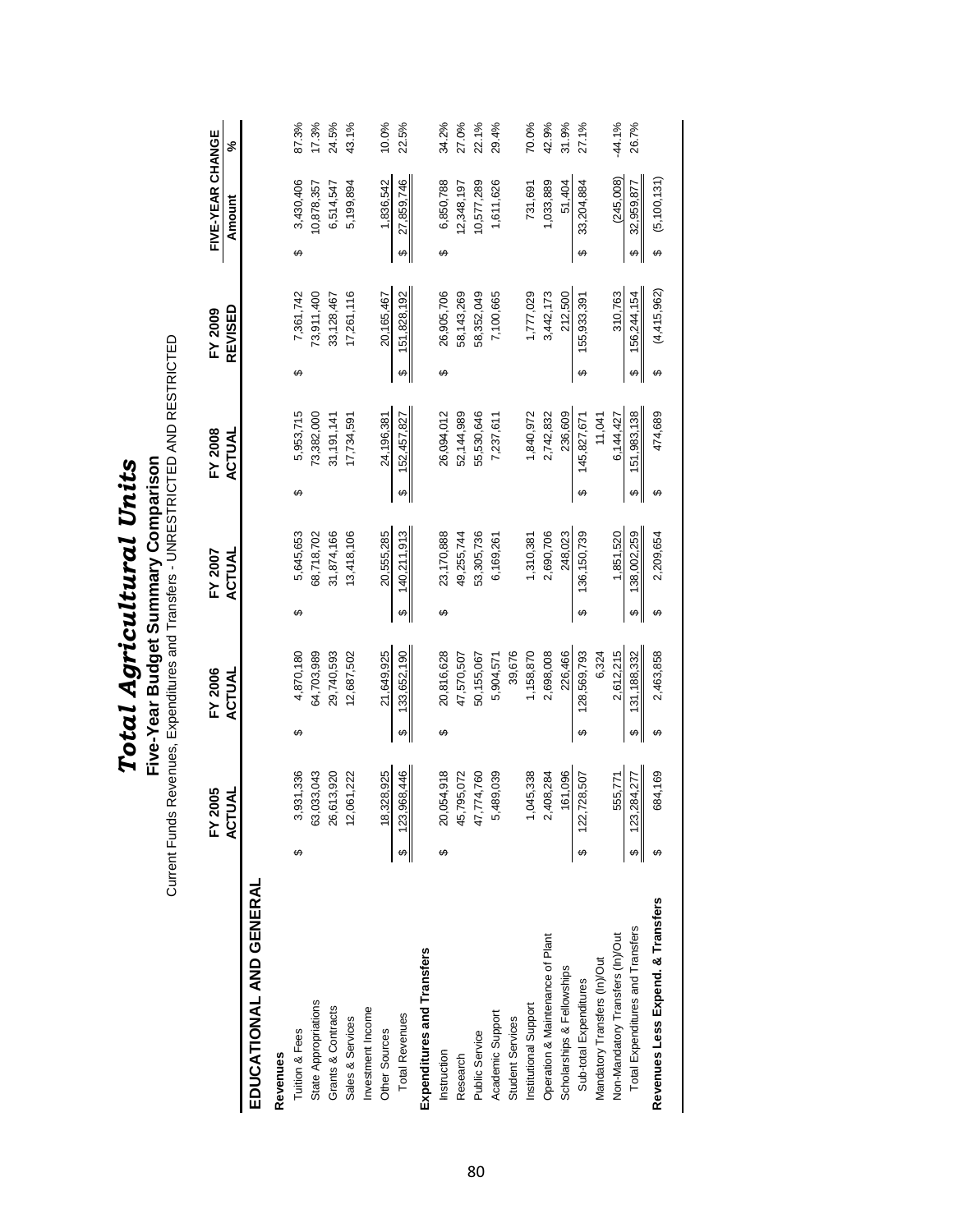## *Institute of Agriculture*

#### **Unrestricted Net Assets**

|                                                                              |                          | <b>EXPERIMENT</b>      |                          |                       |                          | <b>VETERINARY</b>     |                |                        |
|------------------------------------------------------------------------------|--------------------------|------------------------|--------------------------|-----------------------|--------------------------|-----------------------|----------------|------------------------|
|                                                                              |                          | <b>STATION</b>         |                          | <b>EXTENSION</b>      |                          | <b>MEDICINE</b>       |                | <b>TOTAL</b>           |
| <b>TOTAL - JUNE 30, 2006</b>                                                 | \$                       | 1,252,569              | \$                       | 2,592,015             | \$                       | 3,474,194             | \$             | 7,318,779              |
| <b>FY 2006-07 ACTUAL</b>                                                     |                          |                        |                          |                       |                          |                       |                |                        |
| Revenue                                                                      | \$                       | 34,310,655             | \$                       | 36,714,268            | \$                       | 32,259,175            | \$             | 103,284,098            |
| Less:                                                                        |                          |                        |                          |                       |                          |                       |                |                        |
| Expenditures                                                                 | \$                       | 33,092,619             | \$                       | 35,778,253            | \$                       | 31,449,860            | \$             | 100,320,733            |
| Mandatory Transfers (In)/Out                                                 |                          |                        |                          |                       |                          |                       |                |                        |
| Non-Mandatory Transfers(In)/Out                                              |                          | 630,762                |                          | 961,774               |                          | 258,983               |                | 1,851,520              |
| <b>Total Expenditures &amp; Transfers</b>                                    | \$                       | 33,723,381             | \$                       | 36,740,028            | \$                       | 31,708,844            | \$             | 102,172,252            |
| Net Change                                                                   | $\overline{\mathcal{S}}$ | 587.274                | $\overline{\mathcal{S}}$ | (25, 759)             | $\overline{\mathcal{L}}$ | 550,331               | \$             | 1,111,846              |
| <b>Unrestricted Net Assets</b>                                               |                          |                        |                          |                       |                          |                       |                |                        |
| Working Capital-Accounts Receivable                                          | \$                       | 866                    |                          |                       | \$                       | 846,643               | \$             | 847,509                |
| <b>Working Capital-Inventories</b>                                           |                          |                        |                          |                       |                          | 210,707               |                | 210,707                |
| <b>Revolving Funds</b>                                                       |                          |                        | \$                       | 145,500               |                          |                       |                | 145,500                |
| Encumbrances                                                                 |                          | 758,400                |                          | 295,926               |                          | 320,090               |                | 1,374,416              |
| <b>Unexpended Gifts</b>                                                      |                          |                        |                          |                       |                          |                       |                |                        |
| Reappropriations                                                             |                          |                        |                          | 808,001               |                          | 1,771,606             |                | 2,579,607              |
| Unallocated                                                                  |                          | 1,080,578<br>1,839,844 |                          | 1,316,829             |                          | 875,480               |                | 3,272,887              |
| <b>TOTAL - JUNE 30, 2007</b>                                                 | \$                       |                        | \$                       | 2,566,256             | \$                       | 4,024,525             | $\frac{1}{2}$  | 8,430,625              |
| Percent Unallocated of Expend. & Transfers                                   |                          | 3.20%                  |                          | 3.58%                 |                          | 2.76%                 |                | 3.20%                  |
| <b>FY 2007-08 ACTUAL</b>                                                     |                          |                        |                          |                       |                          |                       |                |                        |
| Revenue                                                                      | \$                       | 39,477,755             | \$                       | 45,846,358            | \$                       | 34,306,277            | \$             | 119,630,389            |
| Less:                                                                        |                          |                        |                          |                       |                          |                       |                |                        |
| Expenditures                                                                 | \$                       | 37,063,614             | \$                       | 40,069,045            | \$                       | 35,211,198            | \$             | 112,343,856            |
| Mandatory Transfers (In)/Out                                                 |                          |                        |                          |                       |                          | 11,041                |                | 11,041                 |
| Non-Mandatory Transfers(In)/Out                                              |                          | 2,019,787              |                          | 4,902,162             |                          | (777, 521)            |                | 6,144,427              |
| <b>Total Expenditures &amp; Transfers</b>                                    | $\frac{1}{2}$            | 39,083,401             | \$                       | 44,971,206            | \$                       | 34,444,717            | \$             | 118,499,324            |
| Net Change                                                                   | \$                       | 394,354                | \$                       | 875,151               | \$                       | (138, 440)            | \$             | 1,131,065              |
| <b>Unrestricted Net Assets</b>                                               |                          |                        |                          |                       |                          |                       |                |                        |
| Working Capital-Accounts Receivable                                          |                          |                        | \$                       | 12,603                | \$                       | 712,500               | \$             | 725,102                |
| <b>Working Capital-Inventories</b><br><b>Revolving Funds</b>                 |                          |                        |                          |                       |                          | 200,695               |                | 200,695                |
| Encumbrances                                                                 | \$                       | 1,103,924              |                          | 323,629               |                          | 328,087               |                | 1,755,640              |
| <b>Unexpended Gifts</b>                                                      |                          |                        |                          |                       |                          |                       |                |                        |
| Reappropriations                                                             |                          |                        |                          | 1,405,400             |                          | 1,894,640             |                | 3,300,040              |
| Unallocated                                                                  |                          | 1,130,274              |                          | 1,699,776             |                          | 750,163               |                | 3,580,213              |
| <b>TOTAL - JUNE 30, 2008</b>                                                 | \$                       | 2,234,198              | \$                       | 3,441,407             | \$                       | 3,886,085             | \$             | 9,561,690              |
| <b>Percent Unallocated of Expend. &amp; Transfers</b>                        |                          | 2.89%                  |                          | 3.78%                 |                          | 2.18%                 |                | 3.02%                  |
|                                                                              |                          |                        |                          |                       |                          |                       |                |                        |
| FY 2008-09 REVISED BUDGET                                                    |                          |                        |                          |                       |                          |                       |                |                        |
| Revenue                                                                      | \$                       | 34,843,617             | \$                       | 42,008,810            | \$                       | 35,511,765            | \$             | 112,364,192            |
| Less:                                                                        |                          |                        |                          |                       |                          |                       |                |                        |
| Expenditures                                                                 | \$                       | 36,527,478             | \$                       | 42,790,508            | \$                       | 37,165,805            |                | \$116,483,791          |
| Mandatory Transfers (In)/Out                                                 |                          | (579, 937)             |                          |                       |                          |                       |                |                        |
| Non-Mandatory Transfers(In)/Out<br><b>Total Expenditures &amp; Transfers</b> |                          | 35,947,541             | \$                       | 650,100<br>43,440,608 | \$                       | 240,600<br>37,406,405 | \$             | 310,763<br>116,794,554 |
| Net Change                                                                   | \$                       | (1, 103, 924)          | $\overline{\mathcal{S}}$ | (1,431,798)           | $\overline{\mathcal{L}}$ | (1,894,640)           | \$             | (4, 430, 362)          |
| <b>Unrestricted Net Assets</b>                                               |                          |                        |                          |                       |                          |                       |                |                        |
| Working Capital-Accounts Receivable                                          |                          |                        | \$                       | 12,603                | \$                       | 712,500               | \$             | 725,102                |
| <b>Working Capital-Inventories</b>                                           |                          |                        |                          |                       |                          | 200,695               |                | 200,695                |
| <b>Revolving Funds</b>                                                       |                          |                        |                          |                       |                          |                       |                |                        |
| Encumbrances                                                                 |                          |                        |                          | 323,629               |                          | 328,087               |                | 651,716                |
| <b>Unexpended Gifts</b>                                                      |                          |                        |                          |                       |                          |                       |                |                        |
| Reappropriations                                                             |                          |                        |                          |                       |                          |                       |                |                        |
| Unallocated                                                                  | <u>\$</u>                | 1,130,274              |                          | 1,673,378             |                          | 750,163               |                | 3,553,815              |
| <b>ESTIMATED TOTAL - OCTOBER 31, 2008</b>                                    | \$                       | 1,130,274              | $\pmb{\mathfrak{S}}$     | 2,009,609             | $\frac{1}{2}$            | 1,991,445             | $$\mathbb{S}$$ | 5,131,328              |
| Percent Unallocated of Expend. & Transfers                                   |                          | 3.14%                  |                          | 3.85%                 |                          | 2.01%                 |                | 3.04%                  |
|                                                                              |                          |                        |                          |                       |                          |                       |                |                        |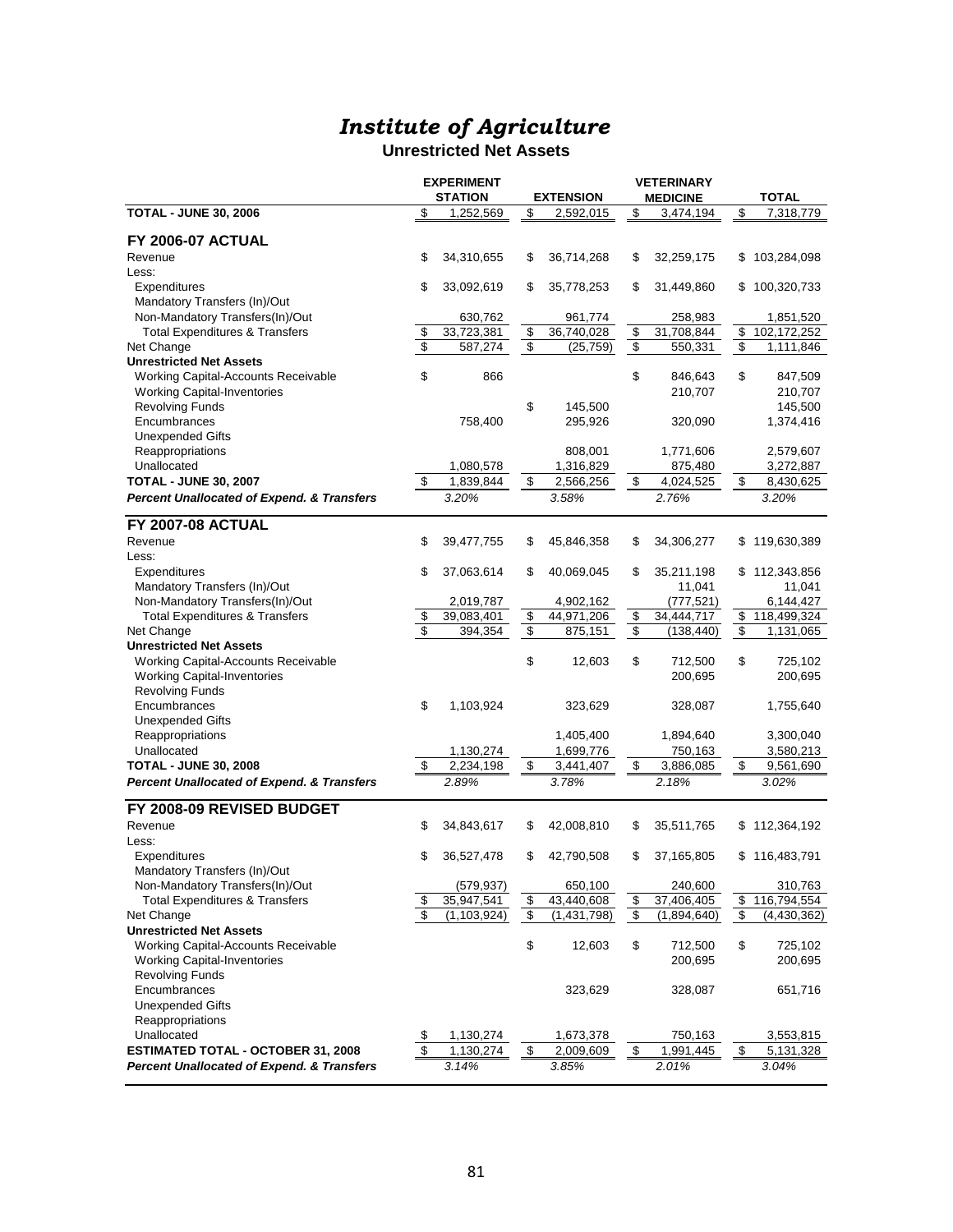# *Agricultural Experiment Station*

#### **FY 2009 Budget Summary**

|                                          |                  |    |                 |                     | <b>CHANGE</b>              |           |
|------------------------------------------|------------------|----|-----------------|---------------------|----------------------------|-----------|
|                                          | <b>FY 2008</b>   |    | FY 2009         | FY 2009             | <b>Original to Revised</b> |           |
|                                          | <b>ACTUAL</b>    |    | <b>ORIGINAL</b> | <b>REVISED</b>      | Amount                     | %         |
| <b>EDUCATIONAL AND GENERAL</b>           |                  |    |                 |                     |                            |           |
| <b>Revenues</b>                          |                  |    |                 |                     |                            |           |
| <b>Tuition &amp; Fees</b>                |                  |    |                 |                     |                            |           |
| <b>State Appropriations</b>              | \$<br>25,530,000 | \$ | 24,876,000      | \$<br>24,090,500    | \$<br>(785, 500)           | $-3.2%$   |
| <b>Grants &amp; Contracts</b>            | 1,493,459        |    | 1,350,000       | 1,350,000           |                            |           |
| Sales & Services                         | 3,779,707        |    | 2,927,078       | 2,927,078           |                            |           |
| Investment Income                        |                  |    |                 |                     |                            |           |
| <b>Other Sources</b>                     | 8,674,589        |    | 5,575,204       | 6,476,039           | 900,835                    | 16.2%     |
| <b>Total Revenues</b>                    | \$<br>39,477,755 | S. | 34,728,282      | \$<br>34,843,617    | \$<br>115,335              | 0.3%      |
| <b>Expenditures and Transfers</b>        |                  |    |                 |                     |                            |           |
| Instruction                              |                  |    |                 |                     |                            |           |
| Research                                 | \$<br>34,082,313 | \$ | 31,457,669      | \$<br>33,598,730    | \$<br>2,141,061            | 6.8%      |
| <b>Public Service</b>                    |                  |    |                 |                     |                            |           |
| Academic Support                         | 1,645,262        |    | 1,462,851       | 1,474,491           | 11,640                     | 0.8%      |
| <b>Student Services</b>                  |                  |    |                 |                     |                            |           |
| <b>Institutional Support</b>             | 826,963          |    | 802,385         | 915,809             | 113,424                    | 14.1%     |
| Operation & Maintenance of Plant         | 509,076          |    | 509,577         | 538,448             | 28,871                     | 5.7%      |
| Scholarships & Fellowships               |                  |    |                 |                     |                            |           |
| Sub-total Expenditures                   | \$<br>37,063,614 | \$ | 34,232,482      | \$<br>36,527,478    | \$<br>2,294,996            | 6.7%      |
| Mandatory Transfers (In)/Out             |                  |    |                 |                     |                            |           |
| Non-Mandatory Transfers (In)/Out         | 2,019,787        |    | 495,800         | (579, 937)          | (1,075,737)                | $-217.0%$ |
| <b>Total Expenditures and Transfers</b>  | \$<br>39,083,401 | \$ | 34,728,282      | \$<br>35,947,541    | \$<br>1,219,259            | 3.5%      |
| <b>Fund Balance Addition/(Reduction)</b> | \$<br>394,354    | \$ |                 | \$<br>(1, 103, 924) | \$<br>(1, 103, 924)        |           |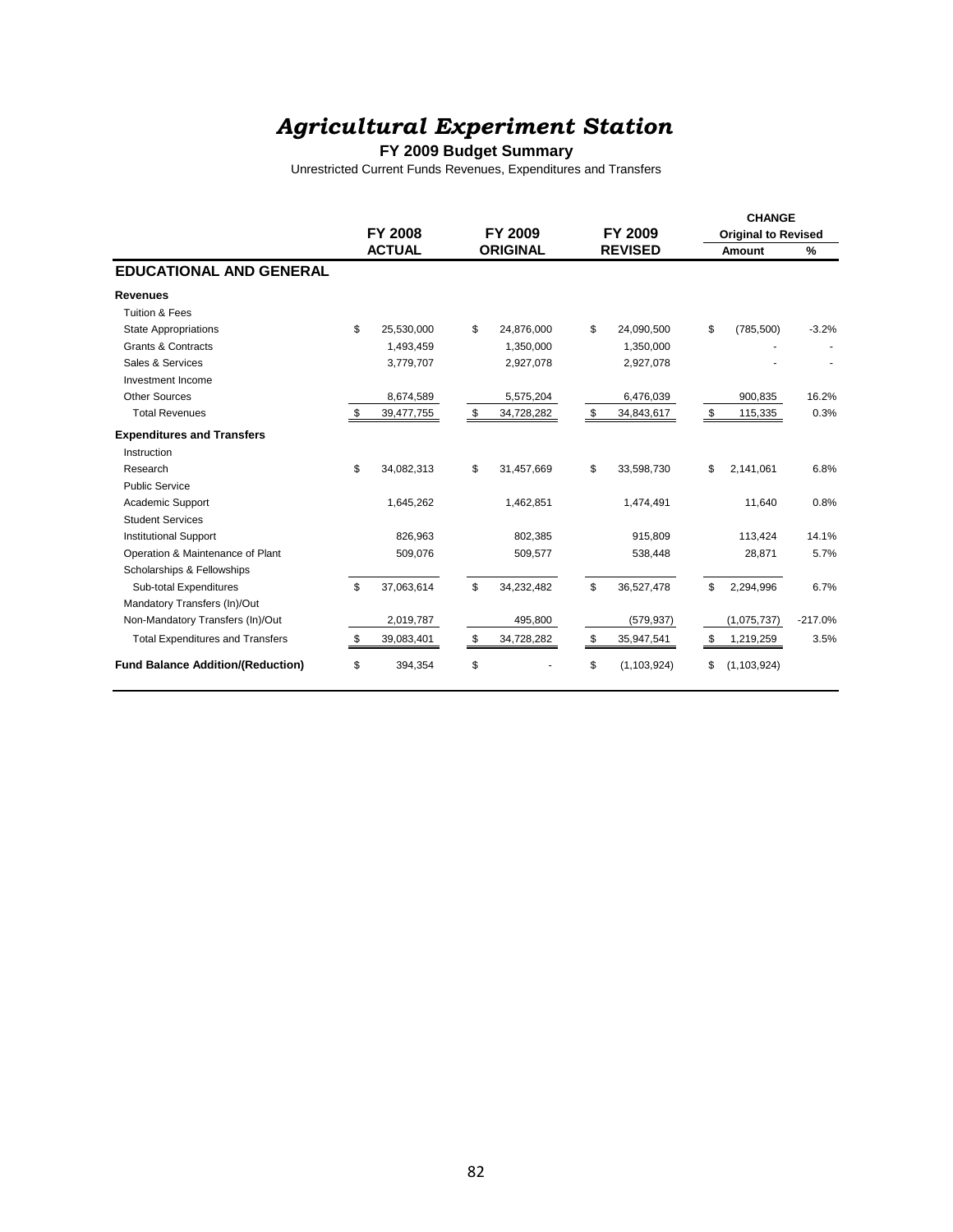| ì<br>ć             |                    |
|--------------------|--------------------|
| j                  |                    |
| Ĭ<br>$\frac{1}{2}$ | l<br>Contractor in |

**FY 2009 Budget Summar y**

Unrestricted and Restricted Current Funds Revenues, Expenditures and Transfers

|                                   |                  | <b>FY 2008 ACTUAL</b> |                  |                  | <b>FY 2009 ORIGINAL</b> |                  |                    | FY 2009 REVISED  |                    | Original to Revised<br>CHANGE |           |
|-----------------------------------|------------------|-----------------------|------------------|------------------|-------------------------|------------------|--------------------|------------------|--------------------|-------------------------------|-----------|
|                                   | Unrestricted     | Restricted            | <b>Total</b>     | Unrestricted     | Restricted              | Total            | Unrestricted       | Restricted       | Total              | Amount                        | ಸಿ        |
| EDUCATIONAL AND GENERAL           |                  |                       |                  |                  |                         |                  |                    |                  |                    |                               |           |
| Revenues                          |                  |                       |                  |                  |                         |                  |                    |                  |                    |                               |           |
| Tuition & Fees                    |                  |                       |                  |                  |                         |                  |                    |                  |                    |                               |           |
| State Appropriations              | 25,530,000       |                       | 25,530,000<br>G  | 24,876,000       | 4,000,000<br>G          | 28,876,000       | 24,090,500<br>ω    | 4,000,000<br>G   | 28,090,500         | (785, 500)<br>G               | $-2.7%$   |
| Grants & Contracts                | 1,493,459        | 10,373,245<br>ω       | 11,866,703       | 1,350,000        | 12,312,750              | 13,662,750       | 1,350,000          | 12,312,750       | 13,662,750         |                               |           |
| Sales & Services                  | 3,779,707        |                       | 3,779,707        | 2,927,078        |                         | 2,927,078        | 2,927,078          |                  | 2,927,078          |                               |           |
| Investment Income                 |                  |                       |                  |                  |                         |                  |                    |                  |                    |                               |           |
| Other Sources                     | 8,674,589        | 1,397,989             | 10,072,578       | 5,575,204        | 1,784,750               | 7,359,954        | 6,476,039          | 1,784,750        | 8,260,789          | 900,835                       | 12.2%     |
| Total Revenues                    | 39,477,755       | \$ 11,771,233         | 51,248,988<br>မာ | 34,728,282<br>မာ | 18,097,500<br>↮         | 52,825,782<br>↮  | 34,843,617<br>↮    | 18,097,500<br>မာ | 52,941,117<br>∽∥   | 115,335<br>မာ                 | 0.2%      |
| Expenditures and Transfers        |                  |                       |                  |                  |                         |                  |                    |                  |                    |                               |           |
| Instruction                       |                  | 12,848                | 12,848           |                  | 12,000                  | 12,000           |                    | 12,000<br>မာ     | 12,000<br>မာ       | G                             |           |
| Research                          | 34,082,313<br>မာ | 11,750,361            | 45,832,673       | 31,457,669<br>θĐ | 18,000,000              | 49,457,669       | 33,598,730<br>မာ   | 18,000,000       | 51,598,730         | 2,141,061                     | 4.3%      |
| Public Service                    |                  | 21,076                | 21,076           |                  | 13,000                  | 13,000           |                    | 13,000           | 13,000             |                               |           |
| Academic Support                  | 1,645,262        | 42,084                | 1,687,345        | 1,462,851        | 25,000                  | 1,487,851        | 1,474,491          | 25,000           | 1,499,491          | 11,640                        | 0.8%      |
| Student Services                  |                  |                       |                  |                  |                         |                  |                    |                  |                    |                               |           |
| Institutional Support             | 826,963          | 42,852                | 869,815          | 802,385          | 40,000                  | 842,385          | 915,809            | 40,000           | 955,809            | 113,424                       | 13.5%     |
| Operation & Maintenance of Plant  | 509,076          |                       | 509,076          | 509,577          |                         | 509,577          | 538,448            |                  | 538,448            | 28,871                        | 5.7%      |
| Scholarships & Fellowships        |                  | 320                   | 7,320            |                  | 7,500                   | 7,500            |                    | 7,500            | 7,500              |                               |           |
| Sub-total Expenditures            | 37,063,614       | 11,876,540            | 48,940,154       | 34,232,482<br>ω  | 18,097,500<br>မာ        | 52,329,982<br>မာ | 36,527,478<br>မာ   | 18,097,500<br>မာ | 54,624,978<br>မာ   | 2,294,996<br>↮                | 4.4%      |
| Mandatory Transfers (In)/Out      |                  |                       |                  |                  |                         |                  |                    |                  |                    |                               |           |
| Non-Mandatory Transfers (In)/Out  | 2,019,787        |                       | 2,019,787        | 495,800          |                         | 495,800          | (579.937)          |                  | (579.937)          | (1,075,737)                   | $-217.0%$ |
| Total Expenditures and Transfers  | 39,083,401<br>↮  | 11,876,540            | 50,959,941       | 34,728,282<br>မာ | 18,097,500<br>↮         | 52,825,782<br>မာ | 35,947,541<br>မာ   | 18,097,500<br>↮  | 54,045,041<br>↮    | 1,219,259<br>မာ               | 2.3%      |
| Revenues Less Expend. & Transfers | 394,354          | (105, 307)            | 289,047          |                  |                         |                  | (1, 103, 924)<br>ω | 69               | (1, 103, 924)<br>ω | (1, 103, 924)<br>မာ           |           |
|                                   |                  |                       |                  |                  |                         |                  |                    |                  |                    |                               |           |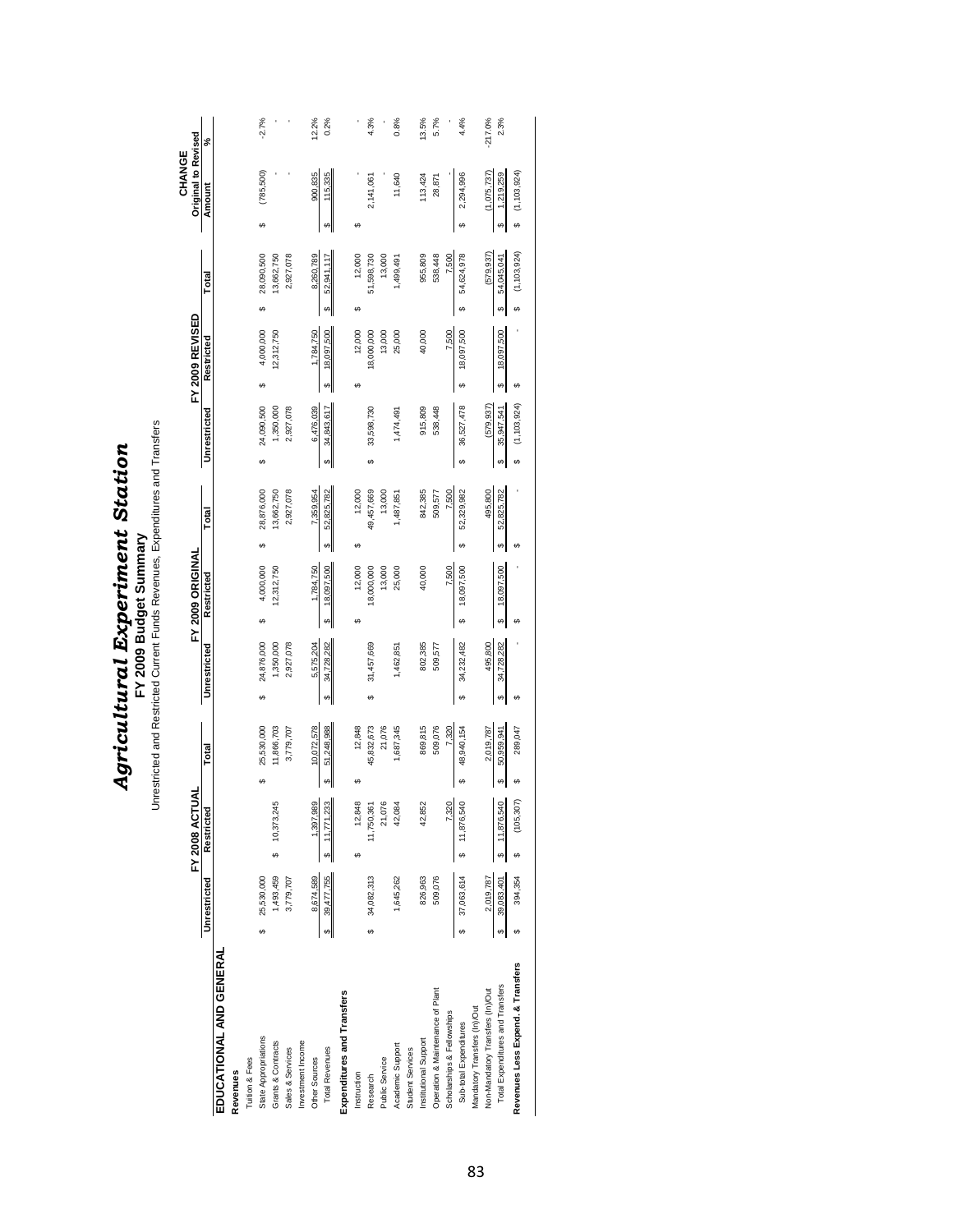|                                   |                       | FY 2005<br>₹<br>ACTU |   | FY 2006<br>ACTUAL |    | FY 2007<br>ACTUAL |    | FY 2008<br>ACTUAL |    | <b>REVISED</b><br>FY 2009 | FIVE-YEAR CHANGE<br>Amount | న్              |
|-----------------------------------|-----------------------|----------------------|---|-------------------|----|-------------------|----|-------------------|----|---------------------------|----------------------------|-----------------|
| EDUCATIONAL AND GENERAL           |                       |                      |   |                   |    |                   |    |                   |    |                           |                            |                 |
| Revenues                          |                       |                      |   |                   |    |                   |    |                   |    |                           |                            |                 |
| Tuition & Fees                    |                       |                      |   |                   |    |                   |    |                   |    |                           |                            |                 |
| State Appropriations              | ↔                     | 98,800<br>21,8       | ↔ | 22,432,000        | ↮  | 24,024,900        | ↮  | 25,530,000        | ↮  | 24,090,500                | 2,191,700<br>↮             | 10.0%           |
| Grants & Contracts                |                       | 1,065,280            |   | 1,269,926         |    | 1,415,734         |    | 1,493,459         |    | 1,350,000                 | 284,720                    | 26.7%           |
| Sales & Services                  |                       | 3,779,207            |   | 3,052,298         |    | 3,243,764         |    | 3,779,707         |    | 2,927,078                 | (852, 129)                 | $-22.5%$        |
| Investment Income                 |                       |                      |   |                   |    |                   |    |                   |    |                           |                            |                 |
| Other Sources                     |                       | 4,865,369            |   | 5,054,448         |    | 5,626,257         |    | 8,674,589         |    | 6,476,039                 | 1,610,670                  | 33.1%           |
| <b>Total Revenues</b>             | ↮                     | 31,608,656           | ↮ | 31,808,672        | ↮  | 34,310,655        | ↮  | 39,477,755        | ↮  | 34,843,617                | 3,234,961<br>↮             | 10.2%           |
| Expenditures and Transfers        |                       |                      |   |                   |    |                   |    |                   |    |                           |                            |                 |
| Instruction                       |                       |                      |   |                   |    |                   |    |                   |    |                           |                            |                 |
| Research                          | ക                     | 29,192,556           | ↮ | 29,317,379        | ↔  | 30,762,446        | ↔  | 34,082,313        | ↔  | 33,598,730                | 4,406,174<br>↔             | 15.1%           |
| Public Service                    |                       |                      |   |                   |    |                   |    |                   |    |                           |                            |                 |
| Academic Support                  |                       | 1,088,983            |   | 1,147,542         |    | 1,269,285         |    | 1,645,262         |    | 1,474,491                 | 385,508                    | 35.4%           |
| Student Services                  |                       |                      |   |                   |    |                   |    |                   |    |                           |                            |                 |
| Institutional Support             |                       | 376,807              |   | 425,456           |    | 562,692           |    | 826,963           |    | 915,809                   | 539,002                    | 143.0%          |
| Operation & Maintenance of Plant  |                       | 514,255              |   | 456,418           |    | 498,196           |    | 509,076           |    | 538,448                   | 24,193                     | 4.7%            |
| Scholarships & Fellowships        |                       |                      |   |                   |    |                   |    |                   |    |                           |                            |                 |
| Sub-total Expenditures            |                       | 72,601<br>31,1       | ↮ | 31,346,795        | ↔  | 33,092,619        | ↮  | 37,063,614        | ↮  | 36,527,478                | 5,354,877<br>↮             | 17.2%           |
| Mandatory Transfers (In)/Out      |                       |                      |   |                   |    |                   |    |                   |    |                           |                            |                 |
| Non-Mandatory Transfers (In)/Out  | $\boldsymbol{\omega}$ | 89,086               | ↮ | 757,949           | မာ | 630,762           | မာ | 2,019,787         | မာ | (579, 937)                | (769, 023)<br>ക            | 406.7%<br>14.6% |
| Total Expenditures and Transfers  |                       | 31,361,687           |   | 32, 104, 743      |    | 33,723,381        |    | 39,083,401        |    | 35,947,541                | 4,585,854                  |                 |
| Fund Balance Addition/(Reduction) |                       | 46,969               | ↔ | (296, 072)        | ↔  | 587,274           | ക  | 394,354           | ↔  | (1, 103, 924)             | (1,350,893)<br>↔           |                 |

**Five-Year Budget Summary Comparison**<br>Current Funds Revenues, Expenditures and Transfers - UNRESTRICTED Current Funds Revenues, Expenditures and Transfers - UNRESTRICTED Agricultural Experiment Station *Agricultural Experiment Station* **Five-Year Budget Summary Comparison**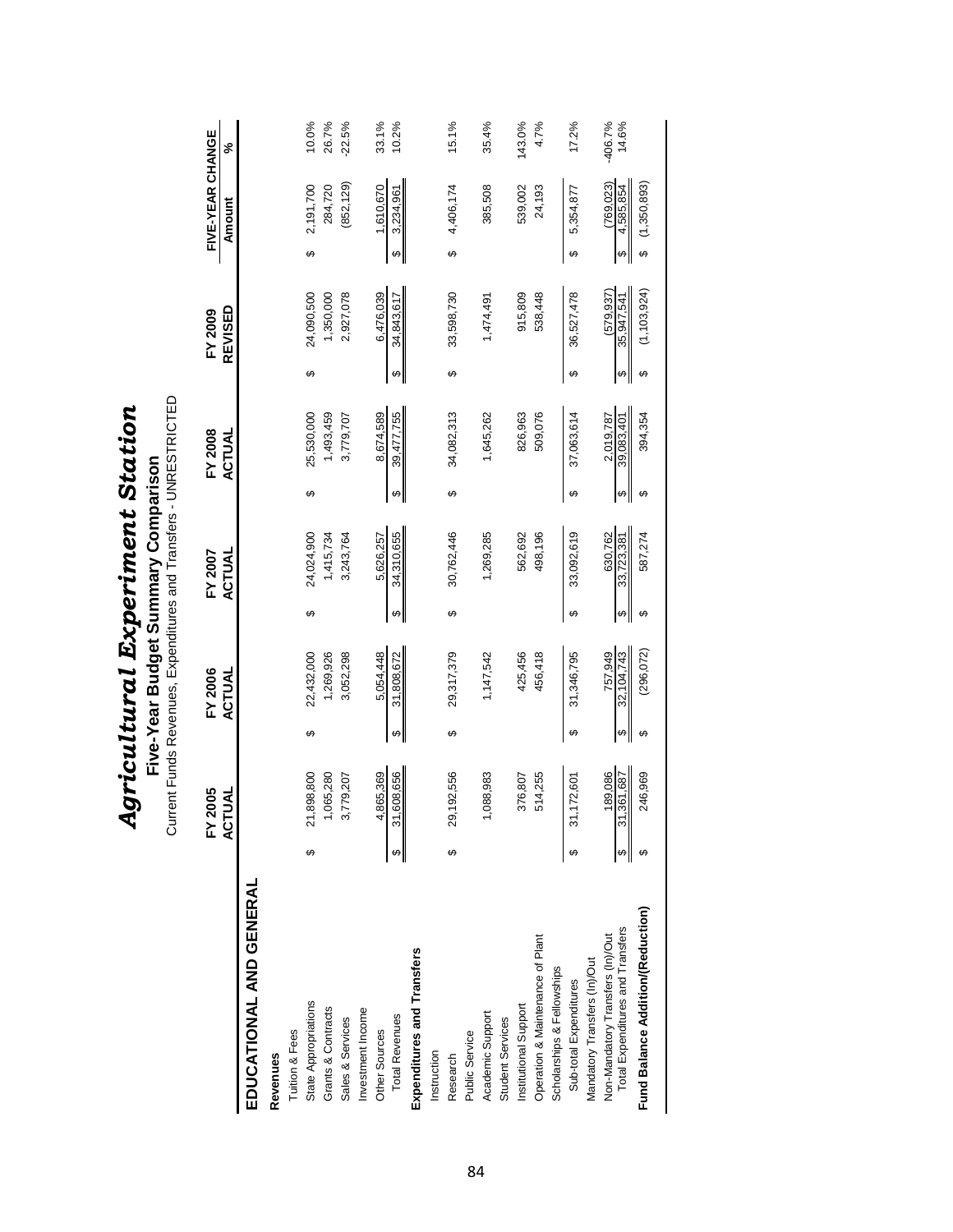|                                   |    | 2005<br>ACTUAL<br>ř |   | FY 2006<br>ACTUAL |   | FY 2007<br>ACTUAL |   | FY 2008<br>ACTUAL |   | REVISED<br>FY 2009 | FIVE-YEAR CHANGE<br>Amount | ಸ್        |
|-----------------------------------|----|---------------------|---|-------------------|---|-------------------|---|-------------------|---|--------------------|----------------------------|-----------|
| EDUCATIONAL AND GENERAL           |    |                     |   |                   |   |                   |   |                   |   |                    |                            |           |
| Revenues                          |    |                     |   |                   |   |                   |   |                   |   |                    |                            |           |
| Tuition & Fees                    |    |                     |   |                   |   |                   |   |                   |   |                    |                            |           |
| State Appropriations              | မာ | 22,048,319          | ↮ | 22,564,054        | ↮ | 24,024,900        | ↮ | 25,530,000        | ↔ | 28,090,500         | 6,042,181<br>↮             | 27.4%     |
| Grants & Contracts                |    | 0,058,657           |   | 11,674,972        |   | 2,472,472         |   | 11,866,703        |   | 13,662,750         | 3,604,093                  | 35.8%     |
| Sales & Services                  |    | 3,779,207           |   | 3,052,298         |   | 3,243,764         |   | 3,779,707         |   | 2,927,078          | (852, 129)                 | $-22.5%$  |
| Investment Income                 |    |                     |   |                   |   |                   |   |                   |   |                    |                            |           |
| Other Sources                     |    | 6.282.239           |   | 6.954.532         |   | 7.451.323         |   | 10.072.578        |   | 8.260.789          | 1,978.550                  | 31.5%     |
| <b>Total Revenues</b>             |    | 42,168,421          | ↮ | 44,245,856        | ↔ | 47, 192, 459      | ↮ | 51,248,988        | ↮ | 52,941,117         | 10,772,696<br>↮            | 25.5%     |
| Expenditures and Transfers        |    |                     |   |                   |   |                   |   |                   |   |                    |                            |           |
| Instruction                       | ക  | 2,478               | ക | (8,309)           | ക | 528               | ക | 12,848            | ക | 12,000             | 9,522<br>ഗ                 | 384.3%    |
| Research                          |    | 39,639,078          |   | 41,394,869        |   | 43,049,541        |   | 45,832,673        |   | 51,598,730         | 11,959,652                 | 30.2%     |
| Public Service                    |    | 97,899              |   | 49,835            |   | 22,849            |   | 21,076            |   | 13,000             | (84, 899)                  | -86.7%    |
| Academic Support                  |    | 1,153,502           |   | 1,184,564         |   | 1,307,196         |   | 1,687,345         |   | 1,499,491          | 345,989                    | 30.0%     |
| <b>Student Services</b>           |    |                     |   |                   |   |                   |   |                   |   |                    |                            |           |
| Institutional Support             |    | 452,484             |   | 473,246           |   | 591,475           |   | 869,815           |   | 955,809            | 503,325                    | 111.2%    |
| Operation & Maintenance of Plant  |    | 514,255             |   | 456,418           |   | 498,196           |   | 509,076           |   | 538,448            | 24,193                     | 4.7%      |
| Scholarships & Fellowships        |    |                     |   | 3,994             |   | 12,607            |   | 7,320             |   | 7,500              | 7,500                      | 100.0%    |
| Sub-total Expenditures            |    | 1,859,696           | ↮ | 43,554,617        | ↮ | 45,482,392        | ↮ | 48,940,154        | ↮ | 54,624,978         | 12,765,282<br>ക            | 30.5%     |
| Mandatory Transfers (In)/Out      |    |                     |   |                   |   |                   |   |                   |   |                    |                            |           |
| Non-Mandatory Transfers (In)/Out  |    | 189,086             |   | 757,949           |   | 630,762           |   | 2,019,787         |   | (579.937)          | (769, 023)                 | $-406.7%$ |
| Total Expenditures and Transfers  |    | 42,048,782          | ക | 44,312,566        | ↮ | 46,113,154        | ↮ | 50,959,941        | ↮ | 54,045,041         | 11,996,259<br>↮            | 28.5%     |
| Revenues Less Expend. & Transfers |    | 119,639             | ↮ | (66, 710)         | ↔ | 1,079,305         | ↔ | 289,047           | ↔ | (1, 103, 924)      | (1,223,563)<br>↔           |           |

**Five-Year Budget Summary Comparison**<br>Current Funds Revenues, Expenditures and Transfers - UNRESTRICTED AND RESTRICTED **Agricultural Experiment Station** *Agricultural Experiment Station* **Five-Year Budget Summary Comparison**

Current Funds Revenues, Expenditures and Transfers - UNRESTRICTED AND RESTRICTED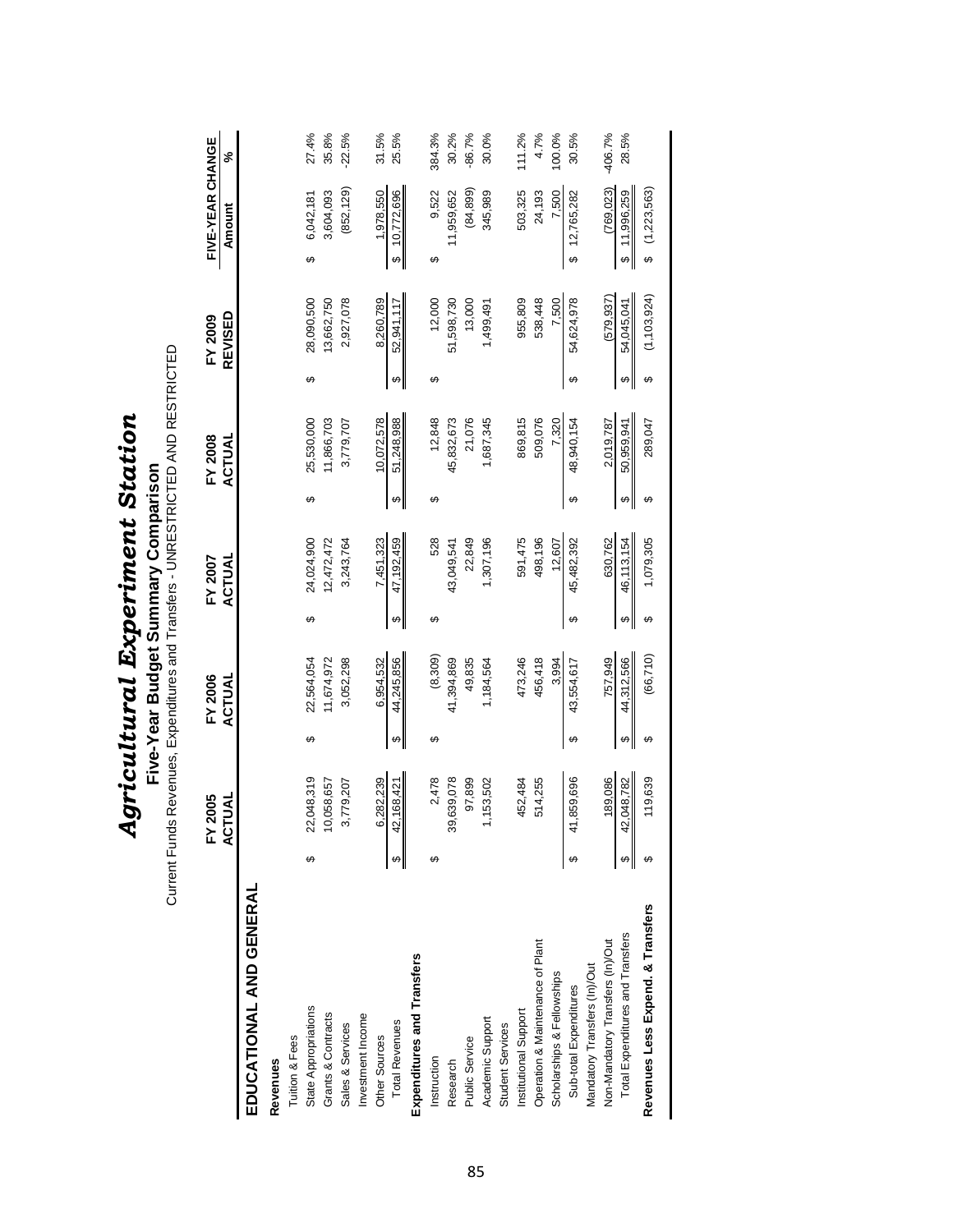## *UT Extension*

#### **FY 2009 Budget Summary**

|                                          |                  |     |                 |                   | <b>CHANGE</b>              |         |
|------------------------------------------|------------------|-----|-----------------|-------------------|----------------------------|---------|
|                                          | <b>FY 2008</b>   |     | FY 2009         | FY 2009           | <b>Original to Revised</b> |         |
|                                          | <b>ACTUAL</b>    |     | <b>ORIGINAL</b> | <b>REVISED</b>    | Amount                     | %       |
| <b>EDUCATIONAL AND GENERAL</b>           |                  |     |                 |                   |                            |         |
| <b>Revenues</b>                          |                  |     |                 |                   |                            |         |
| Tuition & Fees                           |                  |     |                 |                   |                            |         |
| <b>State Appropriations</b>              | \$<br>30,258,300 | \$  | 29,876,300      | \$<br>29,009,600  | \$<br>(866, 700)           | $-2.9%$ |
| <b>Grants &amp; Contracts</b>            | 578,558          |     | 455,000         | 455,000           |                            |         |
| Sales & Services                         | 3,736,219        |     | 3,631,190       | 3,644,690         | 13,500                     | 0.4%    |
| Investment Income                        |                  |     |                 |                   |                            |         |
| Other Sources                            | 11,273,281       |     | 8,899,520       | 8,899,520         |                            |         |
| <b>Total Revenues</b>                    | \$<br>45,846,358 | \$  | 42,862,010      | \$<br>42,008,810  | \$<br>(853, 200)           | $-2.0%$ |
| <b>Expenditures and Transfers</b>        |                  |     |                 |                   |                            |         |
| Instruction                              |                  |     |                 |                   |                            |         |
| Research                                 |                  |     |                 |                   |                            |         |
| <b>Public Service</b>                    | \$<br>38,763,518 | \$  | 42,410,113      | \$<br>41,529,349  | \$<br>(880, 764)           | $-2.1%$ |
| Academic Support                         | 873,202          |     | 847,573         | 879,496           | 31,923                     | 3.8%    |
| <b>Student Services</b>                  |                  |     |                 |                   |                            |         |
| <b>Institutional Support</b>             | 432,326          |     | 352.724         | 381,663           | 28,939                     | 8.2%    |
| Operation & Maintenance of Plant         |                  |     |                 |                   |                            |         |
| Scholarships & Fellowships               |                  |     |                 |                   |                            |         |
| Sub-total Expenditures                   | \$<br>40,069,045 | \$  | 43.610.410      | \$<br>42,790,508  | \$<br>(819,902)            | $-1.9%$ |
| Mandatory Transfers (In)/Out             |                  |     |                 |                   |                            |         |
| Non-Mandatory Transfers (In)/Out         | 4,902,162        |     | 662,000         | 650,100           | (11,900)                   | $-1.8%$ |
| <b>Total Expenditures and Transfers</b>  | \$<br>44,971,206 | \$. | 44,272,410      | \$<br>43,440,608  | \$<br>(831, 802)           | $-1.9%$ |
| <b>Fund Balance Addition/(Reduction)</b> | \$<br>875,151    | \$  | (1,410,400)     | \$<br>(1,431,798) | \$<br>(21, 398)            |         |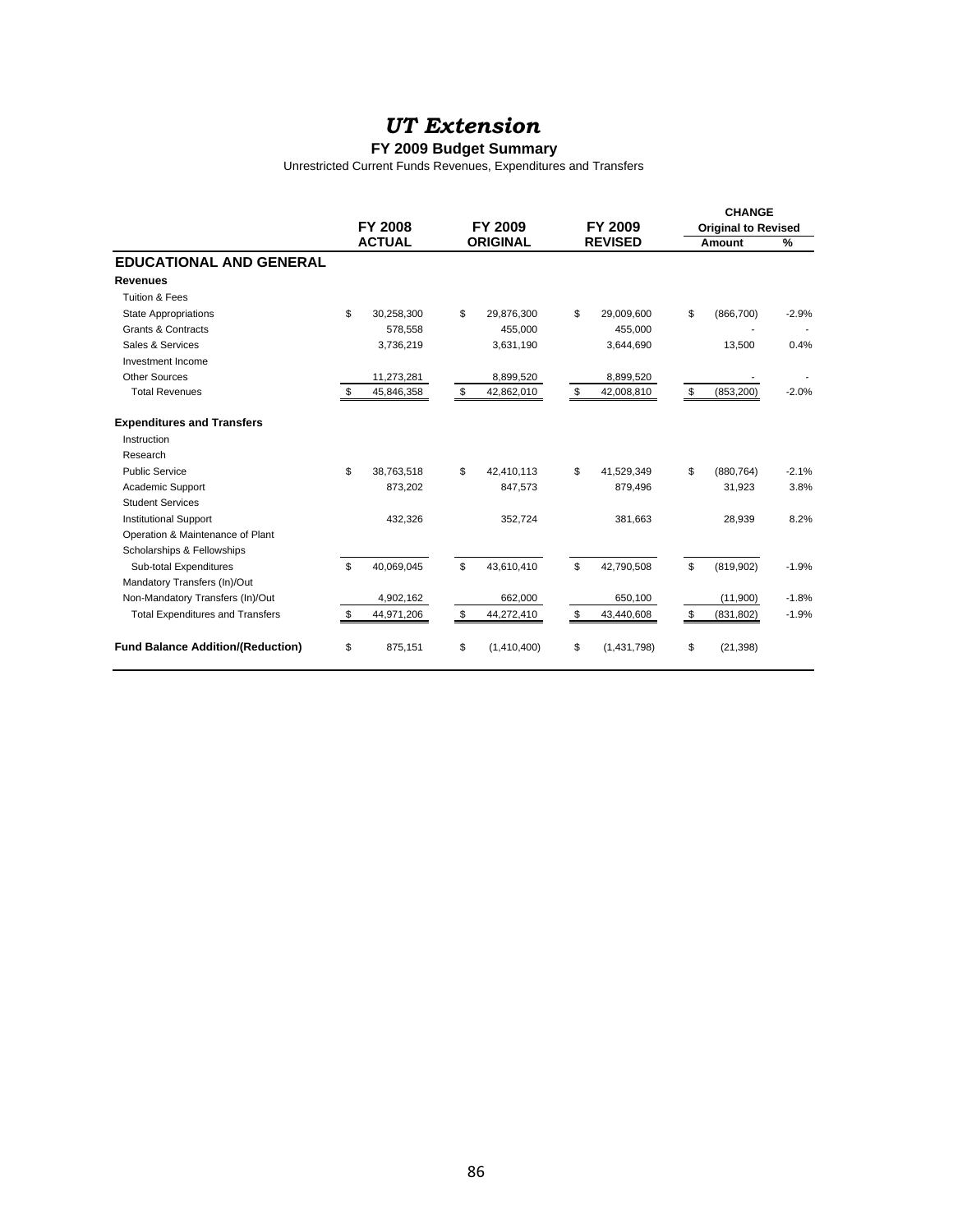| <b>UT Extension</b> | FY 2009 Budget Summary | ad Baatti atau Currant Euclid Baucas an Eveningen |
|---------------------|------------------------|---------------------------------------------------|
|                     |                        |                                                   |

Unrestricted and Restricted Current Funds Revenues, Expenditures and Transfers Unrestricted and Restricted Current Funds Revenues, Expenditures and Transfers

|                                   |                  | FY 2008 ACTUAL   |                  |                  | FY 2009 ORIGINAL |                  |                  | FY 2009 REVISED  |                  | <b>Original to Revised</b><br>CHANGE |          |
|-----------------------------------|------------------|------------------|------------------|------------------|------------------|------------------|------------------|------------------|------------------|--------------------------------------|----------|
|                                   | Unrestricted     | Restricted       | Total            | Unrestricted     | Restricted       | Total            | Unrestricted     | Restricted       | Total            | Amount                               | S,       |
| EDUCATIONAL AND GENERAL           |                  |                  |                  |                  |                  |                  |                  |                  |                  |                                      |          |
| Revenues                          |                  |                  |                  |                  |                  |                  |                  |                  |                  |                                      |          |
| Tuition & Fees                    |                  |                  |                  |                  |                  |                  |                  |                  |                  |                                      |          |
| State Appropriations              | \$ 30,258,300    |                  | 30,258,300<br>မာ | 29,876,300<br>မာ |                  | 29,876,300<br>မာ | 29,009,600<br>မာ |                  | 29,009,600<br>မာ | (866,700)<br>မာ                      | $-2.9%$  |
| Grants & Contracts                | 578,558          | \$14,972,430     | 15,550,988       | 455,000          | \$12,305,000     | 12,760,000       | 455,000          | \$ 15,005,000    | 15,460,000       | 2,700,000                            | 21.2%    |
| Sales & Services                  | 3,736,219        |                  | 3,736,219        | 3,631,190        |                  | 3,631,190        | 3,644,690        |                  | 3,644,690        | 13,500                               | 0.4%     |
| Investment Income                 |                  |                  |                  |                  |                  |                  |                  |                  |                  |                                      |          |
| Other Sources                     | 11,273,281       | 1,787,449        | 13,060,731       | 8,899,520        | 1,170,000        | 10,069,520       | 8,899,520        | 1,790,000        | 10,689,520       | 620,000                              | 6.2%     |
| <b>Total Revenues</b>             | \$45,846,358     | \$ 16,759,880    | 62,606,238<br>မာ | 42,862,010<br>မာ | 13,475,000<br>မာ | 56,337,010<br>69 | 42,008,810<br>မာ | 16,795,000<br>ω, | 58,803,810<br>မာ | 2,466,800<br>မာ                      | 4.4%     |
| Expenditures and Transfers        |                  |                  |                  |                  |                  |                  |                  |                  |                  |                                      |          |
| Instruction                       |                  | 5,750<br>မာ      | 5,750<br>မာ      |                  | 5,900<br>မာ      | 5,900<br>မာ      |                  | 5,900<br>မာ      | 5,900<br>မာ      | မာ                                   |          |
| Research                          |                  | 25,146           | 25,146           |                  | 25,700           | 25,700           |                  | 25,700           | 25,700           |                                      |          |
| Public Service                    | 38,763,518       | 16,640,74        | 55,404,258       | 42,410,113<br>မာ | 13,013,950       | 55,424,063       | 41,529,349<br>မာ | 16,737,100       | 58,266,449       | 2,842,386                            | 5.1%     |
| Academic Support                  | 873,202          | 18,48            | 891,686          | 847,573          | 15,250           | 862,823          | 879,496          | 18,500           | 897,996          | 35,173                               | 4.1%     |
| Student Services                  |                  |                  |                  |                  |                  |                  |                  |                  |                  |                                      |          |
| Institutional Support             | 432,326          | 1,310            | 433,636          | 352,724          | 310,000          | 662,724          | 381,663          | 1,300            | 382,963          | (279, 761)                           | $-42.2%$ |
| Operation & Maintenance of Plant  |                  |                  |                  |                  |                  |                  |                  |                  |                  |                                      |          |
| Scholarships & Fellowships        |                  | 6,434            | 6,434            |                  | 4,200            | 4,200            |                  | 6,500            | 6,500            | 2,300                                | 54.8%    |
| Sub-total Expenditures            | \$40,069,045     | \$ 16,697,864    | 56,766,909<br>မာ | 43,610,410<br>Ø  | 13,375,000<br>မာ | 56,985,410<br>မာ | 42,790,508<br>မာ | 16,795,000<br>မာ | 59,585,508<br>မာ | 2,600,098<br>မာ                      | 4.6%     |
| Mandatory Transfers (In)/Out      |                  |                  |                  |                  |                  |                  |                  |                  |                  |                                      |          |
| Non-Mandatory Transfers (In)/Out  | 4,902,162        |                  | 4,902,162        | 662,000          |                  | 662,000          | 650,100          |                  | 650,100          | (11, 900)                            | $-1.8%$  |
| Total Expenditures and Transfers  | 44,971,206<br>မာ | 16,697,864<br>မာ | 61,669,071<br>မာ | 44,272,410<br>မာ | 13,375,000<br>မာ | 57,647,410<br>မာ | 43,440,608<br>မာ | 16,795,000<br>မာ | 60,235,608<br>မာ | 2,588,198<br>မာ                      | 4.5%     |
| Revenues Less Expend. & Transfers | 875, 151         | 62,016<br>Θ      | 937, 167<br>မာ   | \$(1,410,400)    | 100,000<br>6     | \$(1,310,400)    | (1,431,798)      | မာ               | \$(1,431,798)    | (121,398)<br>G                       |          |
|                                   |                  |                  |                  |                  |                  |                  |                  |                  |                  |                                      |          |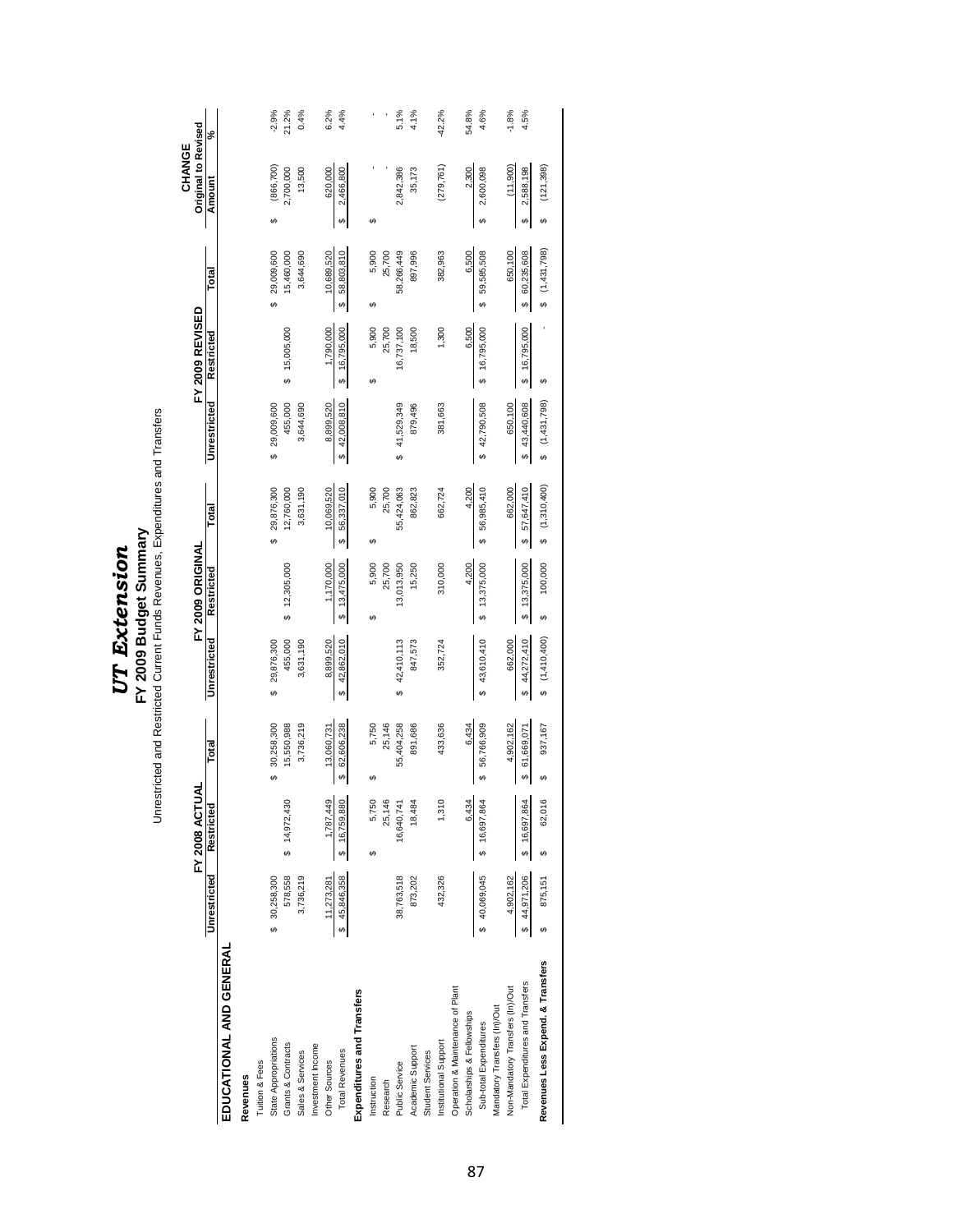|                                   |   | FY 2005<br>ACTUAL |   | FY 2006<br><b>ACTUAL</b> |   | FY 2007<br>ACTUAL |   | FY 2008<br>ACTUAL |   | <b>REVISED</b><br>FY 2009 | FIVE-YEAR CHANGE<br>Amount | న్     |
|-----------------------------------|---|-------------------|---|--------------------------|---|-------------------|---|-------------------|---|---------------------------|----------------------------|--------|
| EDUCATIONAL AND GENERAL           |   |                   |   |                          |   |                   |   |                   |   |                           |                            |        |
|                                   |   |                   |   |                          |   |                   |   |                   |   |                           |                            |        |
| Revenues                          |   |                   |   |                          |   |                   |   |                   |   |                           |                            |        |
| Tuition & Fees                    |   |                   |   |                          |   |                   |   |                   |   |                           |                            |        |
| State Appropriations              | ഗ | 26,206,900        | ↔ | 26,819,100               | ↮ | 28,414,300        | ക | 30,258,300        | ↔ | 29,009,600                | 2,802,700<br>↔             | 10.7%  |
| Grants & Contracts                |   | 378,157           |   | 512,888                  |   | 572,431           |   | 578,558           |   | 455,000                   | 76,843                     | 20.3%  |
| Sales & Services                  |   | 387,345           |   | 532,163                  |   | 570,988           |   | 3,736,219         |   | 3,644,690                 | 3,257,345                  | 840.9% |
| Investment Income                 |   |                   |   |                          |   |                   |   |                   |   |                           |                            |        |
| Other Sources                     |   | 008,012           |   | 9,276,551                |   | 7,156,550         |   | 11,273,281        |   | 8,899,520                 | 1,891,508                  | 27.0%  |
| <b>Total Revenues</b>             |   | 33,980,414        | ↮ | 37, 140, 702             | ↮ | 36,714,268        | ↔ | 45,846,358        | ↮ | 42,008,810                | 8,028,396<br>↮             | 23.6%  |
| Expenditures and Transfers        |   |                   |   |                          |   |                   |   |                   |   |                           |                            |        |
| Instruction                       |   |                   |   |                          |   |                   |   |                   |   |                           |                            |        |
| Research                          |   |                   |   |                          |   |                   |   |                   |   |                           |                            |        |
| Public Service                    | ↮ | 32,057,589        | ↔ | 33,354,673               | ↔ | 34,689,987        | ↮ | 38,763,518        | ↮ | 41,529,349                | 9,471,760<br>↔             | 29.5%  |
| Academic Support                  |   | 814,485           |   | 792,734                  |   | 742,021           |   | 873,202           |   | 879,496                   | 65,011                     | 8.0%   |
| Student Services                  |   |                   |   |                          |   |                   |   |                   |   |                           |                            |        |
| Institutional Support             |   | 245,707           |   | 399,339                  |   | 346,244           |   | 432,326           |   | 381,663                   | 135,956                    | 55.3%  |
| Operation & Maintenance of Plant  |   |                   |   |                          |   |                   |   |                   |   |                           |                            |        |
| Scholarships & Fellowships        |   |                   |   |                          |   |                   |   |                   |   |                           |                            |        |
| Sub-total Expenditures            |   | 33, 117, 782      | ↔ | 34,546,745               | ↔ | 35,778,253        | ↔ | 40,069,045        | ↔ | 42,790,508                | 9,672,726<br>↔             | 29.2%  |
| Mandatory Transfers (In)/Out      |   |                   |   |                          |   |                   |   |                   |   |                           |                            |        |
| Non-Mandatory Transfers (In)/Out  |   | 208,257           |   | 1,751,053                |   | 961,774           |   | 4,902,162         |   | 650,100                   | 441,843                    | 212.2% |
| Total Expenditures and Transfers  |   | 33,326,039        | ↮ | 36,297,798               | ↮ | 36,740,028        | ↮ | 44,971,206        | ↮ | 43,440,608                | 10,114,569<br>$\theta$     | 30.4%  |
| Fund Balance Addition/(Reduction) |   | 654,375           | ↔ | 842,904                  | ↔ | (25, 759)         | ↔ | 875,151           | ↔ | (1,431,798)               | (2,086,173)<br>ఱ           |        |
|                                   |   |                   |   |                          |   |                   |   |                   |   |                           |                            |        |

**Five-Year Budget Summary Comparison UT Extension** *UT Extension*

**Five-Year Budget Summary Comparison**<br>Current Funds Revenues, Expenditures and Transfers - UNRESTRICTED Current Funds Revenues, Expenditures and Transfers - UNRESTRICTED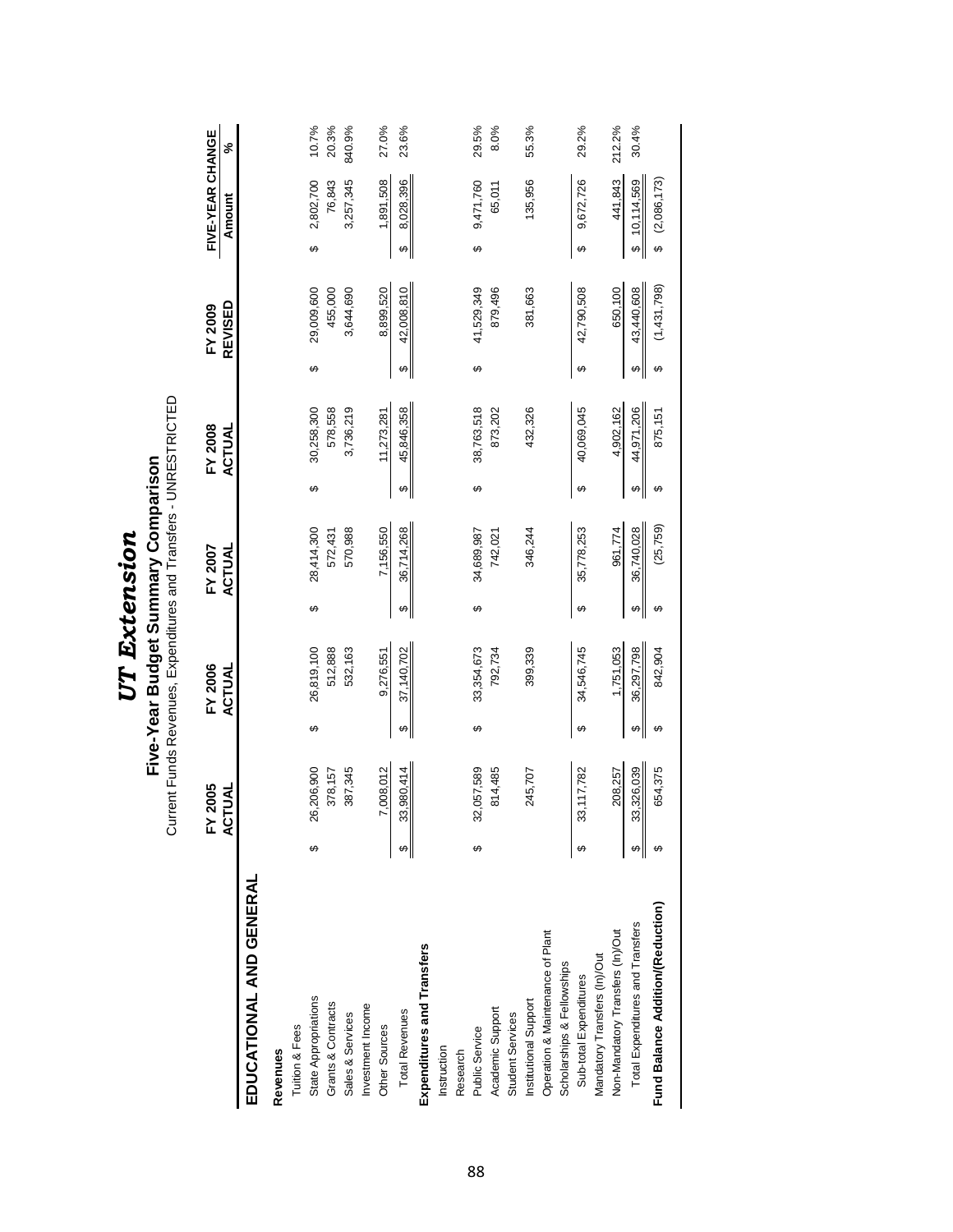|                                   |   | FY 2005<br>ACTUAL         |   | FY 2006    |   | <b>FY 2007</b> |   | FY 2008    |   | FY 2009     | FIVE-YEAR CHANGE                   |         |
|-----------------------------------|---|---------------------------|---|------------|---|----------------|---|------------|---|-------------|------------------------------------|---------|
|                                   |   |                           |   | ACTUAL     |   | ACTUAL         |   | ACTUAL     |   | REVISED     | Amount                             | ℅       |
| EDUCATIONAL AND GENERAL           |   |                           |   |            |   |                |   |            |   |             |                                    |         |
| Revenues                          |   |                           |   |            |   |                |   |            |   |             |                                    |         |
| Tuition & Fees                    |   |                           |   |            |   |                |   |            |   |             |                                    |         |
| State Appropriations              | ↮ | ,357,381<br>8             | ↔ | 26,969,100 | ↮ | 28,414,300     | ↔ | 30,258,300 | ↔ | 29,009,600  | 2,652,219<br>↮                     | 10.1%   |
| Grants & Contracts                |   | 12,119,210                |   | 13,587,121 |   | 15,075,064     |   | 5,550,988  |   | 15,460,000  | 3,340,790                          | 27.6%   |
| Sales & Services                  |   | 387,345                   |   | 532,163    |   | 570,988        |   | 3,736,219  |   | 3,644,690   | 3,257,345                          | 840.9%  |
| Investment Income                 |   |                           |   |            |   |                |   |            |   |             |                                    |         |
| Other Sources                     |   | ,094,256                  |   | 13,370,294 |   | 11,205,665     |   | 13,060,731 |   | 10,689,520  | (404, 736)                         | $-3.6%$ |
| <b>Total Revenues</b>             |   | ,958,193<br>$\frac{1}{2}$ | ↮ | 54,458,677 | ↮ | 55,266,017     | ↔ | 62,606,238 | ↔ | 58,803,810  | 8,845,617<br>$\boldsymbol{\omega}$ | 17.7%   |
| Expenditures and Transfers        |   |                           |   |            |   |                |   |            |   |             |                                    |         |
| Instruction                       |   | 2,000                     | ↮ | 630        | ക | 11,540         | ↮ | 5,750      | ↮ | 5,900       | 3,900<br>ക                         | 195.1%  |
| Research                          |   | 2,813                     |   | 751        |   |                |   | 25,146     |   | 25,700      | 22,887                             | 813.6%  |
| Public Service                    |   | ,595,923<br>47            |   | 49,997,877 |   | 53,188,833     |   | 55,404,258 |   | 58,266,449  | 10,670,526                         | 22.4%   |
| Academic Support                  |   | 843,081                   |   | 831,219    |   | 766,261        |   | 891,686    |   | 897,996     | 54,915                             | 6.5%    |
| Student Services                  |   |                           |   |            |   |                |   |            |   |             |                                    |         |
| Institutional Support             |   | 245,707                   |   | 399,339    |   | 346,244        |   | 433,636    |   | 382,963     | 137,256                            | 55.9%   |
| Operation & Maintenance of Plant  |   |                           |   |            |   |                |   |            |   |             |                                    |         |
| Scholarships & Fellowships        |   | 6,530                     |   | 1,500      |   | 6,107          |   | 6,434      |   | 6,500       | (30)                               | $-0.5%$ |
| Sub-total Expenditures            |   | 696,053<br>$\frac{8}{3}$  | ↮ | 51,231,316 | ↮ | 54,318,985     | ക | 56,766,909 | ക | 59,585,508  | 10,889,455<br>ക                    | 22.4%   |
| Mandatory Transfers (In)/Out      |   |                           |   |            |   |                |   |            |   |             |                                    |         |
| Non-Mandatory Transfers (In)/Out  |   | 208,257                   |   | 1,751,053  |   | 961,774        |   | 4,902,162  |   | 650,100     | 441,843                            | 212.2%  |
| Total Expenditures and Transfers  |   | 904,311<br>$\frac{48}{1}$ | ↮ | 52,982,369 | ↮ | 55,280,760     | ↮ | 61,669,071 | ↔ | 60,235,608  | 11,331,297<br>↮                    | 23.2%   |
| Revenues Less Expend. & Transfers |   | 053,882                   | ↔ | 1,476,308  | ↮ | (14, 743)      | ↔ | 937,167    | ↮ | (1,431,798) | (2,485,680)<br>↔                   |         |
|                                   |   |                           |   |            |   |                |   |            |   |             |                                    |         |

**Five-Year Budget Summary Comparison UT Extension** *UT Extension*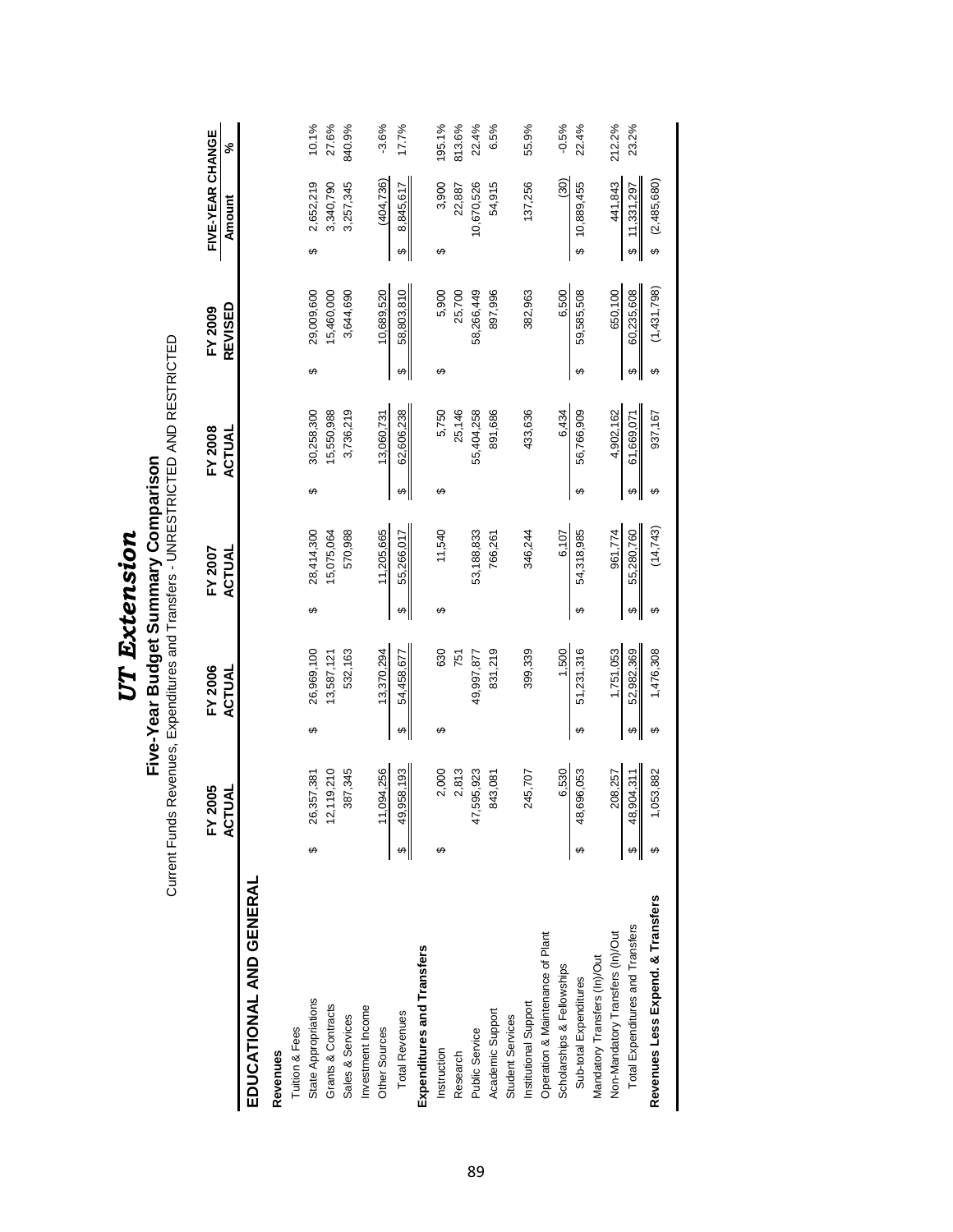# *Veterinary Medicine*

#### **FY 2009 Budget Summary**

|                                          |     |                |                  |    |                |    | <b>CHANGE</b>              |         |
|------------------------------------------|-----|----------------|------------------|----|----------------|----|----------------------------|---------|
|                                          |     | <b>FY 2008</b> | FY 2009          |    | FY 2009        |    | <b>Original to Revised</b> |         |
|                                          |     | <b>ACTUAL</b>  | <b>ORIGINAL</b>  |    | <b>REVISED</b> |    | Amount                     | %       |
| <b>EDUCATIONAL AND GENERAL</b>           |     |                |                  |    |                |    |                            |         |
| <b>Revenues</b>                          |     |                |                  |    |                |    |                            |         |
| <b>Tuition &amp; Fees</b>                | \$  | 5,953,715      | \$<br>6,696,853  | \$ | 7,361,742      | \$ | 664,889                    | 9.9%    |
| <b>State Appropriations</b>              |     | 17,028,100     | 16.765.300       |    | 16.269.700     |    | (495,600)                  | $-3.0%$ |
| <b>Grants &amp; Contracts</b>            |     | 885,362        | 900,177          |    | 900,177        |    |                            |         |
| Sales & Services                         |     | 10,218,665     | 10,686,348       |    | 10,689,348     |    | 3,000                      | 0.0%    |
| Investment Income                        |     |                |                  |    |                |    |                            |         |
| <b>Other Sources</b>                     |     | 220,435        | 217,359          |    | 290,798        |    | 73,439                     | 33.8%   |
| <b>Total Revenues</b>                    | \$  | 34,306,277     | \$<br>35,266,037 | \$ | 35,511,765     | \$ | 245,728                    | 0.7%    |
| <b>Expenditures and Transfers</b>        |     |                |                  |    |                |    |                            |         |
| Instruction                              | \$  | 24,918,292     | \$<br>25,087,062 | \$ | 25,790,106     | \$ | 703,044                    | 2.8%    |
| Research                                 |     | 2,966,461      | 2,615,698        |    | 3,375,939      |    | 760,241                    | 29.1%   |
| <b>Public Service</b>                    |     |                |                  |    |                |    |                            |         |
| Academic Support                         |     | 4,550,015      | 4,554,109        |    | 4,638,578      |    | 84,469                     | 1.9%    |
| <b>Student Services</b>                  |     |                |                  |    |                |    |                            |         |
| <b>Institutional Support</b>             |     | 512.674        | 416.446          |    | 418,457        |    | 2,011                      | 0.5%    |
| Operation & Maintenance of Plant         |     | 2,233,756      | 2,526,808        |    | 2,903,725      |    | 376,917                    | 14.9%   |
| Scholarships & Fellowships               |     | 30,000         | 39,000           |    | 39,000         |    |                            |         |
| Sub-total Expenditures                   | \$  | 35,211,198     | \$<br>35,239,123 | \$ | 37,165,805     | \$ | 1,926,682                  | 5.5%    |
| Mandatory Transfers (In)/Out             |     | 11,041         |                  |    |                |    |                            |         |
| Non-Mandatory Transfers (In)/Out         |     | (777, 521)     | 246,700          |    | 240,600        |    | (6, 100)                   | $-2.5%$ |
| <b>Total Expenditures and Transfers</b>  | \$. | 34,444,717     | \$<br>35,485,823 | S  | 37,406,405     | -S | 1,920,582                  | 5.4%    |
| <b>Fund Balance Addition/(Reduction)</b> | \$  | (138, 440)     | \$<br>(219, 786) | \$ | (1,894,640)    | \$ | (1,674,854)                |         |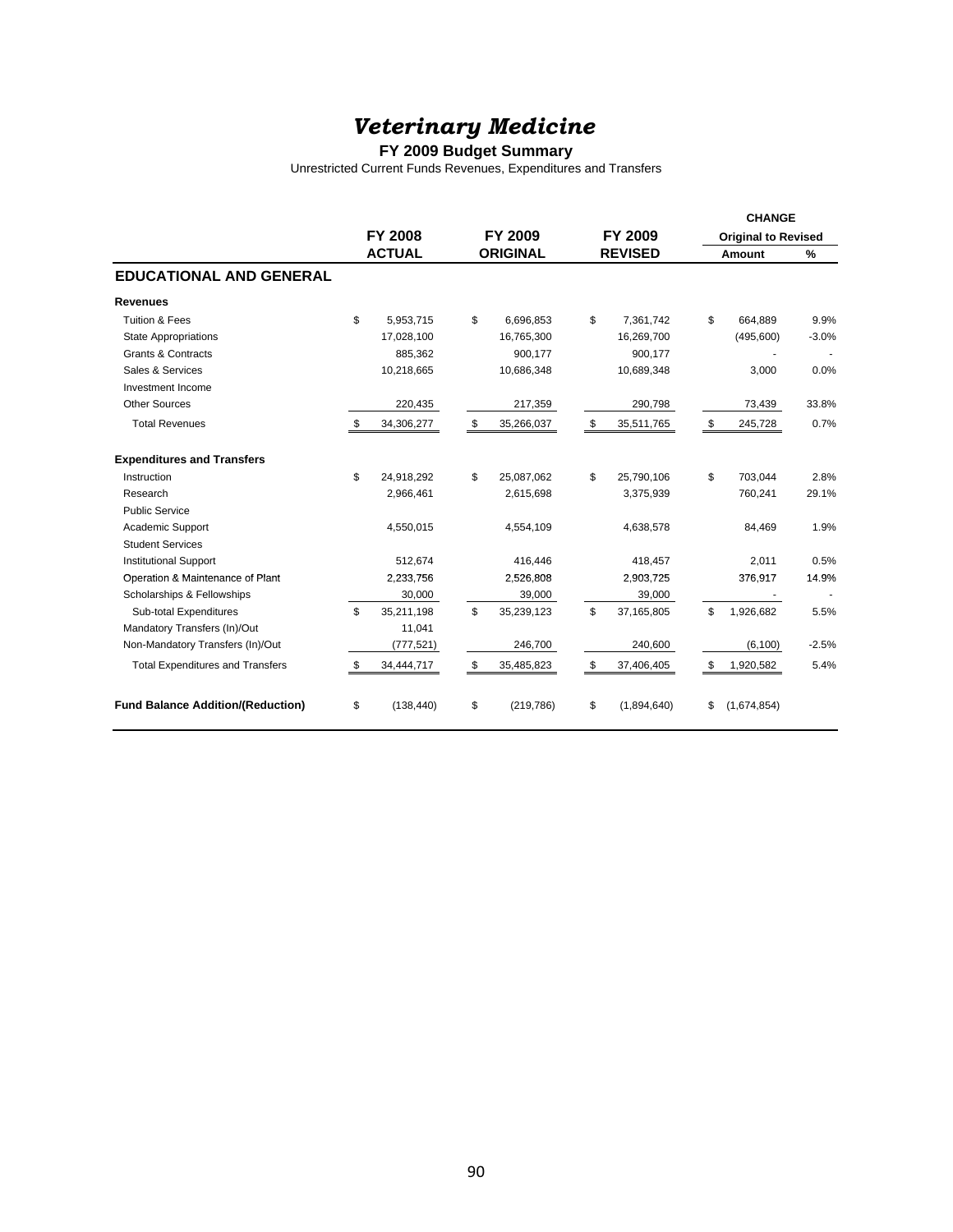*Veterinary Medicine* **FY 2009 Budget Summar y**

Unrestricted and Restricted Current Funds Revenues, Expenditures and Transfers

|                                   |              | <b>RUAL</b><br>FY 2008 A |                  |        |              | FY 2009 ORIGINAL |                 |            |                   | FY 2009 REVISED |                   |    | <b>Original to Revised</b><br>CHANGE |         |
|-----------------------------------|--------------|--------------------------|------------------|--------|--------------|------------------|-----------------|------------|-------------------|-----------------|-------------------|----|--------------------------------------|---------|
|                                   | Unrestricted | Restricted               | Total            |        | Unrestricted | Restricted       |                 | Total      | Unrestricted      | Restricted      | Total             |    | Amount                               | వ్      |
| EDUCATIONAL AND GENERAL           |              |                          |                  |        |              |                  |                 |            |                   |                 |                   |    |                                      |         |
| Revenues                          |              |                          |                  |        |              |                  |                 |            |                   |                 |                   |    |                                      |         |
| Tuition & Fees                    | 5,953,715    |                          | 5,953,715<br>မာ  | 69     | 6,696,853    |                  |                 | 6,696,853  | 7,361,742<br>မာ   |                 | 7,361,742<br>မာ   | 69 | 664,889                              | 9.9%    |
| State Appropriations              | 17,028,100   | 565,600                  | 17,593,700       |        | 6,765,300    |                  | 542,300         | 17,307,600 | 16,269,700        | 541,600<br>θĤ   | 16,811,300        |    | (496, 300)                           | $-2.9%$ |
| Grants & Contracts                | 885,362      | 2,888,087                | 3,773,449        |        | 900,177      |                  | 3,105,540       | 4,005,717  | 900,177           | 3,105,540       | 4,005,717         |    |                                      |         |
| Sales & Services                  | 10,218,665   |                          | 10,218,665       |        | 10,686,348   |                  |                 | 10,686,348 | 10,689,348        |                 | 10,689,348        |    | 3,000                                | 0.0%    |
| Investment Income                 |              |                          |                  |        |              |                  |                 |            |                   |                 |                   |    |                                      |         |
| Other Sources                     | 220,435      | 842,638                  | 1,063,073        |        | 217,359      |                  | 924,360         | 1,141,719  | 290,798           | 924,360         | 1,215,158         |    | 73,439                               | 6.4%    |
| <b>Total Revenues</b>             | 34,306,277   | 4,296,325                | 38,602,601<br>↮  | ↮      | 35,266,037   |                  | ↮<br>4,572,200  | 39,838,237 | 35,511,765        | 4,571,500<br>မာ | 40,083,265<br>4   | ↮  | 245,028                              | 0.6%    |
| Expenditures and Transfers        |              |                          |                  |        |              |                  |                 |            |                   |                 |                   |    |                                      |         |
| Instruction                       | 24,918,292   | 1,157,122                | 26,075,414<br>မာ | မာ     | 25,087,062   | မာ               | 1,097,700       | 26,184,762 | 25,790,106<br>မာ  | 1,097,700<br>ω  | 26,887,806<br>မာ  | ↮  | 703,044                              | 2.7%    |
| Research                          | 2,966,461    | 3,320,709                | 6,287,170        |        | 2,615,698    |                  | 3,143,000       | 5,758,698  | 3375939           | 3,142,900       | 6,518,839         |    | 760,141                              | 13.2%   |
| Public Service                    |              | 105,312                  | 105,312          |        |              |                  | 72,600          | 72,600     |                   | 72,600          | 72,600            |    |                                      |         |
| Academic Support                  | 4,550,015    | 108,565                  | 4,658,580        |        | 4,554,109    |                  | 64,600          | 4,618,709  | ,638,578          | 64,600          | 4,703,178         |    | 84,469                               | 1.8%    |
| Student Services                  |              |                          |                  |        |              |                  |                 |            |                   |                 |                   |    |                                      |         |
| Institutional Support             | 512,674      | 24,847                   | 537,522          |        | 416,446      |                  | 19,800          | 436,246    | 418,457           | 19,800          | 438,257           |    | 2,011                                | 0.5%    |
| Operation & Maintenance of Plant  | 2,233,756    |                          | 2,233,756        |        | 2,526,808    |                  |                 | 2,526,808  | 2,903,725         |                 | 2,903,725         |    | 376,917                              | 14.9%   |
| Scholarships & Fellowships        | 30,000       | 192,855                  | 222,855          |        | 39,000       |                  | 159,500         | 198,500    | 39,000            | 159,500         | 198,500           |    |                                      |         |
| Sub-total Expenditures            | 35,211,198   | 4,909,410<br>မာ          | 40,120,608<br>မာ | မာ     | 35,239,123   | မာ               | မာ<br>4,557,200 | 39,796,323 | 37,165,805<br>မာ  | 4,557,100<br>မာ | 41,722,905<br>မာ  | မာ | 1,926,582                            | 4.8%    |
| Mandatory Transfers (In)/Out      | 11,041       |                          |                  | 11,041 |              |                  |                 |            |                   |                 |                   |    |                                      |         |
| Non-Mandatory Transfers (In)/Out  | (777, 521)   |                          | (777, 521)       |        | 246,700      |                  |                 | 246,700    | 240,600           |                 | 240,600           |    | (6, 100)                             | $-2.5%$ |
| Total Expenditures and Transfers  | 34,444,717   | 4,909,410                | 39,354,127<br>↮  | မာ     | 35,485,823   |                  | 4,557,200       | 40,043,023 | 37,406,405<br>↮   | 4,557,100<br>ω, | 41,963,505<br>မာ  | ↮  | 1,920,482                            | 4.8%    |
| Revenues Less Expend. & Transfers | (138, 440)   | (613, 085)               | (751, 525)<br>မာ | ٥Ą     | (219, 786)   |                  | 15,000          | (204, 786) | (1,894,640)<br>မာ | 14,400<br>မာ    | (1,880,240)<br>မာ | s  | (1,675,454)                          |         |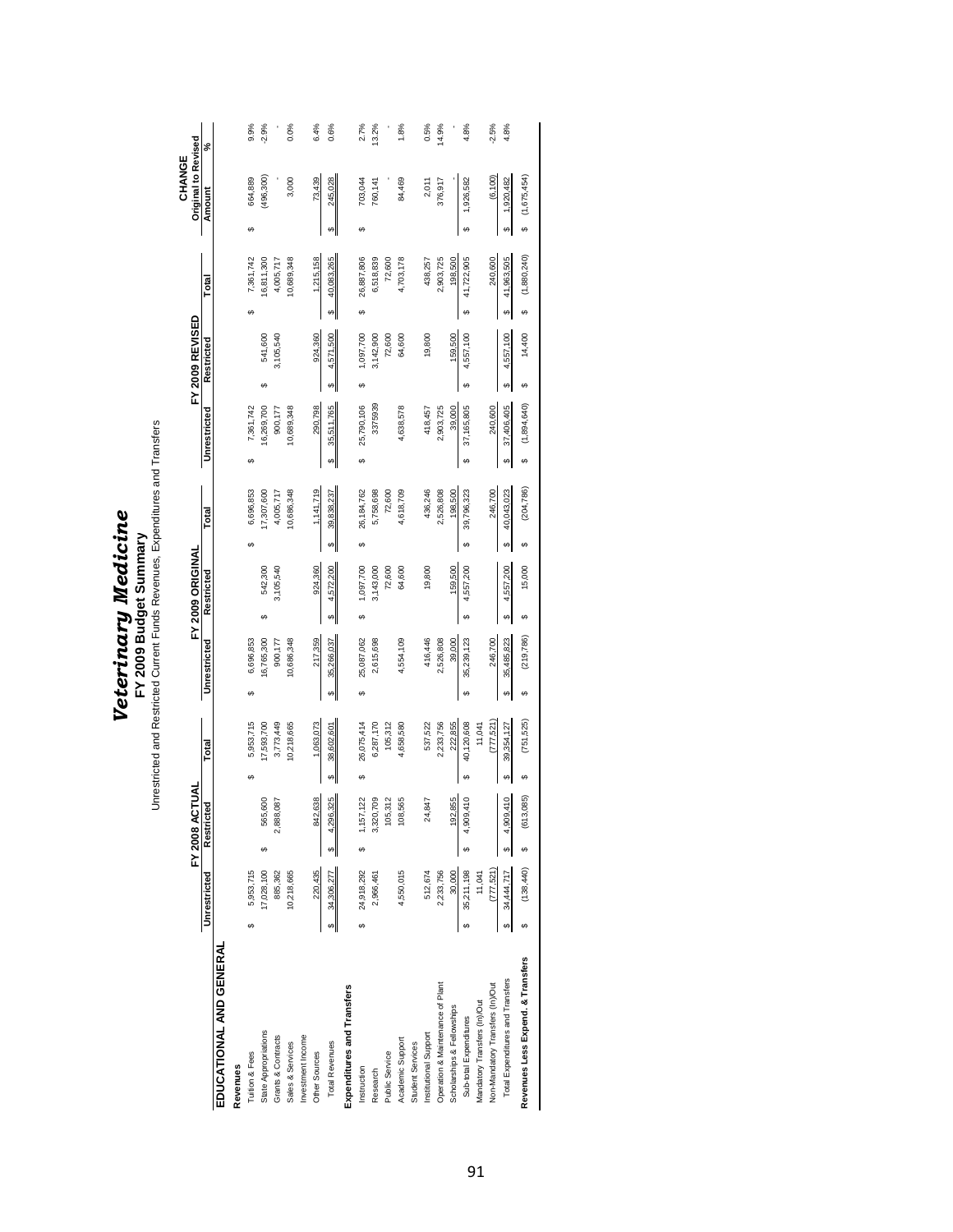|                                   |   | FY 2005<br>š<br>ACT        |   | <b>FY 2006</b><br>ACTUAL |   | FY 2007<br>ACTUAI |   | FY 2008<br>ACTUAL |    | <b>REVISED</b><br>FY 2009 | FIVE-YEAR CHANGE<br>Amount | న్       |
|-----------------------------------|---|----------------------------|---|--------------------------|---|-------------------|---|-------------------|----|---------------------------|----------------------------|----------|
| EDUCATIONAL AND GENERAL           |   |                            |   |                          |   |                   |   |                   |    |                           |                            |          |
| Revenues                          |   |                            |   |                          |   |                   |   |                   |    |                           |                            |          |
| Tuition & Fees                    | ക | 3,931,336                  | ക | 4,870,180                | ക | 5,645,653         | ↮ | 5,953,715         | ക  | 7,361,742                 | 3,430,406<br>ക             | 87.3%    |
| State Appropriations              |   | 14,064,900                 |   | 14,523,900               |   | 5,705,600         |   | 17,028,100        |    | 16,269,700                | 2,204,800                  | 15.7%    |
| Grants & Contracts                |   | ,061,849                   |   | 1,082,901                |   | 1,103,109         |   | 885,362           |    | 900,177                   | (161, 672)                 | $-15.2%$ |
| Sales & Services                  |   | 894,670                    |   | 9,103,042                |   | 9,603,355         |   | 10,218,665        |    | 10,689,348                | 2,794,678                  | 35.4%    |
| Investment Income                 |   |                            |   |                          |   |                   |   |                   |    |                           |                            |          |
| Other Sources                     |   | 181,100                    |   | 172,317                  |   | 201,457           |   | 220,435           |    | 290,798                   | 109,698                    | 60.6%    |
| <b>Total Revenues</b>             | ഗ | ,133,855<br>$\frac{27}{1}$ | ↮ | 29,752,340               | ↮ | 32,259,175        | ↮ | 34,306,277        | ↮  | 35,511,765                | 8,377,910<br>↮             | 30.9%    |
| Expenditures and Transfers        |   |                            |   |                          |   |                   |   |                   |    |                           |                            |          |
| Instruction                       |   | 809,873<br><u>(a)</u>      | ↮ | 20,303,639               | ↮ | 22, 168, 273      | ↮ | 24,918,292        | ↮  | 25,790,106                | 5,980,233<br>ക             | 30.2%    |
| Research                          |   | 042,233                    |   | 2,391,449                |   | 2,698,716         |   | 2,966,461         |    | 3,375,939                 | 1,333,706                  | 65.3%    |
| Public Service                    |   |                            |   |                          |   |                   |   |                   |    |                           |                            |          |
| Academic Support                  |   | 434,428<br>ო               |   | 3,792,455                |   | 4,027,579         |   | 4,550,015         |    | 4,638,578                 | 1,204,150                  | 35.1%    |
| Student Services                  |   |                            |   |                          |   |                   |   |                   |    |                           |                            |          |
| Institutional Support             |   | 275,200                    |   | 286,286                  |   | 332,782           |   | 512,674           |    | 418,457                   | 143,257                    | 52.1%    |
| Operation & Maintenance of Plant  |   | 894,029                    |   | 2,241,590                |   | 2,192,510         |   | 2,233,756         |    | 2,903,725                 | 1,009,696                  | 53.3%    |
| Scholarships & Fellowships        |   | 22,500                     |   | 9,000                    |   | 30,000            |   | 30,000            |    | 39,000                    | 16,500                     | 73.3%    |
| Sub-total Expenditures            |   | 478,263<br>27.             | ക | 29,024,420               | ഗ | 31,449,860        | ക | 35,211,198        | ക  | 37,165,805                | 9,687,542<br>ക             | 35.3%    |
| Mandatory Transfers (In)/Out      |   |                            |   | 6,324                    |   |                   |   |                   |    |                           |                            |          |
| Non-Mandatory Transfers (In)/Out  |   | 158,427                    |   | 103,214                  |   | 258,983           |   | (777,521)         |    | 240,600                   | 82,173                     | 51.9%    |
| Total Expenditures and Transfers  |   | 636,690<br>27,             | ↮ | 29,133,957               | ↔ | 31,708,844        | ↮ | 34,444,717        | ↮  | 37,406,405                | 9,769,715<br>↮             | 35.4%    |
| Fund Balance Addition/(Reduction) |   | 502,835)                   | ക | 618,383                  | ക | 550,331           | ക | (138, 440)        | မာ | (1,894,640)               | (1,391,805)<br>$\theta$    |          |
|                                   |   |                            |   |                          |   |                   |   |                   |    |                           |                            |          |

**Five-Year Budget Summary Comparison** Veterinary Medicine *Veterinary Medicine*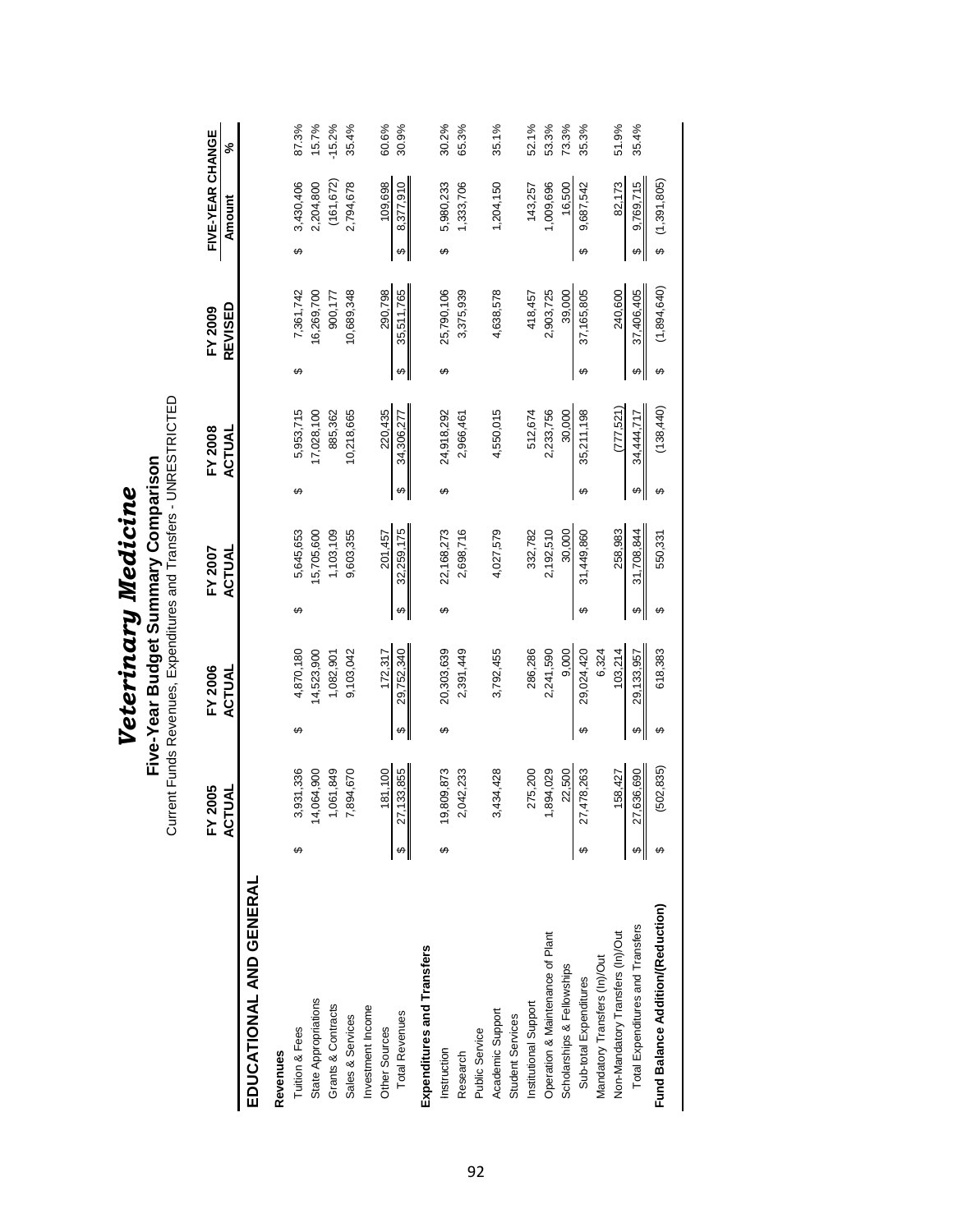|                                   |   | FY 2005        |   | FY 2006    |   | FY 2007       |   | FY 2008    |   | FY 2009     | FIVE-YEAR CHANGE |          |
|-----------------------------------|---|----------------|---|------------|---|---------------|---|------------|---|-------------|------------------|----------|
|                                   |   | ACTUAL         |   | ACTUAL     |   | <b>ACTUAI</b> |   | ACTUAL     |   | REVISED     | Amount           | వ్       |
| EDUCATIONAL AND GENERAL           |   |                |   |            |   |               |   |            |   |             |                  |          |
| Revenues                          |   |                |   |            |   |               |   |            |   |             |                  |          |
| Tuition & Fees                    | ↔ | 931,336        | ↔ | 4,870,180  | ↔ | 5,645,653     | ↔ | 5,953,715  | ↔ | 7,361,742   | 3,430,406<br>↔   | 87.3%    |
| State Appropriations              |   | 627,343<br>4.  |   | 5,170,835  |   | 6,279,502     |   | 17,593,700 |   | 16,811,300  | 2,183,957        | 14.9%    |
| Grants & Contracts                |   | 4,436,054      |   | 4,478,499  |   | 4,326,629     |   | 3,773,449  |   | 4,005,717   | (430, 337)       | $-9.7%$  |
| Sales & Services                  |   | 894,670        |   | 9,103,042  |   | 9,603,355     |   | 10,218,665 |   | 10,689,348  | 2,794,678        | 35.4%    |
| Investment Income                 |   |                |   |            |   |               |   |            |   |             |                  |          |
| Other Sources                     |   | 952,431        |   | 1,325,100  |   | 1,898,297     |   | 1,063,073  |   | 1,215,158   | 262,727          | 27.6%    |
| <b>Total Revenues</b>             |   | 841,833<br>న,  | ↔ | 34,947,656 | ↮ | 37,753,437    | ↔ | 38,602,601 | ↮ | 40,083,265  | 8,241,432<br>↮   | 25.9%    |
| Expenditures and Transfers        |   |                |   |            |   |               |   |            |   |             |                  |          |
| Instruction                       | ഗ | 050,441<br>20, | ക | 20,824,306 | ഗ | 23, 158, 821  | ക | 26,075,414 | ഗ | 26,887,806  | 6,837,365<br>ഗ   | 34.1%    |
| Research                          |   | 6,153,181      |   | 6,174,887  |   | 6,206,202     |   | 6,287,170  |   | 6,518,839   | 365,658          | 5.9%     |
| Public Service                    |   | 80,938         |   | 107,355    |   | 94,053        |   | 105,312    |   | 72,600      | (8,338)          | $-10.3%$ |
| Academic Support                  |   | 492,456<br>ო   |   | 3,888,788  |   | 4,095,804     |   | 4,658,580  |   | 4,703,178   | 1,210,722        | 34.7%    |
| Student Services                  |   |                |   | 39,676     |   |               |   |            |   |             |                  |          |
| Institutional Support             |   | 347,147        |   | 286,286    |   | 372,662       |   | 537,522    |   | 438,257     | 91,110           | 26.2%    |
| Operation & Maintenance of Plant  |   | 894,029        |   | 2,241,590  |   | 2,192,510     |   | 2,233,756  |   | 2,903,725   | 1,009,696        | 53.3%    |
| Scholarships & Fellowships        |   | 154,566        |   | 220,972    |   | 229,309       |   | 222,855    |   | 198,500     | 43,934           | 28.4%    |
| Sub-total Expenditures            |   | 172,758<br>32, | ↮ | 33,783,859 | ↮ | 36,349,362    | ↮ | 40,120,608 | ↮ | 41,722,905  | 9,550,147<br>↮   | 29.7%    |
| Mandatory Transfers (In)/Out      |   |                |   | 6,324      |   |               |   | 11,041     |   |             |                  |          |
| Non-Mandatory Transfers (In)/Out  |   | 158,427        |   | 103,214    |   | 258,983       |   | (777,521)  |   | 240,600     | 82,173           | 51.9%    |
| Total Expenditures and Transfers  | ഗ | 331,185<br>32, | ↔ | 33,893,397 | ↮ | 36,608,345    | ↔ | 39,354,127 | ഗ | 41,963,505  | 9,632,320<br>↮   | 29.8%    |
| Fund Balance Addition/(Reduction) |   | 489,352)       | ↔ | 1,054,259  | ↮ | 1,145,092     | ↔ | (751, 525) | ↮ | (1,880,240) | (1,390,888)<br>Ø |          |

**Five-Year Budget Summary Comparison**<br>Current Funds Revenues, Expenditures and Transfers - UNRESTRICTED AND RESTRICTED **Five-Year Budget Summary Comparison** Veterinary Medicine *Veterinary Medicine*

Current Funds Revenues, Expenditures and Transfers - UNRESTRICTED AND RESTRICTED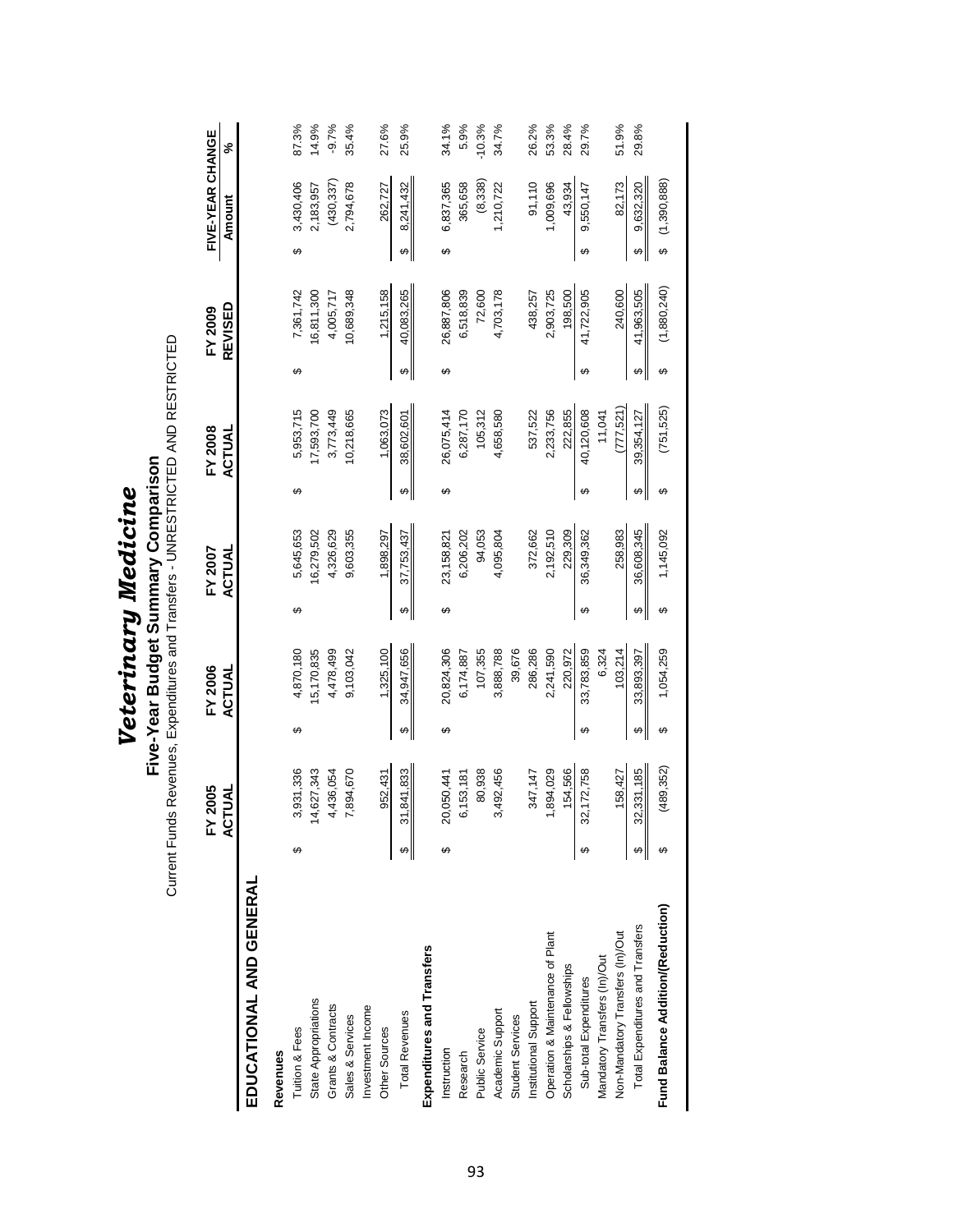## *Total Public Service Units*

#### **FY 2009 Budget Summary**

|                                          |                  |                  |                  | <b>CHANGE</b>              |         |
|------------------------------------------|------------------|------------------|------------------|----------------------------|---------|
|                                          | <b>FY 2008</b>   | FY 2009          | FY 2009          | <b>Original to Revised</b> |         |
|                                          | <b>ACTUAL</b>    | <b>ORIGINAL</b>  | <b>REVISED</b>   | Amount                     | %       |
| <b>EDUCATIONAL AND GENERAL</b>           |                  |                  |                  |                            |         |
| <b>Revenues</b>                          |                  |                  |                  |                            |         |
| <b>Tuition &amp; Fees</b>                |                  |                  |                  |                            |         |
| <b>State Appropriations</b>              | \$<br>9,361,500  | \$<br>9,221,400  | \$<br>8,998,400  | \$<br>(223,000)            | $-2.4%$ |
| <b>Grants &amp; Contracts</b>            | 1,557,353        | 1,912,000        | 1,762,000        | (150,000)                  | $-7.8%$ |
| Sales & Services                         |                  |                  |                  |                            |         |
| Investment Income                        |                  |                  |                  |                            |         |
| <b>Other Sources</b>                     | 5,445,696        | 5,735,547        | 5,750,547        | 15,000                     | 0.3%    |
| <b>Total Revenues</b>                    | \$<br>16,364,549 | \$<br>16,868,947 | \$<br>16,510,947 | \$<br>(358,000)            | $-2.1%$ |
| <b>Expenditures and Transfers</b>        |                  |                  |                  |                            |         |
| Instruction                              |                  |                  |                  |                            |         |
| Research                                 |                  |                  |                  |                            |         |
| <b>Public Service</b>                    | \$<br>15,471,100 | \$<br>15,350,873 | \$<br>14,999,701 | \$<br>(351, 172)           | $-2.3%$ |
| Academic Support                         | 206.072          | 222,081          | 217,881          | (4,200)                    | $-1.9%$ |
| <b>Student Services</b>                  |                  |                  |                  |                            |         |
| <b>Institutional Support</b>             | 573,406          | 858,149          | 894,282          | 36,133                     | 4.2%    |
| Operation & Maintenance of Plant         |                  |                  |                  |                            |         |
| Scholarships & Fellowships               |                  |                  |                  |                            |         |
| Sub-total Expenditures                   | \$<br>16,250,579 | \$<br>16,431,103 | \$<br>16,111,864 | \$<br>(319, 239)           | $-1.9%$ |
| Mandatory Transfers (In)/Out             |                  |                  |                  |                            |         |
| Non-Mandatory Transfers (In)/Out         | 700,622          | 571,166          | 641,255          | 70,089                     | 12.3%   |
| <b>Total Expenditures and Transfers</b>  | \$<br>16,951,201 | \$<br>17,002,269 | \$<br>16,753,119 | \$<br>(249, 150)           | $-1.5%$ |
| <b>Fund Balance Addition/(Reduction)</b> | \$<br>(586, 652) | \$<br>(133, 322) | \$<br>(242, 172) | \$<br>(108, 850)           |         |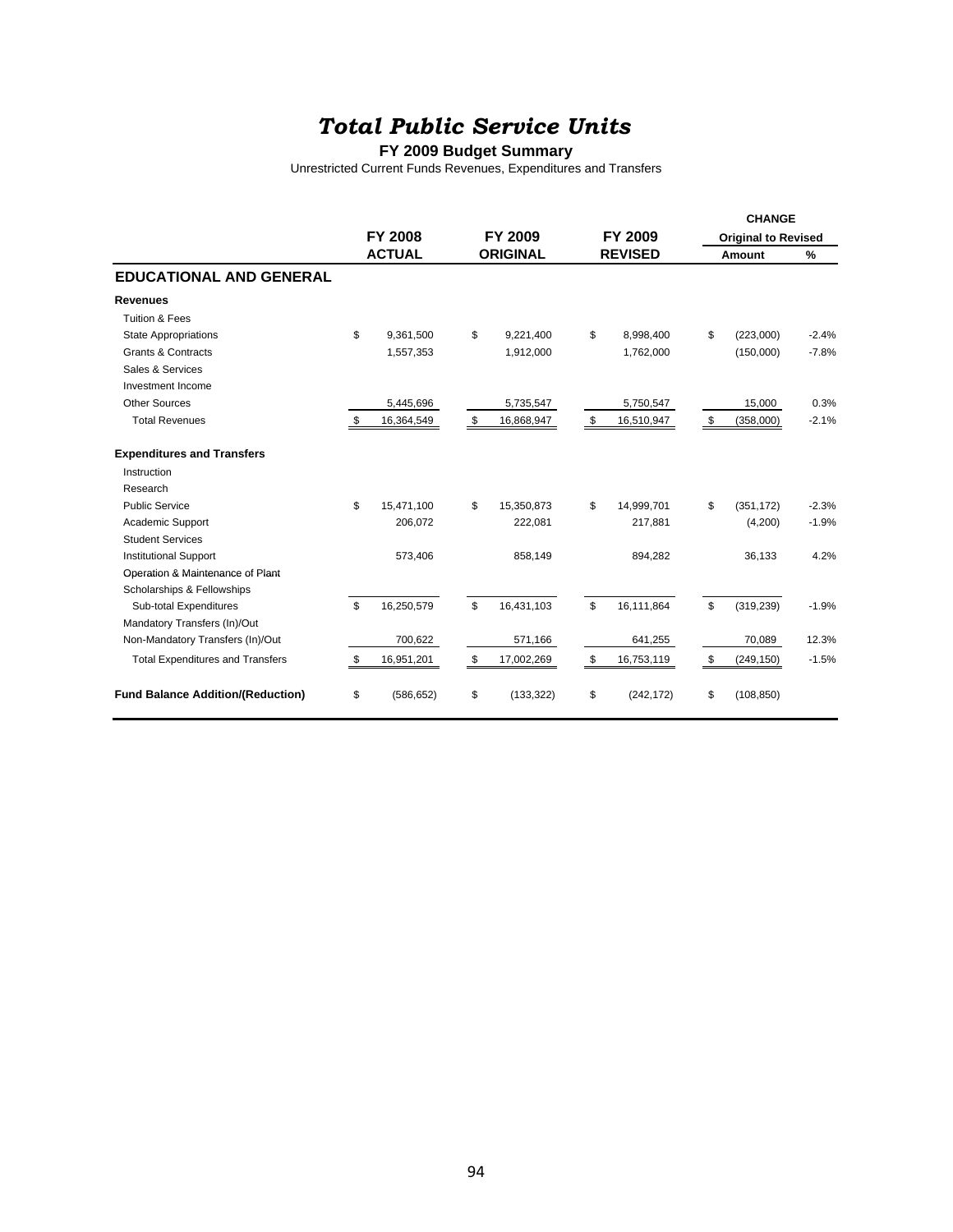| l                              |   |
|--------------------------------|---|
| $\checkmark$<br>ļ<br><u>.,</u> | ċ |
| i                              |   |

FY 2009 Budget Summary<br>Unrestricted and Restricted Current Funds Revenues, Expenditures and Transfers

Unrestricted and Restricted Current Funds Revenues, Expenditures and Transfers

|                                   |                  | <b>FY 2008 ACTUAL</b>                   |                  |                                      | FY 2009 ORIGINAL |                  |                  | FY 2009 REVISED |                  |        | <b>Original to Revised</b><br>CHANGE |
|-----------------------------------|------------------|-----------------------------------------|------------------|--------------------------------------|------------------|------------------|------------------|-----------------|------------------|--------|--------------------------------------|
|                                   | Unrestricted     | Restricted                              | Total            | Unrestricted                         | Restricted       | Total            | Unrestricted     | Restricted      | Total            | Amount | \$                                   |
| EDUCATIONAL AND GENERAL           |                  |                                         |                  |                                      |                  |                  |                  |                 |                  |        |                                      |
| Revenues                          |                  |                                         |                  |                                      |                  |                  |                  |                 |                  |        |                                      |
| Tuition & Fees                    |                  |                                         |                  |                                      |                  |                  |                  |                 |                  |        |                                      |
| State Appropriations              | 9,361,500<br>မာ  |                                         | 9,361,500<br>မာ  | 9,221,400<br>မာ                      |                  | 9,221,400<br>မာ  | 8,998,400<br>မာ  |                 | 8,998,400<br>မာ  | မာ     | $-2.4%$<br>(223,000)                 |
| Grants & Contracts                | 1,557,353        | 8,744,473<br>မာ                         | 10,301,826       | 1,912,000                            | 9,132,085<br>မာ  | 11,044,085       | 1,762,000        | 8,582,085<br>Θ  | 10,344,085       |        | $-6.3%$<br>(700, 000)                |
| Sales & Services                  |                  |                                         |                  |                                      |                  |                  |                  |                 |                  |        |                                      |
| Investment Income                 |                  |                                         |                  |                                      |                  |                  |                  |                 |                  |        |                                      |
| Other Sources                     | 5,445,696        | 420,022                                 | 5,865,718        | 5,735,547                            | 574,000          | 6.309.547        | 5,750,547        | 574,000         | 6,324,547        |        | $0.2\%$<br>15,000                    |
| <b>Total Revenues</b>             | 16,364,549<br>မာ | 9,164,495<br>$\boldsymbol{\varphi}$     | 25,529,044<br>↮  | 16,868,947<br>↮                      | 9,706,085<br>↮   | 26,575,032<br>မာ | 16,510,947<br>မာ | 9,156,085<br>↮  | 25,667,032<br>မာ | ↮      | $-3.4%$<br>(908,000)                 |
| Expenditures and Transfers        |                  |                                         |                  |                                      |                  |                  |                  |                 |                  |        |                                      |
| Instruction                       |                  | $\circ$<br>209,01<br>↮                  | 209,010<br>မာ    |                                      | 60,000<br>မာ     | 60,000<br>↮      |                  | 60,000<br>G)    | 60,000<br>↮      | G)     |                                      |
| Research                          |                  |                                         |                  |                                      |                  |                  |                  |                 |                  |        |                                      |
| Public Service                    | \$15,471,100     | 8,828,839                               | 24,299,939       | 15,350,873<br>မာ                     | 9,536,085        | 24,886,958       | 14,999,701<br>မာ | 9,536,085       | 24,535,786       |        | $-1.4%$<br>(351, 172)                |
| Academic Support                  | 206,072          | 4379                                    | 210,451          | 222,081                              |                  | 222,081          | 217,881          |                 | 217,881          |        | $-1.9%$<br>(4,200)                   |
| Student Services                  |                  |                                         |                  |                                      |                  |                  |                  |                 |                  |        |                                      |
| Institutional Support             | 573,406          | ö<br>11,46                              | 584,876          | 858,149                              | 10,000           | 868,149          | 894,282          | 10,000          | 904,282          |        | 4.2%<br>36,133                       |
| Operation & Maintenance of Plant  |                  |                                         |                  |                                      |                  |                  |                  |                 |                  |        |                                      |
| Scholarships & Fellowships        |                  |                                         |                  |                                      |                  |                  |                  |                 |                  |        |                                      |
| Sub-total Expenditures            | \$ 16,250,579    | ≌<br>9,053,69<br>$\boldsymbol{\varphi}$ | 25,304,277<br>မာ | 16,431,103<br>မာ                     | 9,606,085<br>Θ   | 26,037,188<br>မာ | 16,111,864<br>မာ | 9,606,085<br>မာ | \$25,717,949     | မာ     | $-1.2%$<br>(319, 239)                |
| Mandatory Transfers (In)/Out      |                  |                                         |                  |                                      |                  |                  |                  |                 |                  |        |                                      |
| Non-Mandatory Transfers (In)/Out  | 700,622          |                                         | 700,622          | 571,166                              |                  | 571,166          | 641,255          |                 | 641,255          |        | 12.3%<br>70,089                      |
| Total Expenditures and Transfers  | 16,951,201       | 9,053,698<br>မာ                         | 26,004,899<br>↮  | 17,002,269<br>$\boldsymbol{\varphi}$ | 9,606,085<br>↮   | 26,608,354<br>↮  | 16,753,119<br>↮  | 9,606,085<br>↮  | 26,359,204<br>↮  | မာ     | $-0.9%$<br>(249, 150)                |
| Revenues Less Expend. & Transfers | (586,652)        | 110,797                                 | (475, 855)<br>မာ | (133, 322)<br>မာ                     | 100,000<br>မာ    | (33, 322)<br>မာ  | (242, 172)<br>မာ | (450,000)<br>မာ | (692, 172)<br>မာ | မာ     | (658, 850)                           |
|                                   |                  |                                         |                  |                                      |                  |                  |                  |                 |                  |        |                                      |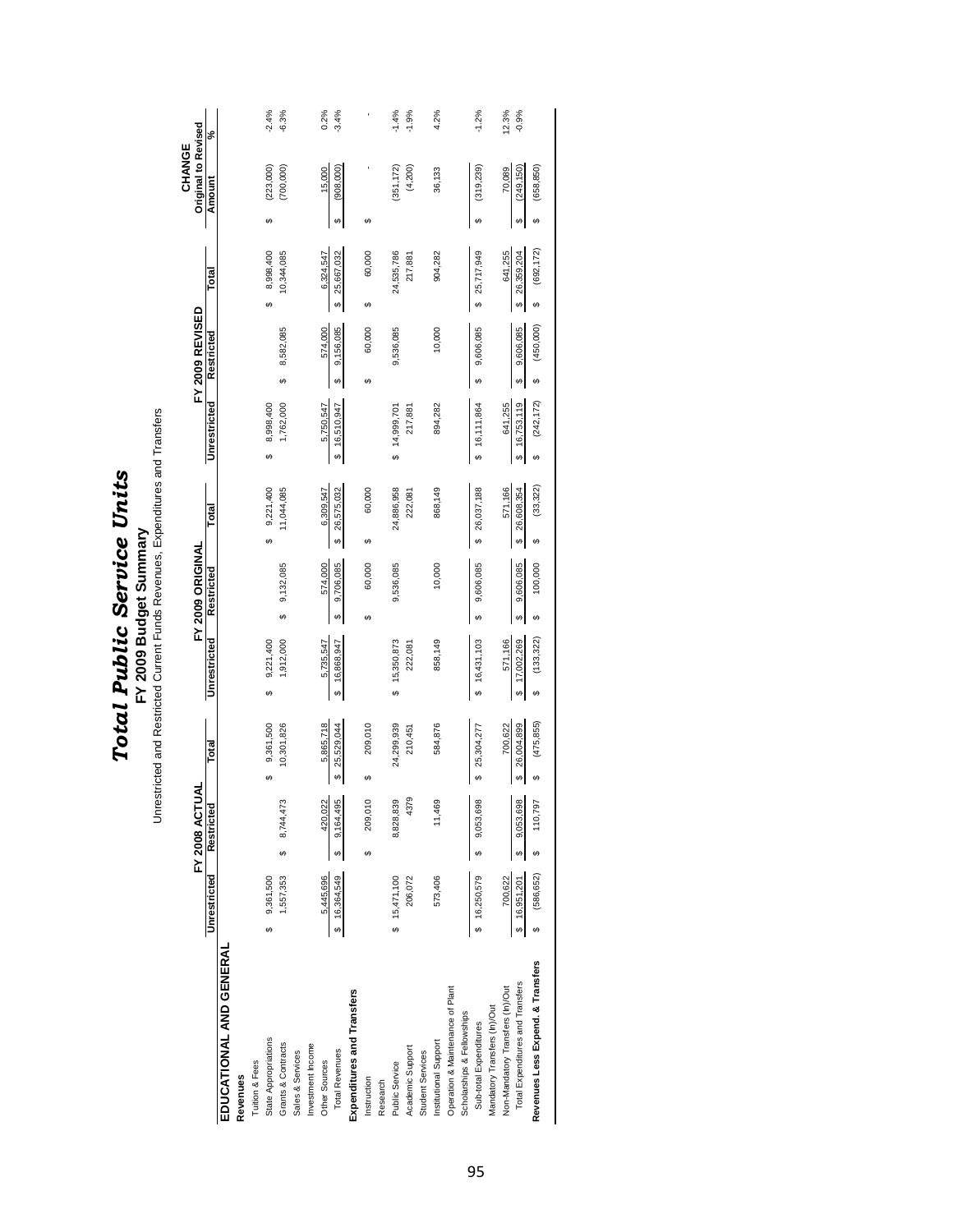## *Total Public Service Units*

**FY 2009 Natural Classifications Summary**

Unrestricted Current Funds Expenditures

|                                                                            |                            |                         |                      |                            |                         | <b>CHANGE</b>              |         |
|----------------------------------------------------------------------------|----------------------------|-------------------------|----------------------|----------------------------|-------------------------|----------------------------|---------|
|                                                                            | FY 2008                    |                         | FY 2009              | FY 2009                    |                         | <b>Original to Revised</b> |         |
|                                                                            | <b>ACTUAL</b>              |                         | <b>ORIGINAL</b>      | <b>REVISED</b>             |                         | Amount                     | %       |
| <b>INSTITUTE FOR PUBLIC SERVICE</b>                                        |                            |                         |                      |                            |                         |                            |         |
| <b>Salaries and Benefits</b>                                               |                            |                         |                      |                            |                         |                            |         |
| <b>Salaries</b>                                                            |                            |                         |                      |                            |                         |                            |         |
| Academic                                                                   | \$<br>147,570              | \$                      | 177,000              | \$<br>177.000              | \$                      |                            |         |
| Non-Academic                                                               | 2,731,237                  |                         | 3,007,923            | 2,844,114                  |                         | (163, 809)                 | $-5.4%$ |
| <b>Students</b>                                                            | 7,446                      |                         | 27,780               | 27,780                     |                         |                            |         |
| <b>Total Salaries</b>                                                      | \$<br>2,886,253            | \$                      | 3,212,703            | \$<br>3.048.894            | \$                      | (163, 809)                 | $-5.1%$ |
| <b>Benefits</b>                                                            | 941,396                    |                         | 988,000              | 1,053,000                  |                         | 65,000                     | 6.6%    |
| <b>Total Salaries and Benefits</b>                                         | \$<br>3,827,649            | \$                      | 4,200,703            | \$<br>4.101.894            | \$                      | (98, 809)                  | $-2.4%$ |
| Operating<br><b>Equipment and Capital Outlay</b>                           | 2,270,715<br>68,087        |                         | 1,717,955<br>20,000  | 1,662,592<br>20,000        |                         | (55, 363)                  | $-3.2%$ |
|                                                                            | \$                         |                         |                      |                            |                         |                            | $-2.6%$ |
| <b>Total Expenditures</b>                                                  | 6,166,451                  | \$                      | 5,938,658            | \$<br>5,784,486            | \$                      | (154, 172)                 |         |
| <b>MUNICIPAL TECHNICAL ADVISORY SERVICE</b>                                |                            |                         |                      |                            |                         |                            |         |
| <b>Salaries and Benefits</b>                                               |                            |                         |                      |                            |                         |                            |         |
| <b>Salaries</b>                                                            |                            |                         |                      |                            |                         |                            |         |
| Academic                                                                   | \$<br>140,121              | \$                      | 142,801              | \$<br>134,801              | \$                      | (8,000)                    | $-5.6%$ |
| Non-Academic                                                               | 3.484.504                  |                         | 3.705.877            | 3.634.114                  |                         | (71, 763)                  | $-1.9%$ |
| <b>Students</b>                                                            | 29,409                     |                         | 19,330               | 19,330                     |                         |                            |         |
| <b>Total Salaries</b>                                                      | \$<br>3,654,033            | \$                      | 3,868,008            | \$<br>3,788,245            | \$                      | (79, 763)                  | $-2.1%$ |
| <b>Benefits</b>                                                            | 1,203,151                  |                         | 1,306,209            | 1,191,209                  |                         | (115,000)                  | $-8.8%$ |
| <b>Total Salaries and Benefits</b>                                         | \$<br>4.857.185            | \$                      | 5.174.217            | \$<br>4.979.454            | \$                      | (194, 763)                 | $-3.8%$ |
| Operating                                                                  | 949,265                    |                         | 916,321              | 923,321                    |                         | 7,000                      | 0.8%    |
| <b>Equipment and Capital Outlay</b>                                        | 17,713                     |                         | 39,080               | 39,080                     |                         |                            |         |
| <b>Total Expenditures</b>                                                  | \$<br>5,824,162            | \$                      | 6,129,618            | \$<br>5,941,855            | \$                      | (187, 763)                 | $-3.1%$ |
| <b>COUNTY TECHNICAL ASSISTANCE SERVICE</b><br><b>Salaries and Benefits</b> |                            |                         |                      |                            |                         |                            |         |
| <b>Salaries</b>                                                            |                            |                         |                      |                            |                         |                            |         |
| Academic                                                                   | \$<br>17,600               |                         |                      |                            |                         |                            |         |
| Non-Academic                                                               | 2,398,178                  | \$                      | 2,545,027            | \$<br>2,567,723            | \$                      | 22,696                     | 0.9%    |
| <b>Students</b>                                                            |                            |                         |                      |                            |                         |                            |         |
| <b>Total Salaries</b><br><b>Benefits</b>                                   | \$<br>2,415,778            | \$                      | 2,545,027            | \$<br>2,567,723            | \$                      | 22,696                     | 0.9%    |
| <b>Total Salaries and Benefits</b>                                         | \$<br>810,130<br>3,225,908 | \$                      | 780,000<br>3,325,027 | \$<br>780,000<br>3,347,723 | \$                      | 22,696                     | 0.7%    |
| Operating                                                                  | 1,004,968                  |                         | 1,007,800            | 1,007,800                  |                         |                            |         |
| <b>Equipment and Capital Outlay</b>                                        | 29,089                     |                         | 30,000               | 30,000                     |                         |                            |         |
| <b>Total Expenditures</b>                                                  | \$<br>4,259,965            | $\sqrt[6]{\frac{1}{2}}$ | 4,362,827            | \$<br>4,385,523            | $\sqrt[6]{3}$           | 22,696                     | 0.5%    |
|                                                                            |                            |                         |                      |                            |                         |                            |         |
| <b>TOTALS</b>                                                              |                            |                         |                      |                            |                         |                            |         |
| <b>Salaries and Benefits</b>                                               |                            |                         |                      |                            |                         |                            |         |
| <b>Salaries</b>                                                            |                            |                         |                      |                            |                         |                            |         |
| Academic                                                                   | \$<br>305,290              | \$                      | 319.801              | \$<br>311.801              | \$                      | (8,000)                    | $-2.5%$ |
| Non-Academic<br><b>Students</b>                                            | 8,613,920                  |                         | 9,258,827            | 9,045,951                  |                         | (212, 876)                 | $-2.3%$ |
| <b>Total Salaries</b>                                                      | \$<br>36,855<br>8,956,065  | \$                      | 47,110<br>9,625,738  | \$<br>47,110<br>9,404,862  | \$                      | (220, 876)                 | $-2.3%$ |
| <b>Benefits</b>                                                            | 2,954,678                  |                         | 3,074,209            | 3,024,209                  |                         | (50,000)                   | $-1.6%$ |
| <b>Total Salaries and Benefits</b>                                         | 11,910,742                 | \$                      | 12,699,947           | \$<br>12,429,071           | \$                      | (270, 876)                 | $-2.1%$ |
| Operating                                                                  | 4,224,948                  |                         | 3,642,076            | 3,593,713                  |                         | (48, 363)                  | $-1.3%$ |
| <b>Equipment and Capital Outlay</b>                                        | 114,889                    |                         | 89,080               | 89,080                     |                         |                            |         |
| <b>Total Expenditures</b>                                                  | \$<br>16,250,579           | $\overline{\mathbf{3}}$ | 16,431,103           | \$<br>16,111,864           | $\overline{\mathbf{S}}$ | (319, 239)                 | $-1.9%$ |
|                                                                            |                            |                         |                      |                            |                         |                            |         |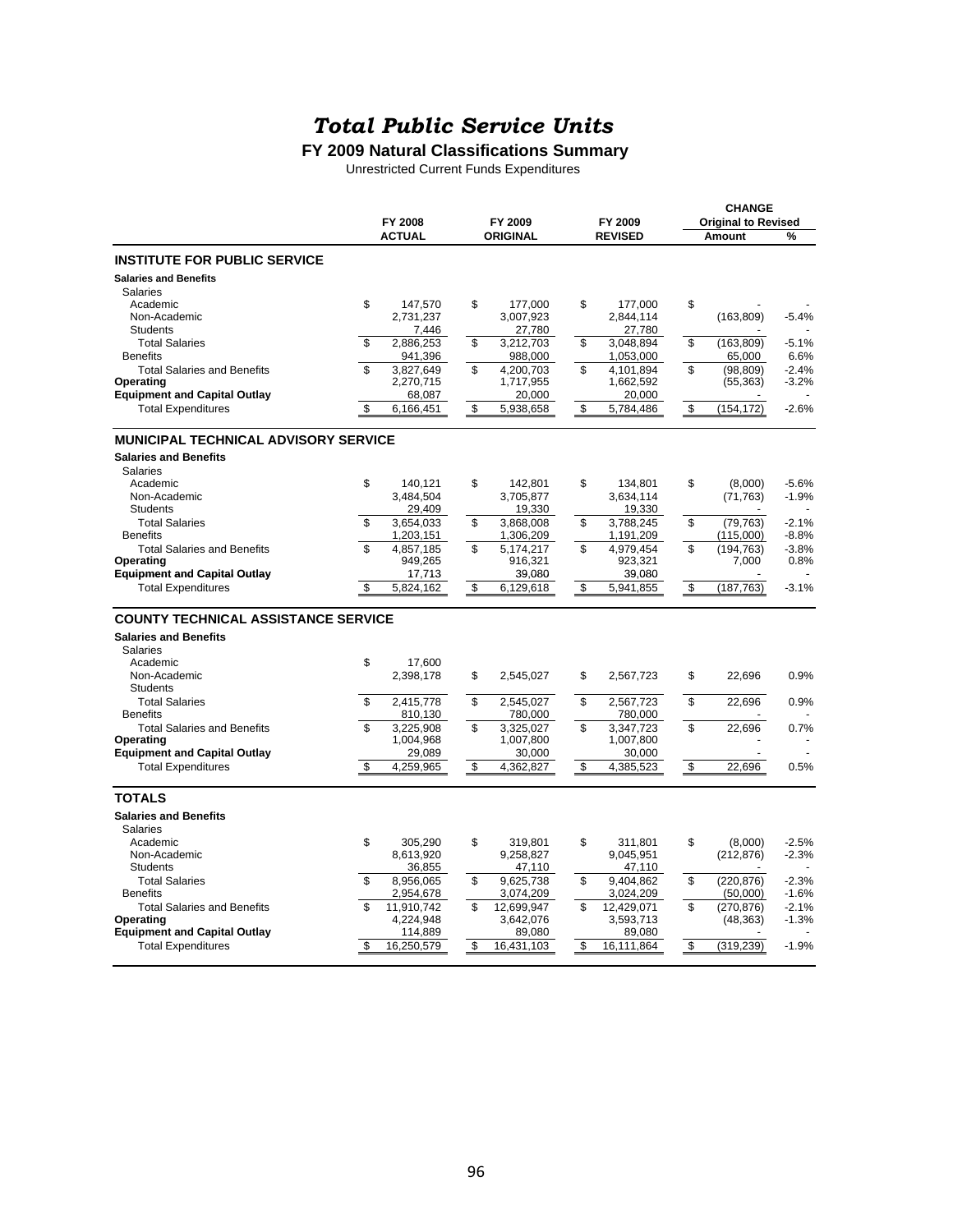|                                   |   |                      |   |                   |   | Current Funds Revenues, Expenditures and Transfers - UNRESTRICTED |   |                   |                        |                           |   |                  |           |
|-----------------------------------|---|----------------------|---|-------------------|---|-------------------------------------------------------------------|---|-------------------|------------------------|---------------------------|---|------------------|-----------|
|                                   |   | FY 2005<br>ξ<br>ACTU |   | FY 2006<br>ACTUAL |   | FY 2007<br>ACTUAL                                                 |   | FY 2008<br>ACTUAL |                        | <b>REVISED</b><br>FY 2009 |   | FIVE-YEAR CHANGE |           |
| EDUCATIONAL AND GENERAL           |   |                      |   |                   |   |                                                                   |   |                   |                        |                           |   | Amount           | నీ        |
| Revenues                          |   |                      |   |                   |   |                                                                   |   |                   |                        |                           |   |                  |           |
| Tuition & Fees                    |   |                      |   |                   |   |                                                                   |   |                   |                        |                           |   |                  |           |
| State Appropriations              | ↔ | 85,600<br>77         | ↮ | 8,001,600         | ↮ | 8,147,800                                                         | ↮ | 9,361,500         | ↮                      | 8,998,400                 | ↮ | 1,212,800        | 15.6%     |
| Grants & Contracts                |   | 169,570              |   | 1,443,668         |   | 1,548,086                                                         |   | 1,557,353         |                        | 1,762,000                 |   | 592,430          | 50.7%     |
| Sales & Services                  |   | 116,791              |   |                   |   |                                                                   |   |                   |                        |                           |   | (116, 791)       | $-100.0%$ |
| Investment Income                 |   |                      |   |                   |   |                                                                   |   |                   |                        |                           |   |                  |           |
| Other Sources                     |   | 92,351<br>ი<br>4     |   | 4,691,209         |   | 5,241,202                                                         |   | 5,445,696         |                        | 5,750,547                 |   | 1,358,196        | 30.9%     |
| <b>Total Revenues</b>             |   | -64,312<br>13,4      | ↮ | 14, 136, 477      | ↮ | 14,937,088                                                        | ↮ | 16,364,549        | $\boldsymbol{\varphi}$ | 16,510,947                | ↮ | 3,046,635        | 22.6%     |
| Expenditures and Transfers        |   |                      |   |                   |   |                                                                   |   |                   |                        |                           |   |                  |           |
| Instruction                       |   |                      |   |                   |   |                                                                   |   |                   |                        |                           |   |                  |           |
| Research                          |   |                      |   |                   |   |                                                                   |   |                   |                        |                           |   |                  |           |
| Public Service                    | ↮ | 10,511,350           | ↮ | 12,001,623        | ↮ | 12,855,929                                                        | ↮ | 15,471,100        | ↮                      | 14,999,701                | ↮ | 4,488,351        | 42.7%     |
| Academic Support                  |   | 192,369              |   | 205,136           |   | 224,725                                                           |   | 206,072           |                        | 217,881                   |   | 25,512           | 13.3%     |
| Student Services                  |   |                      |   |                   |   |                                                                   |   |                   |                        |                           |   |                  |           |
| Institutional Support             |   | $-62,581$            |   | 509,626           |   | 514,601                                                           |   | 573,406           |                        | 894,282                   |   | 431,701          | 93.3%     |
| Operation & Maintenance of Plant  |   |                      |   |                   |   |                                                                   |   |                   |                        |                           |   |                  |           |
| Scholarships & Fellowships        |   |                      |   |                   |   |                                                                   |   |                   |                        |                           |   |                  |           |
| Sub-total Expenditures            |   | 66,300<br>11,1       | ↔ | 12,716,384        | ↔ | 13,595,255                                                        | ↔ | 16,250,579        | ↔                      | 16,111,864                | ↮ | 4,945,564        | 44.3%     |
| Mandatory Transfers (In)/Out      |   |                      |   |                   |   |                                                                   |   |                   |                        |                           |   |                  |           |
| Non-Mandatory Transfers (In)/Out  |   | 146,122              |   | 1,236,383         |   | 1,733,256                                                         |   | 700,622           |                        | 641,255                   |   | (1,204,867)      | $-65.3%$  |
| Total Expenditures and Transfers  | ↮ | 12,422<br>13,0       | ↮ | 13,952,768        | ↮ | 15,328,511                                                        | ↮ | 16,951,201        | ↮                      | 6,753,119                 | ↮ | 3,740,697        | 28.7%     |
| Fund Balance Addition/(Reduction) |   | 51,890               | ↮ | 183,709           | ↔ | (391, 423)                                                        | ↔ | (586,652)         | ↔                      | (242, 172)                | ↔ | (694, 062)       |           |
|                                   |   |                      |   |                   |   |                                                                   |   |                   |                        |                           |   |                  |           |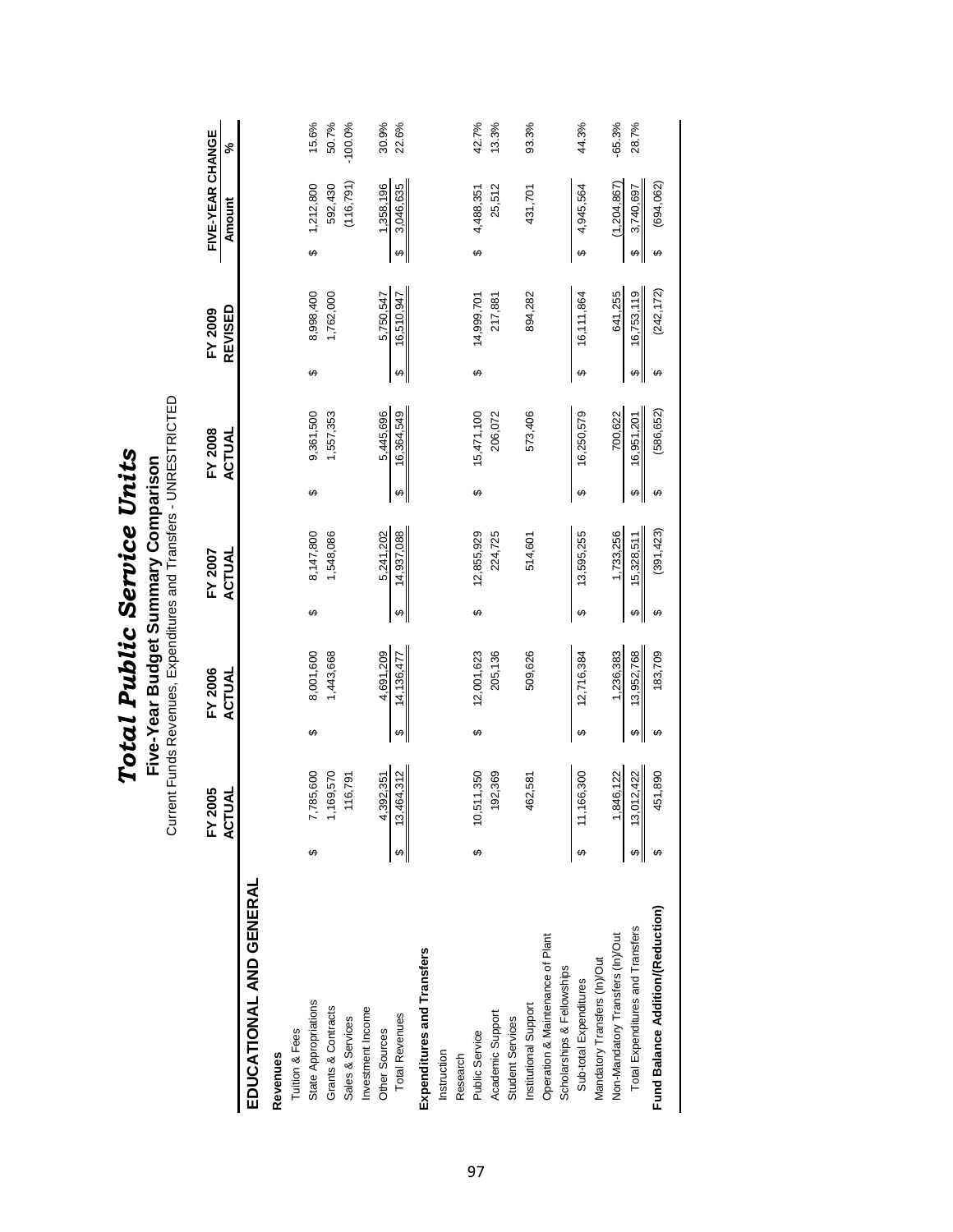|                                   |   | FY 2005<br>ACTUAL         |                       | FY 2006<br>ACTUAL |   | FY 2007<br>ACTUAL |                        | FY 2008<br>ACTUAL |   | <b>REVISED</b><br>FY 2009 |   | FIVE-YEAR CHANGE<br>Amount | వ్        |
|-----------------------------------|---|---------------------------|-----------------------|-------------------|---|-------------------|------------------------|-------------------|---|---------------------------|---|----------------------------|-----------|
| EDUCATIONAL AND GENERAL           |   |                           |                       |                   |   |                   |                        |                   |   |                           |   |                            |           |
| Revenues                          |   |                           |                       |                   |   |                   |                        |                   |   |                           |   |                            |           |
| Tuition & Fees                    |   |                           |                       |                   |   |                   |                        |                   |   |                           |   |                            |           |
| State Appropriations              | ↔ | 7,785,600                 | ↔                     | 8,001,600         | ↔ | 8,147,800         | ↔                      | 9,361,500         | ↮ | 8,998,400                 | ↔ | 1,212,800                  | 15.6%     |
| Grants & Contracts                |   | ,375,073                  |                       | 8,438,114         |   | 10,440,967        |                        | 10,301,826        |   | 10,344,085                |   | 2,969,012                  | 40.3%     |
| Sales & Services                  |   | 116,791                   |                       |                   |   |                   |                        |                   |   |                           |   | (116, 791)                 | $-100.0%$ |
| Investment Income                 |   |                           |                       |                   |   |                   |                        |                   |   |                           |   |                            |           |
| Other Sources                     |   | 940,113                   |                       | 5.083.315         |   | 5,971,201         |                        | 5.865.718         |   | 6.324.547                 |   | 1.384,434                  | 28.0%     |
| <b>Total Revenues</b>             |   | 217,577<br>$\frac{20}{1}$ | $\boldsymbol{\omega}$ | 21,523,029        | ↮ | 24,559,968        | မျ                     | 25,529,044        | ↔ | 25,667,032                | ↮ | 5,449,455                  | 27.0%     |
| Expenditures and Transfers        |   |                           |                       |                   |   |                   |                        |                   |   |                           |   |                            |           |
| Instruction                       | ഗ | 14,293                    | ക                     | 60,058            | ക | 59,048            | ക                      | 209,010           | ↮ | 60,000                    | ക | 45,707                     | 100.0%    |
| Research                          |   |                           |                       |                   |   |                   |                        |                   |   |                           |   |                            |           |
| Public Service                    |   | ,040,249                  |                       | 19,189,729        |   | 21,887,255        |                        | 24,299,939        |   | 24,535,786                |   | 7,495,537                  | 44.0%     |
| Academic Support                  |   | 192,369                   |                       | 205,136           |   | 224,725           |                        | 210,451           |   | 217,881                   |   | 25,512                     | 13.3%     |
| Student Services                  |   |                           |                       |                   |   |                   |                        |                   |   |                           |   |                            |           |
| Institutional Support             |   | 472,498                   |                       | 514,747           |   | 522,763           |                        | 584,876           |   | 904,282                   |   | 431,784                    | 91.4%     |
| Operation & Maintenance of Plant  |   |                           |                       |                   |   |                   |                        |                   |   |                           |   |                            |           |
| Scholarships & Fellowships        |   |                           |                       |                   |   |                   |                        |                   |   |                           |   |                            |           |
| Sub-total Expenditures            |   | ,719,408<br>17            | ↔                     | 19,969,670        | ↮ | 22,693,791        | ↔                      | 25,304,277        | ↮ | 25,717,949                | ↔ | 7,998,541                  | 45.1%     |
| Mandatory Transfers (In)/Out      |   |                           |                       |                   |   |                   |                        |                   |   |                           |   |                            |           |
| Non-Mandatory Transfers (In)/Out  |   | 846,122                   |                       | 1,236,383         |   | 1,733,256         |                        | 700,622           |   | 641,255                   |   | (1,204,867)                | $-65.3%$  |
| Total Expenditures and Transfers  |   | ,565,530<br>$\frac{6}{2}$ | ↮                     | 21,206,053        | ↮ | 24,427,047        | $\boldsymbol{\varphi}$ | 26,004,899        | ↮ | 26,359,204                | ↔ | 6,793,674                  | 34.7%     |
| Revenues Less Expend. & Transfers |   | 652,047                   | ↔                     | 316,976           | ക | 132,921           | ↔                      | (475, 855)        | ↮ | (692, 172)                | ↔ | (1,344,219)                |           |
|                                   |   |                           |                       |                   |   |                   |                        |                   |   |                           |   |                            |           |

**Total Public Service Units** *Total Public Service Units*

Five-Year Budget Summary Comparison<br>Current Funds Revenues, Expenditures and Transfers - UNRESTRICTED AND RESTRICTED Current Funds Revenues, Expenditures and Transfers - UNRESTRICTED AND RESTRICTED **Five-Year Budget Summary Comparison**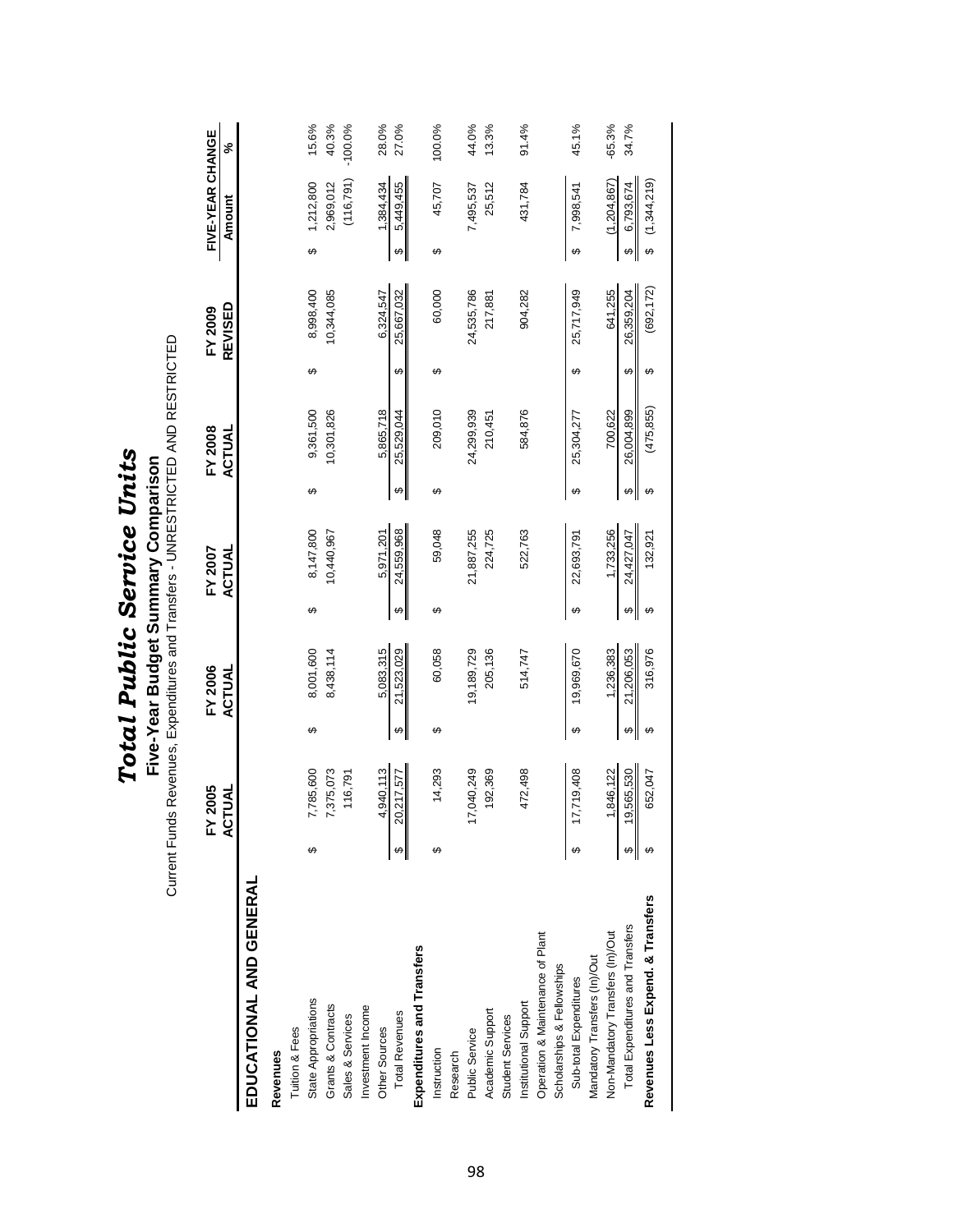### *Institute for Public Service*

#### **Unrestricted Net Assets**

|                                                                                       |                         | <b>IPS</b>             |                         | <b>MTAS</b>          |                      | <b>CTAS</b>            |               | <b>TOTAL</b>            |
|---------------------------------------------------------------------------------------|-------------------------|------------------------|-------------------------|----------------------|----------------------|------------------------|---------------|-------------------------|
| <b>TOTAL - JUNE 30, 2006</b>                                                          | $\sqrt[6]{\frac{1}{2}}$ | 806,814                | $\,$                    | 509,522              | $\pmb{\mathfrak{S}}$ | 681,789                | \$            | 1,998,125               |
|                                                                                       |                         |                        |                         |                      |                      |                        |               |                         |
| <b>FY 2006-07 ACTUAL</b>                                                              |                         |                        |                         |                      |                      |                        |               |                         |
| Revenue                                                                               | \$                      | 6,215,770              | \$                      | 4,929,696            | \$                   | 3,791,623              | \$            | 14,937,088              |
| Less:                                                                                 |                         |                        | \$                      |                      |                      | 4,051,327              |               |                         |
| Expenditures                                                                          | \$                      | 4,590,050              |                         | 4,953,878            | \$                   |                        | \$            | 13,595,255              |
| Mandatory Transfers (In)/Out                                                          |                         |                        |                         |                      |                      |                        |               |                         |
| Non-Mandatory Transfers(In)/Out                                                       |                         | 1,638,568<br>6,228,618 |                         | 153,071<br>5,106,949 |                      | (58, 382)<br>3,992,945 |               | 1,733,256<br>15,328,511 |
| <b>Total Expenditures &amp; Transfers</b>                                             | $\frac{1}{2}$<br>\$     |                        | $\frac{1}{2}$<br>\$     |                      | \$                   | (201, 322)             | \$            | (391, 423)              |
| Net Change<br><b>Unrestricted Net Assets</b>                                          |                         | (12, 848)              |                         | (177, 253)           | \$                   |                        | \$            |                         |
| Working Capital-Accounts Receivable                                                   | \$                      | 45,825                 |                         |                      |                      |                        | \$            | 45,825                  |
| <b>Working Capital-Inventories</b>                                                    |                         |                        |                         |                      |                      |                        |               |                         |
| <b>Revolving Funds</b>                                                                |                         | 80,000                 |                         |                      |                      |                        |               | 80,000                  |
| Encumbrances                                                                          |                         | 372,758                | \$                      | 3,582                | \$                   | 15,576                 |               | 391,915                 |
| <b>Unexpended Gifts</b>                                                               |                         |                        |                         |                      |                      |                        |               |                         |
| Reappropriations                                                                      |                         |                        |                         | 75,000               |                      | 310,000                |               | 385,000                 |
| Unallocated                                                                           |                         | 295,383                |                         | 253,688              |                      | 154,890                |               | 703,961                 |
|                                                                                       |                         | 793,966                |                         | 332,270              | $\frac{1}{2}$        |                        |               |                         |
| <b>TOTAL - JUNE 30, 2007</b><br><b>Percent Unallocated of Expend. &amp; Transfers</b> | $\frac{1}{2}$           | 4.74%                  | $\frac{1}{2}$           | 4.97%                |                      | 480,466<br>3.88%       | $\frac{1}{2}$ | 1,606,702<br>4.59%      |
|                                                                                       |                         |                        |                         |                      |                      |                        |               |                         |
| <b>FY 2007-08 ACTUAL</b>                                                              |                         |                        |                         |                      |                      |                        |               |                         |
| Revenue                                                                               | \$                      | 6,515,804              | \$                      | 5,715,617            | \$                   | 4,133,128              | \$            | 16,364,549              |
| Less:                                                                                 |                         |                        |                         |                      |                      |                        |               |                         |
| Expenditures                                                                          | \$                      | 6,166,451              | \$                      | 5,824,162            | \$                   | 4,259,965              | \$            | 16,250,579              |
| Mandatory Transfers (In)/Out                                                          |                         |                        |                         |                      |                      |                        |               |                         |
| Non-Mandatory Transfers(In)/Out                                                       |                         | 889,859                |                         | (73, 841)            |                      | (115, 395)             |               | 700,622                 |
| <b>Total Expenditures &amp; Transfers</b>                                             | \$                      | 7,056,310              | \$                      | 5,750,321            | \$                   | 4,144,570              | \$            | 16,951,201              |
| Net Change                                                                            | $\overline{\$}$         | (540, 506)             | \$                      | (34, 704)            | \$                   | (11, 441)              | \$            | (586, 652)              |
| <b>Unrestricted Net Assets</b>                                                        |                         |                        |                         |                      |                      |                        |               |                         |
| Working Capital-Accounts Receivable                                                   | \$                      | 44,947                 |                         |                      |                      |                        | \$            | 44,947                  |
| <b>Working Capital-Inventories</b>                                                    |                         |                        |                         |                      |                      |                        |               |                         |
| <b>Revolving Funds</b>                                                                |                         |                        |                         |                      |                      |                        |               |                         |
| Encumbrances                                                                          |                         | 43,016                 | \$                      | 18,965               | \$                   | 15,576                 |               | 77,557                  |
| <b>Unexpended Gifts</b>                                                               |                         |                        |                         |                      |                      |                        |               |                         |
| Reappropriations                                                                      |                         |                        |                         | 20,000               |                      | 270,000                |               | 290,000                 |
| Unallocated                                                                           |                         | 165,497                |                         | 258,600              |                      | 183,449                |               | 607,546                 |
| <b>TOTAL - JUNE 30, 2008</b>                                                          | \$                      | 253,460                | \$                      | 297,565              | \$                   | 469,025                | \$            | 1,020,050               |
| Percent Unallocated of Expend. & Transfers                                            |                         | 2.35%                  |                         | 4.50%                |                      | 4.43%                  |               | 3.58%                   |
| FY 2008-09 REVISED BUDGET                                                             |                         |                        |                         |                      |                      |                        |               |                         |
| Revenue                                                                               | \$                      | 6,547,400              | \$                      | 5,832,048            | \$                   | 4,131,499              | \$            | 16,510,947              |
| Less:                                                                                 |                         |                        |                         |                      |                      |                        |               |                         |
| Expenditures                                                                          | \$                      | 5,784,486              | \$                      | 5,941,855            | \$                   | 4,385,523              | S             | 16,111,864              |
| Mandatory Transfers (In)/Out                                                          |                         |                        |                         |                      |                      |                        |               |                         |
| Non-Mandatory Transfers(In)/Out                                                       |                         | 735,683                |                         | 33,028               |                      | (127, 456)             |               | 641,255                 |
| <b>Total Expenditures &amp; Transfers</b>                                             | $\frac{1}{2}$           | 6,520,169              | $\frac{1}{2}$           | 5,974,883            | $\frac{3}{2}$        | 4,258,067              | $\frac{1}{2}$ | 16,753,119              |
| Net Change                                                                            | $\overline{\$}$         | 27,231                 | $\$$                    | (142, 835)           | $\pmb{\mathfrak{z}}$ | (126, 568)             | $\$\$         | (242, 172)              |
| <b>Unrestricted Net Assets</b>                                                        |                         |                        |                         |                      |                      |                        |               |                         |
| Working Capital-Accounts Receivable                                                   | \$                      | 44,947                 |                         |                      |                      |                        | \$            | 44,947                  |
| <b>Working Capital-Inventories</b>                                                    |                         |                        |                         |                      |                      |                        |               |                         |
| <b>Revolving Funds</b>                                                                |                         |                        |                         |                      |                      |                        |               |                         |
| Encumbrances                                                                          |                         | 43,016                 |                         |                      |                      |                        |               | 43,016                  |
| <b>Unexpended Gifts</b>                                                               |                         |                        |                         |                      |                      |                        |               |                         |
|                                                                                       |                         |                        |                         |                      | \$                   | 159,008                |               | 159,008                 |
| Reappropriations<br>Unallocated                                                       |                         | 192,728                | \$                      | 154,730              |                      | 183,449                |               | 530,907                 |
| <b>ESTIMATED TOTAL - OCTOBER 31, 2008</b>                                             | \$                      | 280,691                | $\sqrt[6]{\frac{1}{2}}$ | 154,730              | $\frac{1}{2}$        | 342,457                |               | 777,878                 |
|                                                                                       |                         |                        |                         | 2.59%                |                      |                        | $\frac{1}{2}$ |                         |
| Percent Unallocated of Expend. & Transfers                                            |                         | 2.96%                  |                         |                      |                      | 4.31%                  |               | 3.17%                   |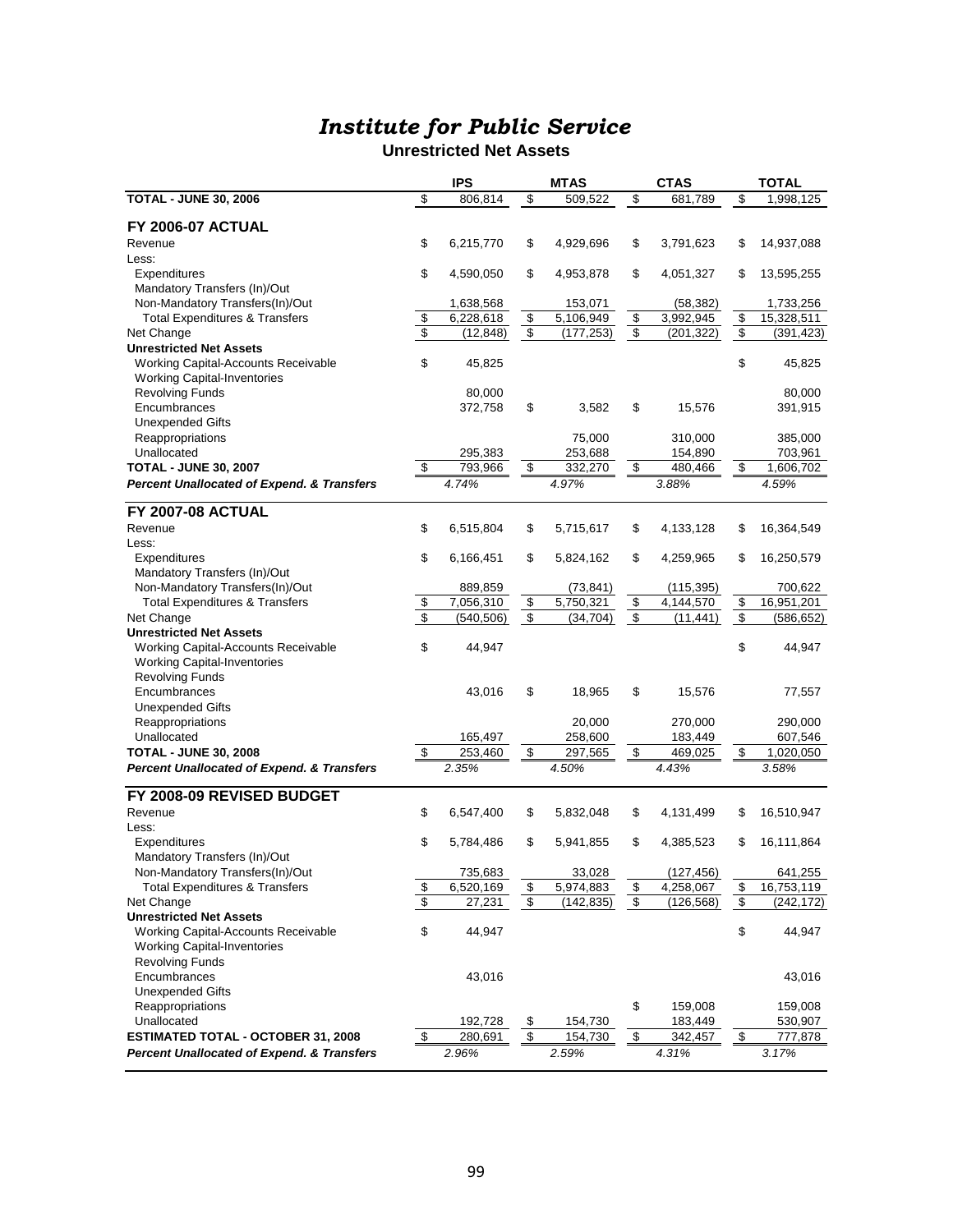# *Institute for Public Service*

#### **FY 2009 Budget Summary**

|                                          |                  |                 |                 | <b>CHANGE</b>              |               |
|------------------------------------------|------------------|-----------------|-----------------|----------------------------|---------------|
|                                          | <b>FY 2008</b>   | FY 2009         | FY 2009         | <b>Original to Revised</b> |               |
|                                          | <b>ACTUAL</b>    | <b>ORIGINAL</b> | <b>REVISED</b>  | Amount                     | $\frac{9}{6}$ |
| <b>EDUCATIONAL AND GENERAL</b>           |                  |                 |                 |                            |               |
| <b>Revenues</b>                          |                  |                 |                 |                            |               |
| Tuition & Fees                           |                  |                 |                 |                            |               |
| <b>State Appropriations</b>              | \$<br>4,995,500  | \$<br>4,923,500 | \$<br>4,834,400 | \$<br>(89, 100)            | $-1.8%$       |
| <b>Grants &amp; Contracts</b>            | 1,500,299        | 1,850,000       | 1,700,000       | (150,000)                  | $-8.1%$       |
| Sales & Services                         |                  |                 |                 |                            |               |
| Investment Income                        |                  |                 |                 |                            |               |
| <b>Other Sources</b>                     | 20,005           | 13,000          | 13,000          |                            |               |
| <b>Total Revenues</b>                    | \$<br>6,515,804  | \$<br>6,786,500 | \$<br>6,547,400 | \$<br>(239, 100)           | $-3.5%$       |
| <b>Expenditures and Transfers</b>        |                  |                 |                 |                            |               |
| Instruction                              |                  |                 |                 |                            |               |
| Research                                 |                  |                 |                 |                            |               |
| <b>Public Service</b>                    | \$<br>5,605,253  | \$<br>5,097,809 | \$<br>4,907,504 | \$<br>(190, 305)           | $-3.7%$       |
| Academic Support                         |                  |                 |                 |                            |               |
| <b>Student Services</b>                  |                  |                 |                 |                            |               |
| <b>Institutional Support</b>             | 561,198          | 840,849         | 876,982         | 36,133                     | 4.3%          |
| Operation & Maintenance of Plant         |                  |                 |                 |                            |               |
| Scholarships & Fellowships               |                  |                 |                 |                            |               |
| Sub-total Expenditures                   | \$<br>6,166,451  | \$<br>5,938,658 | \$<br>5,784,486 | \$<br>(154, 172)           | $-2.6%$       |
| Mandatory Transfers (In)/Out             |                  |                 |                 |                            |               |
| Non-Mandatory Transfers (In)/Out         | 889,859          | 853,700         | 735,683         | (118, 017)                 | $-13.8%$      |
| <b>Total Expenditures and Transfers</b>  | \$<br>7,056,310  | \$<br>6,792,358 | \$<br>6,520,169 | \$<br>(272, 189)           | $-4.0%$       |
| <b>Fund Balance Addition/(Reduction)</b> | \$<br>(540, 506) | \$<br>(5,858)   | \$<br>27,231    | \$<br>33,089               |               |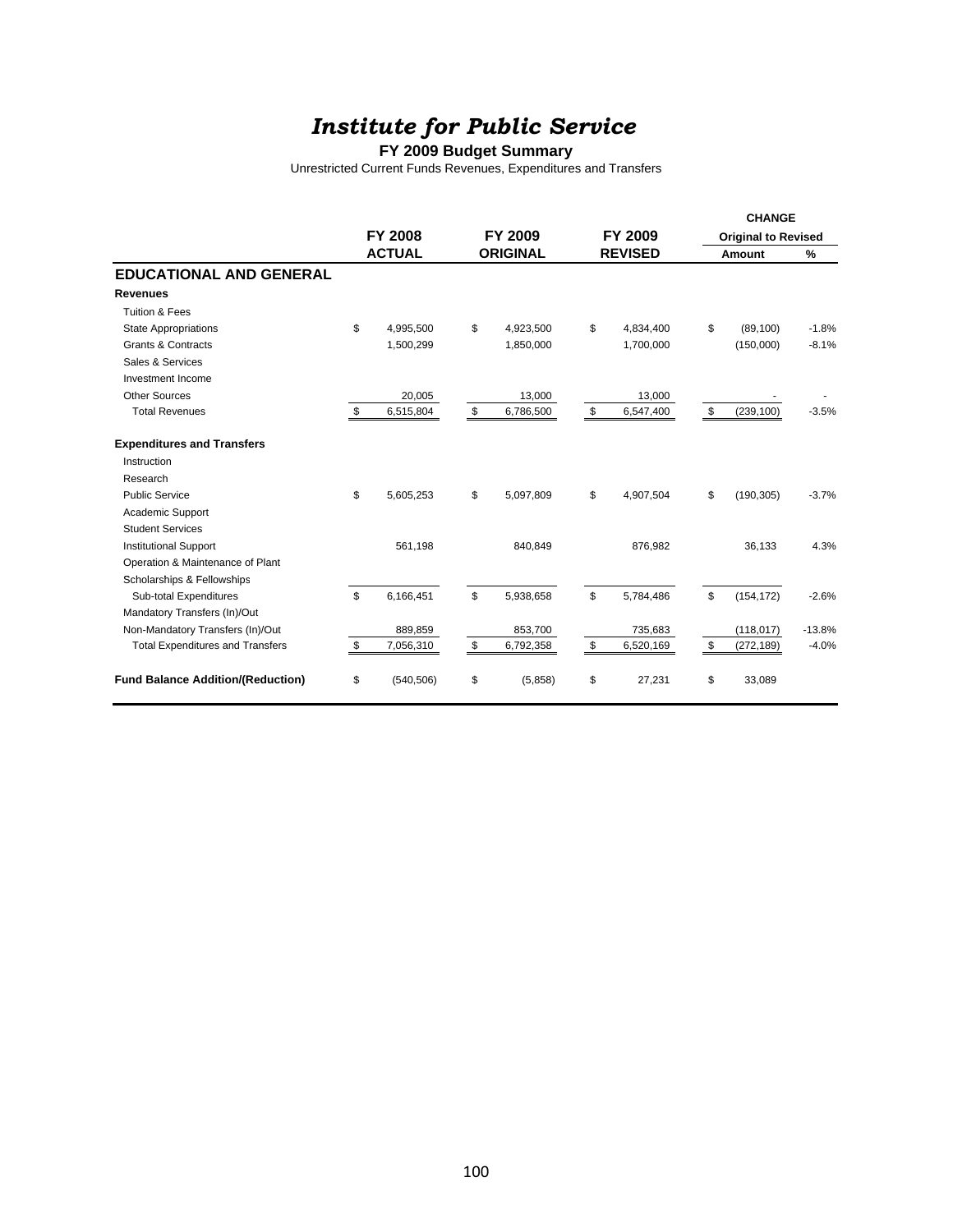| ֦֧<br>سيسعد مدمات<br>ロットー<br>.<br>.<br>.<br>.<br>.<br>$\ddot{r}$<br>iite<br>うししり<br>$-+,-$<br>ć | )<br>)<br>)<br>Ĭ<br>ĭ<br>$\vec{c}$ |  |
|-------------------------------------------------------------------------------------------------|------------------------------------|--|
|                                                                                                 |                                    |  |

**FY 2009 Budget Summar y** Unrestricted and Restricted Current Funds Revenues, Expenditures and Transfers

|                                   |    |              | FY 2008   | ACTUAL                   |                   |            |                        |              |    | FY 2009 ORIGINAL |    |            |          |              |     | FY 2009 REVISED |                        |            |    | <b>Original to Revised</b><br>CHANGE |          |
|-----------------------------------|----|--------------|-----------|--------------------------|-------------------|------------|------------------------|--------------|----|------------------|----|------------|----------|--------------|-----|-----------------|------------------------|------------|----|--------------------------------------|----------|
|                                   |    | Unrestricted |           | icted<br>Restr           |                   | Total      |                        | Unrestricted |    | Restricted       |    | Total      |          | Unrestricted |     | Restricted      |                        | Total      |    | Amount                               | వ్       |
| EDUCATIONAL AND GENERAL           |    |              |           |                          |                   |            |                        |              |    |                  |    |            |          |              |     |                 |                        |            |    |                                      |          |
| Revenues                          |    |              |           |                          |                   |            |                        |              |    |                  |    |            |          |              |     |                 |                        |            |    |                                      |          |
| Tuition & Fees                    |    |              |           |                          |                   |            |                        |              |    |                  |    |            |          |              |     |                 |                        |            |    |                                      |          |
| State Appropriations              | မာ | 4,995,500    |           |                          | ΘĤ,               | 4,995,500  | ↮                      | 4,923,500    |    |                  | ↮  | 4,923,500  | 69       | 4,834,400    |     |                 | 69                     | 4,834,400  | မာ | (89, 100)                            | $-1.8%$  |
| Grants & Contracts                |    | 500,299      |           | 212,748<br>$\frac{3}{2}$ |                   | 9,713,046  |                        | ,850,000     | မာ | 8,600,000        |    | 10,450,000 |          | ,700,000     | Ġθ  | 8,050,000       |                        | 9,750,000  |    | 700,000)                             | $-6.7%$  |
| Sales & Services                  |    |              |           |                          |                   |            |                        |              |    |                  |    |            |          |              |     |                 |                        |            |    |                                      |          |
| Investment Income                 |    |              |           |                          |                   |            |                        |              |    |                  |    |            |          |              |     |                 |                        |            |    |                                      |          |
| Other Sources                     |    | 20,005       |           | 255,184                  |                   | 275,189    |                        | 13,000       |    | 325,000          |    | 338,000    |          | 13,000       |     | 325,000         |                        | 338,000    |    |                                      |          |
| <b>Total Revenues</b>             | S  | 6,515,804    | $\bullet$ | 8,467,932                | $\leftrightarrow$ | 14,983,736 | $\boldsymbol{\varphi}$ | 6,786,500    | ↮  | 8,925,000        | s, | 15,711,500 | $\Theta$ | 6,547,400    | မာ  | 8,375,000       | $\boldsymbol{\varphi}$ | 14,922,400 | ↮  | (789, 100)                           | $-5.0%$  |
| Expenditures and Transfers        |    |              |           |                          |                   |            |                        |              |    |                  |    |            |          |              |     |                 |                        |            |    |                                      |          |
| Instruction                       |    |              |           | 201,500                  | မာ                | 201,500    |                        |              |    |                  |    |            |          |              |     |                 |                        |            |    |                                      |          |
| Research                          |    |              |           |                          |                   |            |                        |              |    |                  |    |            |          |              |     |                 |                        |            |    |                                      |          |
| Public Service                    |    | 5,605,253    |           | 8,265,846                |                   | 13,871,099 | ↮                      | 5,097,809    | မာ | 8,815,000        | မာ | 13,912,809 | မာ       | 4,907,504    | မာ  | 8,815,000       | မာ                     | 13,722,504 | မာ | (190, 305)                           | $-1.4%$  |
| Academic Support                  |    |              |           |                          |                   |            |                        |              |    |                  |    |            |          |              |     |                 |                        |            |    |                                      |          |
| Student Services                  |    |              |           |                          |                   |            |                        |              |    |                  |    |            |          |              |     |                 |                        |            |    |                                      |          |
| Institutional Support             |    | 561,198      |           | 11,469                   |                   | 572,668    |                        | 840,849      |    | 10,000           |    | 850,849    |          | 876,982      |     | 10,000          |                        | 886,982    |    | 36,133                               | 4.2%     |
| Operation & Maintenance of Plant  |    |              |           |                          |                   |            |                        |              |    |                  |    |            |          |              |     |                 |                        |            |    |                                      |          |
| Scholarships & Fellowships        |    |              |           |                          |                   |            |                        |              |    |                  |    |            |          |              |     |                 |                        |            |    |                                      |          |
| Sub-total Expenditures            |    | 6,166,451    |           | 478,816<br>ထံ            | မာ                | 14,645,267 | ↮                      | 5,938,658    | မာ | 8,825,000        | မာ | 14,763,658 | မာ       | 5,784,486    | tf, | 8,825,000       | 69                     | 14,609,486 | မာ | (154, 172)                           | $-1.0%$  |
| Mandatory Transfers (In)/Out      |    |              |           |                          |                   |            |                        |              |    |                  |    |            |          |              |     |                 |                        |            |    |                                      |          |
| Non-Mandatory Transfers (In)/Out  |    | 889,859      |           |                          |                   | 889,859    |                        | 853,700      |    |                  |    | 853,700    |          | 735,683      |     |                 |                        | 735,683    |    | (118.017)                            | $-13.8%$ |
| Total Expenditures and Transfers  | 69 | 7,056,310    |           | 478,816<br>တ်            | မာ                | 15,535,126 | မာ                     | 6,792,358    |    | 8,825,000        | မာ | 15,617,358 | မာ       | 6,520,169    | 69  | 8,825,000       | မာ                     | 15,345,169 | 69 | (272, 189)                           | $-1.7%$  |
| Revenues Less Expend. & Transfers |    | (540, 506)   |           | (10, 884)                | မာ                | (551, 390) | ↮                      | (5,858)      | မာ | 100,000          | မာ | 94,142     | မာ       | 27,231       | မာ  | (450,000)       | မာ                     | (422, 769) | ↮  | (516, 911)                           |          |
|                                   |    |              |           |                          |                   |            |                        |              |    |                  |    |            |          |              |     |                 |                        |            |    |                                      |          |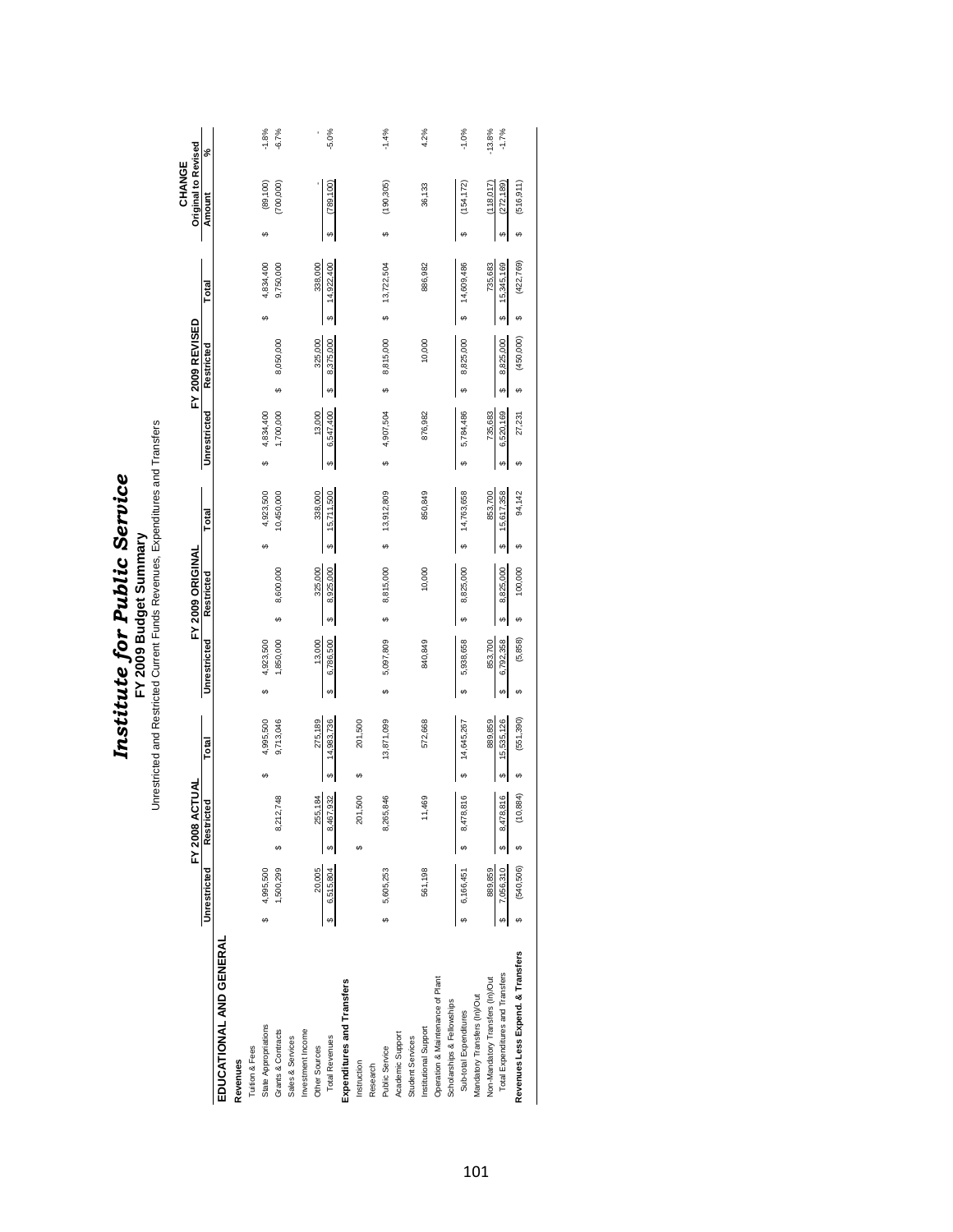|                                   |    | FY 2005<br><b>ACTUA</b>  |   | FY 2006<br>ACTUAL |   | FY 2007<br>ACTUAL |   | FY 2008<br>ACTUAL |   | <b>REVISED</b><br>FY 2009 | FIVE-YEAR CHANGE<br>Amount | న్         |
|-----------------------------------|----|--------------------------|---|-------------------|---|-------------------|---|-------------------|---|---------------------------|----------------------------|------------|
| EDUCATIONAL AND GENERAL           |    |                          |   |                   |   |                   |   |                   |   |                           |                            |            |
| Revenues                          |    |                          |   |                   |   |                   |   |                   |   |                           |                            |            |
| Tuition & Fees                    |    |                          |   |                   |   |                   |   |                   |   |                           |                            |            |
| State Appropriations              | ↮  | <b>600</b><br>4,842      | ↔ | 4,930,000         | ↔ | 4,734,600         | ↔ | 4,995,500         | ↔ | 4,834,400                 | (8, 200)<br>↮              | $-0.2%$    |
| Grants & Contracts                |    | 507<br>1,086             |   | 1,362,354         |   | 1,472,395         |   | 500,299           |   | 1,700,000                 | 613,493                    | 56.5%      |
| Sales & Services                  |    | 791<br>116               |   |                   |   |                   |   |                   |   |                           | (116, 791)                 | $-100.0\%$ |
| Investment Income                 |    |                          |   |                   |   |                   |   |                   |   |                           |                            |            |
| Other Sources                     |    | ,582<br>25               |   | 13,513            |   | 8,775             |   | 20,005            |   | 13,000                    | (12,582)                   | -49.2%     |
| <b>Total Revenues</b>             |    | $-480$<br>6,071          | ↮ | 6,305,867         | ↮ | 6,215,770         | ↔ | 6,515,804         | ↮ | 6,547,400                 | 475,920<br>↮               | 7.8%       |
| Expenditures and Transfers        |    |                          |   |                   |   |                   |   |                   |   |                           |                            |            |
| Instruction                       |    |                          |   |                   |   |                   |   |                   |   |                           |                            |            |
| Research                          |    |                          |   |                   |   |                   |   |                   |   |                           |                            |            |
| Public Service                    | ↮  | .175<br>3,418            | ↮ | 4,184,950         | ↮ | 4,081,908         | ↮ | 5,605,253         | ↮ | 4,907,504                 | 1,489,329<br>↮             | 43.6%      |
| Academic Support                  |    |                          |   |                   |   |                   |   |                   |   |                           |                            |            |
| Student Services                  |    |                          |   |                   |   |                   |   |                   |   |                           |                            |            |
| Institutional Support             |    | 206<br>450               |   | 497,541           |   | 508,142           |   | 561,198           |   | 876,982                   | 426,776                    | 94.8%      |
| Operation & Maintenance of Plant  |    |                          |   |                   |   |                   |   |                   |   |                           |                            |            |
| Scholarships & Fellowships        |    |                          |   |                   |   |                   |   |                   |   |                           |                            |            |
| Sub-total Expenditures            | မာ | 381<br>3,868             | ↔ | 4,682,491         | ↔ | 4,590,050         | ↔ | 6,166,451         | ↮ | 5,784,486                 | 1,916,105<br>↮             | 49.5%      |
| Mandatory Transfers (In)/Out      |    |                          |   |                   |   |                   |   |                   |   |                           |                            |            |
| Non-Mandatory Transfers (In)/Out  |    | 890<br>2,116             |   | 1,483,525         |   | 1,638,568         |   | 889,859           |   | 735,683                   | (1,381,207)                | $-65.2%$   |
| Total Expenditures and Transfers  |    | $\frac{271}{2}$<br>5,985 | ↮ | 6,166,015         | ↮ | 6,228,618         | ↮ | 7,056,310         | ↮ | 6,520,169                 | 534,898<br>↮               | 8.9%       |
| Fund Balance Addition/(Reduction) |    | 209<br>86                | ↔ | 139,851           | ↔ | (12, 848)         | ↮ | (540, 506)        | ↔ | 27,231                    | (58, 978)<br>↮             |            |
|                                   |    |                          |   |                   |   |                   |   |                   |   |                           |                            |            |

Institute for Public Service *Institute for Public Service* **Five-Year Budget Summary Comparison**

**Five-Year Budget Summary Comparison**<br>Current Funds Revenues, Expenditures and Transfers - UNRESTRICTED Current Funds Revenues, Expenditures and Transfers - UNRESTRICTED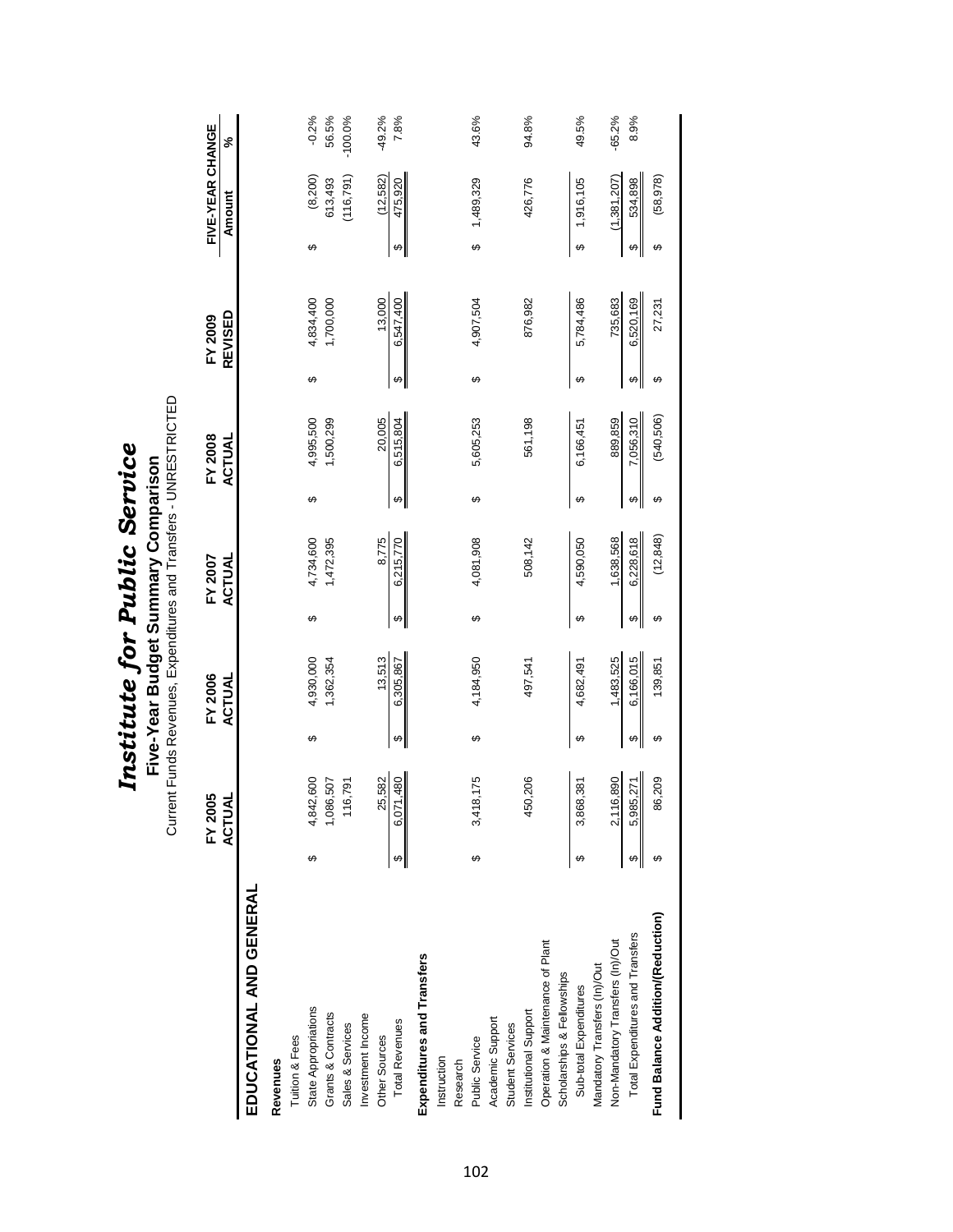|                                   |   | FY 2005<br><b>ACTUAL</b> |   | FY 2006<br>ACTUAL |   | FY 2007<br>ACTUAL |   | FY 2008<br>ACTUAL |   | <b>REVISED</b><br>FY 2009 | Amount | FIVE-YEAR CHANGE | $\mathbf{S}^{\mathbf{c}}$ |
|-----------------------------------|---|--------------------------|---|-------------------|---|-------------------|---|-------------------|---|---------------------------|--------|------------------|---------------------------|
| EDUCATIONAL AND GENERAL           |   |                          |   |                   |   |                   |   |                   |   |                           |        |                  |                           |
| Revenues                          |   |                          |   |                   |   |                   |   |                   |   |                           |        |                  |                           |
| Tuition & Fees                    |   |                          |   |                   |   |                   |   |                   |   |                           |        |                  |                           |
| State Appropriations              | ↔ | 4,842,600                | ↔ | 4,930,000         | ↔ | 4,734,600         | ↔ | 4,995,500         | ↮ | 4,834,400                 | ↔      | (8, 200)         | $-0.2%$                   |
| Grants & Contracts                |   | 6,633,172                |   | 7,728,795         |   | 9,630,888         |   | 9,713,046         |   | 9,750,000                 |        | 3,116,828        | 47.0%                     |
| Sales & Services                  |   | 116,791                  |   |                   |   |                   |   |                   |   |                           |        | (116, 791)       | $-100.0%$                 |
| Investment Income                 |   |                          |   |                   |   |                   |   |                   |   |                           |        |                  |                           |
| Other Sources                     |   | 157,465                  |   | 281,901           |   | 601,297           |   | 275,189           |   | 338,000                   |        | (119, 465)       | $-26.1%$                  |
| <b>Total Revenues</b>             |   | 050,028<br>12,0          | ↮ | 12,940,696        | ↮ | 14,966,785        | ↮ | 14,983,736        | ↔ | 14,922,400                | ↮      | 2,872,372        | 23.8%                     |
| Expenditures and Transfers        |   |                          |   |                   |   |                   |   |                   |   |                           |        |                  |                           |
| Instruction                       |   |                          |   |                   |   |                   | ↮ | 201,500           |   |                           |        |                  |                           |
| Research                          |   |                          |   |                   |   |                   |   |                   |   |                           |        |                  |                           |
| Public Service                    | ↮ | 248,088<br>ο,<br>Θ       | ↮ | 10,724,121        | ↮ | 12,323,001        |   | 13,871,099        | ↮ | 13,722,504                | ↮      | 4,474,416        | 48.4%                     |
| Academic Support                  |   |                          |   |                   |   |                   |   |                   |   |                           |        |                  |                           |
| <b>Student Services</b>           |   |                          |   |                   |   |                   |   |                   |   |                           |        |                  |                           |
| Institutional Support             |   | -60,123                  |   | 502,662           |   | 516,304           |   | 572,668           |   | 886,982                   |        | 426859           | 92.8%                     |
| Operation & Maintenance of Plant  |   |                          |   |                   |   |                   |   |                   |   |                           |        |                  |                           |
| Scholarships & Fellowships        |   |                          |   |                   |   |                   |   |                   |   |                           |        |                  |                           |
| Sub-total Expenditures            |   | 708,211<br>9,7           | ↮ | 11,226,783        | ↮ | 12,839,306        | ↮ | 14,645,267        | ↔ | 14,609,486                | ↔      | 4,901,275        | 50.5%                     |
| Mandatory Transfers (In)/Out      |   |                          |   |                   |   |                   |   |                   |   |                           |        |                  |                           |
| Non-Mandatory Transfers (In)/Out  |   | 16,890<br>$\tilde{c}_i$  |   | 1,483,525         |   | 1,638,568         |   | 889,859           |   | 735,683                   |        | (1,381,207)      | $-65.2%$                  |
| Total Expenditures and Transfers  |   | 11,825,100               | ↮ | 12,710,307        | ↮ | 14,477,873        | ക | 15,535,126        | ↮ | 15,345,169                | ↔      | 3,520,069        | 29.8%                     |
| Fund Balance Addition/(Reduction) |   | 224,928                  | ↮ | 230,388           | ↔ | 488,911           | ↮ | (551, 390)        | ↮ | (422, 769)                | ↔      | (647, 697)       |                           |
|                                   |   |                          |   |                   |   |                   |   |                   |   |                           |        |                  |                           |

Institute for Public Service *Institute for Public Service* **Five-Year Budget Summary Comparison**

**Five-Year Budget Summary Comparison**<br>Current Funds Revenues, Expenditures and Transfers - UNRESTRICTED AND RESTRICTED Current Funds Revenues, Expenditures and Transfers - UNRESTRICTED AND RESTRICTED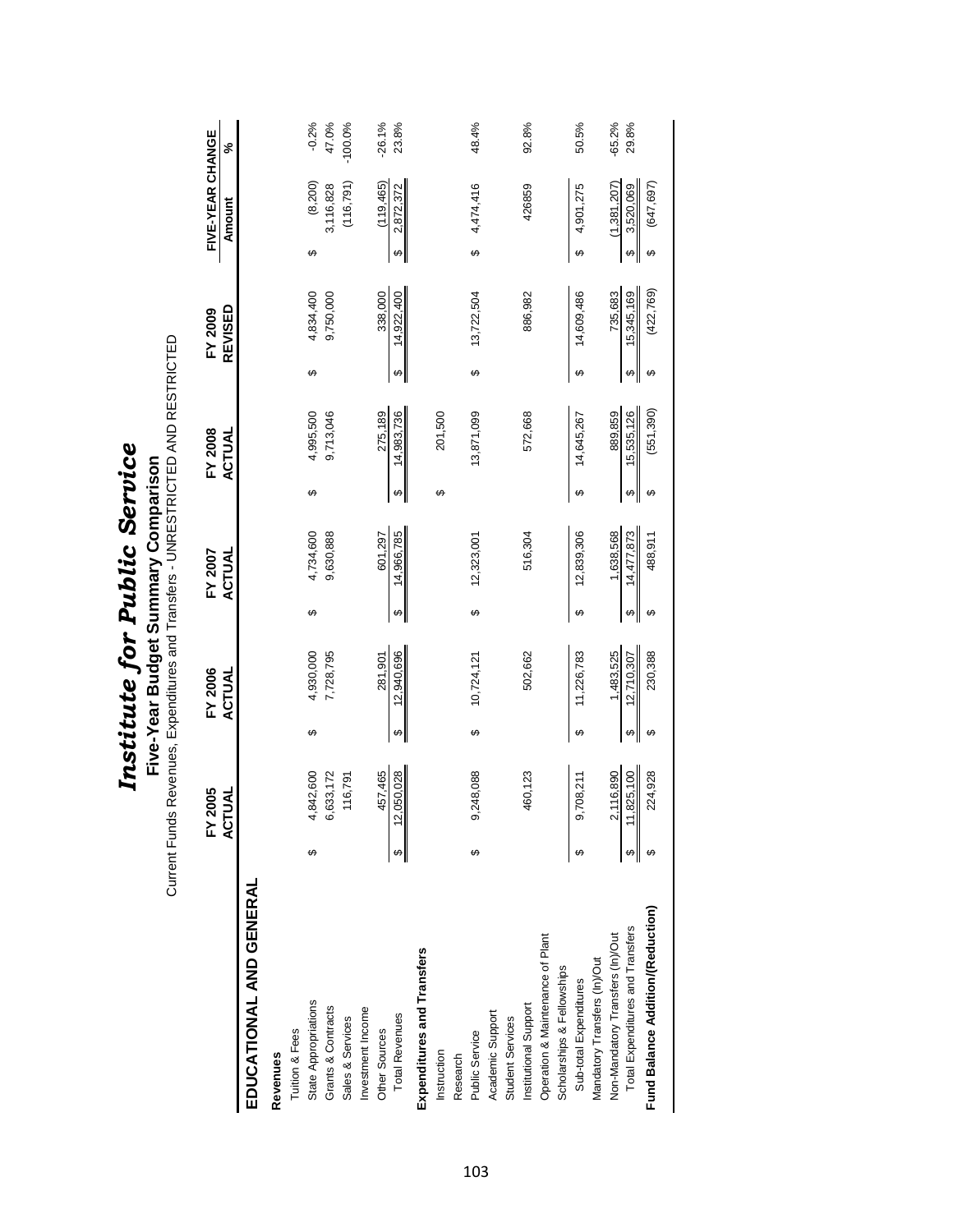# *Municipal Technical Advisory Service*

#### **FY 2009 Budget Summary**

|                                          |                 |                 |                  | <b>CHANGE</b>              |           |
|------------------------------------------|-----------------|-----------------|------------------|----------------------------|-----------|
|                                          | <b>FY 2008</b>  | FY 2009         | FY 2009          | <b>Original to Revised</b> |           |
|                                          | <b>ACTUAL</b>   | <b>ORIGINAL</b> | <b>REVISED</b>   | <b>Amount</b>              | $\%$      |
| <b>EDUCATIONAL AND GENERAL</b>           |                 |                 |                  |                            |           |
| <b>Revenues</b>                          |                 |                 |                  |                            |           |
| Tuition & Fees                           |                 |                 |                  |                            |           |
| <b>State Appropriations</b>              | \$<br>2,752,900 | \$<br>2,708,900 | \$<br>2,625,700  | \$<br>(83, 200)            | $-3.1%$   |
| <b>Grants &amp; Contracts</b>            | 13,255          | 20,000          | 20,000           |                            |           |
| Sales & Services                         |                 |                 |                  |                            |           |
| Investment Income                        |                 |                 |                  |                            |           |
| <b>Other Sources</b>                     | 2,949,462       | 3,171,348       | 3,186,348        | 15,000                     | 0.5%      |
| <b>Total Revenues</b>                    | \$<br>5,715,617 | \$<br>5,900,248 | \$<br>5,832,048  | \$<br>(68, 200)            | $-1.2%$   |
| <b>Expenditures and Transfers</b>        |                 |                 |                  |                            |           |
| Instruction                              |                 |                 |                  |                            |           |
| Research                                 |                 |                 |                  |                            |           |
| <b>Public Service</b>                    | \$<br>5,611,892 | \$<br>5,899,037 | \$<br>5,715,474  | \$<br>(183, 563)           | $-3.1%$   |
| Academic Support                         | 206,072         | 222,081         | 217,881          | (4,200)                    | $-1.9%$   |
| <b>Student Services</b>                  |                 |                 |                  |                            |           |
| <b>Institutional Support</b>             | 6,198           | 8,500           | 8,500            |                            |           |
| Operation & Maintenance of Plant         |                 |                 |                  |                            |           |
| Scholarships & Fellowships               |                 |                 |                  |                            |           |
| Sub-total Expenditures                   | \$<br>5,824,162 | \$<br>6,129,618 | \$<br>5,941,855  | \$<br>(187, 763)           | $-3.1%$   |
| Mandatory Transfers (In)/Out             |                 |                 |                  |                            |           |
| Non-Mandatory Transfers (In)/Out         | (73, 841)       | (146, 856)      | 33,028           | 179,884                    | $-122.5%$ |
| <b>Total Expenditures and Transfers</b>  | \$<br>5,750,321 | \$<br>5,982,762 | \$<br>5,974,883  | \$<br>(7, 879)             | $-0.1%$   |
| <b>Fund Balance Addition/(Reduction)</b> | \$<br>(34, 704) | \$<br>(82, 514) | \$<br>(142, 835) | \$<br>(60, 321)            |           |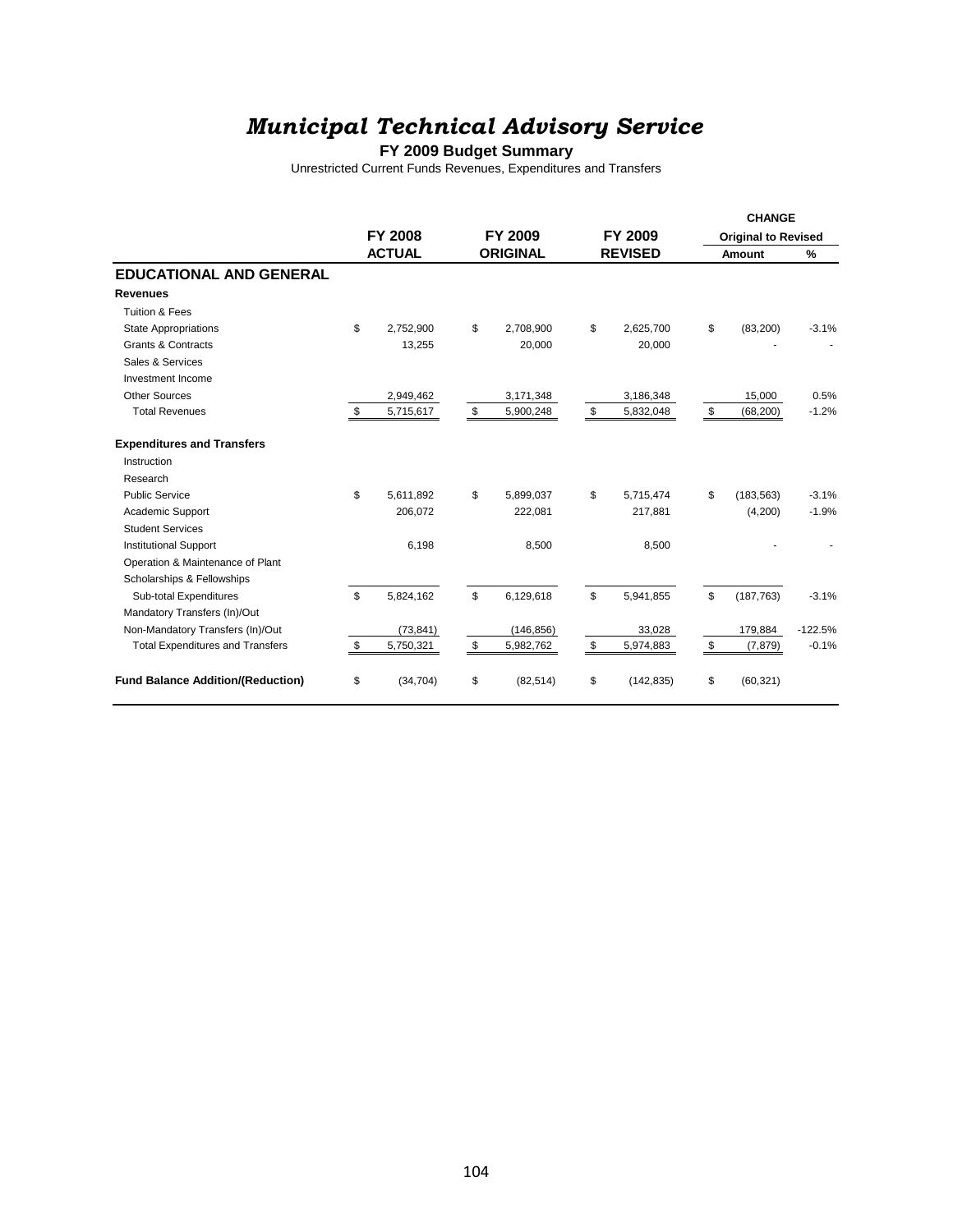|                                   |                        |                        |                           |    | Unrestricted and Restricted Current Funds Revenues, Expenditures and Transfers |    |              |    |                  |    |            |    |              |    |                 |       |            |                 |                                  |           |
|-----------------------------------|------------------------|------------------------|---------------------------|----|--------------------------------------------------------------------------------|----|--------------|----|------------------|----|------------|----|--------------|----|-----------------|-------|------------|-----------------|----------------------------------|-----------|
|                                   |                        |                        | <b>NAT:</b><br>FY 2008 AC |    |                                                                                |    |              |    | FY 2009 ORIGINAL |    |            |    |              |    | FY 2009 REVISED |       |            |                 | CHANGE                           |           |
|                                   | Unrestricted           |                        | Restricted                |    | Total                                                                          |    | Unrestricted |    | Restricted       |    | Total      |    | Unrestricted |    | Restricted      | Total |            | Amount          | <b>Original to Revised</b><br>వ్ |           |
| EDUCATIONAL AND GENERAL           |                        |                        |                           |    |                                                                                |    |              |    |                  |    |            |    |              |    |                 |       |            |                 |                                  |           |
| Revenues                          |                        |                        |                           |    |                                                                                |    |              |    |                  |    |            |    |              |    |                 |       |            |                 |                                  |           |
| Tuition & Fees                    |                        |                        |                           |    |                                                                                |    |              |    |                  |    |            |    |              |    |                 |       |            |                 |                                  |           |
| State Appropriations              | 2,752,900<br>Θ         |                        |                           | ↮  | 2,752,900                                                                      | မာ | 2,708,900    |    |                  | မာ | 2,708,900  | မာ | 2,625,700    |    |                 | ↮     | 2,625,700  | (83, 200)<br>↮  |                                  | $-3.1%$   |
| Grants & Contracts                | 13,255                 | မာ                     | 237,266                   |    | 250,521                                                                        |    | 20,000       | ↮  | 181,000          |    | 201,000    |    | 20,000       | ↮  | 181,000         |       | 201,000    |                 |                                  |           |
| Sales & Services                  |                        |                        |                           |    |                                                                                |    |              |    |                  |    |            |    |              |    |                 |       |            |                 |                                  |           |
| Investment Income                 |                        |                        |                           |    |                                                                                |    |              |    |                  |    |            |    |              |    |                 |       |            |                 |                                  |           |
| Other Sources                     | 2,949,462              |                        | 74,748                    |    | 3,024,209                                                                      |    | 3,171,348    |    | 159,000          |    | 3,330,348  |    | 3,186,348    |    | 159,000         |       | 3,345,348  | 15,000          |                                  | 0.5%      |
| <b>Total Revenue</b>              | 5,715,617<br>$\bullet$ | $\boldsymbol{\varphi}$ | 312,013                   | Ø  | 6,027,630                                                                      | Ø  | 5,900,248    | ↮  | 340,000          | မာ | 6,240,248  | မာ | 5,832,048    | Ø  | 340,000         | မာ    | 6,172,048  | (68, 200)<br>↮  |                                  | $-1.1%$   |
| Expenditures and Transfers        |                        |                        |                           |    |                                                                                |    |              |    |                  |    |            |    |              |    |                 |       |            |                 |                                  |           |
| Instruction                       |                        |                        |                           |    |                                                                                |    |              |    |                  |    |            |    |              |    |                 |       |            |                 |                                  |           |
| Research                          |                        |                        |                           |    |                                                                                |    |              |    |                  |    |            |    |              |    |                 |       |            |                 |                                  |           |
| Public Service                    | 5,611,892<br>မာ        | မာ                     | 267,244                   | မာ | 5,879,135                                                                      | မာ | 5,899,037    | မာ | 340,000          | မာ | 6,239,037  | မာ | 5,715,474    | မာ | 340,000         | မာ    | 6,055,474  | (183, 563)<br>↮ |                                  | $-2.9%$   |
| Academic Support                  | 206,072                |                        | 4,379                     |    | 210,451                                                                        |    | 222,081      |    |                  |    | 222,081    |    | 217,881      |    |                 |       | 217,881    |                 | (4, 200)                         | $-1.9%$   |
| <b>Student Services</b>           |                        |                        |                           |    |                                                                                |    |              |    |                  |    |            |    |              |    |                 |       |            |                 |                                  |           |
| Institutional Support             | 6,198                  |                        |                           |    | 6,198                                                                          |    | 8,500        |    |                  |    | 8,500      |    | 8,500        |    |                 |       | 8,500      |                 |                                  |           |
| Operation & Maintenance of Plant  |                        |                        |                           |    |                                                                                |    |              |    |                  |    |            |    |              |    |                 |       |            |                 |                                  |           |
| Scholarships & Fellowships        |                        |                        |                           |    |                                                                                |    |              |    |                  |    |            |    |              |    |                 |       |            |                 |                                  |           |
| Sub-total Expenditures            | 5,824,162<br>မာ        | $\boldsymbol{\varphi}$ | 22<br>271,6               | မာ | 6,095,784                                                                      | မာ | 6,129,618    | မာ | 340,000          | မာ | 6,469,618  | မာ | 5,941,855    | ↮  | 340,000         | Ø     | 6,281,855  | (187, 763)<br>6 |                                  | $-2.9%$   |
| Mandatory Transfers (In)/Out      |                        |                        |                           |    |                                                                                |    |              |    |                  |    |            |    |              |    |                 |       |            |                 |                                  |           |
| Non-Mandatory Transfers (In)/Out  | (73, 841)              |                        |                           |    | (73, 841)                                                                      |    | (146, 856)   |    |                  |    | (146, 856) |    | 33,028       |    |                 |       | 33,028     | 179,884         |                                  | $-122.5%$ |
| Total Expenditures and Transfers  | 5,750,321<br>↮         | မာ                     | 271,622                   | ↮  | 6,021,943                                                                      | ↮  | 5,982,762    | ↮  | 340,000          | ↮  | 6,322,762  | ↮  | 5,974,883    | ↮  | 340,000         | ↮     | 6,314,883  | (7, 879)<br>↮   |                                  | $-0.1%$   |
| Revenues Less Expend. & Transfers | (34, 704)              |                        | 40,391                    | မာ | 5,687                                                                          | မာ | (82, 514)    | Θ  |                  | မာ | (82, 514)  | Θ  | (142, 835)   | မာ |                 | Θ     | (142, 835) | (60, 321)<br>မာ |                                  |           |

**FY 2009 Budget Summary** *Municipal Tec h nical A* **d** *visory Servic*

*e*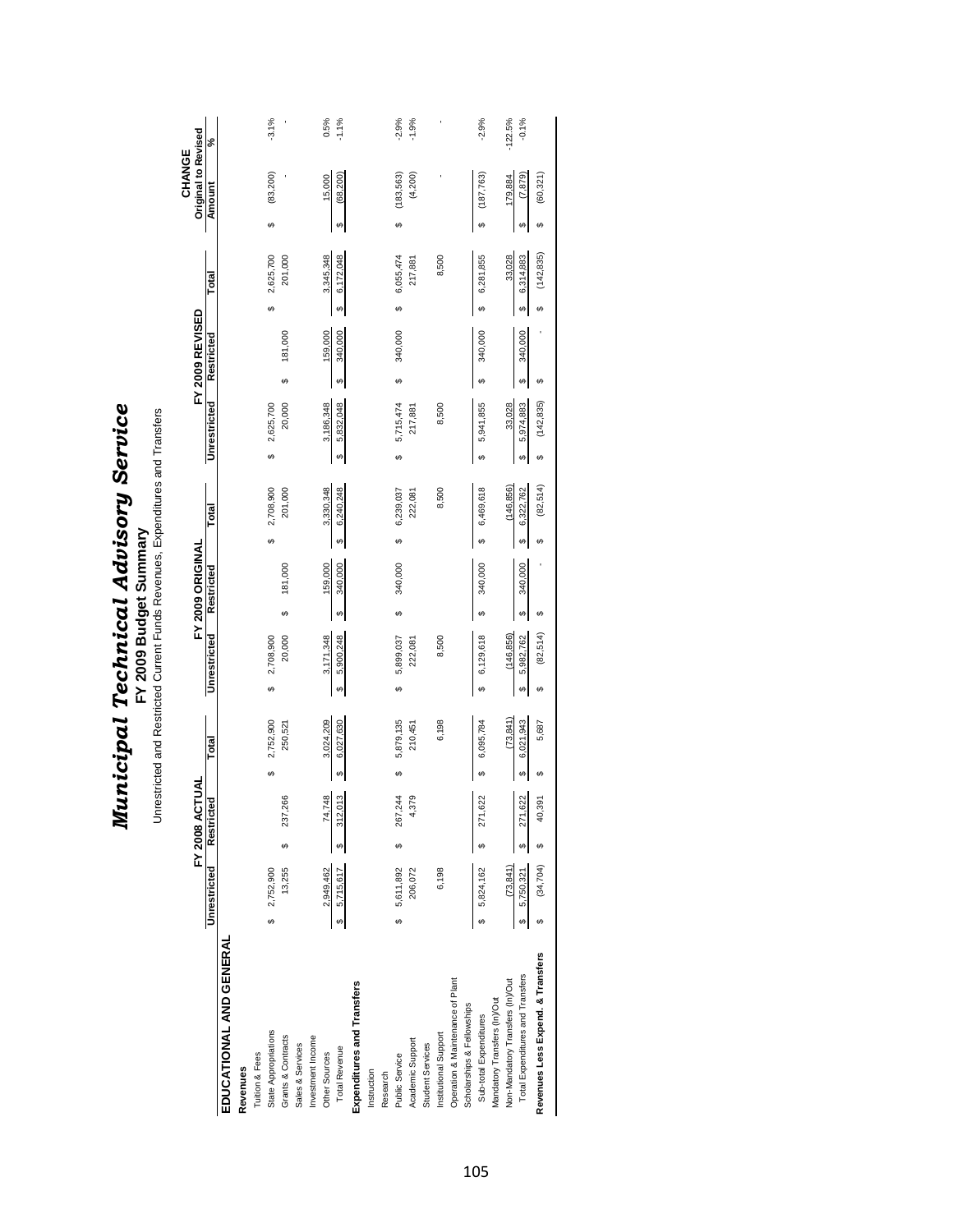|                                   |   |                   |                         |           |                         | Current Funds Revenues, Expenditures and Transfers - UNRESTRICTED |                        |           |   |                |                        |                  |           |
|-----------------------------------|---|-------------------|-------------------------|-----------|-------------------------|-------------------------------------------------------------------|------------------------|-----------|---|----------------|------------------------|------------------|-----------|
|                                   |   | FY 2005           |                         | FY 2006   |                         | FY 2007                                                           |                        | FY 2008   |   | FY 2009        |                        | FIVE-YEAR CHANGE |           |
|                                   |   | <b>NAL</b><br>ACT |                         | ACTUAL    |                         | ACTUAL                                                            |                        | ACTUAL    |   | <b>REVISED</b> |                        | Amount           | న్        |
| EDUCATIONAL AND GENERAL           |   |                   |                         |           |                         |                                                                   |                        |           |   |                |                        |                  |           |
| Revenues                          |   |                   |                         |           |                         |                                                                   |                        |           |   |                |                        |                  |           |
| Tuition & Fees                    |   |                   |                         |           |                         |                                                                   |                        |           |   |                |                        |                  |           |
| State Appropriations              | ↔ | 671,600           | ↮                       | 1,749,000 | ↮                       | 1,928,300                                                         | ↮                      | 2,752,900 | ↮ | 2,625,700      | ↮                      | 954,100          | 57.1%     |
| Grants & Contracts                |   | 36,503            |                         | 37,265    |                         | 27,378                                                            |                        | 13,255    |   | 20,000         |                        | (16,503)         | $-45.2%$  |
| Sales & Services                  |   |                   |                         |           |                         |                                                                   |                        |           |   |                |                        |                  |           |
| Investment Income                 |   |                   |                         |           |                         |                                                                   |                        |           |   |                |                        |                  |           |
| Other Sources                     |   | 371,823           |                         | 2,642,535 |                         | 2,974,018                                                         |                        | 2,949,462 |   | 3,186,348      |                        | 814,525          | 34.3%     |
| <b>Total Revenues</b>             |   | ,079,925          | $\pmb{\leftrightarrow}$ | 4,428,800 | $\pmb{\leftrightarrow}$ | 4,929,696                                                         | $\boldsymbol{\varphi}$ | 5,715,617 | ↔ | 5,832,048      | $\boldsymbol{\varphi}$ | 1,752,123        | 42.9%     |
| Expenditures and Transfers        |   |                   |                         |           |                         |                                                                   |                        |           |   |                |                        |                  |           |
| Instruction                       |   |                   |                         |           |                         |                                                                   |                        |           |   |                |                        |                  |           |
| Research                          |   |                   |                         |           |                         |                                                                   |                        |           |   |                |                        |                  |           |
| Public Service                    | ↮ | 865,682<br>ო      | ↮                       | 4,308,129 | ↮                       | 4,725,953                                                         | ↮                      | 5,611,892 | ↮ | 5,715,474      | ↮                      | 1,849,792        | 47.9%     |
| Academic Support                  |   | 192,369           |                         | 205,136   |                         | 224,725                                                           |                        | 206,072   |   | 217,881        |                        | 25,512           | 13.3%     |
| Student Services                  |   |                   |                         |           |                         |                                                                   |                        |           |   |                |                        |                  |           |
| Institutional Support             |   | 6,103             |                         | 6,006     |                         | 3,200                                                             |                        | 6,198     |   | 8,500          |                        | 2,397            | 39.3%     |
| Operation & Maintenance of Plant  |   |                   |                         |           |                         |                                                                   |                        |           |   |                |                        |                  |           |
| Scholarships & Fellowships        |   |                   |                         |           |                         |                                                                   |                        |           |   |                |                        |                  |           |
| Sub-total Expenditures            |   | 064,154           | ↮                       | 4,519,271 | ↮                       | 4,953,878                                                         | ↔                      | 5,824,162 | ↮ | 5,941,855      | ↮                      | 1,877,701        | 46.2%     |
| Mandatory Transfers (In)/Out      |   |                   |                         |           |                         |                                                                   |                        |           |   |                |                        |                  |           |
| Non-Mandatory Transfers (In)/Out  |   | (129, 591)        |                         | (34, 367) |                         | 153,071                                                           |                        | (73, 841) |   | 33,028         |                        | 162,619          | $-125.5%$ |
| Total Expenditures and Transfers  |   | ,934,563          | ↮                       | ,484,905  | ↮                       | 5,106,949                                                         | ↔                      | 5,750,321 | ↔ | 5,974,883      | ↮                      | 2,040,320        | 51.9%     |
| Fund Balance Addition/(Reduction) |   | 145,362           | ↔                       | (56, 105) | ↔                       | (177, 253)                                                        | ↔                      | (34,704)  | ↮ | (142, 835)     | ↮                      | (288, 197)       |           |
|                                   |   |                   |                         |           |                         |                                                                   |                        |           |   |                |                        |                  |           |

**Municipal Technical Advisory Service**<br>Five-Year Budget Summary Comparison<br>Current Funds Revenues. Expenditures and Transfers - UNRESTRICTED *Municipal Technical Advisory Service* **Five-Year Budget Summary Comparison**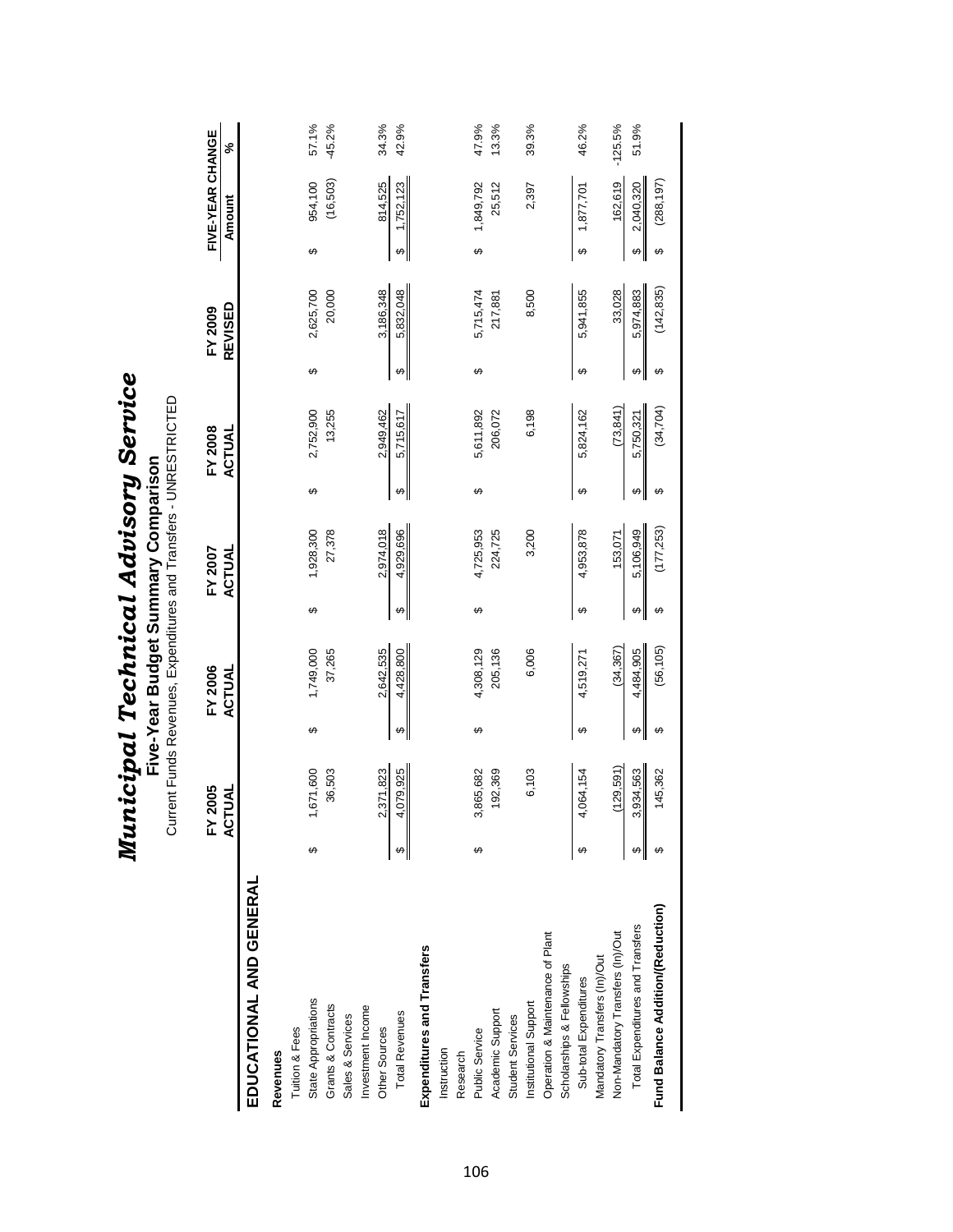|                                   |   | FY 2005<br>ACTUAL |   | FY 2006<br>ACTUAL |   | FY 2007<br>ACTUAL |   | FY 2008<br><b>ACTUAL</b> |   | <b>REVISED</b><br>FY 2009 |   | FIVE-YEAR CHANGE<br>Amount | న్        |
|-----------------------------------|---|-------------------|---|-------------------|---|-------------------|---|--------------------------|---|---------------------------|---|----------------------------|-----------|
| EDUCATIONAL AND GENERAL           |   |                   |   |                   |   |                   |   |                          |   |                           |   |                            |           |
| Revenues                          |   |                   |   |                   |   |                   |   |                          |   |                           |   |                            |           |
| Tuition & Fees                    |   |                   |   |                   |   |                   |   |                          |   |                           |   |                            |           |
| State Appropriations              |   | 1,671,600         | ↮ | 1,749,000         | ↮ | 1,928,300         | ↮ | 2,752,900                | ↮ | 2,625,700                 | ↮ | 954,100                    | 57.1%     |
| Grants & Contracts                |   | 385,339           |   | 371,370           |   | 447,673           |   | 250,521                  |   | 201,000                   |   | (184, 339)                 | -47.8%    |
| Sales & Services                  |   |                   |   |                   |   |                   |   |                          |   |                           |   |                            |           |
| Investment Income                 |   |                   |   |                   |   |                   |   |                          |   |                           |   |                            |           |
| Other Sources                     |   | 428,380<br>Νj     |   | 2,696,132         |   | 3,035,022         |   | 3,024,209                |   | 3,345,348                 |   | 916,968                    | 37.8%     |
| <b>Total Revenues</b>             |   | 485,319<br>4      | ↔ | 4,816,502         | ↮ | 5,410,995         | ↮ | 6,027,630                | ↮ | 6,172,048                 | ↮ | 1,686,729                  | 37.6%     |
| Expenditures and Transfers        |   |                   |   |                   |   |                   |   |                          |   |                           |   |                            |           |
| Instruction                       |   |                   | ↮ | 950               |   |                   |   |                          |   |                           |   |                            |           |
| Research                          |   |                   |   |                   |   |                   |   |                          |   |                           |   |                            |           |
| Public Service                    | ↔ | 242,156           |   | 4,658,704         | ↮ | 5,178,616         | ↮ | 5,879,135                | ↮ | 6,055,474                 | ↮ | 1,813,318                  | 42.7%     |
| Academic Support                  |   | 192,369           |   | 205,136           |   | 224,725           |   | 210,451                  |   | 217,881                   |   | 25,512                     | 13.3%     |
| Student Services                  |   |                   |   |                   |   |                   |   |                          |   |                           |   |                            |           |
| Institutional Support             |   | 6,103             |   | 6,006             |   | 3,200             |   | 6,198                    |   | 8,500                     |   | 2,397                      | 39.3%     |
| Operation & Maintenance of Plant  |   |                   |   |                   |   |                   |   |                          |   |                           |   |                            |           |
| Scholarships & Fellowships        |   |                   |   |                   |   |                   |   |                          |   |                           |   |                            |           |
| Sub-total Expenditures            |   | 440,628           | ↮ | 4,870,796         | ↮ | 5,406,540         | ↮ | 6,095,784                | ↮ | 6,281,855                 | ↮ | 1,841,227                  | 41.5%     |
| Mandatory Transfers (In)/Out      |   |                   |   |                   |   |                   |   |                          |   |                           |   |                            |           |
| Non-Mandatory Transfers (In)/Out  |   | (129, 591)        |   | (34, 367)         |   | 153,071           |   | (73, 841)                |   | 33,028                    |   | 162,619                    | $-125.5%$ |
| Total Expenditures and Transfers  |   | ,311,037          | ↮ | ,836,430          | ↮ | 5,559,611         | ↮ | 6,021,943                | ↮ | 6,314,883                 | ↮ | 2,003,846                  | 46.5%     |
| Fund Balance Addition/(Reduction) |   | 174,282           | ↔ | (19, 928)         | ↔ | (148, 616)        | ↔ | 5,687                    | ↔ | (142, 835)                | ↔ | (317, 117)                 |           |

Municipal Technical Advisory Service<br>Five-Year Budget Summary Comparison *Municipal Technical Advisory Service* **Five-Year Budget Summary Comparison**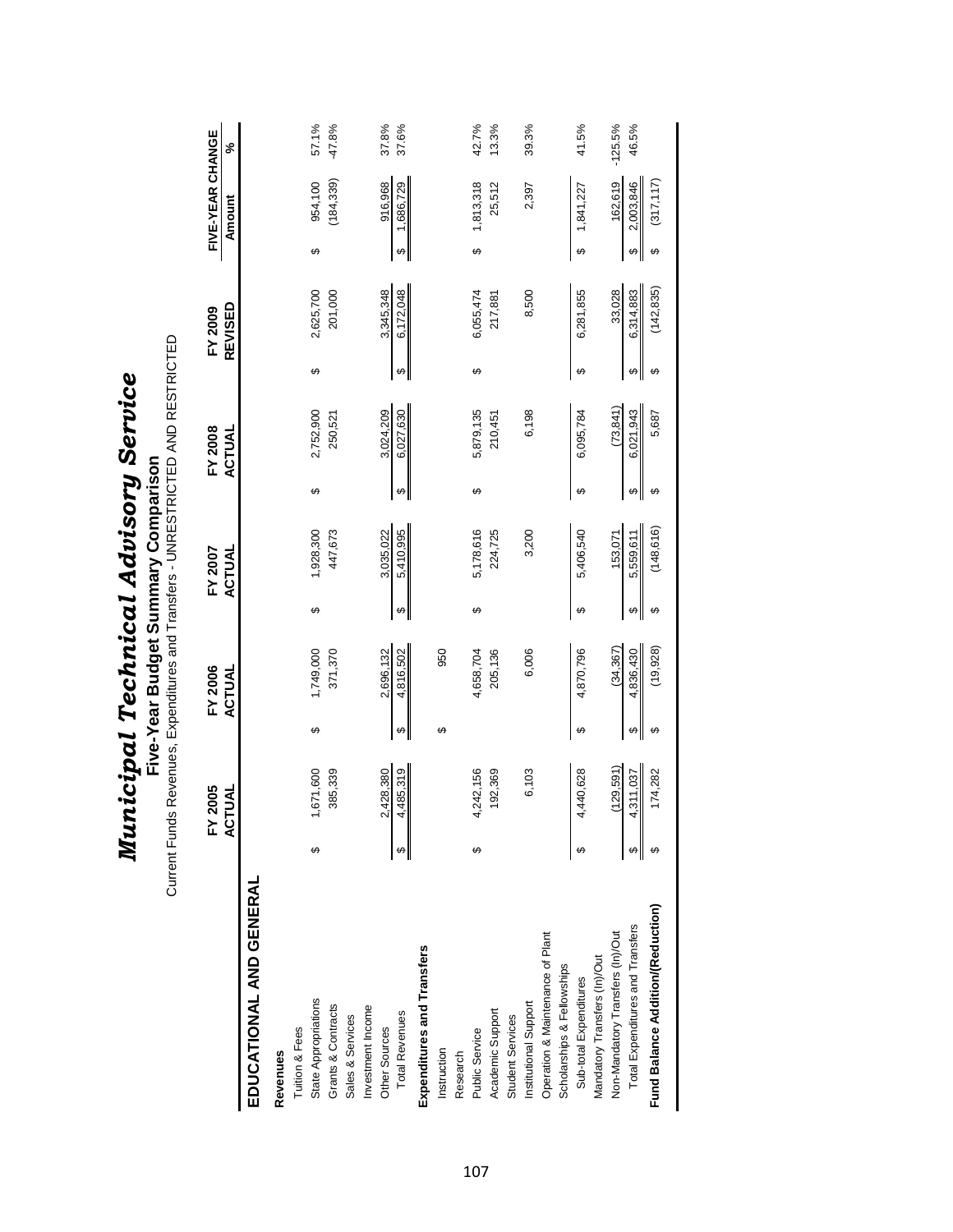## *County Technical Assistance Service*

#### **FY 2009 Budget Summary**

Unrestricted Current Funds Revenues, Expenditures and Transfers

|                                          |                 |                 |                  | <b>CHANGE</b>              |         |
|------------------------------------------|-----------------|-----------------|------------------|----------------------------|---------|
|                                          | <b>FY 2008</b>  | FY 2009         | FY 2009          | <b>Original to Revised</b> |         |
|                                          | <b>ACTUAL</b>   | <b>ORIGINAL</b> | <b>REVISED</b>   | <b>Amount</b>              | $\%$    |
| <b>EDUCATIONAL AND GENERAL</b>           |                 |                 |                  |                            |         |
| <b>Revenues</b>                          |                 |                 |                  |                            |         |
| Tuition & Fees                           |                 |                 |                  |                            |         |
| <b>State Appropriations</b>              | \$<br>1.613.100 | \$<br>1,589,000 | \$<br>1,538,300  | \$<br>(50, 700)            | $-3.2%$ |
| <b>Grants &amp; Contracts</b>            | 43,799          | 42,000          | 42,000           |                            |         |
| Sales & Services                         |                 |                 |                  |                            |         |
| Investment Income                        |                 |                 |                  |                            |         |
| <b>Other Sources</b>                     | 2,476,230       | 2,551,199       | 2,551,199        |                            |         |
| <b>Total Revenues</b>                    | \$<br>4,133,128 | \$<br>4,182,199 | \$<br>4,131,499  | \$<br>(50, 700)            | $-1.2%$ |
| <b>Expenditures and Transfers</b>        |                 |                 |                  |                            |         |
| Instruction                              |                 |                 |                  |                            |         |
| Research                                 |                 |                 |                  |                            |         |
| <b>Public Service</b>                    | \$<br>4,253,955 | \$<br>4,354,027 | \$<br>4,376,723  | \$<br>22,696               | 0.5%    |
| Academic Support                         |                 |                 |                  |                            |         |
| <b>Student Services</b>                  |                 |                 |                  |                            |         |
| <b>Institutional Support</b>             | 6,010           | 8,800           | 8,800            |                            |         |
| Operation & Maintenance of Plant         |                 |                 |                  |                            |         |
| Scholarships & Fellowships               |                 |                 |                  |                            |         |
| Sub-total Expenditures                   | \$<br>4,259,965 | \$<br>4,362,827 | \$<br>4,385,523  | \$<br>22,696               | 0.5%    |
| Mandatory Transfers (In)/Out             |                 |                 |                  |                            |         |
| Non-Mandatory Transfers (In)/Out         | (115, 395)      | (135, 678)      | (127, 456)       | 8,222                      | $-6.1%$ |
| <b>Total Expenditures and Transfers</b>  | \$<br>4,144,570 | \$<br>4,227,149 | \$<br>4,258,067  | \$<br>30,918               | 0.7%    |
| <b>Fund Balance Addition/(Reduction)</b> | \$<br>(11, 441) | \$<br>(44,950)  | \$<br>(126, 568) | \$<br>(81, 618)            |         |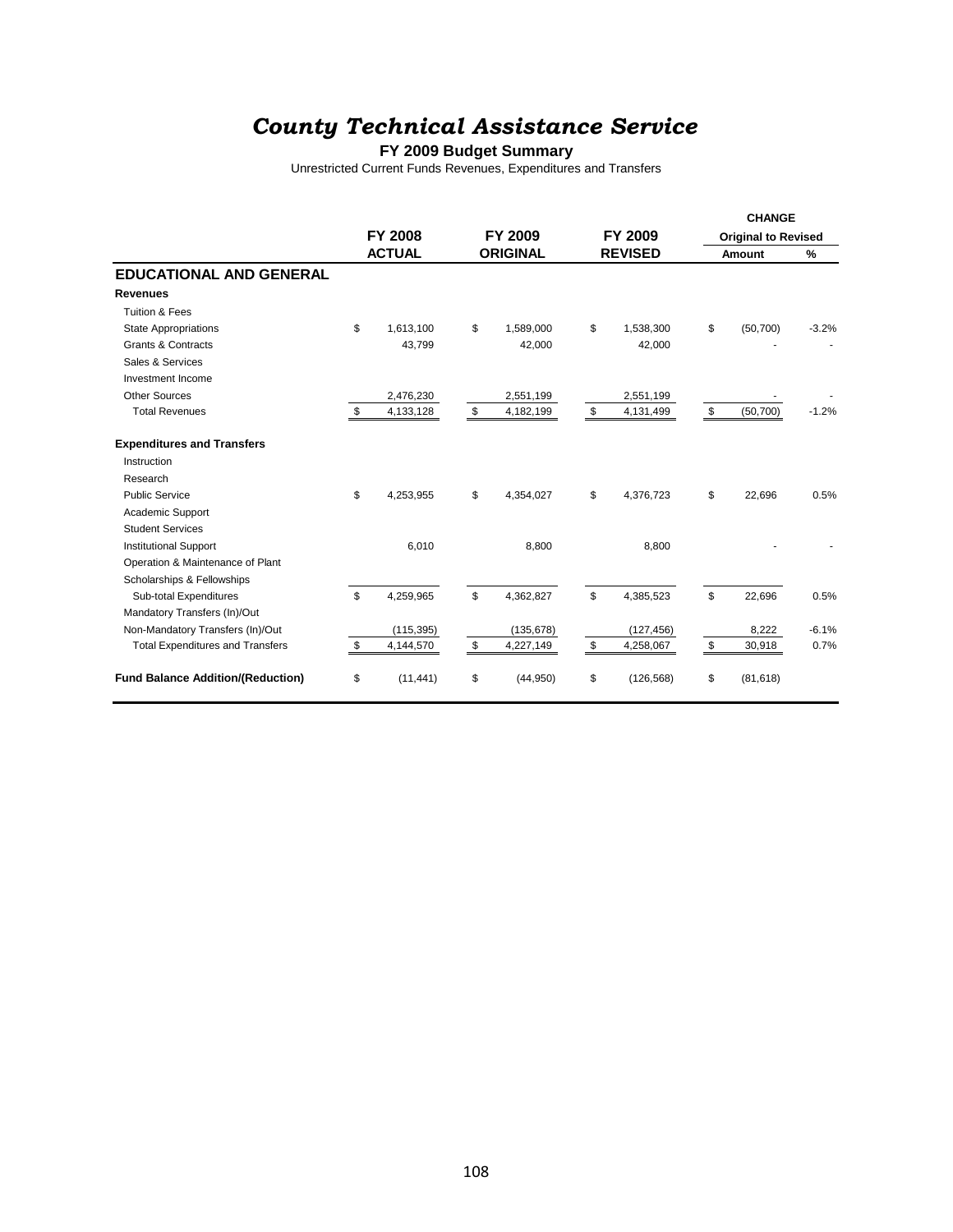| ۔<br>د<br>ף<br>י<br>18177<br>لحاة<br>j<br>)<br>)<br>)<br>しとし<br>;<br>ì<br>$\frac{1}{2}$ | o<br>C<br>אי הה |
|-----------------------------------------------------------------------------------------|-----------------|
|                                                                                         |                 |

FY 2009 Budget Summary<br>Unrestricted and Restricted Current Funds Revenues, Expenditures and Transfers Unrestricted and Restricted Current Funds Revenues, Expenditures and Transfers

|                                   |              |                        | FY 2007 ACTUAL          |                 |                 |    | FY 2009 ORIGINAL |                    |                 |            | FY 2009 REVISED |                 |    | <b>Original to Revised</b><br>CHANGE |         |
|-----------------------------------|--------------|------------------------|-------------------------|-----------------|-----------------|----|------------------|--------------------|-----------------|------------|-----------------|-----------------|----|--------------------------------------|---------|
|                                   | Unrestricted |                        | Restricted              | Total           | Unrestricted    |    | Restricted       | Total              | Unrestricted    | Restricted |                 | Total           |    | Amount                               | S,      |
| EDUCATIONAL AND GENERAL           |              |                        |                         |                 |                 |    |                  |                    |                 |            |                 |                 |    |                                      |         |
| Revenues                          |              |                        |                         |                 |                 |    |                  |                    |                 |            |                 |                 |    |                                      |         |
| Tuition & Fees                    |              |                        |                         |                 |                 |    |                  |                    |                 |            |                 |                 |    |                                      |         |
| State Appropriations              | \$ 1,613,100 |                        |                         | 1,613,100<br>မာ | 1,589,000<br>မာ |    |                  | 1,589,000<br>မာ    | 1,538,300<br>မာ |            |                 | 1,538,300<br>မာ | မာ | (50, 700)                            | $-3.2%$ |
| Grants & Contracts                | 43,799       |                        | 460<br>294,             | 338,259         | 42,000          | မာ | 351,085          | 393,085            | 42,000          | မာ         | 351,085         | 393,085         |    |                                      |         |
| Sales & Services                  |              |                        |                         |                 |                 |    |                  |                    |                 |            |                 |                 |    |                                      |         |
| Investment Income                 |              |                        |                         |                 |                 |    |                  |                    |                 |            |                 |                 |    |                                      |         |
| Other Sources                     | 2,476,230    |                        | 080<br>8                | 2,566,319       | 2,551,199       |    | 90,000           | 2,641,199          | 2,551,199       |            | 90,000          | 2,641,199       |    |                                      |         |
| <b>Total Revenues</b>             | 4,133,128    |                        | 550<br>384,             | 4,517,678<br>↮  | 4,182,199<br>Ø  | ↮  | 441,085          | 4,623,284<br>↮     | 4,131,499<br>↮  | ↮          | 441,085         | 4,572,584<br>↮  | ↮  | (50, 700)                            | $-1.1%$ |
| Expenditures and Transfers        |              |                        |                         |                 |                 |    |                  |                    |                 |            |                 |                 |    |                                      |         |
| Instruction                       |              |                        | 510                     | 7,510<br>↮      |                 | မာ | 60,000           | 60,000<br>$\Theta$ |                 | မာ         | 60,000          | 60,000<br>မာ    | မာ |                                      |         |
| Research                          |              |                        |                         |                 |                 |    |                  |                    |                 |            |                 |                 |    |                                      |         |
| Public Service                    | 4,253,955    |                        | ,750<br>295,            | 4,549,705       | 4,354,027<br>မာ |    | 381,085          | 4,735,112          | 4,376,723<br>မာ |            | 381,085         | 4,757,808       |    | 22,696                               | 0.5%    |
| Academic Support                  |              |                        |                         |                 |                 |    |                  |                    |                 |            |                 |                 |    |                                      |         |
| Student Services                  |              |                        |                         |                 |                 |    |                  |                    |                 |            |                 |                 |    |                                      |         |
| Institutional Support             | 6,010        |                        |                         | 6,010           | 8,800           |    |                  | 8,800              | 8,800           |            |                 | 8,800           |    |                                      |         |
| Operation & Maintenance of Plant  |              |                        |                         |                 |                 |    |                  |                    |                 |            |                 |                 |    |                                      |         |
| Scholarships & Fellowships        |              |                        |                         |                 |                 |    |                  |                    |                 |            |                 |                 |    |                                      |         |
| Sub-total Expenditures            | 4,259,965    | $\boldsymbol{\varphi}$ | ,260<br>303.            | 4,563,225<br>မာ | 4,362,827<br>မာ | မာ | 441,085          | 4,803,912<br>မာ    | 4,385,523<br>↮  | မာ         | 441,085         | 4,826,608<br>မာ | ↮  | 22,696                               | 0.5%    |
| Mandatory Transfers (In)/Out      |              |                        |                         |                 |                 |    |                  |                    |                 |            |                 |                 |    |                                      |         |
| Non-Mandatory Transfers (In)/Out  | (115, 395)   |                        |                         | (115, 395)      | (135, 678)      |    |                  | (135, 678)         | (127, 456)      |            |                 | (127, 456)      |    | 8,222                                | $-6.1%$ |
| Total Expenditures and Transfers  | 4,144,570    |                        | .260<br>$\frac{303}{2}$ | 4,447,830<br>Θ  | 4,227,149<br>↮  | ↮  | 441,085          | ,668,234<br>↔      | 4,258,067<br>မာ | ↮          | 441,085         | 4,699,152       | €  | 30,918                               | 0.7%    |
| Revenues Less Expend. & Transfers | (11,441)     |                        | ,289<br>$\overline{5}$  | 69,848<br>မာ    | (44, 950)<br>မာ | 6  |                  | (44,950)<br>6      | (126, 568)<br>Ø | Θ          |                 | (126,568)<br>မာ | 6  | (81, 618)                            |         |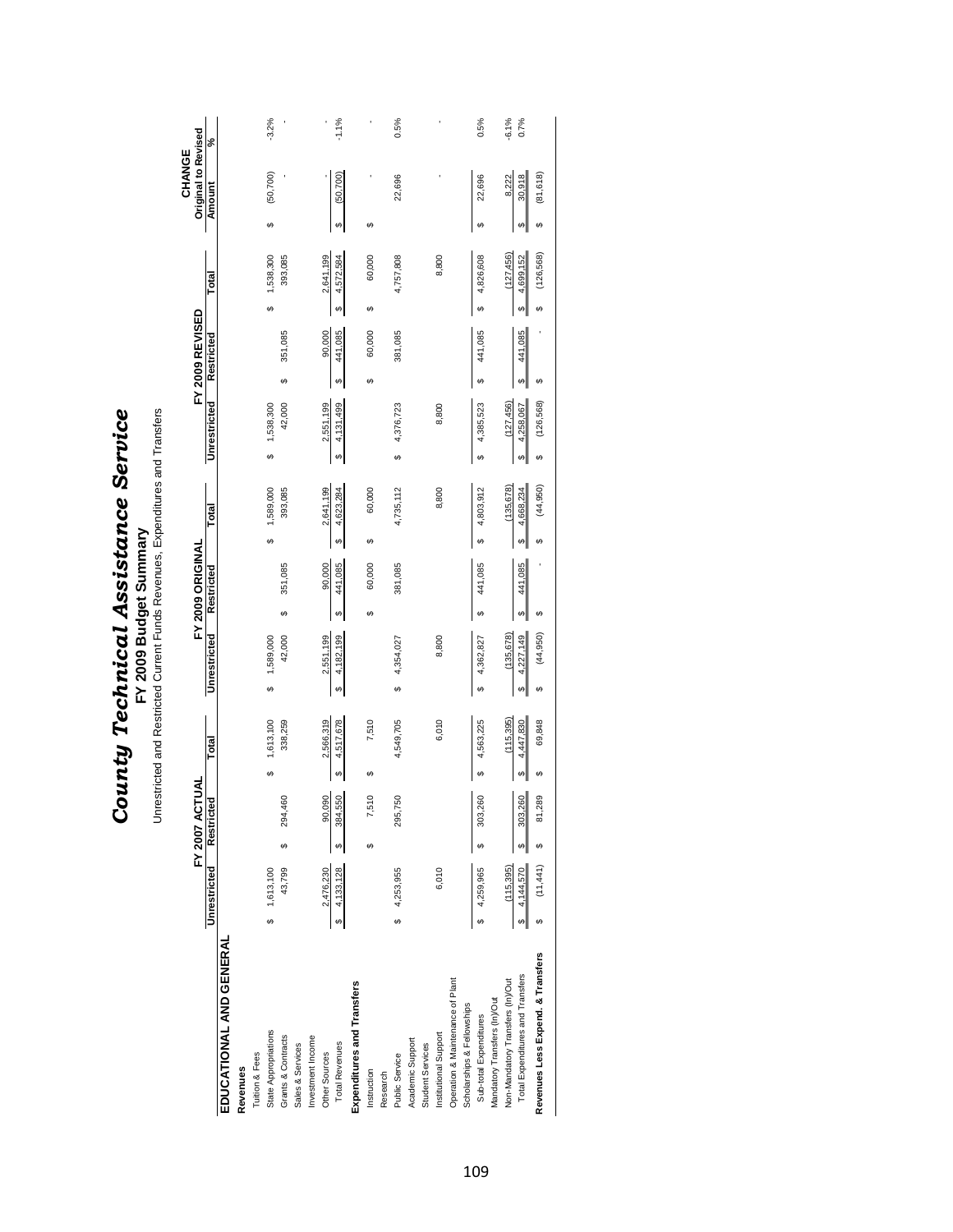|                                   |   |                        |   | Current Funds Revenues, Expenditures and Transfers - UNRESTRICTED |   |           |   |               |                       |                |   |                  |         |
|-----------------------------------|---|------------------------|---|-------------------------------------------------------------------|---|-----------|---|---------------|-----------------------|----------------|---|------------------|---------|
|                                   |   | FY 2005<br>ACTUAL      |   | FY 2006                                                           |   | FY 2007   |   | FY 2008       |                       | FY 2009        |   | FIVE-YEAR CHANGE |         |
|                                   |   |                        |   | <b>ACTUAL</b>                                                     |   | ACTUAL    |   | <b>ACTUAL</b> |                       | <b>REVISED</b> |   | Amount           | న్      |
| EDUCATIONAL AND GENERAL           |   |                        |   |                                                                   |   |           |   |               |                       |                |   |                  |         |
| Revenues                          |   |                        |   |                                                                   |   |           |   |               |                       |                |   |                  |         |
| Tuition & Fees                    |   |                        |   |                                                                   |   |           |   |               |                       |                |   |                  |         |
| State Appropriations              | ↮ | 1,271,400              | ↔ | 1,322,600                                                         | ↮ | 1,484,900 | ↮ | 1,613,100     | ↔                     | 1,538,300      | ↮ | 266,900          | 21.0%   |
| Grants & Contracts                |   | 46,561                 |   | 44,050                                                            |   | 48,313    |   | 43,799        |                       | 42,000         |   | (4,561)          | $-9.8%$ |
| Sales & Services                  |   |                        |   |                                                                   |   |           |   |               |                       |                |   |                  |         |
| Investment Income                 |   |                        |   |                                                                   |   |           |   |               |                       |                |   |                  |         |
| Other Sources                     |   |                        |   | 2,035,161                                                         |   | 2,258,409 |   | 2,476,230     |                       | 2,551,199      |   | 556,253          | 27.9%   |
| <b>Total Revenues</b>             |   | 1,994,946<br>3,312,907 | ↮ | 3,401,811                                                         | ↔ | 3,791,623 | ↔ | 4, 133, 128   | $\boldsymbol{\omega}$ | 4,131,499      | ↔ | 818,592          | 24.7%   |
| Expenditures and Transfers        |   |                        |   |                                                                   |   |           |   |               |                       |                |   |                  |         |
| Instruction                       |   |                        |   |                                                                   |   |           |   |               |                       |                |   |                  |         |
| Research                          |   |                        |   |                                                                   |   |           |   |               |                       |                |   |                  |         |
| Public Service                    | ↮ | 3,227,493              | ↮ | 3,508,543                                                         | ↮ | 4,048,068 | ↮ | 4,253,955     | ↮                     | 4,376,723      | ↮ | 1,149,230        | 35.6%   |
| Academic Support                  |   |                        |   |                                                                   |   |           |   |               |                       |                |   |                  |         |
| Student Services                  |   |                        |   |                                                                   |   |           |   |               |                       |                |   |                  |         |
| Institutional Support             |   | 6,272                  |   | 6,079                                                             |   | 3,259     |   | 6,010         |                       | 8,800          |   | 2,528            | 40.3%   |
| Operation & Maintenance of Plant  |   |                        |   |                                                                   |   |           |   |               |                       |                |   |                  |         |
| Scholarships & Fellowships        |   |                        |   |                                                                   |   |           |   |               |                       |                |   |                  |         |
| Sub-total Expenditures            | ω | 3,233,765              | ↮ | 3,514,622                                                         | ↔ | 4,051,327 | ↔ | 4,259,965     | ↮                     | 4,385,523      | ↔ | 1,151,758        | 35.6%   |
| Mandatory Transfers (In)/Out      |   |                        |   |                                                                   |   |           |   |               |                       |                |   |                  |         |
| Non-Mandatory Transfers (In)/Out  |   | 41,177)                |   | (212.774)                                                         |   | (58, 382) |   | (115.395)     |                       | (127, 456)     |   | 13,721           | $-9.7%$ |
| Total Expenditures and Transfers  | ↮ | 3,092,588              | ↮ | 3,301,848                                                         | ↮ | 3,992,945 | ↮ | 4,144,570     | $\boldsymbol{\omega}$ | 4,258,067      | ↮ | 1,165,479        | 37.7%   |
| Fund Balance Addition/(Reduction) |   | 220,320                | ↮ | 99,963                                                            |   |           | ↔ | (11, 441)     | ↔                     | (126, 568)     | ↔ | (346, 888)       |         |
|                                   |   |                        |   |                                                                   |   |           |   |               |                       |                |   |                  |         |

**County Technical Assistance Service**<br>Five-Year Budget Summary Comparison<br>Current Funds Revenues, Expenditures and Transfers - UNRESTRICTED *County Technical Assistance Service* **Five-Year Budget Summary Comparison**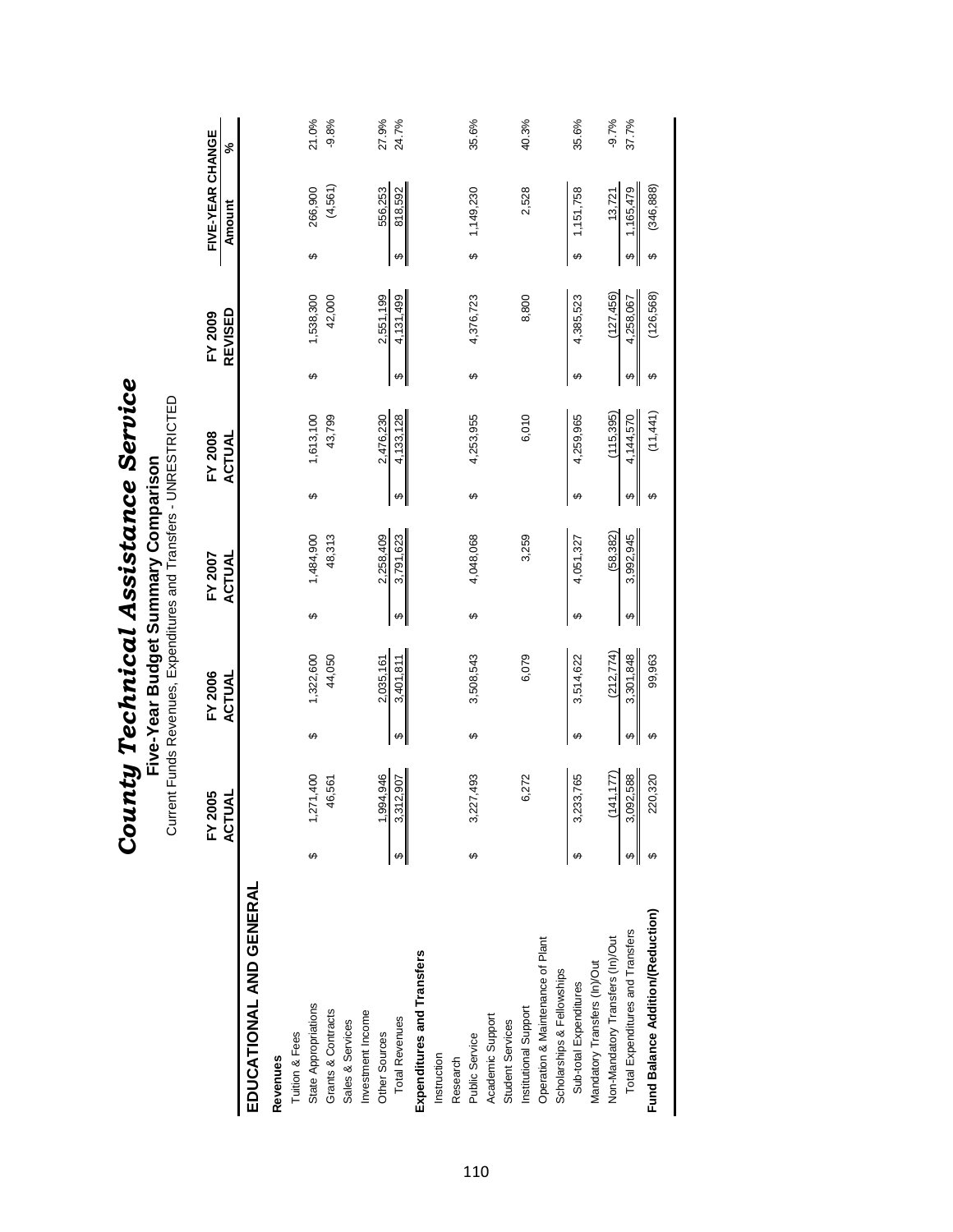|                                   |   | 2005                      |   | FY 2006   |   | FY 2007    |     | FY 2008    |                        | FY 2009        |                       | FIVE-YEAR CHANGE |         |
|-----------------------------------|---|---------------------------|---|-----------|---|------------|-----|------------|------------------------|----------------|-----------------------|------------------|---------|
|                                   |   | <b>TUAL</b><br><b>FYZ</b> |   | ACTUAL    |   | ACTUAL     |     | ACTUAL     |                        | <b>REVISED</b> |                       | Amount           | న్      |
| EDUCATIONAL AND GENERAL           |   |                           |   |           |   |            |     |            |                        |                |                       |                  |         |
| Revenues                          |   |                           |   |           |   |            |     |            |                        |                |                       |                  |         |
| Tuition & Fees                    |   |                           |   |           |   |            |     |            |                        |                |                       |                  |         |
| State Appropriations              | ↮ | ,271,400                  | ↮ | 1,322,600 | ↮ | 1,484,900  | ↮   | 1,613,100  | ↮                      | 1,538,300      | ↮                     | 266,900          | 21.0%   |
| Grants & Contracts                |   | 356,562                   |   | 337,950   |   | 362,407    |     | 338,259    |                        | 393,085        |                       | 36,523           | 10.2%   |
| Sales & Services                  |   |                           |   |           |   |            |     |            |                        |                |                       |                  |         |
| Investment Income                 |   |                           |   |           |   |            |     |            |                        |                |                       |                  |         |
| Other Sources                     |   | 054,268                   |   | 2,105,282 |   | 2,334,882  |     | 2,566,319  |                        | 2,641,199      |                       | 586,931          | 28.6%   |
| <b>Total Revenues</b>             |   | ,682,230                  | ↔ | 3,765,832 | ↮ | 4,182,188  | ิ⇔∥ | 4,517,678  | $\boldsymbol{\varphi}$ | 4,572,584      | $\boldsymbol{\omega}$ | 890,354          | 24.2%   |
| Expenditures and Transfers        |   |                           |   |           |   |            |     |            |                        |                |                       |                  |         |
| Instruction                       | ക | 14,293                    | ക | 59,108    | ↮ | 59,048     | ക   | 7,510      | ↮                      | 60,000         | ↮                     | 45,707           | 319.8%  |
| Research                          |   |                           |   |           |   |            |     |            |                        |                |                       |                  |         |
| Public Service                    |   | 550,005<br>ო              |   | 3,806,904 |   | 4,385,638  |     | 4,549,705  |                        | 4,757,808      |                       | 1,207,803        | 34.0%   |
| Academic Support                  |   |                           |   |           |   |            |     |            |                        |                |                       |                  |         |
| Student Services                  |   |                           |   |           |   |            |     |            |                        |                |                       |                  |         |
| Institutional Support             |   | 6,272                     |   | 6,079     |   | 3,259      |     | 6,010      |                        | 8,800          |                       | 2,528            | 40.3%   |
| Operation & Maintenance of Plant  |   |                           |   |           |   |            |     |            |                        |                |                       |                  |         |
| Scholarships & Fellowships        |   |                           |   |           |   |            |     |            |                        |                |                       |                  |         |
| Sub-total Expenditures            |   | 570,570                   | ↮ | 3,872,091 | ↮ | 4,447,945  | ↔   | 4,563,225  | ↮                      | 4,826,608      | ↮                     | 1,256,038        | 35.2%   |
| Mandatory Transfers (In)/Out      |   |                           |   |           |   |            |     |            |                        |                |                       |                  |         |
| Non-Mandatory Transfers (In)/Out  |   | (141.177)                 |   | (212,774) |   | (58, 382)  |     | (115, 395) |                        | (127, 456)     |                       | 13,721           | $-9.7%$ |
| Total Expenditures and Transfers  |   | ,429,393                  | ↮ | 3,659,317 | ↮ | 4,389,563  | ↮   | ,447,830   | ↮                      | 4,699,152      | ↮                     | 1,269,759        | 37.0%   |
| Fund Balance Addition/(Reduction) |   | 252,837                   | ↔ | 106,515   | ↔ | (207, 374) | ↔   | 69,848     | ↔                      | (126, 568)     | ↔                     | (379, 405)       |         |
|                                   |   |                           |   |           |   |            |     |            |                        |                |                       |                  |         |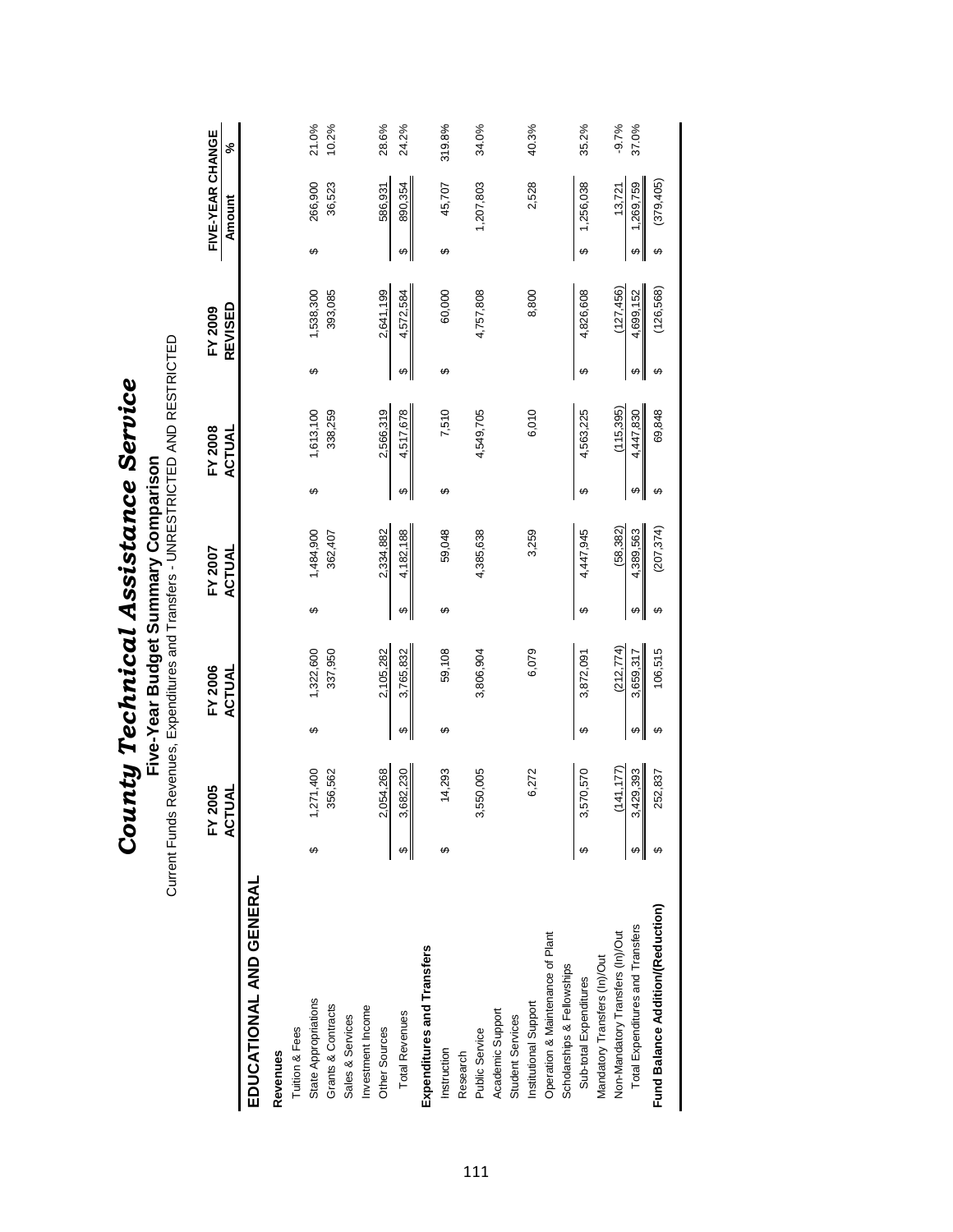# *University Support Services*

**FY 2009 Budget Summary**

Unrestricted Current Funds Revenues, Expenditures and Transfers

|                                          |                   |                 |                |        | <b>CHANGE</b>              |   |
|------------------------------------------|-------------------|-----------------|----------------|--------|----------------------------|---|
|                                          | <b>FY 2008</b>    | FY 2009         | FY 2009        |        | <b>Original to Revised</b> |   |
|                                          | <b>ACTUAL</b>     | <b>ORIGINAL</b> | <b>REVISED</b> | Amount |                            | % |
| <b>EDUCATIONAL AND GENERAL</b>           |                   |                 |                |        |                            |   |
| <b>Revenues</b>                          |                   |                 |                |        |                            |   |
| <b>Tuition &amp; Fees</b>                |                   |                 |                |        |                            |   |
| <b>State Appropriations</b>              |                   |                 |                |        |                            |   |
| <b>Grants &amp; Contracts</b>            |                   |                 |                |        |                            |   |
| Sales & Services                         |                   |                 |                |        |                            |   |
| Investment Income                        |                   |                 |                |        |                            |   |
| <b>Other Sources</b>                     |                   |                 |                |        |                            |   |
| <b>Total Revenues</b>                    | \$                | \$              | \$             | \$     |                            |   |
| <b>Expenditures and Transfers</b>        |                   |                 |                |        |                            |   |
| Instruction                              |                   |                 |                |        |                            |   |
| Research                                 |                   |                 |                |        |                            |   |
| <b>Public Service</b>                    |                   |                 |                |        |                            |   |
| Academic Support                         |                   |                 |                |        |                            |   |
| <b>Student Services</b>                  |                   |                 |                |        |                            |   |
| <b>Institutional Support</b>             |                   |                 |                |        |                            |   |
| Operation & Maintenance of Plant         |                   |                 |                |        |                            |   |
| Scholarships & Fellowships               |                   |                 |                |        |                            |   |
| Sub-total Expenditures                   | \$                | \$              | \$             | \$     |                            |   |
| Mandatory Transfers (In)/Out             |                   |                 |                |        |                            |   |
| Non-Mandatory Transfers (In)/Out         | 1,844,578         |                 |                |        |                            |   |
| <b>Total Expenditures and Transfers</b>  | \$<br>1,844,578   | \$              | \$             | \$     |                            |   |
| <b>Fund Balance Addition/(Reduction)</b> | \$<br>(1,844,578) | \$              | \$             | \$     |                            |   |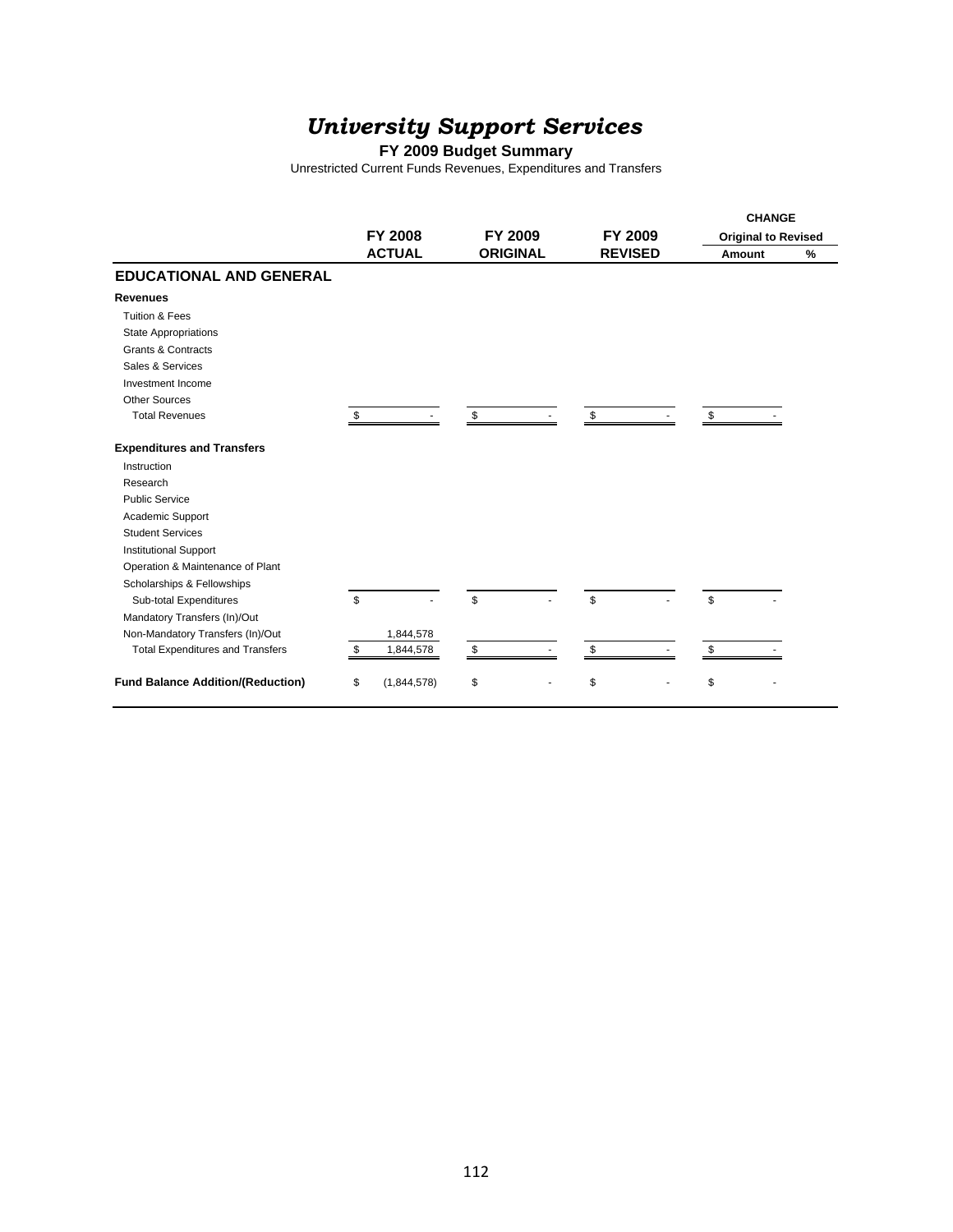| Č<br>$\ddot{\phantom{0}}$<br>֧֧֧֢֚<br>i | ľ<br>?<br>?<br>i |
|-----------------------------------------|------------------|
|                                         |                  |

Unrestricted and Restricted Current Funds Revenues, Expenditures and Transfers

| မာ<br>EDUCATIONAL AND GENERAL<br>Operation & Maintenance of Plant<br>Non-Mandatory Transfers (In)/Out<br>Expenditures and Transfers | 1,844,578<br>Unrestricted | FY 2008 ACTUAL<br>Restricted<br>G | မာ<br>ω<br>∥ | 1,844,578<br>Total | Unrestricted<br>↮<br>မာ | ↮<br>မာ | FY 2009 ORIGINAL<br>Restricted | Total<br>G,<br>Ġθ | Θļ<br>ω | Unrestricted | FY 2009 REVISED<br>Restricted<br>69<br>ω | Total<br>$\boldsymbol{\varphi}$<br>မာ | <b>Original to Revised</b><br>CHANGE<br>Amount<br>G,<br>မာ | $\infty$ |
|-------------------------------------------------------------------------------------------------------------------------------------|---------------------------|-----------------------------------|--------------|--------------------|-------------------------|---------|--------------------------------|-------------------|---------|--------------|------------------------------------------|---------------------------------------|------------------------------------------------------------|----------|
| Ø<br>Total Expenditures and Transfers                                                                                               | 1,844,578                 | ↮                                 | မာ           | 1,844,578          | ↮                       | 69      |                                | GG.               | G,      |              |                                          |                                       |                                                            |          |
| ω<br>Revenues Less Expend. & Transfers                                                                                              | (1,844,578)               | G                                 | 69           | (1,844,578)        | မာ                      | G       |                                | GB                | G       |              | မာ                                       | G                                     |                                                            |          |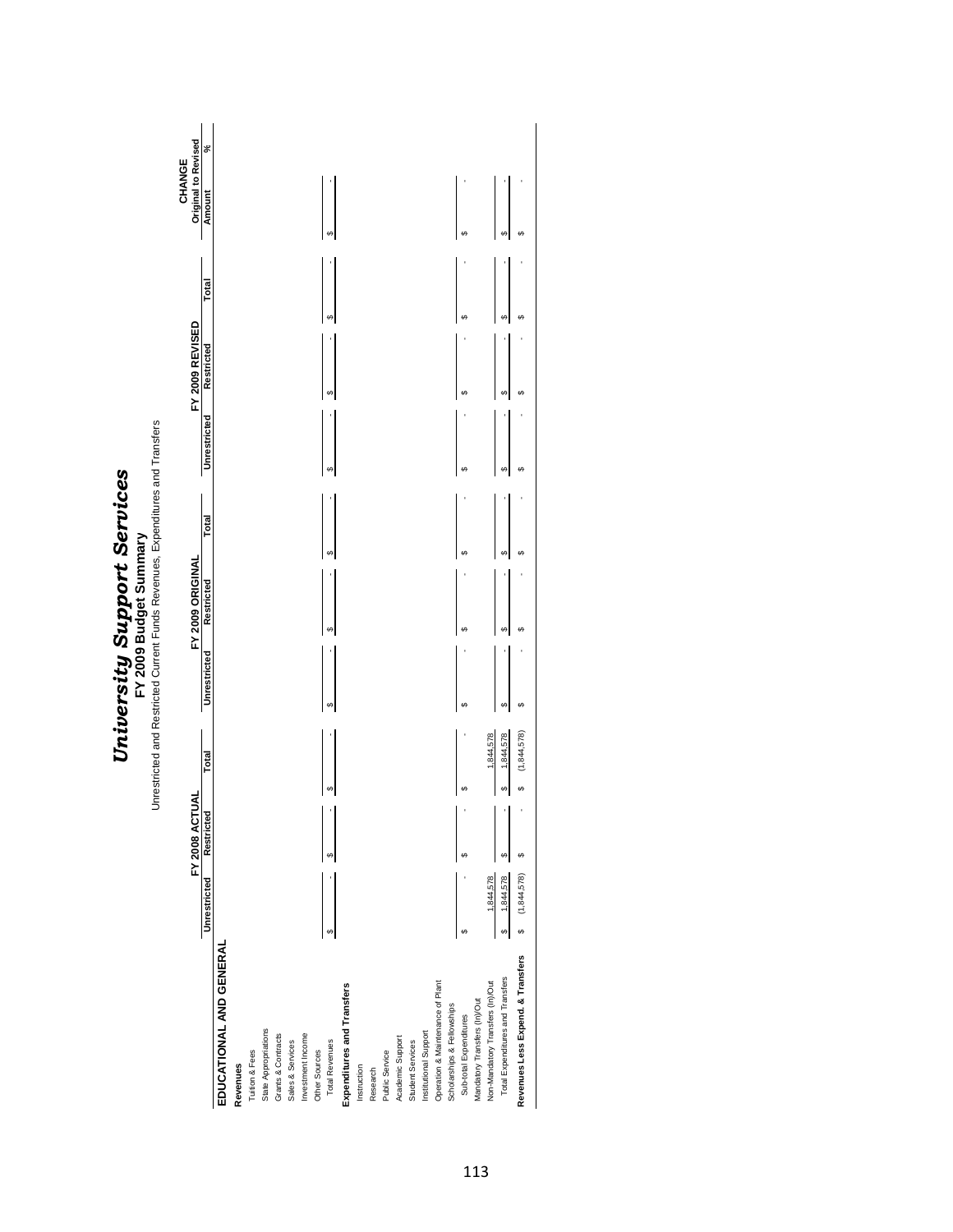# *University Support*

### **FY 2009 Natural Classifications Summary**

Unrestricted Current Funds Expenditures

|                                     | <b>FY 2008</b> |                          | FY 2009         |                          | FY 2009        |   | <b>CHANGE</b><br><b>Original to Revised</b> |   |
|-------------------------------------|----------------|--------------------------|-----------------|--------------------------|----------------|---|---------------------------------------------|---|
|                                     | <b>ACTUAL</b>  |                          | <b>ORIGINAL</b> |                          | <b>REVISED</b> |   | Amount                                      | % |
| <b>EDUCATIONAL AND GENERAL</b>      |                |                          |                 |                          |                |   |                                             |   |
| <b>Salaries and Benefits</b>        |                |                          |                 |                          |                |   |                                             |   |
| <b>Salaries</b>                     |                |                          |                 |                          |                |   |                                             |   |
| Academic                            |                |                          |                 |                          |                |   |                                             |   |
| Non-Academic                        |                |                          |                 |                          |                |   |                                             |   |
| <b>Students</b>                     |                |                          |                 |                          |                |   |                                             |   |
| <b>Total Salaries</b>               | \$             | $\blacksquare$           | \$              |                          | \$             |   | \$                                          |   |
| <b>Benefits</b>                     |                |                          |                 |                          |                |   |                                             |   |
| <b>Total Salaries and Benefits</b>  | \$             | $\overline{\phantom{a}}$ | \$              | $\overline{\phantom{a}}$ | \$             | ۰ | \$                                          |   |
| Operating                           |                |                          |                 |                          |                |   |                                             |   |
| <b>Equipment and Capital Outlay</b> |                |                          |                 |                          |                |   |                                             |   |
| <b>Total Expenditures</b>           | \$             |                          | £.              |                          |                |   |                                             |   |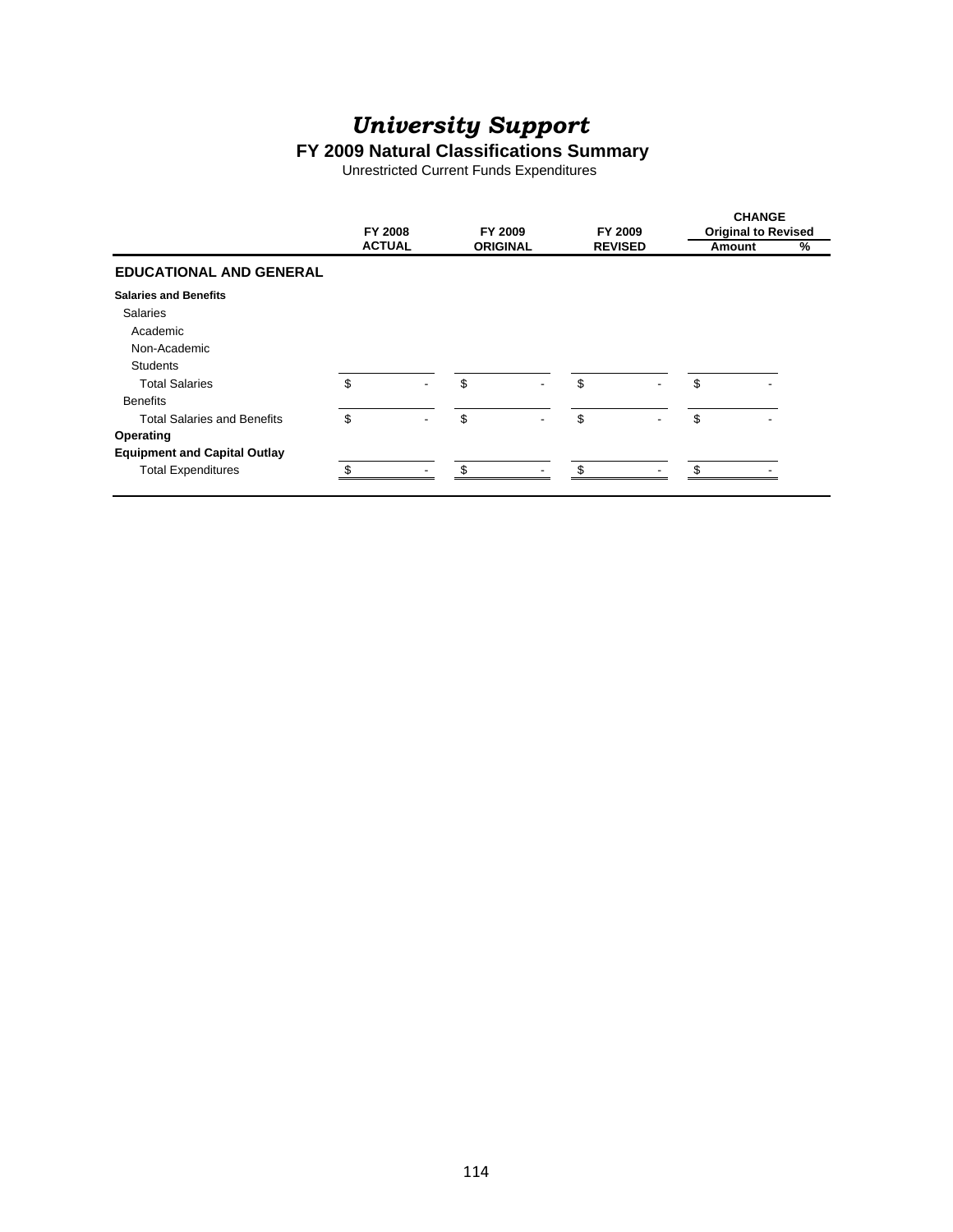| i<br>$\frac{1}{2}$<br>֞<br>i<br>U<br>・・・こ<br>$\frac{1}{2}$ | L<br>Ĕ<br>J. |
|------------------------------------------------------------|--------------|
|------------------------------------------------------------|--------------|

Current Funds Revenues, Expenditures and Transfers - UNRESTRICTED Current Funds Revenues, Expenditures and Transfers - UNRESTRICTED

|                                   |   | FY 2005<br><b>ACTUAL</b> |   | FY 2006<br>ACTUAL |   | <b>ACTUAL</b><br>FY 2007 |   | FY 2008<br>ACTUAL | <b>REVISED</b><br>FY 2009 | Amount            | FIVE-YEAR CHANGE | న్                  |
|-----------------------------------|---|--------------------------|---|-------------------|---|--------------------------|---|-------------------|---------------------------|-------------------|------------------|---------------------|
| EDUCATIONAL AND GENERAL           |   |                          |   |                   |   |                          |   |                   |                           |                   |                  |                     |
| Revenues                          |   |                          |   |                   |   |                          |   |                   |                           |                   |                  |                     |
| Tuition & Fees                    |   |                          |   |                   |   |                          |   |                   |                           |                   |                  |                     |
| State Appropriations              |   |                          |   |                   |   |                          |   |                   |                           |                   |                  |                     |
| Grants & Contracts                |   |                          |   |                   |   |                          |   |                   |                           |                   |                  |                     |
| Sales & Services                  |   | 257,441                  | ↮ | 179,171           | ↔ | 151,854                  |   |                   |                           | ↔                 |                  | $(257,441)$ -100.0% |
| Investment Income                 |   |                          |   |                   |   |                          |   |                   |                           |                   |                  |                     |
| Other Sources                     |   |                          |   |                   |   | 4,505                    |   |                   |                           |                   |                  |                     |
| <b>Total Revenues</b>             |   | 257,441                  | ↮ | 179, 171          | ↔ | 156,359                  | ↮ |                   | ↔                         | ↮                 | (257, 441)       | $-100.0%$           |
| Expenditures and Transfers        |   |                          |   |                   |   |                          |   |                   |                           |                   |                  |                     |
| Instruction                       |   |                          |   |                   |   |                          |   |                   |                           |                   |                  |                     |
| Research                          | ↔ | 174                      | ↮ | 348               | ↔ | 348                      |   |                   |                           | ↔                 | (174)            | $-100.0%$           |
| Public Service                    |   | 485,027                  |   | 533,191           |   | 801,617                  |   |                   |                           |                   | (485, 027)       | $-100.0%$           |
| Academic Support                  |   | 2,696,314                |   | 2,525,754         |   | 3,187,858                |   |                   |                           |                   | (2,696,314)      | $-100.0%$           |
| Student Services                  |   | (64, 772)                |   | (41, 974)         |   | (53, 336)                |   |                   |                           |                   | 64,772           | 100.0%              |
| Institutional Support             |   | 26,555,526               |   | 27,240,862        |   | 28,115,778               |   |                   |                           |                   | (26, 555, 526)   | $-100.0%$           |
| Operation & Maintenance of Plant  |   |                          |   |                   |   |                          |   |                   |                           |                   |                  |                     |
| Scholarships & Fellowships        |   |                          |   |                   |   |                          |   |                   |                           |                   |                  |                     |
| Sub-total Expenditures            |   | 29,672,269               | ↮ | 30,258,180        | ↔ | 32,052,265               | ക |                   | ↮                         | \$ (29, 672, 269) |                  | $-100.0%$           |
| Mandatory Transfers (In)/Out      |   |                          |   |                   |   |                          |   |                   |                           |                   |                  |                     |
| Non-Mandatory Transfers (In)/Out  |   | (29, 364, 000)           |   | (30,065,394)      |   | (31,523,219)             |   | 1,844,578         |                           |                   | 29,364,000       | $-100.0%$           |
| Total Expenditures and Transfers  |   | 308,269                  | ↮ | 192,786           | ↮ | 529,047                  | ↮ | 1,844,578         | ↮                         | ๛                 | (308, 269)       | $-100.0%$           |
| Fund Balance Addition/(Reduction) |   | (50, 828)                | ↔ | (13, 615)         | ↔ | (372, 688)               | ↔ | (1,844,578)       | ↮                         | ↔                 | 50,828           |                     |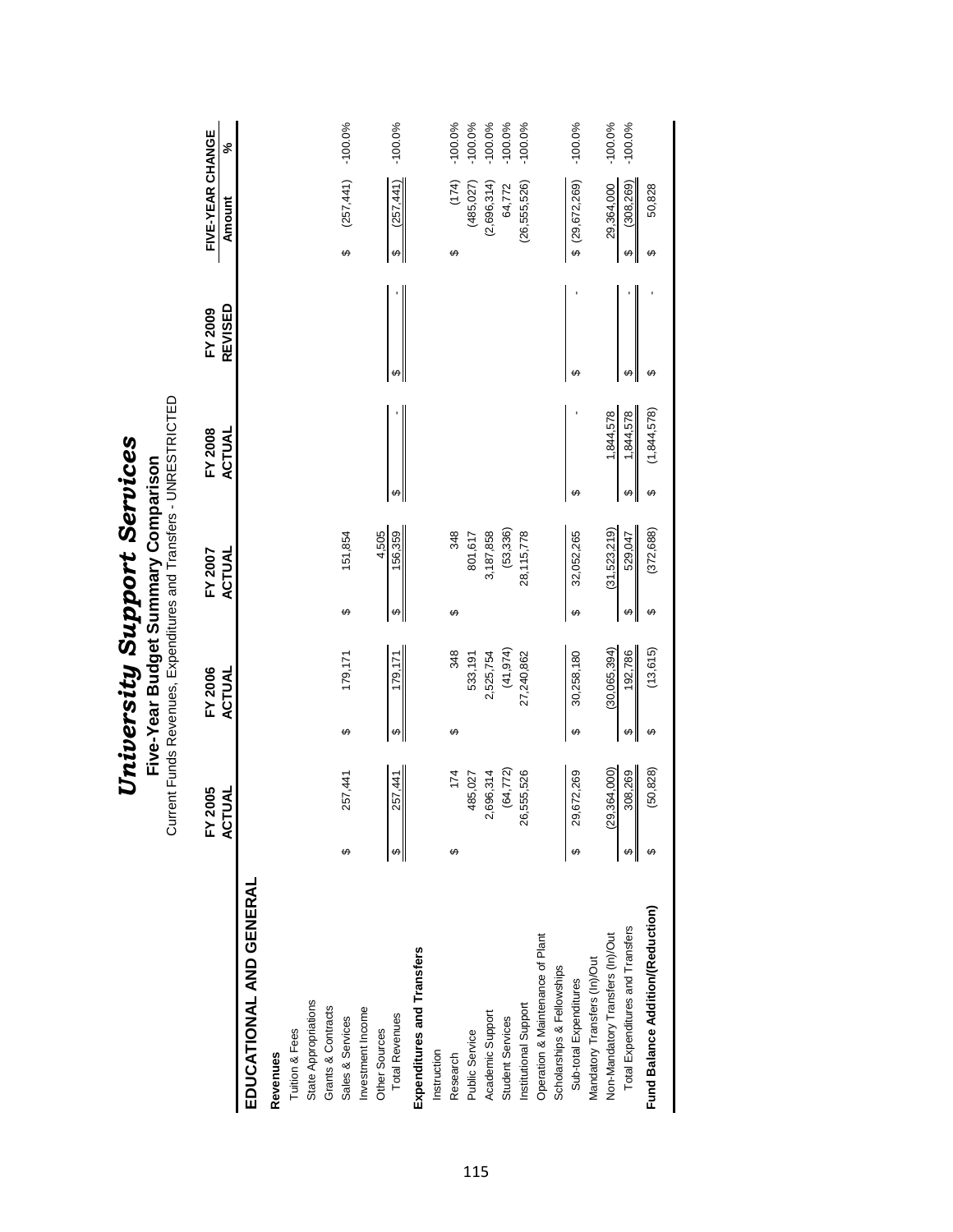|                                   |    | FY 2005<br>š<br>ACT |   | FY 2006<br>ACTUAL |   | FY 2007<br>ACTUAL |   | FY 2008<br>ACTUAL | <b>REVISED</b><br>FY 2009 |   | FIVE-YEAR CHANGE<br>Amount | ಸಿ        |
|-----------------------------------|----|---------------------|---|-------------------|---|-------------------|---|-------------------|---------------------------|---|----------------------------|-----------|
| EDUCATIONAL AND GENERAL           |    |                     |   |                   |   |                   |   |                   |                           |   |                            |           |
| Revenues                          |    |                     |   |                   |   |                   |   |                   |                           |   |                            |           |
| Tuition & Fees                    |    |                     |   |                   |   |                   |   |                   |                           |   |                            |           |
| State Appropriations              |    |                     |   |                   |   |                   |   |                   |                           |   |                            |           |
| Grants & Contracts                |    |                     |   |                   |   |                   |   |                   |                           |   |                            |           |
| Sales & Services                  | ↔  | 257,441             | ↮ | 179, 171          | ↮ | 151,854           |   |                   |                           | ↮ | (257, 441)                 | $-100.0%$ |
| Investment Income                 |    |                     |   |                   |   |                   |   |                   |                           |   |                            |           |
| Other Sources                     |    |                     |   |                   |   | 4,505             |   |                   |                           |   |                            |           |
| <b>Total Revenues</b>             |    | 257,441             | ↮ | 179,171           | ↮ | 156,359           | ↮ |                   | ↮                         | ↮ | (257, 441)                 | $-100.0%$ |
| Expenditures and Transfers        |    |                     |   |                   |   |                   |   |                   |                           |   |                            |           |
| Instruction                       |    |                     |   |                   |   |                   |   |                   |                           |   |                            |           |
| Research                          | ↔  | 174                 | ↮ | 348               | ↮ | 348               |   |                   |                           | ↮ | (174)                      | $-100.0%$ |
| Public Service                    |    | 485,027             |   | 533,191           |   | 801,617           |   |                   |                           |   | (485, 027)                 | $-100.0%$ |
| Academic Support                  |    | 2,696,314           |   | 2,525,754         |   | 3,187,858         |   |                   |                           |   | (2,696,314)                | $-100.0%$ |
| Student Services                  |    | (64, 772)           |   | (41, 974)         |   | (53, 336)         |   |                   |                           |   | 64,772                     | $-100.0%$ |
| Institutional Support             |    | 26,555,526          |   | 27,240,862        |   | 28,115,778        |   |                   |                           |   | (26, 555, 526)             | $-100.0%$ |
| Operation & Maintenance of Plant  |    |                     |   |                   |   |                   |   |                   |                           |   |                            |           |
| Scholarships & Fellowships        |    |                     |   |                   |   |                   |   |                   |                           |   |                            |           |
| Sub-total Expenditures            | မာ | 29,672,269          | ↮ | 30,258,180        | ↮ | 32,052,265        | ↮ |                   | မာ                        |   | \$ (29, 672, 269)          | $-100.0%$ |
| Mandatory Transfers (In)/Out      |    |                     |   |                   |   |                   |   |                   |                           |   |                            |           |
| Non-Mandatory Transfers (In)/Out  |    | (29, 364, 000)      |   | (30,065,394)      |   | (31, 523, 219)    |   | 1,844,578         |                           |   | 29,364,000                 | $-100.0%$ |
| Total Expenditures and Transfers  |    | 308,269             | ↮ | 192,786           | ↮ | 529,047           | ↮ | 1,844,578         | ↮                         | ↮ | (308, 269)                 | $-100.0%$ |
| Revenues Less Expend. & Transfers |    | (50, 828)           | ↔ | (13, 615)         | ↔ | (372, 688)        | ↔ | (1, 844, 578)     | ↔                         | ↮ | 50,828                     |           |
|                                   |    |                     |   |                   |   |                   |   |                   |                           |   |                            |           |

**University Support Services** *University Support Services* **Five-Year Budget Summary Comparison**

**Five-Year Budget Summary Comparison**<br>Current Funds Revenues, Expenditures and Transfers - UNRESTRICTED AND RESTRICTED Current Funds Revenues, Expenditures and Transfers - UNRESTRICTED AND RESTRICTED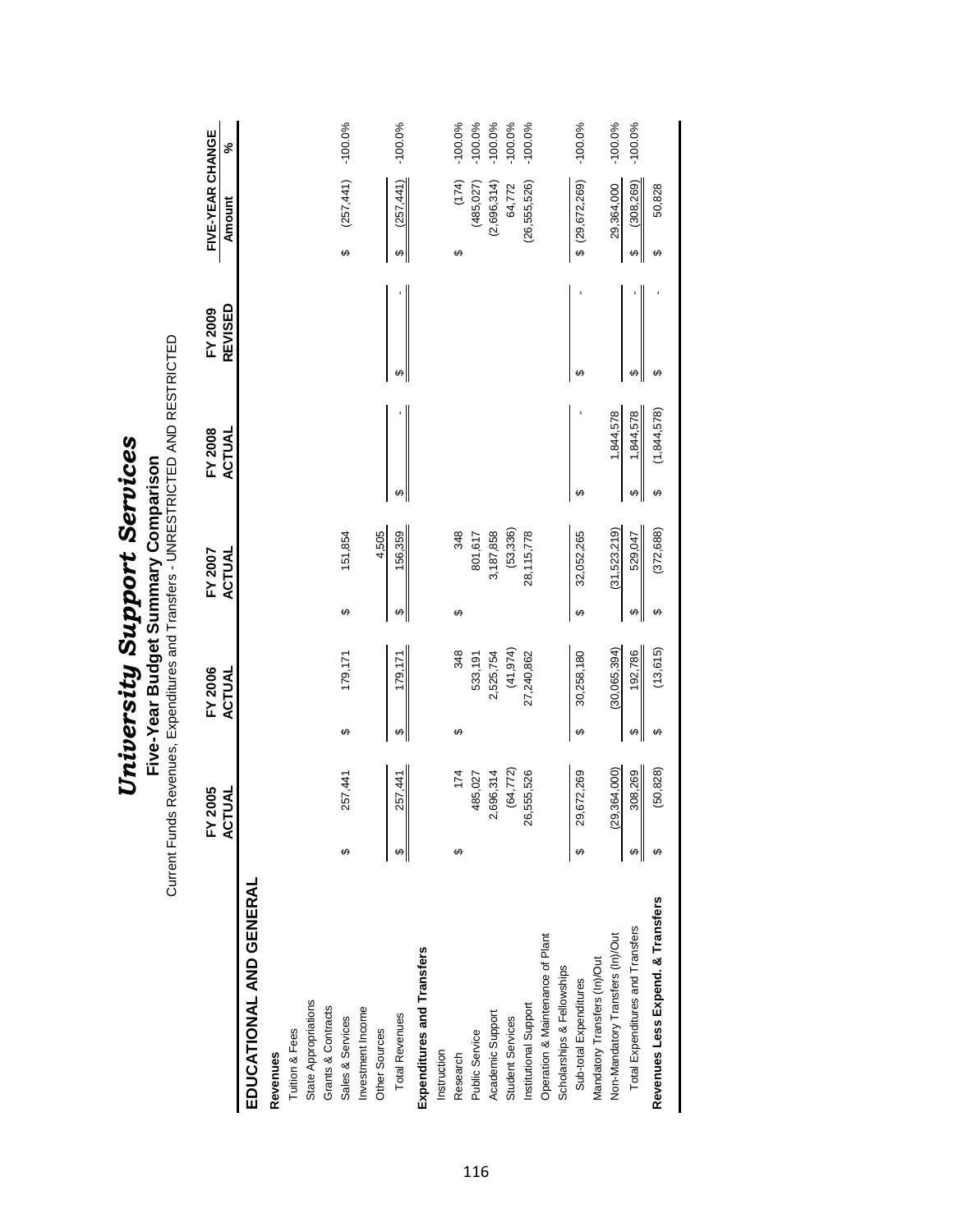## *University Support*

**Unrestricted Net Assets**

| <b>TOTAL - JUNE 30, 2006</b>                                                                   | \$              | 2,217,266              |
|------------------------------------------------------------------------------------------------|-----------------|------------------------|
|                                                                                                |                 |                        |
| <b>FY 2006-07 ACTUAL</b>                                                                       |                 |                        |
| Revenue<br>Less:                                                                               | \$              | 156,359                |
| Expenditures                                                                                   | \$              | 32,052,265             |
| Mandatory Transfers (In)/Out                                                                   |                 |                        |
| Non-Mandatory Transfers(In)/Out                                                                |                 | (31,523,219)           |
| <b>Total Expenditures &amp; Transfers</b>                                                      | \$              | 529,047                |
| Net Change                                                                                     | \$              | (372,688)              |
| <b>Unrestricted Net Assets</b>                                                                 |                 |                        |
| <b>Working Capital-Accounts Receivable</b>                                                     | \$              | 6,098                  |
| <b>Working Capital-Inventories</b><br><b>Revolving Funds</b>                                   |                 | 659,948                |
| Encumbrances                                                                                   |                 | 66,439                 |
| <b>Unexpended Gifts</b>                                                                        |                 |                        |
| Reappropriations                                                                               |                 |                        |
| Unallocated                                                                                    |                 | 1,112,092              |
| <b>TOTAL - JUNE 30, 2007</b>                                                                   | \$              | 1,844,578              |
| <b>Percent Unallocated of Expend. &amp; Transfers</b>                                          |                 | 3.61%                  |
| <b>FY 2007-08 ACTUAL</b>                                                                       |                 |                        |
| Revenue                                                                                        |                 |                        |
| Less:                                                                                          |                 |                        |
| Expenditures                                                                                   |                 |                        |
| Mandatory Transfers (In)/Out<br>Non-Mandatory Transfers(In)/Out                                |                 |                        |
| <b>Total Expenditures &amp; Transfers</b>                                                      | \$<br>\$        | 1,844,578<br>1,844,578 |
| Net Change                                                                                     | $\overline{\$}$ | (1,844,578)            |
| Unrestricted Net Assets *                                                                      |                 |                        |
| <b>Working Capital-Accounts Receivable</b>                                                     |                 |                        |
| <b>Working Capital-Inventories</b>                                                             |                 |                        |
| <b>Revolving Funds</b>                                                                         |                 |                        |
| Encumbrances                                                                                   |                 |                        |
| Unexpended Gifts<br>Reappropriations                                                           |                 |                        |
| Unallocated                                                                                    |                 |                        |
| <b>TOTAL - JUNE 30, 2008</b>                                                                   | \$              |                        |
| <b>Percent Unallocated of Expenditures &amp; Transfers</b>                                     |                 |                        |
| * University Support \$1,844,577.79 in unrestricted net assets moved to System Administration. |                 |                        |
| FY 2008-09 REVISED BUDGET                                                                      |                 |                        |
| Revenue                                                                                        |                 |                        |
| Less:                                                                                          |                 |                        |
| Expenditures<br>Mandatory Transfers (In)/Out                                                   |                 |                        |
| Non-Mandatory Transfers(In)/Out                                                                |                 |                        |
| <b>Total Expenditures &amp; Transfers</b>                                                      | \$              |                        |
| Net Change                                                                                     | \$              |                        |
| <b>Unrestricted Net Assets</b>                                                                 |                 |                        |
| <b>Working Capital-Accounts Receivable</b>                                                     |                 |                        |
| <b>Working Capital-Inventories</b>                                                             |                 |                        |
| <b>Revolving Funds</b><br>Encumbrances                                                         |                 |                        |
| <b>Unexpended Gifts</b>                                                                        |                 |                        |
| Reappropriations                                                                               |                 |                        |
| Unallocated                                                                                    |                 |                        |
| <b>ESTIMATED TOTAL - OCTOBER 31, 2008</b>                                                      | \$              |                        |
| <b>Percent Unallocated of Expenditures &amp; Transfers</b>                                     |                 |                        |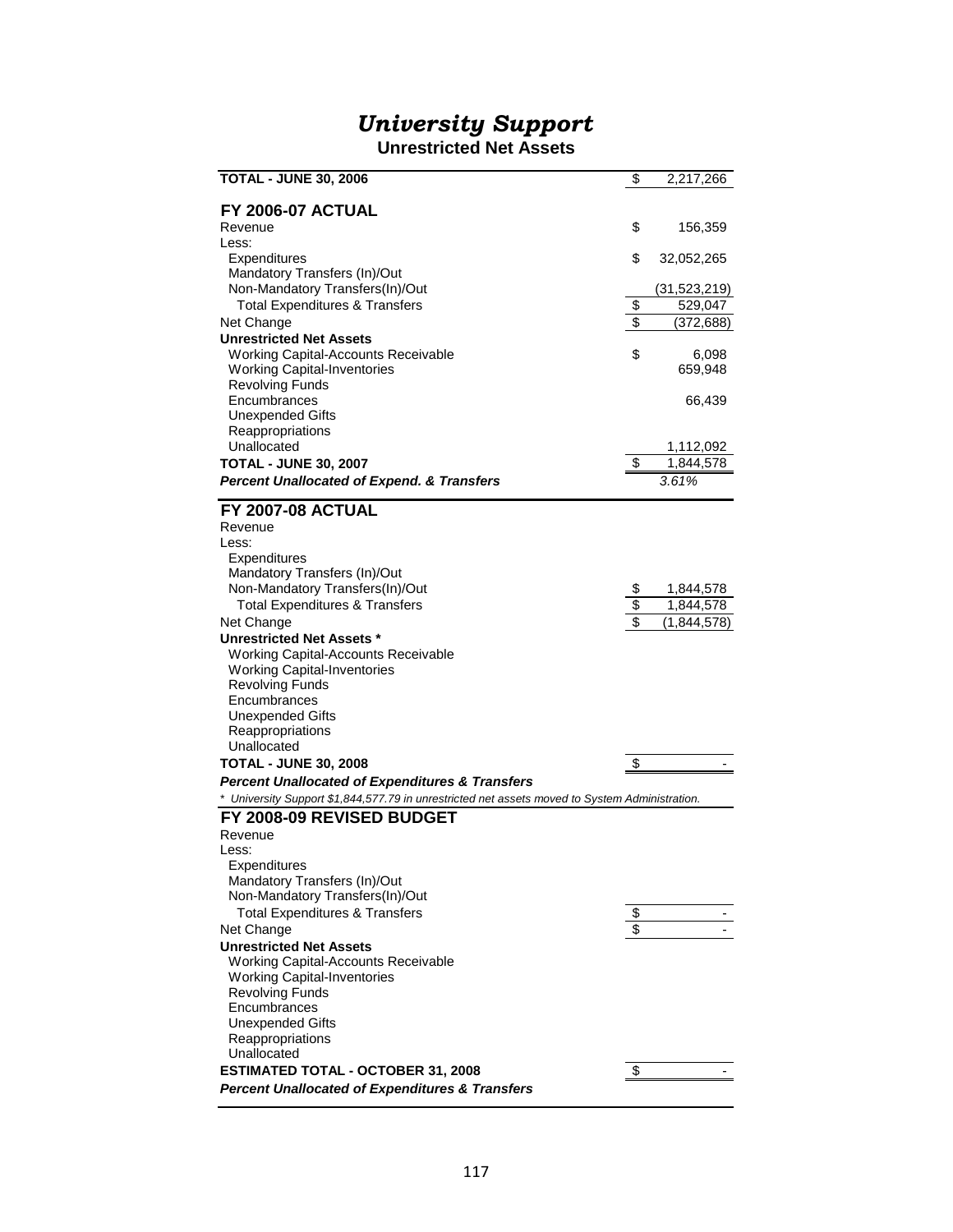## *System Administration*

#### **FY 2009 Budget Summary**

Unrestricted Current Funds Revenues, Expenditures and Transfers

|                                          |                  |              |                 |    |                | <b>CHANGE</b>              |         |
|------------------------------------------|------------------|--------------|-----------------|----|----------------|----------------------------|---------|
|                                          | <b>FY 2008</b>   |              | FY 2009         |    | FY 2009        | <b>Original to Revised</b> |         |
|                                          | <b>ACTUAL</b>    |              | <b>ORIGINAL</b> |    | <b>REVISED</b> | Amount                     | %       |
| <b>EDUCATIONAL AND GENERAL</b>           |                  |              |                 |    |                |                            |         |
| <b>Revenues</b>                          |                  |              |                 |    |                |                            |         |
| <b>Tuition &amp; Fees</b>                |                  |              |                 |    |                |                            |         |
| <b>State Appropriations</b>              | \$<br>4.736.600  | \$           | 4,653,700       | \$ | 4,761,700      | \$<br>108,000              | 2.3%    |
| <b>Grants &amp; Contracts</b>            |                  |              |                 |    |                |                            |         |
| Sales & Services                         | 126,404          |              | 50,647          |    | 50,647         |                            |         |
| Investment Income                        | 24,460,896       |              | 13,000,000      |    | 13,000,000     |                            |         |
| <b>Other Sources</b>                     | 4,744,783        |              | 3,983,000       |    | 3,983,000      |                            |         |
| <b>Total Revenues</b>                    | \$<br>34,068,683 | \$           | 21,687,347      | S. | 21,795,347     | \$<br>108,000              | 0.5%    |
| <b>Expenditures and Transfers</b>        |                  |              |                 |    |                |                            |         |
| Instruction                              |                  |              |                 |    |                |                            |         |
| Research                                 | \$<br>1,061,499  |              |                 |    |                |                            |         |
| <b>Public Service</b>                    |                  |              |                 |    |                |                            |         |
| Academic Support                         |                  |              |                 |    |                |                            |         |
| <b>Student Services</b>                  |                  |              |                 |    |                |                            |         |
| <b>Institutional Support</b>             | 51,416,413       | \$           | 51,910,147      | \$ | 51,704,529     | \$<br>(205, 618)           | $-0.4%$ |
| Operation & Maintenance of Plant         |                  |              |                 |    |                |                            |         |
| Scholarships & Fellowships               |                  |              |                 |    |                |                            |         |
| Sub-total Expenditures                   | \$<br>52,477,912 | $\mathbf{s}$ | 51,910,147      | \$ | 51,704,529     | \$<br>(205, 618)           | $-0.4%$ |
| Mandatory Transfers (In)/Out             | 176,598          |              |                 |    |                |                            |         |
| Non-Mandatory Transfers (In)/Out         | (24, 181, 946)   |              | (30, 222, 800)  |    | (29,909,182)   | 313,618                    | $-1.0%$ |
| <b>Total Expenditures and Transfers</b>  | \$<br>28,472,563 | \$           | 21,687,347      | \$ | 21,795,347     | \$<br>108,000              | 0.5%    |
| <b>Fund Balance Addition/(Reduction)</b> | \$<br>5,596,120  | \$           |                 | \$ |                | \$                         |         |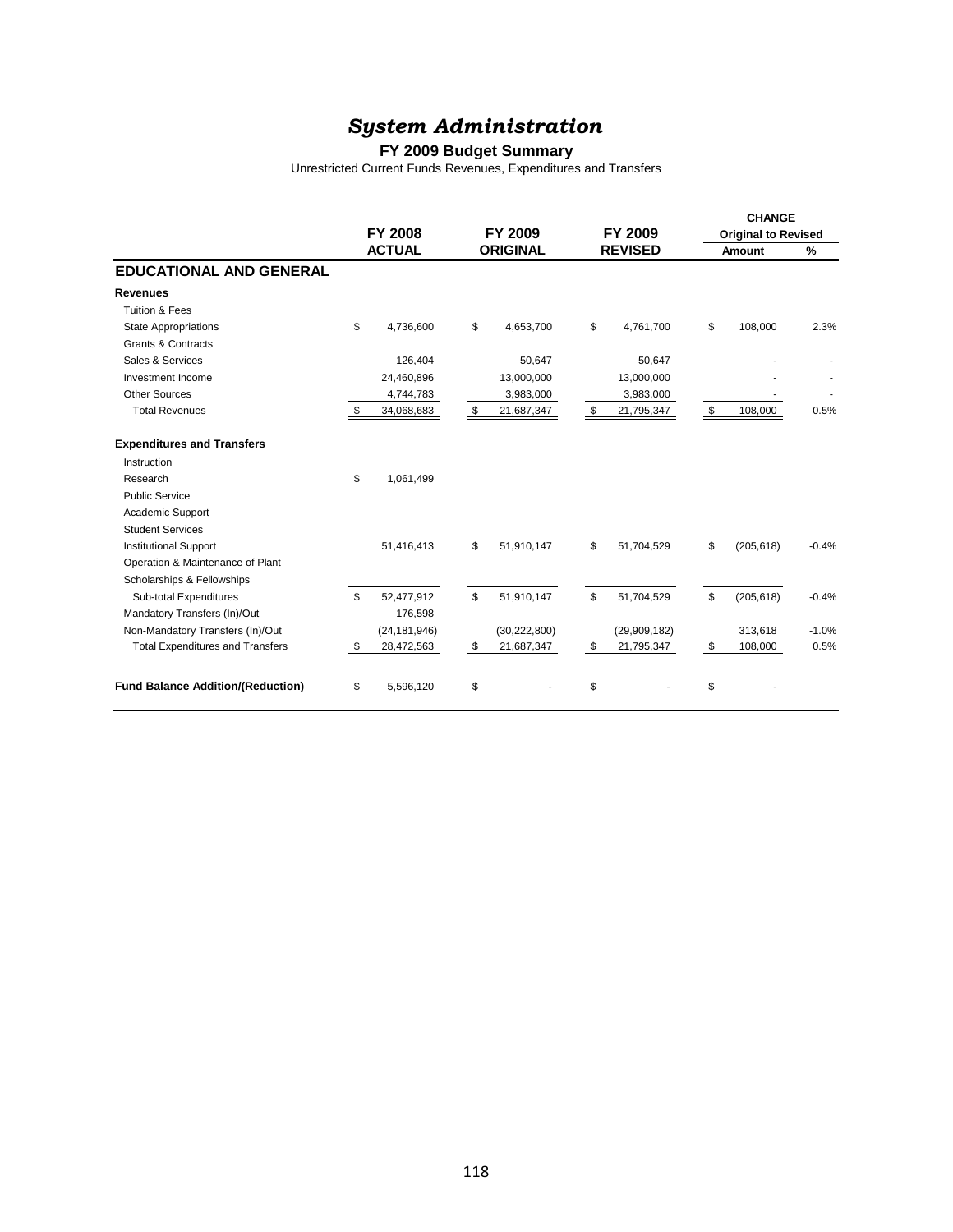*System A* **d** *ministratio n* **FY 2009 Budget Summary**

Unrestricted and Restricted Current Funds Revenues, Expenditures and Transfers

|                                   |                | FY 2008 ACTUAL |                  |                                      | FY 2009 ORIGINAL |                  |                  | FY 2009 REVISED |                        | <b>Original to Revised</b><br>CHANGE |         |
|-----------------------------------|----------------|----------------|------------------|--------------------------------------|------------------|------------------|------------------|-----------------|------------------------|--------------------------------------|---------|
|                                   | Unrestricted   | Restricted     | Total            | Unrestricted                         | Restricted       | Total            | Unrestricted     | Restricted      | Total                  | Amount                               | వ్      |
| EDUCATIONAL AND GENERAL           |                |                |                  |                                      |                  |                  |                  |                 |                        |                                      |         |
| Revenues                          |                |                |                  |                                      |                  |                  |                  |                 |                        |                                      |         |
| Tuition & Fees                    |                |                |                  |                                      |                  |                  |                  |                 |                        |                                      |         |
| State Appropriations              | \$4,736,600    | \$ 13,922,460  | \$ 18,659,060    | 4,653,700<br>မာ                      | \$7,831,000      | \$12,484,700     | 4,761,700<br>မာ  | 7,831,000<br>s  | 12,592,700<br>မာ       | 108,000<br>မာ                        | 0.9%    |
| Grants & Contracts                |                |                |                  |                                      | 10,000,000       | 10,000,000       |                  | 10,000,000      | 10,000,000             |                                      |         |
| Sales & Services                  | 126,404        |                | 126,404          | 50,647                               |                  | 50,647           | 50,647           |                 | 50,647                 |                                      |         |
| Investment Income                 | 24,460,896     |                | 24,460,896       | 13,000,000                           |                  | 13,000,000       | 13,000,000       |                 | 13,000,000             |                                      |         |
| Other Sources                     | 4,744,783      | 657,625        | 5,402,408        | 3,983,000                            | 550,000          | 4,533,000        | 3,983,000        | 550,000         | 4,533,000              |                                      |         |
| <b>Total Revenue</b>              | \$ 34,068,683  | \$ 14,580,085  | 48,648,768<br>မာ | 21,687,347<br>$\boldsymbol{\varphi}$ | 18,381,000<br>ø  | 40,068,347<br>69 | 21,795,347<br>မာ | 18,381,000<br>ø | 40,176,347<br>Ø        | 108,000<br>မာ                        | 0.3%    |
| Expenditures and Transfers        |                |                |                  |                                      |                  |                  |                  |                 |                        |                                      |         |
| Instruction                       |                |                |                  |                                      |                  |                  |                  |                 |                        |                                      |         |
| Research                          | \$ 1,061,499   | 5,061<br>မာ    | 1,066,560<br>မာ  |                                      | \$ 17,831,000    | \$ 17,831,000    |                  | \$7,831,000     | \$ 17,831,000          | မာ                                   |         |
| Public Service                    |                |                |                  |                                      |                  |                  |                  |                 |                        |                                      |         |
| Academic Support                  |                |                |                  |                                      |                  |                  |                  |                 |                        |                                      |         |
| Student Services                  |                | (250)          | (250)            |                                      |                  |                  |                  |                 |                        |                                      |         |
| Institutional Support             | 51,416,413     | 775,870        | 52, 192, 283     | 51,910,147<br>မာ                     | 550,000          | 52,460,147       | 51,704,529<br>မာ | 550,000         | 52,254,529             | (205, 618)                           | $-0.4%$ |
| Operation & Maintenance of Plant  |                |                |                  |                                      |                  |                  |                  |                 |                        |                                      |         |
| Scholarships & Fellowships        |                |                |                  |                                      |                  |                  |                  |                 |                        |                                      |         |
| Sub-total Expenditures            | \$ 52,477,912  | 780,681        | 53,258,592<br>မာ | 51,910,147<br>မာ                     | \$18,381,000     | 70,291,147<br>s  | 51,704,529<br>မာ | \$18,381,000    | 70,085,529<br>$\theta$ | (205, 618)<br>G                      | $-0.3%$ |
| Mandatory Transfers (In)/Out      | 176,598        |                | 176,598          |                                      |                  |                  |                  |                 |                        |                                      |         |
| Non-Mandatory Transfers (In)/Out  | (24, 181, 946) |                | (24, 181, 946)   | (30, 222, 800)                       |                  | (30, 222, 800)   | (29, 909, 182)   |                 | (29, 909, 182)         | 313,618                              | $-1.0%$ |
| Total Expenditures and Transfers  | \$28,472,563   | 780,681<br>Ø   | 29,253,244<br>မာ | 21,687,347<br>↮                      | 18,381,000<br>↮  | 40,068,347<br>↮  | 21,795,347<br>မာ | 18,381,000<br>↮ | 40,176,347<br>↮        | 108,000<br>↮                         | $0.3\%$ |
| Revenues Less Expend. & Transfers | \$ 5,596,120   | \$ 13,799,404  | \$ 19,395,525    | မာ                                   |                  | G                | G)               | G)              |                        | G)                                   |         |
|                                   |                |                |                  |                                      |                  |                  |                  |                 |                        |                                      |         |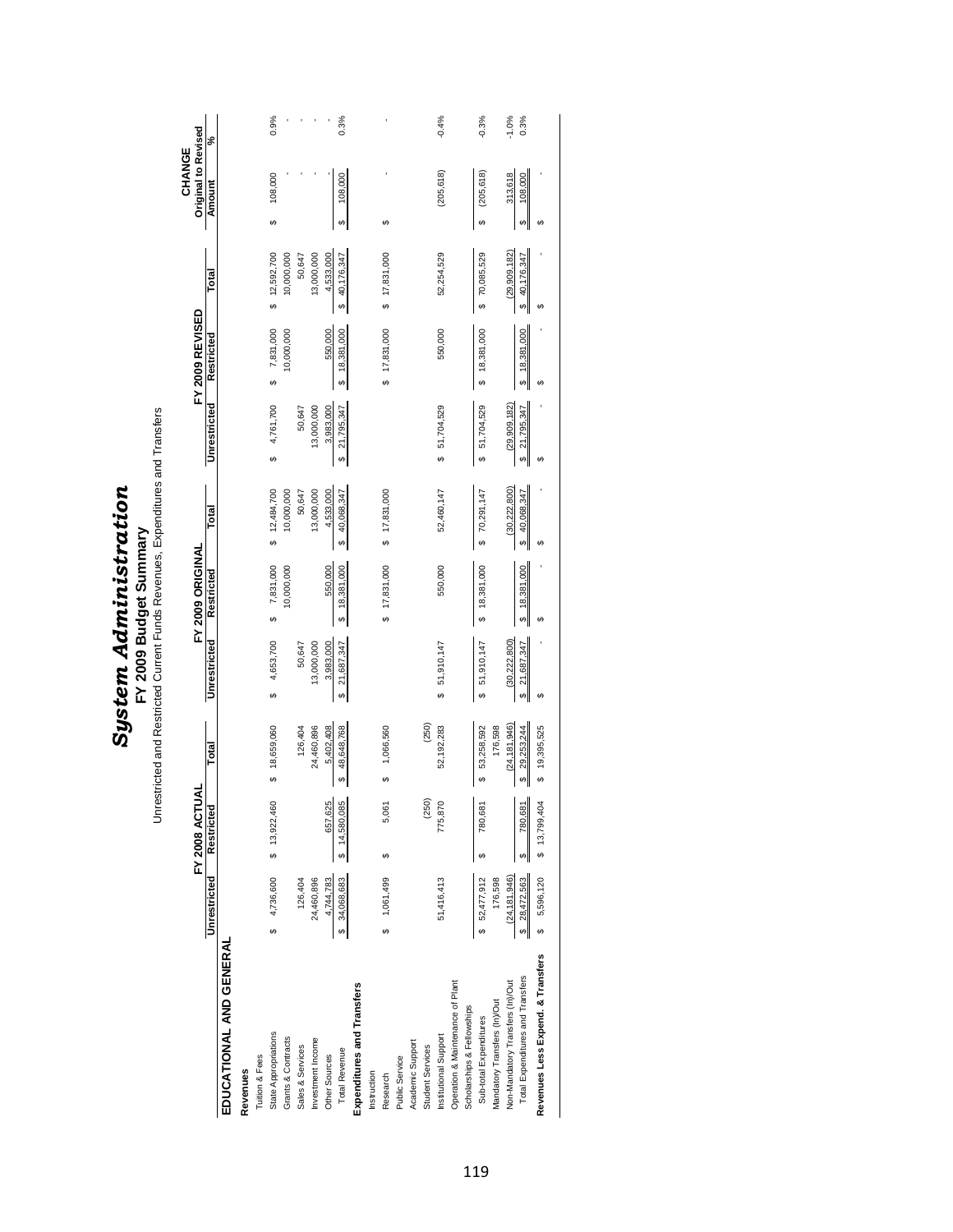# *System Administration*

### **FY 2009 Natural Classifications Summary**

Unrestricted Current Funds Expenditures

|                                     |    | <b>FY 2008</b> |    | FY 2009         |    | <b>FY 2009</b> |     | <b>CHANGE</b><br><b>Original to Revised</b> |          |
|-------------------------------------|----|----------------|----|-----------------|----|----------------|-----|---------------------------------------------|----------|
|                                     |    | <b>ACTUAL</b>  |    | <b>ORIGINAL</b> |    | <b>REVISED</b> |     | Amount                                      | %        |
| <b>EDUCATIONAL AND GENERAL</b>      |    |                |    |                 |    |                |     |                                             |          |
| <b>Salaries and Benefits</b>        |    |                |    |                 |    |                |     |                                             |          |
| <b>Salaries</b>                     |    |                |    |                 |    |                |     |                                             |          |
| Academic                            | \$ | 311.485        | \$ | 244.425         | \$ | 189.001        | \$  | (55, 424)                                   | $-22.7%$ |
| Non-Academic                        |    | 32,576,899     |    | 36,242,673      |    | 35,991,743     |     | (250, 930)                                  | $-0.7\%$ |
| <b>Students</b>                     |    | 312,951        |    | 507,876         |    | 460,258        |     | (47,618)                                    | $-9.4%$  |
| <b>Total Salaries</b>               | \$ | 33,201,336     | \$ | 36,994,974      | \$ | 36,641,002     | \$  | (353,972)                                   | $-1.0%$  |
| <b>Benefits</b>                     |    | 11,718,799     |    | 11,800,669      |    | 11,718,886     |     | (81, 783)                                   | $-0.7%$  |
| <b>Total Salaries and Benefits</b>  | S  | 44,920,135     | \$ | 48,795,643      | \$ | 48,359,888     | \$  | (435, 755)                                  | $-0.9%$  |
| Operating                           |    | 1,746,174      |    | (1,292,598)     |    | (1,062,461)    |     | 230,137                                     | $-17.8%$ |
| <b>Equipment and Capital Outlay</b> |    | 5,811,603      |    | 4,407,102       |    | 4,407,102      |     |                                             |          |
| <b>Total Expenditures</b>           |    | 52,477,912     | £. | 51,910,147      | £. | 51,704,529     | \$. | (205, 618)                                  | $-0.4%$  |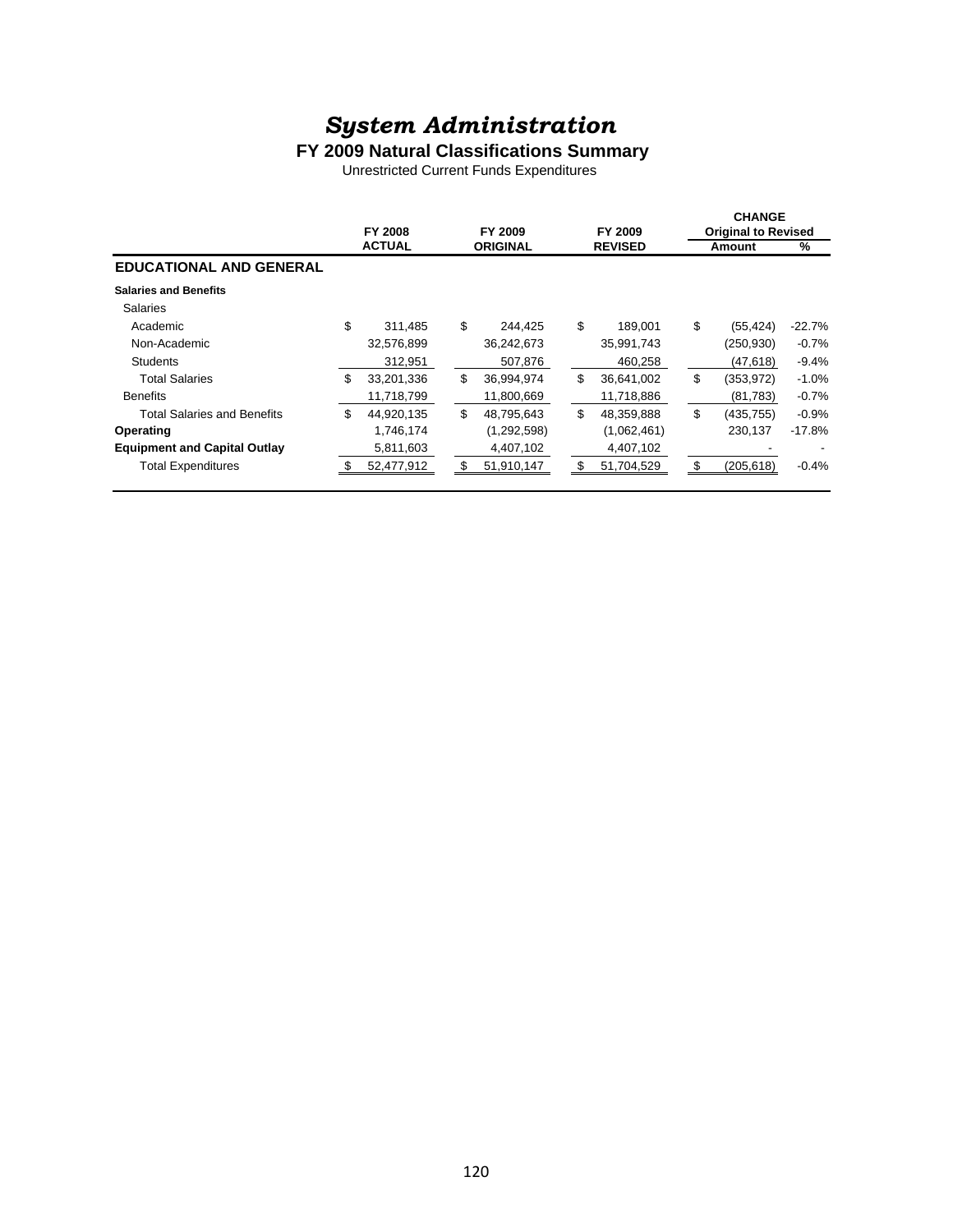|                                   |    | FY 2005<br>ACTUAL |    | FY 2006<br>ACTUAL |                        | FY 2007<br>ACTUAL |                       | FY 2008<br>ACTUAL |                        | <b>REVISED</b><br>FY 2009 |   | FIVE-YEAR CHANGE<br>Amount | \$              |
|-----------------------------------|----|-------------------|----|-------------------|------------------------|-------------------|-----------------------|-------------------|------------------------|---------------------------|---|----------------------------|-----------------|
| EDUCATIONAL AND GENERAL           |    |                   |    |                   |                        |                   |                       |                   |                        |                           |   |                            |                 |
| Revenues                          |    |                   |    |                   |                        |                   |                       |                   |                        |                           |   |                            |                 |
| Tuition & Fees                    |    |                   |    |                   |                        |                   |                       |                   |                        |                           |   |                            |                 |
| State Appropriations              |    | 3,846,000         | ↔  | 3,775,000         | ↮                      | 4,193,200         | ക                     | 4,736,600         | ↔                      | 4,761,700                 | ↮ | 915,700                    | 23.8%           |
| Grants & Contracts                |    |                   |    |                   |                        |                   |                       |                   |                        |                           |   |                            |                 |
| Sales & Services                  |    |                   |    |                   |                        |                   |                       | 126,404           |                        | 50,647                    |   | 50,647                     | 100.0%          |
| Investment Income                 |    | 3,468,644         |    | 12,923,895        |                        | 22, 178, 708      |                       | 24,460,896        |                        | 13,000,000                |   | 4,531,356                  | 53.5%           |
| Other Sources                     |    | ,481,370          |    | 2,525,797         |                        | 4,603,333         |                       | 4,744,783         |                        | 3,983,000                 |   | 2,501,630                  | 168.9%          |
| <b>Total Revenues</b>             |    | 13,796,015        | ↮  | 19,224,692        | $\leftrightarrow$      | 30,975,241        | $\boldsymbol{\omega}$ | 34,068,683        | $\boldsymbol{\omega}$  | 21,795,347                | ↮ | 7,999,332                  | 58.0%           |
| Expenditures and Transfers        |    |                   |    |                   |                        |                   |                       |                   |                        |                           |   |                            |                 |
| Instruction                       |    |                   |    |                   |                        |                   |                       |                   |                        |                           |   |                            |                 |
| Research                          |    |                   |    |                   |                        |                   | ↔                     | 1,061,499         |                        |                           |   |                            |                 |
| Public Service                    |    |                   |    |                   |                        |                   |                       |                   |                        |                           |   |                            |                 |
| Academic Support                  |    |                   |    |                   |                        |                   |                       |                   |                        |                           |   |                            |                 |
| Student Services                  |    |                   |    |                   |                        |                   |                       |                   |                        |                           |   |                            |                 |
| Institutional Support             | မာ | 25,333,228        | ↮  | 26,931,324        | ↮                      | 29,528,535        |                       | 51,416,413        | ↮                      | 51,704,529                | ↮ | 26,371,301                 | 104.1%          |
| Operation & Maintenance of Plant  |    |                   |    |                   |                        |                   |                       |                   |                        |                           |   |                            |                 |
| Scholarships & Fellowships        |    |                   |    |                   |                        |                   |                       |                   |                        |                           |   |                            |                 |
| Sub-total Expenditures            |    | 25,333,228        | ↔  | 26,931,324        | ↮                      | 29,528,535        | ↔                     | 52,477,912        | ↮                      | 51,704,529                |   | \$26,371,301               | 104.1%          |
| Mandatory Transfers (In)/Out      |    | 32,039            |    | 11,754            |                        | 46,794            |                       | 176,598           |                        |                           |   | (32, 039)                  | $-100.0%$       |
| Non-Mandatory Transfers (In)/Out  |    | 0,963,531)        |    | (9,445,997)       |                        | (8,530,926)       |                       | (24, 181, 946)    |                        | (29, 909, 182)            |   | (18,945,651)               | 172.8%<br>51.3% |
| Total Expenditures and Transfers  |    | 14,401,736        | မာ | 17,497,082        | $\boldsymbol{\varphi}$ | 21,044,403        | $\Theta$              | 28,472,563        | $\boldsymbol{\varphi}$ | 21,795,347                | ↮ | 7,393,611                  |                 |
| Fund Balance Addition/(Reduction) |    | (605, 721)        | ↔  | 1,727,610         | ↮                      | 9,930,838         | ↮                     | 5,596,120         | ↔                      |                           | ↮ | 605,721                    |                 |
|                                   |    |                   |    |                   |                        |                   |                       |                   |                        |                           |   |                            |                 |

*System Administration*

**System Administration** 

Current Funds Revenues, Expenditures and Transfers - UNRESTRICTED **Five-Year Budget Summary Comparison**

**Five-Year Budget Summary Comparison**<br>Current Funds Revenues, Expenditures and Transfers - UNRESTRICTED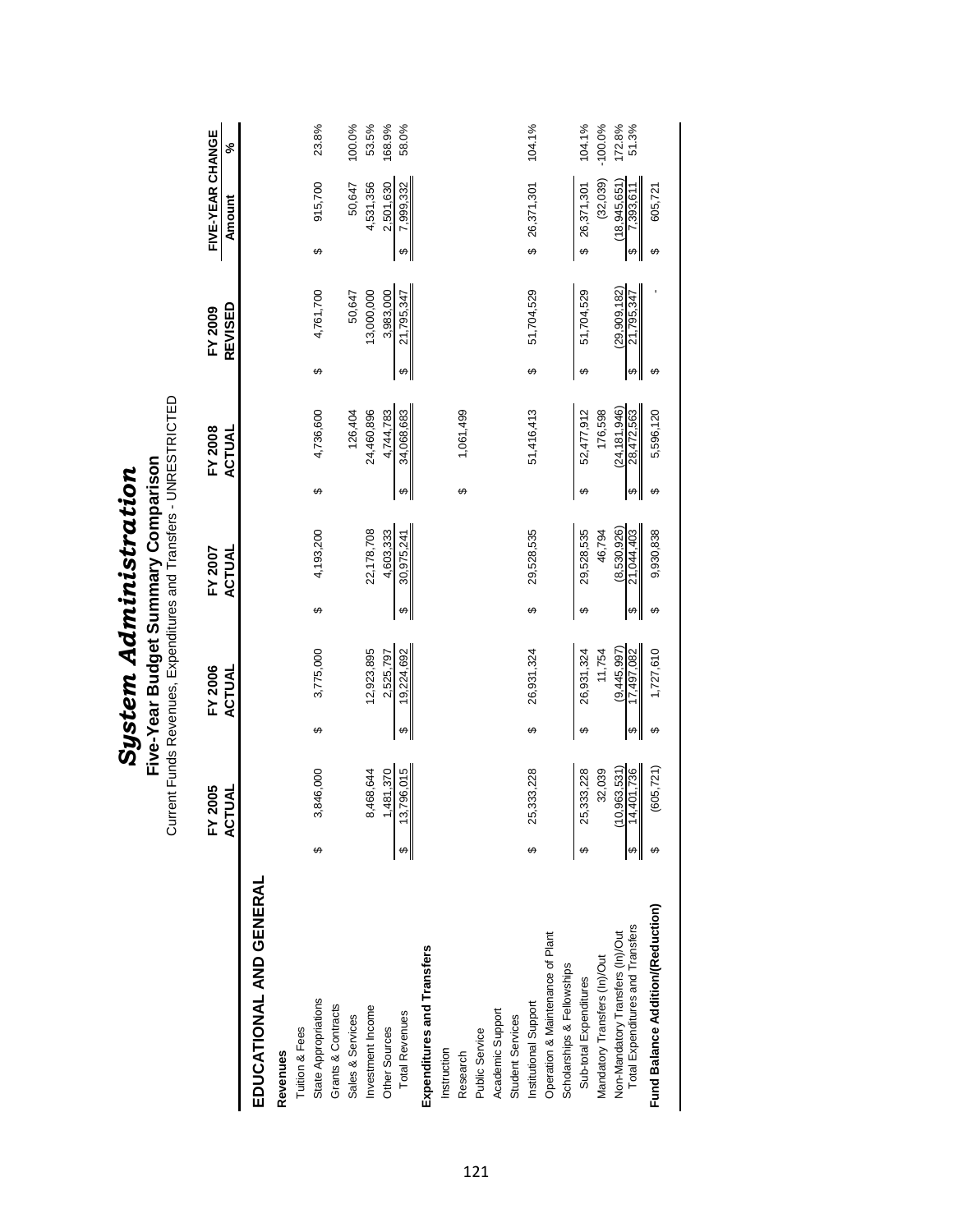|                                   |   | FY 2005<br>렃<br>ACTU    |   | FY 2006<br>ACTUAL |   | FY 2007<br>ACTUAL |   | FY 2008<br>ACTUAL |   | <b>REVISED</b><br>FY 2009 | FIVE-YEAR CHANGE<br>Amount | న్         |
|-----------------------------------|---|-------------------------|---|-------------------|---|-------------------|---|-------------------|---|---------------------------|----------------------------|------------|
| EDUCATIONAL AND GENERAL           |   |                         |   |                   |   |                   |   |                   |   |                           |                            |            |
| Revenues                          |   |                         |   |                   |   |                   |   |                   |   |                           |                            |            |
| Tuition & Fees                    |   |                         |   |                   |   |                   |   |                   |   |                           |                            |            |
| State Appropriations              | ↮ | 65,768<br>$\frac{0}{4}$ | ↮ | 7,176,130         | ↮ | 9,260,749         | ↮ | 18,659,060        | ↮ | 12,592,700                | 8,526,932<br>↔             | 209.7%     |
| Grants & Contracts                |   |                         |   |                   |   |                   |   |                   |   | 10,000,000                | 10,000,000                 | 100.0%     |
| Sales & Services                  |   |                         |   |                   |   |                   |   | 126,404           |   | 50,647                    | 50,647                     | 100.0%     |
| Investment Income                 |   | 8,468,644               |   | 12,923,895        |   | 22,178,708        |   | 24,460,896        |   | 13,000,000                | 4,531,356                  | 53.5%      |
| Other Sources                     |   | 2,490,118               |   | 3,064,765         |   | 5,516,099         |   | 5,402,408         |   | 4,533,000                 | 2,042,882                  | 82.0%      |
| <b>Total Revenues</b>             |   | 24,531<br>15,0          | ↮ | 23, 164, 790      | ↮ | 36,955,556        | ↮ | 48,648,768        | ↮ | 40,176,347                | 25,151,816<br>↮            | 167.4%     |
| Expenditures and Transfers        |   |                         |   |                   |   |                   |   |                   |   |                           |                            |            |
| Instruction                       |   |                         |   |                   |   |                   |   |                   |   |                           |                            |            |
| Research                          |   |                         | ↮ | 54,434            | ↮ | 12,074            | ↮ | 1,066,560         | ↮ | 17,831,000                | \$ 17,831,000              | 100.0%     |
| Public Service                    |   |                         |   |                   |   |                   |   |                   |   |                           |                            |            |
| Academic Support                  |   |                         |   |                   |   |                   |   |                   |   |                           |                            |            |
| Student Services                  |   |                         |   | 14,032            |   | 75                |   | (250)             |   |                           |                            |            |
| Institutional Support             | ↮ | 00,946<br>25,9          |   | 27,670,066        |   | 30,140,885        |   | 52, 192, 283      |   | 52,254,529                | 26,353,583                 | 101.7%     |
| Operation & Maintenance of Plant  |   |                         |   |                   |   |                   |   |                   |   |                           |                            |            |
| Scholarships & Fellowships        |   | 500                     |   |                   |   | 1,000             |   |                   |   |                           | (500)                      | $-100.0%$  |
| Sub-total Expenditures            | ഗ | 01,446<br>25,9          | ക | 27,738,532        | ഗ | 30,154,034        | ↔ | 53,258,592        | ക | 70,085,529                | 44,184,083<br>ക            | 170.6%     |
| Mandatory Transfers (In)/Out      |   | 32,039                  |   | 11,754            |   | 46,794            |   | 176,598           |   |                           | (32,039)                   | $-100.0\%$ |
| Non-Mandatory Transfers (In)/Out  |   | 63,531)<br>(10,9)       |   | (9,445,997)       |   | (8.530.926)       |   | (24, 181, 946)    |   | (29, 909, 182)            | (18,945,651)               | 172.8%     |
| Total Expenditures and Transfers  | ↮ | 969,953<br>14,9         | ↮ | 18,304,290        | ↮ | 21,669,902        | ↮ | 29,253,244        | ↮ | 40,176,347                | 25,206,394<br>↔            | 168.4%     |
| Revenues Less Expend. & Transfers |   | 54,577                  | ↔ | 4,860,501         | ↔ | 15,285,654        | ↔ | 19,395,525        | ↔ |                           | (54, 577)<br>↔             |            |

**System Administration** *System Administration*

**Five-Year Budget Summary Comparison**<br>Current Funds Revenues, Expenditures and Transfers - UNRESTRICTED AND RESTRICTED Current Funds Revenues, Expenditures and Transfers - UNRESTRICTED AND RESTRICTED **Five-Year Budget Summary Comparison**